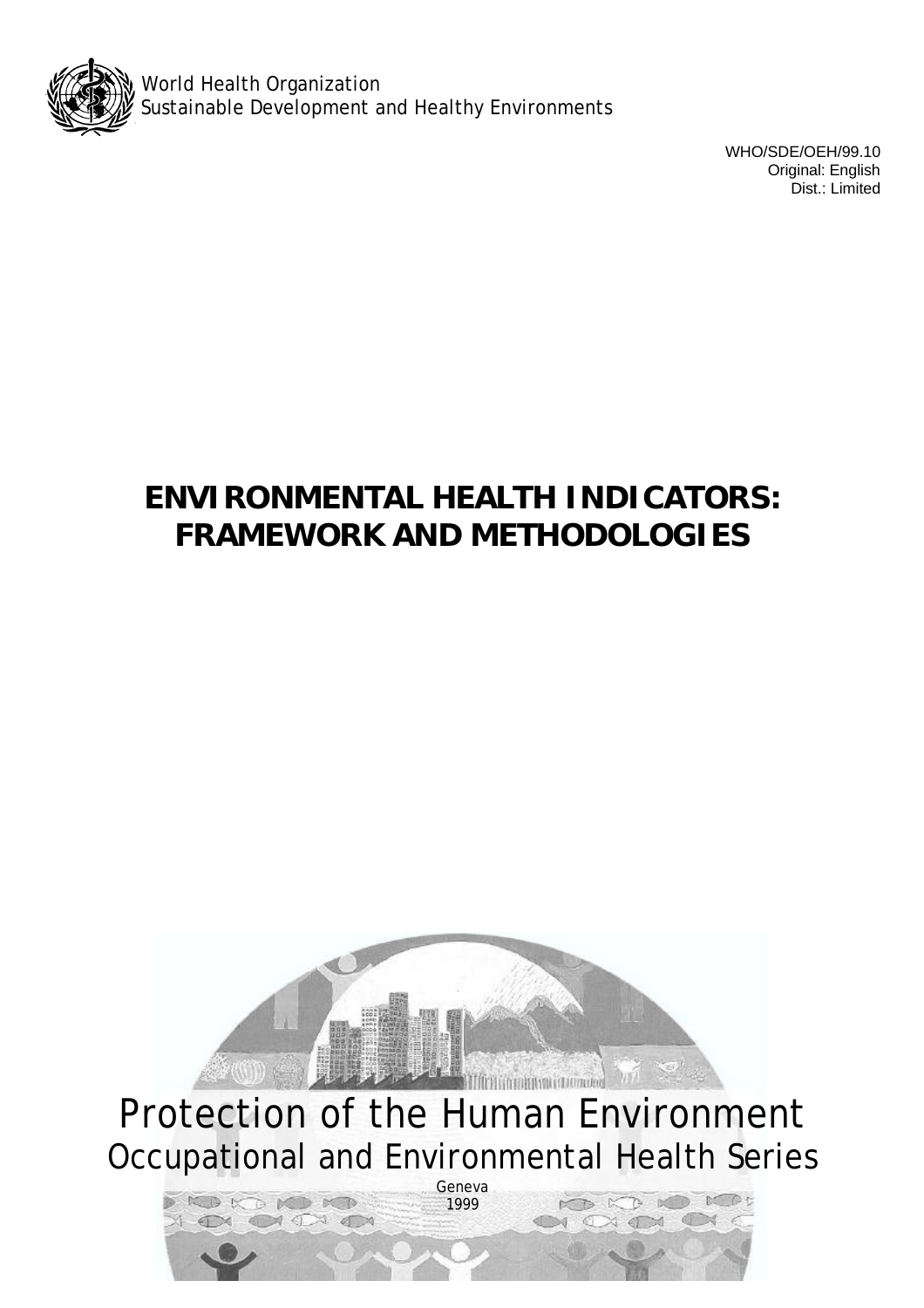The illustration of the cover page is extracted from Rescue Mission: Planet Earth, © Peace Child International 1994; used by permission.

#### 8 World Health Organization 199

This document is not issued to the general public and all rights are reserved by the World Health Organization. The document may not be reviewed, abstracted, quoted, reproduced or translated, in part or in whole, without the prior written permission of WHO. No part of this document may be stored in a retrieval system or transmitted in any form or by any means - electronic, mechanical or other without the prior written permission of WHO.

The views expressed in documents by named authors are solely the responsibility of those authors.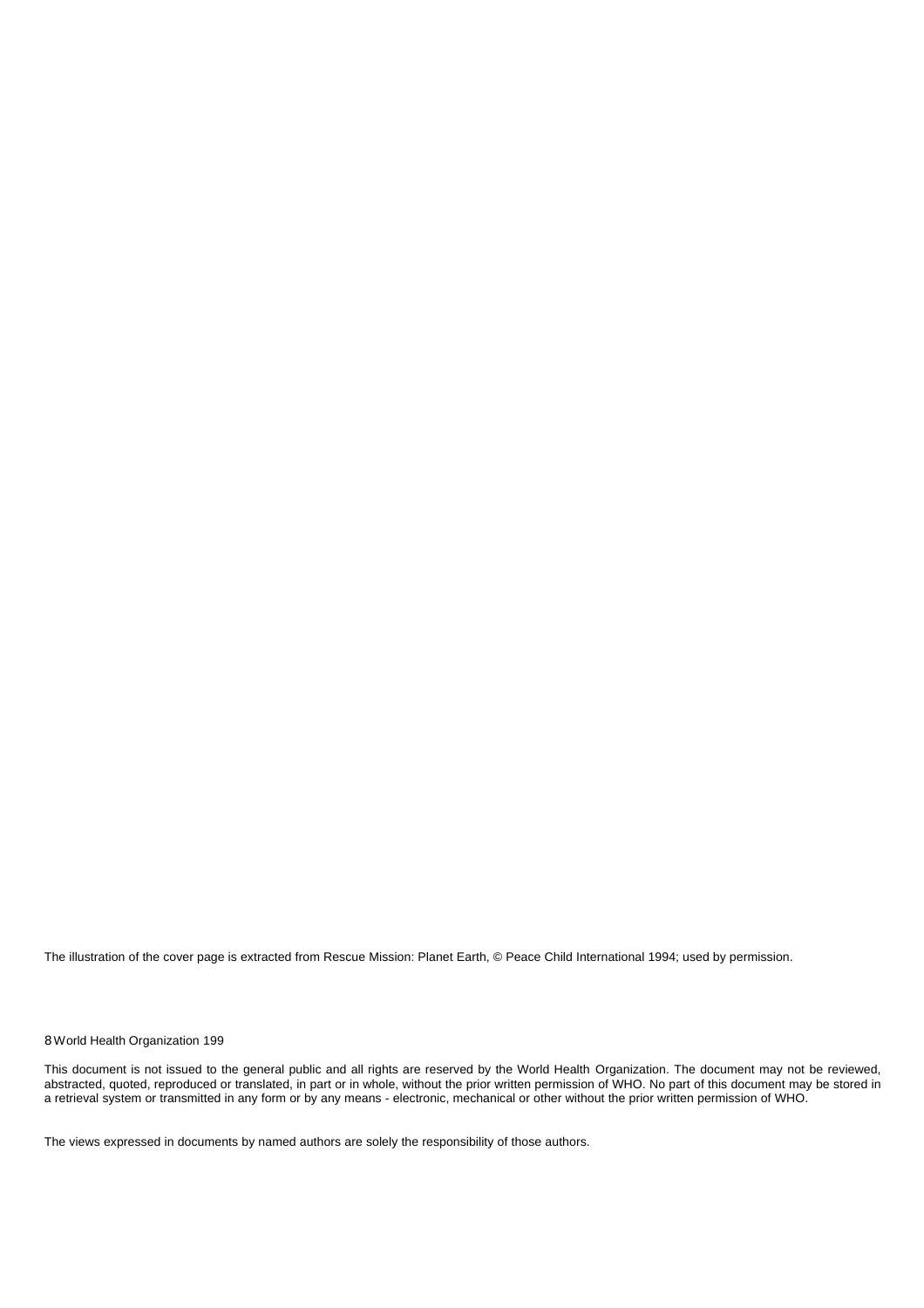# **ENVIRONMENTAL HEALTH INDICATORS: FRAMEWORK AND METHODOLOGIES**

l

Prepared by

David Briggs Nene Centre for Research University College Northampton

## **WORLD HEALTH ORGANIZATION**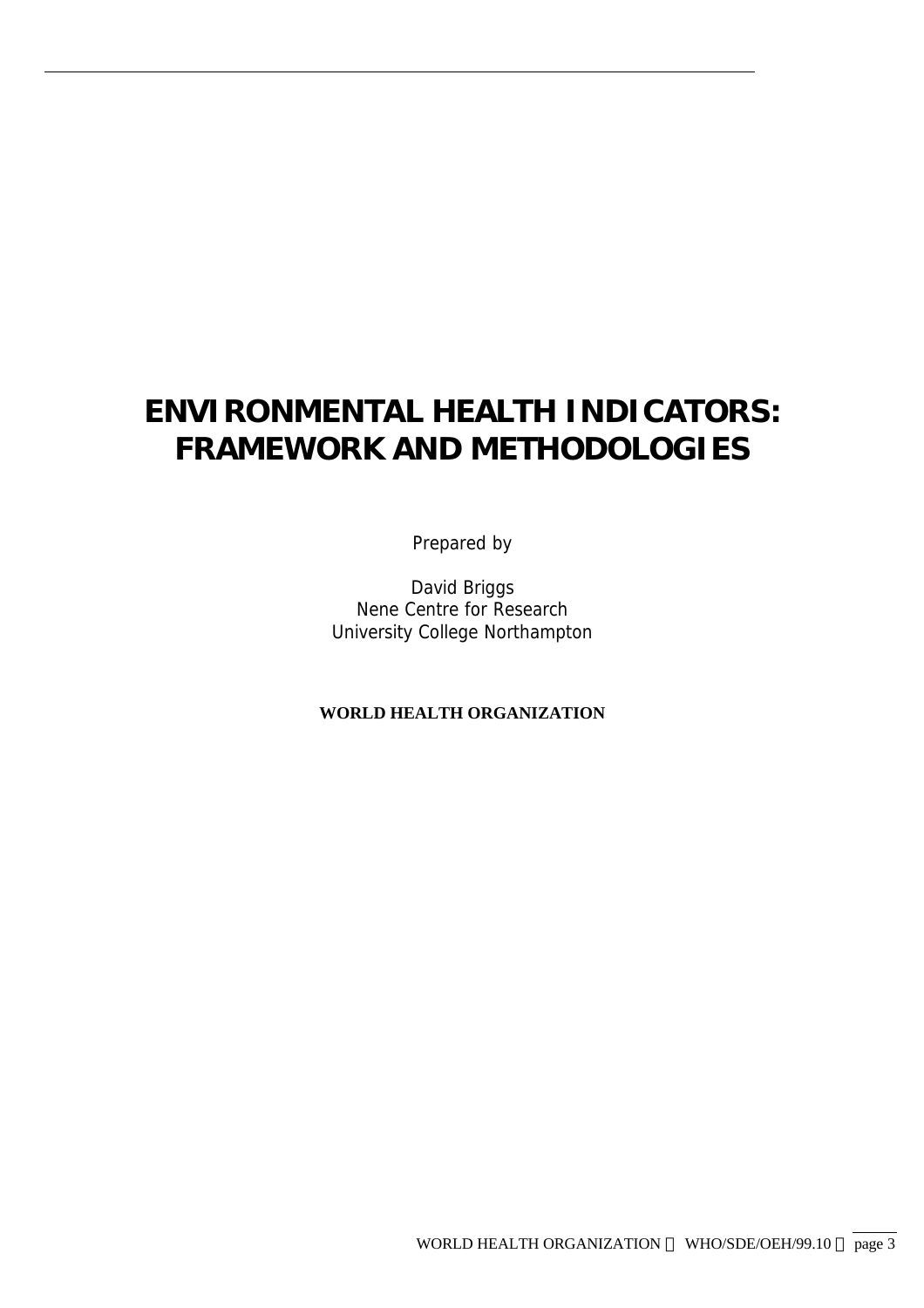## **CONTENTS**

| ANNEX: ENVIRONMENTAL HEALTH INDICATORS: PROFILES AND EXAMPLES13 |  |
|-----------------------------------------------------------------|--|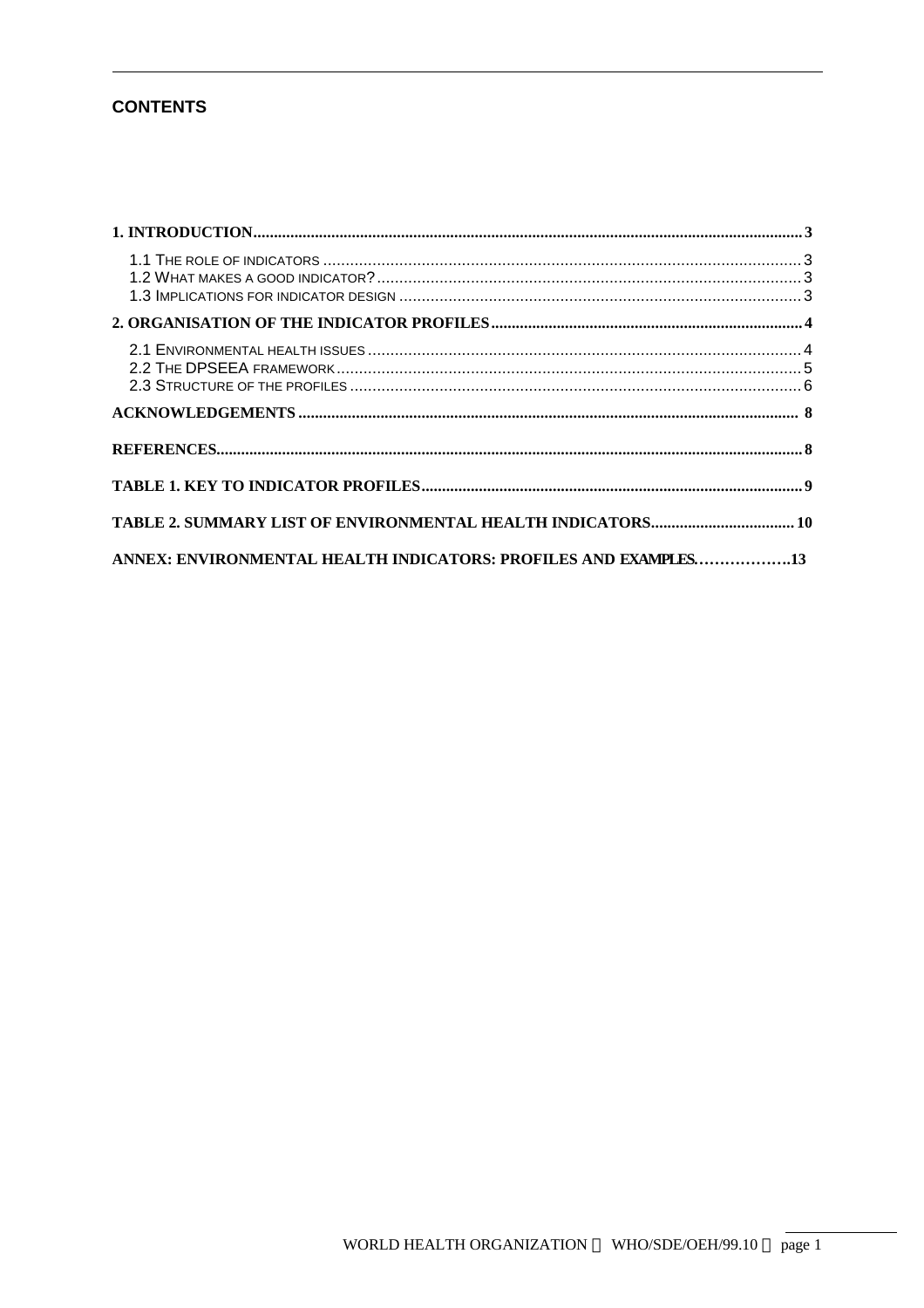$\overline{a}$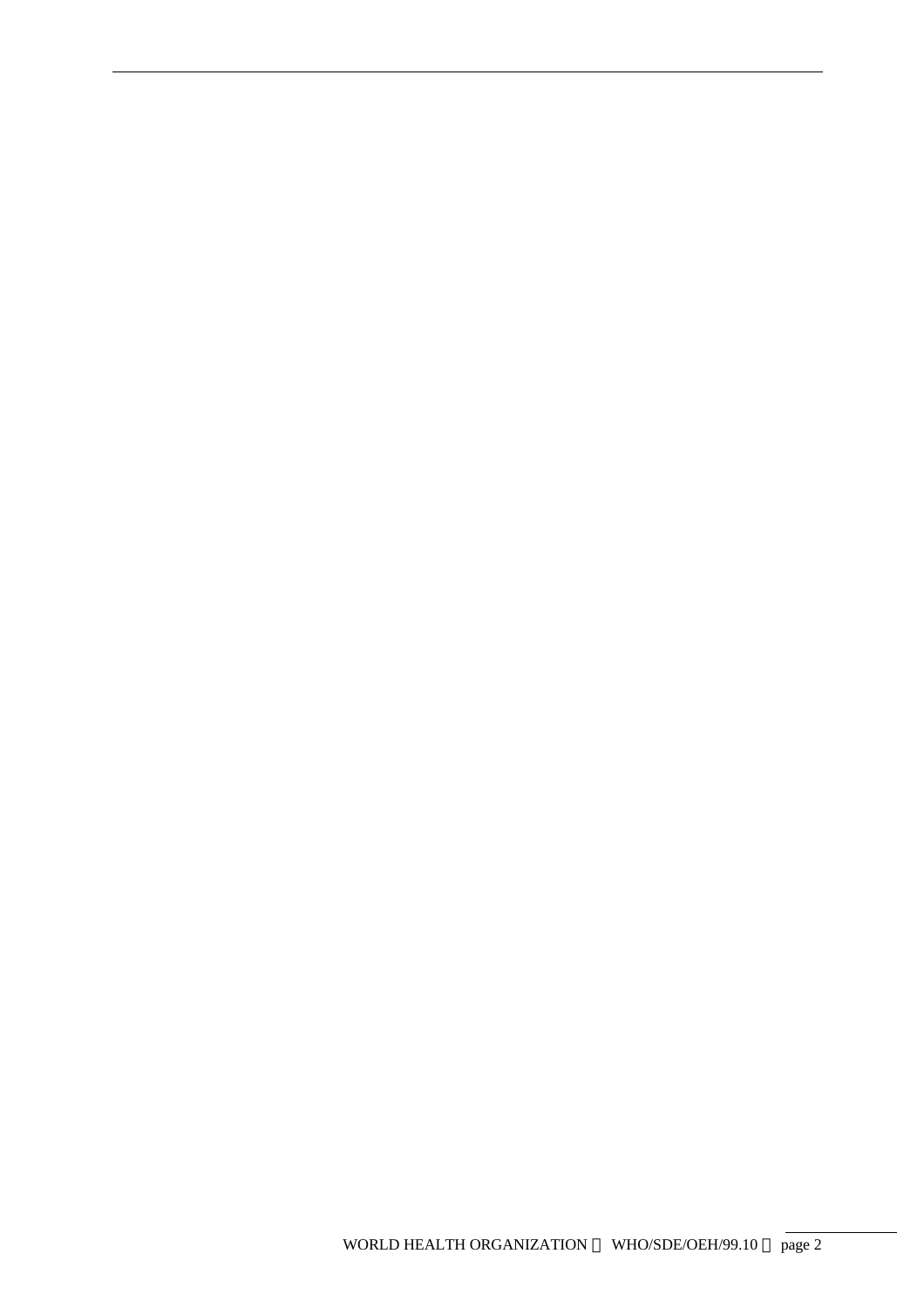## **1. INTRODUCTION**

 $\overline{a}$ 

#### **1.1 The role of indicators**

There is an increasing need and demand for environmental health indicators, from agencies and practitioners to help support and monitor policy on environment and health at all levels - from the local to the international. Indicators are needed, for example:

- to help monitor trends in the state of the environment, in order to identify potential risks to health;
- to monitor trends in health, resulting from exposures to environmental risk factors, in order to guide policy;
- to compare areas or countries in terms of their environmental health status, so as to help target action where it is most needed or to help allocate resources;
- to monitor and assess the effects of policies or other interventions on environmental health;
- to help raise awareness about environmental health issues across different stake-holder groups (including policy-makers, health practitioners, industry, the public, the media);
- to help investigate potential links between environment and health (e.g. as part of epidemio-logical studies), as a basis for informing health interventions and policy.

#### **1.2 What makes a good indicator?**

The development of good environmental health indicators is nevertheless challenging. To be effective, indicators must satisfy a number of different criteria. In order to meet the needs of their users, who are often not experts in the subject matter or the idiosyncracies of the data, they must provide a relevant and meaningful summary of the conditions of interest. In order to satisfy the wider community - including those who might wish to challenge the message they give - they must be transparent, testable and scientifically sound. If they are to detect variation or change in the world they describe, they must be sensitive to real changes in the conditions they measure, yet robust enough not to be swamped by noise in - or minor differences in the source of - the data used. If they are actually to be developed and used, they must be cost-effective to compile and apply.

#### **1.3 Implications for indicator design**

These criteria have various implications which tend to condition and limit the types of indicator that can be developed, and the ways in which they may be constructed, presented and used. Many of these criteria are also to some extent mutually incompatible: that is one reason why indicators are difficult to design. The ultimate need for cost-effectiveness, for example, often means that indicators must be developed on the basis of data which already exist or which - if newly collected - can also be used for other purposes. Unfortunately, many of the data which do exist have been collected for specific purposes, and are therefore not ideal for other applications. The need for clarity and ease of understanding also implies that indicators must often condense large volumes of data into a brief overview, and reduce the complexities of the world to a simple and unambiguous message. The need for scientific validity, on the other hand, requires that this process of précis must not go too far. Indicators must simplify without distorting the underlying truth, or losing the vital connections and interdependencies which govern the real world. At the same time, if indicators are to be sensitive to change, they need to be based on accurate, high resolution and consistent data. Achieving this, whilst also maintaining simplicity, is itself a challenge. To do so whilst also ensuring that the indicators can make use of the limited, and often varied, data which are usually available is even more difficult. To achieve all this cost-effectively is difficult indeed.

The different uses to which indicators may be put - as illustrated by the list of potential applications, above - also creates challenges. Each use may imply the need for a slightly different indicator. An indicator devised to monitor trends over time, for example, should be based on data which are spatially representative, but not necessarily spatially intensive or complete. The same indicator, used to examine geographic patterns and identify 'hotspots', will need to be based on data which are spatially detailed and comprehensive: temporal variations will be less important. An indicator developed to raise public awareness about an environmental health issue will need to be interesting and acceptable to the community concerned (in the jargon of indicators it will need to have 'resonance'). This may mean that some degree of complexity and rigour may need to be sacrificed to make the message bold and clear. In devising indicators for use as part of an epidemiological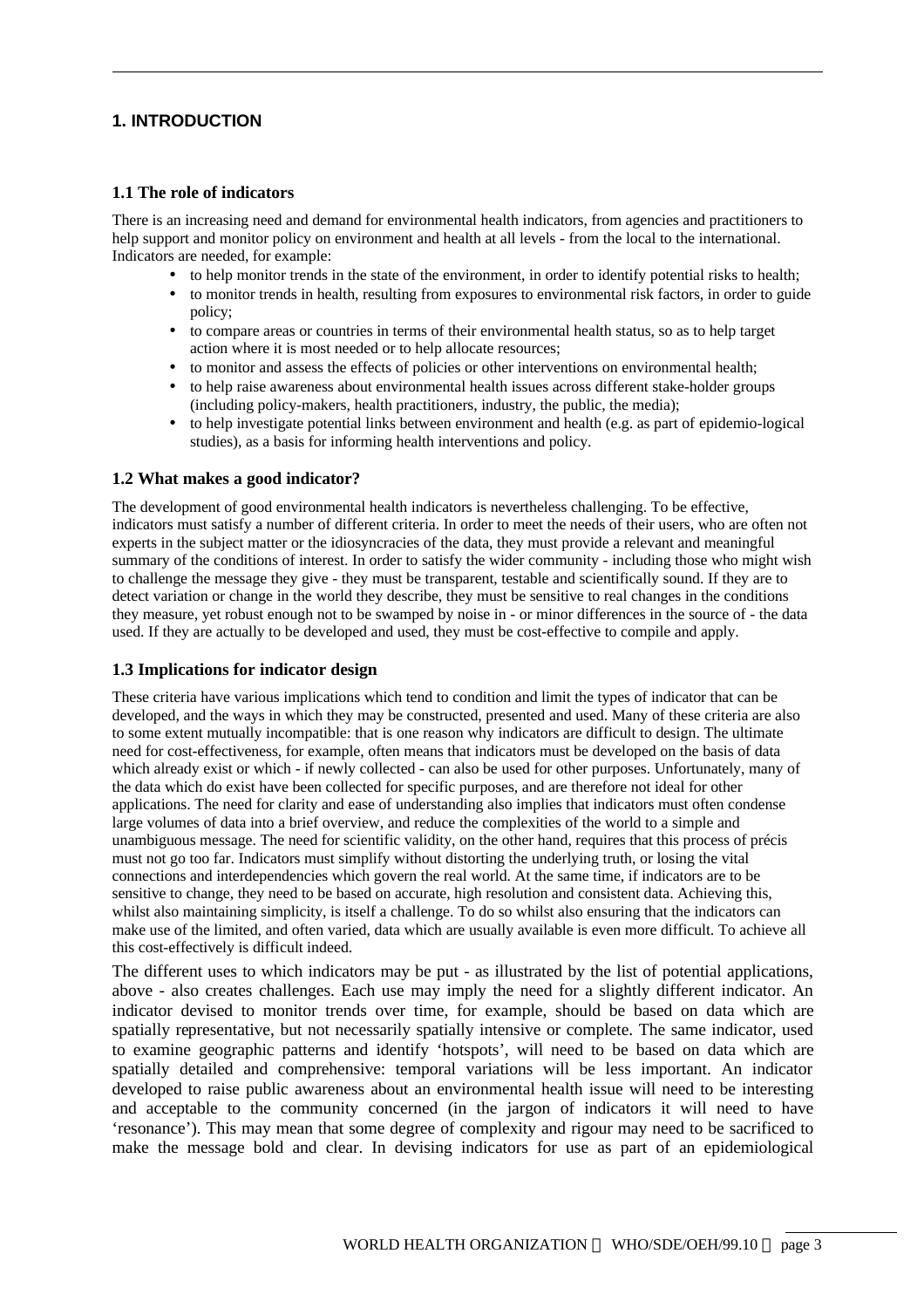investigation, however, emphasis will be placed first and foremost on its scientific validity and accuracy.

For all these reasons, developing multi-purpose indicators is extremely difficult. All indicators are to some extent use-specific and context-bound. Issues such as the geographic resolution of the source data and the level of spatial aggregation, the geographic coverage, the averaging times or periods to which the data relate, the detection limits and precision of the data, the way in which the indicator is constructed and presented, and the interpretations which are finally made, all depend upon the use to which the indicator is put.

Indicators also need to be dynamic. They must be updated and amended as the world changes: not only changes in the conditions they specifically describe, but also in the availability of data, in scientific knowledge, or in the levels of awareness and needs of their users. As new environmental health issues emerge - or even as potential issues begin to be seen - new indicators will need to be developed, while old ones may cease to be relevant and may be left to die.

Indicators, therefore, are neither fixed nor universal. What makes a good indicator at one place at one time will not necessarily be relevant at another. As a consequence, although it is possible to devise definitive indicator sets which serve specific needs (e.g. OECD 1998), the wider utility of these is inevitably limited. On the other hand, it is not appropriate simply to let a form of indicator anarchy - in which everyone develops their own indicators - prevail. This would merely result in a large duplication of effort, the proliferation of indicator sets, and a growing difficulty of comparing or combining indicators from different sources. It may also encourage the development of poorly-conceived and ill-designed indicators which may misinform rather than inform. Instead, the need is for guidelines which can help users develop and construct their own indicators, which satisfy their own needs, yet at the same time which meet high standards of design and validity. That is the primary purpose of the 'Indicator Profiles' presented here. Their aim is:

- to rationalise the way in which environmental health indicators are formulated, constructed and applied;
- to provide clear guidelines on indicator design;
- to encourage clear and full documentation on the genealogy of indicators;
- to encourage awareness and consideration of the limitations inherent in the indicators; and
- to encourage good practice in indicator construction and interpretation.

To this end, the profiles describe a sample of environmental health indicators and show how they can be compiled and interpreted. The indicators are not intended to be comprehensive: they are a sample, selected to illustrate the range of indicators which might be developed in relation to a number of key environmental health issues, and to show some of the implications involved. Nor are the descriptions intended to be definitive: as argued above, indicators can and must be adapted and adjusted according to circumstance and need. The descriptions, however, provide a useful framework which should be relevant for many applications.

## **2. ORGANISATION OF THE INDICATOR PROFILES**

#### **2.1 Environmental health issues**

 $\overline{a}$ 

The environmental health issues for which the indicator profiles have been developed are not to be defended in terms of their global importance or political priority. On the whole, the issues used *are* of widespread significance, but as noted above - and as the recent development of National Environmental Health Action Plans (Briggs *et al.* 1998) show - environmental health priorities vary markedly from one country to another. Major differences in priority occur, in particular, between the less developed and more developed areas of the world (WHO 1992, 1999). The issues illustrated here, however, are intended to represent a range of environmental health concerns: from 'traditional' risks such as poor sanitation, shelter and access to safe water, to 'modern' risks such as radiation and chemical safety of food. They have also been selected to show some of the links and interdependencies which exist between different environmental health issues, and thus between the indicators concerned. Indeed, one of the main messages to draw from the profiles is the need always to interpret indicators, and the issues to which they relate, holistically: to see them within the wider context.

In light of this, the issue-related indicators presented here are preceded by two introductory sets of indicators, relating to the socio-economic and policy contexts. The purpose of these is to provide a description of the wider realm within which the issues exist, and to provide background information which can be used to help interpret the issue-specific indicators.

It should also be mentioned that the definition of environmental health issues is, in itself, a complex task. The way any issue is defined and approached is likely to vary substantially depending on the perspective of those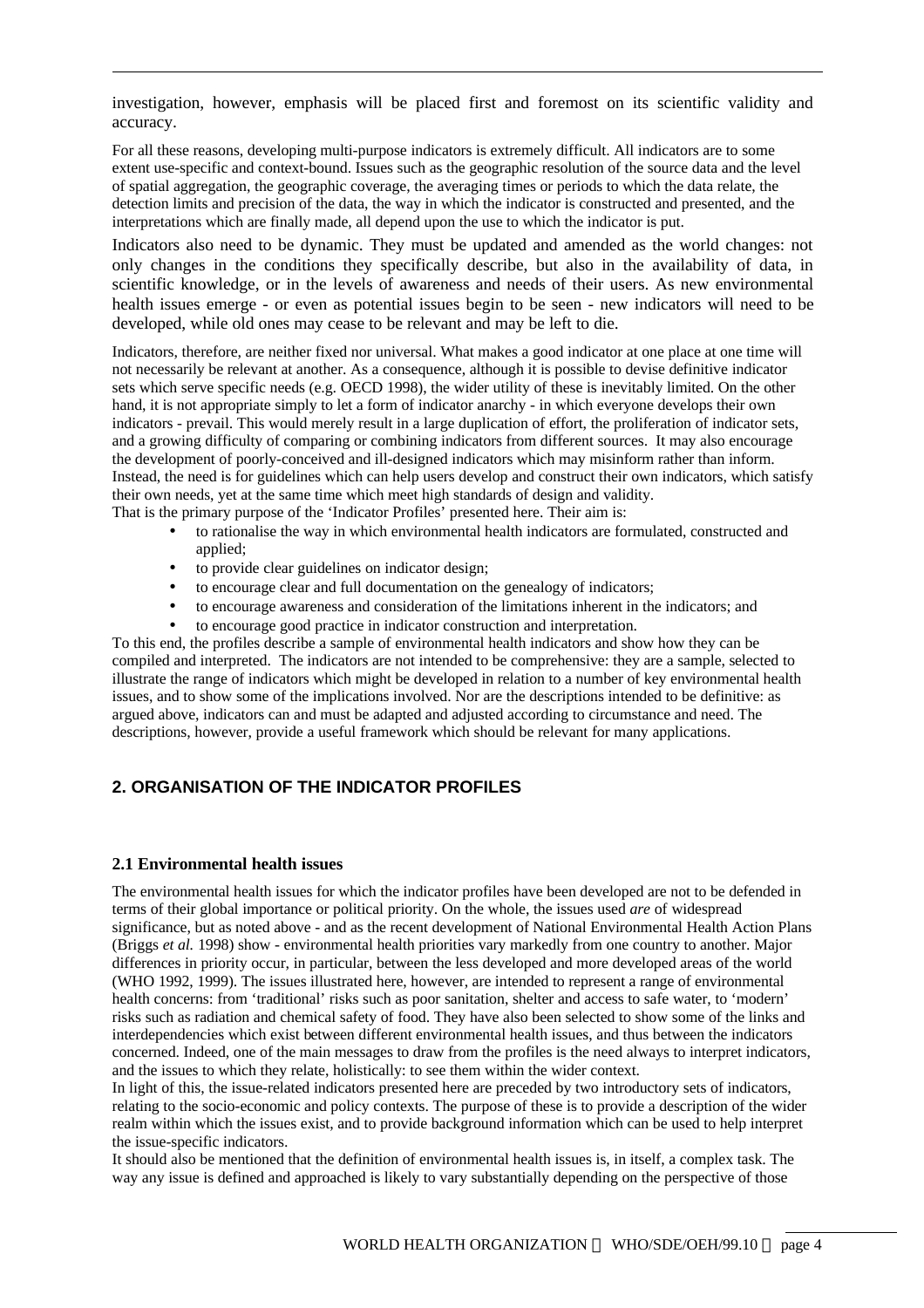involved. In defining issues, we are usually attempting to isolate a specific concern from a much wider range of processes and effects. A different person may place the focus of attention at a different point, and different links and factors will thus become relevant. There is no single set of environmental health issues, therefore; rather, each issue is an artefact of the person who defines it. Nor do issues really exist in isolation; instead they connect, overlap and intersect. These are further reasons why there are rarely if ever clearly defined and universally applicable indicator sets.

### **2.2 The DPSEEA framework**

 $\overline{a}$ 

The indicators are arranged in terms of the now widely-used DPSEEA framework (Figure 1) (Corvalán *et al.* 1996). Within this framework, the driving forces component (D) refers to the factors which motivate and push the environmental processes involved. Of these, possibly the most important is population growth; others include technological development, economic development and policy intervention.

The driving forces within the DPSEEA model result in the generation of pressures (P) on the environment. These are normally expressed through human occupation or exploitation of the environment, and may be generated by all sectors of economic activity, including mining and quarrying, energy production, manufacturing, service industries, transport, tourism, agriculture and forestry. In each case, pressures arise at all stages in the supply chain - from initial resource extraction, through processing and distribution, to final consumption and waste release.

In response to these pressures, the *state* of the environment (S) is often modified. The changes involved may be complex and far-reaching, affecting almost all aspects of the environment and all environmental media. They are expressed, therefore, in terms of the frequency or magnitude of natural hazards, the availability and quality of natural resources, and the levels of environmental pollution. These changes in the state of the environment also operate at markedly different geographic scales. Many changes are intense and localised, and often concentrated close to the source of pressure (e.g. habitat loss, urban air pollution, contamination of local water supplies). Many others are more widespread, contributing to regional and global environmental change (e.g. desertification, marine pollution, climate change). Because of the complex interactions which characterise the environment, almost all these changes have far-reaching secondary effects.



*Figure 1. The DPSEEA framework*

When people are exposed to these environmental hazards, then risks to health may occur. *Exposure*  $(E_1)$  thus refers to the intersection between people and the hazards inherent in the environment. The National Academy of Sciences (1991) defines exposure as 'an event that occurs when there is contact at a boundary between a human and the environment with a contaminant of a specific concentration for an interval of time'. In the case of environmental pollution, therefore, exposure can occur in a number of different ways — by inhalation, ingestion or dermal absorption — and may involve a wide range of different organs. *External exposure* refers to the quantity of the pollutant at the interface between the recipient and the environment. It is often measured either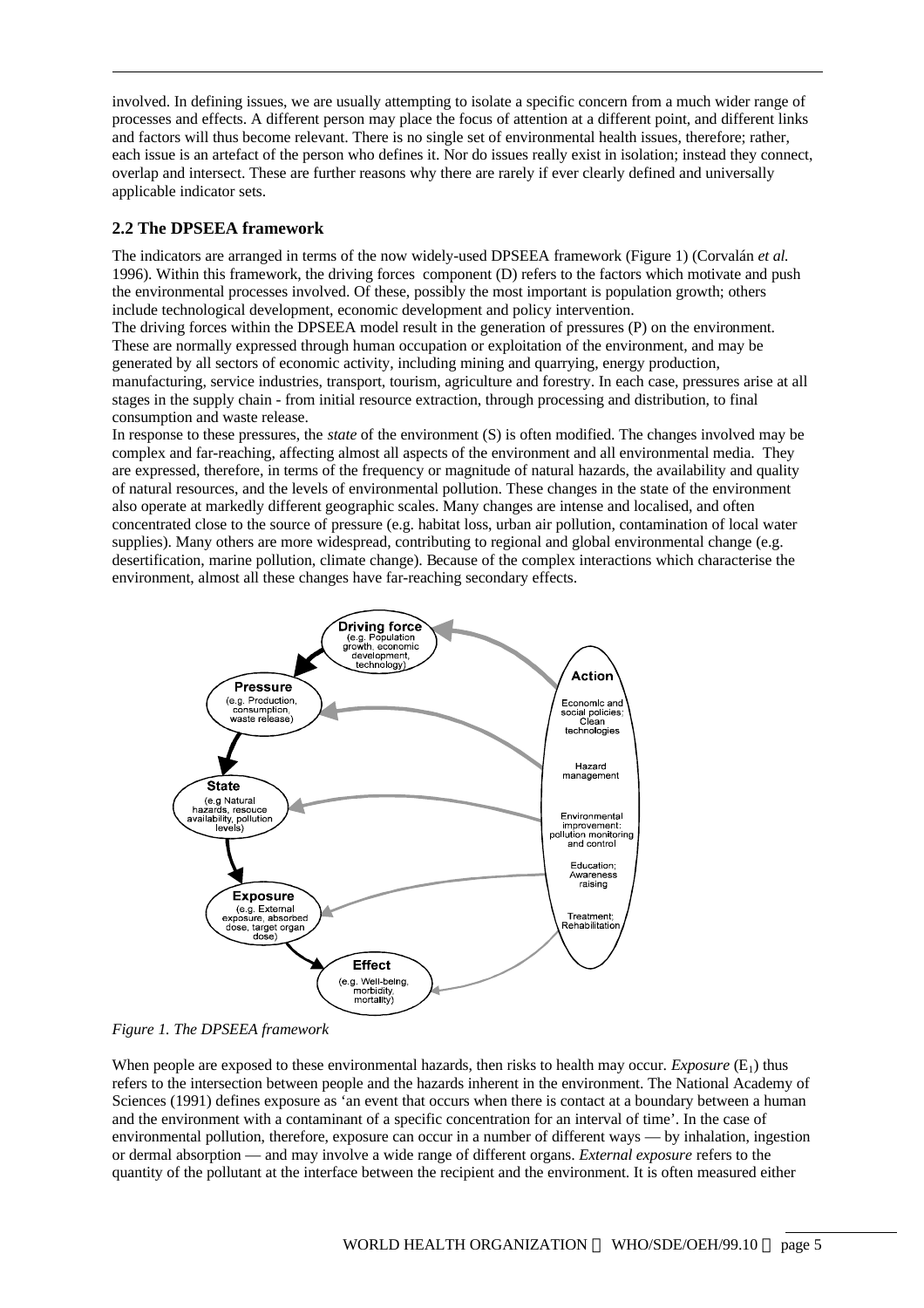using some form of personal monitor (e.g. passive sampling tubes for air pollution) or by modelling techniques (e.g. based upon knowledge of concentrations in the ambient environment). The amount of any given pollutant that is absorbed is often termed the *absorbed dose*, and may be dependent on the duration and intensity of the exposure. *Target organ dose* refers specifically to the amount that reaches the human organ where the relevant effects can occur (Sexton *et al.* 1995).

Exposure to environmental hazards, in turn, leads to a wide range of health *effects*  $(E_2)$ . These may vary in type, intensity and magnitude depending upon the type of hazard to which people have been exposed, the level of exposure and the number of people involved. For convenience, a simple spectrum of effects can often be recognised. The earliest, and least intense, effects are sub-clinical, merely involving some reduction in function or some loss of wellbeing. More intense effects may take the form of illness or morbidity. Under the most extreme conditions, the result is death.

It must be said that the DPSEEA framework works well for risks associated with environmental pollution, where the chain from driving force to source activity and thence to health effect via emissions and exposure is evident. It can also be applied to the many psychological and perceptual health effects which may be generated by the fear, rather than the eventuality, of a hazard (e.g. stress or anxiety caused by fear of exposure to radiation from a nuclear power station, or of physical injury from war). It is less appropriate, however, in the case of physical risks, as presented by natural hazards (e.g. flooding) or technology (e.g. traffic accidents), where the concept of 'pressure' is less meaningful. Nor can it easily be applied in full to those environmental hazards, such as famine, which affect health more by omission than comission. Like other aspects of environmental health indicators, therefore, the DPSEEA framework should be seen as an aid, not a straight-jacket; it needs to be adapted and modified according to circumstance.

Partly as a reflection of this, it may be noted that the indicators presented here do not in most cases occupy every point in the DPSEEA chain for every issue. Because of the way they are conceived, different issues tend to focus on different parts of the DPSEEA framework. Some are more source-based (i.e. focusing on the driving forces and pressures which lead to exposure); many are exposure-based; others are effect- (i.e. health-) based. The indicators are thus presented either as 'chains' (i.e. a set of linked indicators from different parts in the DPSEEA framework) or as 'clusters' (i.e. a group of related indicators from one point in the framework). In almost all cases, however, the indicators are likely to be most meaningful and effective if interpreted together.

#### **2.3 Structure of the profiles**

 $\overline{a}$ 

The indicator profiles are designed to provide a range of information on the indicators. The profiles are divided into two sections:

- a general *Indicator Profile*, describing the environmental health issue which the indicator addresses, the rationale and role behind the indicator, linkage with other indicators (within the set described), alternatives methods of defining and constructing the indicator, related indicators (proposed or developed in other, international programmes), sources of further information, and relevant agencies involved in indicator development and use;
- an *Example Indicator*, giving a specific definition, relevant underlying concepts, data needs and sources, method of computation, units of measurement, potential scales of application and guidelines on interpretation.

Details of the information required in each section of the profile are given in Table 1. A full list of the indicators included in the profiles is given in Table 2.

The full set of indicator sheets is hosted on the Web, at address: www.northampton.ac.uk/ncr/who/index.html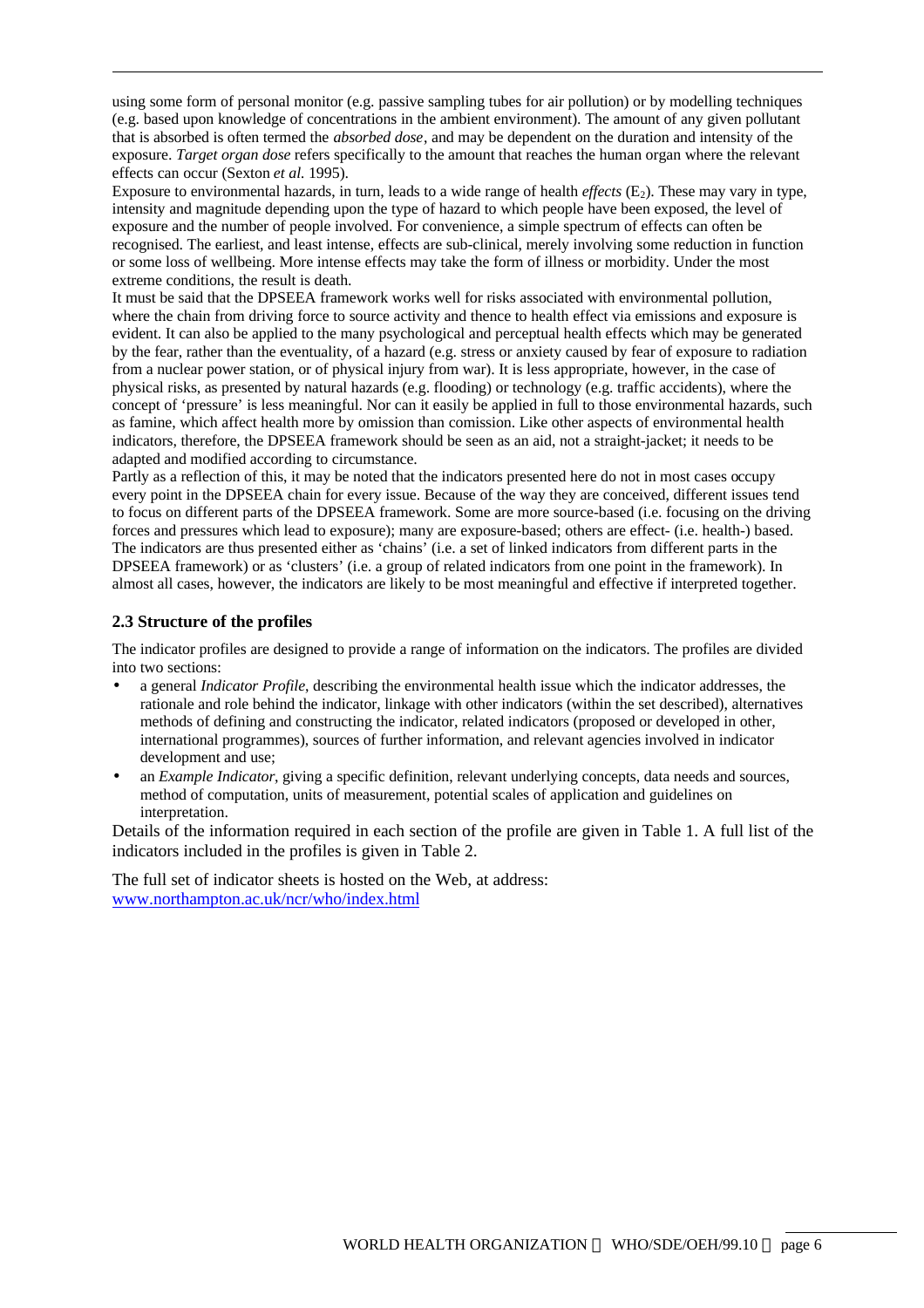$\overline{a}$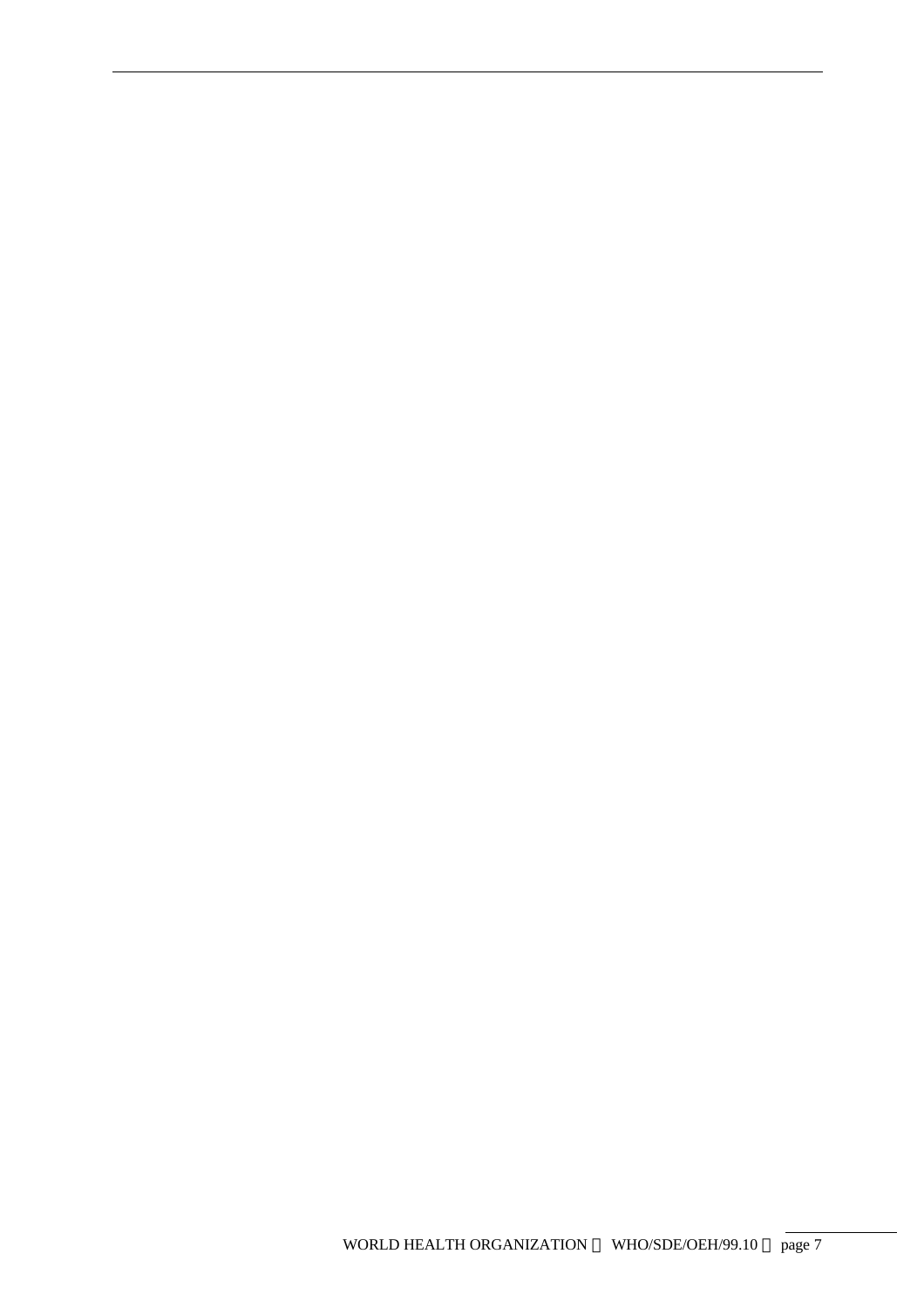### **REFERENCES**

 $\overline{a}$ 

Briggs, D.J., Stern, R.M. and Tinker, T. (eds.). 1998. *Environmental health for all. Risk assessment and risk communication in National Environmental Health Action Plans*. Dordrecht: Kluwer, 278 p. Corvalán, C., Briggs, D. and Kjellstrom, T. 1996. Development of environmental health indicators. In: *Linkage methods for environment and health analysis. General guidelines.* (D. Briggs, C. Corvalán and M. Nurminen, eds.). Geneva: UNEP, USEPA and WHO, pp.19-53.

National Academy of Sciences.1991. *Human exposure assessment for airborne pollutants. Advances and opportunities*. National Academy of Sciences, National Academy Press, Washington, D.C., USA. 321 p. OECD. 1998. *Towards sustainable development. Environmental indicators.* Paris: OECD.

Sexton K, Callahan MA, Bryan EF. 1995. Estimating exposure and dose to characterize health risks: the role of human tissue monitoring in exposure assessment. *Environmental Health Perspectives*, 103(S3), pp. 13-29. WHO. 1992. *Our planet, our health.* Geneva: WHO.

WHO. 1999. *The global health report.* Geneva: WHO.

## **ACKNOWLEDGEMENTS**

The author gratefully acknowledges the input from WHO staff in the revision of the environmental health indicators' profiles and examples.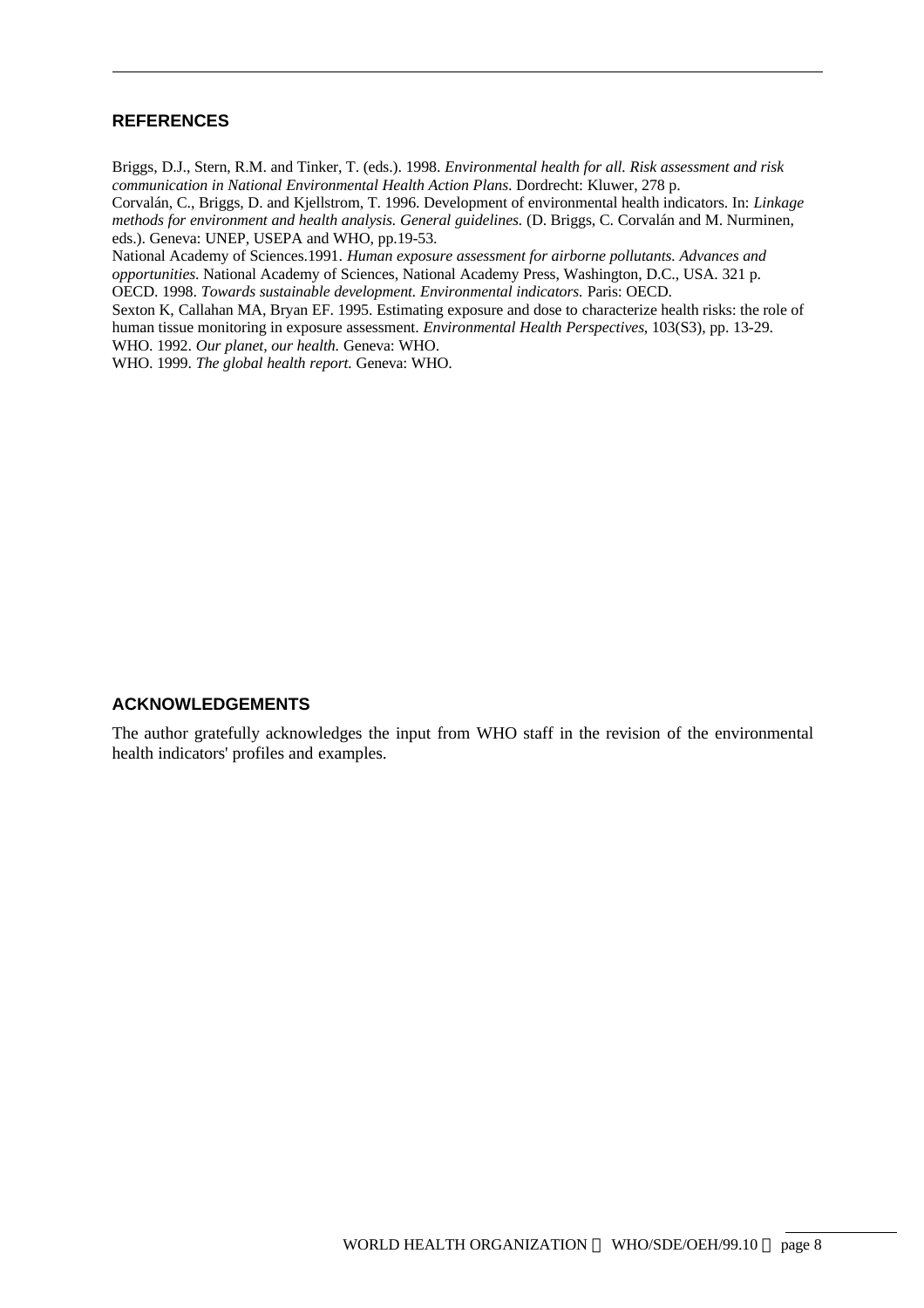## **Table 1. Key to indicator profiles**

 $\overline{a}$ 

| <b>Brief title of indicator</b>           |                                                                                                                                                                                                                                                                                                                                                                                                                                                     | Position in<br>DPSEEA chain |  |  |  |
|-------------------------------------------|-----------------------------------------------------------------------------------------------------------------------------------------------------------------------------------------------------------------------------------------------------------------------------------------------------------------------------------------------------------------------------------------------------------------------------------------------------|-----------------------------|--|--|--|
| <b>INDICATOR PROFILE</b>                  |                                                                                                                                                                                                                                                                                                                                                                                                                                                     |                             |  |  |  |
| Issue                                     | Specification of the environmental health issue(s) to which the indicator relates                                                                                                                                                                                                                                                                                                                                                                   |                             |  |  |  |
| Rationale and role                        | Outline of the justification for the indicator and its potential use in relation to the<br>issue(s) specified. Where appropriate, indicate the main user communities and the<br>level of aggregation/geographic scale at which the indicator might be used.                                                                                                                                                                                         |                             |  |  |  |
| Linkage with other<br>indicators          | Describe the relationship between this and other indicators relating to the issue(s)<br>specified, listing all indicators, and their position in the DPSEEA chain.                                                                                                                                                                                                                                                                                  |                             |  |  |  |
| Alternative methods<br>and definitions    | Outline possible alternatives to, or variations on, the indicator. In particular,<br>suggest how the indicator can be improved (where suitable data exist), or<br>adjusted/simplified to cope with inadequacies in the available data. If appropriate,<br>suggest proxy indicators.                                                                                                                                                                 |                             |  |  |  |
| Related indicator sets                    | List similar or related indicators, proposed or developed as part of other indicator<br>sets (e.g. UN Indicators for sustainable development, UNCHS Urban indicators<br>programme, WHO Catalogue of health indicators)                                                                                                                                                                                                                              |                             |  |  |  |
| Sources of further<br>information         | Give full details of references and other sources of information relevant to the<br>indicator (e.g. Web addresses, databases). List, in particular, references to other<br>indicator sets using similar indicators, examples of the use of the indicator, or<br>materials which describe the context and rationale for its use.                                                                                                                     |                             |  |  |  |
| Involved agencies                         | List agencies which have a leading role in relation to the indicator, including: data<br>providers, indicator developers, indicator users. Include international, national and<br>- where relevant - regional/local agencies.                                                                                                                                                                                                                       |                             |  |  |  |
| <b>EXAMPLE INDICATOR</b>                  |                                                                                                                                                                                                                                                                                                                                                                                                                                                     |                             |  |  |  |
| Definition of indicator                   | Detailed definition of the indicator                                                                                                                                                                                                                                                                                                                                                                                                                |                             |  |  |  |
| Underlying definitions<br>and concepts    | Definition of all terms and concepts involved in describing and constructing the<br>indicator.                                                                                                                                                                                                                                                                                                                                                      |                             |  |  |  |
| Specification of data<br>needed           | List data needed to construct indicator                                                                                                                                                                                                                                                                                                                                                                                                             |                             |  |  |  |
| Data sources,<br>availability and quality | Outline potential sources of data, and comment on their quality and characteristics<br>in terms of the indicator. Where appropriate indicate ways of obtaining data which<br>are not readily available (e.g. through special surveys).                                                                                                                                                                                                              |                             |  |  |  |
| Computation                               | Specify the way in which the indicator is computed: i.e. how the data are<br>analysed/processed to construct the indicator. Where relevant, express the<br>computation process mathematically, and define the terms used.                                                                                                                                                                                                                           |                             |  |  |  |
| Units of measurement                      | Specify the units of measurement used in presenting the indicator                                                                                                                                                                                                                                                                                                                                                                                   |                             |  |  |  |
| Scale of application                      | Specify the potential scales of application or level of aggregation. Note that the<br>scale specified refers to the area across which the indicator can be used; for<br>geographic comparisons, the indicator might be developed at lower levels of<br>aggregation. Definitions: local (within a city or community); regional (within a<br>sub-national region); national (for a country); international (across several<br>countries or globally). |                             |  |  |  |
| Interpretation                            | Describe the ways in which the indicator may be interpreted in relation to the<br>issue(s) specified. Show what inferences can be made from apparent trends or<br>patterns in the indicator. Discuss, in particular, constraints on the interpretation of<br>the indicator, due for example to limitations of the data or complexities in the<br>relationships implied by the indicator.                                                            |                             |  |  |  |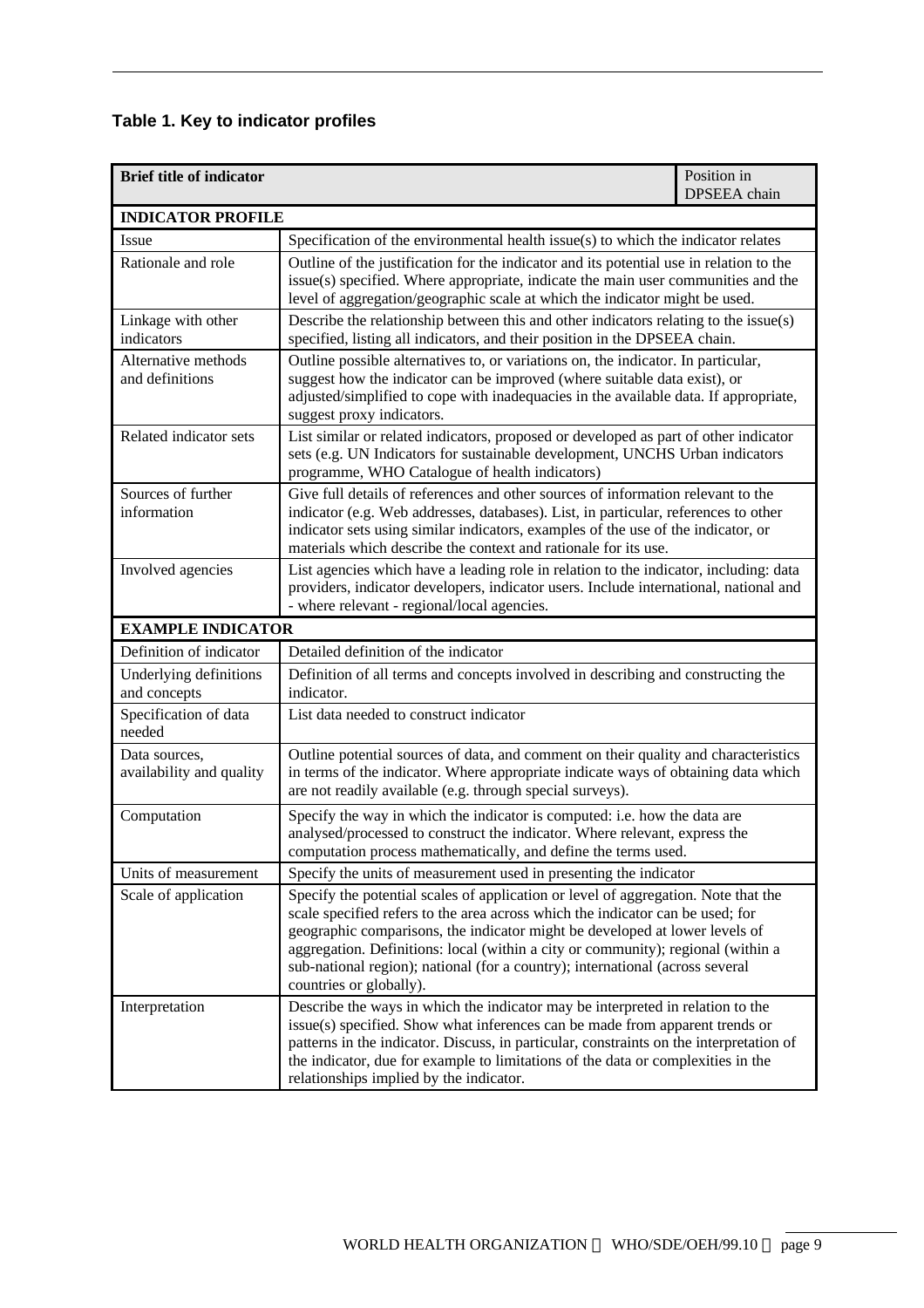| <b>ISSUE</b>           | <b>THEME/TOPIC</b>        | <b>INDICATOR</b>                                                    | <b>EXAMPLE DEFINITION</b>                                                                                                                                                       | <b>DPSEEA</b> |
|------------------------|---------------------------|---------------------------------------------------------------------|---------------------------------------------------------------------------------------------------------------------------------------------------------------------------------|---------------|
| Socio-                 | Poverty                   | Poverty                                                             | Human poverty index (compound index)                                                                                                                                            | Driving force |
| demographic<br>context | Population<br>density     | Population<br>density                                               | Population density                                                                                                                                                              | Driving force |
|                        | Population growth         | Rate of<br>population<br>growth                                     | Annual net rate of population growth                                                                                                                                            | Driving force |
|                        | Age structure             | Dependent<br>population                                             | Percentage of people aged less than 16<br>years or 65 years or more                                                                                                             | Driving force |
|                        | Urbanisation              | Rate of<br>urbanisation                                             | Annual net rate of change in the<br>proportion of people living in urban<br>areas                                                                                               | Driving force |
|                        | Infant mortality          | Infant<br>mortality rate                                            | Annual death rate of infants under one<br>year of age                                                                                                                           | Effect        |
|                        | Life expectancy           | Life<br>expectancy                                                  | Number of years a newborn baby is<br>expected to live, given the prevailing<br>mortality rate                                                                                   | Effect        |
| Air pollution          | Outdoor air<br>pollution  | Ambient<br>concentrations<br>of air<br>pollutants in<br>urban areas | Mean annual concentrations of ozone,<br>CO, particulates (PM <sub>10</sub> , PM <sub>2.5</sub> , SPM),<br>$SO_2$ , $NO_2$ , $O_3$ and lead in the outdoor air<br>in urban areas | <b>State</b>  |
|                        | Indoor air<br>pollution   | Sources of<br>indoor air<br>pollution                               | Percentage of households using coal,<br>wood or kerosene as the main source of<br>heating and cooking fuel                                                                      | Exposure      |
|                        | Respiratory<br>illness    | Childhood<br>morbidity due<br>to acute<br>respiratory<br>illness    | Incidence of morbidity due to acute<br>respiratory infections in children under<br>five years of age                                                                            | Effect        |
|                        | Respiratory<br>illness    | Childhood<br>mortality due<br>to acute<br>respiratory<br>illness    | Annual mortality rate due to acute<br>respiratory infections in children under<br>five years of age                                                                             | Effect        |
|                        | Air quality<br>management | Capability for<br>air quality<br>management                         | Capability to implement air quality<br>management                                                                                                                               | Action        |
|                        | Air quality<br>management | Availability of<br>lead-free<br>gasoline                            | Consumption of lead-free gasoline as a<br>percentage of total gasoline consumption                                                                                              | Action        |
| Sanitation             | Excreta disposal          | Access to<br>basic<br>sanitation                                    | Proportion of the population with access<br>to adequate excreta disposal facilities                                                                                             | Exposure      |
|                        | Diarrhoea                 | Diarrhoea<br>morbidity in<br>children                               | Incidence of diarrhoea morbidity in<br>children under five years of age                                                                                                         | Effect        |
|                        | Diarrhoea                 | Diarrhoea<br>mortality in<br>children                               | Diarrhoea mortality rate in children<br>under five years of age                                                                                                                 | Effect        |

## **Table 2. Summary list of environmental health indicators**

 $\overline{a}$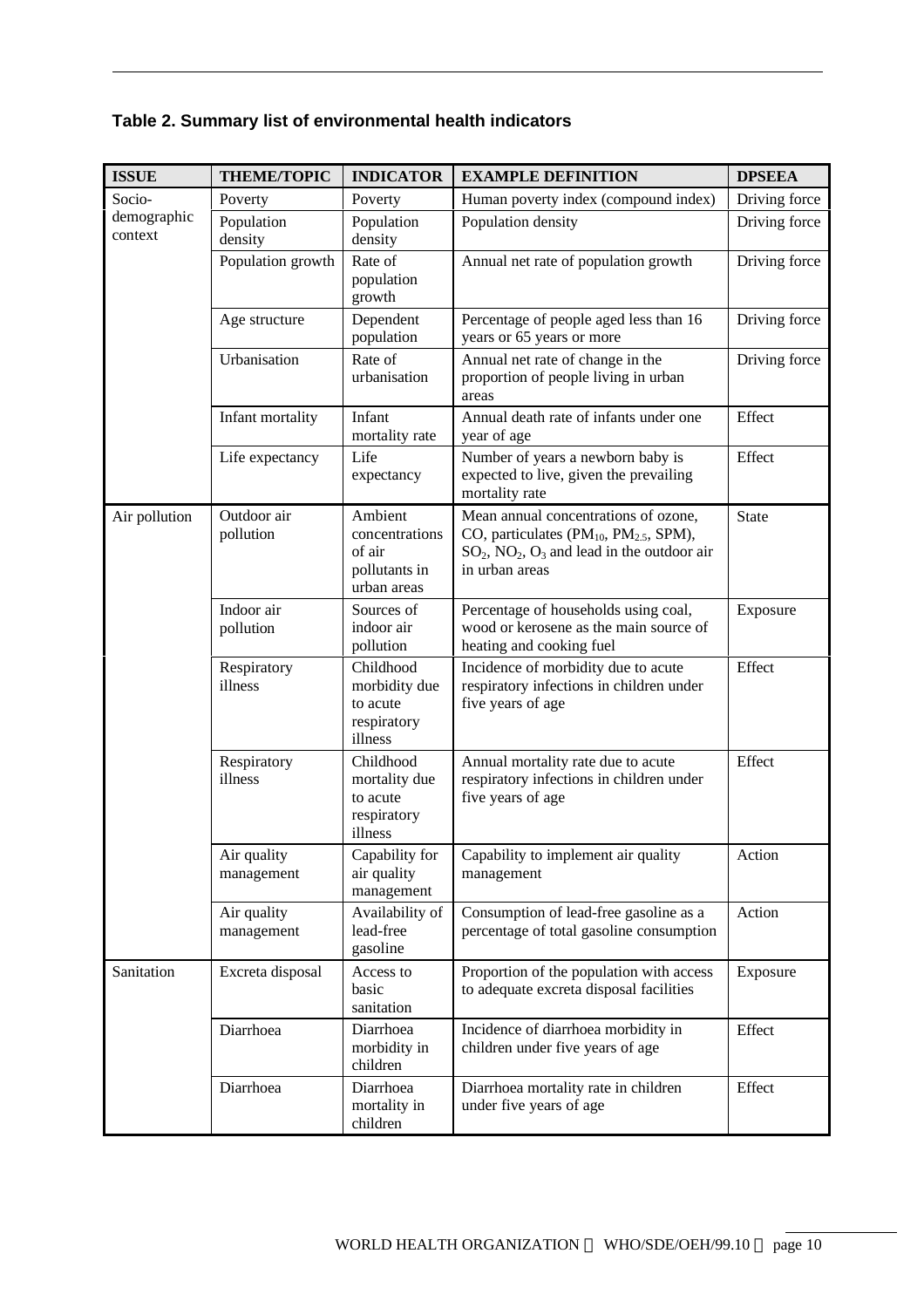| <b>ISSUE</b>                        | <b>THEME/TOPIC</b>                | <b>INDICATOR</b>                                                    | <b>EXAMPLE DEFINITION</b>                                                                                                                                        | <b>DPSEEA</b>       |
|-------------------------------------|-----------------------------------|---------------------------------------------------------------------|------------------------------------------------------------------------------------------------------------------------------------------------------------------|---------------------|
| Shelter                             | Informal<br>settlements           | Percentage of<br>population<br>living in<br>informal<br>settlements | Percentage of the population living in<br>informal settlements                                                                                                   | Exposure            |
|                                     | Unsafe housing                    | Percentage of<br>population<br>living in<br>unsafe<br>housing       | Percentage of the population living in<br>unsafe, unhealthy or hazardous housing                                                                                 | Exposure            |
|                                     | Home accidents                    | Accidents in<br>the home                                            | Incidence of accidents in the home                                                                                                                               | Effect              |
|                                     | Urban planning                    | Urban<br>planning and<br>building<br>regulations                    | Scope and extent of building and<br>planning regulations for housing                                                                                             | Action              |
| Access to safe<br>drinking<br>water | Water<br>quality/supply           | Access to safe<br>and reliable<br>supplies of<br>drinking water     | Percentage of the population with access<br>to an adequate amount of safe drinking<br>water in the dwelling or within a<br>convenient distance from the dwelling | Exposure/<br>Action |
|                                     | Water<br>quality/supply           | Connections<br>to piped water<br>supply                             | Percentage of households receiving<br>piped water to the home                                                                                                    | Exposure/<br>Action |
|                                     | Diarrhoea                         | Diarrhoea<br>morbidity in<br>children                               | Incidence of diarrhoea morbidity in<br>children under five years of age                                                                                          | Effect              |
|                                     | Diarrhoea                         | Diarrhoea<br>mortality in<br>children                               | Diarrhoea mortality rate in children<br>under five years of age                                                                                                  | Effect              |
|                                     | Water-borne<br>diseases           | Outbreaks of<br>water-borne<br>diseases                             | Incidence of outbreaks of water-borne<br>diseases                                                                                                                | Effect              |
|                                     | Water quality<br>monitoring       | Intensity of<br>water quality<br>monitoring                         | Density of water quality monitoring<br>network                                                                                                                   | Action              |
| Vector-borne<br>disease             | Population at risk                | Population at<br>risk from<br>vector-borne<br>diseases              | Number of people living in areas<br>infected by disease vectors                                                                                                  | Exposure            |
|                                     | Vector-borne<br>disease mortality | Mortality due<br>to vector-<br>borne diseases                       | Mortality rate due to vector-borne<br>diseases                                                                                                                   | Effect              |
|                                     | Vector control                    | Adequacy of<br>vector control<br>and manage-<br>ment systems        | Percentage of the at-risk population<br>covered by effective vector control and<br>management systems, by disease type                                           | Action              |

| <b>ISSUE</b>              | <b>THEME/TOPIC</b> | <b>INDICATOR</b>                 | <b>EXAMPLE DEFINITION</b>                                               | <b>DPSEEA</b> |
|---------------------------|--------------------|----------------------------------|-------------------------------------------------------------------------|---------------|
| Solid waste<br>management | Waste collection   | Municipal<br>waste<br>collection | Percentage of population served by<br>regular waste collection services | Action        |
|                           | Waste disposal     | Municipal                        | Mass of solid waste disposed of by                                      | Action        |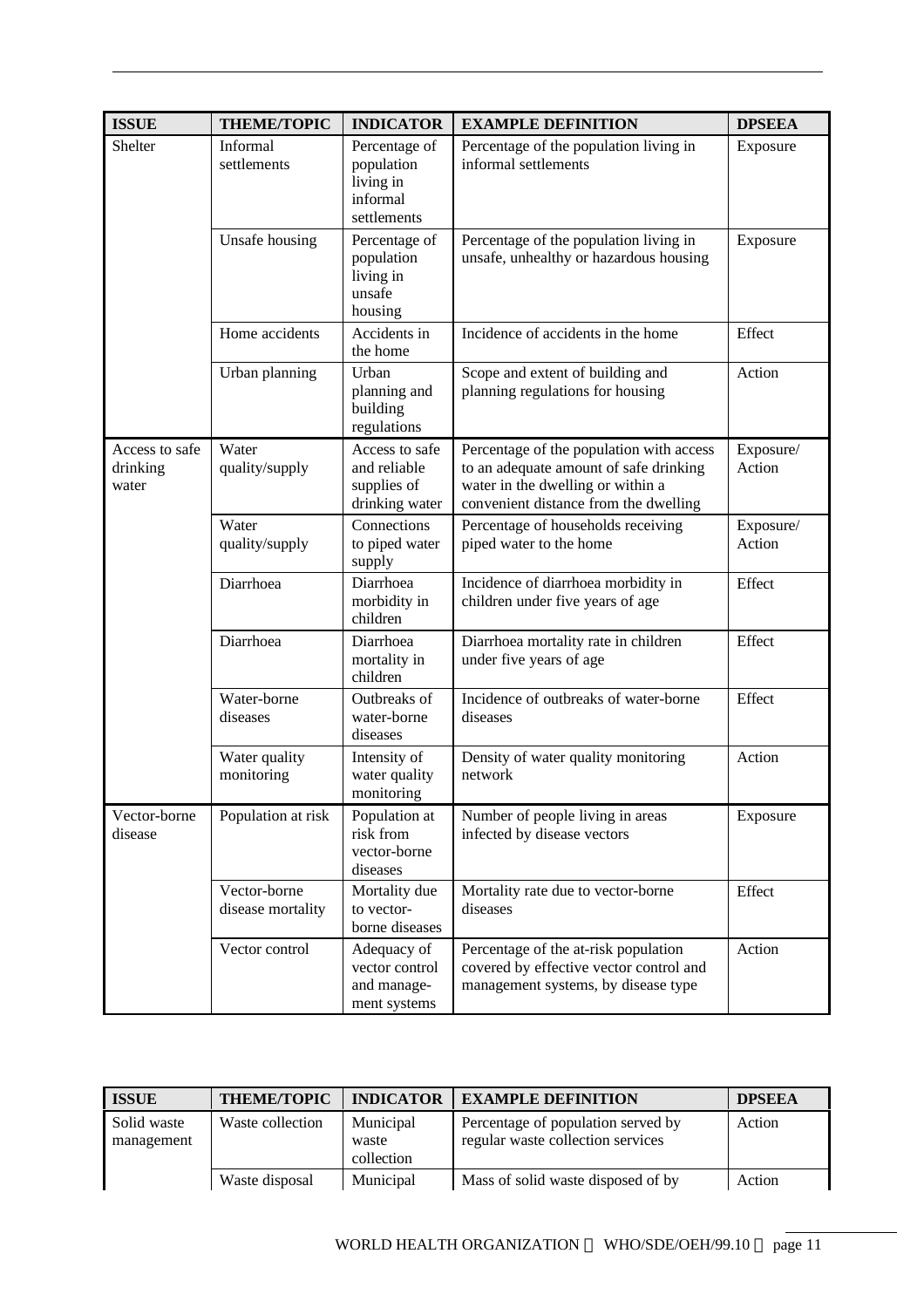|                                       |                              | waste disposal                                          | municipal waste management services                                                            |          |
|---------------------------------------|------------------------------|---------------------------------------------------------|------------------------------------------------------------------------------------------------|----------|
|                                       | Waste<br>management          | Hazardous<br>waste policies                             | Effectiveness of hazardous waste<br>policies and regulations                                   | Action   |
| Hazardous/<br>toxic<br>substances     | <b>Blood</b> lead            | Blood-lead<br>level in<br>children                      | Percentage of children with blood lead<br>$levels > 10$ ug/dl                                  | Exposure |
|                                       | Chemical<br>poisonings       | Mortality due<br>to poisoning                           | Mortality rate due to poisoning                                                                | Effect   |
|                                       | Contaminated<br>land         | Contaminated<br>land<br>management                      | Scope and rigour of contaminated land<br>management                                            | Action   |
| Food safety                           | Food-borne<br>diseases       | Food-borne<br>illness                                   | Outbreak rate of food-borne illness                                                            | Effect   |
|                                       | Diarrhoea                    | Diarrhoea<br>morbidity in<br>children                   | Incidence of diarrhoea morbidity in<br>children under five years of age                        | Effect   |
|                                       | Diarrhoea                    | Diarrhoea<br>mortality in<br>children                   | Diarrhoea mortality rate in children<br>under five years of age                                | Effect   |
|                                       | Monitoring of<br>food safety | Monitoring of<br>chemical<br>hazards in<br>food         | Proportion of potentially hazardous<br>chemicals monitored in food                             | Action   |
| Radiation                             | Radiation<br>exposure        | Cumulative<br>radiation dose                            | Percentage of the population receiving an<br>effective radiation dose in excess of 5<br>mS/yr. | Exposure |
|                                       | UV exposure                  | UV light index                                          | UV light index                                                                                 | Exposure |
| Non-occu-<br>pational<br>health risks | Motor vehicle<br>accidents   | Mortality from<br>motor vehicle<br>accidents            | Death rate due to road accidents                                                               | Effect   |
|                                       | Non-occupational<br>injury   | Injuries to<br>children                                 | Incidence of physical injury to children<br>less than 5 years of age                           | Effect   |
|                                       | Poisoning                    | Incidence of<br>poisonings of<br>young<br>children      | Number of reported poisonings per year<br>in children under 5 years of age                     | Effect   |
| Occupational<br>health risks          | Occupational<br>hazards      | Exposure to<br>unsafe work-<br>places                   | Percentage of workers exposed to unsafe,<br>unhealthy or hazardous working condi-<br>tions     | Exposure |
|                                       | Occupational<br>morbidity    | Morbidity due<br>to occupatio-<br>nal health<br>hazards | Incidence of occupational injury                                                               | Effect   |
|                                       | Occupational<br>mortality    | Mortality from<br>occupational<br>health hazards        | Incidence of occupational mortality                                                            | Effect   |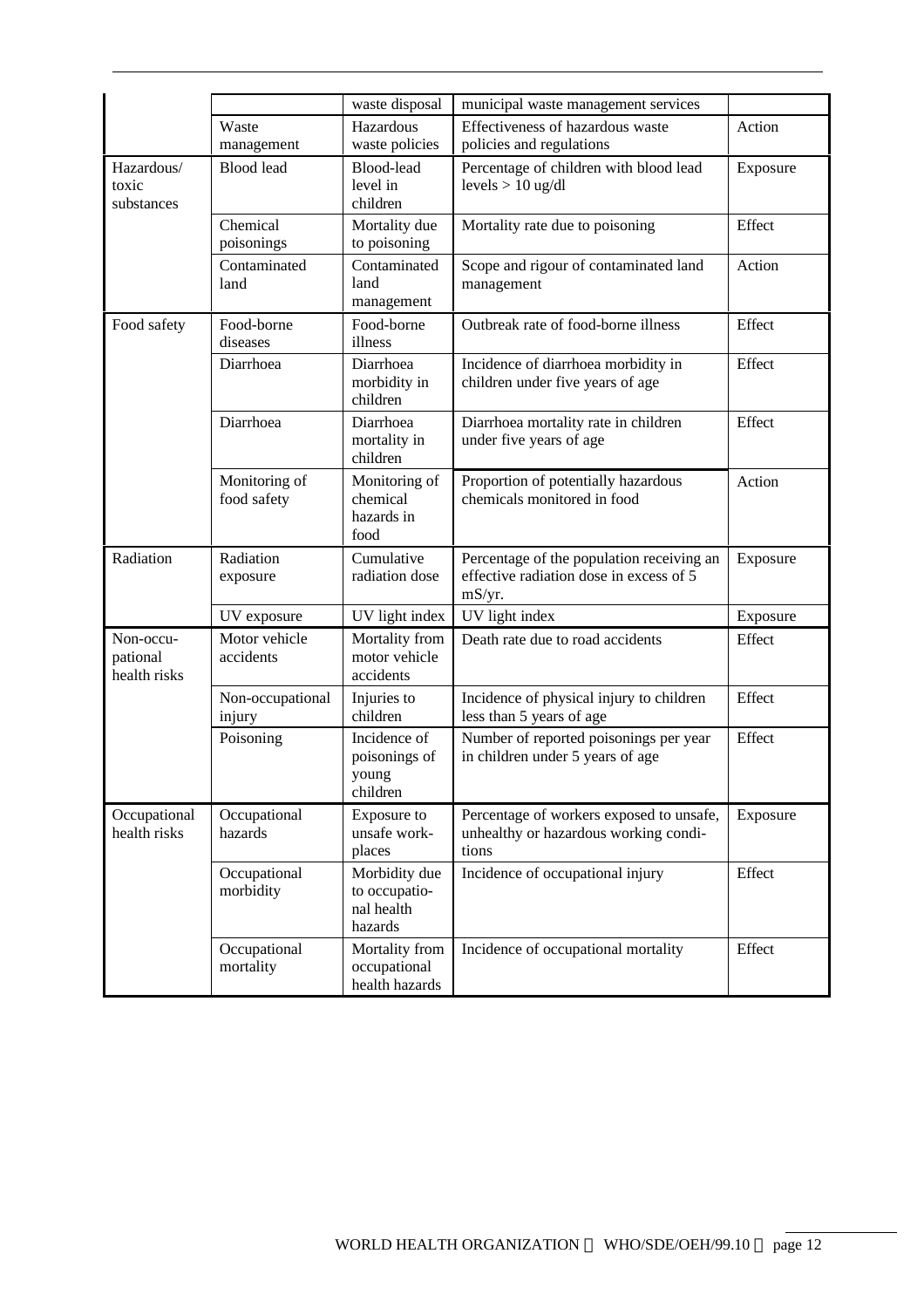**Annex: ENVIRONMENTAL HEALTH INDICATORS: PROFILES AND EXAMPLES**

 $\overline{a}$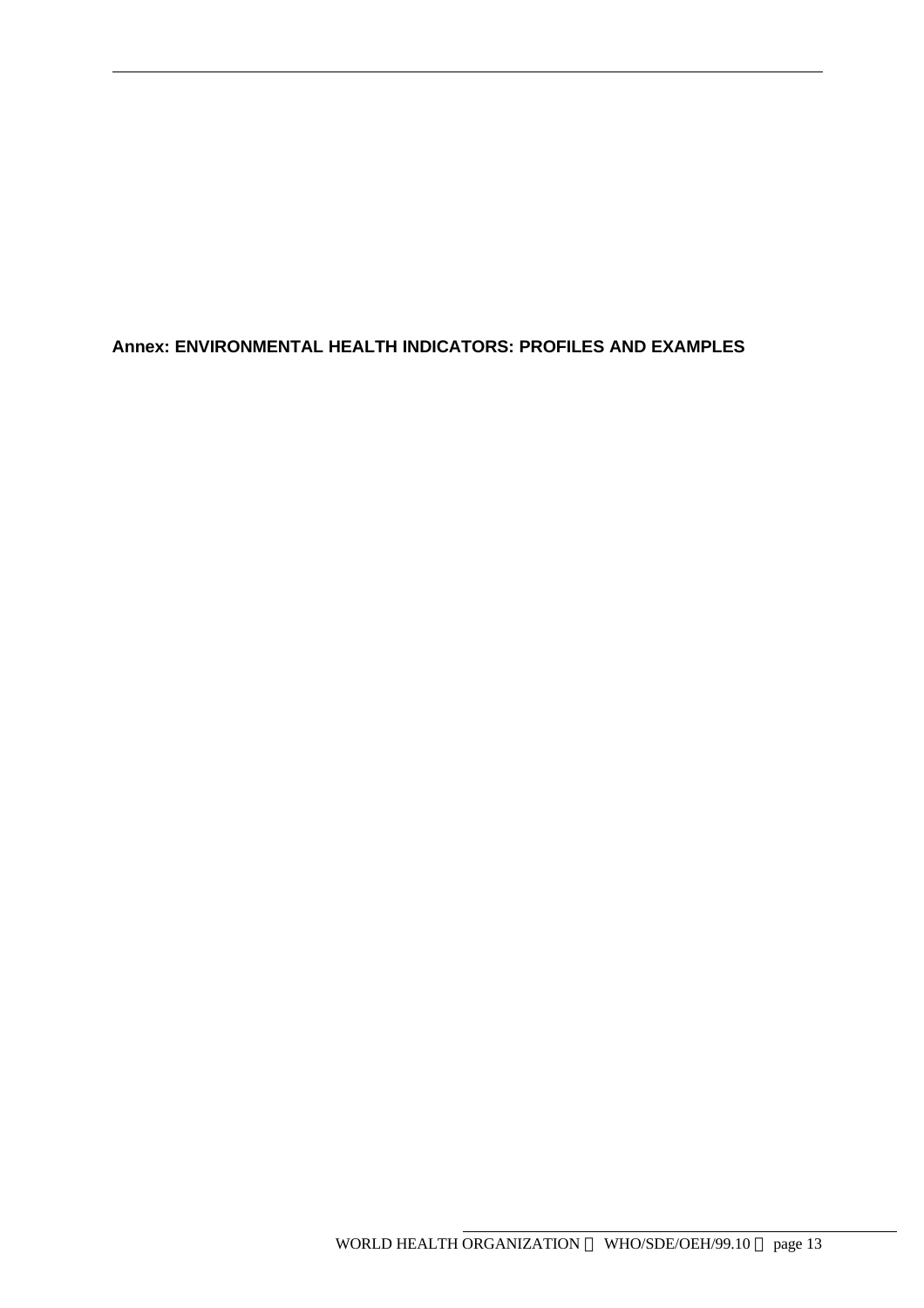|                            | <b>POVERTY</b>                                                                                                                                                                                                                                                                                                                                                                                                                                                                                                                                                               | <b>DPSEEA</b> |  |  |  |
|----------------------------|------------------------------------------------------------------------------------------------------------------------------------------------------------------------------------------------------------------------------------------------------------------------------------------------------------------------------------------------------------------------------------------------------------------------------------------------------------------------------------------------------------------------------------------------------------------------------|---------------|--|--|--|
| <b>INDICATOR PROFILE</b>   |                                                                                                                                                                                                                                                                                                                                                                                                                                                                                                                                                                              |               |  |  |  |
| Issue                      | Socio-demographic context                                                                                                                                                                                                                                                                                                                                                                                                                                                                                                                                                    |               |  |  |  |
| Rationale<br>and role      | Poverty is a major determinant of health. Lack of an adequate income tends to lead to poor levels<br>of nutrition, poor housing conditions, impaired access to health and other services and low levels<br>of education. Together these result in increased exposures to environmental risk factors, and an<br>impoverished ability to mitigate their effects on health. Poverty is thus one of the most important<br>driving forces in relation to environmental health, and one of the most vital points of intervention<br>and control for environmental health policies. |               |  |  |  |
|                            | This indicator is thus designed to measure the level of poverty, and can be used:                                                                                                                                                                                                                                                                                                                                                                                                                                                                                            |               |  |  |  |
|                            | to identify populations at risk because of their poverty, as a basis for targeting action at<br>$\bullet$<br>especially vulnerable or needy areas or groups;                                                                                                                                                                                                                                                                                                                                                                                                                 |               |  |  |  |
|                            | to monitor trends in income and levels of poverty, in order to help plan environmental health<br>$\bullet$<br>strategies;                                                                                                                                                                                                                                                                                                                                                                                                                                                    |               |  |  |  |
|                            | to compare and contrast cities, regions or countries in terms of the socio-economic context<br>$\bullet$<br>for human health;                                                                                                                                                                                                                                                                                                                                                                                                                                                |               |  |  |  |
|                            | to monitor and assess the effects of strategies aimed at reducing levels of poverty and<br>disadvantage;                                                                                                                                                                                                                                                                                                                                                                                                                                                                     |               |  |  |  |
|                            | to help explore the effects of deprivation on health outcome, and to help control for socio-<br>$\bullet$<br>economic confounding in studies of relationships between environment and health.                                                                                                                                                                                                                                                                                                                                                                                |               |  |  |  |
| Linkage with<br>other      | This indicator is part of a chain of indicators describing the socio-economic context of<br>environmental health:                                                                                                                                                                                                                                                                                                                                                                                                                                                            |               |  |  |  |
| indicators                 | Driving force: Poverty; Population density; Rate of population growth; Dependent<br>$\bullet$<br>population; Rate of urbanisation                                                                                                                                                                                                                                                                                                                                                                                                                                            |               |  |  |  |
|                            | Effect: Infant mortality rate; Life expectancy<br>$\bullet$                                                                                                                                                                                                                                                                                                                                                                                                                                                                                                                  |               |  |  |  |
|                            | However, since poverty is such a pervasive determinant of health, it also has links with all other<br>issues, including:                                                                                                                                                                                                                                                                                                                                                                                                                                                     |               |  |  |  |
|                            | Air pollution<br>٠                                                                                                                                                                                                                                                                                                                                                                                                                                                                                                                                                           |               |  |  |  |
|                            | Access to basic sanitation                                                                                                                                                                                                                                                                                                                                                                                                                                                                                                                                                   |               |  |  |  |
|                            | Access to adequate and safe food supply                                                                                                                                                                                                                                                                                                                                                                                                                                                                                                                                      |               |  |  |  |
|                            | Non-occupational health risks<br>$\bullet$                                                                                                                                                                                                                                                                                                                                                                                                                                                                                                                                   |               |  |  |  |
|                            | Shelter                                                                                                                                                                                                                                                                                                                                                                                                                                                                                                                                                                      |               |  |  |  |
|                            | Access to safe drinking water                                                                                                                                                                                                                                                                                                                                                                                                                                                                                                                                                |               |  |  |  |
|                            | Vector-borne disease<br>$\bullet$                                                                                                                                                                                                                                                                                                                                                                                                                                                                                                                                            |               |  |  |  |
|                            | Waste management                                                                                                                                                                                                                                                                                                                                                                                                                                                                                                                                                             |               |  |  |  |
|                            | Sanitation                                                                                                                                                                                                                                                                                                                                                                                                                                                                                                                                                                   |               |  |  |  |
| Alternative<br>methods and | A wide range of methods has been developed for assessing poverty at the local, national or<br>international level. Examples include:                                                                                                                                                                                                                                                                                                                                                                                                                                         |               |  |  |  |
| definitions                | Income distribution: measures of the average income, or difference or range of incomes<br>$\bullet$<br>across the population. The UNCHS Household income distribution indicator (UNCHS<br>1993), for example, is calculated as the ratio of the average income of the highest income<br>quintile to the average income of the lowest income quintile.                                                                                                                                                                                                                        |               |  |  |  |
| Alternative                | The poverty gap: a measure of the difference between the poverty line and the level of<br>consumption of all individuals in the population $-$ e.g. the Poverty gap index (DAC 1999,                                                                                                                                                                                                                                                                                                                                                                                         |               |  |  |  |

l

 $\overline{a}$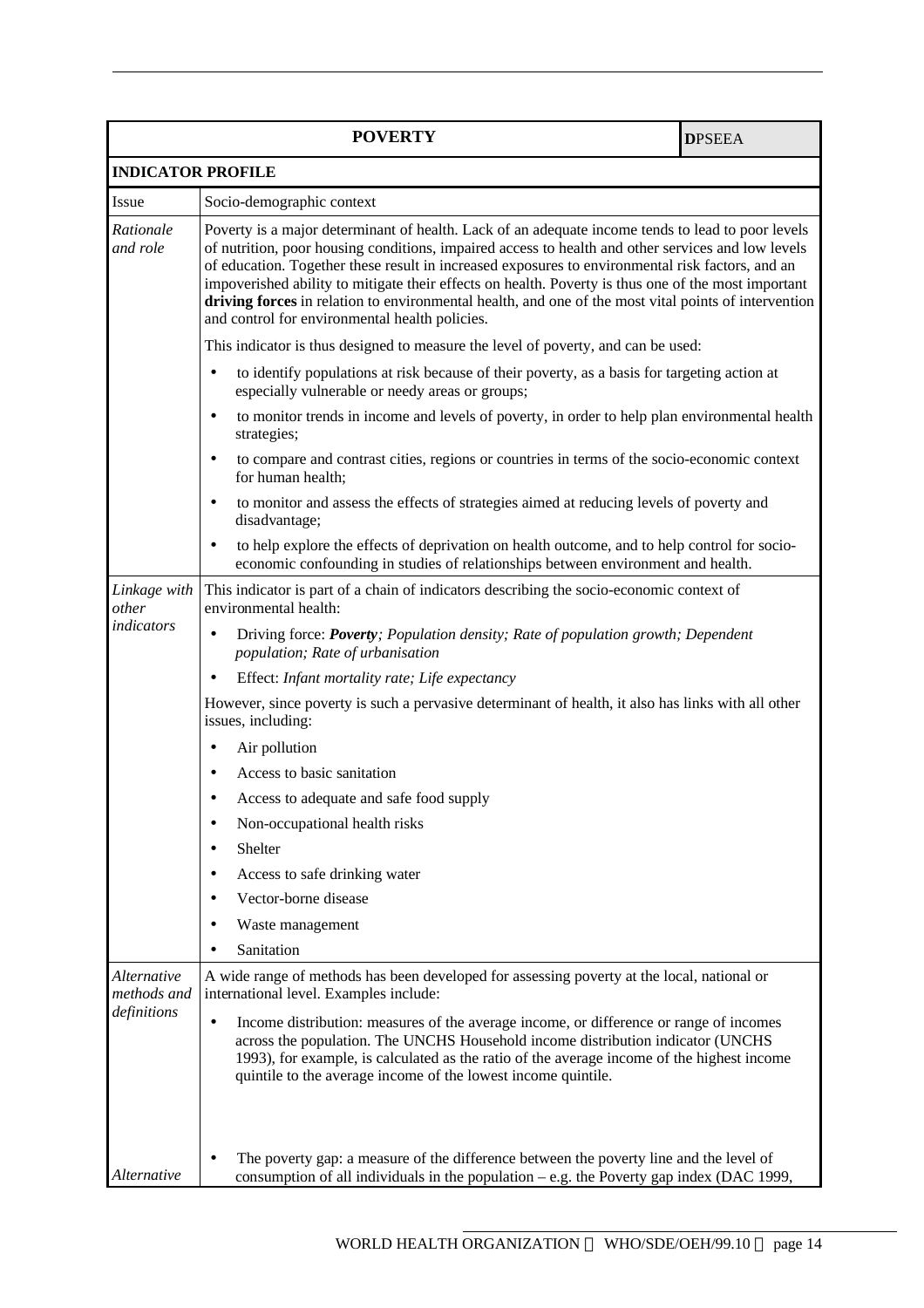| methods and<br>definitions<br>- continued | UN 1996), or of the number of people living below the poverty line (e.g. UNCHS 1993).<br>This method requires a definition of the poverty line, either in terms of income or level of<br>consumption, which can be used as a reference against which to assess the poverty gap.                                                                                                                                                             |
|-------------------------------------------|---------------------------------------------------------------------------------------------------------------------------------------------------------------------------------------------------------------------------------------------------------------------------------------------------------------------------------------------------------------------------------------------------------------------------------------------|
|                                           | Poverty or deprivation indices: these typically assign an arithmetic score to individuals or<br>areas based on a number of poverty or deprivation indicators (e.g. income, employment<br>status, family situation, access to basic resources). Examples include the UNDP Human<br>Poverty Index (UNDP 1999), the Jarman score (Jarman 1983), the Townsend Index<br>(Townsend et al. 1988), the Carstairs score (Carstairs and Morris 1989). |
| Related                                   | <b>UNDP</b> Human development report                                                                                                                                                                                                                                                                                                                                                                                                        |
| indicator<br>sets                         | Human poverty index for developing countries (HPI-1)<br>$\bullet$                                                                                                                                                                                                                                                                                                                                                                           |
|                                           | Human poverty index for developed countries (HPI-2)<br>$\bullet$                                                                                                                                                                                                                                                                                                                                                                            |
|                                           | UN Indicators of sustainable development                                                                                                                                                                                                                                                                                                                                                                                                    |
|                                           | Head count index of poverty<br>$\bullet$                                                                                                                                                                                                                                                                                                                                                                                                    |
|                                           | Poverty gap index<br>$\bullet$                                                                                                                                                                                                                                                                                                                                                                                                              |
|                                           | Squared poverty gap index<br>$\bullet$                                                                                                                                                                                                                                                                                                                                                                                                      |
|                                           | Gini index of income inequality                                                                                                                                                                                                                                                                                                                                                                                                             |
|                                           | UNCHS and World Bank Housing indicators programme                                                                                                                                                                                                                                                                                                                                                                                           |
|                                           | Household income distribution<br>$\bullet$                                                                                                                                                                                                                                                                                                                                                                                                  |
|                                           | Households below poverty line<br>$\bullet$                                                                                                                                                                                                                                                                                                                                                                                                  |
|                                           | DAC Indicators of poverty reduction<br>$\bullet$                                                                                                                                                                                                                                                                                                                                                                                            |
|                                           | Incidence of extreme poverty<br>$\bullet$                                                                                                                                                                                                                                                                                                                                                                                                   |
|                                           | Poverty gap ratio<br>$\bullet$                                                                                                                                                                                                                                                                                                                                                                                                              |
|                                           | Inequality                                                                                                                                                                                                                                                                                                                                                                                                                                  |
|                                           | Many indicators have also been developed at national level, often as a basis for allocating health<br>resources or to e.g.:                                                                                                                                                                                                                                                                                                                 |
|                                           | the Carstairs score<br>$\bullet$                                                                                                                                                                                                                                                                                                                                                                                                            |
|                                           | the Jarman score<br>$\bullet$                                                                                                                                                                                                                                                                                                                                                                                                               |
|                                           | the Townsend index                                                                                                                                                                                                                                                                                                                                                                                                                          |
| Sources of<br>further                     | Carstairs, V. and Morris, R. 1989 Deprivation: explaining difference in mortality between<br>Scotland and England and Wales. British Medical Journal 299, 886-889.                                                                                                                                                                                                                                                                          |
| information                               | DAC 1999 http://www.oecd.org/dac/indicators/htm/list.htm                                                                                                                                                                                                                                                                                                                                                                                    |
|                                           | Jarman, B. 1983 Identification of underprivileged areas. British Medical Journal 286, 1705-1709                                                                                                                                                                                                                                                                                                                                             |
|                                           | Townsend, P., Phillimore, P. and Beattie, A. 1988 Health and deprivation: inequality and the<br>north. London: Croom Helm Ltd.                                                                                                                                                                                                                                                                                                              |
|                                           | UN 1996 Indicators of sustainable development. Framework and methodologies. New York: UN.                                                                                                                                                                                                                                                                                                                                                   |
|                                           | UNCHS (Habitat) and the World Bank 1993 The Housing Indicators Programme. Report and the<br>Executive Director (Volume I). Nairobi: UNCHS.                                                                                                                                                                                                                                                                                                  |
|                                           | UNCHS (Habitat) 1995b Monitoring human settlements, Abridged Survey. Indicators<br>Programme. Nairobi: UNCHS (Habitat).                                                                                                                                                                                                                                                                                                                     |
|                                           | UNDP 1999 Human development report. New York: United Nations.                                                                                                                                                                                                                                                                                                                                                                               |
| <b>Involved</b>                           | OECD (DAC)                                                                                                                                                                                                                                                                                                                                                                                                                                  |
| agencies                                  | Overseas Development Institute                                                                                                                                                                                                                                                                                                                                                                                                              |
| <b>Involved</b>                           | United Nations - Centre for Human Settlements (Habitat)                                                                                                                                                                                                                                                                                                                                                                                     |
| agencies                                  | United Nations Development Programme (UNDP)                                                                                                                                                                                                                                                                                                                                                                                                 |
| - continued                               | <b>WHO</b>                                                                                                                                                                                                                                                                                                                                                                                                                                  |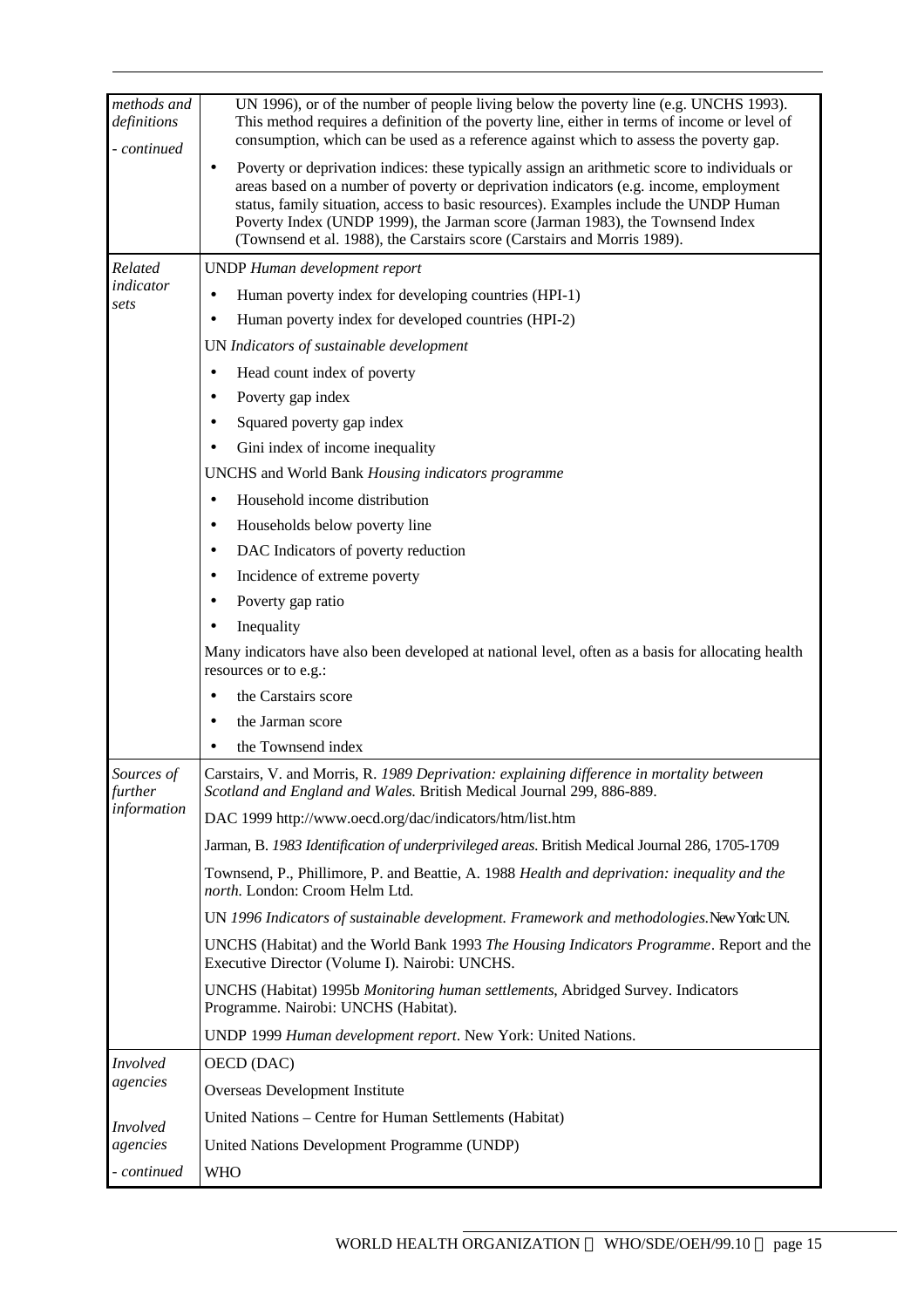|                                           | World Bank                                                                                                                                                                                                                                                                                 |  |  |  |  |  |
|-------------------------------------------|--------------------------------------------------------------------------------------------------------------------------------------------------------------------------------------------------------------------------------------------------------------------------------------------|--|--|--|--|--|
| <b>EXAMPLE INDICATOR</b>                  |                                                                                                                                                                                                                                                                                            |  |  |  |  |  |
| Definition of<br>indicator                | Human poverty index                                                                                                                                                                                                                                                                        |  |  |  |  |  |
| Underlying<br>definitions<br>and concepts | The UNDP Human Poverty Index Poverty is a compound index, based on a number of component<br>measures. Two indices have, in fact, been developed: HPI-1, an index for developing countries,<br>and HPI-2, an index for developed countries. The index thus reflects the circumstances that: |  |  |  |  |  |
|                                           | poverty is multi-dimensional and cannot be adequately assessed on the basis of any single<br>$\bullet$<br>condition or factor;                                                                                                                                                             |  |  |  |  |  |
|                                           | poverty is a relative concept, and thus that different factors and different expectations need<br>$\bullet$<br>to be taken into account in different countries.                                                                                                                            |  |  |  |  |  |
|                                           | HPI-1 (the index for developing countries) is based on five component measures of<br>$\bullet$<br>deprivation, each of which needs to be defined:                                                                                                                                          |  |  |  |  |  |
|                                           | longevity: the percentage of the population with a life expectancy less than 40 years;<br>$\bullet$                                                                                                                                                                                        |  |  |  |  |  |
|                                           | illiteracy: the percentage of the population aged 15 years or over who are unable, with<br>$\bullet$<br>understanding, both to read and write a short, simple statement on their everyday life;                                                                                            |  |  |  |  |  |
|                                           | people without access to safe water: the percentage of people without access to safe and<br>$\bullet$<br>reliable supplies of drinking water either in the home or at a reasonable distance from the<br>home;                                                                              |  |  |  |  |  |
|                                           | people without access to health services: the percentage of people without local access to a<br>$\bullet$<br>basic health services;                                                                                                                                                        |  |  |  |  |  |
|                                           | underweight children: the percentage of children at age 5 years who are at least two standard<br>$\bullet$<br>deviations below the median weight for the age of the reference population.                                                                                                  |  |  |  |  |  |
|                                           | HPI-2 (the index for developed countries) is based on four component measures of<br>$\bullet$<br>deprivation, each of which needs to be defined:                                                                                                                                           |  |  |  |  |  |
|                                           | longevity: the percentage of the population with a life expectancy of less than 60 years;<br>$\bullet$                                                                                                                                                                                     |  |  |  |  |  |
|                                           | illiteracy: defined as for HPI-1<br>$\bullet$                                                                                                                                                                                                                                              |  |  |  |  |  |
|                                           | standard of living: the percentage of the population living below the poverty line (defined as<br>$\bullet$<br>50% of the median disposable personal income)                                                                                                                               |  |  |  |  |  |
|                                           | exclusion: percentage of the work force in long-term unemployment (12 months or more).<br>$\bullet$                                                                                                                                                                                        |  |  |  |  |  |
|                                           | poverty: a level of consumption which is below that defined by the poverty line;                                                                                                                                                                                                           |  |  |  |  |  |
|                                           | poverty line: a basis level of consumption (including food, shelter and other essentials)<br>$\bullet$<br>considered to be the minimum required for a healthy standard of living. This is normally<br>defined in terms of the level of income necessary to provide these basic needs.      |  |  |  |  |  |
|                                           | total population: total resident population at the time of survey.                                                                                                                                                                                                                         |  |  |  |  |  |
| Specification                             | For HPI-1, the following data are required:                                                                                                                                                                                                                                                |  |  |  |  |  |
| of data<br>needed                         | number of people with a life expectancy less than 40 years<br>$\bullet$                                                                                                                                                                                                                    |  |  |  |  |  |
|                                           | number of people aged 15 years or over who are functionally illiterate<br>٠                                                                                                                                                                                                                |  |  |  |  |  |
|                                           | number of people without access to safe drinking water<br>$\bullet$                                                                                                                                                                                                                        |  |  |  |  |  |
|                                           | number of people without access to health services<br>$\bullet$                                                                                                                                                                                                                            |  |  |  |  |  |
|                                           | median weight and standard deviation of children aged 5<br>٠                                                                                                                                                                                                                               |  |  |  |  |  |
| Specification<br>of data<br>needed        | number of children aged 5 with a weight at least 2 standard deviations below the median<br>$\bullet$<br>weight at age 5                                                                                                                                                                    |  |  |  |  |  |
| -continued                                | total resident population                                                                                                                                                                                                                                                                  |  |  |  |  |  |
|                                           | total number of people 15 years or over<br>$\bullet$                                                                                                                                                                                                                                       |  |  |  |  |  |
|                                           | total number of children aged 5 years<br>$\bullet$                                                                                                                                                                                                                                         |  |  |  |  |  |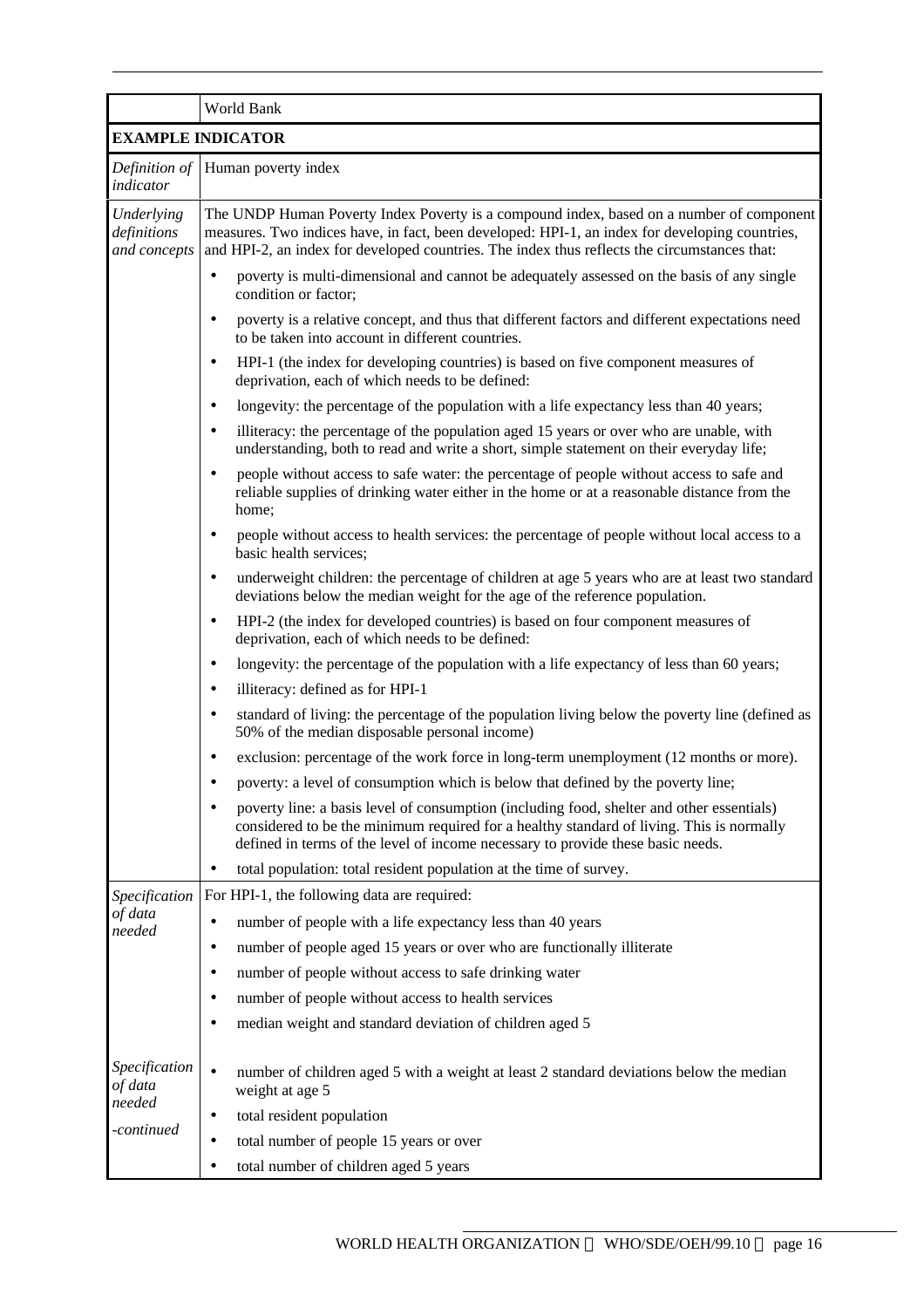|                                              | For HPI-2, the following data are required:<br>$\bullet$                                                                                                                                                                                                                                                                                                                                                                                                                               |
|----------------------------------------------|----------------------------------------------------------------------------------------------------------------------------------------------------------------------------------------------------------------------------------------------------------------------------------------------------------------------------------------------------------------------------------------------------------------------------------------------------------------------------------------|
|                                              | number of people with a life expectancy less than 60 years<br>$\bullet$                                                                                                                                                                                                                                                                                                                                                                                                                |
|                                              | number of people aged 15 years or over who are functionally illiterate<br>$\bullet$                                                                                                                                                                                                                                                                                                                                                                                                    |
|                                              | total number of people aged 15 years or more<br>$\bullet$                                                                                                                                                                                                                                                                                                                                                                                                                              |
|                                              | median disposable income<br>$\bullet$                                                                                                                                                                                                                                                                                                                                                                                                                                                  |
|                                              | number of people with disposable income less than 50% of the median<br>٠                                                                                                                                                                                                                                                                                                                                                                                                               |
|                                              | number of people in the work force<br>$\bullet$                                                                                                                                                                                                                                                                                                                                                                                                                                        |
|                                              | number of people in long-term unemployment (12 months or more)<br>$\bullet$                                                                                                                                                                                                                                                                                                                                                                                                            |
| Data sources.<br>availability<br>and quality | Data on life expectancy (for both HPI-1 and HPI-2) are available in most countries from life tables,<br>based on age- and gender-specific death rates. The level of aggregation of these statistics may vary,<br>however, and in some countries statistics are only available for relatively large regions. Where life<br>tables do not exist, calculations of life expectancy may be made from data on the numbers of births and<br>deaths and age-stratified population statistics.  |
|                                              | Data on literacy rates (for both HPI-1 and HPI-2) may be available from national censuses, or can<br>be obtained through household or special surveys. National estimates are available for most<br>countries (e.g. UNDP 1999), but these may be based on surveys or censuses carried out at<br>different dates so may not be strictly comparable. UNESCO also conduct surveys at intervals.                                                                                           |
|                                              | Data on the availability of, and access to, safe drinking water (for HPI-1) may be obtained both<br>from censuses and from relevant administrative authorities (e.g. water companies, public works<br>departments). Data on access to informal supplies will usually need to be obtained via household<br>surveys.                                                                                                                                                                     |
|                                              | Data on access to health services (for HPI-1) may be available from national census sources or<br>from the health authorities concerned. Alternatively, information may need to be collected via<br>household or sample surveys.                                                                                                                                                                                                                                                       |
|                                              | Data on the number of underweight children (for HPI-1) may be available from routine<br>monitoring undertaken be health services; where routine data are not available, special surveys<br>may need to be undertaken.                                                                                                                                                                                                                                                                  |
|                                              | Data on disposable income (for HPI-2) are obtainable primarily through results of household<br>surveys. The quality of these data depends primarily on the date, size and representativeness of<br>the surveys.                                                                                                                                                                                                                                                                        |
|                                              | Data on unemployment status (and on the total labour force) are routinely collected in many<br>countries as part of national censuses and routine household or labour force surveys. Data may<br>also be available from relevant administrative authorities (e.g. ministries of labour or<br>employment) and social service and taxation records. Data are generally reliable for formal<br>employment, but are likely to be highly unreliable for casual and unregistered employment. |
|                                              | Population data (including data on age structure) are available from national censuses and are<br>usually reliable.                                                                                                                                                                                                                                                                                                                                                                    |
|                                              | <i>Computation</i> The two indexes are computed arithmetically, as follows:                                                                                                                                                                                                                                                                                                                                                                                                            |
|                                              | HPI-1 = $[0.3 (P13 + P23 + P33)]^{0.3}$                                                                                                                                                                                                                                                                                                                                                                                                                                                |
|                                              | where:                                                                                                                                                                                                                                                                                                                                                                                                                                                                                 |
|                                              | $P_1$ = percentage of people not expected to survive to 40 years                                                                                                                                                                                                                                                                                                                                                                                                                       |
|                                              | $P_2 =$ illiteracy rate                                                                                                                                                                                                                                                                                                                                                                                                                                                                |
|                                              | Computation $P_3 = (P_{31} + P_{32} + P_{33})/3$                                                                                                                                                                                                                                                                                                                                                                                                                                       |
| - continued                                  | where:                                                                                                                                                                                                                                                                                                                                                                                                                                                                                 |
|                                              | $P_{31}$ = percentage of people without access to safe water                                                                                                                                                                                                                                                                                                                                                                                                                           |
|                                              | $P_{32}$ = percentage of people without access to health services                                                                                                                                                                                                                                                                                                                                                                                                                      |
|                                              | $P_{33}$ = percentage of underweight children                                                                                                                                                                                                                                                                                                                                                                                                                                          |
|                                              | HPI-2 = $[0.25 (P_2^3 + P_4^3 + P_5^3 + P_6^3)]^{0.3}$                                                                                                                                                                                                                                                                                                                                                                                                                                 |
|                                              |                                                                                                                                                                                                                                                                                                                                                                                                                                                                                        |

l

 $\overline{a}$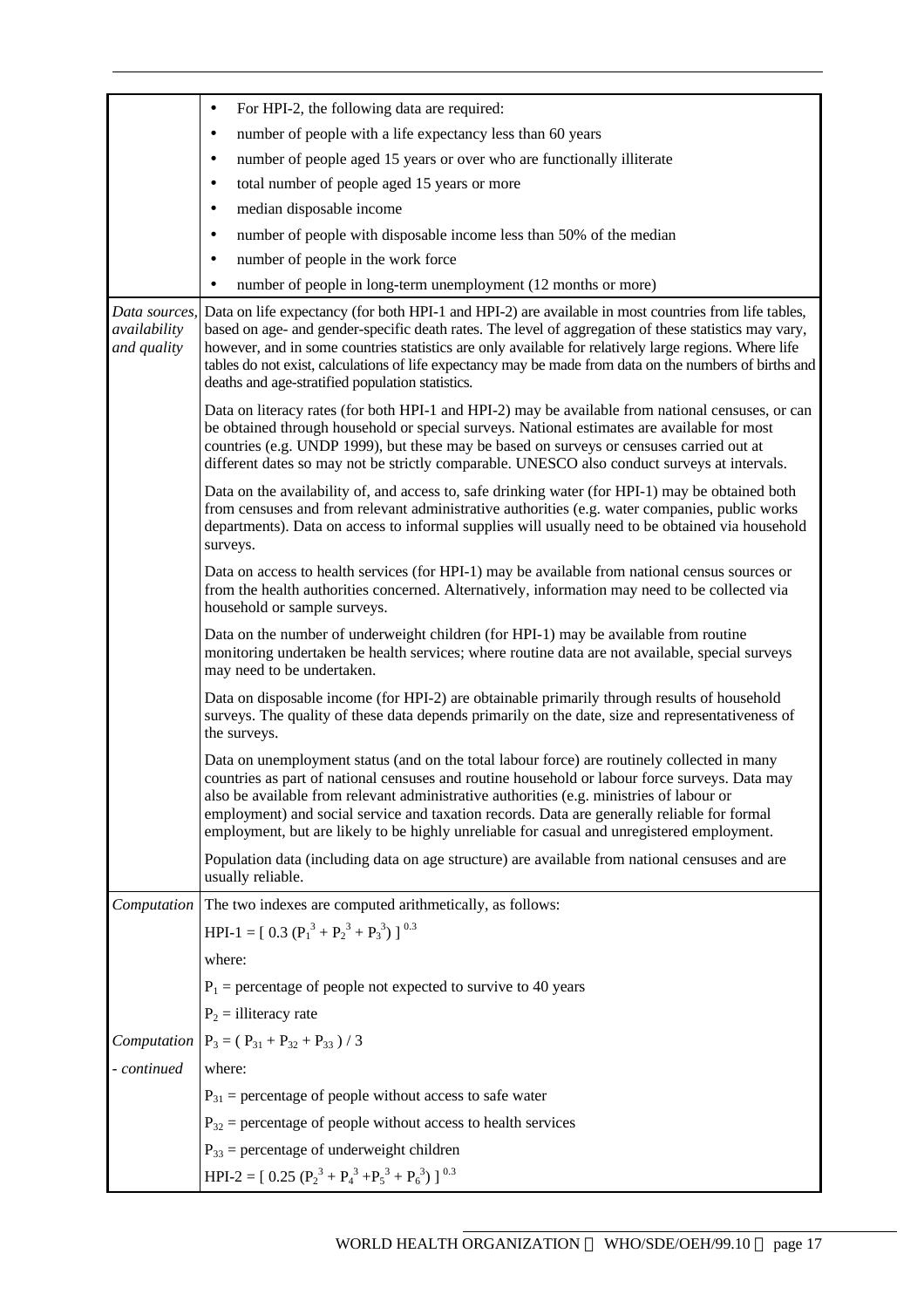|                                   | where:                                                                                                                                                                                                                                                                                                                                                                                                                                                                                                                                                                                                                                                                                                                                                                                                                                                                                                                                                                        |  |  |
|-----------------------------------|-------------------------------------------------------------------------------------------------------------------------------------------------------------------------------------------------------------------------------------------------------------------------------------------------------------------------------------------------------------------------------------------------------------------------------------------------------------------------------------------------------------------------------------------------------------------------------------------------------------------------------------------------------------------------------------------------------------------------------------------------------------------------------------------------------------------------------------------------------------------------------------------------------------------------------------------------------------------------------|--|--|
|                                   | $P_2$ = illiteracy rate (as above)                                                                                                                                                                                                                                                                                                                                                                                                                                                                                                                                                                                                                                                                                                                                                                                                                                                                                                                                            |  |  |
|                                   | $P_4$ = percentage of people not expected to survive to 60 years                                                                                                                                                                                                                                                                                                                                                                                                                                                                                                                                                                                                                                                                                                                                                                                                                                                                                                              |  |  |
|                                   | $P_5$ = percentage of people with disposable income < 50% of the median                                                                                                                                                                                                                                                                                                                                                                                                                                                                                                                                                                                                                                                                                                                                                                                                                                                                                                       |  |  |
|                                   | $P_6$ = percentage of people in long term unemployment                                                                                                                                                                                                                                                                                                                                                                                                                                                                                                                                                                                                                                                                                                                                                                                                                                                                                                                        |  |  |
| Units of<br>measurement           | Percentage                                                                                                                                                                                                                                                                                                                                                                                                                                                                                                                                                                                                                                                                                                                                                                                                                                                                                                                                                                    |  |  |
| Scale of<br>application           | Local to international                                                                                                                                                                                                                                                                                                                                                                                                                                                                                                                                                                                                                                                                                                                                                                                                                                                                                                                                                        |  |  |
| Interpretatio<br>$\boldsymbol{n}$ | In general terms, an increase in the index value may be taken as an indication of increased poverty<br>and an associated increase in the vulnerability of the population to health problems, and reduced<br>quality of life. Care is nevertheless necessary, especially in comparing countries or regions which<br>differ markedly in terms of their culture, economy and way of life. Marked rural/urban differences<br>may also occur, which may be masked where data are aggregated to large areas. The data needed<br>to construct the indicator may also suffer from inaccuracies, inconsistencies and gaps, which<br>might not be apparent in the reported statistics. As with all composite indicators, in which several<br>measures are combined, it is important to recognise that the final index may hide differences in<br>the component variables: thus areas or countries with markedly different profiles of poverty may<br>end up with a similar index value. |  |  |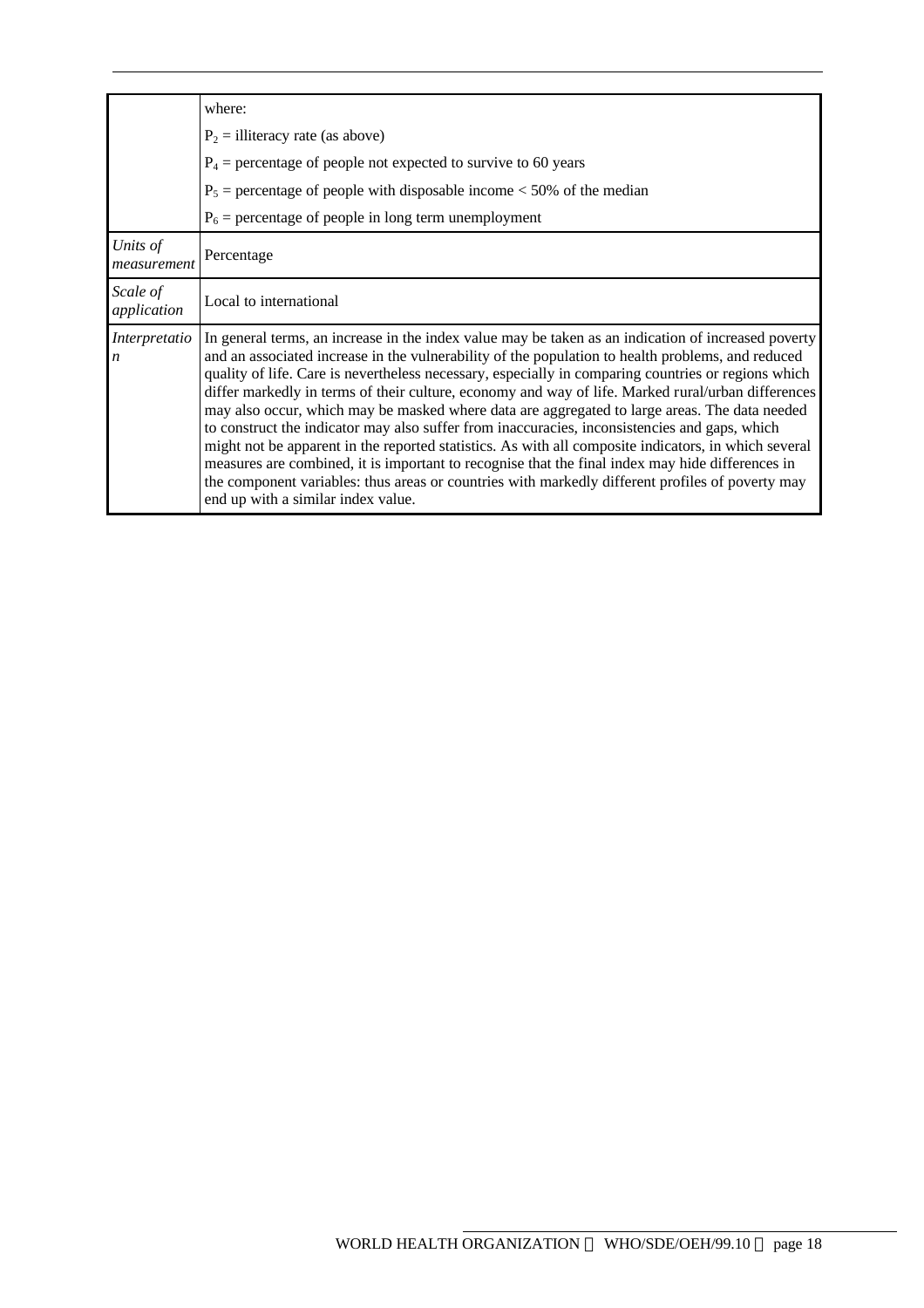|                                           | POPULATION DENSITY                                                                                                                                                                                                                                                                                                                                                                                                                                                                                                                                                                                                                                                                                             | <b>DPSEEA</b> |
|-------------------------------------------|----------------------------------------------------------------------------------------------------------------------------------------------------------------------------------------------------------------------------------------------------------------------------------------------------------------------------------------------------------------------------------------------------------------------------------------------------------------------------------------------------------------------------------------------------------------------------------------------------------------------------------------------------------------------------------------------------------------|---------------|
| <b>INDICATOR PROFILE</b>                  |                                                                                                                                                                                                                                                                                                                                                                                                                                                                                                                                                                                                                                                                                                                |               |
| <i>Issue</i>                              | Socio-demographic context                                                                                                                                                                                                                                                                                                                                                                                                                                                                                                                                                                                                                                                                                      |               |
| Rationale<br>and role                     | Population density varies greatly across the world, and high levels of population density are<br>not of themselves indicative of either a poor living environment or inadequate health<br>conditions. In less developed countries, however, high levels of population density are often<br>associated with rapid urbanisation and severe pressures on local services (e.g. water supply,<br>sanitation) and the health system. In the long term, high population densities may also be<br>unsustainable because of the pressures they exert on the surrounding environment. Changes in<br>population density thus act as a driving force, affecting many other aspects of the<br>environment and human health. |               |
|                                           | The indicator thus provides a useful measure of the socio-economic context for environmental<br>health. As such, it can be used:                                                                                                                                                                                                                                                                                                                                                                                                                                                                                                                                                                               |               |
|                                           | to monitor changes in population densities, and to provide an early warning of the pressures<br>these might exert on the environment, local services and the health system;                                                                                                                                                                                                                                                                                                                                                                                                                                                                                                                                    |               |
|                                           | to identify areas of excessively high and unsustainable population density, where special<br>efforts might be needed to improve or protect health;                                                                                                                                                                                                                                                                                                                                                                                                                                                                                                                                                             |               |
|                                           | to help interpret patterns in other environmental health indicators or health outcomes (e.g.<br>variations in infant mortality, life expectancy or nutritional status).                                                                                                                                                                                                                                                                                                                                                                                                                                                                                                                                        |               |
| Linkage with<br>other                     | This indicator is part of a chain of indicators describing the socio-economic context of<br>environmental health:                                                                                                                                                                                                                                                                                                                                                                                                                                                                                                                                                                                              |               |
| indicators                                | Driving force: Poverty; Population density; Rate of population growth; Dependent<br>$\bullet$<br>population; Rate of urbanisation                                                                                                                                                                                                                                                                                                                                                                                                                                                                                                                                                                              |               |
|                                           | Effect: Infant mortality rate; Life expectancy                                                                                                                                                                                                                                                                                                                                                                                                                                                                                                                                                                                                                                                                 |               |
|                                           | However, since population density is a generic driving force which affects many other aspects<br>of environmental health, it also has links to most other issues, including:                                                                                                                                                                                                                                                                                                                                                                                                                                                                                                                                   |               |
|                                           | Air pollution                                                                                                                                                                                                                                                                                                                                                                                                                                                                                                                                                                                                                                                                                                  |               |
|                                           | Access to basic sanitation                                                                                                                                                                                                                                                                                                                                                                                                                                                                                                                                                                                                                                                                                     |               |
|                                           | Access to adequate and safe food supply                                                                                                                                                                                                                                                                                                                                                                                                                                                                                                                                                                                                                                                                        |               |
|                                           | Non-occupational health risks                                                                                                                                                                                                                                                                                                                                                                                                                                                                                                                                                                                                                                                                                  |               |
|                                           | $\bullet$<br>Shelter                                                                                                                                                                                                                                                                                                                                                                                                                                                                                                                                                                                                                                                                                           |               |
|                                           | Access to safe drinking water                                                                                                                                                                                                                                                                                                                                                                                                                                                                                                                                                                                                                                                                                  |               |
|                                           | Vector-borne disease                                                                                                                                                                                                                                                                                                                                                                                                                                                                                                                                                                                                                                                                                           |               |
|                                           | Waste management                                                                                                                                                                                                                                                                                                                                                                                                                                                                                                                                                                                                                                                                                               |               |
|                                           | Sanitation                                                                                                                                                                                                                                                                                                                                                                                                                                                                                                                                                                                                                                                                                                     |               |
| Alternative<br>methods and<br>definitions | The population density is defined as the total population divided by surface area. For some<br>purposes, it may be appropriate to compute this indicator for specific subsections of the<br>population or to stratify it by age or other socio-economic factors. In regions or countries<br>containing large areas of water surface, it may be more appropriate to define the population in<br>terms of the <b>land</b> area.                                                                                                                                                                                                                                                                                  |               |
| Related                                   | UN Indicators of sustainable development                                                                                                                                                                                                                                                                                                                                                                                                                                                                                                                                                                                                                                                                       |               |
| <i>indicator</i> sets                     | Population density                                                                                                                                                                                                                                                                                                                                                                                                                                                                                                                                                                                                                                                                                             |               |

|                | Sources of UN 1996 Indicators of sustainable development. Framework and methodologies. New York: |
|----------------|--------------------------------------------------------------------------------------------------|
| further<br>UN. |                                                                                                  |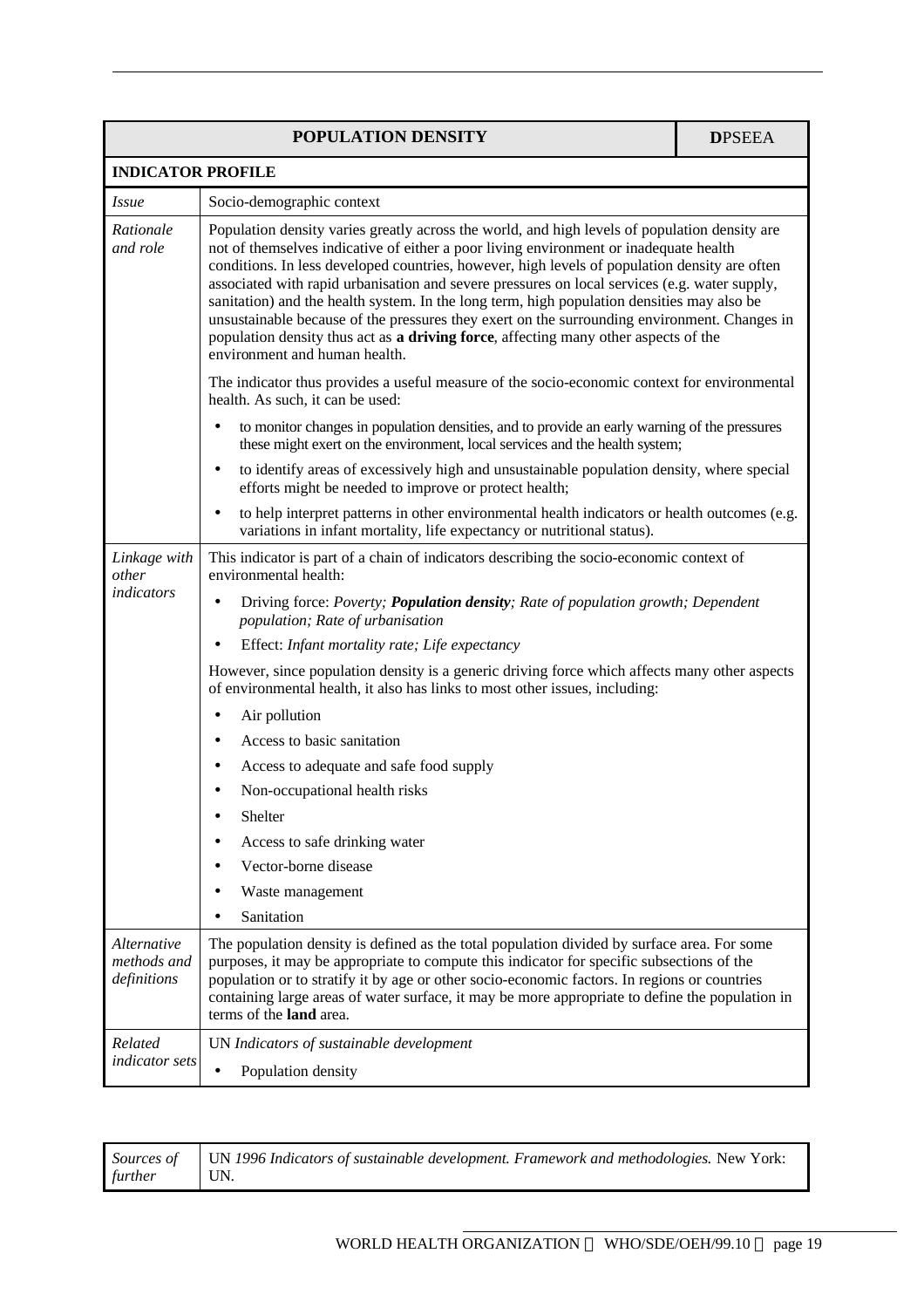| information                                  | UNCHS (Habitat) and the World Bank 1993 The Housing Indicators Programme. Report and<br>the Executive Director (Volume I). Nairobi: UNCHS.                                                                                                                                                                                                                                                                                                                                                                                                                                                                                                                                                               |
|----------------------------------------------|----------------------------------------------------------------------------------------------------------------------------------------------------------------------------------------------------------------------------------------------------------------------------------------------------------------------------------------------------------------------------------------------------------------------------------------------------------------------------------------------------------------------------------------------------------------------------------------------------------------------------------------------------------------------------------------------------------|
|                                              | UNCHS (Habitat) 1995b Monitoring human settlements, Abridged Survey. Indicators<br>Programme. Nairobi: UNCHS (Habitat).                                                                                                                                                                                                                                                                                                                                                                                                                                                                                                                                                                                  |
| <b>Involved</b>                              | United Nations - Centre for Human Settlements (Habitat)                                                                                                                                                                                                                                                                                                                                                                                                                                                                                                                                                                                                                                                  |
| agencies                                     | <b>WHO</b>                                                                                                                                                                                                                                                                                                                                                                                                                                                                                                                                                                                                                                                                                               |
| <b>EXAMPLE INDICATOR</b>                     |                                                                                                                                                                                                                                                                                                                                                                                                                                                                                                                                                                                                                                                                                                          |
| Definition of<br>indicator                   | Population density                                                                                                                                                                                                                                                                                                                                                                                                                                                                                                                                                                                                                                                                                       |
| Underlying<br>definitions<br>and concepts    | Population: the resident population (including those living in both formal and informal<br>settlements)                                                                                                                                                                                                                                                                                                                                                                                                                                                                                                                                                                                                  |
| Specification                                | Total population                                                                                                                                                                                                                                                                                                                                                                                                                                                                                                                                                                                                                                                                                         |
| of data<br>needed                            | Land area                                                                                                                                                                                                                                                                                                                                                                                                                                                                                                                                                                                                                                                                                                |
| Data sources.<br>availability<br>and quality | Data on population numbers are usually available via national censuses and are generally<br>reliable.                                                                                                                                                                                                                                                                                                                                                                                                                                                                                                                                                                                                    |
|                                              | Data on land area of the administrative area of interest can be derived either from basic<br>statistical sources, or by measurement from maps.                                                                                                                                                                                                                                                                                                                                                                                                                                                                                                                                                           |
| Computation                                  | The indicator is computed as:                                                                                                                                                                                                                                                                                                                                                                                                                                                                                                                                                                                                                                                                            |
|                                              | P/A                                                                                                                                                                                                                                                                                                                                                                                                                                                                                                                                                                                                                                                                                                      |
|                                              | where P is the total population and A is the land area $(km^2)$                                                                                                                                                                                                                                                                                                                                                                                                                                                                                                                                                                                                                                          |
| Units of<br>measurement                      | Number per square kilometre                                                                                                                                                                                                                                                                                                                                                                                                                                                                                                                                                                                                                                                                              |
| Scale of<br>application                      | Local to international                                                                                                                                                                                                                                                                                                                                                                                                                                                                                                                                                                                                                                                                                   |
| Interpretation                               | This indicator needs to be interpreted with caution, for population density is not a direct<br>measure of environmental health. The relationship between population density and<br>environmental quality or health status may vary depending on other factors, such as the level<br>of economic development, the resource base and carrying capacity of the area, and the quality<br>of the support services. Where these conditions are inadequate, an increase in population<br>density may be taken as an indication of increased pressures on the environment and increased<br>risks to health. In the longer term, the indicator can also provide a general measure of potential<br>sustainability. |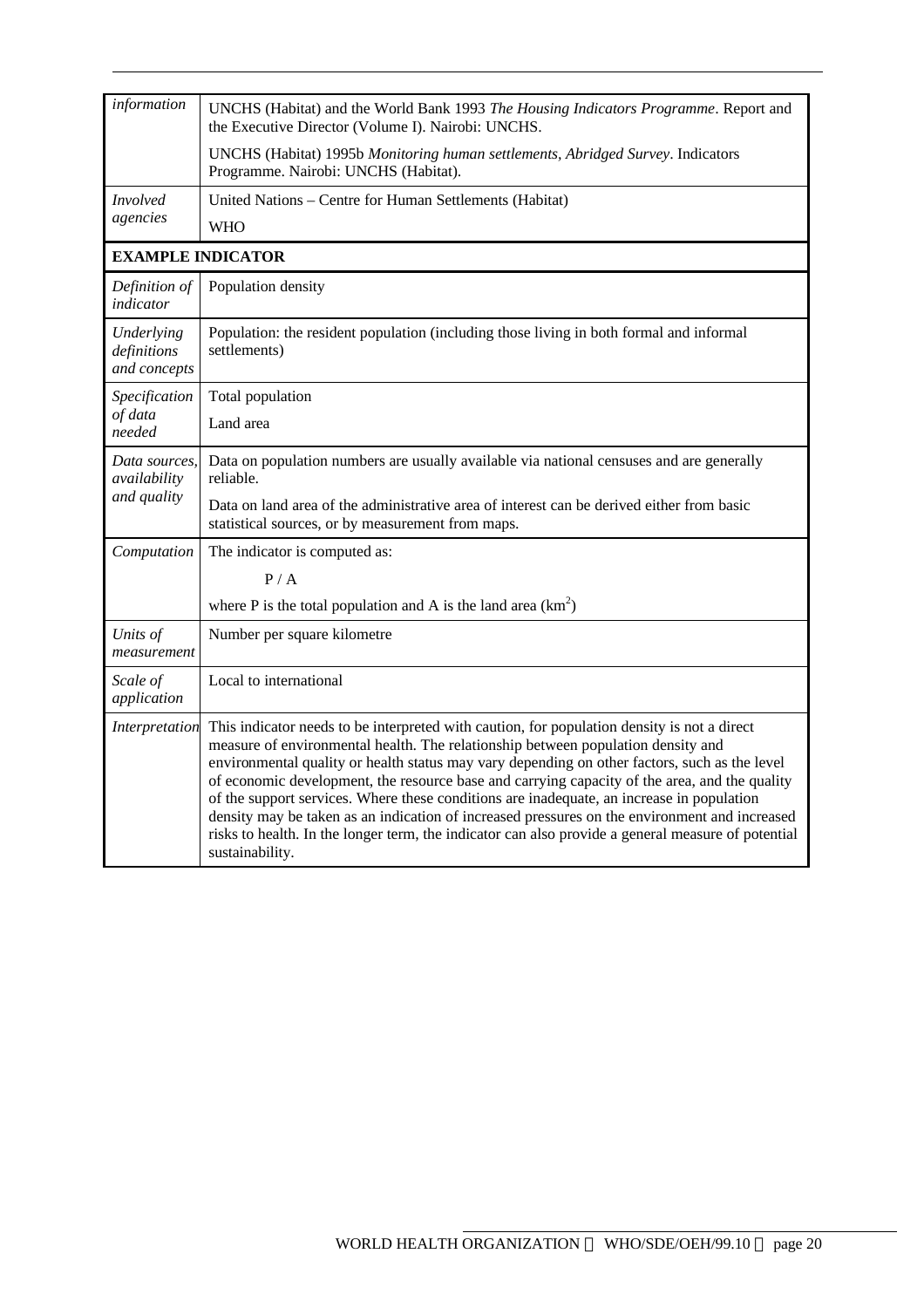|                                           | <b>RATE OF POPULATION GROWTH</b>                                                                                                                                                                                                                                                                                                                                                                                                                                                                                                                                                                                                | <b>DPSEEA</b> |  |
|-------------------------------------------|---------------------------------------------------------------------------------------------------------------------------------------------------------------------------------------------------------------------------------------------------------------------------------------------------------------------------------------------------------------------------------------------------------------------------------------------------------------------------------------------------------------------------------------------------------------------------------------------------------------------------------|---------------|--|
| <b>INDICATOR PROFILE</b>                  |                                                                                                                                                                                                                                                                                                                                                                                                                                                                                                                                                                                                                                 |               |  |
| <i>Issue</i>                              | Socio-demographic context                                                                                                                                                                                                                                                                                                                                                                                                                                                                                                                                                                                                       |               |  |
| Rationale<br>and role                     | Population growth represents one of the major driving forces acting on environmental health.<br>Rapid or persistent population growth can result in severe environmental damage and<br>increased pressures on local infrastructure and services. As a result, risks to health may<br>increase: for example, through inadequate nutrition, poor sanitation, insufficient access to safe<br>drinking water, poor housing conditions and increased exposure to vector-borne diseases.<br>This indicator thus provides a useful measure of potential pressures on the environment and<br>human health. It can be used, for example: |               |  |
|                                           |                                                                                                                                                                                                                                                                                                                                                                                                                                                                                                                                                                                                                                 |               |  |
|                                           | to provide an early warning of developing pressures on the environment or service<br>facilities;                                                                                                                                                                                                                                                                                                                                                                                                                                                                                                                                |               |  |
|                                           | to identify areas of high population growth, as a basis for informing resource allocations;                                                                                                                                                                                                                                                                                                                                                                                                                                                                                                                                     |               |  |
|                                           | to help interpret patterns or trends in other environmental health indicators (e.g. infant<br>mortality, life expectancy, levels of sanitation).                                                                                                                                                                                                                                                                                                                                                                                                                                                                                |               |  |
| Linkage<br>with other                     | This indicator is part of a chain of indicators describing the socio-economic context of<br>environmental health:                                                                                                                                                                                                                                                                                                                                                                                                                                                                                                               |               |  |
| indicators                                | Driving force: Poverty; Population density; Rate of population growth; Dependent<br>$\bullet$<br>population; Rate of urbanisation                                                                                                                                                                                                                                                                                                                                                                                                                                                                                               |               |  |
|                                           | Effect: Infant mortality rate; Life expectancy                                                                                                                                                                                                                                                                                                                                                                                                                                                                                                                                                                                  |               |  |
|                                           | However, since population growth is a generic driving force which affects many other aspects<br>of environmental health, it also has links to most other issues, including:                                                                                                                                                                                                                                                                                                                                                                                                                                                     |               |  |
|                                           | Air pollution                                                                                                                                                                                                                                                                                                                                                                                                                                                                                                                                                                                                                   |               |  |
|                                           | Access to basic sanitation                                                                                                                                                                                                                                                                                                                                                                                                                                                                                                                                                                                                      |               |  |
|                                           | Access to adequate and safe food supply<br>٠                                                                                                                                                                                                                                                                                                                                                                                                                                                                                                                                                                                    |               |  |
|                                           | Non-occupational health risks                                                                                                                                                                                                                                                                                                                                                                                                                                                                                                                                                                                                   |               |  |
|                                           | Shelter                                                                                                                                                                                                                                                                                                                                                                                                                                                                                                                                                                                                                         |               |  |
|                                           | Access to safe drinking water                                                                                                                                                                                                                                                                                                                                                                                                                                                                                                                                                                                                   |               |  |
|                                           | Vector-borne disease                                                                                                                                                                                                                                                                                                                                                                                                                                                                                                                                                                                                            |               |  |
|                                           | Waste management                                                                                                                                                                                                                                                                                                                                                                                                                                                                                                                                                                                                                |               |  |
|                                           | Sanitation                                                                                                                                                                                                                                                                                                                                                                                                                                                                                                                                                                                                                      |               |  |
| Alternative<br>methods and<br>definitions | Population growth can be defined as the rate of change in the resident population between two<br>time periods. For some purposes, it may be appropriate to compute this indicator for specific<br>subsections of the population or to stratify it by age or other socio-economic factors                                                                                                                                                                                                                                                                                                                                        |               |  |
| Related                                   | UN Indicators of sustainable development                                                                                                                                                                                                                                                                                                                                                                                                                                                                                                                                                                                        |               |  |
| indicator sets                            | Population growth rate                                                                                                                                                                                                                                                                                                                                                                                                                                                                                                                                                                                                          |               |  |
|                                           | UNCHS and World Bank Housing indicators programme                                                                                                                                                                                                                                                                                                                                                                                                                                                                                                                                                                               |               |  |
|                                           | Population growth rate                                                                                                                                                                                                                                                                                                                                                                                                                                                                                                                                                                                                          |               |  |
| Sources of<br>further<br>information      | UN 1996 Indicators of sustainable development. Framework and methodologies. New York:<br>UN.                                                                                                                                                                                                                                                                                                                                                                                                                                                                                                                                    |               |  |
| Sources of<br>further                     | UNCHS (Habitat) and the World Bank 1993 The Housing Indicators Programme. Report and<br>the Executive Director (Volume I). Nairobi: UNCHS.<br>UNCHS (Habitat) 1995b Monitoring human settlements, Abridged Survey. Indicators                                                                                                                                                                                                                                                                                                                                                                                                   |               |  |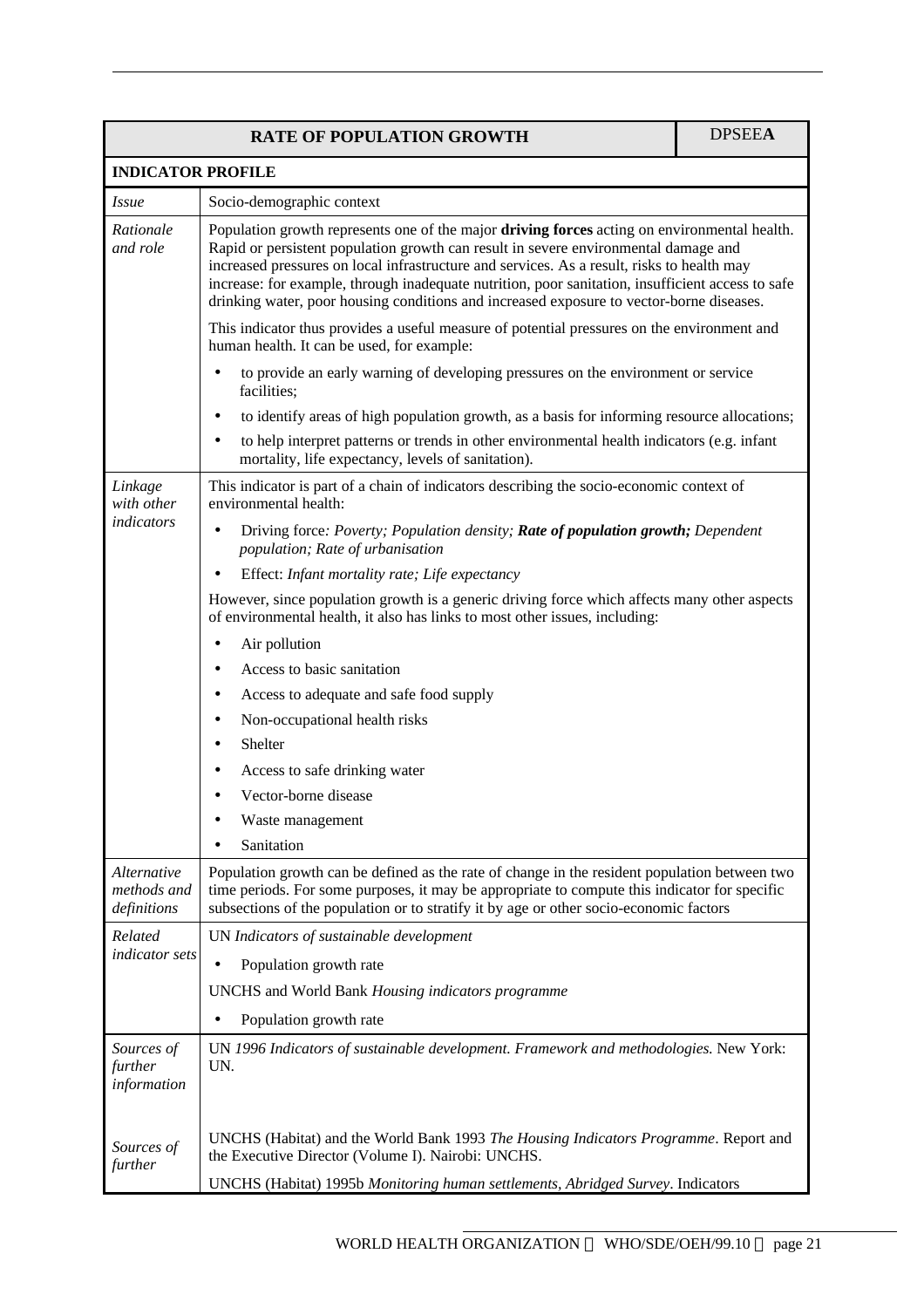| information                                  | Programme. Nairobi: UNCHS (Habitat).                                                                                                                                                                                                                                                                                                                                                                                                                                                                                                                                                                                                                                                                                                                                                                                                                                                                                                                            |
|----------------------------------------------|-----------------------------------------------------------------------------------------------------------------------------------------------------------------------------------------------------------------------------------------------------------------------------------------------------------------------------------------------------------------------------------------------------------------------------------------------------------------------------------------------------------------------------------------------------------------------------------------------------------------------------------------------------------------------------------------------------------------------------------------------------------------------------------------------------------------------------------------------------------------------------------------------------------------------------------------------------------------|
| -continued                                   |                                                                                                                                                                                                                                                                                                                                                                                                                                                                                                                                                                                                                                                                                                                                                                                                                                                                                                                                                                 |
| <i>Involved</i>                              | United Nations - Centre for Human Settlements (Habitat)                                                                                                                                                                                                                                                                                                                                                                                                                                                                                                                                                                                                                                                                                                                                                                                                                                                                                                         |
| agencies                                     | <b>WHO</b>                                                                                                                                                                                                                                                                                                                                                                                                                                                                                                                                                                                                                                                                                                                                                                                                                                                                                                                                                      |
| <b>EXAMPLE INDICATOR</b>                     |                                                                                                                                                                                                                                                                                                                                                                                                                                                                                                                                                                                                                                                                                                                                                                                                                                                                                                                                                                 |
| Definition of<br>indicator                   | Annual net rate of population growth                                                                                                                                                                                                                                                                                                                                                                                                                                                                                                                                                                                                                                                                                                                                                                                                                                                                                                                            |
| Underlying<br>definitions<br>and concepts    | Population growth: the rate of change in the resident population per unit of time. Note that<br>population growth may thus be positive (increase in population) or negative (decrease in<br>population).                                                                                                                                                                                                                                                                                                                                                                                                                                                                                                                                                                                                                                                                                                                                                        |
| Specification<br>of data<br>needed           | Total resident population for two years                                                                                                                                                                                                                                                                                                                                                                                                                                                                                                                                                                                                                                                                                                                                                                                                                                                                                                                         |
| Data sources.<br>availability<br>and quality | Data on population numbers are usually available via national censuses and are generally<br>reliable.                                                                                                                                                                                                                                                                                                                                                                                                                                                                                                                                                                                                                                                                                                                                                                                                                                                           |
| Computatio                                   | The indicator is computed as:                                                                                                                                                                                                                                                                                                                                                                                                                                                                                                                                                                                                                                                                                                                                                                                                                                                                                                                                   |
| n                                            | $100 * [ (P_{t1} - P_{t0}) / P_{t0} ] / n$                                                                                                                                                                                                                                                                                                                                                                                                                                                                                                                                                                                                                                                                                                                                                                                                                                                                                                                      |
|                                              | where $P_{t1}$ is the total population at time 1; $P_{t0}$ is the total population at time 0; and n is the<br>number of years (t1-t0).                                                                                                                                                                                                                                                                                                                                                                                                                                                                                                                                                                                                                                                                                                                                                                                                                          |
| Units of<br>measurement                      | Percentage per year                                                                                                                                                                                                                                                                                                                                                                                                                                                                                                                                                                                                                                                                                                                                                                                                                                                                                                                                             |
| Scale of<br>application                      | Local to international                                                                                                                                                                                                                                                                                                                                                                                                                                                                                                                                                                                                                                                                                                                                                                                                                                                                                                                                          |
| Interpretatio<br>$\boldsymbol{n}$            | In general terms, rapid growth in population may be seen as evidence of growing pressures on<br>the environment and the health-related services, and potential increased risks to health. The<br>relationships implied by this interpretation are, however, complex and may not always be<br>valid. The effects of population growth may vary, for example, depending on the resource base<br>of the area concerned, the lifestyle of the population, the level of economic development, the<br>level of trade with other areas, the degree of development of its infrastructure and services, and<br>the strength and adequacy of environmental and health planning. Marked geographic<br>differences in population growth rate may also occur (e.g. between rural and urban areas, or<br>between inner-city and suburban areas), which may be masked when the data are aggregated to<br>large areas. The indicator thus needs to be interpreted with caution. |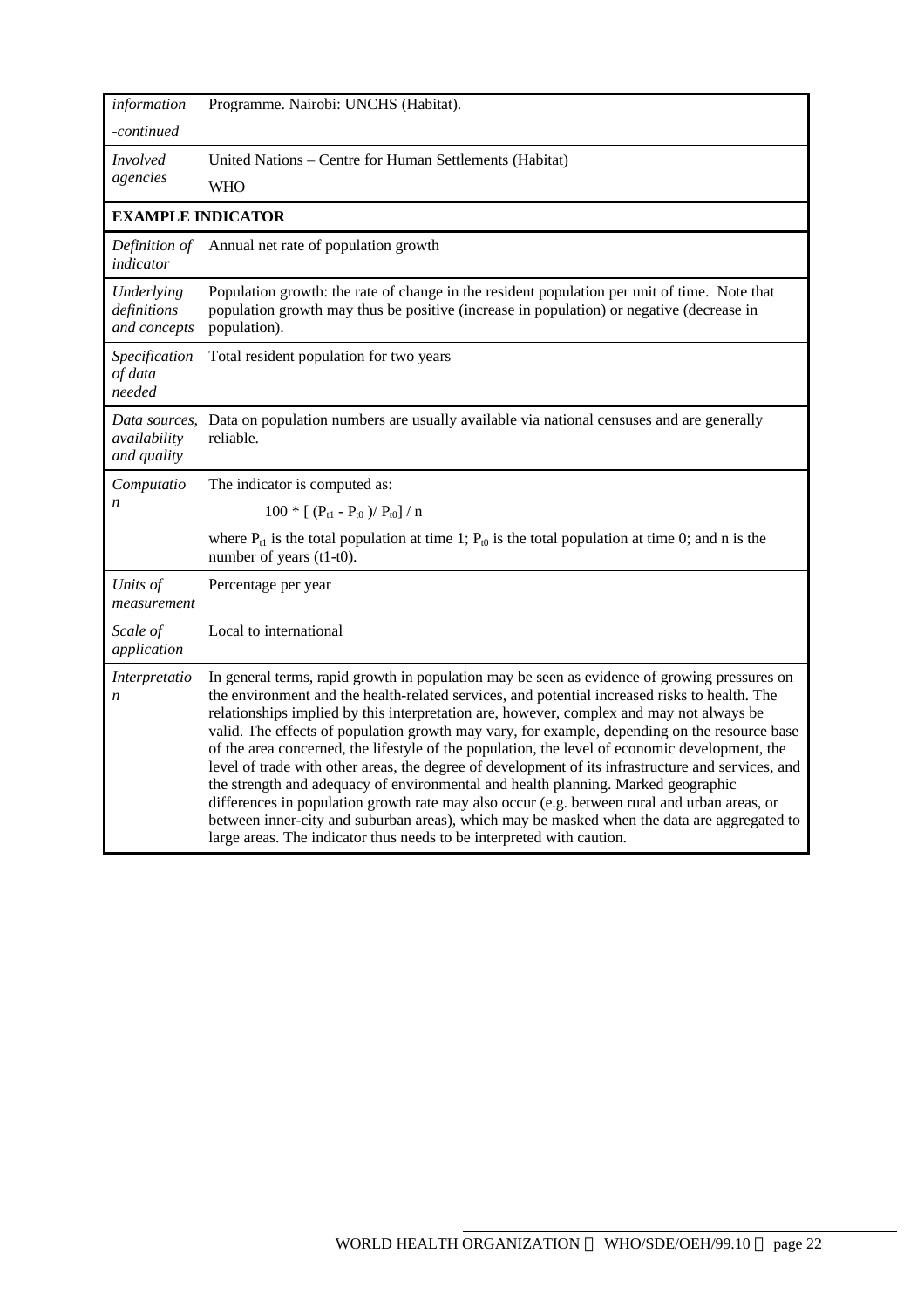| <b>DEPENDENT POPULATION</b><br><b>DPSEEA</b> |                                                                                                                                                                                                                                                                                                                                                                                                                                                                                                                                                                                                                     |  |  |
|----------------------------------------------|---------------------------------------------------------------------------------------------------------------------------------------------------------------------------------------------------------------------------------------------------------------------------------------------------------------------------------------------------------------------------------------------------------------------------------------------------------------------------------------------------------------------------------------------------------------------------------------------------------------------|--|--|
| <b>INDICATOR PROFILE</b>                     |                                                                                                                                                                                                                                                                                                                                                                                                                                                                                                                                                                                                                     |  |  |
| <i>Issue</i>                                 | Socio-demographic context                                                                                                                                                                                                                                                                                                                                                                                                                                                                                                                                                                                           |  |  |
| Rationale<br>and role                        | Population age structure has important implications for environmental health, in both the long<br>and the short term. A high proportion of young children, for example, implies the potential for<br>rapid population growth in the future as these children reach their fertile age. A high<br>proportion of dependents (either young children or the elderly) places a higher burden of<br>support on those who are economically active, and may also imply the need for improved<br>support services. The young and the elderly are also those who are often most vulnerable to<br>environmental health risks.   |  |  |
|                                              | This indicator is intended to provide a measure of the total dependent population. It is thus a<br>driving force indicator, which can be used:                                                                                                                                                                                                                                                                                                                                                                                                                                                                      |  |  |
|                                              | to monitor trends in the population structure, and provide an early warning of potential<br>implications for population change and pressures on economic development and health<br>services;                                                                                                                                                                                                                                                                                                                                                                                                                        |  |  |
|                                              | to identify areas with especially high dependent or vulnerable populations, which might<br>need particular support and help;                                                                                                                                                                                                                                                                                                                                                                                                                                                                                        |  |  |
|                                              | to help plan the long-term development of environment and health services and resource<br>allocation.                                                                                                                                                                                                                                                                                                                                                                                                                                                                                                               |  |  |
| Linkage with<br>other                        | This indicator is part of a chain of indicators describing the socio-economic context of<br>environmental health:                                                                                                                                                                                                                                                                                                                                                                                                                                                                                                   |  |  |
| indicators                                   | Driving force: Poverty; Population density; Rate of population growth; Dependent<br>$\bullet$<br>population; Rate of urbanisation                                                                                                                                                                                                                                                                                                                                                                                                                                                                                   |  |  |
|                                              | Effect: Infant mortality rate; Life expectancy                                                                                                                                                                                                                                                                                                                                                                                                                                                                                                                                                                      |  |  |
|                                              | Because the young and elderly are those who are most at risk from environment-related illness,<br>however, the indicator also has links to many other issues, including:                                                                                                                                                                                                                                                                                                                                                                                                                                            |  |  |
|                                              | Air pollution                                                                                                                                                                                                                                                                                                                                                                                                                                                                                                                                                                                                       |  |  |
|                                              | Sanitation                                                                                                                                                                                                                                                                                                                                                                                                                                                                                                                                                                                                          |  |  |
|                                              | Hazardous/toxic substances                                                                                                                                                                                                                                                                                                                                                                                                                                                                                                                                                                                          |  |  |
|                                              | Access to adequate and safe food supply                                                                                                                                                                                                                                                                                                                                                                                                                                                                                                                                                                             |  |  |
|                                              | Non-occupational health risks                                                                                                                                                                                                                                                                                                                                                                                                                                                                                                                                                                                       |  |  |
|                                              | Shelter                                                                                                                                                                                                                                                                                                                                                                                                                                                                                                                                                                                                             |  |  |
|                                              | Access to safe drinking water                                                                                                                                                                                                                                                                                                                                                                                                                                                                                                                                                                                       |  |  |
|                                              | Vector-borne diseases                                                                                                                                                                                                                                                                                                                                                                                                                                                                                                                                                                                               |  |  |
| Alternative<br>methods and<br>definitions    | This indicator might usefully be defined in a number of different ways. For most purposes, the<br>dependent population may be seen to comprise two main groups – children and the elderly –<br>though it may also be appropriate to include those who are dependent for other reasons (e.g.<br>disability). The indicator might thus be computed either for these groups collectively, or for<br>each group separately: the latter may be more appropriate in many cases, since the<br>implications for population growth and long-term health needs clearly differ between different<br>age and dependency groups. |  |  |
| Related                                      | UNCHS and World Bank Housing indicators programme                                                                                                                                                                                                                                                                                                                                                                                                                                                                                                                                                                   |  |  |
| indicator sets                               | Population by sex<br>$\bullet$                                                                                                                                                                                                                                                                                                                                                                                                                                                                                                                                                                                      |  |  |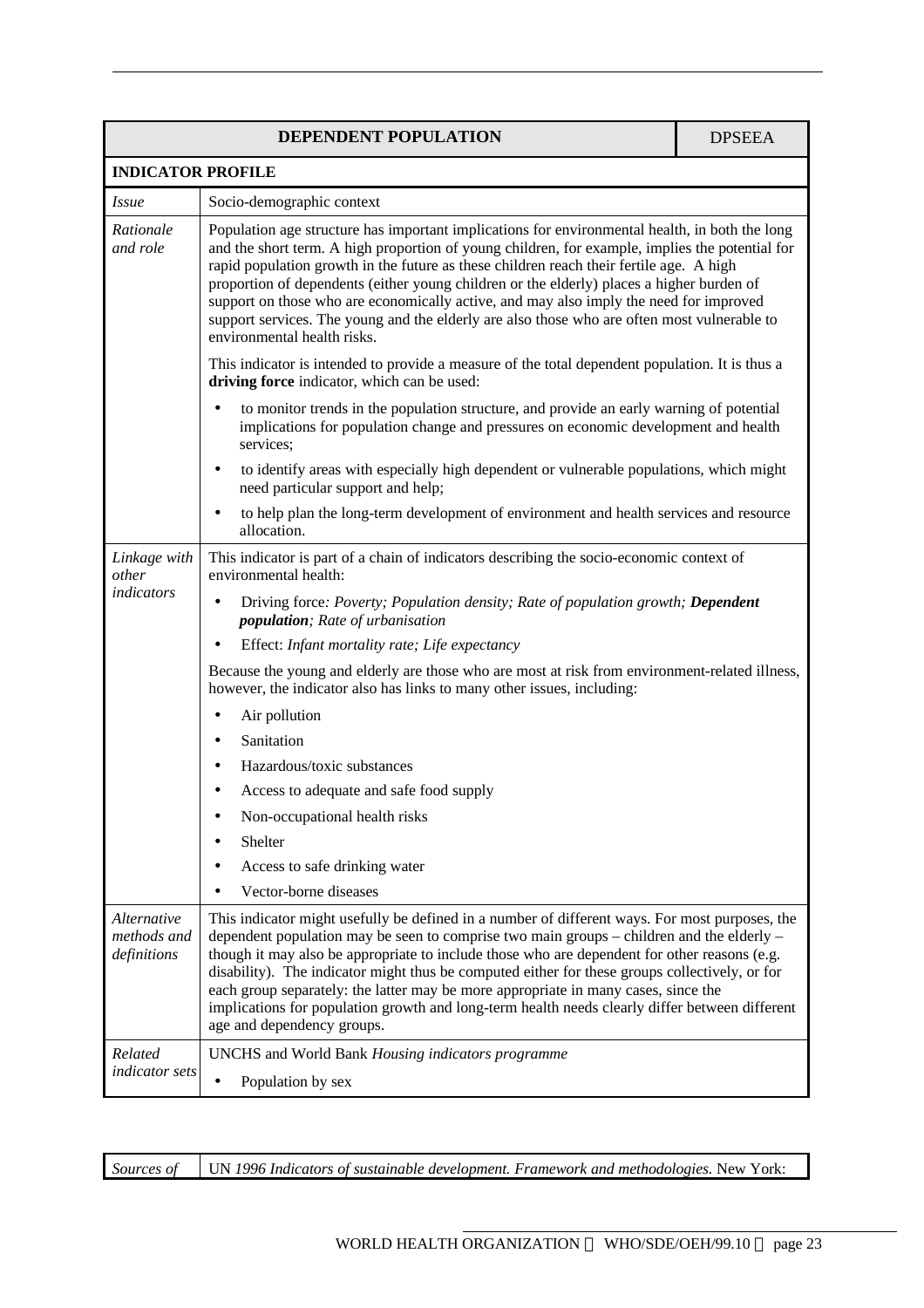| further                                      | UN.                                                                                                                                                                                                                                                                                                                                                                                                                                                                                                                                                                                                                                                                             |
|----------------------------------------------|---------------------------------------------------------------------------------------------------------------------------------------------------------------------------------------------------------------------------------------------------------------------------------------------------------------------------------------------------------------------------------------------------------------------------------------------------------------------------------------------------------------------------------------------------------------------------------------------------------------------------------------------------------------------------------|
| information                                  | UNCHS (Habitat) and the World Bank 1993 The Housing Indicators Programme. Report and<br>the Executive Director (Volume I). Nairobi: UNCHS.                                                                                                                                                                                                                                                                                                                                                                                                                                                                                                                                      |
|                                              | UNCHS (Habitat) 1995b Monitoring human settlements, Abridged Survey. Indicators<br>Programme. Nairobi: UNCHS (Habitat).                                                                                                                                                                                                                                                                                                                                                                                                                                                                                                                                                         |
| <b>Involved</b>                              | United Nations - Centre for Human Settlements (Habitat)                                                                                                                                                                                                                                                                                                                                                                                                                                                                                                                                                                                                                         |
| agencies                                     | <b>WHO</b>                                                                                                                                                                                                                                                                                                                                                                                                                                                                                                                                                                                                                                                                      |
| <b>EXAMPLE INDICATOR</b>                     |                                                                                                                                                                                                                                                                                                                                                                                                                                                                                                                                                                                                                                                                                 |
| Definition of<br>indicator                   | Percentage of people aged less than 16 years, or 65 years or more                                                                                                                                                                                                                                                                                                                                                                                                                                                                                                                                                                                                               |
| Underlying<br>definitions<br>and concepts    | Dependent population: those who can be considered economically inactive because of their<br>age - in this case, those under 16 years of age or over 65 years of age.                                                                                                                                                                                                                                                                                                                                                                                                                                                                                                            |
| Specification<br>of data<br>needed           | Number of people aged 15 years or less                                                                                                                                                                                                                                                                                                                                                                                                                                                                                                                                                                                                                                          |
|                                              | Number of people aged 65 or over                                                                                                                                                                                                                                                                                                                                                                                                                                                                                                                                                                                                                                                |
|                                              | Total population                                                                                                                                                                                                                                                                                                                                                                                                                                                                                                                                                                                                                                                                |
|                                              |                                                                                                                                                                                                                                                                                                                                                                                                                                                                                                                                                                                                                                                                                 |
| Data sources.<br>availability<br>and quality | Data on population numbers by age are usually available through national censuses and may<br>be considered reliable. Where suitable census data are not available (e.g. for inter-censal<br>years), estimates may be derived through analysis of vital statistics.                                                                                                                                                                                                                                                                                                                                                                                                              |
| Computation                                  | The indicator can be computed as:                                                                                                                                                                                                                                                                                                                                                                                                                                                                                                                                                                                                                                               |
|                                              | $100^*$ $[P_{0-15} + P_{65+} )/P_{tot}]$                                                                                                                                                                                                                                                                                                                                                                                                                                                                                                                                                                                                                                        |
|                                              | where $P_{0-15}$ is the number of people aged 15 years or under; $P_{65+}$ is the number of people aged<br>65 or over; and $P_{\text{tot}}$ is the total population.                                                                                                                                                                                                                                                                                                                                                                                                                                                                                                            |
| Units of<br>measurement                      | Percentage                                                                                                                                                                                                                                                                                                                                                                                                                                                                                                                                                                                                                                                                      |
| Scale of<br>application                      | Local to international                                                                                                                                                                                                                                                                                                                                                                                                                                                                                                                                                                                                                                                          |
| Interpretatio<br>n                           | This indicator provides useful, contextual information on the demographic character of the<br>population, and its implications for population growth and the demand for health support. In<br>general terms, an increase in the percentage of the dependent population may be seen as an<br>indication of an increased proportion of highly vulnerable people, and a potential increased<br>demand on health services. Nevertheless, the indicator must be interpreted with caution,<br>especially where the two age groups are combined into a single measure of dependent<br>population since the young and elderly differ substantially in their environmental health needs. |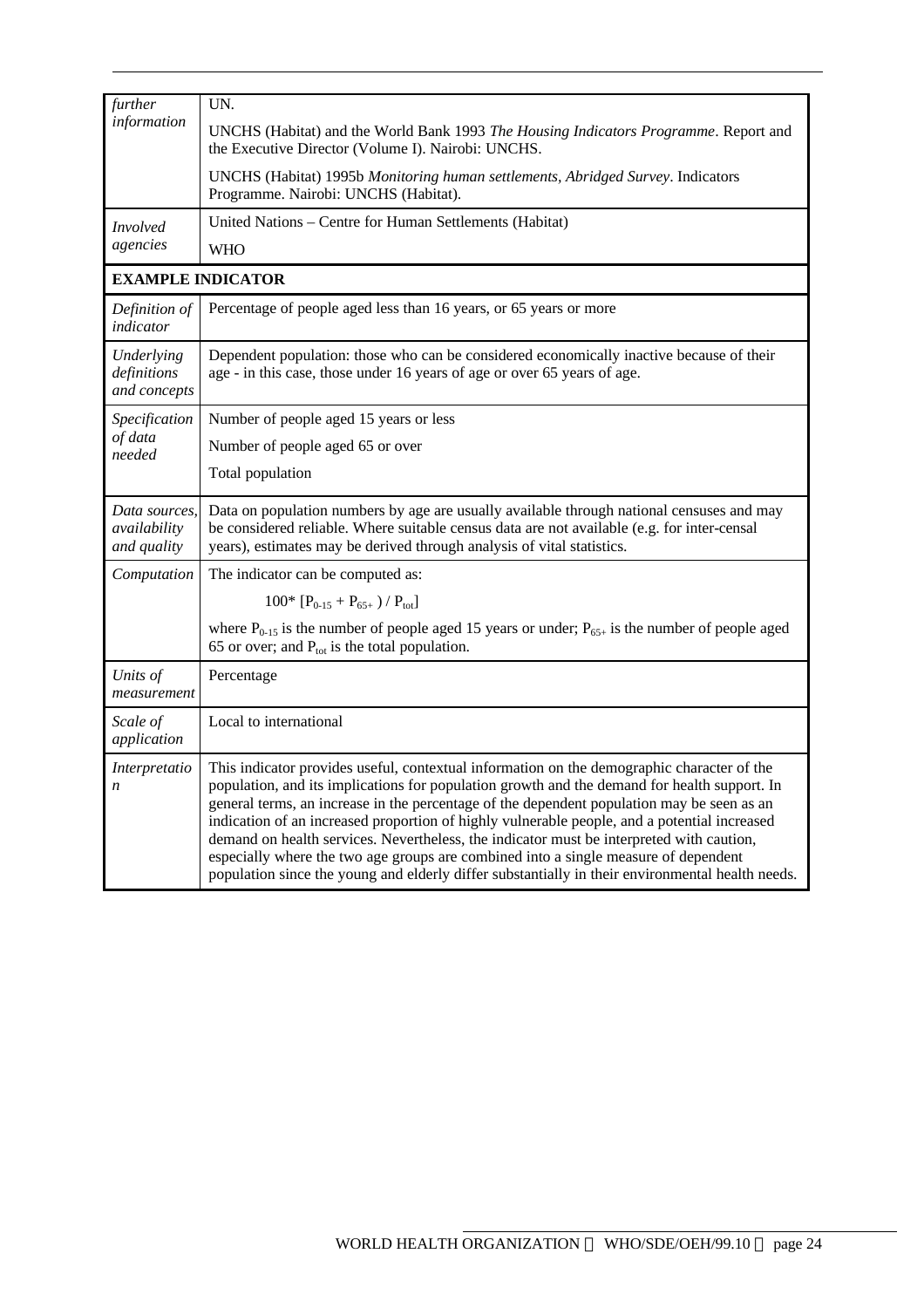|                                           | <b>RATE OF URBANISATION</b>                                                                                                                                                                                                                                                                                                                                                                                                                                                                                                                                                                                                                                                                                                                                                                                                                                                                                                                                                    | <b>DPSEEA</b> |  |
|-------------------------------------------|--------------------------------------------------------------------------------------------------------------------------------------------------------------------------------------------------------------------------------------------------------------------------------------------------------------------------------------------------------------------------------------------------------------------------------------------------------------------------------------------------------------------------------------------------------------------------------------------------------------------------------------------------------------------------------------------------------------------------------------------------------------------------------------------------------------------------------------------------------------------------------------------------------------------------------------------------------------------------------|---------------|--|
| <b>INDICATOR PROFILE</b>                  |                                                                                                                                                                                                                                                                                                                                                                                                                                                                                                                                                                                                                                                                                                                                                                                                                                                                                                                                                                                |               |  |
| <b>Issue</b>                              | Socio-demographic context                                                                                                                                                                                                                                                                                                                                                                                                                                                                                                                                                                                                                                                                                                                                                                                                                                                                                                                                                      |               |  |
| Rationale<br>and role                     | The world's population is becoming increasingly urbanised. Natural rates of population<br>growth are high in many urban areas, and in many countries there is a strong trend of net<br>migration into towns, as a result of both the 'pull' of apparent economic opportunity in towns<br>and the 'push' of famine and insufficient employment in rural areas. Urbanisation, however,<br>poses severe challenges to both the environment and health. Without adequate planning and<br>control, rapid urbanisation may lead to: the development of informal settlements; development<br>in inappropriate (e.g. contaminated, flood-prone or unstable) areas; poorly serviced and<br>designed residential areas; excessive pressures on the available services; and resultant<br>problems of sanitation, air pollution, inadequate access to safe drinking water, over-crowding<br>and social problems. Urbanisation is thus an important driving force for environmental health. |               |  |
|                                           | This indicator provides a measure of the rate of urbanisation. Its can be used to:                                                                                                                                                                                                                                                                                                                                                                                                                                                                                                                                                                                                                                                                                                                                                                                                                                                                                             |               |  |
|                                           | monitor trends in urbanisation, as a basis for identifying future policy needs;                                                                                                                                                                                                                                                                                                                                                                                                                                                                                                                                                                                                                                                                                                                                                                                                                                                                                                |               |  |
|                                           | compare cities or countries in terms of their rate of urbanisation and to identify areas of<br>especially rapid growth;                                                                                                                                                                                                                                                                                                                                                                                                                                                                                                                                                                                                                                                                                                                                                                                                                                                        |               |  |
|                                           | assess and monitor the effectiveness of interventions aimed at controlling urban<br>development;                                                                                                                                                                                                                                                                                                                                                                                                                                                                                                                                                                                                                                                                                                                                                                                                                                                                               |               |  |
|                                           | help interpret other environmental health indicators (e.g. infant mortality, life expectancy,<br>access to safe drinking water, sanitation).                                                                                                                                                                                                                                                                                                                                                                                                                                                                                                                                                                                                                                                                                                                                                                                                                                   |               |  |
| Linkage with<br>other<br>indicators       | This indicator is part of a chain of indicators describing the socio-economic context of<br>environmental health:<br>Driving force: Poverty; Population density; Rate of population growth; Dependent<br>population; Rate of urbanisation<br>Effect: Infant mortality rate; Life expectancy<br>However, since urban population growth is a generic driving force which affects many other<br>aspects of environmental health, it also has links to most other issues, including:<br>Air pollution                                                                                                                                                                                                                                                                                                                                                                                                                                                                              |               |  |
|                                           | Access to basic sanitation                                                                                                                                                                                                                                                                                                                                                                                                                                                                                                                                                                                                                                                                                                                                                                                                                                                                                                                                                     |               |  |
|                                           | Access to adequate and safe food supply                                                                                                                                                                                                                                                                                                                                                                                                                                                                                                                                                                                                                                                                                                                                                                                                                                                                                                                                        |               |  |
|                                           | Non-occupational health risks<br>Shelter                                                                                                                                                                                                                                                                                                                                                                                                                                                                                                                                                                                                                                                                                                                                                                                                                                                                                                                                       |               |  |
|                                           | Access to safe drinking water                                                                                                                                                                                                                                                                                                                                                                                                                                                                                                                                                                                                                                                                                                                                                                                                                                                                                                                                                  |               |  |
|                                           | Vector-borne disease                                                                                                                                                                                                                                                                                                                                                                                                                                                                                                                                                                                                                                                                                                                                                                                                                                                                                                                                                           |               |  |
|                                           | Waste management                                                                                                                                                                                                                                                                                                                                                                                                                                                                                                                                                                                                                                                                                                                                                                                                                                                                                                                                                               |               |  |
|                                           | Sanitation                                                                                                                                                                                                                                                                                                                                                                                                                                                                                                                                                                                                                                                                                                                                                                                                                                                                                                                                                                     |               |  |
| Alternative<br>methods and<br>definitions | The rate of urbanisation can be defined as the rate of change in the proportion (or total<br>number) of people living in urban areas, within a defined interval of time. The indicator might<br>be based on different definitions of urban areas, as appropriate for the area under<br>consideration.                                                                                                                                                                                                                                                                                                                                                                                                                                                                                                                                                                                                                                                                          |               |  |
|                                           | The indicator might also usefully be stratified by age, gender or other socio-economic<br>variables.                                                                                                                                                                                                                                                                                                                                                                                                                                                                                                                                                                                                                                                                                                                                                                                                                                                                           |               |  |
|                                           | Where the purpose is to examine the causes of urban growth, it might be appropriate to<br>compute the indicator separately for the natural growth rate and the net migration rate.                                                                                                                                                                                                                                                                                                                                                                                                                                                                                                                                                                                                                                                                                                                                                                                             |               |  |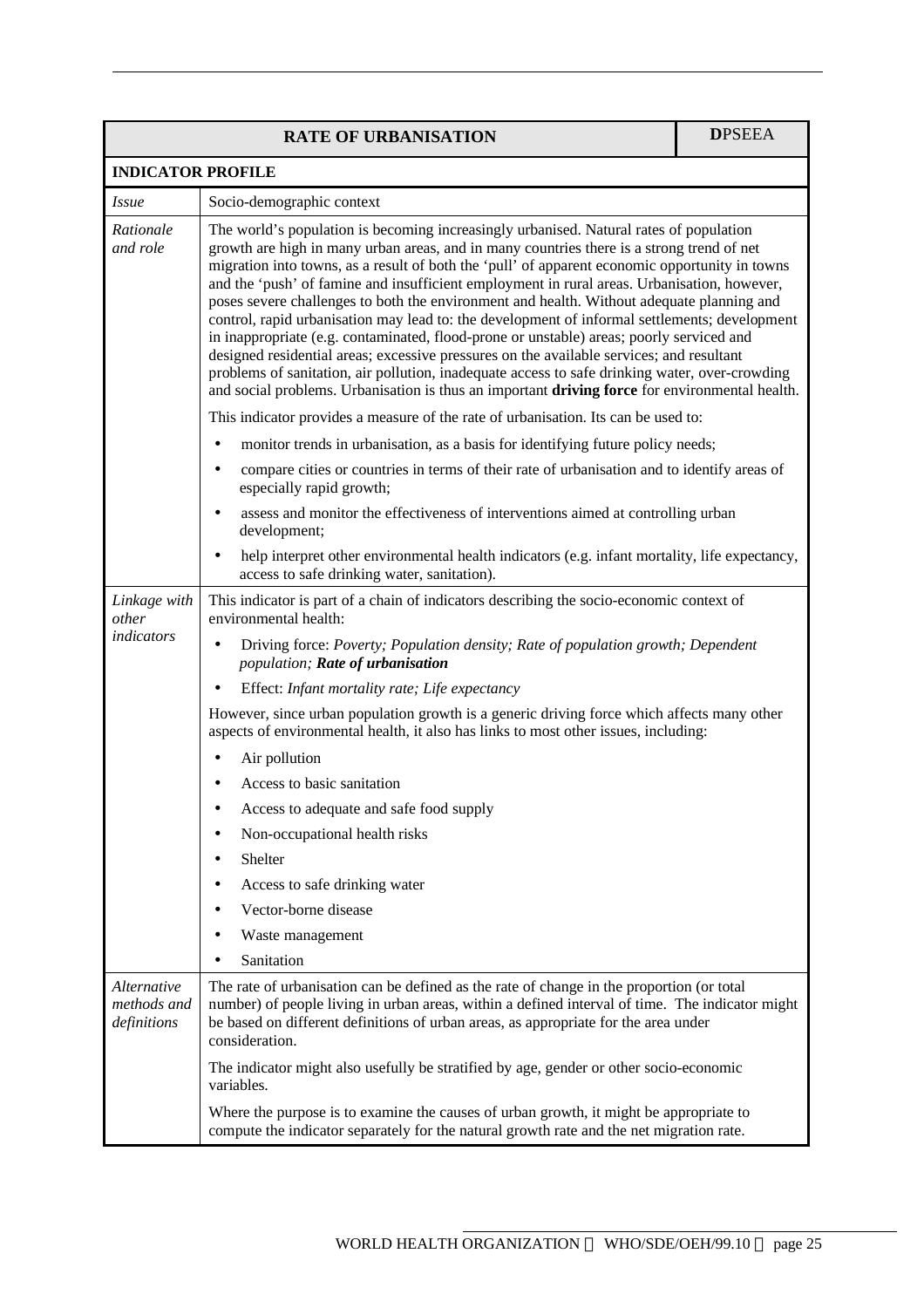| Related<br>indicator sets                    | UN Indicators of sustainable development                                                                                                                                                                                                                                                                                                                                                                                                                                                                                                                                                                                                                                                                                                                                                                                         |
|----------------------------------------------|----------------------------------------------------------------------------------------------------------------------------------------------------------------------------------------------------------------------------------------------------------------------------------------------------------------------------------------------------------------------------------------------------------------------------------------------------------------------------------------------------------------------------------------------------------------------------------------------------------------------------------------------------------------------------------------------------------------------------------------------------------------------------------------------------------------------------------|
|                                              | Rate of growth of urban population                                                                                                                                                                                                                                                                                                                                                                                                                                                                                                                                                                                                                                                                                                                                                                                               |
|                                              | Percent of population in urban areas                                                                                                                                                                                                                                                                                                                                                                                                                                                                                                                                                                                                                                                                                                                                                                                             |
|                                              | UNCHS and World Bank Housing indicators programme                                                                                                                                                                                                                                                                                                                                                                                                                                                                                                                                                                                                                                                                                                                                                                                |
|                                              | City population<br>٠                                                                                                                                                                                                                                                                                                                                                                                                                                                                                                                                                                                                                                                                                                                                                                                                             |
| Sources of<br>further                        | UN 1996 Indicators of sustainable development. Framework and methodologies. New York:<br>UN.                                                                                                                                                                                                                                                                                                                                                                                                                                                                                                                                                                                                                                                                                                                                     |
| information                                  | UNCHS (Habitat) and the World Bank 1993 The Housing Indicators Programme. Report and<br>the Executive Director (Volume I). Nairobi: UNCHS.                                                                                                                                                                                                                                                                                                                                                                                                                                                                                                                                                                                                                                                                                       |
|                                              | UNCHS (Habitat) 1995a Monitoring the shelter sector. Housing Indicators review. Nairobi:<br>UNCHS.                                                                                                                                                                                                                                                                                                                                                                                                                                                                                                                                                                                                                                                                                                                               |
|                                              | UNCHS (Habitat) 1995b Monitoring human settlements, Abridged Survey. Indicators<br>Programme. Nairobi: UNCHS (Habitat).                                                                                                                                                                                                                                                                                                                                                                                                                                                                                                                                                                                                                                                                                                          |
| <b>Involved</b>                              | United Nations - Centre for Human Settlements (Habitat)                                                                                                                                                                                                                                                                                                                                                                                                                                                                                                                                                                                                                                                                                                                                                                          |
| agencies                                     | The World Bank                                                                                                                                                                                                                                                                                                                                                                                                                                                                                                                                                                                                                                                                                                                                                                                                                   |
|                                              | <b>WHO</b>                                                                                                                                                                                                                                                                                                                                                                                                                                                                                                                                                                                                                                                                                                                                                                                                                       |
| <b>EXAMPLE INDICATOR</b>                     |                                                                                                                                                                                                                                                                                                                                                                                                                                                                                                                                                                                                                                                                                                                                                                                                                                  |
| Definition of<br>indicator                   | Annual net rate of change in the proportion of people living in urban areas                                                                                                                                                                                                                                                                                                                                                                                                                                                                                                                                                                                                                                                                                                                                                      |
| Underlying<br>definitions                    | Urban areas: areas of continuous built-up land, with a population of greater than 20,000<br>inhabitants.                                                                                                                                                                                                                                                                                                                                                                                                                                                                                                                                                                                                                                                                                                                         |
| and concepts                                 | Urban population: the number of people resident in urban areas.                                                                                                                                                                                                                                                                                                                                                                                                                                                                                                                                                                                                                                                                                                                                                                  |
| Specification<br>of data<br>needed           | Urban population in two years                                                                                                                                                                                                                                                                                                                                                                                                                                                                                                                                                                                                                                                                                                                                                                                                    |
| Data sources,<br>availability<br>and quality | Data on urban population numbers may be available from national censuses, in which case<br>they are usually relatively reliable. In many cases, however, the census districts used for<br>population enumeration do not coincide with the morphological boundaries of urban areas.<br>Over- and under-bounding may thus occur: in the former case, the reported populations may<br>include people living outside the urban area (e.g. in the countryside or in outlying towns and<br>villages); in the latter case, the reported population will omit some people who live within the<br>urban area. Problems may also arise with the accuracy of the data because illegal or<br>unregistered inhabitants may not be counted, and marked seasonal variations may occur due to<br>short-term migration (e.g. of seasonal labour). |
|                                              | Where direct measures of the urban population are not available from the census, estimates<br>may be made by spatial analysis of census statistics (e.g. using GIS). The reliability of these<br>estimates will depend on the accuracy of the models used: the most accurate estimates usually<br>require the use of land cover (e.g. air photography or satellite) data to define the urban<br>boundaries and disaggregate the population totals.                                                                                                                                                                                                                                                                                                                                                                               |
|                                              | Where these methods are not possible or appropriate, data may need to be obtained through<br>household surveys.                                                                                                                                                                                                                                                                                                                                                                                                                                                                                                                                                                                                                                                                                                                  |
| Computation                                  | The indicator can be computed as:                                                                                                                                                                                                                                                                                                                                                                                                                                                                                                                                                                                                                                                                                                                                                                                                |
|                                              | $100 * \{[(P_{urb} / P_{tot})_{t1} - (P_{urb} / P_{tot})_{t0}]/(P_{urb} / P_{tot})_{t0}\} / n$                                                                                                                                                                                                                                                                                                                                                                                                                                                                                                                                                                                                                                                                                                                                   |
|                                              | where $P_{urb}$ is the number of people living in urban areas; $P_{tot}$ is the total population, t1 and t0<br>are years, and $n$ is the number of years $(t1-t0)$ .                                                                                                                                                                                                                                                                                                                                                                                                                                                                                                                                                                                                                                                             |

| T         | year |
|-----------|------|
| its of    | ner  |
| l so      |      |
| ------ -- |      |
|           |      |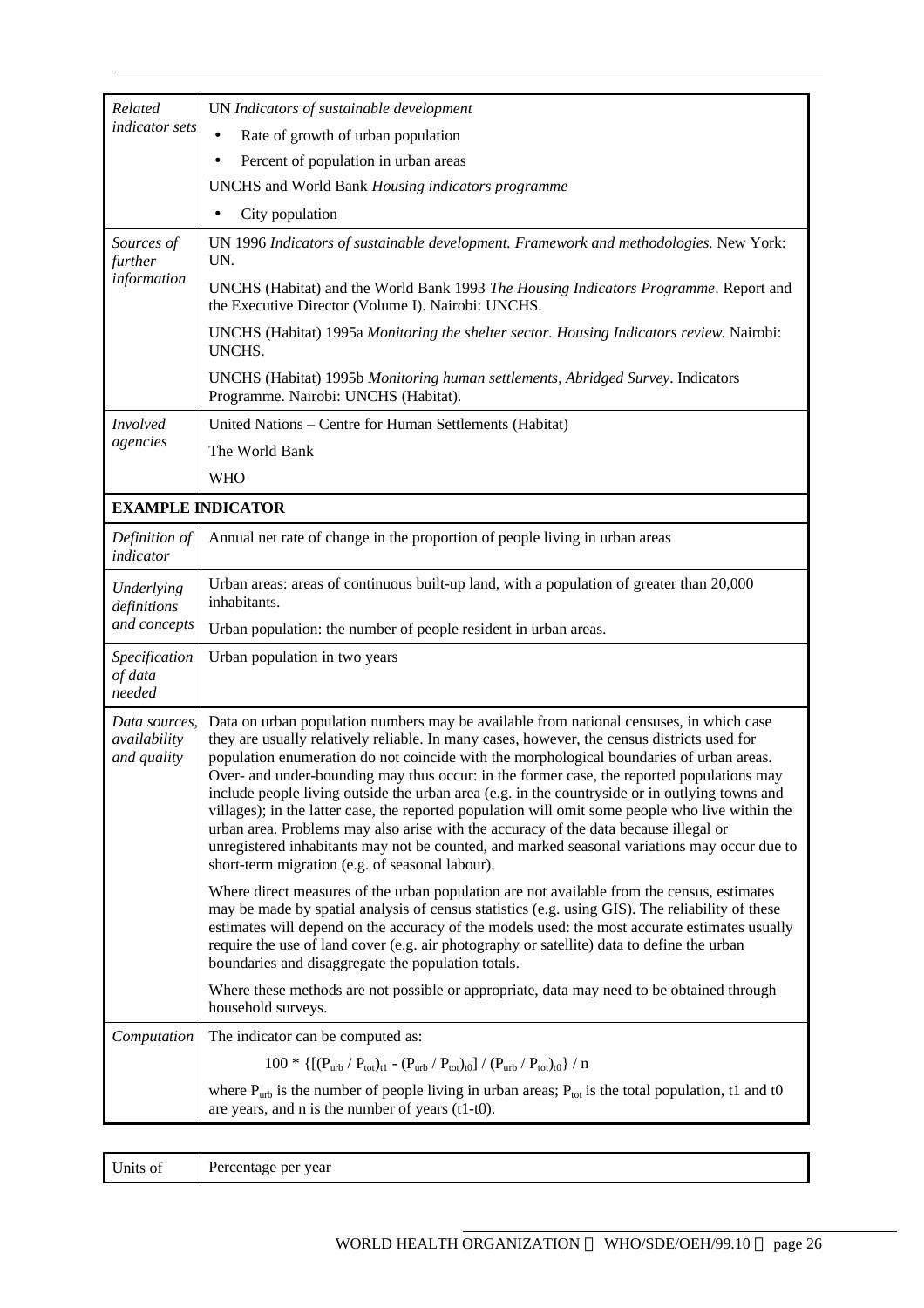| measurement             |                                                                                                                                                                                                                                                                                                                                                                                                                                                                                                                                                                                                                                                                                                                                                                                                                                                                                                                                                                               |
|-------------------------|-------------------------------------------------------------------------------------------------------------------------------------------------------------------------------------------------------------------------------------------------------------------------------------------------------------------------------------------------------------------------------------------------------------------------------------------------------------------------------------------------------------------------------------------------------------------------------------------------------------------------------------------------------------------------------------------------------------------------------------------------------------------------------------------------------------------------------------------------------------------------------------------------------------------------------------------------------------------------------|
| Scale of<br>application | Mainly regional to international                                                                                                                                                                                                                                                                                                                                                                                                                                                                                                                                                                                                                                                                                                                                                                                                                                                                                                                                              |
| Interpretatio<br>n      | In general terms, rapid urban population growth may be seen as evidence of growing pressures<br>on the environment and the health-related services, and potential increased risks to health. The<br>relationships implied by this interpretation are, however, complex and may not always be<br>valid. The effects of urban population growth may vary, for example, depending on the<br>resource base of the city and its hinterland, the lifestyle of the population, the level of<br>economic development, the level of trade with other areas, the degree of development of its<br>infrastructure and services, and the strength and adequacy of environmental and health<br>planning. Problems of data quality (e.g. due to effects of under- and over-bounding,<br>incomplete counting of illegal residents, or because of seasonal variations in population) may<br>also limit the accuracy of the indicator. The indicator thus needs to be interpreted with caution. |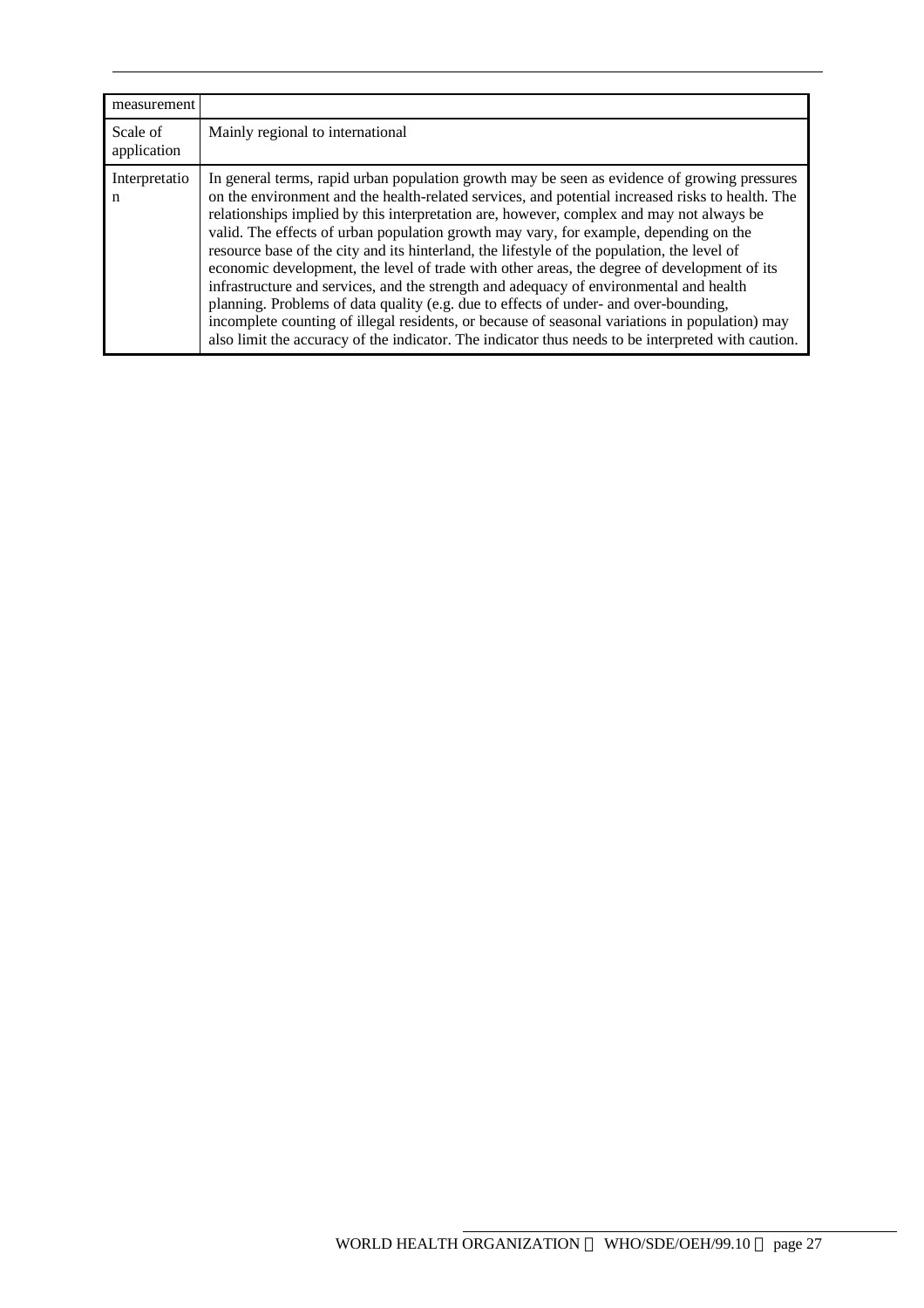|                                  | <b>INFANT MORTALITY RATE</b>                                                                                                                                                                                                                                                                                                                                                                                                                                                                                                                                 | <b>DPSEEA</b> |  |
|----------------------------------|--------------------------------------------------------------------------------------------------------------------------------------------------------------------------------------------------------------------------------------------------------------------------------------------------------------------------------------------------------------------------------------------------------------------------------------------------------------------------------------------------------------------------------------------------------------|---------------|--|
| <b>INDICATOR PROFILE</b>         |                                                                                                                                                                                                                                                                                                                                                                                                                                                                                                                                                              |               |  |
| <i>Issue</i>                     | Socio-demographic context                                                                                                                                                                                                                                                                                                                                                                                                                                                                                                                                    |               |  |
| Rationale<br>and role            | Young children are in many ways the most vulnerable group to adverse effects of<br>environmental health. They are sensitive not only to conditions in their immediate<br>environment after birth, but also to the pre- and post-natal health of their mother, and the<br>quality of the health support services. Information on infant mortality thus provides both a<br>specific indication of the health status of young children, and a more general indicator of the<br>overall quality of health conditions and the effectiveness of health facilities. |               |  |
|                                  | The indicator may be used:                                                                                                                                                                                                                                                                                                                                                                                                                                                                                                                                   |               |  |
|                                  | to assess the health status of young children and risks of early mortality;                                                                                                                                                                                                                                                                                                                                                                                                                                                                                  |               |  |
|                                  | to monitor trends in infant mortality, either as an indication of changing health status or to<br>help prioritise policy;                                                                                                                                                                                                                                                                                                                                                                                                                                    |               |  |
|                                  | to map variations in infant mortality, as a basis for identifying areas of particular need and<br>to target intervention;                                                                                                                                                                                                                                                                                                                                                                                                                                    |               |  |
|                                  | to monitor or assess the effectiveness of policy or health service interventions;<br>٠                                                                                                                                                                                                                                                                                                                                                                                                                                                                       |               |  |
|                                  | as a basis for drawing inferences about the quality of the post-natal environment and<br>level of health support;                                                                                                                                                                                                                                                                                                                                                                                                                                            |               |  |
|                                  | to help investigate links between environmental conditions and health.                                                                                                                                                                                                                                                                                                                                                                                                                                                                                       |               |  |
| Linkage with<br>other            | This indicator is part of a chain of indicators, describing the general socio-demographic status<br>and context of the population:                                                                                                                                                                                                                                                                                                                                                                                                                           |               |  |
| indicators                       | Driving force: Poverty; Population density; Rate of population growth; Dependent<br>$\bullet$<br>population; Rate of urbanisation                                                                                                                                                                                                                                                                                                                                                                                                                            |               |  |
|                                  | Effect: Infant mortality rate; Life expectancy                                                                                                                                                                                                                                                                                                                                                                                                                                                                                                               |               |  |
|                                  | However, since infant mortality may occur for a wide range of reasons, it also has much wider<br>significance, e.g. in relation to:                                                                                                                                                                                                                                                                                                                                                                                                                          |               |  |
|                                  | Air pollution                                                                                                                                                                                                                                                                                                                                                                                                                                                                                                                                                |               |  |
|                                  | Sanitation                                                                                                                                                                                                                                                                                                                                                                                                                                                                                                                                                   |               |  |
|                                  | Access to adequate and safe food supply                                                                                                                                                                                                                                                                                                                                                                                                                                                                                                                      |               |  |
|                                  | Shelter                                                                                                                                                                                                                                                                                                                                                                                                                                                                                                                                                      |               |  |
|                                  | Access to safe drinking water                                                                                                                                                                                                                                                                                                                                                                                                                                                                                                                                |               |  |
|                                  | Vector-borne diseases                                                                                                                                                                                                                                                                                                                                                                                                                                                                                                                                        |               |  |
|                                  | Environmental health management                                                                                                                                                                                                                                                                                                                                                                                                                                                                                                                              |               |  |
| Alternative<br>methods and       | Infant mortality is usually expressed as the death rate of infants under one year of age, per<br>1000 live births, over a given period of time.                                                                                                                                                                                                                                                                                                                                                                                                              |               |  |
| definitions                      | If complete data on infant deaths and births are unavailable, the infant mortality rate can be<br>calculated through indirect or modelling methods based on special questions asked in censuses<br>or demographic surveys. (For information on these estimates, see DESIPA 1983, 1988).                                                                                                                                                                                                                                                                      |               |  |
|                                  | Where available, the indicator can usefully be disaggregated according to cause of death, and<br>by gender and geographic area.                                                                                                                                                                                                                                                                                                                                                                                                                              |               |  |
| Related<br><i>indicator</i> sets | UN Indicators of sustainable development                                                                                                                                                                                                                                                                                                                                                                                                                                                                                                                     |               |  |
|                                  | Infant mortality rate                                                                                                                                                                                                                                                                                                                                                                                                                                                                                                                                        |               |  |
|                                  |                                                                                                                                                                                                                                                                                                                                                                                                                                                                                                                                                              |               |  |
| Related<br>indicator             | WHO Catalogue of health indicators                                                                                                                                                                                                                                                                                                                                                                                                                                                                                                                           |               |  |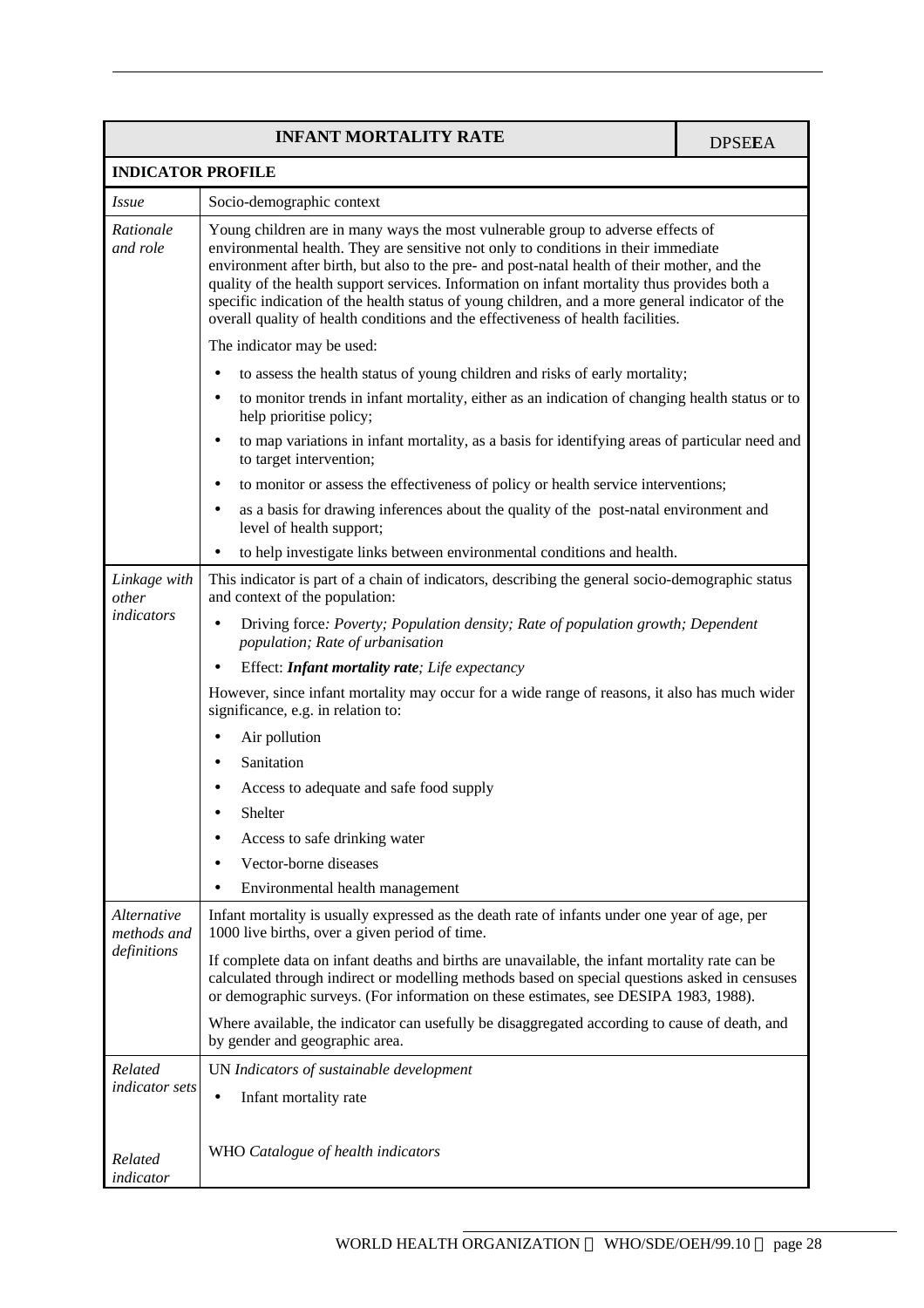| sets                                            | Infant mortality rate<br>$\bullet$                                                                                                                                                                                                                                                                                                                                                                                                                                                                                                                                                                                                                                                                                                                                                                     |
|-------------------------------------------------|--------------------------------------------------------------------------------------------------------------------------------------------------------------------------------------------------------------------------------------------------------------------------------------------------------------------------------------------------------------------------------------------------------------------------------------------------------------------------------------------------------------------------------------------------------------------------------------------------------------------------------------------------------------------------------------------------------------------------------------------------------------------------------------------------------|
| - continued                                     |                                                                                                                                                                                                                                                                                                                                                                                                                                                                                                                                                                                                                                                                                                                                                                                                        |
|                                                 | <b>UNDP</b> Human development report                                                                                                                                                                                                                                                                                                                                                                                                                                                                                                                                                                                                                                                                                                                                                                   |
|                                                 | Infant mortality rate                                                                                                                                                                                                                                                                                                                                                                                                                                                                                                                                                                                                                                                                                                                                                                                  |
| Sources of<br>further<br>information            | DESIPA 1983 Manual X: indirect techniques for demographic estimation. New York:<br>Population Division. UN.                                                                                                                                                                                                                                                                                                                                                                                                                                                                                                                                                                                                                                                                                            |
|                                                 | DESIPA 1988 The United Nations software package for mortality measurement. New York:<br>Population Division, UN.                                                                                                                                                                                                                                                                                                                                                                                                                                                                                                                                                                                                                                                                                       |
|                                                 | DESIPA 1993 Demographic yearbook. Statistical Division. New York: UN.                                                                                                                                                                                                                                                                                                                                                                                                                                                                                                                                                                                                                                                                                                                                  |
|                                                 | Hill, K. 1991 Approaches to the measurement of childhood infant mortality: A comparative<br>review. Population Index 57(3), 368-382.                                                                                                                                                                                                                                                                                                                                                                                                                                                                                                                                                                                                                                                                   |
|                                                 | UN 1996 Indicators of sustainable development. Framework and methodologies. New York:<br>UN.                                                                                                                                                                                                                                                                                                                                                                                                                                                                                                                                                                                                                                                                                                           |
|                                                 | UNDP 1999 Human development report. New York: United Nations.                                                                                                                                                                                                                                                                                                                                                                                                                                                                                                                                                                                                                                                                                                                                          |
|                                                 | WHO 1981 Development of indicators for monitoring health for all by the year 2000, p.29.<br>Geneva, WHO.                                                                                                                                                                                                                                                                                                                                                                                                                                                                                                                                                                                                                                                                                               |
|                                                 | WHO 1994 Ninth general programme of work covering the period 1996-2001. Geneva: WHO.                                                                                                                                                                                                                                                                                                                                                                                                                                                                                                                                                                                                                                                                                                                   |
|                                                 | WHO 1994 Global Health for All data base. Geneva: WHO.                                                                                                                                                                                                                                                                                                                                                                                                                                                                                                                                                                                                                                                                                                                                                 |
|                                                 | WHO 1996 Catalogue of health indicators: a selection of health indicators recommended by<br>WHO programmes. Geneva: WHO (under revision).                                                                                                                                                                                                                                                                                                                                                                                                                                                                                                                                                                                                                                                              |
|                                                 | WHO and UNICEF 1992 Measurement of overall and cause specific mortality in infants and<br>children. Report of a joint WHO/UNICEF consultation, 15-17 December 1992. Unpublished<br>document WHO/ESM/UNISEF/CONS/92.5                                                                                                                                                                                                                                                                                                                                                                                                                                                                                                                                                                                   |
| <b>Involved</b><br>agencies                     | UN – Department of Economics and Social Information and Policy Analysis, Population<br>Division and Statistics Division                                                                                                                                                                                                                                                                                                                                                                                                                                                                                                                                                                                                                                                                                |
|                                                 | WHO - Programme for the Promotion of Environmental Health                                                                                                                                                                                                                                                                                                                                                                                                                                                                                                                                                                                                                                                                                                                                              |
|                                                 | <b>UNICEF</b>                                                                                                                                                                                                                                                                                                                                                                                                                                                                                                                                                                                                                                                                                                                                                                                          |
| <b>EXAMPLE INDICATOR</b>                        |                                                                                                                                                                                                                                                                                                                                                                                                                                                                                                                                                                                                                                                                                                                                                                                                        |
| Definition of<br>indicator                      | Mortality rate for children under 1 year of age                                                                                                                                                                                                                                                                                                                                                                                                                                                                                                                                                                                                                                                                                                                                                        |
| Underlying                                      | This indicator is based on the following definitions:                                                                                                                                                                                                                                                                                                                                                                                                                                                                                                                                                                                                                                                                                                                                                  |
| definitions<br>and concepts                     | <b>Infant mortality:</b> number of deaths under one year of age within a specified period.                                                                                                                                                                                                                                                                                                                                                                                                                                                                                                                                                                                                                                                                                                             |
|                                                 | Number of live births: number of live births in the same period.                                                                                                                                                                                                                                                                                                                                                                                                                                                                                                                                                                                                                                                                                                                                       |
| Specification                                   | Number of infant deaths.                                                                                                                                                                                                                                                                                                                                                                                                                                                                                                                                                                                                                                                                                                                                                                               |
| of data<br>needed                               | Number of live births.                                                                                                                                                                                                                                                                                                                                                                                                                                                                                                                                                                                                                                                                                                                                                                                 |
| Data sources,<br>availability<br>and quality    | Routine data on the number of infant deaths and live births are available from a number of<br>sources, including vital registrations, sample registration systems, surveillance systems and<br>censuses and demographic surveys (such as the demographic and health surveys of world fertility<br>surveys). Information needed for this indicator is also collated by the UN on a regular basis. These<br>data are generally of sound quality. In some developing countries, however, registration procedures<br>may be incomplete or inconsistent, especially in remote rural areas. For this reason, rates based on<br>civil registrations or hospital data may be biased towards the more affluent, urban sectors of the<br>population. Definitions of live births may also vary between countries. |
| Data<br>sources,<br>availability<br>and quality | Where data on infant deaths are lacking, special surveys may be conducted including<br>retrospective questions about the survival of children. Surveys using maternal histories, in<br>which women are asked to give the date of birth and the age of death (if applicable) of each<br>live-born child are used in many household surveys, but care must be taken to avoid age-<br>misreporting and to be sure there is a complete report of infant deaths. The preceding birth                                                                                                                                                                                                                                                                                                                        |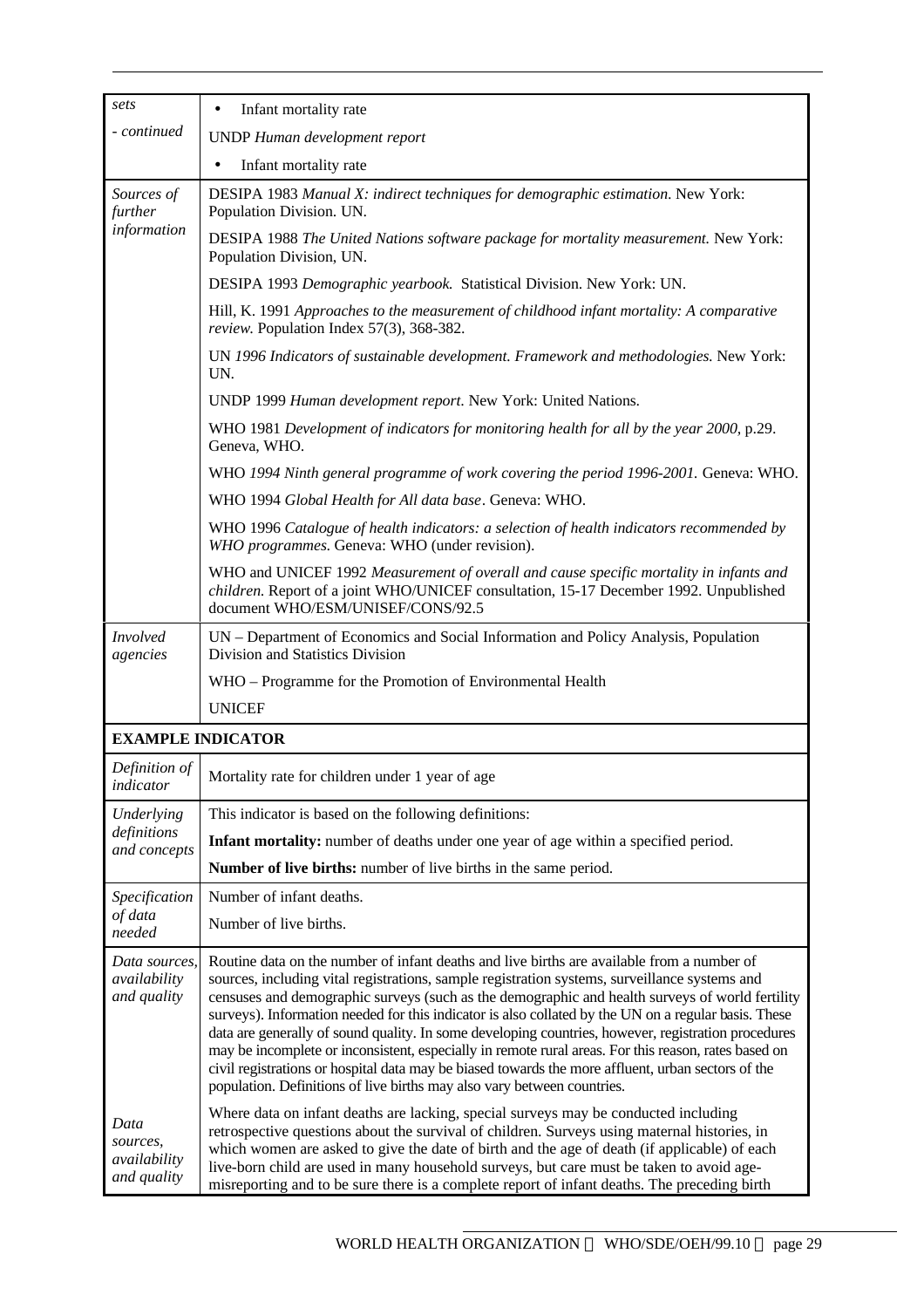| continued                    | technique, used in antenatal clinics, maternity clinics, and at the time of immunisation, can be<br>useful as a basis for estimating the probability of dying by age two years, for children of health<br>service users at the local level.                                                                                                                                                                                                                                                                                                                                                                                                                                                                                                                                                                                                               |
|------------------------------|-----------------------------------------------------------------------------------------------------------------------------------------------------------------------------------------------------------------------------------------------------------------------------------------------------------------------------------------------------------------------------------------------------------------------------------------------------------------------------------------------------------------------------------------------------------------------------------------------------------------------------------------------------------------------------------------------------------------------------------------------------------------------------------------------------------------------------------------------------------|
| Computatio<br>n              | The indicator is computed as:<br>$1000 * (D / B)$<br>where $D$ is the number of deaths under one year of age in the survey period, and $B$ is the<br>number of live-births in the same period of time.                                                                                                                                                                                                                                                                                                                                                                                                                                                                                                                                                                                                                                                    |
| Units of<br>measuremen<br>t. | Number of deaths per thousand live born.                                                                                                                                                                                                                                                                                                                                                                                                                                                                                                                                                                                                                                                                                                                                                                                                                  |
| Scale of<br>application      | Local to international                                                                                                                                                                                                                                                                                                                                                                                                                                                                                                                                                                                                                                                                                                                                                                                                                                    |
| Interpretatio<br>n           | This indicator can be interpreted directly as a measure of the adequacy of the health<br>environment (including not only the physical environment but also the social and health<br>service context) for newborn children. An increase in infant mortality may be taken to imply a<br>deterioration in that environment; a reduction in infant mortality implies an improvement in<br>the health environment for young children. The range of factors affecting infant mortality is,<br>however, large so specific risk factors - or the effects of specific interventions - cannot<br>necessarily be inferred. Problems also exist with the quality of the data in some cases,<br>especially in remote rural areas in developing countries. This can lead to significant bias in the<br>data, towards urban and more affluent sectors of the population. |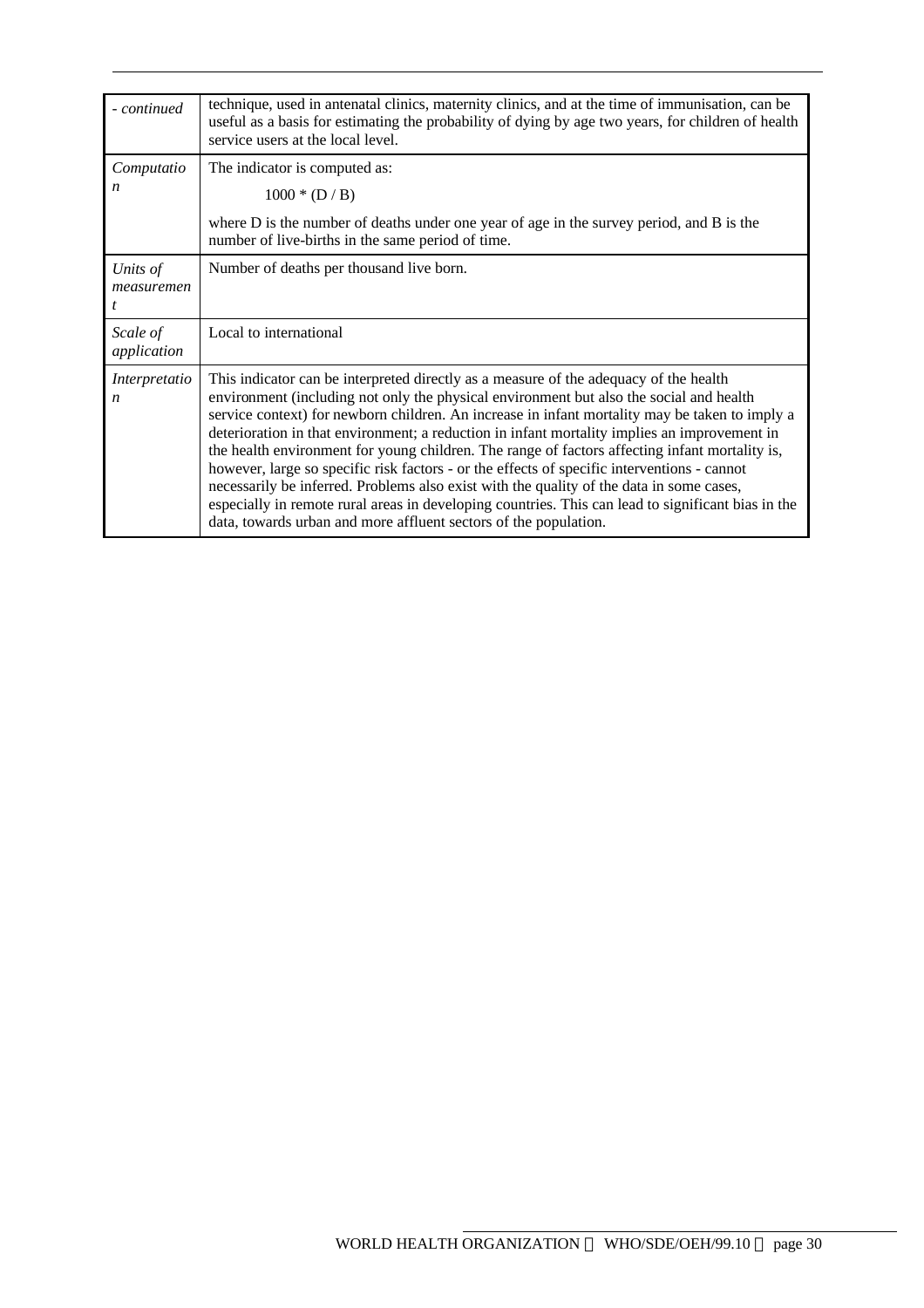|                                           | <b>DPSEEA</b>                                                                                                                                                                                                                                                                                                                                                           |  |  |  |
|-------------------------------------------|-------------------------------------------------------------------------------------------------------------------------------------------------------------------------------------------------------------------------------------------------------------------------------------------------------------------------------------------------------------------------|--|--|--|
| <b>INDICATOR PROFILE</b>                  |                                                                                                                                                                                                                                                                                                                                                                         |  |  |  |
| <i>Issue</i>                              | Socio-demographic context                                                                                                                                                                                                                                                                                                                                               |  |  |  |
| Rationale<br>and role                     | Life expectancy is a widely used and generic measure of the health status of the population.<br>Whilst non-specific, it does provide a useful indicator or the overall effect of environmental<br>and other risk factors on health, and a basis for monitoring both trends in health and for<br>comparing different areas or countries in terms of their health status. |  |  |  |
| Linkage with<br>other<br>indicators       | This indicator is part of a chain of indicators, describing the general socio-demographic status<br>and context of the population:                                                                                                                                                                                                                                      |  |  |  |
|                                           | Driving force: Poverty; Population density; Rate of population growth; Dependent<br>$\bullet$<br>population; Rate of urbanisation                                                                                                                                                                                                                                       |  |  |  |
|                                           | Effect: Infant mortality rate; Life expectancy                                                                                                                                                                                                                                                                                                                          |  |  |  |
|                                           | However, since life expectancy is affected by a wide range of factors, it also has much wider<br>significance, e.g. in relation to:                                                                                                                                                                                                                                     |  |  |  |
|                                           | Air pollution                                                                                                                                                                                                                                                                                                                                                           |  |  |  |
|                                           | Sanitation                                                                                                                                                                                                                                                                                                                                                              |  |  |  |
|                                           | Access to adequate and safe food supply                                                                                                                                                                                                                                                                                                                                 |  |  |  |
|                                           | Shelter                                                                                                                                                                                                                                                                                                                                                                 |  |  |  |
|                                           | Access to safe drinking water                                                                                                                                                                                                                                                                                                                                           |  |  |  |
|                                           | Vector-borne diseases                                                                                                                                                                                                                                                                                                                                                   |  |  |  |
|                                           | Non-occupational health risks                                                                                                                                                                                                                                                                                                                                           |  |  |  |
|                                           | Occupational environment                                                                                                                                                                                                                                                                                                                                                |  |  |  |
| Alternative<br>methods and<br>definitions | Life expectancy is usually defined as the number of years that a person may be expected to<br>live, given the prevailing mortality conditions. It is most commonly defined either at birth or at<br>age 5 years, and is usefully defined by gender.                                                                                                                     |  |  |  |
|                                           | One commonly used alternative to this indicator is the age-standardised total death rate. This<br>shows the death rate (numbers per 100,000 people) in each age group.                                                                                                                                                                                                  |  |  |  |
| Related                                   | UN Indicators of sustainable development                                                                                                                                                                                                                                                                                                                                |  |  |  |
| <i>indicator sets</i>                     | Life expectancy                                                                                                                                                                                                                                                                                                                                                         |  |  |  |
|                                           | UNCHS and The World Bank Housing indicators programme                                                                                                                                                                                                                                                                                                                   |  |  |  |
|                                           | Life expectancy at birth                                                                                                                                                                                                                                                                                                                                                |  |  |  |
|                                           | <b>UNDP</b> Human development report                                                                                                                                                                                                                                                                                                                                    |  |  |  |
|                                           | Life expectancy at birth<br>$\bullet$                                                                                                                                                                                                                                                                                                                                   |  |  |  |
| Sources of                                | UN 1996 Indicators of sustainable development. Framework and methodologies. New York: UN.                                                                                                                                                                                                                                                                               |  |  |  |
| further<br>information                    | UNCHS (Habitat) and the World Bank 1993 The Housing Indicators Programme. Report and<br>the Executive Director (Volume I). Nairobi: UNCHS.                                                                                                                                                                                                                              |  |  |  |
|                                           | UNCHS (Habitat) 1995b Monitoring human settlements, Abridged Survey. Indicators<br>Programme. Nairobi: UNCHS (Habitat).                                                                                                                                                                                                                                                 |  |  |  |
|                                           | UNDP 1999 Human development report. New York: United Nations.                                                                                                                                                                                                                                                                                                           |  |  |  |
|                                           | WHO 1994 Implementation of the Global Strategy for Health for All by the year 2000. Second<br>evaluation. Eighth report on the world health situation. Geneva: WHO Regional Office for<br>Europe, Volume 5, European Region.                                                                                                                                            |  |  |  |
| <i>Involved</i><br>agencies               | <b>UN</b>                                                                                                                                                                                                                                                                                                                                                               |  |  |  |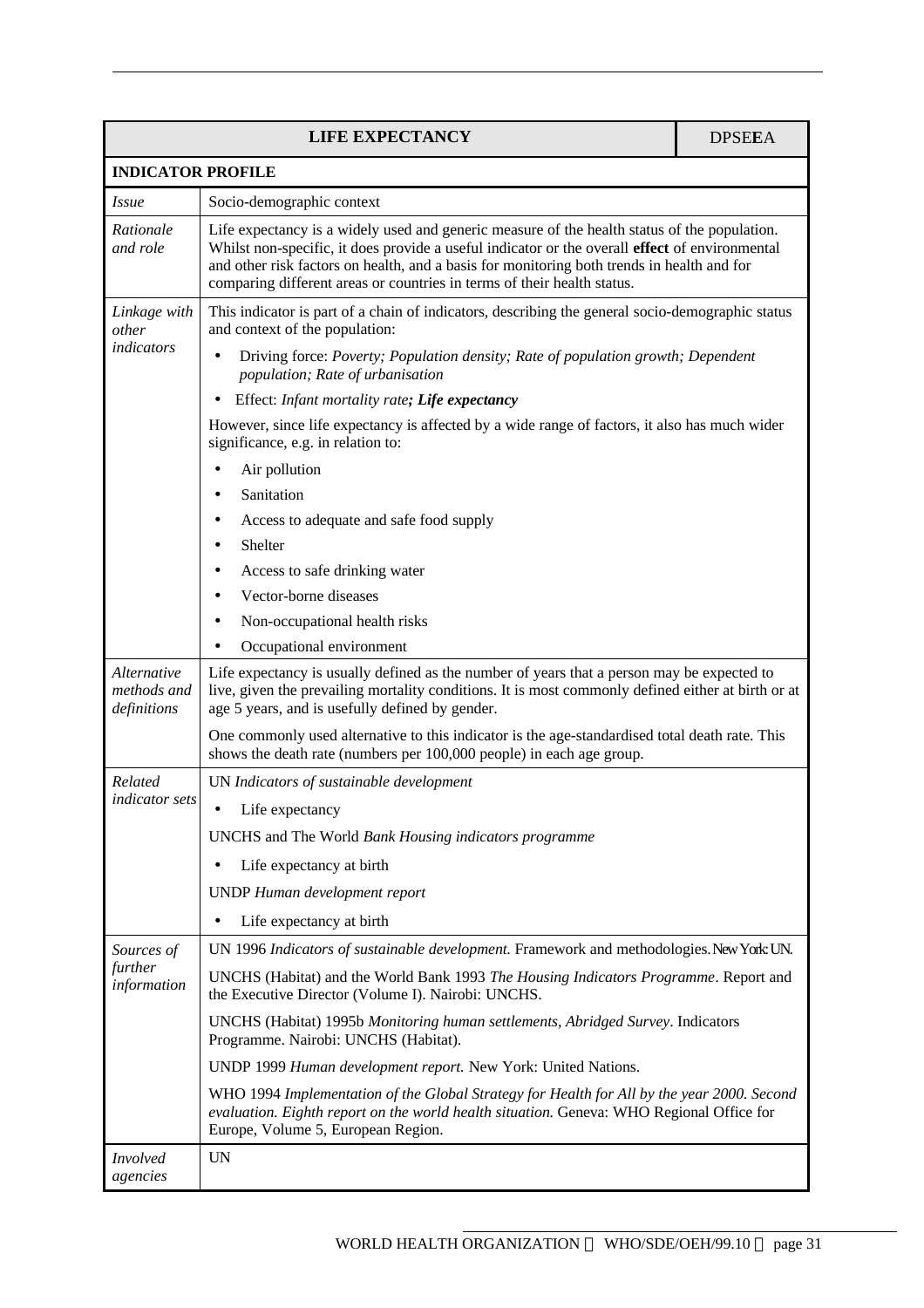|                                              | <b>WHO</b>                                                                                                                                                                                                                                                                                                                                                                                                                                                                                                                                                                                                                                                                                                  |  |
|----------------------------------------------|-------------------------------------------------------------------------------------------------------------------------------------------------------------------------------------------------------------------------------------------------------------------------------------------------------------------------------------------------------------------------------------------------------------------------------------------------------------------------------------------------------------------------------------------------------------------------------------------------------------------------------------------------------------------------------------------------------------|--|
| <b>EXAMPLE INDICATOR</b>                     |                                                                                                                                                                                                                                                                                                                                                                                                                                                                                                                                                                                                                                                                                                             |  |
| Definition of<br>indicator                   | Life expectancy at birth                                                                                                                                                                                                                                                                                                                                                                                                                                                                                                                                                                                                                                                                                    |  |
| Underlying<br>definitions<br>and concepts    | Life expectancy at birth: number of years a newborn child is expected to live, given<br>prevailing mortality conditions                                                                                                                                                                                                                                                                                                                                                                                                                                                                                                                                                                                     |  |
| Specificatio<br>n of data<br>needed          | Age- and gender-specific death rates                                                                                                                                                                                                                                                                                                                                                                                                                                                                                                                                                                                                                                                                        |  |
| Data sources,<br>availability<br>and quality | Data on life expectancy at birth are available for most countries from UN statistics. Detailed<br>data are also available for some countries from life tables, based on age- and gender-specific<br>death rates. The level of aggregation of these statistics may vary, however, and in some<br>countries statistics are only available for relatively large regions. Where life tables do not<br>exist, calculations of life expectancy may be made from data on the numbers of births and<br>deaths and age-stratified population statistics.                                                                                                                                                             |  |
| Computation                                  | The indicator is usually derived directly from life tables as the average expected lifespan of<br>newborn children at the time of survey.                                                                                                                                                                                                                                                                                                                                                                                                                                                                                                                                                                   |  |
| Units of<br>measurement                      | Years                                                                                                                                                                                                                                                                                                                                                                                                                                                                                                                                                                                                                                                                                                       |  |
| Scale of<br>application                      | Local to international                                                                                                                                                                                                                                                                                                                                                                                                                                                                                                                                                                                                                                                                                      |  |
| Interpretatio<br>$\boldsymbol{n}$            | Life expectancy at birth provides a simple, composite indicator of the health status of the<br>population. Since it is non-specific, however, it cannot directly be interpreted as a measure of<br>environmental health, and changes in life expectancy cannot necessarily be assumed to reflect<br>changes in environmental conditions. In most cases, therefore, the indicator needs to be<br>interpreted in association with other, more specific indicators. Uncertainties are also attached<br>to estimates of life expectancy, since they are based on the assumption of <i>prevailing</i> mortality<br>conditions. Changes in these conditions may render past estimates of life expectancy invalid. |  |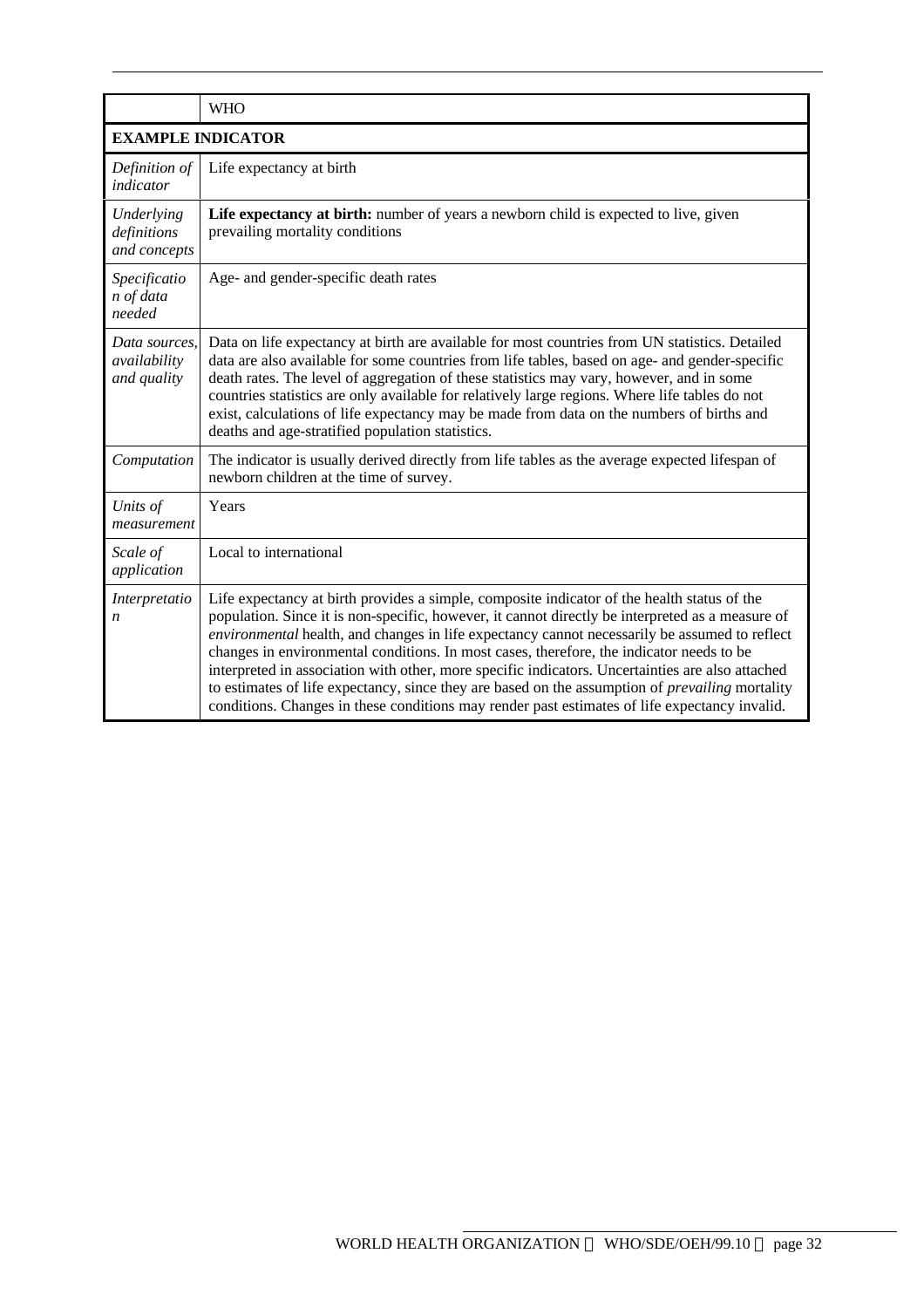## **AMBIENT CONCENTRATIONS OF AIR POLLUTANTS** IN URBAN AREAS

 $\overline{a}$ 

| <b>INDICATOR PROFILE</b>                  |                                                                                                                                                                                                                                                                                                                                                                                                                                                                                                                                                                                                                                                                                                             |  |
|-------------------------------------------|-------------------------------------------------------------------------------------------------------------------------------------------------------------------------------------------------------------------------------------------------------------------------------------------------------------------------------------------------------------------------------------------------------------------------------------------------------------------------------------------------------------------------------------------------------------------------------------------------------------------------------------------------------------------------------------------------------------|--|
| <b>Issue</b>                              | Air pollution                                                                                                                                                                                                                                                                                                                                                                                                                                                                                                                                                                                                                                                                                               |  |
| Rationale<br>and role                     | This indicator provides a measure of the <b>state</b> of the environment in terms of air quality and is<br>an indirect measure of population exposure to air pollution in urban areas.                                                                                                                                                                                                                                                                                                                                                                                                                                                                                                                      |  |
|                                           | The purpose of this indicator is to measure overall air quality and the potential exposure of<br>people to air pollutants of health concern. The indicator may be used:                                                                                                                                                                                                                                                                                                                                                                                                                                                                                                                                     |  |
|                                           | to monitor trends in air pollution as a basis for prioritising policy actions;                                                                                                                                                                                                                                                                                                                                                                                                                                                                                                                                                                                                                              |  |
|                                           | to map levels of air pollution in order to identify hotspots or areas in need of special action;                                                                                                                                                                                                                                                                                                                                                                                                                                                                                                                                                                                                            |  |
|                                           | to help assess the number of people exposed to excess levels of air pollution;<br>٠                                                                                                                                                                                                                                                                                                                                                                                                                                                                                                                                                                                                                         |  |
|                                           | to monitor levels of compliance with air quality standards;<br>٠                                                                                                                                                                                                                                                                                                                                                                                                                                                                                                                                                                                                                                            |  |
|                                           | to assess the effects of air quality policies;                                                                                                                                                                                                                                                                                                                                                                                                                                                                                                                                                                                                                                                              |  |
|                                           | to help investigate associations between air pollution and health effects.                                                                                                                                                                                                                                                                                                                                                                                                                                                                                                                                                                                                                                  |  |
| Linkage with<br>other                     | This indicator represents one in a chain of indicators which together describe the effects of air<br>pollution on health.                                                                                                                                                                                                                                                                                                                                                                                                                                                                                                                                                                                   |  |
| indicators                                | State: Ambient concentrations of air pollutants in urban areas                                                                                                                                                                                                                                                                                                                                                                                                                                                                                                                                                                                                                                              |  |
|                                           | Exposure: Sources of indoor air pollution                                                                                                                                                                                                                                                                                                                                                                                                                                                                                                                                                                                                                                                                   |  |
|                                           | Effect: Childhood morbidity due to acute respiratory illness; Childhood mortality due to<br>acute respiratory illness                                                                                                                                                                                                                                                                                                                                                                                                                                                                                                                                                                                       |  |
|                                           | Action: Capability for air quality management; Availability of lead-free gasoline                                                                                                                                                                                                                                                                                                                                                                                                                                                                                                                                                                                                                           |  |
| Alternative<br>methods and<br>definitions | This indicator may be designed and constructed in a number of ways. Where monitored data<br>are available, it might usefully be expressed in terms of mean annual or percentile<br>concentrations of air pollutants with known health effects - e.g. ozone, CO, particulates (PM <sub>10</sub> ,<br>$PM_{2.5}$ , SPM), black smoke, $SO_2$ , $NO_2$ , $O_3$ , VOCs, benzene and lead - in the outdoor air in<br>urban areas. Alternatively, the indicator might be expressed in terms of the number of days on<br>which air quality guidelines or standards are exceeded (though in this case comparisons need<br>to be made with care because of possible changes or differences in the guideline values). |  |
|                                           | Where monitoring data are unavailable, estimates of pollution levels may be made using air<br>pollution models. Dispersion models are, however, depend on the availability of emissions<br>data; where these are not available, surveys may be conducted using rapid source inventory<br>techniques (Economopolous 1993). Because of potential errors in the models or the input data,<br>results from dispersion models should ideally be validated against monitored data.                                                                                                                                                                                                                                |  |
| Related                                   | UN Indicators of sustainable development                                                                                                                                                                                                                                                                                                                                                                                                                                                                                                                                                                                                                                                                    |  |
| indicator<br>sets                         | Ambient concentrations of pollutants in urban areas                                                                                                                                                                                                                                                                                                                                                                                                                                                                                                                                                                                                                                                         |  |
| Sources of<br>further<br>information      | Economopolous, A.P. 1993 Assessment of sources of air, water and land pollution. A guide to<br>rapid source inventory techniques and their use in formulating environmental control<br>strategies, (2 vols). Geneva: WHO.                                                                                                                                                                                                                                                                                                                                                                                                                                                                                   |  |
|                                           | UN 1996 Indicators of Sustainable Development: framework and methodologies. Report for<br>the UN Commission on Sustainable Development. New York: UN Department for Policy<br>Coordination and Sustainable Development.                                                                                                                                                                                                                                                                                                                                                                                                                                                                                     |  |
|                                           | WHO 1987 Air Quality Guidelines for Europe. WHO Regional Publications, European Series<br>No. 23. Geneva: WHO. (updated 1998: see http://www.who.int).                                                                                                                                                                                                                                                                                                                                                                                                                                                                                                                                                      |  |
|                                           | WHO 1991 Global Strategy for Health for all by the year 2000. Geneva: WHO.                                                                                                                                                                                                                                                                                                                                                                                                                                                                                                                                                                                                                                  |  |
|                                           | WHO 1994 Ninth General Programme of Work covering the period 1996-2001. Geneva: WHO.                                                                                                                                                                                                                                                                                                                                                                                                                                                                                                                                                                                                                        |  |
| Sources of<br>further                     | WHO 1998 Healthy Cities Air Management Information System, AMIS 2.0. CDRom. Geneva:                                                                                                                                                                                                                                                                                                                                                                                                                                                                                                                                                                                                                         |  |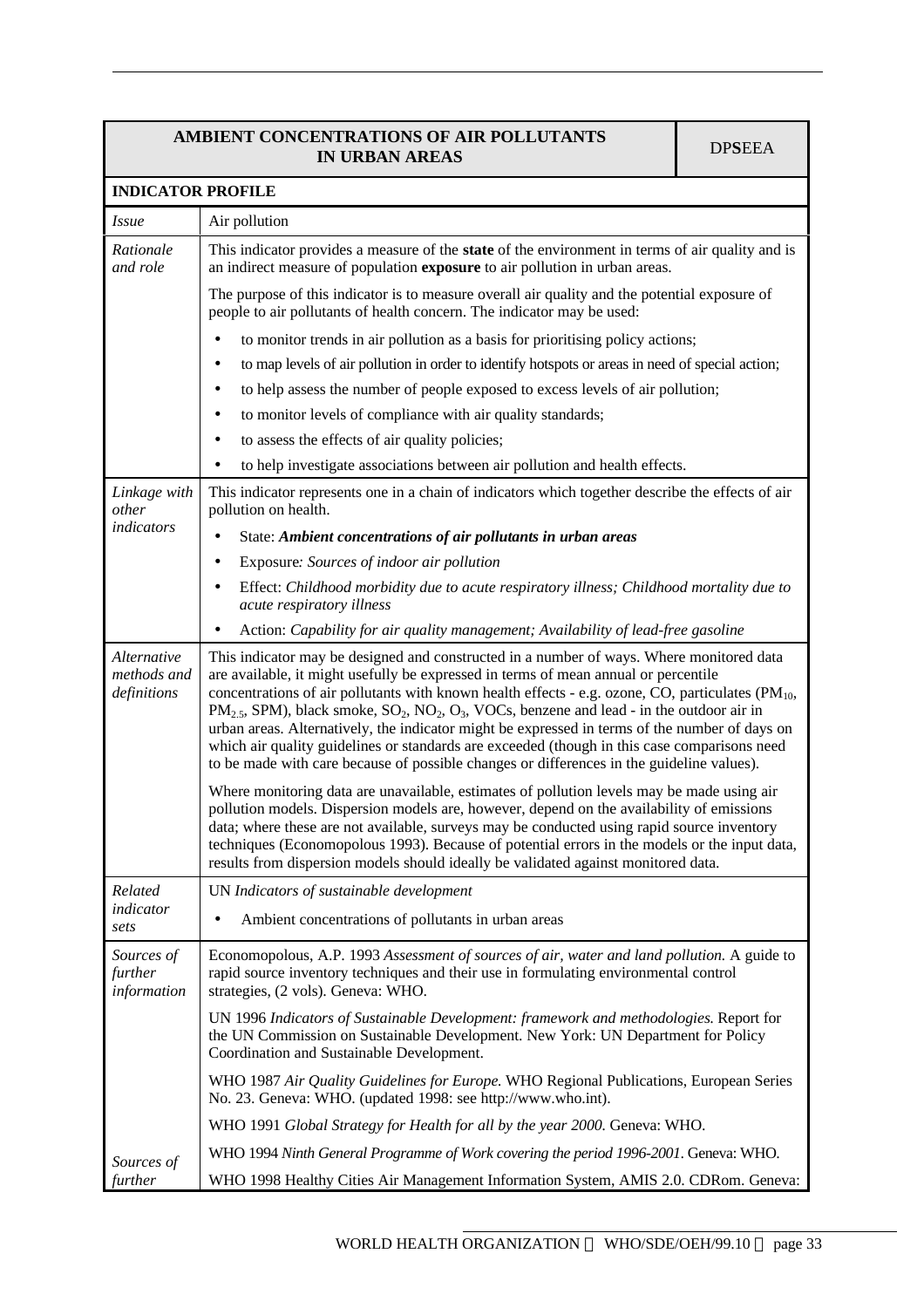| information                   | WHO.                                                                                                                                                                                      |
|-------------------------------|-------------------------------------------------------------------------------------------------------------------------------------------------------------------------------------------|
| -continued                    |                                                                                                                                                                                           |
| <b>Involved</b>               | WHO-Programme for the Promotion of Environmental Health                                                                                                                                   |
| agencies                      | National air quality monitoring networks                                                                                                                                                  |
|                               | WHO European Centre for Environment and Health                                                                                                                                            |
|                               | European Environment Agency and Air Quality Topic Centre                                                                                                                                  |
|                               | <b>EXAMPLE INDICATOR</b>                                                                                                                                                                  |
| Definition of<br>indicator    | Mean annual and percentile concentrations of ozone, CO, particulates (PM <sub>10</sub> , PM <sub>2.5</sub> , SPM),<br>$SO_2$ , $NO_2$ , $O_3$ and lead in the outdoor air in urban areas. |
| Underlying<br>definitions     | This indicator is based on the assumption that outdoor levels of air pollution in urban areas<br>represent a significant source of exposure and health risk.                              |
| and concepts                  | Underlying definitions are:                                                                                                                                                               |
|                               | Mean annual concentration: mean concentration of the pollutant of concern, averaged<br>$\bullet$<br>over all hours of the year.                                                           |
|                               | Percentile concentration: concentration of pollutant of concern exceeded in 100-X% of<br>$\bullet$<br>hours, where X is the percentile as defined by the relevant standards.              |
| Specification                 | Mean annual and percentile concentrations for CO, $PM_{10}$ , $PM_{2.5}$ , SPM, SO <sub>2</sub> , NO <sub>2</sub> , O <sub>3</sub> and lead.                                              |
| of data<br>needed             | Site location, site type (e.g. kerbside, intermediate, background), monitoring method (e.g.<br>passive sampler, continuous monitor) and sampling frequency.                               |
| Data sources.<br>availability | Data on ambient air pollution concentrations can be obtained from national or local monitoring<br>networks, using either continuous (fixed-site) monitors or passive samplers.            |
| and quality                   | In addition, a growing volume of data can be obtained from the WHO Healthy Cities Air<br>Management Information System (AMIS).                                                            |
| Computatio                    | The indicator can be presented as:                                                                                                                                                        |
| n                             | the mean annual concentration<br>$\bullet$                                                                                                                                                |
|                               | the relevant (e.g. 98th) percentile concentration                                                                                                                                         |
|                               | or otherwise as appropriate (e.g. number of days/hours in excess of air pollution standard).                                                                                              |
| Units of<br>measurement       | $\mu$ g/m <sup>3</sup> , ppm or ppb, as appropriate; or percentage of days when standards/guideline values are<br>exceeded                                                                |
| Scale of<br>application       | Mainly local to regional; application at broader scales is limited by the spatial non-<br>representativeness of monitoring stations.                                                      |

| Interpretatio<br>$\boldsymbol{n}$ | This indicator can be used to interpret both spatial patterns and temporal trends in air pollution<br>levels. In general terms, an increase in pollutant concentrations may be taken to suggest an<br>increase in exposures and raised health risk; a reduction in pollution levels implies a decrease<br>in exposures and a reduction in health risk. Interpretation is often aided by reference to the<br>relevant air quality guidelines or standards (e.g. by assessing the number of days or hours<br>during which the standards are exceeded). |
|-----------------------------------|------------------------------------------------------------------------------------------------------------------------------------------------------------------------------------------------------------------------------------------------------------------------------------------------------------------------------------------------------------------------------------------------------------------------------------------------------------------------------------------------------------------------------------------------------|
|                                   | Several factors nevertheless need to be taken into account in interpretation. One of the most<br>important is the siting of the monitors. As a measure of exposure, data is generally most<br>relevant where monitoring sites are located in residential or densely populated areas.                                                                                                                                                                                                                                                                 |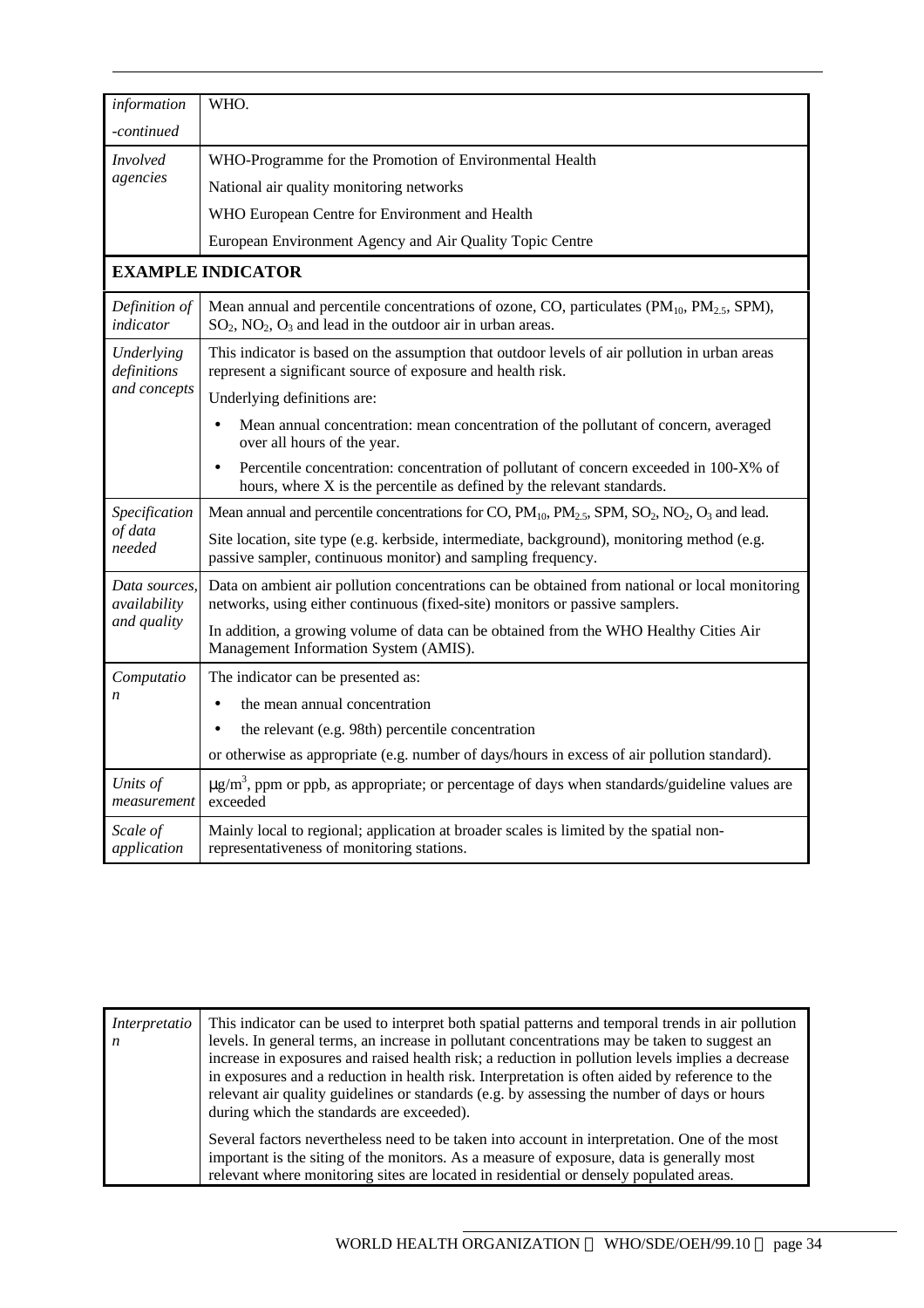| Allowance also needs to be made for the detection limits, accuracy and comparability of the    |
|------------------------------------------------------------------------------------------------|
| measurement methods. In particular, care needs to be taken when comparing data from            |
| different monitoring networks, due to the possibility of differences in sampling or            |
| measurement techniques. When used as a basis for assessing exposure, it is also important to   |
| recognise that actual exposures depend fundamentally upon indoor concentrations and time       |
| activity patterns of individuals. As with all exposure measures, relationships with health are |
| also subject to considerable confounding, which should be strictly controlled for in           |
| epidemiological studies.                                                                       |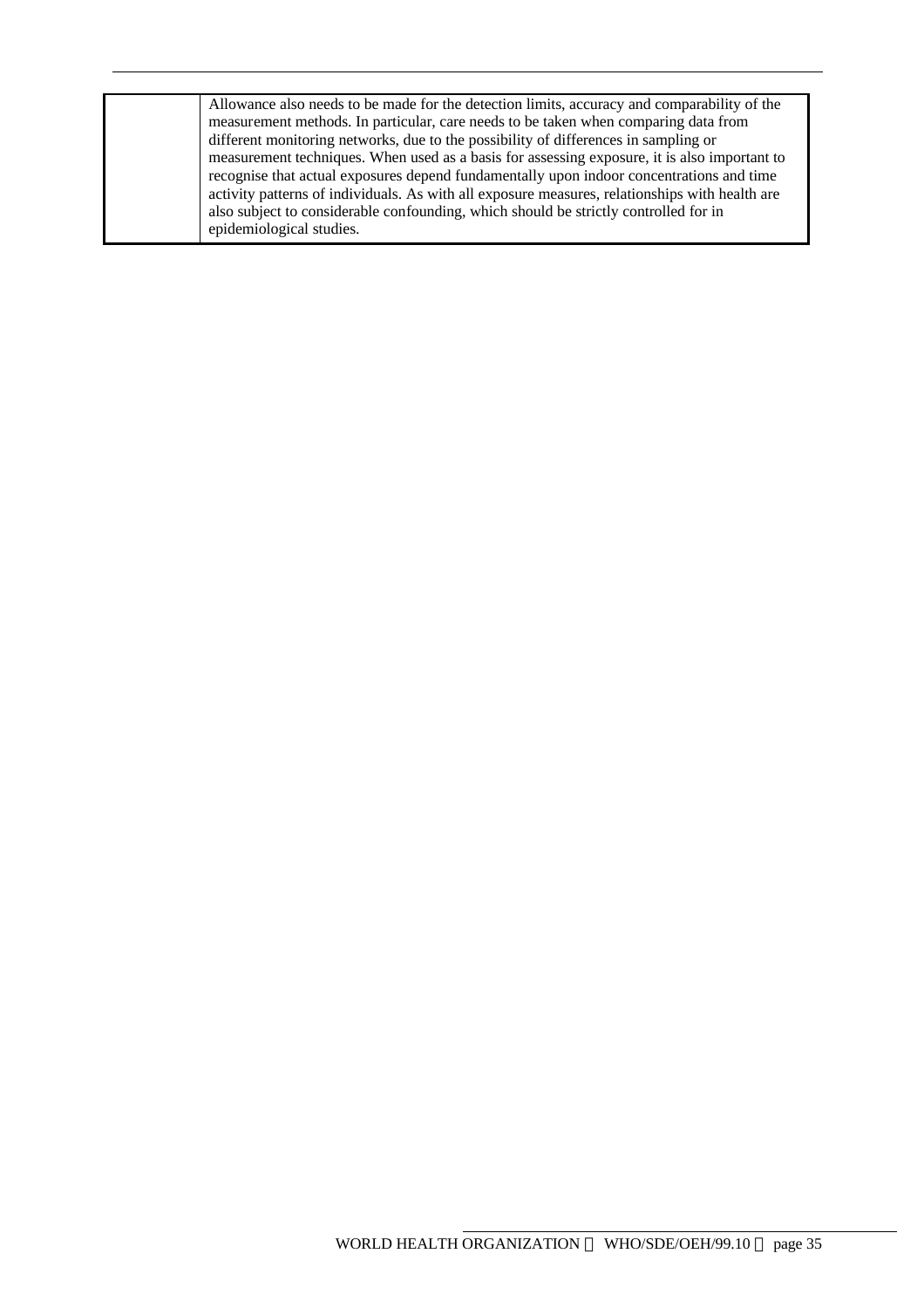|                                           | <b>DPSEEA</b><br><b>SOURCES OF INDOOR AIR POLLUTION</b>                                                                                                                                                                                                                                                                                                |  |
|-------------------------------------------|--------------------------------------------------------------------------------------------------------------------------------------------------------------------------------------------------------------------------------------------------------------------------------------------------------------------------------------------------------|--|
|                                           | <b>INDICATOR PROFILE</b>                                                                                                                                                                                                                                                                                                                               |  |
| <i>Issue</i>                              | Air pollution                                                                                                                                                                                                                                                                                                                                          |  |
| Rationale<br>and role                     | Indoor exposures to air pollution are an important factor in respiratory illness and mortality.<br>Much of this exposure relates to the use of fuels such as wood, kerosene, coal or dung for<br>cooking and heating. The indicator thus provides a measure of the potential exposure to air<br>pollution from indoor sources. It can be used:         |  |
|                                           | to show time trends in levels of potential exposure                                                                                                                                                                                                                                                                                                    |  |
|                                           | to provide an early indication of the effects of changes in domestic energy supplies on<br>indoor exposures to air pollution                                                                                                                                                                                                                           |  |
|                                           | to show geographic variations in levels of potential exposure<br>$\bullet$                                                                                                                                                                                                                                                                             |  |
|                                           | to compare areas or countries in terms of potential exposures                                                                                                                                                                                                                                                                                          |  |
|                                           | to monitor the effects of intervention strategies aimed at reducing sources of indoor<br>exposures due to cooking and heating fuels                                                                                                                                                                                                                    |  |
| Linkage with<br>other                     | This indicator represents one in a chain of indicators which together describe the effects of air<br>pollution on health.                                                                                                                                                                                                                              |  |
| indicators                                | State: Ambient concentrations of air pollutants in urban areas<br>٠                                                                                                                                                                                                                                                                                    |  |
|                                           | Exposure: Sources of indoor air pollution                                                                                                                                                                                                                                                                                                              |  |
|                                           | Effect: Childhood morbidity due to acute respiratory illness; Childhood mortality due to<br>acute respiratory illness                                                                                                                                                                                                                                  |  |
|                                           | Action: Capability for air quality management; Availability of lead-free gasoline                                                                                                                                                                                                                                                                      |  |
| Alternative<br>methods and<br>definitions | This indicator can be computed as the number or proportion of households (or population)<br>which rely on fuels such as coal, wood, dung and kerosene (or other high emission and poorly<br>ventilated systems) for heating and cooking. Relevant data are often available from household<br>surverys.                                                 |  |
|                                           | Alternatively, the indicator could be defined as the percentage of households connected to<br>electricity and gas supplies. Data on this may be available from censuses or from the utility<br>companies. Another possible alternative would be to base the indicator on the percentage of<br>total energy consumption provided by electricity or gas. |  |
| Related<br>indicator sets                 | None                                                                                                                                                                                                                                                                                                                                                   |  |
| Sources of<br>further<br>information      | WHO 1994 Implementation of the Global Strategy for Health for All by the year 2000. Second<br>evaluation. Eighth report on the world health situation. Geneva: WHO Regional Office for<br>Europe, Volume 5, European Region.                                                                                                                           |  |
|                                           | WHO 1998 Healthy Cities Air Management Information System, AMIS 2.0. CDRom. Geneva:<br>WHO.                                                                                                                                                                                                                                                            |  |
| <i>Involved</i><br>agencies               | National energy supply companies                                                                                                                                                                                                                                                                                                                       |  |
|                                           | National ministries of energy                                                                                                                                                                                                                                                                                                                          |  |
|                                           | <b>WHO</b>                                                                                                                                                                                                                                                                                                                                             |  |
| <b>EXAMPLE INDICATOR</b>                  |                                                                                                                                                                                                                                                                                                                                                        |  |
| Definition of<br>indicator                | Proportion of households using coal, wood, dung or kerosene as the main source of heating<br>and cooking fuel                                                                                                                                                                                                                                          |  |

|  |  | Underlying This indicator is based on the assumption that use of kerosene, wood, coal or dung for heating |
|--|--|-----------------------------------------------------------------------------------------------------------|
|--|--|-----------------------------------------------------------------------------------------------------------|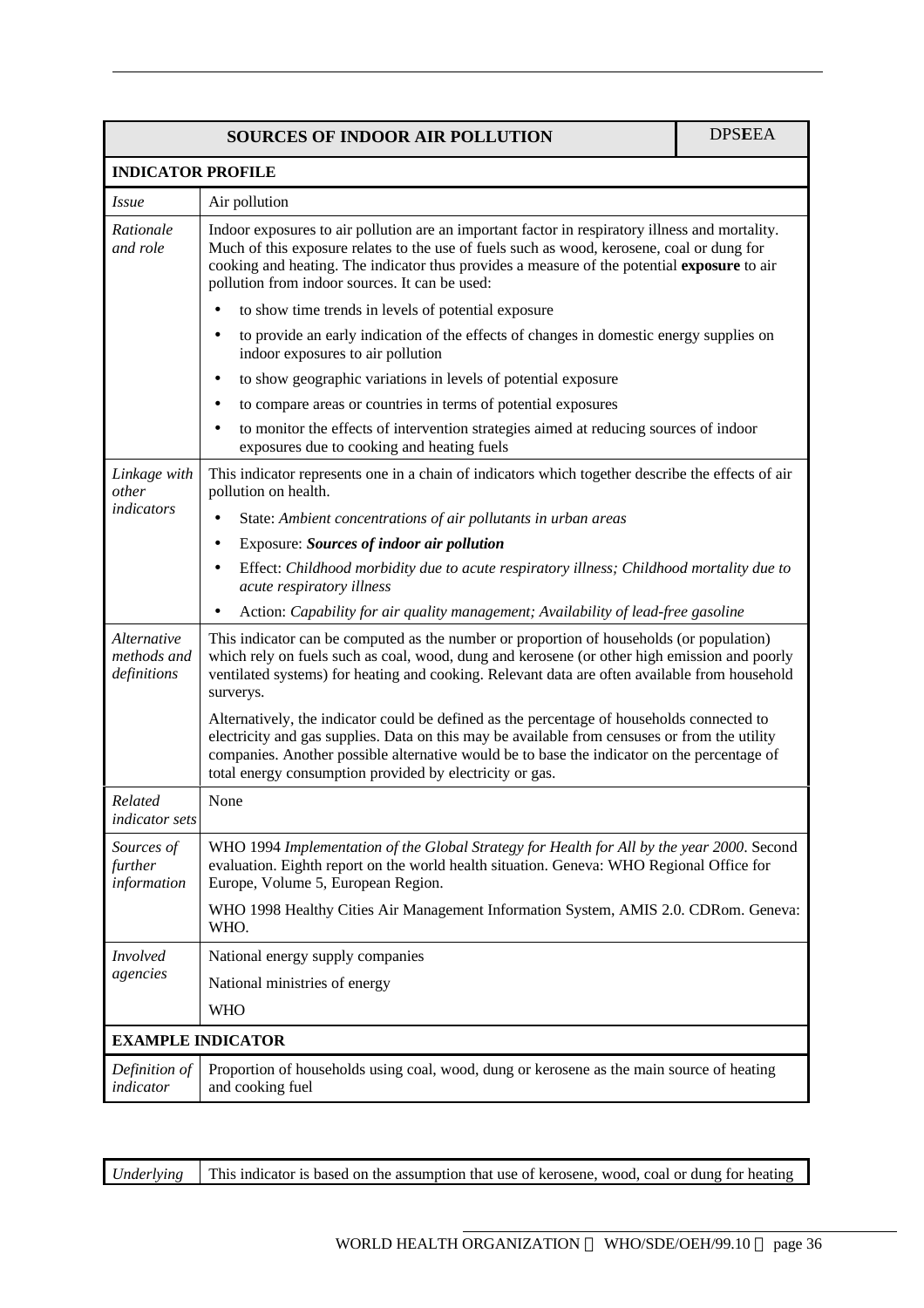| definitions                                  | and cooking tends to increase levels of exposure to indoor air pollution.                                                                                                                                                                                                                                                      |
|----------------------------------------------|--------------------------------------------------------------------------------------------------------------------------------------------------------------------------------------------------------------------------------------------------------------------------------------------------------------------------------|
| and concepts                                 | Underlying definitions are:                                                                                                                                                                                                                                                                                                    |
|                                              | <b>Household:</b> a single dwelling unit (e.g. a house or apartment) intended for permanent<br>residence.                                                                                                                                                                                                                      |
|                                              | Use of coal, wood, dung or kerosene as the main source of heating and cooking fuel:<br>٠<br>the reliance on coal (or lignite), wood, dung or kerosene as the primary cooking a and<br>heating fuel in the home.                                                                                                                |
| Specification<br>of data                     | Number of households using coal, wood, dung or kerosene as the main source of heating and<br>cooking fuel                                                                                                                                                                                                                      |
| needed                                       | Total number of households                                                                                                                                                                                                                                                                                                     |
| Data sources,<br>availability<br>and quality | Data on number of households using coal, wood, dung or kerosene as the main source of<br>cooking and heating fuel may be available from census statistics or household surveys, and in<br>these cases are liable to be broadly reliable. In many cases, however, data will need to be<br>collected as part of special surveys. |
|                                              | Data on the total number of households should be available through national census statistics,<br>though care is needed in relation to the definition of a 'household' (e.g. how collective<br>dwellings are classified).                                                                                                      |
| Computation                                  | The indicator can be computed as:                                                                                                                                                                                                                                                                                              |
|                                              | $(C/H) * 100$                                                                                                                                                                                                                                                                                                                  |
|                                              | where $C$ is the number of households using coal, wood, dung or kerosene as the main source of<br>cooking/heating fuel;                                                                                                                                                                                                        |
|                                              | H is the total number of households.                                                                                                                                                                                                                                                                                           |
|                                              | The indicator should normally be calculated for a specified census date.                                                                                                                                                                                                                                                       |
| Units of<br>measurement                      | Percentage                                                                                                                                                                                                                                                                                                                     |
| Scale of<br>application                      | Mainly local to regional; problems of data consistency limit its application at broader scales.                                                                                                                                                                                                                                |
| Interpretation                               | This indicator provides a general measure of differences or trends in exposure to air pollutants<br>from indoor heating and cooking sources: a reduction in the percentage of homes relying on<br>coal, wood, dung or kerosene may be taken to imply a reduced level of exposure.                                              |
|                                              | In applying and interpreting the indicator, however, it should be noted that:                                                                                                                                                                                                                                                  |
|                                              | it takes no account of use of other sources of indoor pollution (e.g. smoking, furnishings,<br>solvents)                                                                                                                                                                                                                       |
|                                              | the indicator takes no account of the many other factors (e.g. lifestyle and ventilation<br>٠<br>behaviour) likely to affect exposures                                                                                                                                                                                         |
|                                              | relationships with health outcome may be heavily confounded by other factors, including<br>exposures to outdoor and occupational pollution, housing conditions and socio-economic<br>factors.                                                                                                                                  |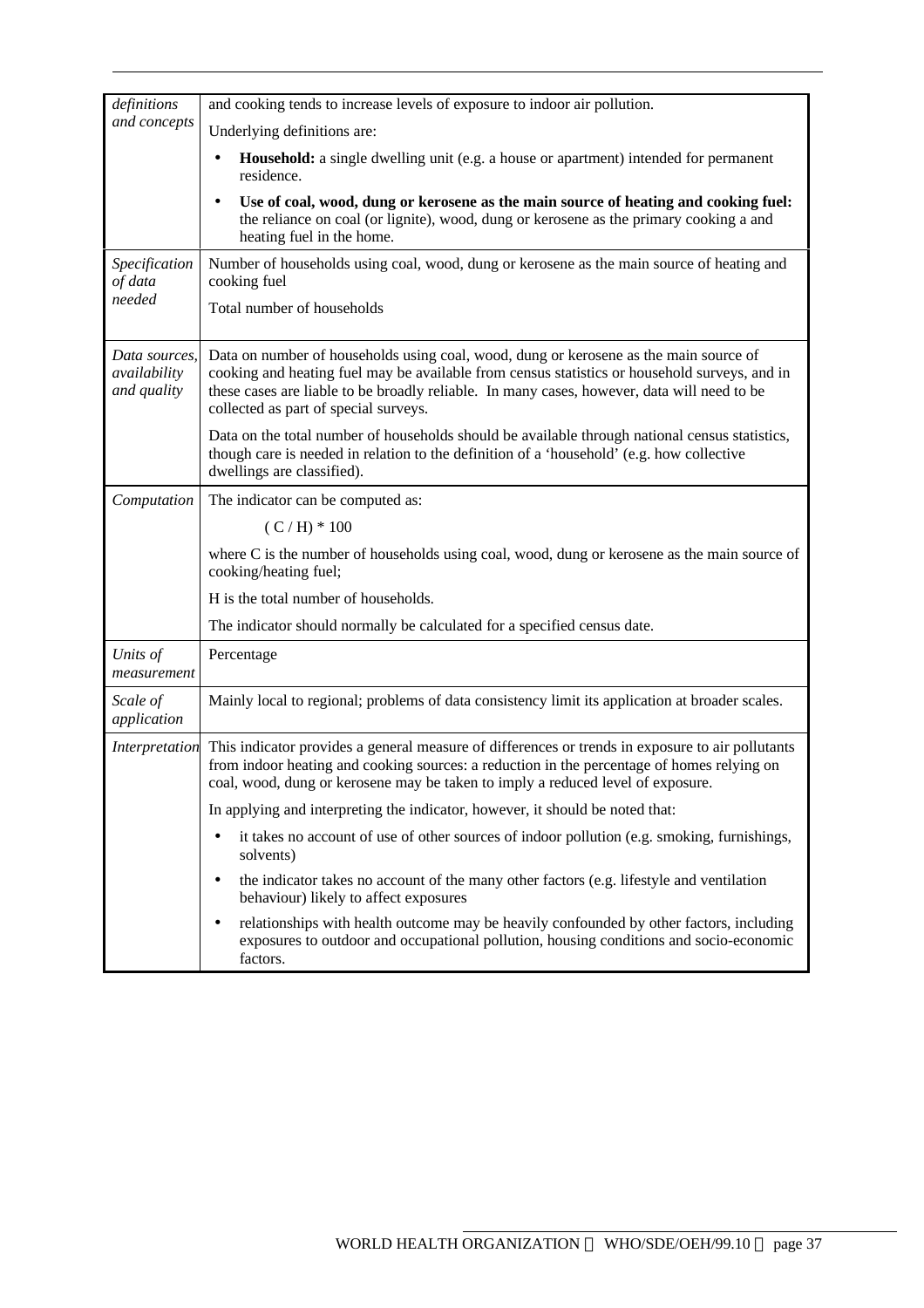# **CHILDHOOD MORBIDITY DUE TO ACUTE RESPIRATORY ILLNESS** DPSEEA

 $\overline{a}$ 

| <b>INDICATOR PROFILE</b>                  |                                                                                                                                                                                                                                                                                                                                                                                                                                              |
|-------------------------------------------|----------------------------------------------------------------------------------------------------------------------------------------------------------------------------------------------------------------------------------------------------------------------------------------------------------------------------------------------------------------------------------------------------------------------------------------------|
| <i>Issue</i>                              | Air pollution                                                                                                                                                                                                                                                                                                                                                                                                                                |
| Rationale<br>and role                     | The incidence of acute respiratory illness in young children has shown a marked increase in<br>recent decades, in almost all countries of the world. Many possible risk factors have been<br>identified which might account for this trend; one of the most important is exposure to air<br>pollution both in the home and outdoors.                                                                                                         |
|                                           | This indicator is intended to provide a measure of the effect of these exposures to air pollution<br>in children. As such, it can be used:                                                                                                                                                                                                                                                                                                   |
|                                           | to monitor trends in acute respiratory illness in children, in order to help prioritise policy<br>action;                                                                                                                                                                                                                                                                                                                                    |
|                                           | to map the distribution of the disease, in order to identify areas in need of special action;<br>٠                                                                                                                                                                                                                                                                                                                                           |
|                                           | to help identify specific at-risk groups in order to target intervention;<br>٠                                                                                                                                                                                                                                                                                                                                                               |
|                                           | to analyse relationships between air pollution (and other risk factors) and respiratory health;<br>٠                                                                                                                                                                                                                                                                                                                                         |
|                                           | to assess the effectiveness of intervention strategies (such as air pollution control, traffic<br>٠<br>management, awareness raising campaigns).                                                                                                                                                                                                                                                                                             |
| Linkage with<br>other                     | This indicator represents one in a chain of indicators which together describe the effects of air<br>pollution on health.                                                                                                                                                                                                                                                                                                                    |
| indicators                                | State: Ambient concentrations of air pollutants in urban areas                                                                                                                                                                                                                                                                                                                                                                               |
|                                           | Exposure: Sources of indoor air pollution<br>٠                                                                                                                                                                                                                                                                                                                                                                                               |
|                                           | Effect: Childhood morbidity due to acute respiratory illness; Childhood mortality due to<br>$\bullet$                                                                                                                                                                                                                                                                                                                                        |
|                                           | acute respiratory illness                                                                                                                                                                                                                                                                                                                                                                                                                    |
|                                           | Action: Capability for air quality management; Availability of lead-free gasoline                                                                                                                                                                                                                                                                                                                                                            |
| Alternative<br>methods and<br>definitions | This indicator can be defined as the incidence of morbidity due to acute respiratory illness in<br>children under five years of age. Since acute respiratory illness tend to be more common in<br>boys than girls, it can usefully be standardised by gender. Where the aim is to investigate<br>relationships with potential causative factors, stratification on the basis of other variables (e.g.<br>ethnicity) may also be appropriate. |
|                                           | Variations on this indicator are possible, depending on the availability of morbidity data. In<br>some countries, sales of respiratory medication (e.g. inhalers) can be used as a proxy, though<br>this is non-specific to this age group; registrations at asthma clinics may also provide a proxy.<br>The indicator could also be compiled and presented for other, more specific categories of acute<br>respiratory infection, e.g.:     |
|                                           | Acute lower respiratory infection (ALRI): an acute infection of the larynx, trachea,<br>bronchi, bronchioles or lung.                                                                                                                                                                                                                                                                                                                        |
|                                           | <b>Acute upper respiratory infection</b> (AURI): an acute infection of the nose, pharynx<br>$\bullet$<br>(throat) or middle ear.                                                                                                                                                                                                                                                                                                             |
|                                           | Similar indicators might also be developed for other age groups considered to be at-risk (e.g.<br>the elderly).                                                                                                                                                                                                                                                                                                                              |
| Related                                   | WHO Catalogue of health indicators                                                                                                                                                                                                                                                                                                                                                                                                           |
| <i>indicator</i> sets                     | Care-seeking for children with acute respiratory infections                                                                                                                                                                                                                                                                                                                                                                                  |
| Sources of<br>further                     | WHO 1992 The measurement of overall and cause specific mortality in infants and children.<br>Report of joint WHO/UNICEF Consultation, 15-17 December 1992.                                                                                                                                                                                                                                                                                   |
| information                               | WHO 1994 Ninth general programme of work covering the period 1996-2001. Geneva: WHO.                                                                                                                                                                                                                                                                                                                                                         |
| Sources of                                | WHO 1994 The management of acute respiratory infections in children. Practical guidelines<br>for outpatient care. Geneva: for the Control of Diarrhoea and Acute Respiratory Diseases,                                                                                                                                                                                                                                                       |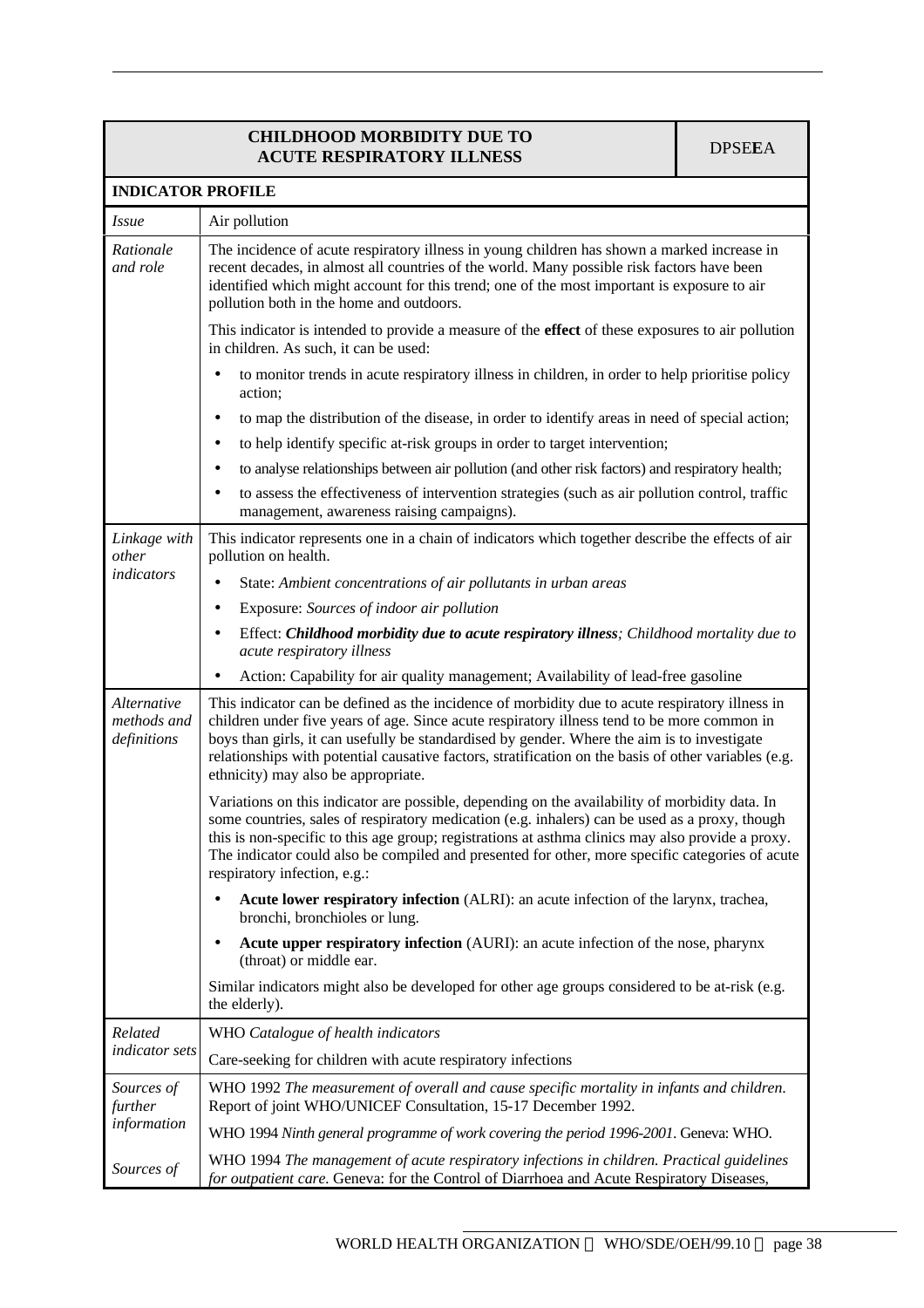|                                              | WHO.                                                                                                                                                                                                                                                                                                                                                                                                                                                                                                                                                                                                                                                                                                                                                                      |
|----------------------------------------------|---------------------------------------------------------------------------------------------------------------------------------------------------------------------------------------------------------------------------------------------------------------------------------------------------------------------------------------------------------------------------------------------------------------------------------------------------------------------------------------------------------------------------------------------------------------------------------------------------------------------------------------------------------------------------------------------------------------------------------------------------------------------------|
| further<br>information<br>- continued        | WHO 1996 Catalogue of health indicators: a selection of health indicators recommended by<br>WHO programmes. Geneva: WHO.                                                                                                                                                                                                                                                                                                                                                                                                                                                                                                                                                                                                                                                  |
|                                              | WHO 1997 Health and environment in sustainable development. Five years after the Earth<br><i>Summit.</i> Geneva: WHO.                                                                                                                                                                                                                                                                                                                                                                                                                                                                                                                                                                                                                                                     |
| <i>Involved</i>                              | WHO - Department of Child and Adolescent Health and Development (CAH)                                                                                                                                                                                                                                                                                                                                                                                                                                                                                                                                                                                                                                                                                                     |
| agencies                                     | <b>UNICEF</b>                                                                                                                                                                                                                                                                                                                                                                                                                                                                                                                                                                                                                                                                                                                                                             |
| <b>EXAMPLE INDICATOR</b>                     |                                                                                                                                                                                                                                                                                                                                                                                                                                                                                                                                                                                                                                                                                                                                                                           |
| Definition of<br>indicator                   | Incidence of morbidity due to acute respiratory infections in children under five years of age                                                                                                                                                                                                                                                                                                                                                                                                                                                                                                                                                                                                                                                                            |
| Underlying                                   | This indicator is based on the following definitions:                                                                                                                                                                                                                                                                                                                                                                                                                                                                                                                                                                                                                                                                                                                     |
| definitions<br>and concepts                  | Acute respiratory infection (ARI): an acute infection of the ear, nose, throat, epiglottis,<br>larynx, trachea, bronchi, bronchioles or lung.                                                                                                                                                                                                                                                                                                                                                                                                                                                                                                                                                                                                                             |
|                                              | Total population of children under five years of age: number of live children less than<br>five years of age at the midpoint of the year (or other survey period).                                                                                                                                                                                                                                                                                                                                                                                                                                                                                                                                                                                                        |
| Specification                                | Number of cases of acute respiratory infection (ARI) in children under five years of age.                                                                                                                                                                                                                                                                                                                                                                                                                                                                                                                                                                                                                                                                                 |
| of data<br>needed                            | Total number of children under five years of age.                                                                                                                                                                                                                                                                                                                                                                                                                                                                                                                                                                                                                                                                                                                         |
| Data sources.<br>availability<br>and quality | Data on the number of cases of acute respiratory infection amongst young children may be<br>obtainable from a number of different sources, including hospital admissions, GP records and<br>special surveys. None of these sources is comprehensive and wholly free of bias, and GP data<br>are difficult to acquire. For most purposes, therefore, the best available data are likely to come<br>either from hospital admissions records or by specially designed surveys. The former includes<br>only the more severe cases, and will omit cases which are not referred to hospital (e.g. which<br>are treated at home or by the GP). Special surveys are inevitably based on relatively small<br>samples, and may also suffer from bias or inconsistency in reporting. |
|                                              | Data on the total number of children under five years of age are available from national census<br>statistics, and should be reliable, especially for census years. Inter-censal estimates may be<br>made using vital registration data or demographic models, but may contain some uncertainties<br>due to effects of migration. These are likely to be significant only at the small area scale.                                                                                                                                                                                                                                                                                                                                                                        |
| Computation                                  | The indicator can be computed as:                                                                                                                                                                                                                                                                                                                                                                                                                                                                                                                                                                                                                                                                                                                                         |
|                                              | $1000 * (R_c / P_c)$                                                                                                                                                                                                                                                                                                                                                                                                                                                                                                                                                                                                                                                                                                                                                      |
|                                              | where $R_c$ is the total number of cases of acute respiratory infection in children under five years<br>of age in the survey period (e.g. the last calendar year), and P <sub>c</sub> is the total number of children<br>under five years of age at the mid-point of that survey period.                                                                                                                                                                                                                                                                                                                                                                                                                                                                                  |
| Units of<br>measurement                      | Number per thousand children under five years of age.                                                                                                                                                                                                                                                                                                                                                                                                                                                                                                                                                                                                                                                                                                                     |
| Scale of<br>application                      | Mainly local to regional; problems of data consistency limit application at broader scales.                                                                                                                                                                                                                                                                                                                                                                                                                                                                                                                                                                                                                                                                               |

| Interpretatio<br>n | This indicator is intended to provide a measure of changes or differences in the incidence of<br>acute respiratory infections, as a result of exposure to air pollution. In this context, an increase<br>in the morbidity rate may be taken to infer an increase in exposures; a reduction in morbidity<br>may imply a decrease in levels or frequency of exposure. |
|--------------------|---------------------------------------------------------------------------------------------------------------------------------------------------------------------------------------------------------------------------------------------------------------------------------------------------------------------------------------------------------------------|
|                    | In practice, however, such interpretations are problematic. Exposure to air pollution is only                                                                                                                                                                                                                                                                       |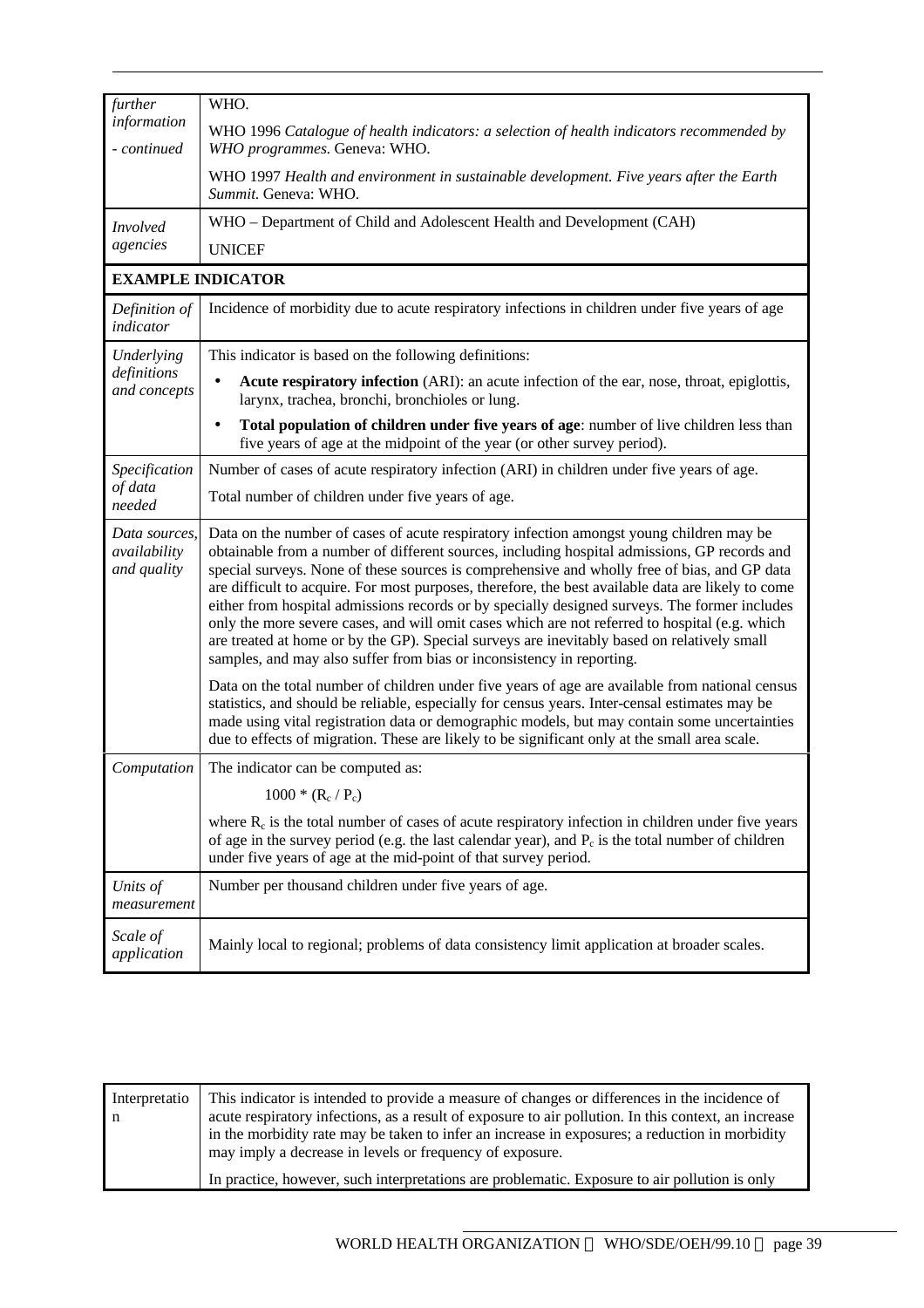| one of many possible causes of acute respiratory infection; other risk factors include exposures |
|--------------------------------------------------------------------------------------------------|
| to house dust mite, damp and mould in the home, food additives and pollen. Factors such as       |
| family history, sibling order and genetic predisposition are also important. Associations        |
| between the incidence of acute respiratory infection and air pollution are thus complex and      |
| highly confounded. Data on morbidity are also limited and often inconsistent, making             |
| comparisons between different countries or interpretations of trends potentially difficult. Many |
| cases go unreported. Differences in the structure of the health service (e.g. the extent of      |
| provision of asthma clinics) and in diagnosis also affect the reported rates. Attempts to        |
| combine statistics from different sources pose difficulties because of differences in            |
| classification and possible double-counting of individual cases. As with all morbidity           |
| measures, therefore, this indicator needs to be interpreted with care.                           |
|                                                                                                  |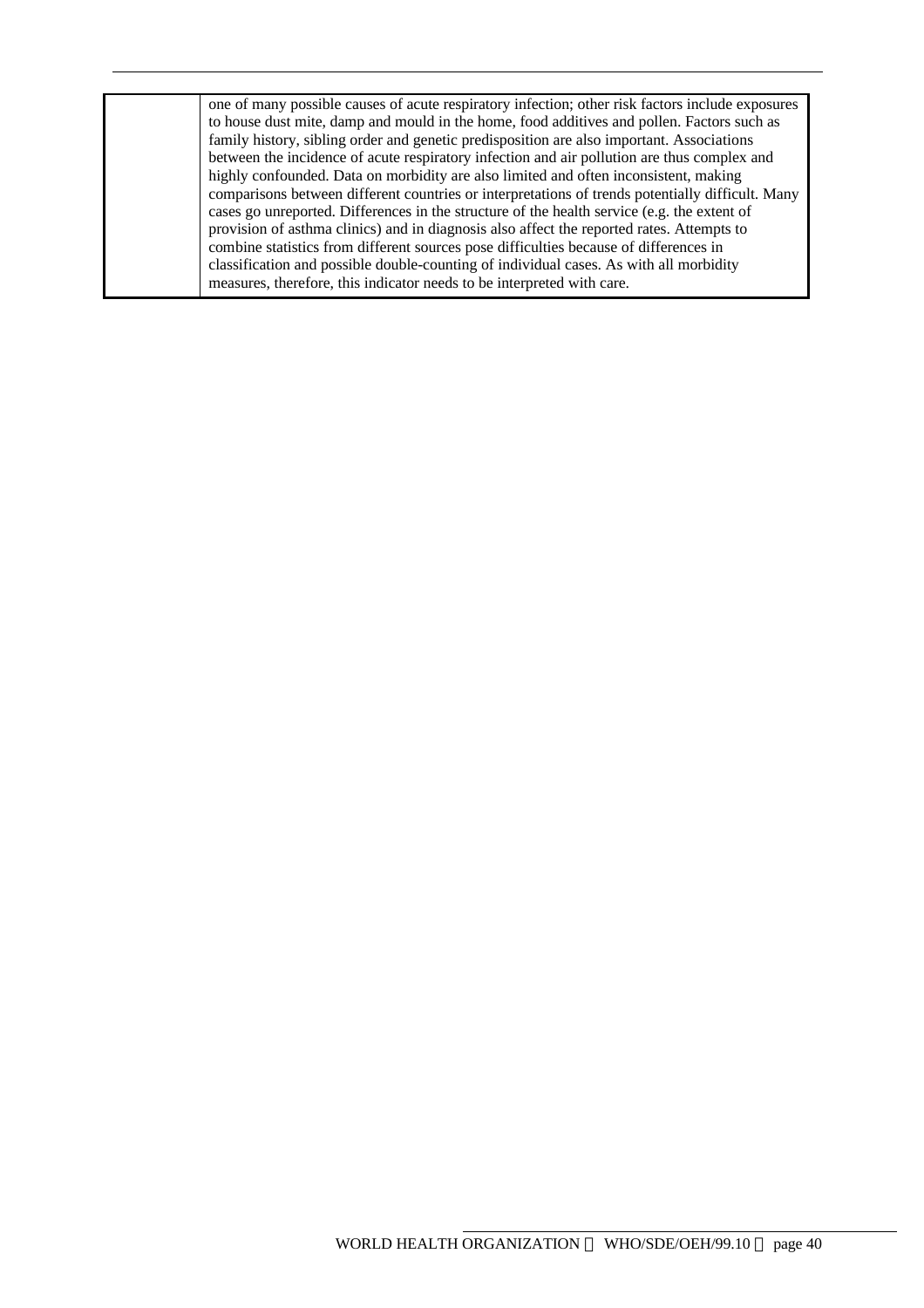# **CHILDHOOD MORTALITY DUE TO ACUTE RESPIRATORY ILLNESS** DPSEEA

 $\overline{a}$ 

|                                           | <b>INDICATOR PROFILE</b>                                                                                                                                                                                                                                                                                                                                                                                                                                                                                                                                                                                                                                                                                                                                                                                                                                                                                                      |  |
|-------------------------------------------|-------------------------------------------------------------------------------------------------------------------------------------------------------------------------------------------------------------------------------------------------------------------------------------------------------------------------------------------------------------------------------------------------------------------------------------------------------------------------------------------------------------------------------------------------------------------------------------------------------------------------------------------------------------------------------------------------------------------------------------------------------------------------------------------------------------------------------------------------------------------------------------------------------------------------------|--|
| <b>Issue</b>                              | Air pollution                                                                                                                                                                                                                                                                                                                                                                                                                                                                                                                                                                                                                                                                                                                                                                                                                                                                                                                 |  |
| Rationale<br>and role                     | Acute respiratory illness is the single largest cause of mortality in children under 5 years of age.<br>This indicator measures the <b>health effect</b> of acute respiratory mortality in the high risk group of<br>under-five year olds. As an indicator for environmental health it provides an indication of potential<br>health effects associated with the important issues of air pollution (especially indoor and vehicle<br>pollution) and other environmental issues such as crowding and socio-economic status. Death due<br>to acute respiratory illness is most commonly associated with infection or obstruction of the lower<br>respiratory tract (i.e. the larynx, trachea, bronchi, bronchioles or lung). By providing a measurement<br>of mortality in the sensitive group of under-five year olds, this indicator also provides an indirect<br>indication of potential health effects in older age groups. |  |
|                                           | As a measurement of cause-specific mortality, this indicator can serve several purposes:                                                                                                                                                                                                                                                                                                                                                                                                                                                                                                                                                                                                                                                                                                                                                                                                                                      |  |
|                                           | to establish the relative public health importance of acute respiratory illness as a cause of<br>death;                                                                                                                                                                                                                                                                                                                                                                                                                                                                                                                                                                                                                                                                                                                                                                                                                       |  |
|                                           | to monitor trends over time and provide an early warning of the need for intervention;<br>$\bullet$                                                                                                                                                                                                                                                                                                                                                                                                                                                                                                                                                                                                                                                                                                                                                                                                                           |  |
|                                           | to map variations in acute respiratory illness, as a basis for identifying areas requiring<br>$\bullet$<br>special interventions;                                                                                                                                                                                                                                                                                                                                                                                                                                                                                                                                                                                                                                                                                                                                                                                             |  |
|                                           | to monitor the effectiveness of policies and other interventions aimed at reducing acute<br>$\bullet$<br>respiratory mortality;                                                                                                                                                                                                                                                                                                                                                                                                                                                                                                                                                                                                                                                                                                                                                                                               |  |
|                                           | to help investigate associations between air pollution or other risk factors and mortality<br>$\bullet$<br>due to acute respiratory illness.                                                                                                                                                                                                                                                                                                                                                                                                                                                                                                                                                                                                                                                                                                                                                                                  |  |
|                                           | to provide an indication of the potential for other diseases associated with the same<br>environmental health issues. An important example in developing countries is diseases<br>such as chronic respiratory disease in women who as a result of exposure to domestic<br>indoor air pollution from coal and biomass burning.                                                                                                                                                                                                                                                                                                                                                                                                                                                                                                                                                                                                 |  |
| Linkage with<br>other                     | This indicator represents one in a chain of indicators which together describe the effects of air<br>pollution on health.                                                                                                                                                                                                                                                                                                                                                                                                                                                                                                                                                                                                                                                                                                                                                                                                     |  |
| indicators                                | State: Ambient concentrations of air pollutants in urban areas<br>٠                                                                                                                                                                                                                                                                                                                                                                                                                                                                                                                                                                                                                                                                                                                                                                                                                                                           |  |
|                                           | Exposure: Sources of indoor air pollution<br>٠                                                                                                                                                                                                                                                                                                                                                                                                                                                                                                                                                                                                                                                                                                                                                                                                                                                                                |  |
|                                           | Effect: Childhood morbidity due to acute respiratory illness; Childhood mortality due to<br>acute respiratory illness                                                                                                                                                                                                                                                                                                                                                                                                                                                                                                                                                                                                                                                                                                                                                                                                         |  |
|                                           | Action: Capability for air quality management; Availability of lead-free gasoline                                                                                                                                                                                                                                                                                                                                                                                                                                                                                                                                                                                                                                                                                                                                                                                                                                             |  |
| Alternative<br>methods and<br>definitions | This indicator can be defined as the annual mortality rate due to acute respiratory illness in<br>children under five years of age. Since acute respiratory infections tend to be more common in<br>boys than girls, it can usefully be standardised by gender. Where the aim is to investigate<br>relationships with potential causative factors, stratification on the basis of other variables (e.g.<br>ethnicity) may also be appropriate.                                                                                                                                                                                                                                                                                                                                                                                                                                                                                |  |
|                                           | The indicator could also be compiled and presented for other, more specific categories of acute<br>respiratory illness, e.g.:                                                                                                                                                                                                                                                                                                                                                                                                                                                                                                                                                                                                                                                                                                                                                                                                 |  |
|                                           | Acute lower respiratory infection (ALRI): an acute infection of the larynx, trachea,<br>bronchi, bronchioles or lung.                                                                                                                                                                                                                                                                                                                                                                                                                                                                                                                                                                                                                                                                                                                                                                                                         |  |
|                                           | Acute upper respiratory infection (AURI): an acute infection of the nose, pharynx<br>(throat) or middle ear.                                                                                                                                                                                                                                                                                                                                                                                                                                                                                                                                                                                                                                                                                                                                                                                                                  |  |
|                                           | In this way, the indicator could be applied to monitor or investigate disease-specific mortality:                                                                                                                                                                                                                                                                                                                                                                                                                                                                                                                                                                                                                                                                                                                                                                                                                             |  |
| Alternative                               | In developing countries, this might focus on the problem of pneumonia associated with                                                                                                                                                                                                                                                                                                                                                                                                                                                                                                                                                                                                                                                                                                                                                                                                                                         |  |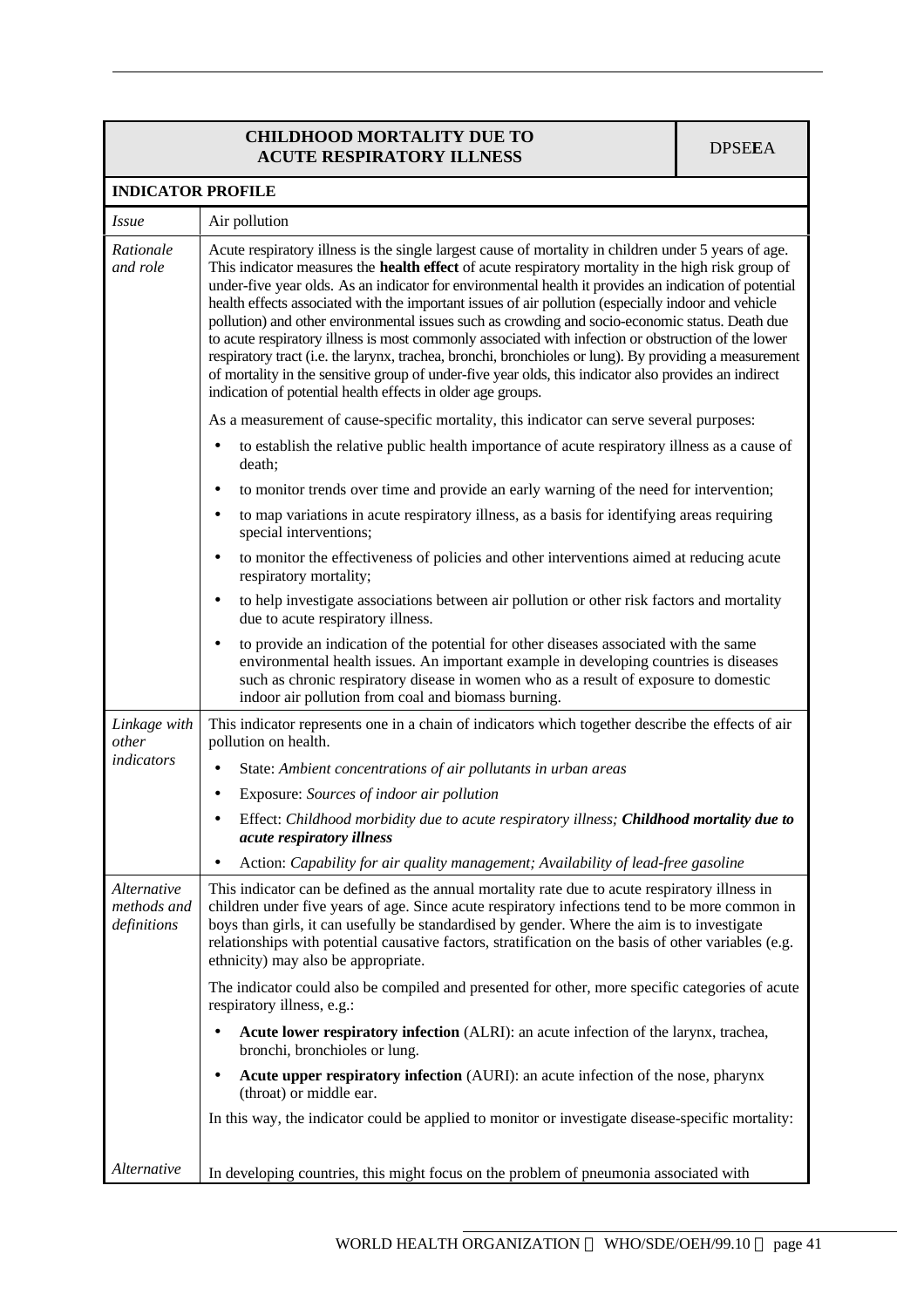| methods and<br>definitions                   | biomass/coal-burning and indoor air pollution. (Typically this will comprise a high proportion<br>of deaths due to acute respiratory illness in these countries.)                                                                                                                                                                                                                                                                                           |
|----------------------------------------------|-------------------------------------------------------------------------------------------------------------------------------------------------------------------------------------------------------------------------------------------------------------------------------------------------------------------------------------------------------------------------------------------------------------------------------------------------------------|
| continued                                    | In developed countries the growing problem of asthma associated with vehicle air pollution<br>may prompt use of asthma-specific indicators.                                                                                                                                                                                                                                                                                                                 |
|                                              | Similar indicators might also be developed for other age groups considered to be at-risk (e.g.<br>the elderly).                                                                                                                                                                                                                                                                                                                                             |
| Related                                      | WHO Catalogue of health indicators                                                                                                                                                                                                                                                                                                                                                                                                                          |
| indicator<br>sets                            | Under-five deaths due to acute respiratory infections<br>٠                                                                                                                                                                                                                                                                                                                                                                                                  |
| Sources of<br>further                        | WHO 1992 The measurement of overall and cause specific mortality in infants and children.<br>Report of joint WHO/UNICEF Consultation, 15-17 December 1992.                                                                                                                                                                                                                                                                                                  |
| information                                  | WHO 1994 Ninth general programme of work covering the period 1996-2001. Geneva: WHO.                                                                                                                                                                                                                                                                                                                                                                        |
|                                              | WHO 1994 The management of acute respiratory infections in children. Practical guidelines<br>for outpatient care. Geneva: for the Control of Diarrhoea and Acute Respiratory Diseases,<br>WHO.                                                                                                                                                                                                                                                              |
|                                              | WHO 1996 Catalogue of health indicators: a selection of health indicators recommended by<br>WHO programmes. Geneva: WHO.                                                                                                                                                                                                                                                                                                                                    |
|                                              | WHO 1997 Health and environment in sustainable development. Five years after the Earth<br>Summit. Geneva: WHO.                                                                                                                                                                                                                                                                                                                                              |
| <i>Involved</i>                              | WHO - Department of Child and Adolescent Health and Development (CAH)                                                                                                                                                                                                                                                                                                                                                                                       |
| agencies                                     | <b>UNICEF</b>                                                                                                                                                                                                                                                                                                                                                                                                                                               |
| <b>EXAMPLE INDICATOR</b>                     |                                                                                                                                                                                                                                                                                                                                                                                                                                                             |
| Definition of<br>indicator                   | Annual mortality rate due to acute respiratory infections in children under five years of age                                                                                                                                                                                                                                                                                                                                                               |
| Underlying                                   | The indicator is based on the following definitions:                                                                                                                                                                                                                                                                                                                                                                                                        |
| definitions<br>and concepts                  | <b>Acute respiratory infection</b> (ARI): an acute infection of the ear, nose, throat, epiglottis,<br>larynx, trachea, bronchi, bronchioles or lung.                                                                                                                                                                                                                                                                                                        |
|                                              | Total population of children under five years of age: number of live children less than<br>$\bullet$<br>five years of age at the midpoint of the year (or other survey period).                                                                                                                                                                                                                                                                             |
| Specification<br>of data                     | Annual number of deaths of children under five years of age due to acute respiratory infections<br>(ARI).                                                                                                                                                                                                                                                                                                                                                   |
| needed                                       | Total number of children aged under five years at the mid-point in the survey year.                                                                                                                                                                                                                                                                                                                                                                         |
| Data sources,<br>availability<br>and quality | Data on childhood deaths due to ARI, especially in developing countries, are rare. In some<br>countries, data may be available from demographic surveillance systems or from household<br>surveys and, in some cases, from vital registration or sample registration systems. In a number<br>of countries, the demographic surveillance surveys have included a verbal autopsy module<br>aimed at collecting information on the cause of death in children. |
| Computation                                  | This indicator can be computed as:                                                                                                                                                                                                                                                                                                                                                                                                                          |
|                                              | $1000 * (M_c / P_c)$                                                                                                                                                                                                                                                                                                                                                                                                                                        |
|                                              | where $M_c$ is the number of deaths due to ARI in children under five years of age, and $P_c$ is the<br>total number of children under five years of age.                                                                                                                                                                                                                                                                                                   |
| Units of<br>measurement                      | Number of deaths per thousand children below age five each year.                                                                                                                                                                                                                                                                                                                                                                                            |
|                                              |                                                                                                                                                                                                                                                                                                                                                                                                                                                             |
| Scale of<br>application                      | Local to international, though at broader scales problems of data consistency and differences<br>in the causes of infection cause difficulties for interpretation.                                                                                                                                                                                                                                                                                          |

| the property of the committee of the committee of the committee of the committee of the property of the committee of  |
|-----------------------------------------------------------------------------------------------------------------------|
| <i>Interpretatio</i> This indicator may be interpreted to show trends or patterns in mortality due to ARI as a result |
| of exposure to air pollution. An increase in mortality rates might imply higher exposures and                         |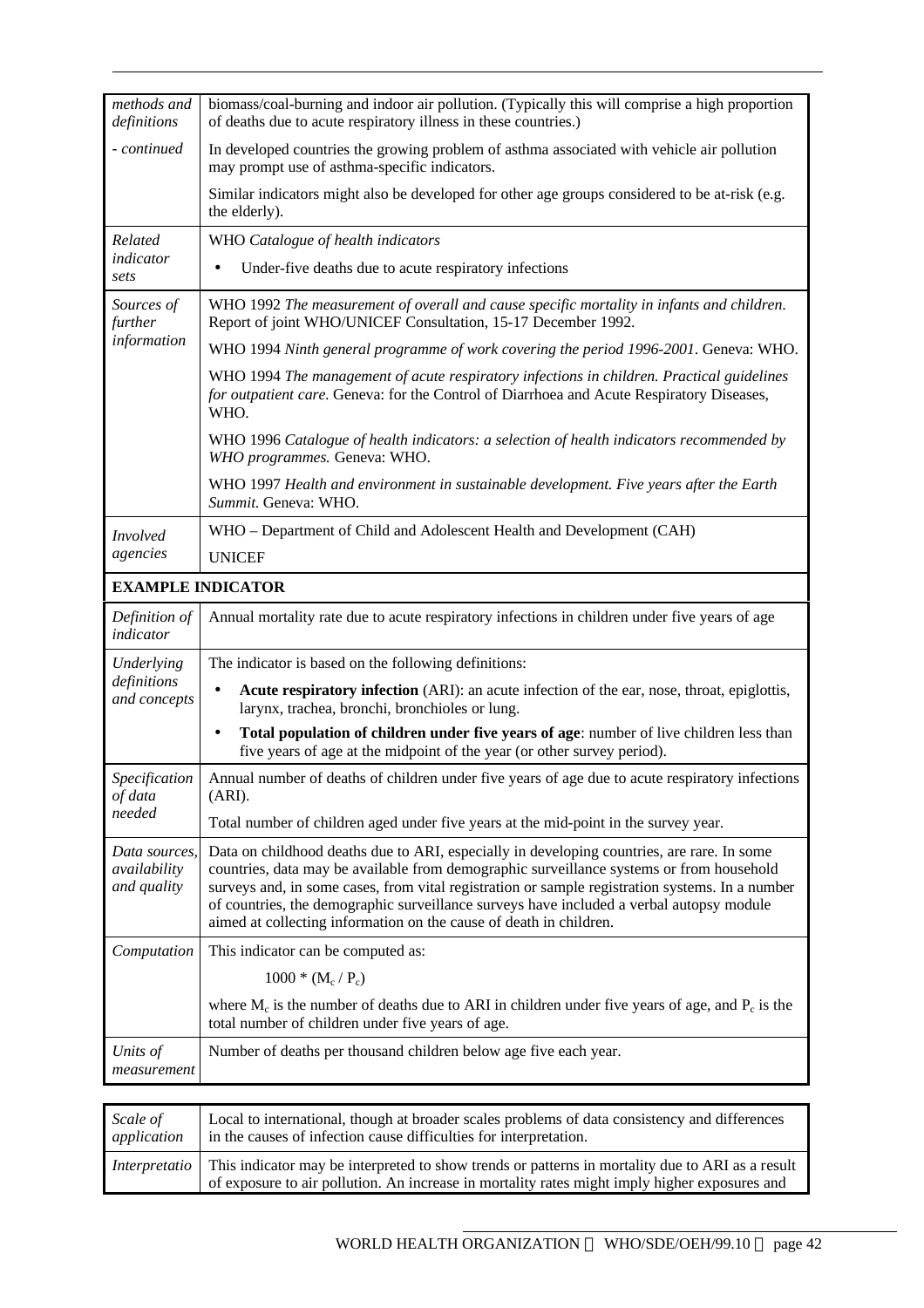| $\boldsymbol{n}$ | worsening air pollution conditions; a reduction in mortality might imply a decrease in<br>exposures and an improvement in air quality.                                                                                                                                                                                                                                                                                                                                                                                                                                                                                                                                                                                                                                                                                                                                                |
|------------------|---------------------------------------------------------------------------------------------------------------------------------------------------------------------------------------------------------------------------------------------------------------------------------------------------------------------------------------------------------------------------------------------------------------------------------------------------------------------------------------------------------------------------------------------------------------------------------------------------------------------------------------------------------------------------------------------------------------------------------------------------------------------------------------------------------------------------------------------------------------------------------------|
|                  | For many reasons, however, such interpretations need to be made with care. Crucially, the<br>association between ARI mortality and air pollution is not simple. Many other factors may<br>cause ARI, including exposures to dust mite and other allergens in the home; factors such as<br>family history of atopy and sibling order are also important. In developing countries, HIV and<br>malaria are extremely important factors in either causing lower respiratory infection, or<br>presenting as LRI. These may thus have a substantial effect on observed death rates. Mortality<br>is also highly dependent upon the effectiveness of the health care system and availability of<br>treatment; indeed, in many developed countries, mortality rates for acute respiratory illness<br>have remained broadly stable over recent decades, despite a large increase in morbidity. |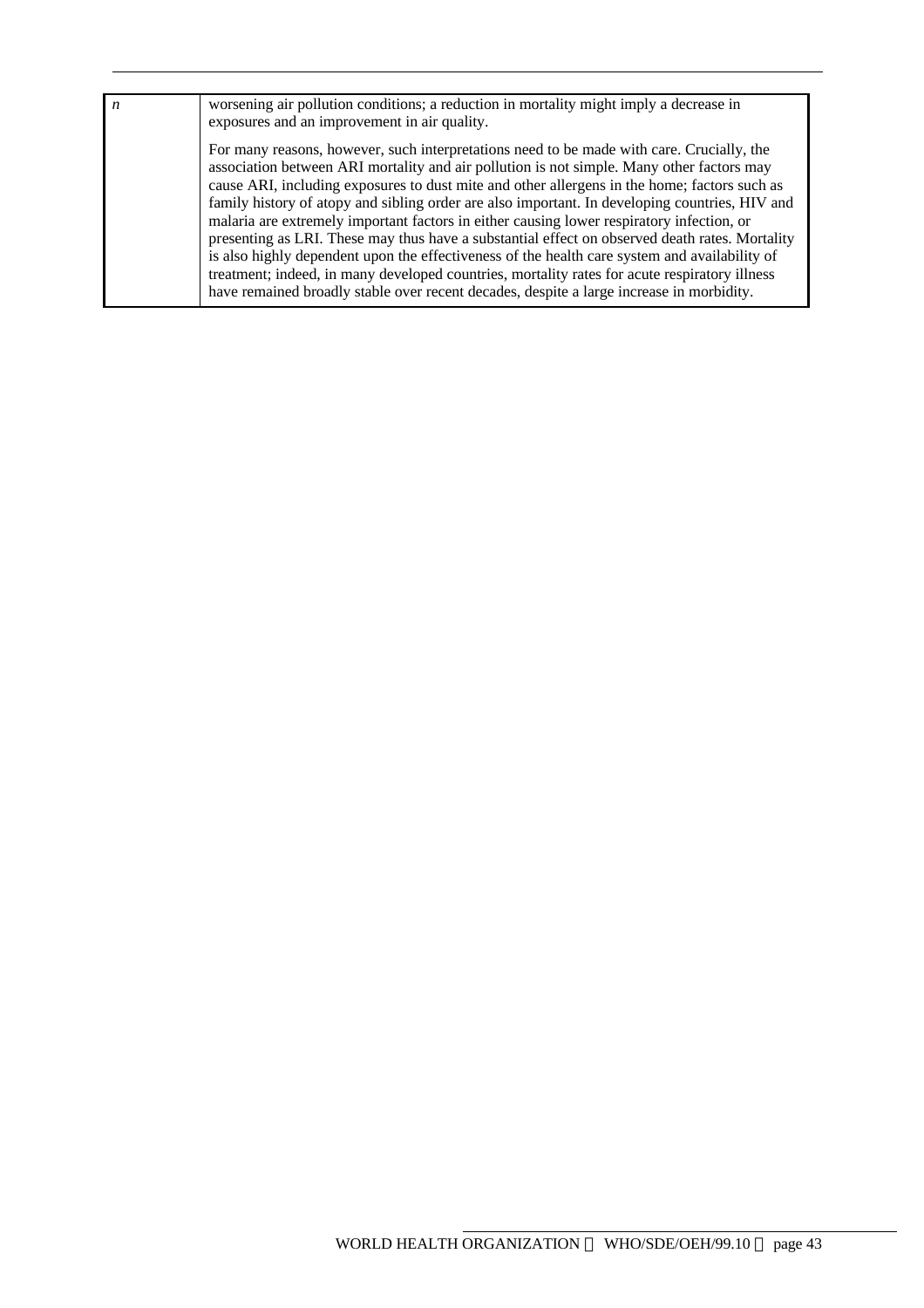| <b>CAPABILITY FOR AIR QUALITY MANAGEMENT</b> |  |  |  |
|----------------------------------------------|--|--|--|
|----------------------------------------------|--|--|--|

| <b>INDICATOR PROFILE</b>                  |                                                                                                                                                                                                                                                                                                                                                                                                                                                                                                                                                                                                                                                                                                                                                                                            |  |  |
|-------------------------------------------|--------------------------------------------------------------------------------------------------------------------------------------------------------------------------------------------------------------------------------------------------------------------------------------------------------------------------------------------------------------------------------------------------------------------------------------------------------------------------------------------------------------------------------------------------------------------------------------------------------------------------------------------------------------------------------------------------------------------------------------------------------------------------------------------|--|--|
| <i>Issue</i>                              | Air pollution                                                                                                                                                                                                                                                                                                                                                                                                                                                                                                                                                                                                                                                                                                                                                                              |  |  |
| Rationale<br>and role                     | Many of the risks to human health from air pollution can be addressed and resolved through<br>air quality management. Strategies for air quality management may vary substantially,<br>depending on the specific sources and types of pollution involved and the social, political and<br>environmental context. In general terms, however, management is aimed at controlling<br>emissions at source in order to reduce pollution levels and prevent pollution episodes.<br>Important elements of an air quality management strategy may thus include: air quality<br>standards (for both short- and long-term concentrations); monitoring systems; emission limits<br>and controls; and specific land use, transport, energy and industrial policies aimed at reducing<br>air pollution. |  |  |
|                                           | This indicator is thus an <b>action</b> indicator, designed to assess the capability to implement<br>policies and strategies for air quality management. Its main purposes are thus:                                                                                                                                                                                                                                                                                                                                                                                                                                                                                                                                                                                                       |  |  |
|                                           | to allow comparisons between areas or countries in terms of their air quality management<br>capability (e.g. to help identify and disseminate good practice or to identify areas where<br>improvements are needed);                                                                                                                                                                                                                                                                                                                                                                                                                                                                                                                                                                        |  |  |
|                                           | to monitor and assess the implementation of air quality management strategies.<br>٠                                                                                                                                                                                                                                                                                                                                                                                                                                                                                                                                                                                                                                                                                                        |  |  |
| Linkage with<br>other                     | This indicator represents one in a chain of indicators which together describe the effects of air<br>pollution on health.                                                                                                                                                                                                                                                                                                                                                                                                                                                                                                                                                                                                                                                                  |  |  |
| indicators                                | State: Ambient concentrations of air pollutants in urban areas<br>$\bullet$                                                                                                                                                                                                                                                                                                                                                                                                                                                                                                                                                                                                                                                                                                                |  |  |
|                                           | Exposure: Sources of indoor air pollution<br>$\bullet$                                                                                                                                                                                                                                                                                                                                                                                                                                                                                                                                                                                                                                                                                                                                     |  |  |
|                                           | Effect: Childhood morbidity due to acute respiratory illness; Childhood mortality due to<br>$\bullet$<br>acute respiratory illness                                                                                                                                                                                                                                                                                                                                                                                                                                                                                                                                                                                                                                                         |  |  |
|                                           | Action: Capability for air quality management; Availability of lead-free gasoline<br>٠                                                                                                                                                                                                                                                                                                                                                                                                                                                                                                                                                                                                                                                                                                     |  |  |
| Alternative<br>methods and<br>definitions | Developing indicators which adequately assess management capability is invariably difficult.<br>In this case, a valuable and widely applicable approach has been developed by MARC (1996).<br>This is a compound indicator, incorporating scores for four separate components of<br>management capability, assessed in terms of 14 sets of variables:                                                                                                                                                                                                                                                                                                                                                                                                                                      |  |  |
|                                           | Air quality measurement capacity: measured in terms of the capacity to measure chronic<br>$\bullet$<br>health effects, acute health effects, trends in pollutant concentrations, the spatial<br>distribution of pollutants, kerbside concentrations and data quality;                                                                                                                                                                                                                                                                                                                                                                                                                                                                                                                      |  |  |
|                                           | Data assessment and availability: measured in terms of the capacity to analyse data and<br>٠<br>data dissemination;                                                                                                                                                                                                                                                                                                                                                                                                                                                                                                                                                                                                                                                                        |  |  |
|                                           | Emissions estimates: measured in terms of source emissions estimates, pollutant<br>emissions estimates, accuracy of the emissions estimates, and availability of the<br>emissions estimates;                                                                                                                                                                                                                                                                                                                                                                                                                                                                                                                                                                                               |  |  |
|                                           | Air quality management capability tools: measured in terms of the capacity to assess air<br>٠<br>quality acceptability and to use air quality information.                                                                                                                                                                                                                                                                                                                                                                                                                                                                                                                                                                                                                                 |  |  |
|                                           | This approach is comprehensive and provides a good, encompassing measure of the capability<br>for air quality management at the city or local level. It may, however, need to be customised to<br>specific circumstances $-$ e.g. according to the geographic scale and administrative context,<br>where the focus of attention is on ambient concentrations rather than emissions, or where<br>interest focuses on one specific source of pollution (e.g. transport). It is also possible to<br>calculate and report the different components or variables (or combinations of them)<br>separately, if appropriate.                                                                                                                                                                       |  |  |

| Related | 'AIR.<br><b>GEMS</b> |
|---------|----------------------|
|         |                      |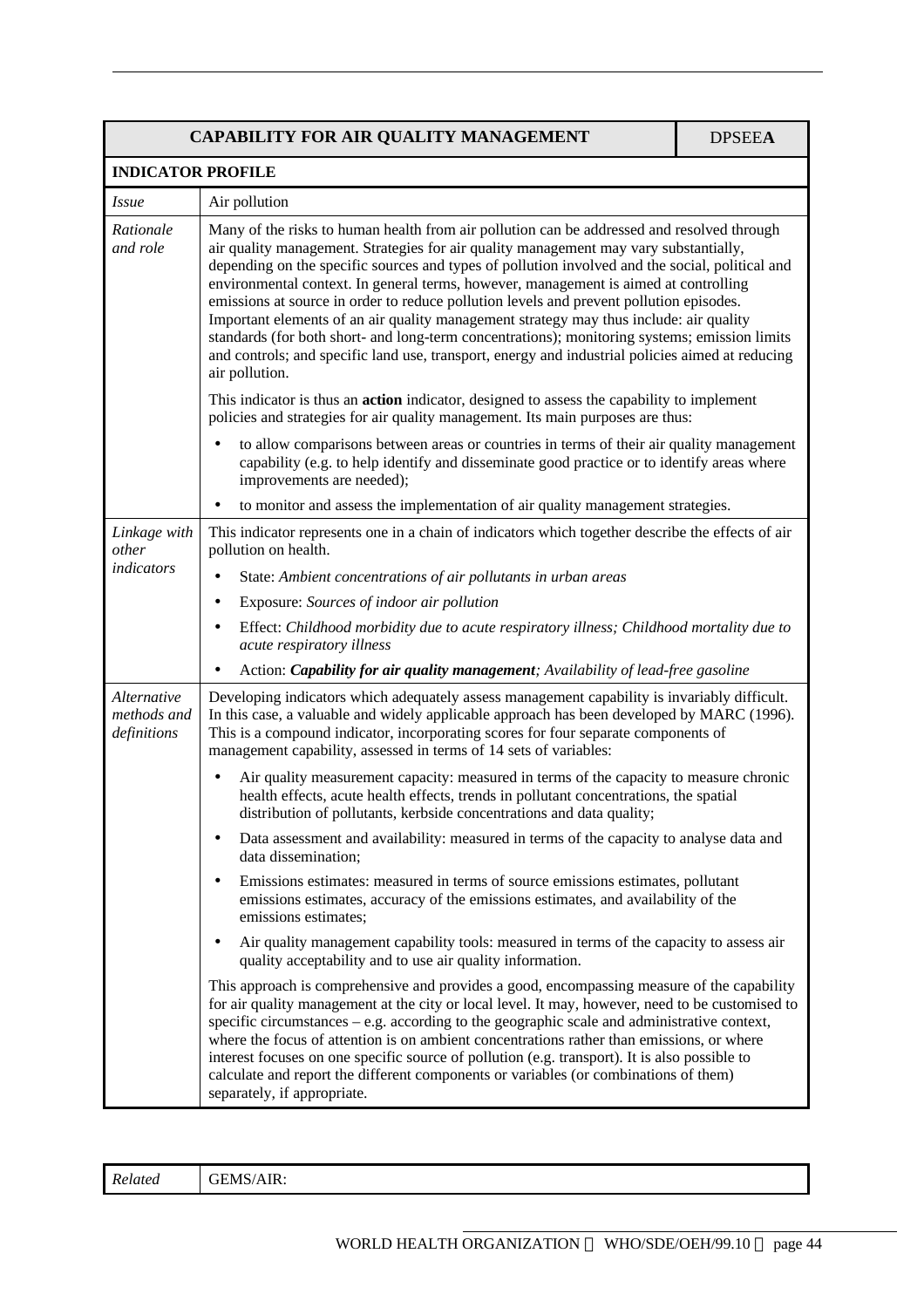| indicator sets                               | Management capabilities assessment index                                                                                                                                                                                                                                                                                                                                                                                                                                                            |
|----------------------------------------------|-----------------------------------------------------------------------------------------------------------------------------------------------------------------------------------------------------------------------------------------------------------------------------------------------------------------------------------------------------------------------------------------------------------------------------------------------------------------------------------------------------|
| Sources of<br>further<br>information         | MARC 1996 Air quality management and assessment capabilities in 20 major cities.<br>GEMS/AIR London: Monitoring and Assessment Research Centre.                                                                                                                                                                                                                                                                                                                                                     |
| <b>Involved</b>                              | National air quality monitoring agencies                                                                                                                                                                                                                                                                                                                                                                                                                                                            |
| agencies                                     | National environment ministries                                                                                                                                                                                                                                                                                                                                                                                                                                                                     |
|                                              | <b>UNEP</b>                                                                                                                                                                                                                                                                                                                                                                                                                                                                                         |
|                                              | <b>WHO</b>                                                                                                                                                                                                                                                                                                                                                                                                                                                                                          |
| <b>EXAMPLE INDICATOR</b>                     |                                                                                                                                                                                                                                                                                                                                                                                                                                                                                                     |
| Definition of<br>indicator                   | Capability to implement air quality management                                                                                                                                                                                                                                                                                                                                                                                                                                                      |
| Underlying<br>definitions<br>and concepts    | This indicator is a based on the Management Capabilities Assessment Index, developed by<br>MARC (1996) on behalf of UNEP and WHO. In this example, the original index has been<br>simplified and adapted by selecting and redefining a smaller subset of variables, which might<br>be considered most relevant to its application at the regional or national level. The scores have<br>also been modified from the original index (they thus total to 60 rather than 100). Key<br>definitions are: |
|                                              | Air quality management capability: the existence, implementation and enforcement of<br>instruments, and measures aimed at controlling or reducing air pollution in the ambient<br>environment.                                                                                                                                                                                                                                                                                                      |
|                                              | Air quality standards: legally specified limits for specific air pollutants, which should<br>$\bullet$<br>not be exceeded over the specified averaging time.                                                                                                                                                                                                                                                                                                                                        |
|                                              | <b>Emissions controls:</b> legally specified limits for emissions from specific sources, which<br>٠<br>should not be exceeded under the specified operating conditions.                                                                                                                                                                                                                                                                                                                             |
| Specification                                | Evidence of:                                                                                                                                                                                                                                                                                                                                                                                                                                                                                        |
| of data<br>needed                            | capability for monitoring and reporting on air quality<br>٠                                                                                                                                                                                                                                                                                                                                                                                                                                         |
|                                              | capability for measurement/estimation and reporting of emissions<br>$\bullet$                                                                                                                                                                                                                                                                                                                                                                                                                       |
|                                              | existence of, and capability to enforce, air quality standards                                                                                                                                                                                                                                                                                                                                                                                                                                      |
|                                              | existence and enforcement of emission controls                                                                                                                                                                                                                                                                                                                                                                                                                                                      |
|                                              | integration of air quality issues into planning procedures                                                                                                                                                                                                                                                                                                                                                                                                                                          |
| Data sources.<br>availability<br>and quality | Information on the existence of these instruments and measures                                                                                                                                                                                                                                                                                                                                                                                                                                      |
| Computation                                  | The index is computed as:                                                                                                                                                                                                                                                                                                                                                                                                                                                                           |
|                                              | $\Sigma(C_i)$                                                                                                                                                                                                                                                                                                                                                                                                                                                                                       |
|                                              | where Ci is the score for component i.                                                                                                                                                                                                                                                                                                                                                                                                                                                              |
|                                              | The full list of components (i) are as follows:                                                                                                                                                                                                                                                                                                                                                                                                                                                     |
|                                              | A network of continuous monitoring sites covering residential areas for:<br>1.                                                                                                                                                                                                                                                                                                                                                                                                                      |
|                                              | $\bullet$ NO <sub>2</sub>                                                                                                                                                                                                                                                                                                                                                                                                                                                                           |
|                                              | $\bullet$ SO <sub>2</sub>                                                                                                                                                                                                                                                                                                                                                                                                                                                                           |
|                                              | $\bullet$ PM                                                                                                                                                                                                                                                                                                                                                                                                                                                                                        |
|                                              |                                                                                                                                                                                                                                                                                                                                                                                                                                                                                                     |
|                                              |                                                                                                                                                                                                                                                                                                                                                                                                                                                                                                     |
| Computation                                  | $\bullet$ CO                                                                                                                                                                                                                                                                                                                                                                                                                                                                                        |
| -continued                                   | • Lead                                                                                                                                                                                                                                                                                                                                                                                                                                                                                              |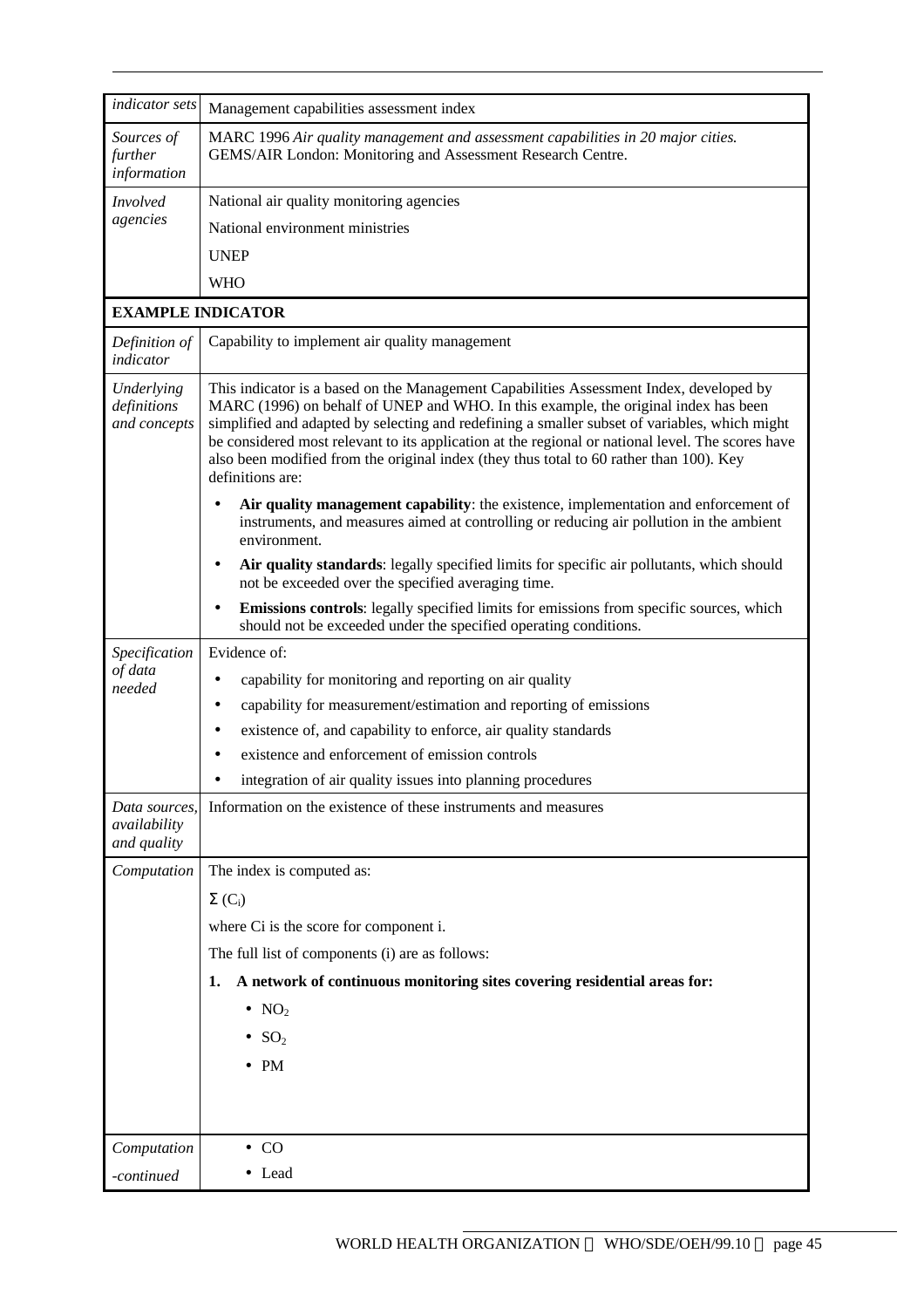|             | $\bullet$ O <sub>3</sub>                                                                                                          |
|-------------|-----------------------------------------------------------------------------------------------------------------------------------|
|             | Score 1 for each pollutant $[max = 6]$                                                                                            |
|             | Open access to air quality information through:<br>2.                                                                             |
|             | • annual published reports                                                                                                        |
|             | • newspapers                                                                                                                      |
|             | • the Internet                                                                                                                    |
|             | Score 1 for each pollutant $[max = 3]$                                                                                            |
|             | 3. Publication of air quality warnings during pollution episodes                                                                  |
|             | Score 3 if present [ $max = 3$ ]                                                                                                  |
|             | Requirement to measure and report emissions from:<br>4.                                                                           |
|             | • Major combustion sources                                                                                                        |
|             | • Large industrial sources                                                                                                        |
|             | • Other point emission sources                                                                                                    |
|             | Score 1 for each source $[max = 3]$                                                                                               |
|             | Detailed emission inventories covering emissions from:<br>5.                                                                      |
|             | • Industrial sources                                                                                                              |
|             | • Transport sources                                                                                                               |
|             | • Domestic sources                                                                                                                |
|             | • Other sources                                                                                                                   |
|             | for:                                                                                                                              |
|             | $\bullet$ NO <sub>2</sub>                                                                                                         |
|             | $\bullet$ SO <sub>2</sub>                                                                                                         |
|             | $\bullet$ PM                                                                                                                      |
|             | $\bullet$ CO                                                                                                                      |
|             | • Metals (e.g. lead)                                                                                                              |
|             | <b>VOCs</b>                                                                                                                       |
|             | Score 0.25 for each source and 1 for each pollutant; score calculated as sum of (source score<br>* pollutant score) [ $max = 6$ ] |
|             | Short-term (e.g. maximum daily) standards for<br>6.                                                                               |
|             | $\bullet$ NO <sub>2</sub>                                                                                                         |
|             | $\bullet$ SO <sub>2</sub>                                                                                                         |
|             | $\bullet$ PM                                                                                                                      |
|             | $\bullet$ O <sub>3</sub>                                                                                                          |
|             | $\bullet$ CO                                                                                                                      |
|             | Score 1 for each pollutant $[max = 5]$                                                                                            |
|             | Long-term (e.g. mean annual) standards for:<br>7.                                                                                 |
|             | $\bullet$ NO <sub>2</sub>                                                                                                         |
|             | $\bullet$ SO <sub>2</sub>                                                                                                         |
| Computation | $\bullet$ PM                                                                                                                      |
| -continued  | • Lead                                                                                                                            |
|             | Score 1 for each pollutant $[max = 5]$                                                                                            |
|             | Regulations to enforce compliance with air quality standards<br>8.                                                                |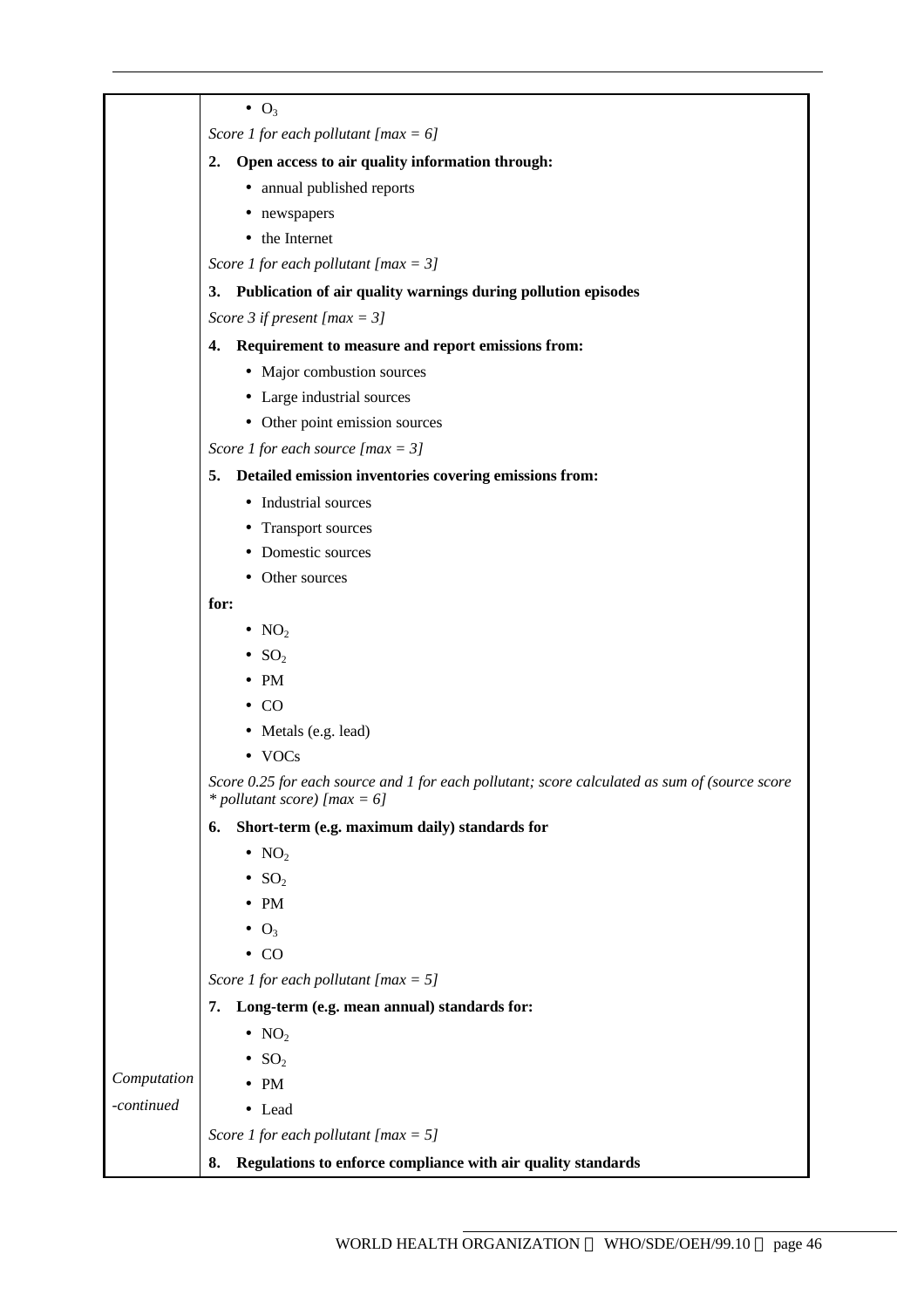|                         | Score 3 if present [ $max = 3$ ]                                                                                                                                                                                                                                                                                                                                                                                                                                                                                                                                                                                              |
|-------------------------|-------------------------------------------------------------------------------------------------------------------------------------------------------------------------------------------------------------------------------------------------------------------------------------------------------------------------------------------------------------------------------------------------------------------------------------------------------------------------------------------------------------------------------------------------------------------------------------------------------------------------------|
|                         | Arrangements to review and update air quality standards on a regular basis<br>9.                                                                                                                                                                                                                                                                                                                                                                                                                                                                                                                                              |
|                         | Score 3 if present [ $max = 2$ ]                                                                                                                                                                                                                                                                                                                                                                                                                                                                                                                                                                                              |
|                         | 10. Emission controls for:                                                                                                                                                                                                                                                                                                                                                                                                                                                                                                                                                                                                    |
|                         | • New road vehicles                                                                                                                                                                                                                                                                                                                                                                                                                                                                                                                                                                                                           |
|                         | • Domestic dwellings                                                                                                                                                                                                                                                                                                                                                                                                                                                                                                                                                                                                          |
|                         | • Industrial premises                                                                                                                                                                                                                                                                                                                                                                                                                                                                                                                                                                                                         |
|                         | Score 2 for each source [max=6]                                                                                                                                                                                                                                                                                                                                                                                                                                                                                                                                                                                               |
|                         | 11. Availability of unleaded gasoline                                                                                                                                                                                                                                                                                                                                                                                                                                                                                                                                                                                         |
|                         | Score 3 if present [ $max = 3$ ]                                                                                                                                                                                                                                                                                                                                                                                                                                                                                                                                                                                              |
|                         | 12. Requirement for testing of road vehicles, including testing of emissions, at a<br>frequency of at least every five years for:                                                                                                                                                                                                                                                                                                                                                                                                                                                                                             |
|                         | • Public service vehicles                                                                                                                                                                                                                                                                                                                                                                                                                                                                                                                                                                                                     |
|                         | • Heavy goods vehicles                                                                                                                                                                                                                                                                                                                                                                                                                                                                                                                                                                                                        |
|                         | $\bullet$ Cars                                                                                                                                                                                                                                                                                                                                                                                                                                                                                                                                                                                                                |
|                         | Score 2 for each group $[max = 6]$                                                                                                                                                                                                                                                                                                                                                                                                                                                                                                                                                                                            |
|                         | 13. Formal requirements for local air quality management strategies                                                                                                                                                                                                                                                                                                                                                                                                                                                                                                                                                           |
|                         | Score 3 if present [ $max = 3$ ]                                                                                                                                                                                                                                                                                                                                                                                                                                                                                                                                                                                              |
|                         | 14. Requirements for air quality issues to be addressed as part of:                                                                                                                                                                                                                                                                                                                                                                                                                                                                                                                                                           |
|                         | • industrial development                                                                                                                                                                                                                                                                                                                                                                                                                                                                                                                                                                                                      |
|                         | • major road developments                                                                                                                                                                                                                                                                                                                                                                                                                                                                                                                                                                                                     |
|                         | Score 3 for each type of development [ $max = 6$ ]                                                                                                                                                                                                                                                                                                                                                                                                                                                                                                                                                                            |
| Units of<br>measurement | Ordinal score (0-60)                                                                                                                                                                                                                                                                                                                                                                                                                                                                                                                                                                                                          |
| Scale of<br>application | Mainly national to international                                                                                                                                                                                                                                                                                                                                                                                                                                                                                                                                                                                              |
| Interpretation          | This indicator provides a general measure of the capability for air quality management: an<br>increase in the score may thus be taken as a broad indication of increased capability, a<br>reduction the reverse. Like all compound indicators, however, this one needs to be interpreted<br>with care, for the final score is the sum of many different components: areas with the same<br>indicator score, therefore, do not necessarily have the same capability profile for air quality<br>management. It is consequently important to examine the components of the indicator in<br>drawing conclusions from the measure. |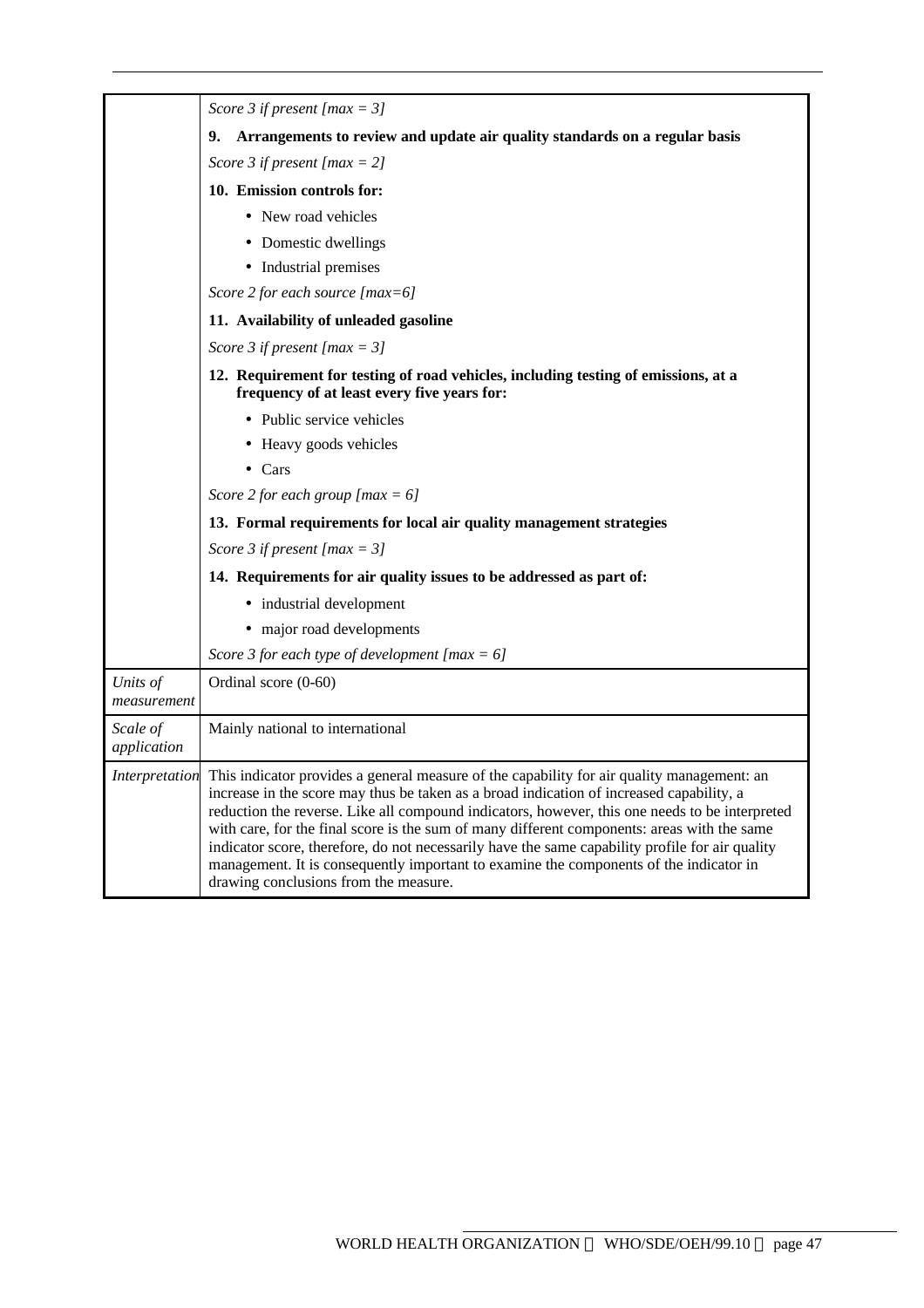| <b>AVAILABILITY OF LEAD-FREE GASOLINE</b> | <b>DPSEEA</b> |
|-------------------------------------------|---------------|
|-------------------------------------------|---------------|

| <b>INDICATOR PROFILE</b>                  |                                                                                                                                                                                                                                                                                                                                                                                                                                                                                                                                                                                                                                                                                                                                                                                                                                                                             |  |
|-------------------------------------------|-----------------------------------------------------------------------------------------------------------------------------------------------------------------------------------------------------------------------------------------------------------------------------------------------------------------------------------------------------------------------------------------------------------------------------------------------------------------------------------------------------------------------------------------------------------------------------------------------------------------------------------------------------------------------------------------------------------------------------------------------------------------------------------------------------------------------------------------------------------------------------|--|
| <b>Issue</b>                              | Air pollution                                                                                                                                                                                                                                                                                                                                                                                                                                                                                                                                                                                                                                                                                                                                                                                                                                                               |  |
| Rationale<br>and role                     | Vehicle fuel represents a major source of exposure to lead, traditionally accounting for 80-<br>90% of the total lead concentration in the atmosphere. Other important sources are lead<br>smelting, battery manufacture and refuse incineration. Chronic exposure to lead in the<br>atmosphere is known to have a wide range of health effects, including raised blood pressure,<br>disorders of the nervous system, and haematological effects. In children, exposures are known<br>to be associated with behavioural and learning difficulties.                                                                                                                                                                                                                                                                                                                          |  |
|                                           | The provision of unleaded petrol is one of the most effective and widely used methods of<br>reducing lead emissions and thereby reducing human exposures. This indicator provides a<br>measure of the action, and as such can be used to:                                                                                                                                                                                                                                                                                                                                                                                                                                                                                                                                                                                                                                   |  |
|                                           | Monitor progress towards policy targets and goals on reducing lead in petrol.<br>$\bullet$                                                                                                                                                                                                                                                                                                                                                                                                                                                                                                                                                                                                                                                                                                                                                                                  |  |
|                                           | Compare regions or countries in terms of their policies on lead pollution and exposure<br>$\bullet$<br>reduction.                                                                                                                                                                                                                                                                                                                                                                                                                                                                                                                                                                                                                                                                                                                                                           |  |
|                                           | Identify potential at-risk populations because of their raised exposure to lead in the<br>atmosphere.                                                                                                                                                                                                                                                                                                                                                                                                                                                                                                                                                                                                                                                                                                                                                                       |  |
|                                           | Analyse the effects of reductions in the use of leaded fuel in the environment and human health.<br>٠                                                                                                                                                                                                                                                                                                                                                                                                                                                                                                                                                                                                                                                                                                                                                                       |  |
|                                           | This indicator can also be used as a proxy measure of potential exposure to lead, especially in<br>broad-scale studies.                                                                                                                                                                                                                                                                                                                                                                                                                                                                                                                                                                                                                                                                                                                                                     |  |
| Linkage<br>with other                     | This indicator represents one in a chain of indicators which together describe the effects of air<br>pollution on health.                                                                                                                                                                                                                                                                                                                                                                                                                                                                                                                                                                                                                                                                                                                                                   |  |
| indicators                                | State: Ambient concentrations of air pollutants in urban areas                                                                                                                                                                                                                                                                                                                                                                                                                                                                                                                                                                                                                                                                                                                                                                                                              |  |
|                                           | Exposure: Sources of indoor air pollution<br>$\bullet$                                                                                                                                                                                                                                                                                                                                                                                                                                                                                                                                                                                                                                                                                                                                                                                                                      |  |
|                                           | Effect: Childhood morbidity due to acute respiratory illness; Childhood mortality due to<br>٠<br>acute respiratory illness                                                                                                                                                                                                                                                                                                                                                                                                                                                                                                                                                                                                                                                                                                                                                  |  |
|                                           | Action: Capability for air quality management; Availability of lead-free gasoline                                                                                                                                                                                                                                                                                                                                                                                                                                                                                                                                                                                                                                                                                                                                                                                           |  |
| Alternative<br>methods and<br>definitions | This indicator can be defined as the percentage (by volume) of total gasoline consumption<br>provided by unleaded fuel. Alternative versions of the indicator might also be computed, for<br>example by using either population or surface area as the denominator (e.g. unleaded gasoline<br>consumption per head of population or per square km). This would have the advantage of<br>allowing for differences in the total volume of fuel consumed. Use of population as a<br>denominator provides an indicator of the rate of consumption, and thus tends to highlight<br>regions with high per capita usage of unleaded gasoline. Use of area as the denominator<br>provides an indicator of the <b>intensity</b> of consumption, and thus tends to highlight regions<br>which potentially have high levels of emission and higher atmospheric concentrations of lead. |  |
| Related<br><i>indicator</i> sets          | <b>GEMS/AIR Management Capabilities Assessment Index:</b><br>Unleaded petrol available in the city                                                                                                                                                                                                                                                                                                                                                                                                                                                                                                                                                                                                                                                                                                                                                                          |  |
|                                           | WHO 1992 Human exposure to lead. Report on the Human Exposure Assessment Location                                                                                                                                                                                                                                                                                                                                                                                                                                                                                                                                                                                                                                                                                                                                                                                           |  |
| Sources of<br>further<br>information      | (HEAL) Programme Meeting held in Bangkok, Thailand 16-19 November 1992. Geneva: WHO.                                                                                                                                                                                                                                                                                                                                                                                                                                                                                                                                                                                                                                                                                                                                                                                        |  |
|                                           | WHO 1994 Ninth general programme of work covering the period 1996-2001. Geneva: WHO.                                                                                                                                                                                                                                                                                                                                                                                                                                                                                                                                                                                                                                                                                                                                                                                        |  |
|                                           | WHO 1995 Inorganic lead. Environmental Health Criteria Series, Number 165. Published<br>under the joint sponsorship of the United Nations Environment Programme, the International<br>Labour Organization, and the World Health Organization. Geneva: WHO.                                                                                                                                                                                                                                                                                                                                                                                                                                                                                                                                                                                                                  |  |
|                                           | http://www.who.int/dsa/cat97/zehc1.htm                                                                                                                                                                                                                                                                                                                                                                                                                                                                                                                                                                                                                                                                                                                                                                                                                                      |  |
| <b>Involved</b>                           | <b>WHO</b>                                                                                                                                                                                                                                                                                                                                                                                                                                                                                                                                                                                                                                                                                                                                                                                                                                                                  |  |
| agencies                                  | Petroleum companies                                                                                                                                                                                                                                                                                                                                                                                                                                                                                                                                                                                                                                                                                                                                                                                                                                                         |  |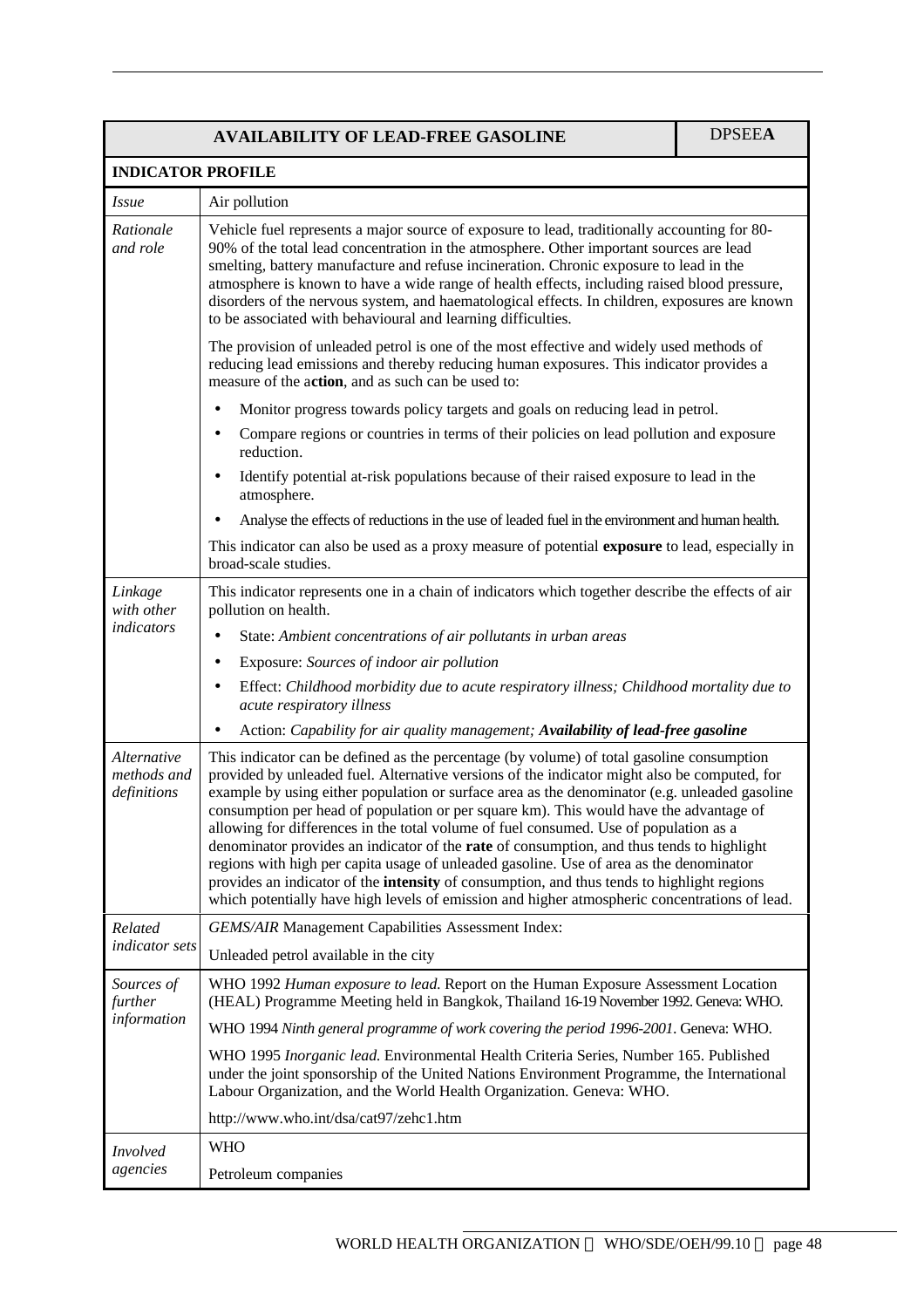| <b>EXAMPLE INDICATOR</b>                                                                                                                                                                                                                                       |                                                                                                                                                                                                                                                                                                                                                                                                                                                                                                                                                                                                        |  |
|----------------------------------------------------------------------------------------------------------------------------------------------------------------------------------------------------------------------------------------------------------------|--------------------------------------------------------------------------------------------------------------------------------------------------------------------------------------------------------------------------------------------------------------------------------------------------------------------------------------------------------------------------------------------------------------------------------------------------------------------------------------------------------------------------------------------------------------------------------------------------------|--|
| Definition of<br>indicator                                                                                                                                                                                                                                     | Consumption of lead-free gasoline as a percentage of total gasoline consumption                                                                                                                                                                                                                                                                                                                                                                                                                                                                                                                        |  |
| <b>Underlying</b><br>This indicator is based on the assumption that leaded fuel represents one of the main sources<br>of exposure to lead in the atmosphere, and thus a significant health risk. Underlying definitions<br>definitions<br>and concepts<br>are: |                                                                                                                                                                                                                                                                                                                                                                                                                                                                                                                                                                                                        |  |
|                                                                                                                                                                                                                                                                | Unleaded gasoline consumption: total sales (volume) of gasoline not containing lead.<br>$\bullet$                                                                                                                                                                                                                                                                                                                                                                                                                                                                                                      |  |
|                                                                                                                                                                                                                                                                | Total gasoline consumption: total sales of all gasoline (by volume).                                                                                                                                                                                                                                                                                                                                                                                                                                                                                                                                   |  |
| Specification                                                                                                                                                                                                                                                  | Volume of unleaded gasoline sold                                                                                                                                                                                                                                                                                                                                                                                                                                                                                                                                                                       |  |
| of data<br>needed                                                                                                                                                                                                                                              | Total volume of gasoline sold                                                                                                                                                                                                                                                                                                                                                                                                                                                                                                                                                                          |  |
| Data sources,<br>availability<br>and quality                                                                                                                                                                                                                   | Data on the amounts of gasoline sold are usually available from national statistics, and are<br>typically derived either from trade data, taxation data or the sales data of the petroleum<br>companies. These data are reasonably reliable at the national level; at the regional/local level,<br>however, they may be difficult to acquire (for reasons of commercial confidentiality) and may<br>be less accurate.                                                                                                                                                                                  |  |
| Computatio                                                                                                                                                                                                                                                     | The indicator can be computed as:                                                                                                                                                                                                                                                                                                                                                                                                                                                                                                                                                                      |  |
| n                                                                                                                                                                                                                                                              | $(U/T) * 100$                                                                                                                                                                                                                                                                                                                                                                                                                                                                                                                                                                                          |  |
|                                                                                                                                                                                                                                                                | where U is the total volume of unleaded gasoline sold, and T is the total volume of all gasoline<br>sold.                                                                                                                                                                                                                                                                                                                                                                                                                                                                                              |  |
| Units of<br>measurement                                                                                                                                                                                                                                        | Percentage                                                                                                                                                                                                                                                                                                                                                                                                                                                                                                                                                                                             |  |
| Scale of<br>application                                                                                                                                                                                                                                        | Regional to international                                                                                                                                                                                                                                                                                                                                                                                                                                                                                                                                                                              |  |
| Interpretatio<br>$\boldsymbol{n}$                                                                                                                                                                                                                              | This indicator is relatively simple to interpret, in that sales of unleaded gasoline are influenced<br>largely by policy action. In particular, differential taxation of fuels on the basis of their lead<br>content is effective in controlling consumption. Nevertheless other factors affect consumption<br>of unleaded fuels, including vehicle design and performance (both of which may be<br>determined by manufacturers beyond the area of interest). Therefore, changes in sales of<br>unleaded fuels should not, necessarily, be seen as evidence of the direct effects of policy<br>action. |  |
|                                                                                                                                                                                                                                                                | When used as an indicator of exposure, it is also important to recognise that many other<br>sources of exposure may occur, including industrial activity and coal combustion, both of<br>which might be important locally. Recycling of lead in dust also means that relatively long<br>delays may occur between reductions in use of leaded fuels and changes in atmospheric<br>concentrations or human exposures.                                                                                                                                                                                    |  |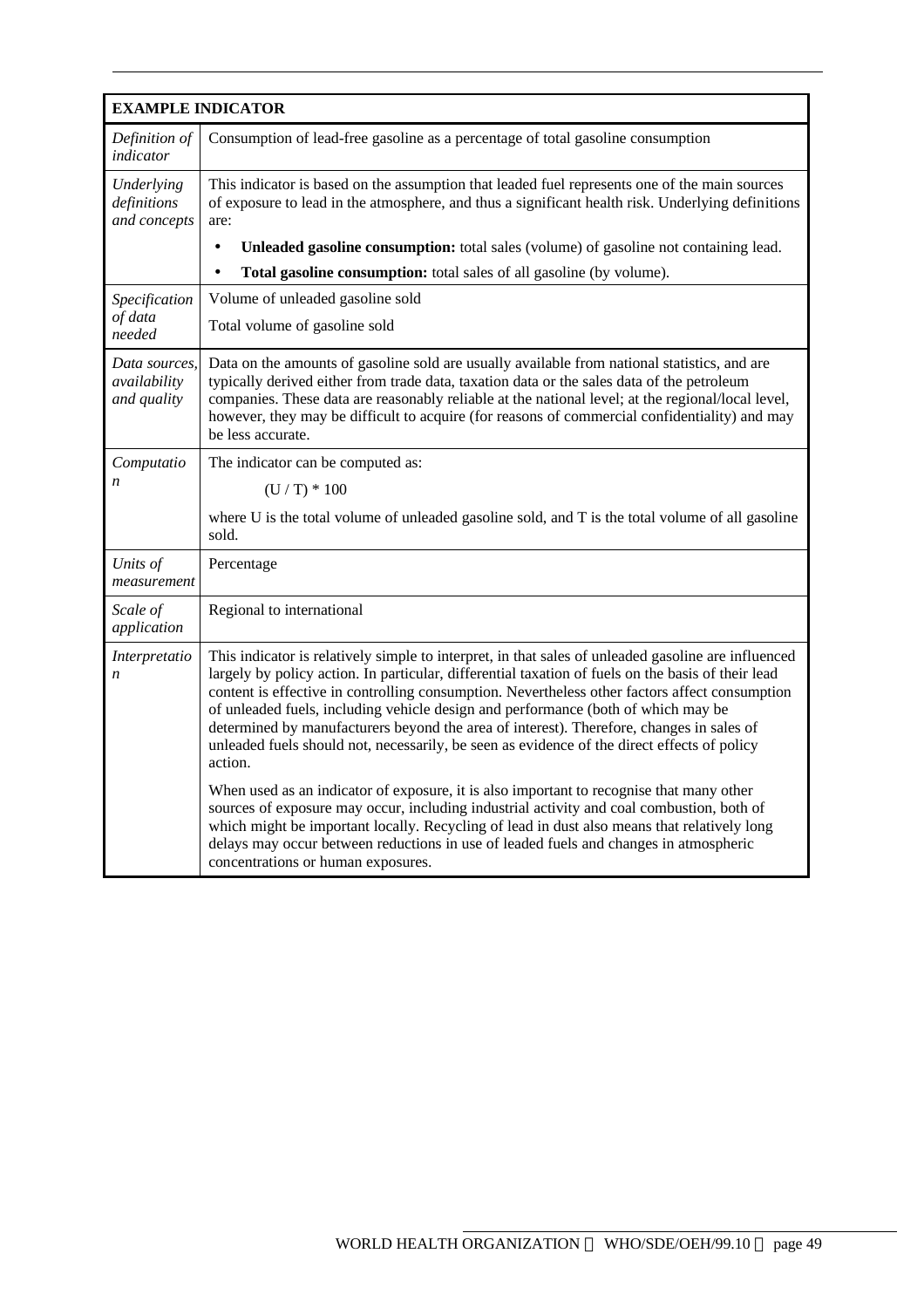| <b>ACCESS TO BASIC SANITATION</b><br><b>DPSEEA</b> |                                                                                                                                                                                                                                                                                                                                                                                                                                                                                                                                                       |  |  |
|----------------------------------------------------|-------------------------------------------------------------------------------------------------------------------------------------------------------------------------------------------------------------------------------------------------------------------------------------------------------------------------------------------------------------------------------------------------------------------------------------------------------------------------------------------------------------------------------------------------------|--|--|
| <b>INDICATOR PROFILE</b>                           |                                                                                                                                                                                                                                                                                                                                                                                                                                                                                                                                                       |  |  |
| <b>Issue</b>                                       | Sanitation                                                                                                                                                                                                                                                                                                                                                                                                                                                                                                                                            |  |  |
| Rationale<br>and role                              | Access to adequate excreta disposal facilities is an important requirement if adverse health<br>effects of poor sanitation are to be avoided. This indicator thus provides a measure both of the<br>potential exposure of the population to infectious agents associated with poor sanitation, and<br>of the action taken to improve domestic sanitation. The indicator can be used:                                                                                                                                                                  |  |  |
|                                                    | to assess and compare general levels of access to sanitation facilities, as a basis for<br>priority setting;                                                                                                                                                                                                                                                                                                                                                                                                                                          |  |  |
|                                                    | as one of a group of indicators to assess levels of in social inequality and deprivation;                                                                                                                                                                                                                                                                                                                                                                                                                                                             |  |  |
|                                                    | to assess and identify areas with poor sanitation, where specific policy action may be<br>required;                                                                                                                                                                                                                                                                                                                                                                                                                                                   |  |  |
|                                                    | to help investigate associations between sanitary conditions and specific health effects;                                                                                                                                                                                                                                                                                                                                                                                                                                                             |  |  |
|                                                    | to help target and plan efforts to improve domestic sanitation and to monitor progress of<br>such measures.                                                                                                                                                                                                                                                                                                                                                                                                                                           |  |  |
| Linkage with<br>other                              | This indicator is part of a chain of indicators, collectively describing the effects on health of<br>access to basic sanitation, water quality and access, and food safety:                                                                                                                                                                                                                                                                                                                                                                           |  |  |
| indicators                                         | Exposure: Access to basic sanitation<br>$\bullet$                                                                                                                                                                                                                                                                                                                                                                                                                                                                                                     |  |  |
|                                                    | Effect: Diarrhoea morbidity in children; Diarrhoea mortality in children                                                                                                                                                                                                                                                                                                                                                                                                                                                                              |  |  |
| Alternative<br>methods and<br>definitions          | The indicator can be defined as the percentage of the population (or of households) with (or<br>alternatively without) access to adequate excreta disposal facilities. To apply this definition, a<br>clear and appropriate definition is needed of what constitutes 'adequate excreta disposal<br>facilities'. This needs to specify both the type of facility and its accessibility (e.g. whether in<br>the home or outside). Definitions are likely to vary according to local circumstances (e.g.<br>between developed and developing countries). |  |  |
|                                                    | Where data are available, the indicator could be further refined according to the type of<br>facilities (e.g. connection to public sewerage system, cess-pit, pit latrines, facilities in house or<br>outside).                                                                                                                                                                                                                                                                                                                                       |  |  |
| Related                                            | UN Indicators of sustainable development                                                                                                                                                                                                                                                                                                                                                                                                                                                                                                              |  |  |
| <i>indicator sets</i>                              | Basic sanitation: percent of population with adequate excreta disposal facilities                                                                                                                                                                                                                                                                                                                                                                                                                                                                     |  |  |
|                                                    | WHO Catalogue of health indicators                                                                                                                                                                                                                                                                                                                                                                                                                                                                                                                    |  |  |
|                                                    | Access to sanitary means of excreta disposal                                                                                                                                                                                                                                                                                                                                                                                                                                                                                                          |  |  |
| Sources of<br>further<br>information               | UN 1996 Indicators of sustainable development. Framework and methodologies. Report for<br>the UN Commission on Sustainable Development. New York, USA, UN Department for<br>Policy Coordination and Sustainable Development.                                                                                                                                                                                                                                                                                                                          |  |  |
|                                                    | WHO 1981 Development of indicators for monitoring health for all by the year 2000. P. 29.<br>Geneva: WHO.                                                                                                                                                                                                                                                                                                                                                                                                                                             |  |  |
|                                                    | WHO 1982 National and global monitoring of water supply and sanitation. VWS series of<br>Cooperative Action for the decade, No.2.                                                                                                                                                                                                                                                                                                                                                                                                                     |  |  |
|                                                    | WHO 1990 Water supply and sanitation sector monitoring report (WSSMR). WHO/UNICEF<br>Joint Monitoring Programme.                                                                                                                                                                                                                                                                                                                                                                                                                                      |  |  |
|                                                    | WHO 1994 Ninth general programme of work covering the period 1996-2001. Geneva: WHO.                                                                                                                                                                                                                                                                                                                                                                                                                                                                  |  |  |
|                                                    | WHO 1996 Catalogue of health indicators: a selection of health indicators recommended by<br>WHO Programmes. Geneva: WHO.                                                                                                                                                                                                                                                                                                                                                                                                                              |  |  |
| <i>Involved</i><br>agencies                        | WHO-Programme for the Promotion Environmental Health.                                                                                                                                                                                                                                                                                                                                                                                                                                                                                                 |  |  |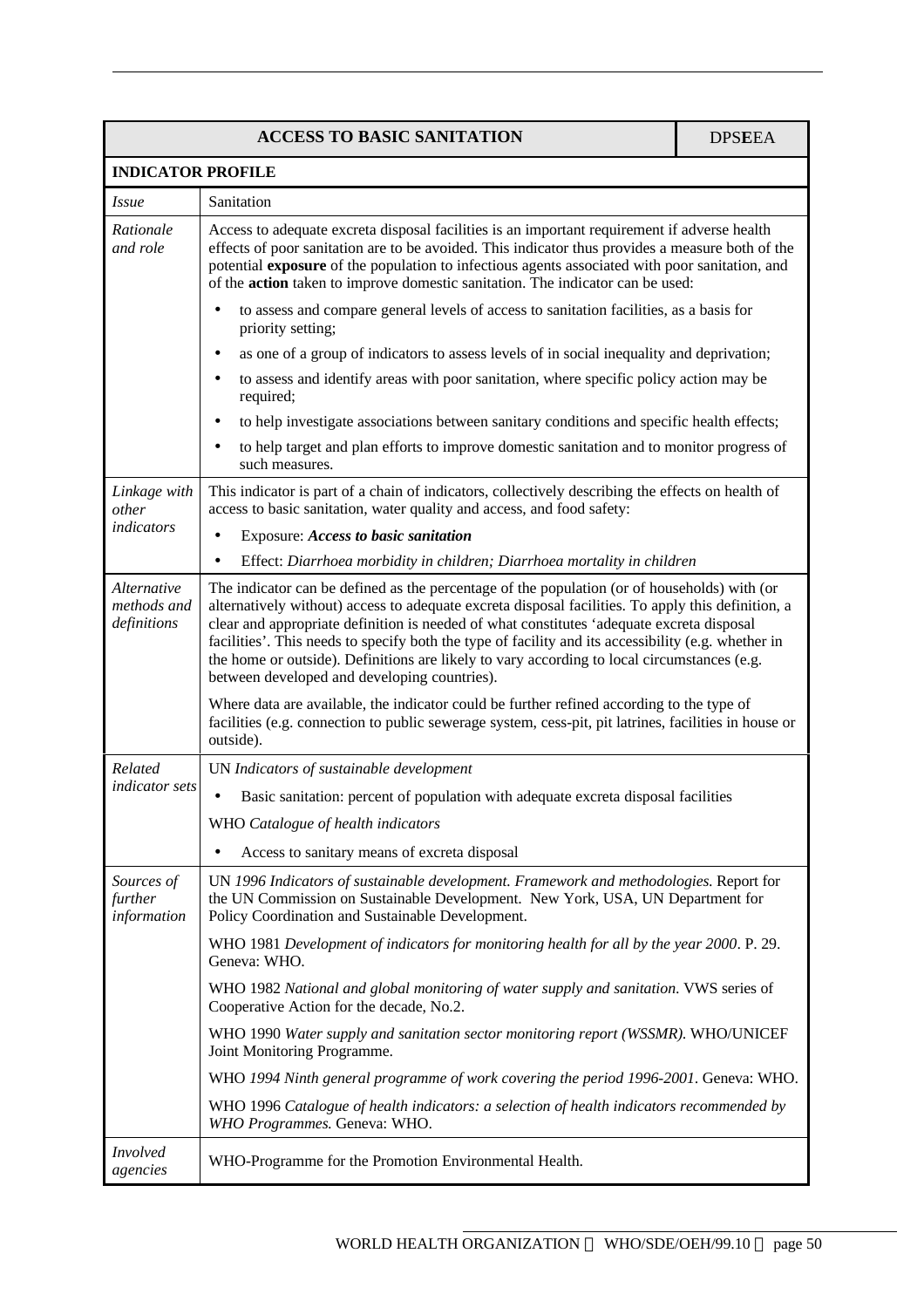| <b>EXAMPLE INDICATOR</b>                     |                                                                                                                                                                                                                                                                                                                                                                                                                                                                                                                                                      |  |
|----------------------------------------------|------------------------------------------------------------------------------------------------------------------------------------------------------------------------------------------------------------------------------------------------------------------------------------------------------------------------------------------------------------------------------------------------------------------------------------------------------------------------------------------------------------------------------------------------------|--|
| Definition of<br>indicator                   | Percentage of the population with access to adequate excreta disposal facilities.                                                                                                                                                                                                                                                                                                                                                                                                                                                                    |  |
| Underlying<br>definitions                    | This indicator is based on the assumption that poor sanitary facilities increase the risks of<br>infectious diseases such as diarrhoea and cholera. Underlying definitions are:                                                                                                                                                                                                                                                                                                                                                                      |  |
| and concepts                                 | Adequate excreta disposal facilities: a facility which provides for the controlled<br>$\bullet$<br>disposal of human excreta in ways which avoid direct human exposure to faeces, or<br>contamination of food and local water supplies by raw faeces. Suitable facilities might<br>range from simple but effective pit latrines, to flush toilets with sewerage. All facilities, to<br>be effective, must be correctly constructed and properly maintained.                                                                                          |  |
|                                              | Access to adequate excreta disposal facilities: people with excreta disposal facilities<br>either in their dwelling or located within a convenient distance $(<50$ metres) from the<br>user's dwelling. This thus includes the urban and rural populations served by connections<br>to public sewers; household systems (pit privies, pour-flush latrines, septic tank, etc);<br>communal toilets; and simple but adequate excreta disposal such as pit privies, pour-flush<br>latrines, covered by latrines, etc                                    |  |
|                                              | Total population: total resident population.                                                                                                                                                                                                                                                                                                                                                                                                                                                                                                         |  |
| Specification                                | The number of people with access to adequate excreta-disposal facilities.                                                                                                                                                                                                                                                                                                                                                                                                                                                                            |  |
| of data<br>needed                            | Total population.                                                                                                                                                                                                                                                                                                                                                                                                                                                                                                                                    |  |
| Data sources,<br>availability<br>and quality | Data on excreta disposal facilities may be available from relevant administrative authorities<br>(e.g. public works, sanitary works or housing departments). In some countries, data are also<br>available via national censuses. Where such sources do not exist or are inadequate, special<br>surveys will be necessary.                                                                                                                                                                                                                           |  |
|                                              | Data on total population are available from national censuses and should be reliable.                                                                                                                                                                                                                                                                                                                                                                                                                                                                |  |
| Computation                                  | The indicator can be computed as:                                                                                                                                                                                                                                                                                                                                                                                                                                                                                                                    |  |
|                                              | $100 * (P_e / P_t)$                                                                                                                                                                                                                                                                                                                                                                                                                                                                                                                                  |  |
|                                              | where $P_e$ is the number of people living in dwellings with access to adequate excreta disposal<br>facilities, and $P_t$ is the total population.                                                                                                                                                                                                                                                                                                                                                                                                   |  |
| Units of<br>measurement                      | Percentage                                                                                                                                                                                                                                                                                                                                                                                                                                                                                                                                           |  |
| Scale of<br>application                      | Local to international                                                                                                                                                                                                                                                                                                                                                                                                                                                                                                                               |  |
| Interpretatio<br>n                           | The indicator can be interpreted directly to show the adequacy of domestic sanitary conditions,<br>and thus the risks to health from exposures to infectious agents. A high percentage of people or<br>households with access to adequate excreta disposal facilities should indicate a lower risk of<br>exposure and adverse health effects; a low percentage would imply higher risks of exposure<br>and infection. If compared to national targets, the indicator can similarly be interpreted to<br>show progress towards achieving these goals. |  |
|                                              | Nevertheless, some care is needed in interpreting the indicator, in particular because the<br>availability of a facility does not always translate into their proper utilisation and improved<br>hygiene. Data may also be of uncertain quality.                                                                                                                                                                                                                                                                                                     |  |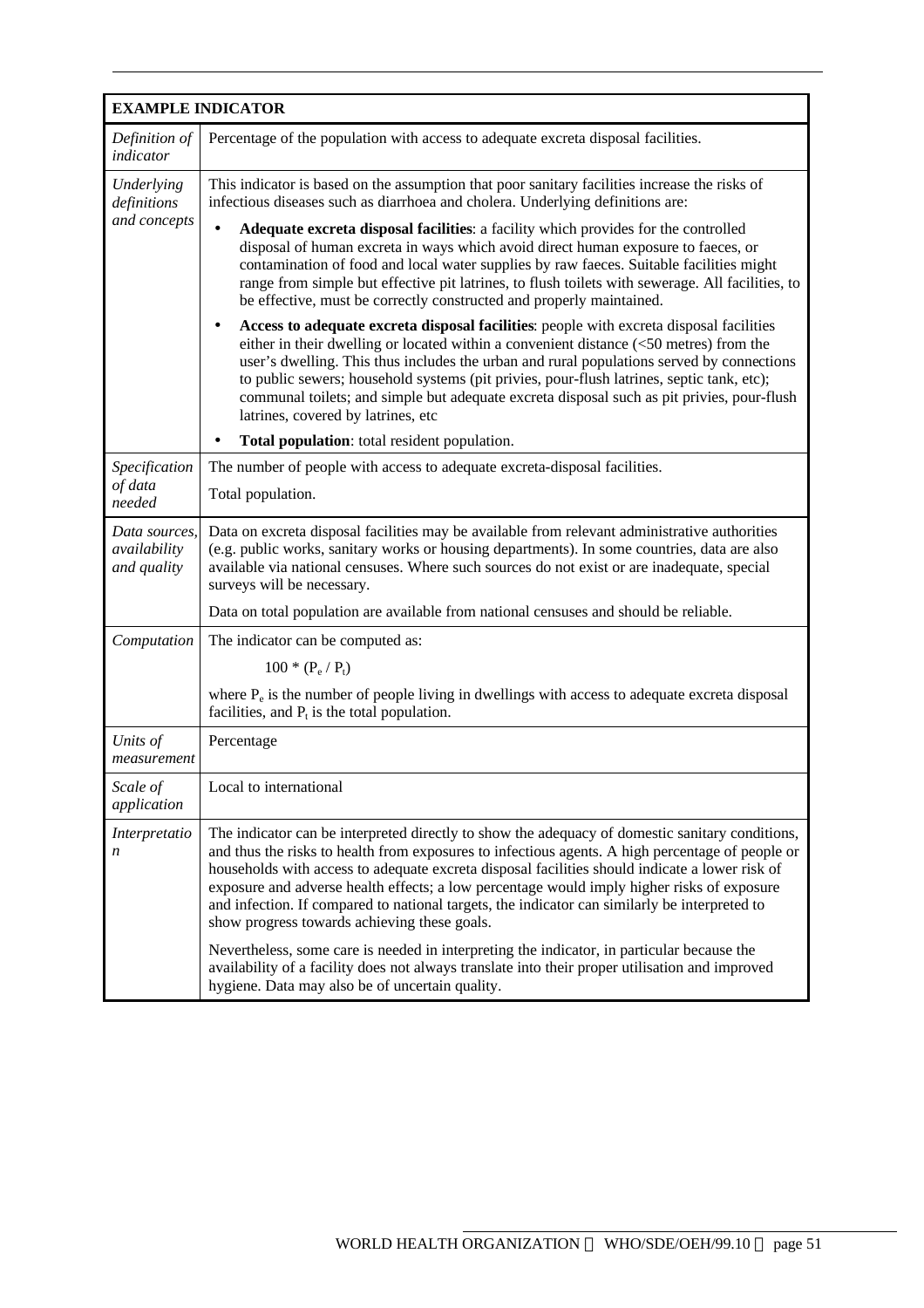| <b>DIARRHOEA MORBIDITY IN CHILDREN</b><br><b>DPSEEA</b> |                                                                                                                                                                                                                                                                                                                                                                                                                                                                                                                                                                               |  |  |
|---------------------------------------------------------|-------------------------------------------------------------------------------------------------------------------------------------------------------------------------------------------------------------------------------------------------------------------------------------------------------------------------------------------------------------------------------------------------------------------------------------------------------------------------------------------------------------------------------------------------------------------------------|--|--|
|                                                         | <b>INDICATOR PROFILE</b>                                                                                                                                                                                                                                                                                                                                                                                                                                                                                                                                                      |  |  |
| <i>Issue</i>                                            | Sanitation                                                                                                                                                                                                                                                                                                                                                                                                                                                                                                                                                                    |  |  |
|                                                         | Access to safe drinking water                                                                                                                                                                                                                                                                                                                                                                                                                                                                                                                                                 |  |  |
|                                                         | Food safety                                                                                                                                                                                                                                                                                                                                                                                                                                                                                                                                                                   |  |  |
| Rationale<br>and role                                   | This indicator measures the <b>health effects</b> of diarrhoea in the high risk group of under five-<br>year olds. It is an indication of the magnitude of the problem of diarrhoea and the potential<br>health effects from exposure to the environmental problems of poor quality of sanitation, water<br>and food.                                                                                                                                                                                                                                                         |  |  |
|                                                         | As a measurement of cause-specific morbidity this indicator can serve several purposes:                                                                                                                                                                                                                                                                                                                                                                                                                                                                                       |  |  |
|                                                         | to establish the magnitude of the problem of childhood diarrhoea and its relative public<br>health importance;                                                                                                                                                                                                                                                                                                                                                                                                                                                                |  |  |
|                                                         | to evaluate trends over time, especially as a method of evaluating the probable impact of<br>$\bullet$<br>intervention, management and control programmes;                                                                                                                                                                                                                                                                                                                                                                                                                    |  |  |
|                                                         | to select place and programme interventions;<br>٠                                                                                                                                                                                                                                                                                                                                                                                                                                                                                                                             |  |  |
|                                                         | to provide an indication of the potential for health effects associated with the same<br>environmental health issues.                                                                                                                                                                                                                                                                                                                                                                                                                                                         |  |  |
| Linkage<br>with other                                   | This indicator is part of a number of chains of indicators, collectively describing the effects on<br>health of access to basic sanitation, water quality and access, and food safety.                                                                                                                                                                                                                                                                                                                                                                                        |  |  |
| indicators                                              | 1) Sanitation                                                                                                                                                                                                                                                                                                                                                                                                                                                                                                                                                                 |  |  |
|                                                         | Exposure: Access to basic sanitation                                                                                                                                                                                                                                                                                                                                                                                                                                                                                                                                          |  |  |
|                                                         | Effect: Diarrhoea mortality in children; Diarrhoea morbidity in children                                                                                                                                                                                                                                                                                                                                                                                                                                                                                                      |  |  |
|                                                         | 2) Access to safe drinking water                                                                                                                                                                                                                                                                                                                                                                                                                                                                                                                                              |  |  |
|                                                         | Exposure: Connections to piped water supply; Access to safe and reliable supplies of<br>drinking water                                                                                                                                                                                                                                                                                                                                                                                                                                                                        |  |  |
|                                                         | Effect: Diarrhoea morbidity in children; Diarrhoea mortality in children; Outbreaks of<br>water-borne diseases                                                                                                                                                                                                                                                                                                                                                                                                                                                                |  |  |
|                                                         | Action: Intensity of drinking water quality monitoring                                                                                                                                                                                                                                                                                                                                                                                                                                                                                                                        |  |  |
|                                                         | 3) Food safety                                                                                                                                                                                                                                                                                                                                                                                                                                                                                                                                                                |  |  |
|                                                         | Effect: Food-borne illness; Diarrhoea morbidity in children; Diarrhoea mortality in<br>٠<br>children                                                                                                                                                                                                                                                                                                                                                                                                                                                                          |  |  |
|                                                         | Action: Monitoring of chemical hazards in food                                                                                                                                                                                                                                                                                                                                                                                                                                                                                                                                |  |  |
| Alternative<br>methods and<br>definitions               | This indicator can be defined as the incidence of diarrhoea in children under five years of age.<br>Where appropriate it could be applied to other age groups (e.g. 0-1 year old). Alternatively, the<br>indicator can be assessed on the basis of the number of hospital admissions for acute gastro-<br>intestinal infections. This, however, would tend to underestimate the incidence of illness<br>because only the most serious cases would be included. Bias might also occur in the indicator,<br>because of social and geographic differences in access to hospital. |  |  |
| Related                                                 | WHO Catalogue of health indicators                                                                                                                                                                                                                                                                                                                                                                                                                                                                                                                                            |  |  |
| indicator sets                                          | Annual incidence of diarrhoea in children under 5 years of age                                                                                                                                                                                                                                                                                                                                                                                                                                                                                                                |  |  |
| Sources of<br>further                                   | WHO 1992 Readings on diarrhoea: student manual. Division for the Control of Diarrhoea and<br>Acute Respiratory Disease, Geneva: WHO.                                                                                                                                                                                                                                                                                                                                                                                                                                          |  |  |
| information                                             | WHO 1994 Ninth general programme of work covering the period 1996-2001. Geneva: WHO.                                                                                                                                                                                                                                                                                                                                                                                                                                                                                          |  |  |
| Sources of<br>further                                   | WHO 1994 Household survey manual: diarrhoea and acute respiratory infections.<br>WHO/CDR/94.8. Geneva: WHO.                                                                                                                                                                                                                                                                                                                                                                                                                                                                   |  |  |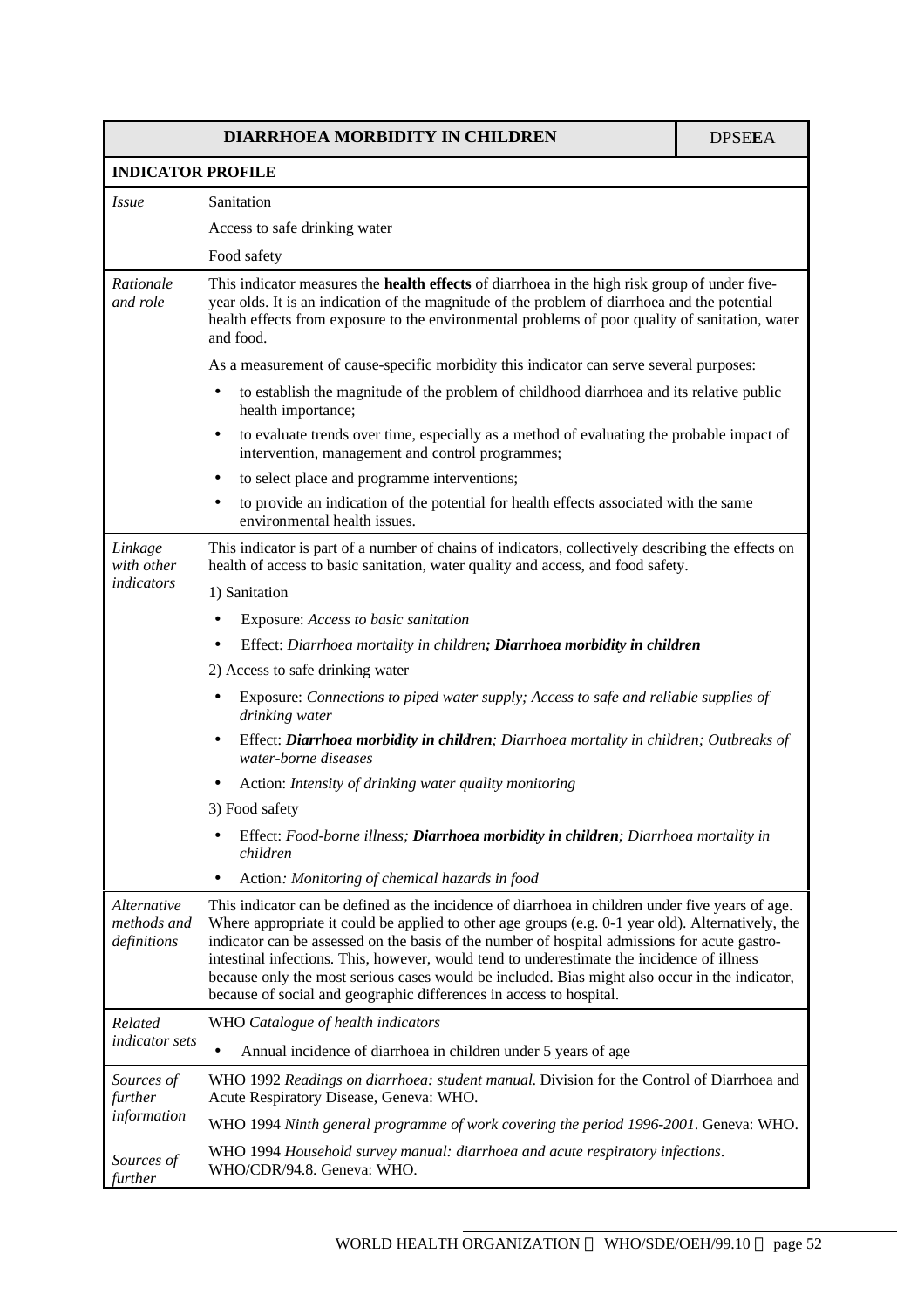| information                   |                                                                                                                                                                                                                                                                                                    |
|-------------------------------|----------------------------------------------------------------------------------------------------------------------------------------------------------------------------------------------------------------------------------------------------------------------------------------------------|
| continued                     | WHO 1996 Catalogue of health indicators: A selection of health indicators recommended by<br>WHO Programmes. Geneva: WHO.                                                                                                                                                                           |
|                               | WHO 1997 Health and environment in sustainable development – five years after the Earth<br>Summit. Geneva: WHO.                                                                                                                                                                                    |
| <i>Involved</i>               | WHO - Department of Child and Adolescent Health and Development (CAH)                                                                                                                                                                                                                              |
| agencies                      | WHO - Programme for Promotion of Environmental Health                                                                                                                                                                                                                                              |
|                               | <b>UNICEF</b>                                                                                                                                                                                                                                                                                      |
| <b>EXAMPLE INDICATOR</b>      |                                                                                                                                                                                                                                                                                                    |
| Definition of<br>indicator    | Incidence of diarrhoea morbidity in children under five years of age.                                                                                                                                                                                                                              |
| Underlying<br>definitions     | <b>Diarrhoea</b> : three or more watery stools in a 24-hour period, a loose stool being one that would<br>take the shape of the container (WHO 1996), or local definition of diarrhoea.                                                                                                            |
| and concepts                  | Episode of Diarrhoea: An episode of diarrhoea begins with a 24-hour period with three or<br>more loose or watery stools. An episode of diarrhoea is considered to have ended after 48<br>hours without three or more loose watery stools within a 24-hour period.                                  |
|                               | Incidence of diarrhoea morbidity: total number of episodes of diarrhoea during a 1-year<br>period amongst the children surveyed.                                                                                                                                                                   |
|                               | Total population of children under five years of age: number of children less than five years<br>of age in the survey, at the time of survey.                                                                                                                                                      |
| Specification                 | Data on number of episodes of diarrhoea among children under five.                                                                                                                                                                                                                                 |
| of data<br>needed             | Population data for total number of children under five years of age.                                                                                                                                                                                                                              |
|                               | Disaggregating data such as socio-economic status, geographic area and age/sex of children.                                                                                                                                                                                                        |
| Data sources,<br>availability | Morbidity data for diarrhoea disease does not tend to be collected on a routine basis, and<br>usually depends on special surveys.                                                                                                                                                                  |
| and quality                   | Methods for data collection by surveys are recommended by the WHO Division for the<br>Control of Diarrhoea and Acute Respiratory Disease (CDD/ARI) household survey manual<br>(see Sources of further information).                                                                                |
|                               | The CDD/ARI Household Survey is designed to collect qualitative as well as quantitative<br>information on diarrhoea episodes occurring in the past two weeks. The manual includes<br>instructions on how to convert the results to an annual incidence taking into account seasonal<br>variations. |
| Computation                   | The indicator can be computed as:                                                                                                                                                                                                                                                                  |
|                               | $I_c / P_c$                                                                                                                                                                                                                                                                                        |
|                               | where $I_c$ is the incidence of diarrhoea in children under five years of age in the survey, and $P_c$<br>is the total number of children under five years of age in the survey.                                                                                                                   |
| Units of<br>measurement       | Number of cases per child per year.                                                                                                                                                                                                                                                                |
| Scale of<br>application       | Local to national; application at broader scales is limited by problems of data consistency and<br>completeness.                                                                                                                                                                                   |

| Interpretatio    | This indicator is a powerful measure of health status of children, especially under conditions of |
|------------------|---------------------------------------------------------------------------------------------------|
| $\boldsymbol{n}$ | inadequate water or food hygiene and basic sanitation. Action to improve these conditions can     |
|                  | generally help to reduce morbidity rates. Like other infectious diseases, however, marked         |
|                  | short-term variations in morbidity may occur, making identification of long-term trends           |
|                  | difficult, especially on the basis of short-term or irregular surveys. Data on the incidence of   |
|                  | diarrhoea are also subject to large margins of error due to inconsistencies in reporting and in   |
|                  | definitions, and problems of ensuring adequate sampling in surveys.                               |
|                  |                                                                                                   |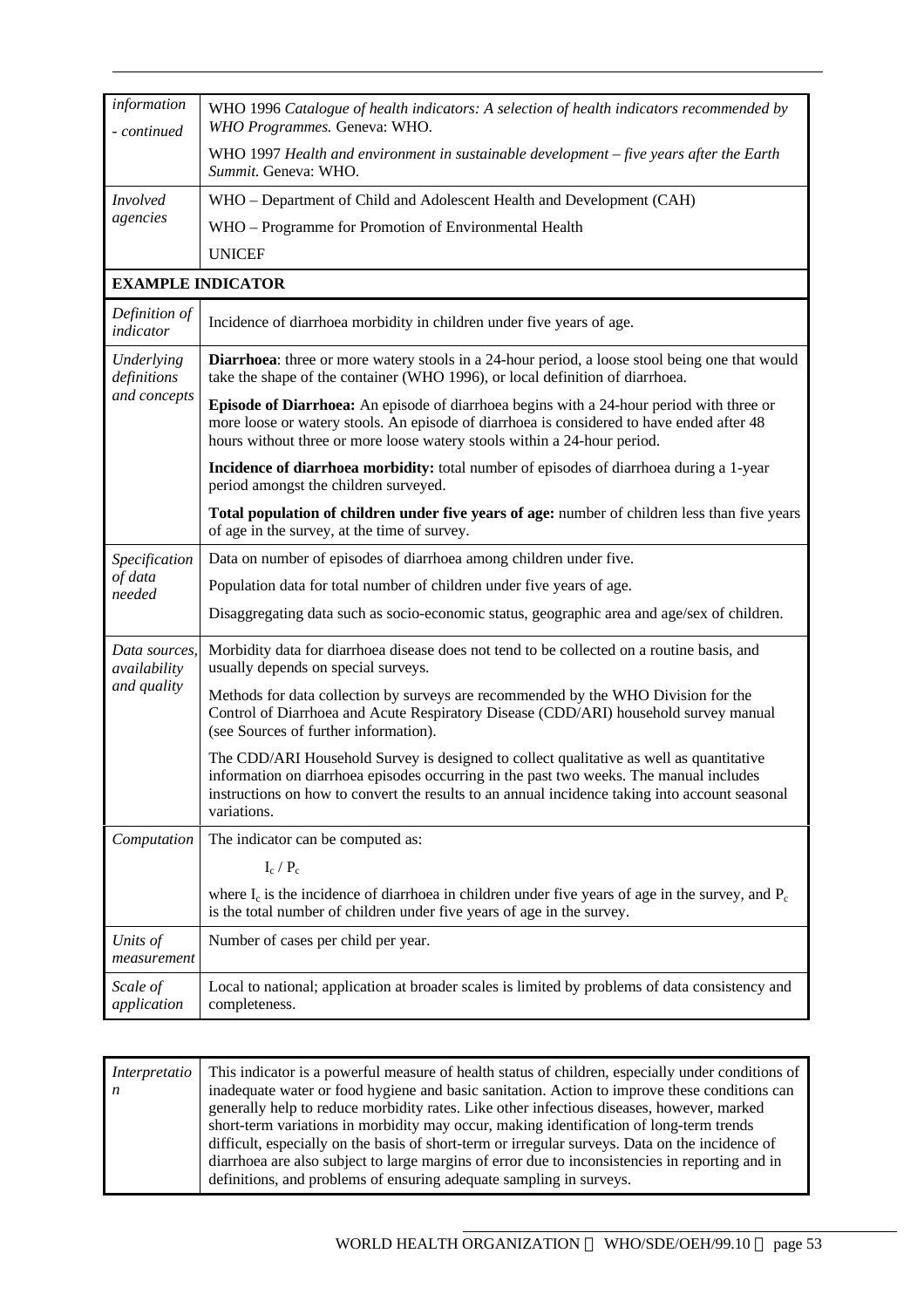|  | Interpretation of the indicator can be assisted by disaggregating the data by age and gender of |
|--|-------------------------------------------------------------------------------------------------|
|  | the child, economic status of the parents and geographic area.                                  |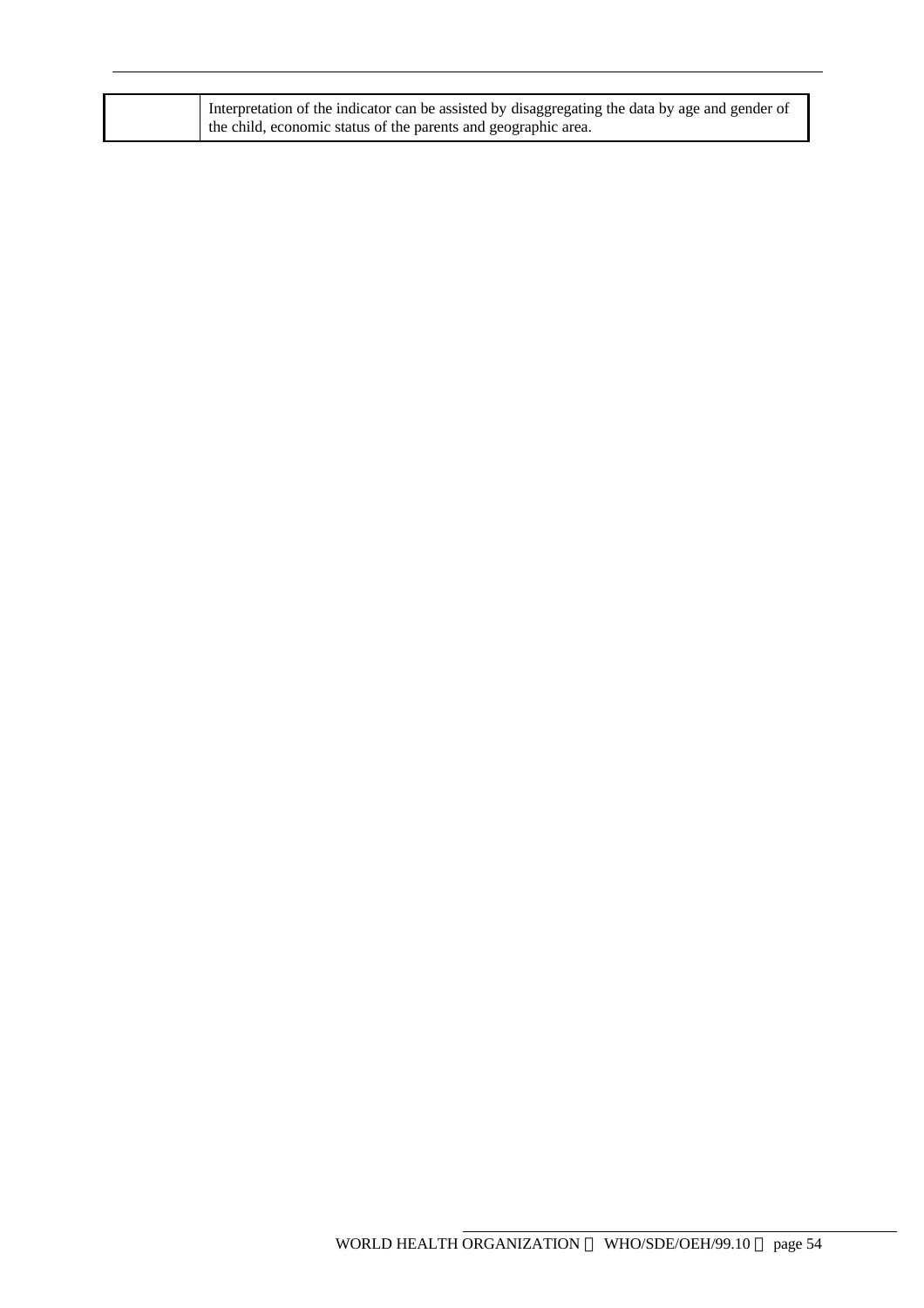|                                           | <b>DIARRHOEA MORTALITY IN CHILDREN</b>                                                                                                                                                                                                                                                                                                                                                                                                                                                                                                     | <b>DPSEEA</b> |  |
|-------------------------------------------|--------------------------------------------------------------------------------------------------------------------------------------------------------------------------------------------------------------------------------------------------------------------------------------------------------------------------------------------------------------------------------------------------------------------------------------------------------------------------------------------------------------------------------------------|---------------|--|
|                                           | <b>INDICATOR PROFILE</b>                                                                                                                                                                                                                                                                                                                                                                                                                                                                                                                   |               |  |
| Sanitation<br><i>Issue</i>                |                                                                                                                                                                                                                                                                                                                                                                                                                                                                                                                                            |               |  |
|                                           | Access to safe drinking water                                                                                                                                                                                                                                                                                                                                                                                                                                                                                                              |               |  |
|                                           | Food safety and supply                                                                                                                                                                                                                                                                                                                                                                                                                                                                                                                     |               |  |
| Rationale<br>and role                     | Diarrhoea and related gastrointestinal illnesses continue to be one of the most important causes<br>of illness and death, worldwide especially amongst vulnerable groups such as young children.<br>Much of this illness is due to exposures to contaminated water or food, as a result, for<br>example, of poor water quality, limited access to water, poor food hygiene and safety, or poor<br>sanitation in the home. Major pathogens include Salmonella, Shigella, Campylobacter, E. coli<br>and rotavirus.                           |               |  |
|                                           | This indicator provides a measure of the extent and severity of these effects. It can thus be<br>used:                                                                                                                                                                                                                                                                                                                                                                                                                                     |               |  |
|                                           | to monitor general trends in the burden of disease amongst children;                                                                                                                                                                                                                                                                                                                                                                                                                                                                       |               |  |
|                                           | to infer changes in the quality of drinking and bathing water, food and basic sanitation;                                                                                                                                                                                                                                                                                                                                                                                                                                                  |               |  |
|                                           | to map patterns of disease, as a basis for identifying at-risk areas or groups, and target<br>policy action;                                                                                                                                                                                                                                                                                                                                                                                                                               |               |  |
|                                           | to assess and monitor the effectiveness of intervention programmes;                                                                                                                                                                                                                                                                                                                                                                                                                                                                        |               |  |
|                                           | to analyse relationships between environmental exposures and health.                                                                                                                                                                                                                                                                                                                                                                                                                                                                       |               |  |
| Linkage<br>with other                     | This indicator is part of a number of chains of indicators, collectively describing the effects on<br>health of access to basic sanitation, water quality and access, and food safety.                                                                                                                                                                                                                                                                                                                                                     |               |  |
| indicators                                | 1) Sanitation                                                                                                                                                                                                                                                                                                                                                                                                                                                                                                                              |               |  |
|                                           | Exposure: Access to basic sanitation                                                                                                                                                                                                                                                                                                                                                                                                                                                                                                       |               |  |
|                                           | Effect: Diarrhoea mortality in children; Diarrhoea morbidity in children                                                                                                                                                                                                                                                                                                                                                                                                                                                                   |               |  |
|                                           | 2) Access to safe drinking water                                                                                                                                                                                                                                                                                                                                                                                                                                                                                                           |               |  |
|                                           | Exposure: Connections to piped water supply; Access to safe and reliable supplies of<br>drinking water                                                                                                                                                                                                                                                                                                                                                                                                                                     |               |  |
|                                           | Effect: Diarrhoea morbidity in children; Diarrhoea mortality in children; Outbreaks of<br>$\bullet$<br>water-borne diseases                                                                                                                                                                                                                                                                                                                                                                                                                |               |  |
|                                           | Action: Intensity of drinking water quality monitoring                                                                                                                                                                                                                                                                                                                                                                                                                                                                                     |               |  |
|                                           | 3) Food safety                                                                                                                                                                                                                                                                                                                                                                                                                                                                                                                             |               |  |
|                                           | Effect: Food-borne illness; Diarrhoea morbidity in children; Diarrhoea mortality in<br>children                                                                                                                                                                                                                                                                                                                                                                                                                                            |               |  |
|                                           | Action: Monitoring of chemical hazards in food                                                                                                                                                                                                                                                                                                                                                                                                                                                                                             |               |  |
| Alternative<br>methods and<br>definitions | This indicator can be defined as the mortality rate due to diarrhoea in children under five years<br>of age. It could alternatively be assessed using a broader category of illnesses (e.g. diseases of<br>the digestive system - ICD codes 520-579). While this would broaden the potential range of<br>exposures of relevance, it would tend to reduce inconsistencies due to diagnosis. It could also<br>be applied to other age groups (e.g. $\lt 1$ year) where appropriate. Stratification by gender may<br>be useful in some cases. |               |  |
| Related                                   | WHO Catalogue of health indicators                                                                                                                                                                                                                                                                                                                                                                                                                                                                                                         |               |  |
| <i>indicator</i> sets                     | Deaths due to diarrhoea among infants and children under 5 years of age                                                                                                                                                                                                                                                                                                                                                                                                                                                                    |               |  |

|  | Sources of | WHO 1992 Readings on diarrhoea: student manual. Division for the Control of Diarrhoea and |
|--|------------|-------------------------------------------------------------------------------------------|
|--|------------|-------------------------------------------------------------------------------------------|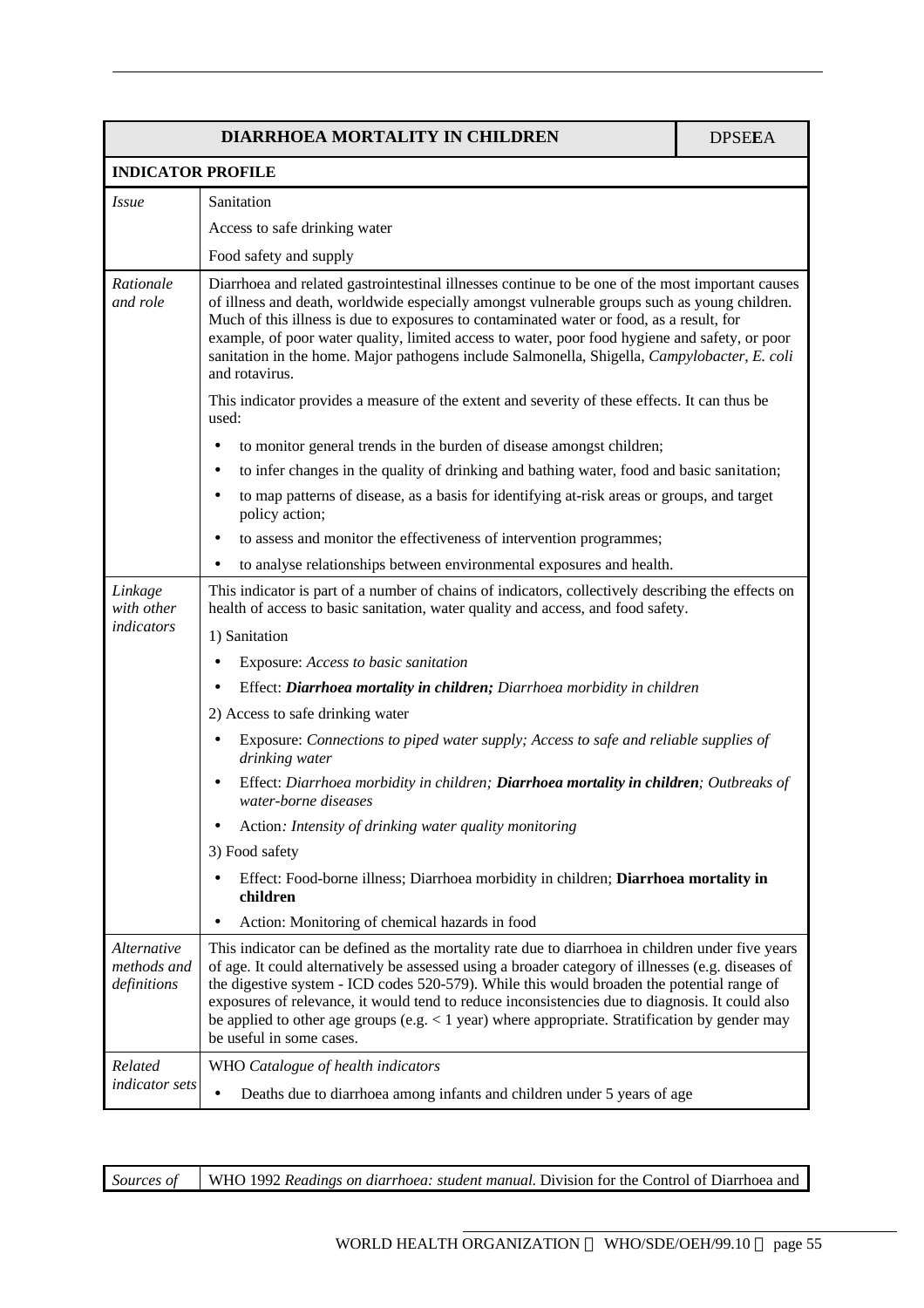| further                                      | Acute Respiratory Disease, Geneva: WHO.                                                                                                                                                                                                                                                                                                                                                                                                                                                                                                                                                                                                                                                                                                                                                                        |
|----------------------------------------------|----------------------------------------------------------------------------------------------------------------------------------------------------------------------------------------------------------------------------------------------------------------------------------------------------------------------------------------------------------------------------------------------------------------------------------------------------------------------------------------------------------------------------------------------------------------------------------------------------------------------------------------------------------------------------------------------------------------------------------------------------------------------------------------------------------------|
| information                                  | WHO 1994 Ninth general programme of work covering the period 1996-2001. Geneva: WHO.                                                                                                                                                                                                                                                                                                                                                                                                                                                                                                                                                                                                                                                                                                                           |
|                                              | WHO 1994 Household survey manual: diarrhoea and acute respiratory infections.<br>WHO/CDR/94.8. Geneva: WHO.                                                                                                                                                                                                                                                                                                                                                                                                                                                                                                                                                                                                                                                                                                    |
|                                              | WHO 1996 Catalogue of health indicators: a selection of health indicators recommended by<br>WHO Programmes. Geneva: WHO.                                                                                                                                                                                                                                                                                                                                                                                                                                                                                                                                                                                                                                                                                       |
|                                              | WHO 1997 Health and environment in sustainable development – five years after the Earth<br>Summit. Geneva: WHO.                                                                                                                                                                                                                                                                                                                                                                                                                                                                                                                                                                                                                                                                                                |
| <b>Involved</b>                              | WHO - Department of Child and Adolescent Health and Development (CAH)                                                                                                                                                                                                                                                                                                                                                                                                                                                                                                                                                                                                                                                                                                                                          |
| agencies                                     | WHO - Programme for Promotion of Environmental Health                                                                                                                                                                                                                                                                                                                                                                                                                                                                                                                                                                                                                                                                                                                                                          |
|                                              | <b>UNICEF</b>                                                                                                                                                                                                                                                                                                                                                                                                                                                                                                                                                                                                                                                                                                                                                                                                  |
| <b>EXAMPLE INDICATOR</b>                     |                                                                                                                                                                                                                                                                                                                                                                                                                                                                                                                                                                                                                                                                                                                                                                                                                |
| Definition of<br>indicator                   | Diarrhoea mortality rate in children under five years of age                                                                                                                                                                                                                                                                                                                                                                                                                                                                                                                                                                                                                                                                                                                                                   |
| Underlying<br>definitions                    | Death due to diarrhoea in children under five years of age: death in which diarrhoea is<br>defined as a primary cause of a child of less than five years of age at the time of death.                                                                                                                                                                                                                                                                                                                                                                                                                                                                                                                                                                                                                          |
| and concepts                                 | Total population of children under five years of age: number of live children less than five<br>years of age at the midpoint of the survey year (or other survey period).                                                                                                                                                                                                                                                                                                                                                                                                                                                                                                                                                                                                                                      |
| Specification                                | Total number of deaths due to diarrhoea in children under five years of age.                                                                                                                                                                                                                                                                                                                                                                                                                                                                                                                                                                                                                                                                                                                                   |
| of data<br>needed                            | Total population of children under five years of age.                                                                                                                                                                                                                                                                                                                                                                                                                                                                                                                                                                                                                                                                                                                                                          |
| Data sources.<br>availability<br>and quality | Data on death due to diarrhoea in children under five years of age should be available through<br>national or regional/local death statistics. Differences in both diagnosis and reporting practice<br>may be significant in these data, especially where diarrhoea is part of a complex of symptoms<br>(e.g. associated with malnutrition). Where statistical data are not available from routine<br>sources, special surveys will be necessary.                                                                                                                                                                                                                                                                                                                                                              |
|                                              | Data on the total population of children under five years of age should usually be available via<br>national censuses. Inter-census estimates can be made using vital registration data, or<br>demographic models. Care is needed in applying a consistent and appropriate census date,<br>especially where marked seasonal patterns in birth may occur.                                                                                                                                                                                                                                                                                                                                                                                                                                                       |
| Computation                                  | The indicator can be computed as:                                                                                                                                                                                                                                                                                                                                                                                                                                                                                                                                                                                                                                                                                                                                                                              |
|                                              | $1000 * (M_c / P_c)$                                                                                                                                                                                                                                                                                                                                                                                                                                                                                                                                                                                                                                                                                                                                                                                           |
|                                              | where $M_c$ is the total number of deaths amongst children under five years of age and $P_c$ is the<br>total population of children under five years of age.                                                                                                                                                                                                                                                                                                                                                                                                                                                                                                                                                                                                                                                   |
| Units of<br>measurement                      | Number per thousand children under five years of age.                                                                                                                                                                                                                                                                                                                                                                                                                                                                                                                                                                                                                                                                                                                                                          |
| Scale of<br>application                      | Local to international, though at broader scales extreme care is needed in interpretation<br>because of problems of data consistency and completeness.                                                                                                                                                                                                                                                                                                                                                                                                                                                                                                                                                                                                                                                         |
| Interpretatio<br>n                           | This indicator is a powerful measure of health status of children, especially under conditions of<br>inadequate water or food hygiene and basic sanitation. Action to improve these conditions can<br>generally help to reduce mortality rates. Like other infectious diseases, however, marked short-term<br>variations in mortality may occur, making identification of long-term trends difficult. Death of<br>young children due to diarrhoea may also be a result of several different, and often inter-related,<br>exposures: attributing changes in mortality to any one of these without consideration of the others<br>might be misleading. Rates of mortality are also fundamentally affected by the effectiveness of, and<br>access to, the health service and levels of awareness amongst parents. |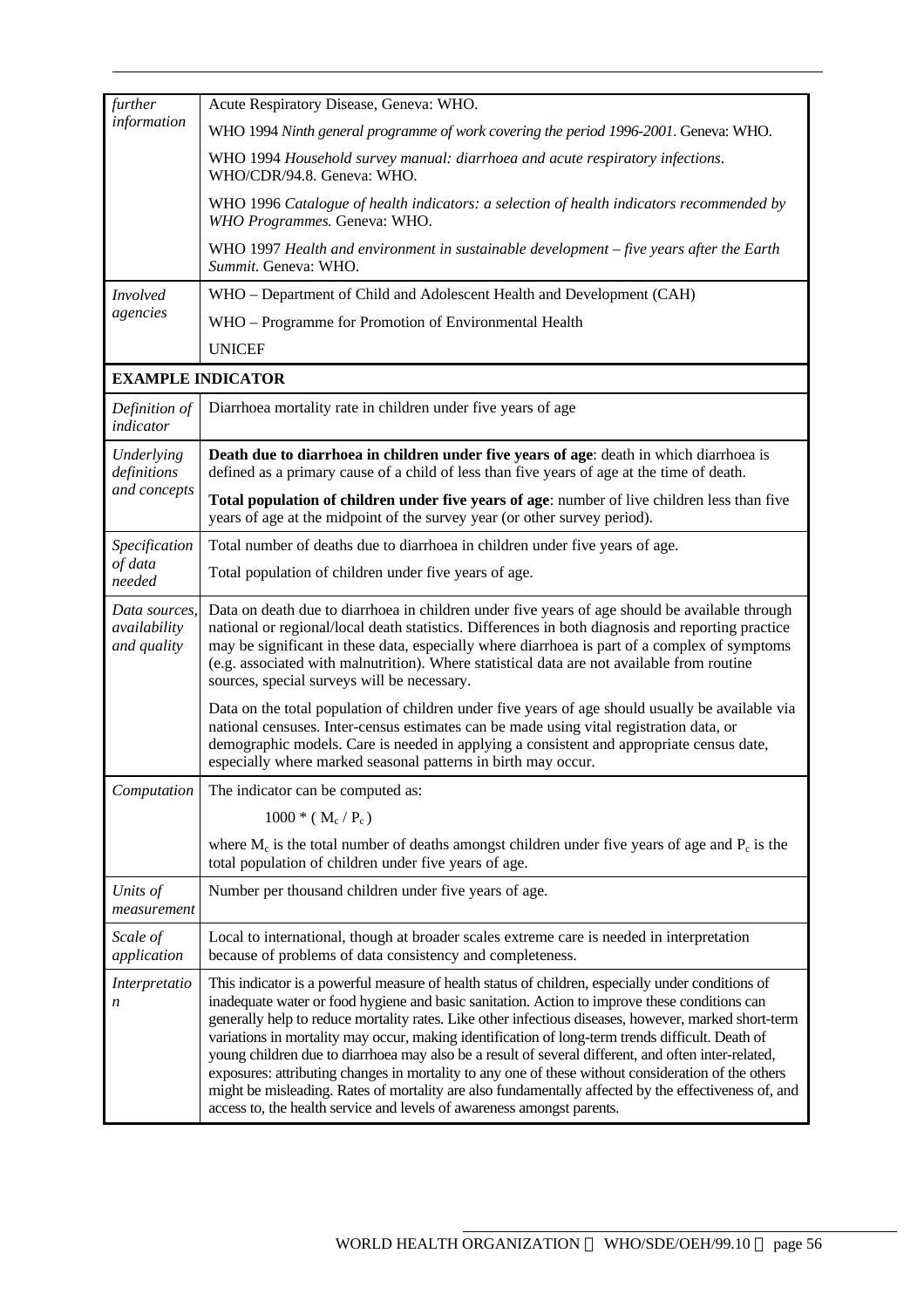| POPULATION IN INFORMAL SETTLEMENTS |  |  |  |
|------------------------------------|--|--|--|
|------------------------------------|--|--|--|

### **INDICATOR PROFILE**

 $\overline{a}$ 

| <i>Issue</i>                              | Shelter                                                                                                                                                                                                                                                                                                                                                                                                                                                                                                                                                          |
|-------------------------------------------|------------------------------------------------------------------------------------------------------------------------------------------------------------------------------------------------------------------------------------------------------------------------------------------------------------------------------------------------------------------------------------------------------------------------------------------------------------------------------------------------------------------------------------------------------------------|
| Rationale<br>and role                     | Rapid urbanisation and inadequate capability to cope with the housing needs of people in<br>urban areas have contributed to the development of informal settlements. Living in these<br>settlements often poses significant health risks: sanitation and drinking water quality are often<br>poor, with the result that inhabitants are exposed to a wide range of pathogens; cooking<br>facilities are often basic, with the consequence that high levels of exposure to indoor pollution<br>may occur; and access to health and other services may be limited. |
|                                           | This indicator thus provides a measure of exposure to inadequate housing conditions. Its can<br>be used to:                                                                                                                                                                                                                                                                                                                                                                                                                                                      |
|                                           | compare areas or countries in terms of their extent of informal settlements and the<br>adequacy of their housing;                                                                                                                                                                                                                                                                                                                                                                                                                                                |
|                                           | monitor trends in the extent of informal settlements (e.g. in response to urbanisation or<br>population change);                                                                                                                                                                                                                                                                                                                                                                                                                                                 |
|                                           | identify areas characterised by poor housing conditions, in order to target action;<br>٠                                                                                                                                                                                                                                                                                                                                                                                                                                                                         |
|                                           | help investigate associations between housing conditions and health;                                                                                                                                                                                                                                                                                                                                                                                                                                                                                             |
|                                           | assess and monitor the effectiveness of interventions aimed at improving housing<br>conditions.                                                                                                                                                                                                                                                                                                                                                                                                                                                                  |
| Linkage<br>with other                     | This indicator is one of a chain of indicators describing the health risks associated with<br>inadequate shelter. Others are:                                                                                                                                                                                                                                                                                                                                                                                                                                    |
| indicators                                | Exposure: Population in informal settlements; Population living in unsafe housing                                                                                                                                                                                                                                                                                                                                                                                                                                                                                |
|                                           | Effect: Accidents in the home                                                                                                                                                                                                                                                                                                                                                                                                                                                                                                                                    |
|                                           | Action: Urban planning and building regulations                                                                                                                                                                                                                                                                                                                                                                                                                                                                                                                  |
|                                           | However, the characteristics of, and health risks associated with, living in informal settlements<br>extend more widely than this, and other relevant indicators include:                                                                                                                                                                                                                                                                                                                                                                                        |
|                                           | Exposure: Access to basic sanitation; Connections to piped water; Access to safe and<br>reliable supplies of drinking water                                                                                                                                                                                                                                                                                                                                                                                                                                      |
|                                           | Effect: Diarrhoea morbidity in children; Diarrhoea mortality in children; Childhood<br>morbidity due to acute respiratory illness; Childhood mortality due to acute respiratory<br>illness                                                                                                                                                                                                                                                                                                                                                                       |
| Alternative<br>methods and<br>definitions | This indicator can be defined as the percentage of the population living in informal<br>settlements. It is often restricted to informal settlements within the urban environment, and as<br>such may omit contiguous peri-urban settlements. An urban focus makes the indicator less<br>comprehensive, but data are likely to be more readily available and of better quality than for<br>rural settlements.                                                                                                                                                     |
|                                           | The indicator might also be presented as the total number of people living in informal<br>settlements.                                                                                                                                                                                                                                                                                                                                                                                                                                                           |
|                                           | Where suitable data on population are not available, the indicator might alternatively be<br>measured as the area (e.g. $km^2$ ) of informal settlements. This may be estimated from aerial<br>photographs. It is liable to understate the scale of the problem, however, since it makes no<br>allowance for population density, which is often higher in informal settlements than in formal<br>settlements.                                                                                                                                                    |
|                                           | Many other measures of marginal human settlements have also been formulated, which could<br>be used for similar indicators, including: unplanned settlements, squatter settlements, marginal<br>settlements, unconventional dwellings, non-permanent structures, inadequate housing, slums,<br>housing in compliance etc.                                                                                                                                                                                                                                        |
| Alternative                               | Unconventional dwellings are commonly defined by the number of housing units occupied by                                                                                                                                                                                                                                                                                                                                                                                                                                                                         |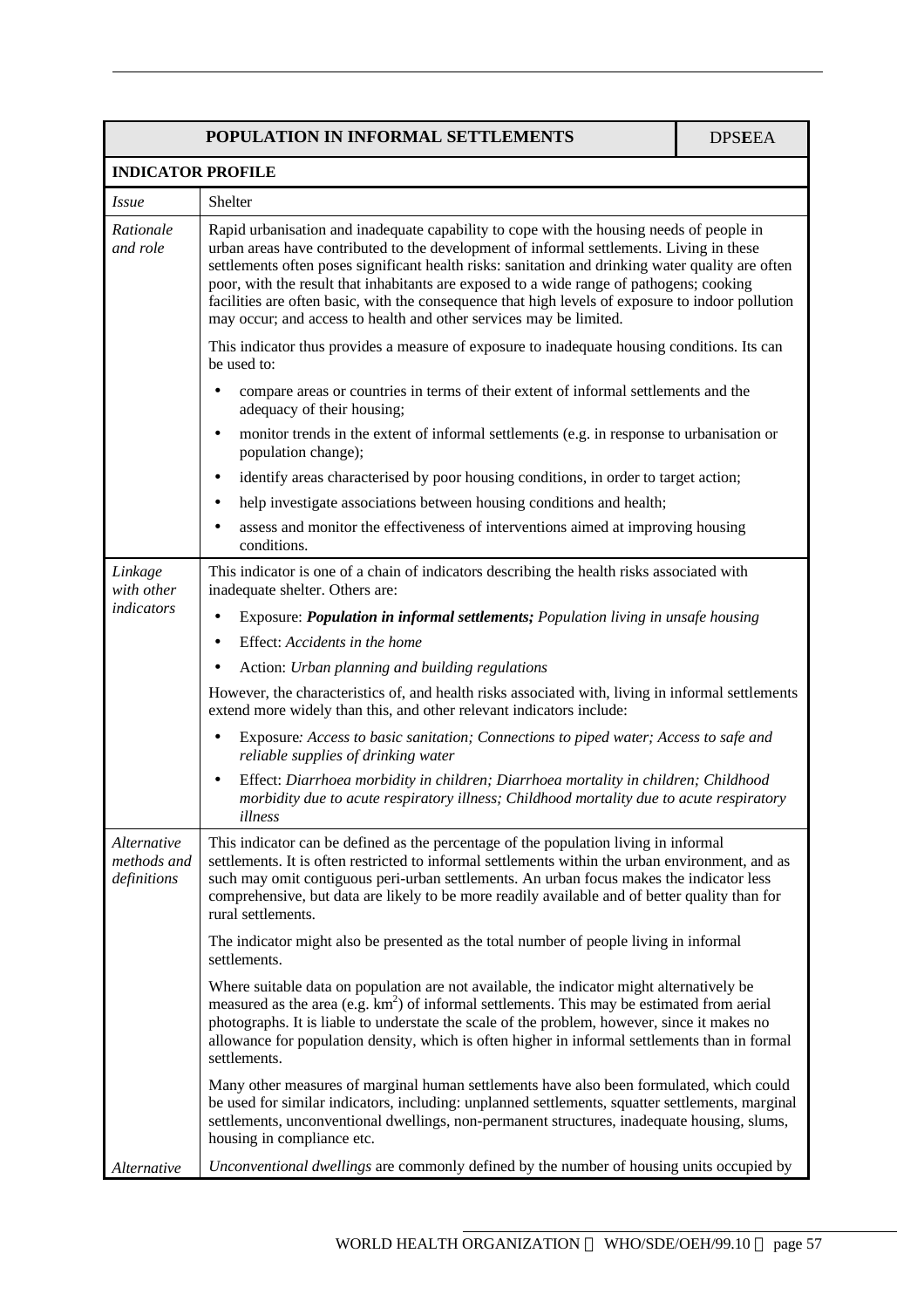| methods and                                  | households, but considered inappropriate to human habitation.                                                                                                                                                                                                                                                                                                                                                                                                                                                                         |
|----------------------------------------------|---------------------------------------------------------------------------------------------------------------------------------------------------------------------------------------------------------------------------------------------------------------------------------------------------------------------------------------------------------------------------------------------------------------------------------------------------------------------------------------------------------------------------------------|
| definitions<br>- continued                   | Housing in compliance is used as a Human Settlements Indicator by the UN Habitat<br>Programme and is defined as the percentage of the total housing stock in urban areas which is<br>in compliance with current regulations (authorised housing).                                                                                                                                                                                                                                                                                     |
|                                              | Housing may also be categorised by its type or permanence (e.g. permanent, semi-permanent,<br>non-permanent), although definitions of these categories vary widely from country to country.                                                                                                                                                                                                                                                                                                                                           |
| Related                                      | UN Indicators of sustainable development                                                                                                                                                                                                                                                                                                                                                                                                                                                                                              |
| indicator sets                               | Area and population of urban formal and informal settlements                                                                                                                                                                                                                                                                                                                                                                                                                                                                          |
| Sources of<br>further                        | UN 1996 Indicators of sustainable development. Framework and methodologies. New York:<br>UN.                                                                                                                                                                                                                                                                                                                                                                                                                                          |
| information                                  | UNCHS (Habitat) and the World Bank 1993 The housing indicators programme. Report and<br>the Executive Director (Volume I). Nairobi: UNCHS.                                                                                                                                                                                                                                                                                                                                                                                            |
|                                              | UNCHS (Habitat) 1995 Monitoring the shelter sector. Housing Indicators review. Nairobi:<br>UNCHS.                                                                                                                                                                                                                                                                                                                                                                                                                                     |
|                                              | UNCHS (Habitat) 1995 Monitoring human settlements, abridged survey. Indicators<br>Programme. Nairobi: UNCHS (Habitat).                                                                                                                                                                                                                                                                                                                                                                                                                |
|                                              | UNCHS Urban Indicators Programme web page:<br>http://www.urbanobservatory.org/indicators/database/                                                                                                                                                                                                                                                                                                                                                                                                                                    |
| <b>Involved</b>                              | United Nations - Centre for Human Settlements (Habitat)                                                                                                                                                                                                                                                                                                                                                                                                                                                                               |
| agencies                                     | The World Bank                                                                                                                                                                                                                                                                                                                                                                                                                                                                                                                        |
|                                              | WHO - Healthy Cities Project                                                                                                                                                                                                                                                                                                                                                                                                                                                                                                          |
| <b>EXAMPLE INDICATOR</b>                     |                                                                                                                                                                                                                                                                                                                                                                                                                                                                                                                                       |
| Definition of<br>indicator                   | Percentage of the population living in informal settlements.                                                                                                                                                                                                                                                                                                                                                                                                                                                                          |
|                                              |                                                                                                                                                                                                                                                                                                                                                                                                                                                                                                                                       |
| Underlying<br>definitions                    | This indicator depends on the ability to define and measure the number of people living in<br>informal settlements. It covers both urban and rural settlements. Underlying definitions are:                                                                                                                                                                                                                                                                                                                                           |
| and concepts                                 | Informal settlements: various definitions have previously been proposed, but that<br>$\bullet$<br>suggested by the UN Habitat Programme is probably the most appropriate. This defines<br>informal settlements as: i) residential areas where a group of housing units has been<br>constructed on land to which the occupant have no legal claim, or which they occupy<br>illegally; ii) unplanned settlements and areas where housing is not in compliance with<br>current planning and building regulations (unauthorised housing). |
|                                              | Unauthorised housing: excludes units where land titles, leases or occupancy permits<br>have been granted (UN 1996).                                                                                                                                                                                                                                                                                                                                                                                                                   |
|                                              | Total population: total resident population,<br>٠                                                                                                                                                                                                                                                                                                                                                                                                                                                                                     |
|                                              | It should be noted that informal settlements do NOT cover the <i>homeless</i> .                                                                                                                                                                                                                                                                                                                                                                                                                                                       |
| Specification                                | Number of people living in informal settlements.                                                                                                                                                                                                                                                                                                                                                                                                                                                                                      |
| of data<br>needed                            | Total population.                                                                                                                                                                                                                                                                                                                                                                                                                                                                                                                     |
| Data sources,<br>availability<br>and quality | Data on the number of people living in informal settlements are often limited, since inhabitants<br>are often only inadequately covered by formal censuses: census data may therefore not provide<br>a clear separation of those living in informal settlements. Where suitable census data do not<br>exist, special surveys may be necessary.                                                                                                                                                                                        |
|                                              | Data on total population should be available from national censuses and are generally reliable<br>(except for those living in informal settlements).                                                                                                                                                                                                                                                                                                                                                                                  |
| Computation                                  | The indicator is computed as:                                                                                                                                                                                                                                                                                                                                                                                                                                                                                                         |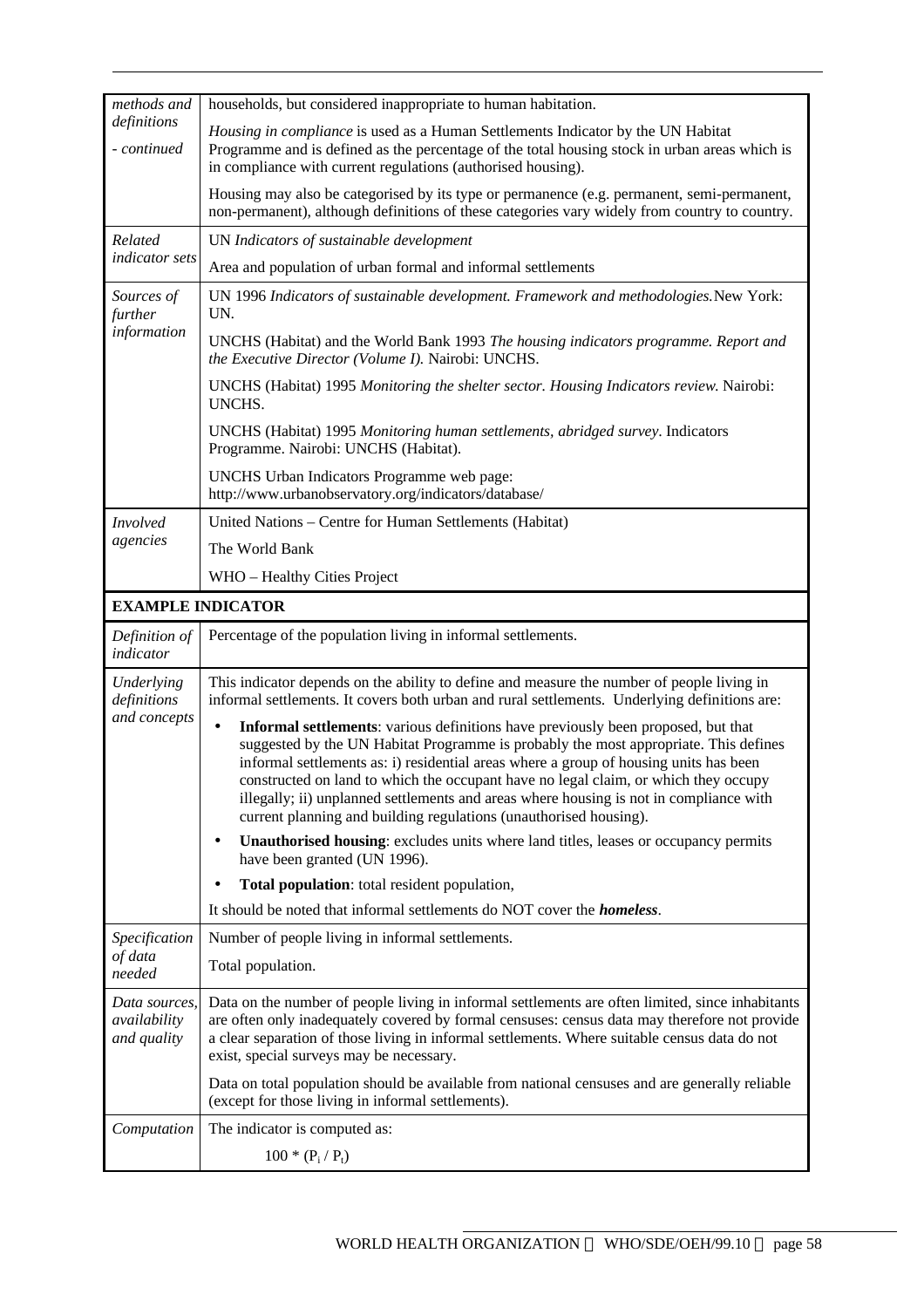|                         | where $P_i$ is the population living in informal settlements and $P_i$ is the total population.                                                                                                                                                                                                                                                                                                                                                                                   |
|-------------------------|-----------------------------------------------------------------------------------------------------------------------------------------------------------------------------------------------------------------------------------------------------------------------------------------------------------------------------------------------------------------------------------------------------------------------------------------------------------------------------------|
| Units of<br>measurement | Percentage                                                                                                                                                                                                                                                                                                                                                                                                                                                                        |
| Scale of<br>application | Local to international                                                                                                                                                                                                                                                                                                                                                                                                                                                            |
| Interpretatio<br>n      | This indicator provides a relatively straightforward measure of the quality of housing. A large<br>percentage of people living in informal settlements can be taken to imply relatively poor<br>housing conditions; a low percentage implies better housing conditions.                                                                                                                                                                                                           |
|                         | Nevertheless, the relationship between the number of people living in informal settlements and<br>environmental health is not always simple. In particular, those living in formal settlements are<br>not necessarily better provided for (e.g. the homeless or people living in crowded or unsafe<br>housing). Problems of data accuracy also mean that the indicator should be interpreted with<br>care, especially where comparisons are being made between different surveys. |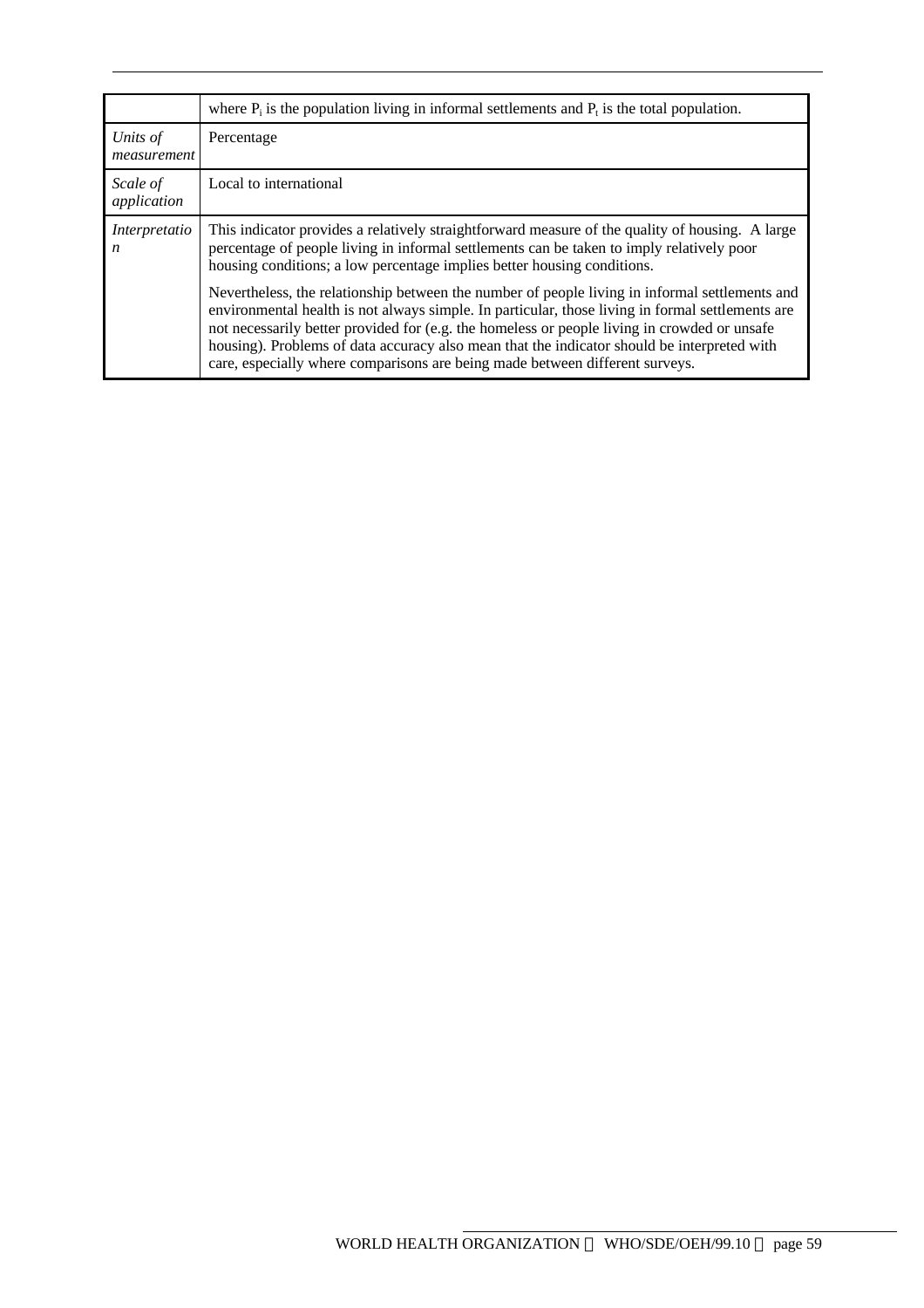### **POPULATION LIVING IN UNSAFE HOUSING** DPSEEA

#### **INDICATOR PROFILE**

 $\overline{a}$ 

| <b>Issue</b>                              | Shelter                                                                                                                                                                                                                                                                                                                                                                                                                                                                                                                                                                                                                                                                                                                                                                                                                                                                                        |
|-------------------------------------------|------------------------------------------------------------------------------------------------------------------------------------------------------------------------------------------------------------------------------------------------------------------------------------------------------------------------------------------------------------------------------------------------------------------------------------------------------------------------------------------------------------------------------------------------------------------------------------------------------------------------------------------------------------------------------------------------------------------------------------------------------------------------------------------------------------------------------------------------------------------------------------------------|
| Rationale<br>and role                     | The adequacy of housing is an important determinant of health status, in a number of ways.<br><i>Inter alia</i> , housing quality affects levels of exposure to indoor pollutants, food and water<br>hygiene, levels of sanitation, exposures to physical hazards and injury, and general quality of<br>life. Housing may be unsafe, therefore, for a variety of reasons, including: dangerous<br>construction, inadequate ventilation, inadequate heating, dangerous or inadequately maintained<br>services, inadequate size for the number of residents (i.e. overcrowding) or location in a<br>hazardous area (e.g. areas prone to flooding or earthquakes, or on contaminated land). Living<br>in inadequate housing is therefore likely to result in increased risks of a variety of health<br>effects, including respiratory illness, gastro-intestinal infections and infant mortality. |
|                                           | This indicator provides a general measure of the adequacy of the housing stock, and the level<br>of exposures to these hazards which might thus occur. Potential uses include:                                                                                                                                                                                                                                                                                                                                                                                                                                                                                                                                                                                                                                                                                                                 |
|                                           | monitoring the general adequacy of the housing stock, and access to this stock by the<br>population;                                                                                                                                                                                                                                                                                                                                                                                                                                                                                                                                                                                                                                                                                                                                                                                           |
|                                           | monitoring the magnitude and implications of major demographic or social changes in the<br>$\bullet$<br>population (e.g. as a result of rapid urbanisation or migration);                                                                                                                                                                                                                                                                                                                                                                                                                                                                                                                                                                                                                                                                                                                      |
|                                           | assessment of changes in the general level of health risk associated with poor housing;<br>$\bullet$                                                                                                                                                                                                                                                                                                                                                                                                                                                                                                                                                                                                                                                                                                                                                                                           |
|                                           | mapping risks associated with poor housing, in order to identify areas of special need;<br>٠                                                                                                                                                                                                                                                                                                                                                                                                                                                                                                                                                                                                                                                                                                                                                                                                   |
|                                           | assessing the effectiveness of national or regional strategies aimed at improving the<br>housing stock;                                                                                                                                                                                                                                                                                                                                                                                                                                                                                                                                                                                                                                                                                                                                                                                        |
|                                           | analysing relationships between quality of housing and health effects.                                                                                                                                                                                                                                                                                                                                                                                                                                                                                                                                                                                                                                                                                                                                                                                                                         |
| Linkage<br>with other                     | This indicator is part of a chain of indicators which collectively describe the risks associated<br>with inadequacy of shelter:                                                                                                                                                                                                                                                                                                                                                                                                                                                                                                                                                                                                                                                                                                                                                                |
| indicators                                | Exposure: Population in informal settlements; Population living in unsafe housing<br>$\bullet$                                                                                                                                                                                                                                                                                                                                                                                                                                                                                                                                                                                                                                                                                                                                                                                                 |
|                                           | Effect: Accidents in the home                                                                                                                                                                                                                                                                                                                                                                                                                                                                                                                                                                                                                                                                                                                                                                                                                                                                  |
|                                           | Action: Urban planning and building regulations                                                                                                                                                                                                                                                                                                                                                                                                                                                                                                                                                                                                                                                                                                                                                                                                                                                |
|                                           | However, the characteristics of, and health risks associated with, unsafe, unhealthy or<br>hazardous housing extend more widely than this, and other relevant indicators include:                                                                                                                                                                                                                                                                                                                                                                                                                                                                                                                                                                                                                                                                                                              |
|                                           | Exposure: Access to basic sanitation; Connections to piped water; Access to safe and<br>$\bullet$<br>reliable supplies of drinking water                                                                                                                                                                                                                                                                                                                                                                                                                                                                                                                                                                                                                                                                                                                                                       |
|                                           | Effect: Diarrhoea morbidity in children; Diarrhoea mortality in children; Childhood<br>morbidity due to acute respiratory illness; Childhood mortality due to acute respiratory<br>illness; Outbreaks of water-borne diseases                                                                                                                                                                                                                                                                                                                                                                                                                                                                                                                                                                                                                                                                  |
| Alternative<br>methods and<br>definitions | Although potentially valuable, this indicator is difficult to define and measure in a clear and<br>systematic manner. The most appropriate measure would be the percentage (or number) of<br>people living in unsafe, unhealthy or hazardous housing. Defining the terms 'unsafe',<br>'unhealthy' and 'hazardous', however, poses severe difficulties, as does obtaining data on<br>houses which meet these criteria.                                                                                                                                                                                                                                                                                                                                                                                                                                                                          |
|                                           | A somewhat weaker alternative to this indicator can be obtained by assessing the percentage of<br>the total housing stock which is considered unsafe, unhealthy or hazardous. Information can be<br>obtained from housing condition surveys. This is liable to underestimate the number of people<br>affected because of the tendency for overcrowding in poorer quality housing.                                                                                                                                                                                                                                                                                                                                                                                                                                                                                                              |
|                                           | A further alternative is to use census derived-data (e.g. on overcrowding or the availability of<br>basic amenities in the home), where these exist, as a measure of inadequate housing. These<br>terms are usually defined nationally by the census.                                                                                                                                                                                                                                                                                                                                                                                                                                                                                                                                                                                                                                          |
| Alternative<br>methods and                | Where the main concern is about natural hazards, such as flooding, earthquakes, avalanches or<br>radon exposures, estimates of the exposed population may be made using GIS techniques to                                                                                                                                                                                                                                                                                                                                                                                                                                                                                                                                                                                                                                                                                                      |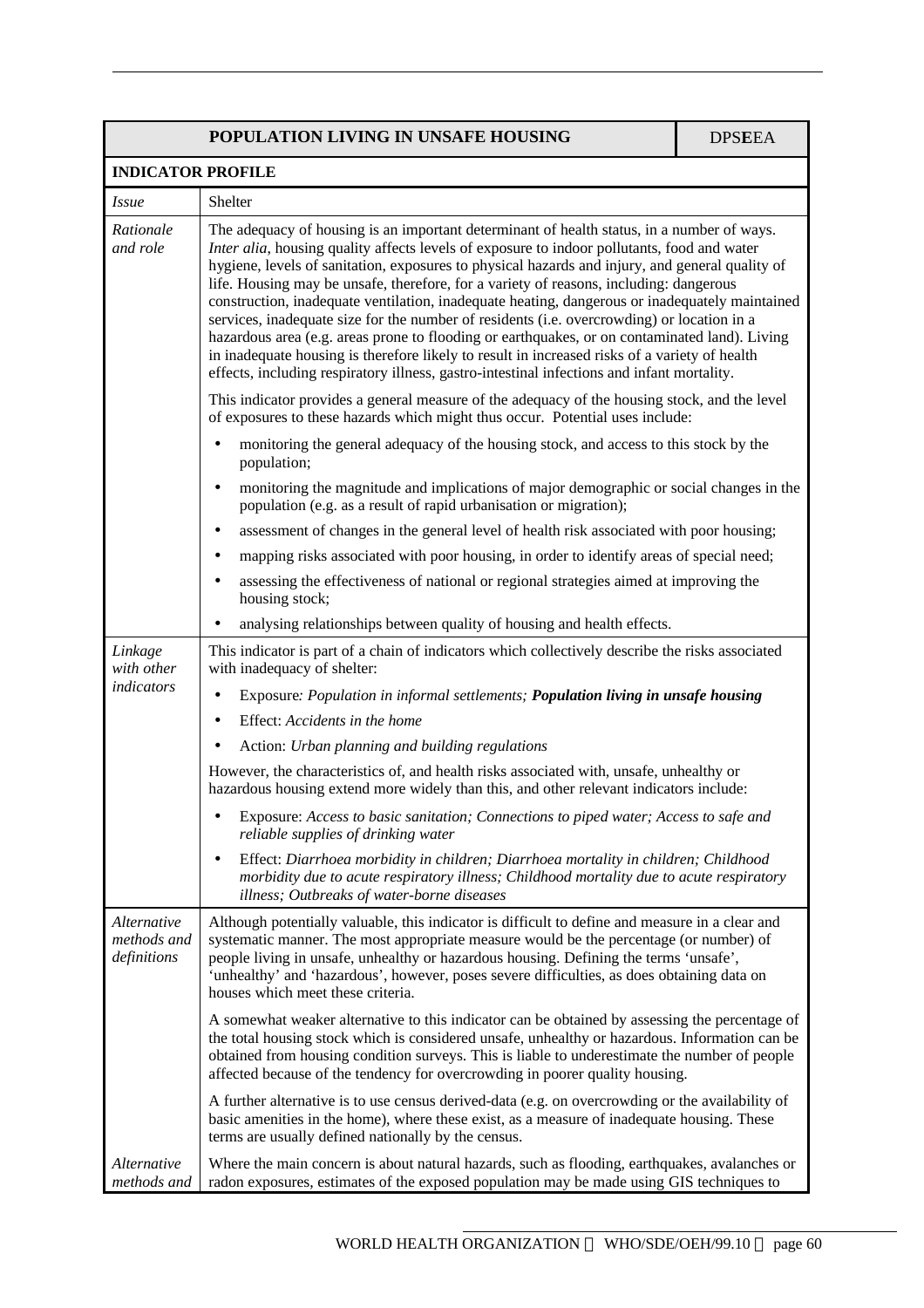| definitions                                  | map hazardous areas and overlay these with population data.                                                                                                                                                                                                                                                                                                                                                                                                                               |
|----------------------------------------------|-------------------------------------------------------------------------------------------------------------------------------------------------------------------------------------------------------------------------------------------------------------------------------------------------------------------------------------------------------------------------------------------------------------------------------------------------------------------------------------------|
| - continued                                  |                                                                                                                                                                                                                                                                                                                                                                                                                                                                                           |
| Related<br><i>indicator sets</i>             | UNCHS (Habitat) Urban Indicators Programme:                                                                                                                                                                                                                                                                                                                                                                                                                                               |
|                                              | Permanent structures (percentage of housing units located in structures expected to be<br>$\bullet$<br>maintain their stability for 20 years or longer under local conditions with normal maintenance)                                                                                                                                                                                                                                                                                    |
|                                              | Housing in compliance (percentage of the total housing stock in compliance with current<br>regulations)                                                                                                                                                                                                                                                                                                                                                                                   |
|                                              | Housing destroyed (percentage of the housing stock destroyed by natural or man-made<br>disasters over the past ten years)                                                                                                                                                                                                                                                                                                                                                                 |
| Sources of<br>further<br>information         | WHO 1994 Implementation of the Global Strategy for Health for All by the year 2000. Second<br>evaluation. Eighth report on the world health situation. Geneva: WHO Regional Office for<br>Europe, Volume 5, European Region.                                                                                                                                                                                                                                                              |
|                                              | WHO 1997 Health and environment in sustainable development. Five years after the Earth<br><i>Summit.</i> Geneva: WHO.                                                                                                                                                                                                                                                                                                                                                                     |
|                                              | UNCHS Urban Indicators Programme web page:<br>http://www.urbanobservatory.org/indicators/database/                                                                                                                                                                                                                                                                                                                                                                                        |
| <b>Involved</b>                              | UN - Centre for Human Settlements (Habitat)                                                                                                                                                                                                                                                                                                                                                                                                                                               |
| agencies                                     | WHO Healthy Cities Programme                                                                                                                                                                                                                                                                                                                                                                                                                                                              |
|                                              | National, regional and local housing agencies                                                                                                                                                                                                                                                                                                                                                                                                                                             |
| <b>EXAMPLE INDICATOR</b>                     |                                                                                                                                                                                                                                                                                                                                                                                                                                                                                           |
| Definition of<br>indicator                   | Percentage of the population living in unsafe, unhealthy or hazardous housing.                                                                                                                                                                                                                                                                                                                                                                                                            |
| Underlying<br>definitions<br>and concepts    | This indicator requires the ability to identify, and measure the extent of, unsafe, unhealthy or<br>hazardous housing. This poses significant difficulties, for these are all to a large extent both<br>environmentally and culturally dependent, and thus are liable to vary from one area (or one<br>time) to another. Possible definitions of unsafe, unhealthy or hazardous housing include<br>housing which is:                                                                      |
|                                              | physically unsound and likely to be dangerous to its occupants, because of its poor<br>construction, or inadequately maintained services (e.g. electricity); or                                                                                                                                                                                                                                                                                                                           |
|                                              | is located in a physically hazardous area (e.g. an area of flood or earthquake risk) or is<br>sited on contaminated land (e.g. by chemical wastes, radioactivity); or                                                                                                                                                                                                                                                                                                                     |
|                                              | provides serious risks of exposures to indoor pollution (e.g. air pollutants) or pathogens<br>(e.g. moulds, ticks, fleas); or                                                                                                                                                                                                                                                                                                                                                             |
|                                              | provides inadequate shelter (e.g. due to poor insulation, inadequate roofing) and basic<br>٠<br>amenities (e.g. cooking facilities, heating).                                                                                                                                                                                                                                                                                                                                             |
|                                              | In addition, a definition is required of the total population: i.e. the total resident population at<br>the time of census or survey.                                                                                                                                                                                                                                                                                                                                                     |
| Specification                                | Number of people living in unsafe, unhealthy or hazardous housing                                                                                                                                                                                                                                                                                                                                                                                                                         |
| of data<br>needed                            | Total resident population                                                                                                                                                                                                                                                                                                                                                                                                                                                                 |
| Data sources,<br>availability<br>and quality | Data on the quality of the housing stock, and the number of people living in unsafe, unhealthy<br>or hazardous housing is rarely available from routine sources. In some countries, an<br>approximation to this may be available from census statistics (e.g. housing lacking basic<br>amenities). Generally, however, data will need to be obtained by special surveys. In all cases,<br>these data are liable to considerable margins of error and inconsistency due to difficulties of |
| Data sources,<br>availability<br>and quality | definition, inconsistent reporting and difficulties of ensuring representative sampling. Data on<br>the total resident population should be available from national censuses and should be reliable.                                                                                                                                                                                                                                                                                      |
| - continued                                  |                                                                                                                                                                                                                                                                                                                                                                                                                                                                                           |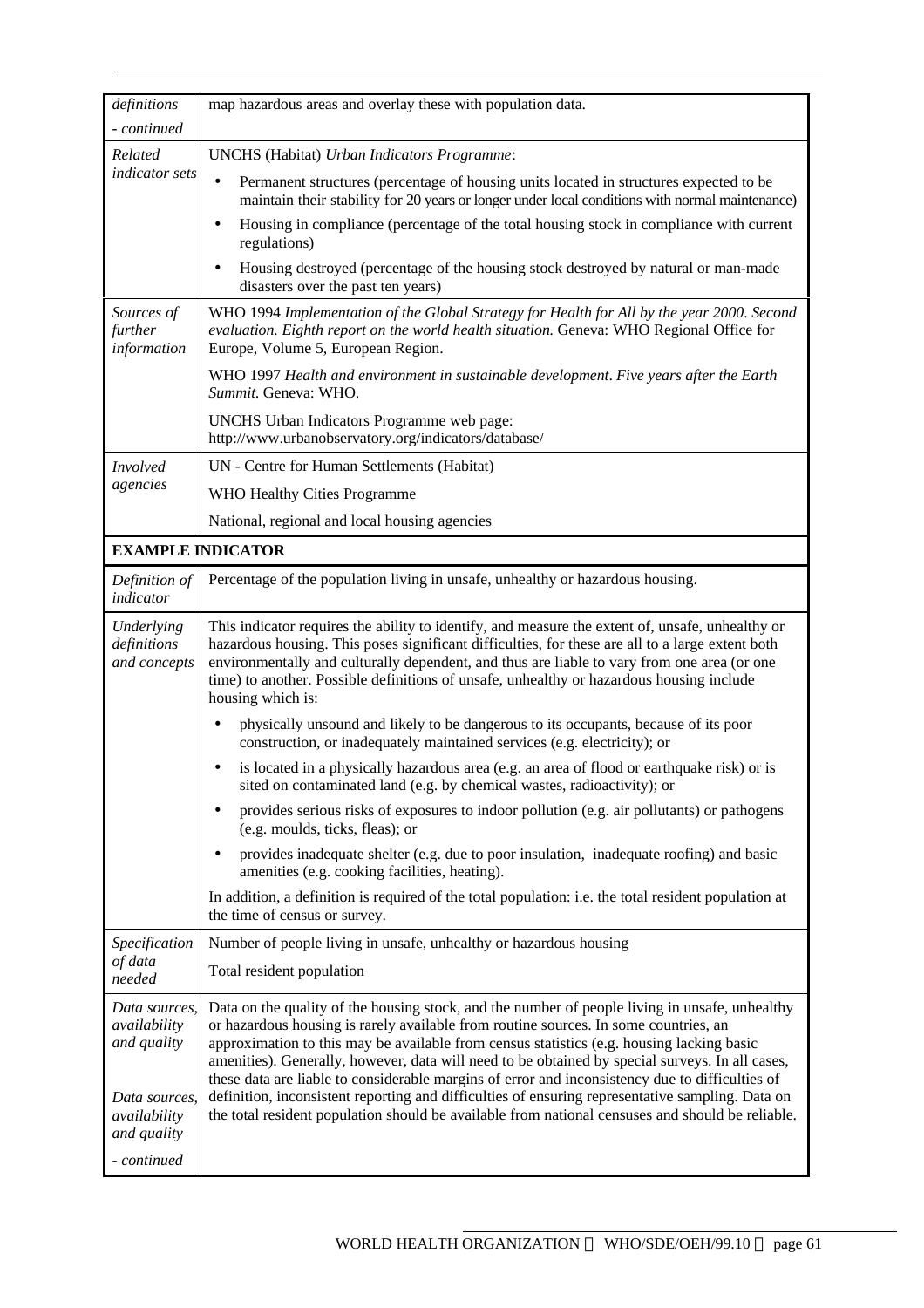| Computation                       | The indicator can be computed as:                                                                                                                                                                                                                                                                                                                                                                                                                                                                                                                                                                                                                          |
|-----------------------------------|------------------------------------------------------------------------------------------------------------------------------------------------------------------------------------------------------------------------------------------------------------------------------------------------------------------------------------------------------------------------------------------------------------------------------------------------------------------------------------------------------------------------------------------------------------------------------------------------------------------------------------------------------------|
|                                   | $100 * (U / P)$                                                                                                                                                                                                                                                                                                                                                                                                                                                                                                                                                                                                                                            |
|                                   | where U is the number of people living in unsafe, unhealthy or hazardous housing and P is the<br>total population.                                                                                                                                                                                                                                                                                                                                                                                                                                                                                                                                         |
| Units of<br>measurement           | Percentage                                                                                                                                                                                                                                                                                                                                                                                                                                                                                                                                                                                                                                                 |
| Scale of<br>application           | Mainly local                                                                                                                                                                                                                                                                                                                                                                                                                                                                                                                                                                                                                                               |
| Interpretatio<br>$\boldsymbol{n}$ | This is an important indicator, which has wide-ranging significance for policy. In providing a<br>measure of the adequacy of the housing stock, it also acts as an indicator of health risks<br>associated with poor sanitation, exposures to indoor air pollution, and access to safe water. It<br>can therefore help to interpret a range of other issues and indicators.                                                                                                                                                                                                                                                                                |
|                                   | Like all general-purpose indicators, however, it needs to be interpreted carefully. The<br>characteristics which render housing unsafe, unhealthy or hazardous may clearly vary; without<br>information on these specific characteristics it can be misleading to infer either the existence<br>of particular health risks or effects or the need for specific actions. Definitional issues are also<br>likely to pose major difficulties for comparisons between different areas, or between different<br>surveys, unless standard protocols have been used. A clear understanding of the data is<br>therefore essential before interpretations are made. |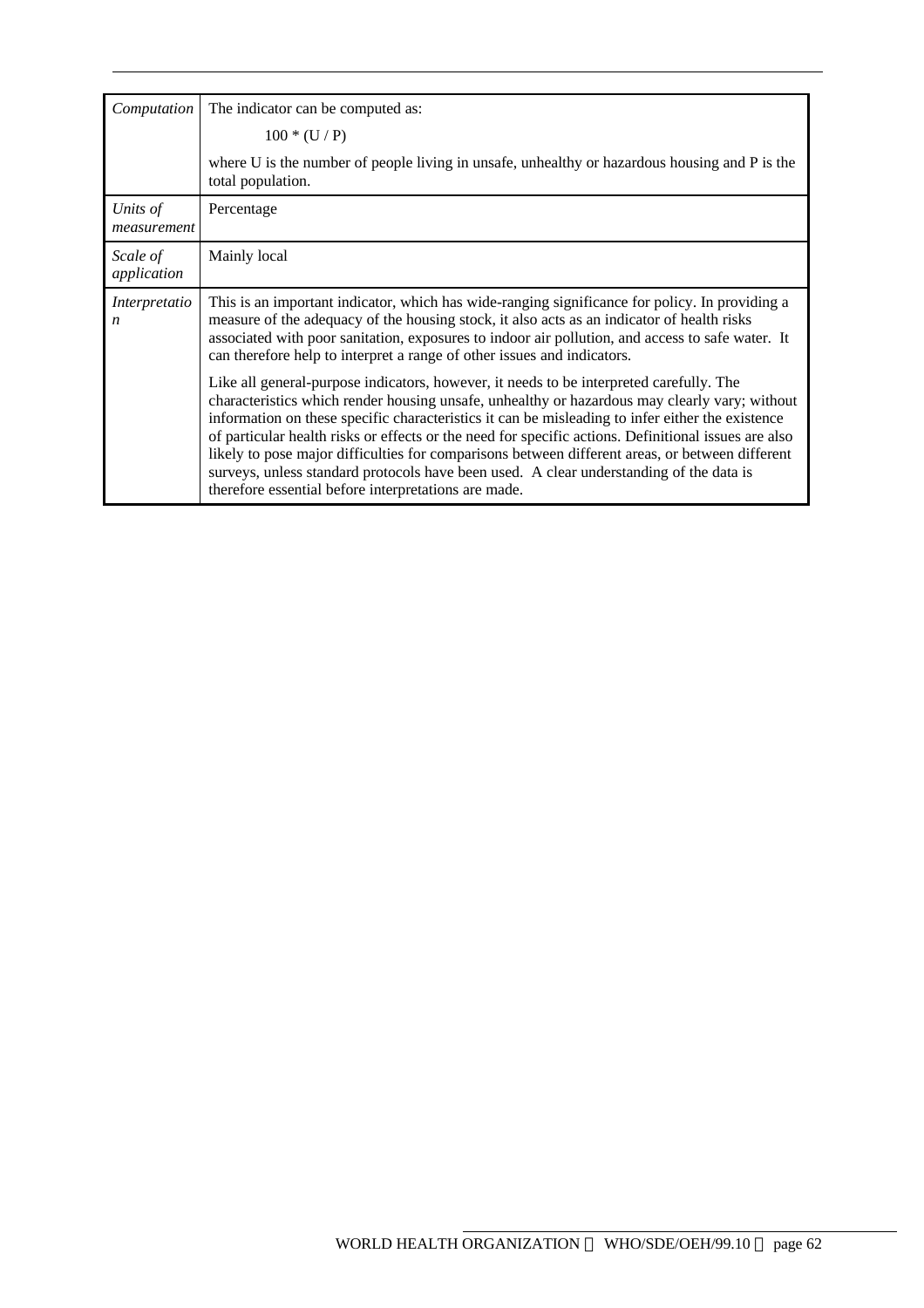|                                           | <b>ACCIDENTS IN THE HOME</b>                                                                                                                                                                                                                                                                                                                                    | <b>DPSEEA</b> |
|-------------------------------------------|-----------------------------------------------------------------------------------------------------------------------------------------------------------------------------------------------------------------------------------------------------------------------------------------------------------------------------------------------------------------|---------------|
| <b>INDICATOR PROFILE</b>                  |                                                                                                                                                                                                                                                                                                                                                                 |               |
| Issue                                     | Shelter                                                                                                                                                                                                                                                                                                                                                         |               |
| Rationale<br>and role                     | Accidents in the home are one of the main causes of injury and death. Though accidents can<br>occur in any home, the risk of accidents tends to be increased by poor building design and<br>inadequate safety requirements for housing. This indicator thus provides a measure of the<br>effect of inadequate housing. It can be used:                          |               |
|                                           | to monitor the incidence of accidents in the home;                                                                                                                                                                                                                                                                                                              |               |
|                                           | to identify areas or types of housing with unacceptably high rates of accident or injury, as<br>$\bullet$<br>a basis for targeting action;                                                                                                                                                                                                                      |               |
|                                           | to help develop and design safer houses;                                                                                                                                                                                                                                                                                                                        |               |
|                                           | to help establish more effective planning and building regulations;                                                                                                                                                                                                                                                                                             |               |
|                                           | to assess the effectiveness of policy interventions, aimed at reducing accidents in the<br>home - e.g. new building regulations or awareness raising campaigns.                                                                                                                                                                                                 |               |
| Linkage<br>with other                     | This indicator is part of a chain of indicators which collectively describe the risks associated<br>with inadequacy of shelter:                                                                                                                                                                                                                                 |               |
| indicators                                | Exposure: Population in informal settlements; Population living in unsafe housing                                                                                                                                                                                                                                                                               |               |
|                                           | Effect: Accidents in the home                                                                                                                                                                                                                                                                                                                                   |               |
|                                           | Action: Urban planning and building regulations                                                                                                                                                                                                                                                                                                                 |               |
| Alternative<br>methods and<br>definitions | This indicator can be defined as the incidence of injury by accidents in the home. Because the<br>young and elderly are the most vulnerable to accidents in the home, it may be appropriate to<br>stratify the indicator by age (and perhaps gender) or to restrict it to specific age groups.                                                                  |               |
| Related<br><i>indicator sets</i>          | None                                                                                                                                                                                                                                                                                                                                                            |               |
| Sources of<br>further<br>information      |                                                                                                                                                                                                                                                                                                                                                                 |               |
| <i>Involved</i><br>agencies               | <b>WHO</b>                                                                                                                                                                                                                                                                                                                                                      |               |
| <b>EXAMPLE INDICATOR</b>                  |                                                                                                                                                                                                                                                                                                                                                                 |               |
| Definition of<br>indicator                | Incidence of injury by accidents in the home                                                                                                                                                                                                                                                                                                                    |               |
| Underlying<br>definitions<br>and concepts | Accidents in the home: an accident, taking place in the home, which leads to physical injury<br>sufficient to require medical treatment. Common accidents include falling down stairs,<br>electrocution, burning, scalding and accidents with kitchen utensils and equipment. For the<br>purpose of this indicator, poisonings should be excluded, if possible. |               |
|                                           | Total population: total resident population                                                                                                                                                                                                                                                                                                                     |               |
| Specification                             | Number of reported accidents in the home                                                                                                                                                                                                                                                                                                                        |               |
| of data<br>needed                         | Total population                                                                                                                                                                                                                                                                                                                                                |               |

|              | Data sources, Comprehensive data on physical injuries by accidents in the home are likely to be difficult to |
|--------------|--------------------------------------------------------------------------------------------------------------|
| availability | acquire, due to lack of referral or reporting. Many injuries may not be considered sufficient to             |
| and quality  | be referred to the medical services; many others, though reported, may not be clearly classified             |
|              | as a result of an accident in the home. Probably the most useful source of data are hospital                 |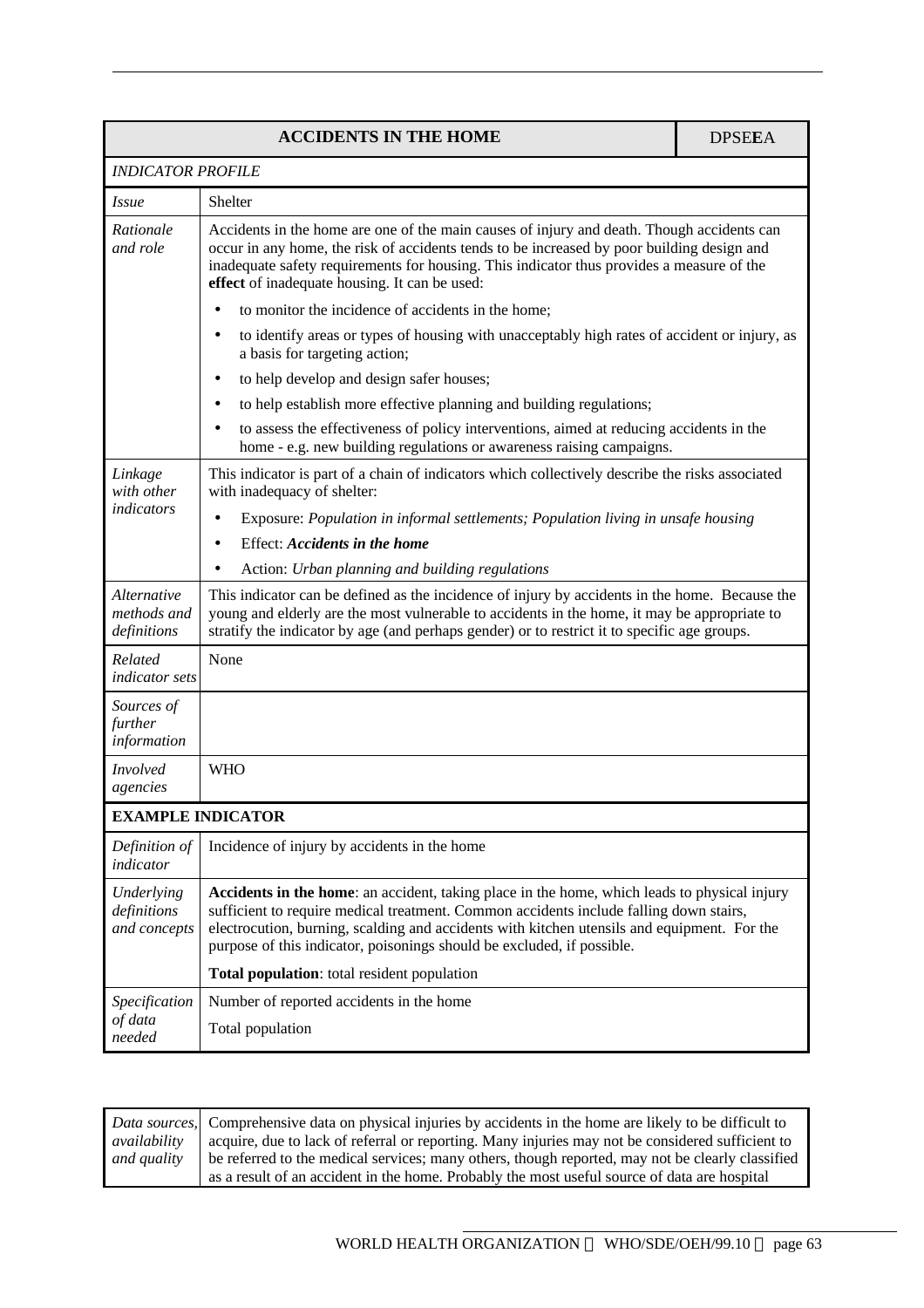|                                   | admissions statistics, though these tend to cover the more severe, acute injuries. Other<br>potential sources include data from GPs and household surveys. Data on the total population<br>should be available from national census statistics, and should be reliable.                                             |
|-----------------------------------|---------------------------------------------------------------------------------------------------------------------------------------------------------------------------------------------------------------------------------------------------------------------------------------------------------------------|
| Computatio                        | The indicator can be computed as:                                                                                                                                                                                                                                                                                   |
| n                                 | $1000 * (A/P)$                                                                                                                                                                                                                                                                                                      |
|                                   | where A is the total number of reported cases of injury by accidents in the home, and P is the<br>total population.                                                                                                                                                                                                 |
| Units of<br>measurement           | Number per thousand head of population                                                                                                                                                                                                                                                                              |
| Scale of<br>application           | Local to international, though problems of data consistency and completeness limit application<br>at broader scales.                                                                                                                                                                                                |
| Interpretatio<br>$\boldsymbol{n}$ | This is a potentially useful indicator, which gives a general measure of injuries due to<br>accidents in the home.                                                                                                                                                                                                  |
|                                   | Problems of data availability and quality, however, mean that care is needed in making<br>comparisons between different areas or countries, or over long periods of time. Data are likely<br>to be affected, for example, by ease of access to the medical services, and by differences in<br>reporting procedures. |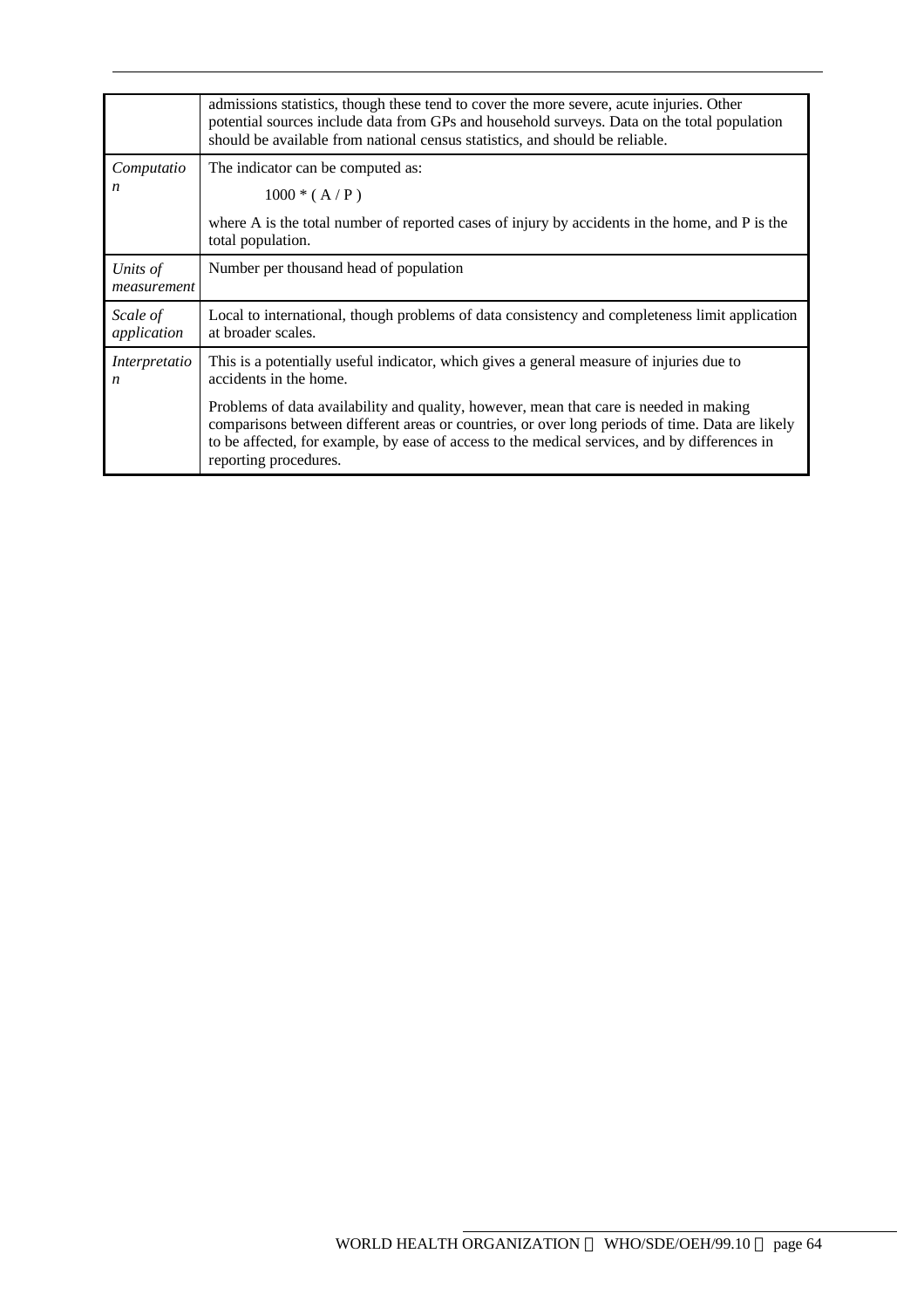| URBAN PLANNING AND BUILDING REGULATIONS |  |
|-----------------------------------------|--|
|                                         |  |

### **INDICATOR PROFILE**

 $\overline{a}$ 

| <i>Issue</i>                              | Shelter                                                                                                                                                                                                                                                                                                                                                                                                                                                                                                                                                                                                                                                                                                                                             |
|-------------------------------------------|-----------------------------------------------------------------------------------------------------------------------------------------------------------------------------------------------------------------------------------------------------------------------------------------------------------------------------------------------------------------------------------------------------------------------------------------------------------------------------------------------------------------------------------------------------------------------------------------------------------------------------------------------------------------------------------------------------------------------------------------------------|
| Rationale<br>and role                     | The application of strict building and planning regulations for housing is one of the main ways<br>by which health risks of inadequate housing can be mitigated. Such regulations can control<br>development on unsuitable sites (e.g. contaminated, unstable or flood-prone land), and set<br>minimum standards for residential accommodation (e.g. in terms of space, quality of<br>construction and safety). This indicator is thus an action indicator, aimed at assessing the level<br>of commitment made to ensuring safe housing. It is relevant mainly at the international level,<br>e.g. to:<br>compare countries in terms of their level of planning and building regulations;                                                           |
|                                           | monitor national trends towards the establishment of adequate planning and building<br>control;                                                                                                                                                                                                                                                                                                                                                                                                                                                                                                                                                                                                                                                     |
|                                           | help interpret inter-country variations in the quality of housing and levels of morbidity of<br>mortality relating to inadequate housing.                                                                                                                                                                                                                                                                                                                                                                                                                                                                                                                                                                                                           |
| Linkage with<br>other                     | This indicator is part of a chain of indicators which collectively describe the risks associated<br>with inadequacy of shelter:                                                                                                                                                                                                                                                                                                                                                                                                                                                                                                                                                                                                                     |
| indicators                                | Exposure: Population in informal settlements; Population living in unsafe housing<br>٠                                                                                                                                                                                                                                                                                                                                                                                                                                                                                                                                                                                                                                                              |
|                                           | Effect: Accidents in the home                                                                                                                                                                                                                                                                                                                                                                                                                                                                                                                                                                                                                                                                                                                       |
|                                           | Action: Urban planning and building regulations                                                                                                                                                                                                                                                                                                                                                                                                                                                                                                                                                                                                                                                                                                     |
| Alternative<br>methods and<br>definitions | Like most indicators relating to the effectiveness or adequacy of policy and management, this<br>indicator is not easy to define and apply in a stringent and systematic way. Possibly the best<br>that can normally be achieved is to assess the existence and rigour of building and planning<br>regulations for residential housing (see example below). It needs to be recognised, however,<br>that the existence of such regulations does not necessarily mean that they are being effectively<br>applied. Alternatively, the indicator could be assessed in terms of the proportion of the housing<br>stock covered by formal building regulations.<br>More complex indicators could be developed, by defining in more detail the elements of |
|                                           | building regulations and planning consents, and if appropriate by separating the regulations<br>relating to public and private housing development.                                                                                                                                                                                                                                                                                                                                                                                                                                                                                                                                                                                                 |
| Related<br>indicator sets                 | None                                                                                                                                                                                                                                                                                                                                                                                                                                                                                                                                                                                                                                                                                                                                                |
| Sources of<br>further                     | UNCHS (Habitat) and the World Bank 1993 The housing indicators programme. Report and<br>the Executive Director (Volume I). Nairobi: UNCHS.                                                                                                                                                                                                                                                                                                                                                                                                                                                                                                                                                                                                          |
| information                               | UNCHS (Habitat) 1995 Monitoring the shelter sector. Housing Indicators review. Nairobi:<br>UNCHS.                                                                                                                                                                                                                                                                                                                                                                                                                                                                                                                                                                                                                                                   |
|                                           | UNCHS (Habitat) 1995 Monitoring human settlements, abridged survey. Indicators<br>Programme. Nairobi: UNCHS.                                                                                                                                                                                                                                                                                                                                                                                                                                                                                                                                                                                                                                        |
|                                           | UNCHS (Habitat) 1998 People, settlements, environment and development. Nairobi: UNCHS                                                                                                                                                                                                                                                                                                                                                                                                                                                                                                                                                                                                                                                               |
|                                           | UNCHS Urban Indicators Programme web page: http://www.urbanobservatory.org/indicators/                                                                                                                                                                                                                                                                                                                                                                                                                                                                                                                                                                                                                                                              |
| <b>Involved</b>                           | UN - Centre for Human Settlements (Habitat)                                                                                                                                                                                                                                                                                                                                                                                                                                                                                                                                                                                                                                                                                                         |
| agencies                                  | <b>WHO</b>                                                                                                                                                                                                                                                                                                                                                                                                                                                                                                                                                                                                                                                                                                                                          |
| <b>EXAMPLE INDICATOR</b>                  |                                                                                                                                                                                                                                                                                                                                                                                                                                                                                                                                                                                                                                                                                                                                                     |
| Definition of<br>indicator                | Scope and extent of building regulations for housing                                                                                                                                                                                                                                                                                                                                                                                                                                                                                                                                                                                                                                                                                                |
| Underlying<br>definitions                 | This indicator is based on the assumption that urban planning and building regulations can<br>help to reduce health risks by controlling residential development on unsuitable sites and by                                                                                                                                                                                                                                                                                                                                                                                                                                                                                                                                                         |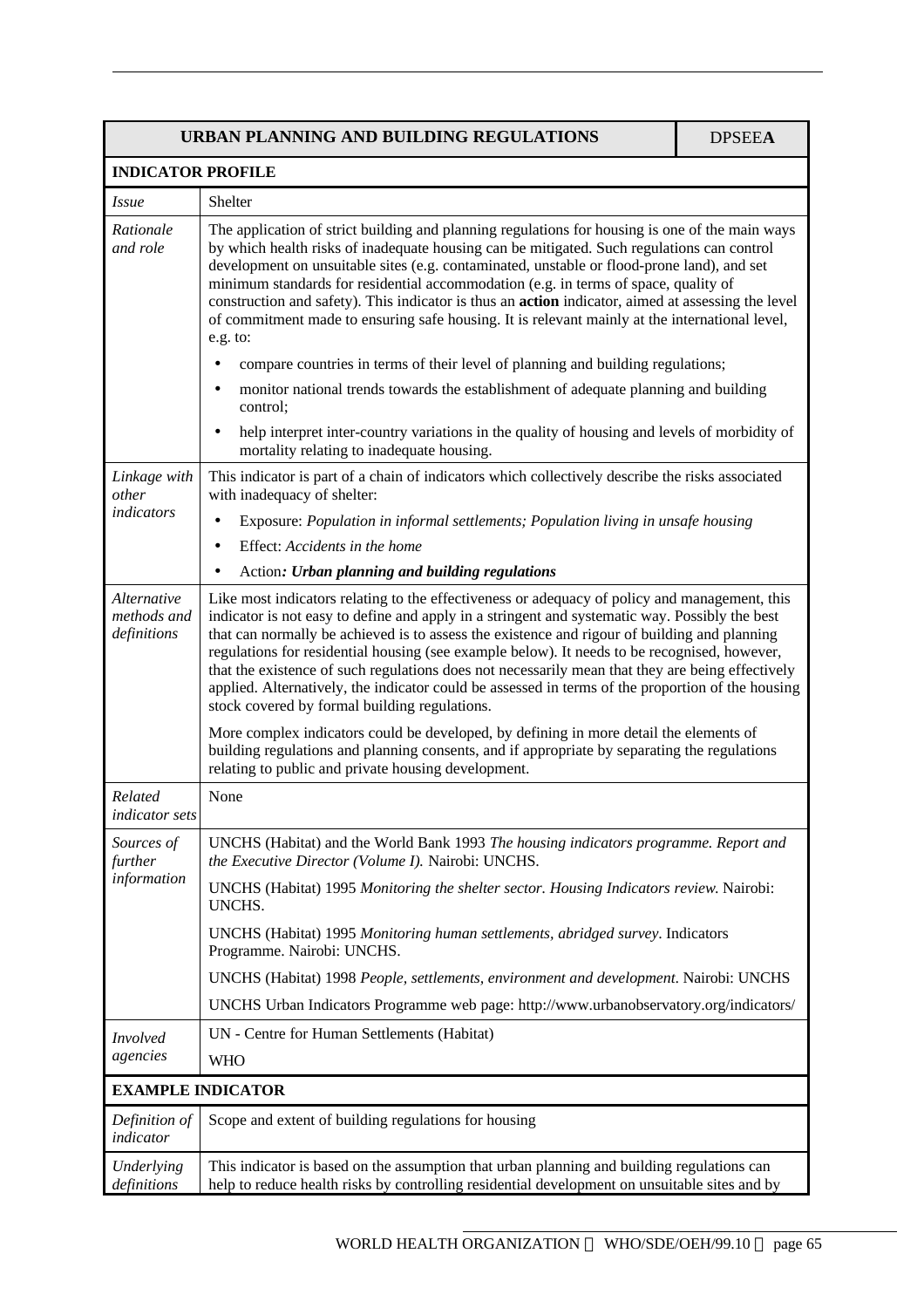| and concepts                                 | providing adequate standards for housing construction and design. Underlying definitions are:                                                                                                                                                                                                                                                                                                                                                                      |
|----------------------------------------------|--------------------------------------------------------------------------------------------------------------------------------------------------------------------------------------------------------------------------------------------------------------------------------------------------------------------------------------------------------------------------------------------------------------------------------------------------------------------|
|                                              | land use planning: formal procedures for controlling where, and under what conditions,<br>land is developed for housing and other purposes. These procedures usually require<br>formal consent before development and construction can occur. Land may also be zoned,<br>with specific areas designated for housing purposes.                                                                                                                                      |
|                                              | building regulations: legally defined standards and norms for building which must be<br>met by the developer. Building regulations may cover issues such as the amount of space<br>per occupant, construction materials and methods and safety standards.                                                                                                                                                                                                          |
| Specification<br>of data<br>needed           | Evidence of the existence, implementation and enforcement of land use planning and building<br>regulations for housing.                                                                                                                                                                                                                                                                                                                                            |
| Data sources.<br>availability<br>and quality | Evidence can normally best be obtained by scrutinising relevant legislation.                                                                                                                                                                                                                                                                                                                                                                                       |
| Computation                                  | The indicator is computed by scoring 1 for each of the following components:                                                                                                                                                                                                                                                                                                                                                                                       |
|                                              | Formal planning consent required for all residential development                                                                                                                                                                                                                                                                                                                                                                                                   |
|                                              | Strict land zoning in existence which defines areas suitable/permissible for housing                                                                                                                                                                                                                                                                                                                                                                               |
|                                              | Building regulations exist which define minimum space requirements and living<br>conditions (e.g. lighting, insulation) for houses                                                                                                                                                                                                                                                                                                                                 |
|                                              | Building regulations exist which control building methods and materials for houses<br>$\bullet$                                                                                                                                                                                                                                                                                                                                                                    |
|                                              | Building regulations exist which define safety standards for houses                                                                                                                                                                                                                                                                                                                                                                                                |
| Units of<br>measurement                      | Ordinal score $(0-5)$                                                                                                                                                                                                                                                                                                                                                                                                                                              |
| Scale of<br>application                      | Mainly national to international                                                                                                                                                                                                                                                                                                                                                                                                                                   |
| Interpretatio<br>n                           | This indicator provides a general measure of the rigour and scope of building and planning<br>regulations for housing, and thus of the level of commitment to ensuring safe and adequate<br>housing. The simple scoring system, however, means that it should be interpreted with caution,<br>not least because the existence of the various regulations and planning instruments does not<br>necessarily mean that they are effectively implemented and enforced. |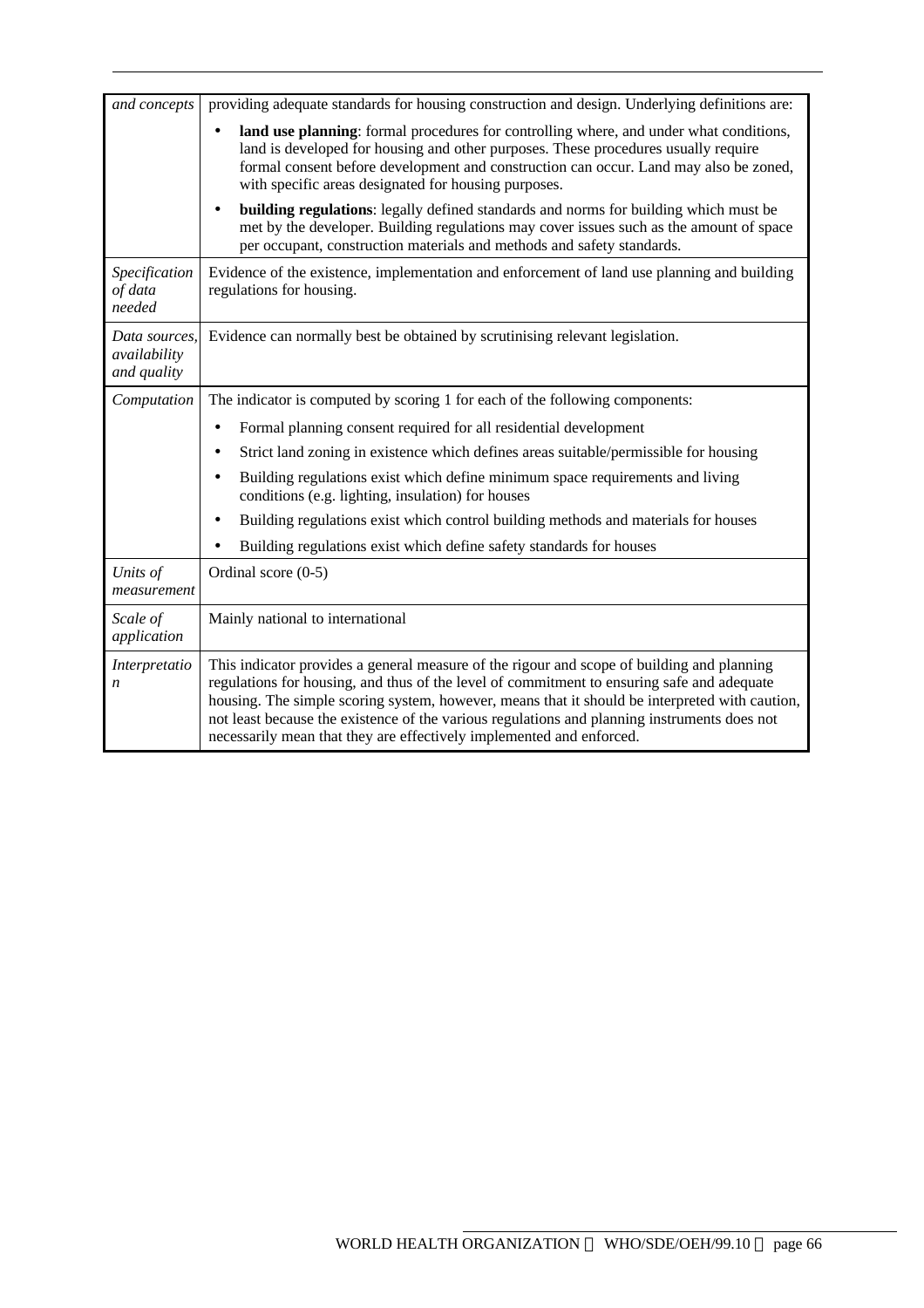# **ACCESS TO SAFE AND RELIABLE SUPPLIES OF DRINKING WATER** DPSEEA

 $\overline{a}$ 

| <b>INDICATOR PROFILE</b>                  |                                                                                                                                                                                                                                                                                                                                                                                                                                                                                                                                                                                                                                                                                                                                                                                                                                                                                                                                 |
|-------------------------------------------|---------------------------------------------------------------------------------------------------------------------------------------------------------------------------------------------------------------------------------------------------------------------------------------------------------------------------------------------------------------------------------------------------------------------------------------------------------------------------------------------------------------------------------------------------------------------------------------------------------------------------------------------------------------------------------------------------------------------------------------------------------------------------------------------------------------------------------------------------------------------------------------------------------------------------------|
| <i>Issue</i>                              | Access to safe drinking water                                                                                                                                                                                                                                                                                                                                                                                                                                                                                                                                                                                                                                                                                                                                                                                                                                                                                                   |
| Rationale<br>and role                     | Contaminated drinking water is a major cause of illness and mortality, as a result of exposures both<br>to infectious agents (e.g. E. coli, cryptosperidium) and to chemical pollutants (e.g. lead, disinfection<br>products). Inadequate access to water in the home is also a major source of economic disadvantage<br>(by requiring large commitment of human resources to fetching and carrying water).                                                                                                                                                                                                                                                                                                                                                                                                                                                                                                                     |
|                                           | This indicator provides a measure both of <b>exposure</b> , in terms of access to safe drinking water,<br>and the effectiveness of <b>action</b> to improve access. It can be used:                                                                                                                                                                                                                                                                                                                                                                                                                                                                                                                                                                                                                                                                                                                                             |
|                                           | to monitor the degree of access to safe drinking water, as a basis for prioritising policy;                                                                                                                                                                                                                                                                                                                                                                                                                                                                                                                                                                                                                                                                                                                                                                                                                                     |
|                                           | to identify areas with poor access, where specific interventions are needed;<br>$\bullet$                                                                                                                                                                                                                                                                                                                                                                                                                                                                                                                                                                                                                                                                                                                                                                                                                                       |
|                                           | to indicate the potential health risks from use of poor quality drinking water, or<br>$\bullet$<br>inadequate water supplies;                                                                                                                                                                                                                                                                                                                                                                                                                                                                                                                                                                                                                                                                                                                                                                                                   |
|                                           | to investigate relationships between access to safe water and health outcomes;<br>٠                                                                                                                                                                                                                                                                                                                                                                                                                                                                                                                                                                                                                                                                                                                                                                                                                                             |
|                                           | to monitor progress towards environmental health objectives in terms of access to safe water.                                                                                                                                                                                                                                                                                                                                                                                                                                                                                                                                                                                                                                                                                                                                                                                                                                   |
| Linkage with<br>other                     | This indicator represents one in a chain of indicators which together describe the effects of<br>water quality and access to water resources on health.                                                                                                                                                                                                                                                                                                                                                                                                                                                                                                                                                                                                                                                                                                                                                                         |
| indicators                                | Exposure: Connections to piped water supply; Access to safe and reliable supplies of<br>$\bullet$<br>drinking water                                                                                                                                                                                                                                                                                                                                                                                                                                                                                                                                                                                                                                                                                                                                                                                                             |
|                                           | Effect: Diarrhoea morbidity in children; Diarrhoea mortality in children; Outbreaks of<br>water-borne diseases                                                                                                                                                                                                                                                                                                                                                                                                                                                                                                                                                                                                                                                                                                                                                                                                                  |
|                                           | Action: Intensity of drinking water quality monitoring<br>٠                                                                                                                                                                                                                                                                                                                                                                                                                                                                                                                                                                                                                                                                                                                                                                                                                                                                     |
| Alternative<br>methods and<br>definitions | For general application, this indicator can be expressed as the percentage of people with access to<br>safe and reliable supplies of drinking water. Defining the terms inherent in this indicator (i.e. 'safe',<br>'reliable' and 'access'), however, poses significant difficulties. Safe water implies that the water<br>meets accepted drinking water quality standards, and poses no significant risk to health (e.g. from<br>water-borne diseases). The safety of drinking water thus needs to be determined on the basis either<br>of water quality monitoring, or evidence of effective treatment. A reliable supply implies a supply<br>which is continuous, or guaranteed at all times of need (though short-term disruptions may occur to<br>supplies in any system because of technical difficulties). Adequate access implies that the supply is<br>available either in the home or, at worst, in close proximity. |
|                                           | Each of these concepts and definitions may need to be varied, depending on local<br>circumstances and expectation: e.g. between rural and urban areas, or between more and less<br>developed countries. In developed countries, for example, the expectation is likely to be of a<br>supply direct to the home. In developing countries, it may be considered acceptable to collect<br>water from a local source. In the latter case, the distance to the source must be defined. A<br>distance of 1000 metres is proposed by the WHO/UNICEF Global water supply and sanitation<br>assessment 2000. However, shorter distances may be more appropriate in many cases.                                                                                                                                                                                                                                                           |
| Related                                   | UN Indicators of sustainable development                                                                                                                                                                                                                                                                                                                                                                                                                                                                                                                                                                                                                                                                                                                                                                                                                                                                                        |
| indicator sets                            | $\bullet$<br>Access to safe drinking water                                                                                                                                                                                                                                                                                                                                                                                                                                                                                                                                                                                                                                                                                                                                                                                                                                                                                      |
|                                           | WHO Catalogue of health indicators                                                                                                                                                                                                                                                                                                                                                                                                                                                                                                                                                                                                                                                                                                                                                                                                                                                                                              |
|                                           | Access to safe drinking water                                                                                                                                                                                                                                                                                                                                                                                                                                                                                                                                                                                                                                                                                                                                                                                                                                                                                                   |
|                                           | <b>UNCHS</b> (Habitat) Urban indicators programme                                                                                                                                                                                                                                                                                                                                                                                                                                                                                                                                                                                                                                                                                                                                                                                                                                                                               |
|                                           | Household connect levels                                                                                                                                                                                                                                                                                                                                                                                                                                                                                                                                                                                                                                                                                                                                                                                                                                                                                                        |
|                                           | Access to potable water                                                                                                                                                                                                                                                                                                                                                                                                                                                                                                                                                                                                                                                                                                                                                                                                                                                                                                         |
|                                           |                                                                                                                                                                                                                                                                                                                                                                                                                                                                                                                                                                                                                                                                                                                                                                                                                                                                                                                                 |
| Sources of                                | UN 1996 Indicators of sustainable development. Framework and methodologies. New York:                                                                                                                                                                                                                                                                                                                                                                                                                                                                                                                                                                                                                                                                                                                                                                                                                                           |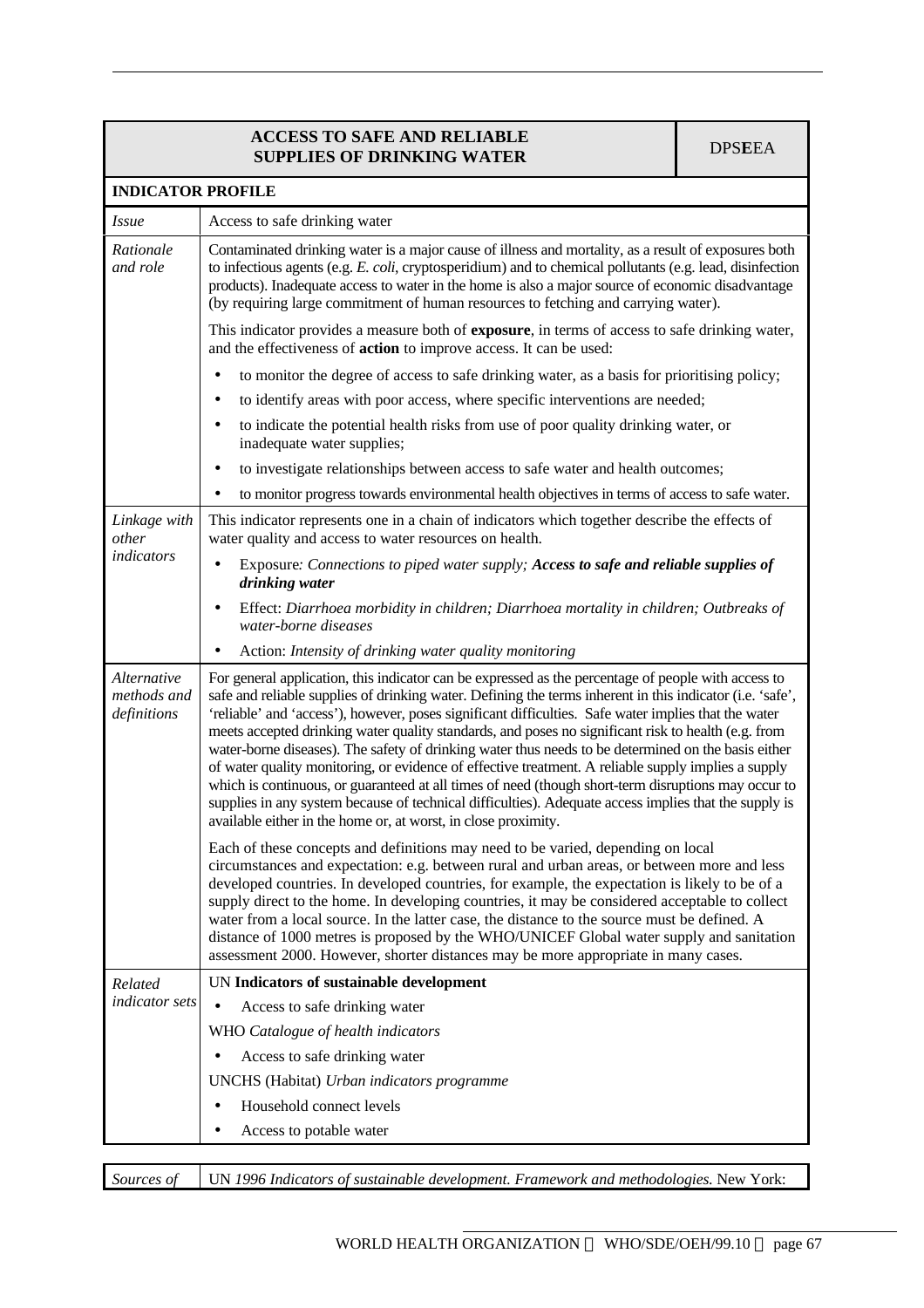| further                     | UN.                                                                                                                                                                                                                          |
|-----------------------------|------------------------------------------------------------------------------------------------------------------------------------------------------------------------------------------------------------------------------|
| information                 | WHO 1981 Development of indicators for monitoring health for all by the year 2000. p.29.<br>Geneva: WHO.                                                                                                                     |
|                             | WHO 1982 National and global monitoring of water supply and sanitation. CWS series of<br>Cooperative Action for the decade, No.2.                                                                                            |
|                             | WHO 1994 Ninth general programme of work covering the period 1996-2001. Geneva: WHO.                                                                                                                                         |
|                             | WHO 1994 Implementation of the Global Strategy for Health for All by the year 2000. Second<br>evaluation. Eighth report on the world health situation. Geneva: WHO Regional Office for<br>Europe, Volume 5, European Region. |
|                             | WHO 1996 Catalogue of health indicators: a selection of health indicators recommended by<br>WHO programmes. Geneva: WHO.                                                                                                     |
|                             | WHO/UNICEF 1996 Water supply and sanitation sector monitoring report 1996.<br>WHO/UNICEF Joint Monitoring Programme.                                                                                                         |
|                             | WHO/UNICEF 1999 Global water supply and sanitation assessment 2000. Water supply and<br>sanitation sector questionnaire, 1999. (Draft report).                                                                               |
|                             | UNCHS Urban Indicators Programme web page:<br>http://www.urbanobservatory.org/indicators/database/                                                                                                                           |
| <b>Involved</b>             | WHO-Programme for the Promotion Environmental Health                                                                                                                                                                         |
| agencies                    | <b>UNICEF</b>                                                                                                                                                                                                                |
|                             | UN - Centre for Human Settlements (Habitat)                                                                                                                                                                                  |
|                             | Water Supply and Sanitation Collaborative Council                                                                                                                                                                            |
|                             | National water companies and water authorities                                                                                                                                                                               |
| <b>EXAMPLE INDICATOR</b>    |                                                                                                                                                                                                                              |
| Definition of<br>indicator  | Percentage of the population with access to an adequate amount of safe drinking water in the<br>dwelling or within a convenient distance from the dwelling.                                                                  |
| Underlying                  | The indicator is based on the following definitions:                                                                                                                                                                         |
| definitions<br>and concepts | Access to safe water: access to a safe and adequate supply of water either in the dwelling<br>or within a convenient distance from the dwelling.                                                                             |
|                             | Safe water: water which either naturally, or as a result of treatment, is free from harmful<br>$\bullet$<br>or distasteful contaminants.                                                                                     |
|                             | <b>Convenient distance</b> : May be defined as 15 minutes walking distance each way, or<br>$\bullet$<br><1000 metres. This definition might vary from rural to urban areas.                                                  |
|                             | <b>Adequate supply of water:</b> a continuous supply of water, sufficient to meet the needs of<br>the user for drinking and hygiene. The minimum volume required may be defined as 20<br>litres per person per day.          |
|                             | <b>Continuous supply</b> : a supply which operates, without interruption, 24 hours per day.<br>$\bullet$                                                                                                                     |
|                             | Total population: total resident population.                                                                                                                                                                                 |
| Specification               | Number of people with access to adequate supplies of safe drinking water.                                                                                                                                                    |
| of data<br>needed           | Total population.                                                                                                                                                                                                            |

| Data sources, Data on the availability of, and access to, piped or public water supplies or water supplies<br>provided under a formal licensing scheme (e.g. licensed abstractions from wells) may be<br>availability<br>obtained both from censuses and from relevant administrative authorities (e.g. water<br>and quality<br>companies, public works departments). Data on access to informal supplies will usually need<br>to be obtained via household surveys. |  |
|----------------------------------------------------------------------------------------------------------------------------------------------------------------------------------------------------------------------------------------------------------------------------------------------------------------------------------------------------------------------------------------------------------------------------------------------------------------------|--|
|----------------------------------------------------------------------------------------------------------------------------------------------------------------------------------------------------------------------------------------------------------------------------------------------------------------------------------------------------------------------------------------------------------------------------------------------------------------------|--|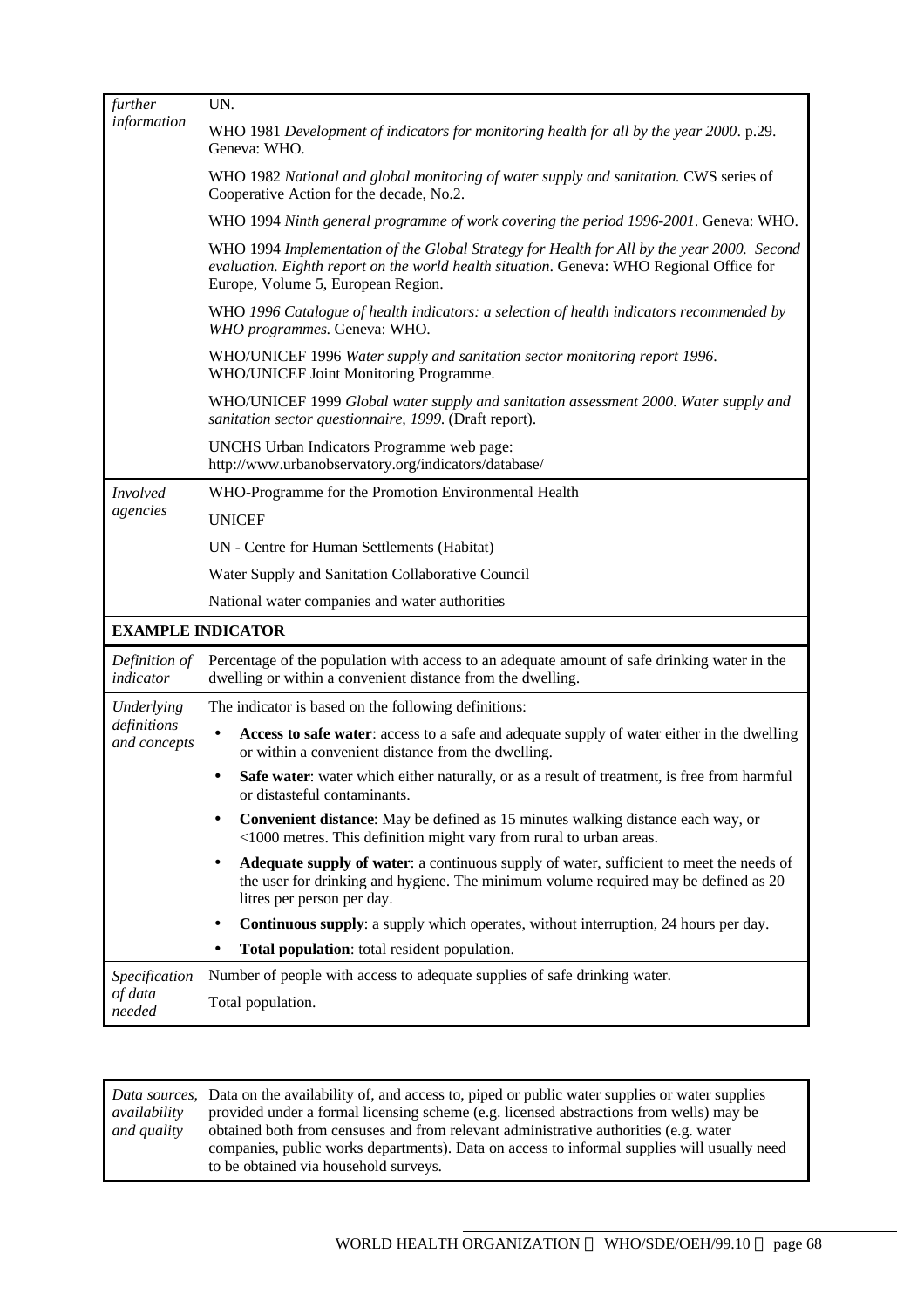|                         | Data on total population are available from national censuses and should be reliable.                                                                                                                                                                                                                                                                                                                                                                                                                                                                                           |
|-------------------------|---------------------------------------------------------------------------------------------------------------------------------------------------------------------------------------------------------------------------------------------------------------------------------------------------------------------------------------------------------------------------------------------------------------------------------------------------------------------------------------------------------------------------------------------------------------------------------|
| Computation             | The indicator can be computed as:                                                                                                                                                                                                                                                                                                                                                                                                                                                                                                                                               |
|                         | $100 * (P_a / P_t)$                                                                                                                                                                                                                                                                                                                                                                                                                                                                                                                                                             |
|                         | where $P_a$ is the number of people with access to adequate and safe water supplies, and $P_t$ is the<br>total population.                                                                                                                                                                                                                                                                                                                                                                                                                                                      |
| Units of<br>measurement | Percentage                                                                                                                                                                                                                                                                                                                                                                                                                                                                                                                                                                      |
| Scale of<br>application | Mainly local to national; application at broader scales is limited by problems of data<br>availability and consistency.                                                                                                                                                                                                                                                                                                                                                                                                                                                         |
| Interpretation          | This indicator provides a measure of the access to adequate and safe drinking water, and thus<br>to potential health effects of dependence on inadequate or unsafe supplies. In general, an<br>increase in the percentage of the population with access to safe drinking water may be taken as<br>an indication of reduced exposure and health risk. Nevertheless, in interpreting the indicator, it<br>is important to recognise that data on the quality, accessibility and adequacy of water supplies<br>are often poor, especially in relation to non-piped water supplies. |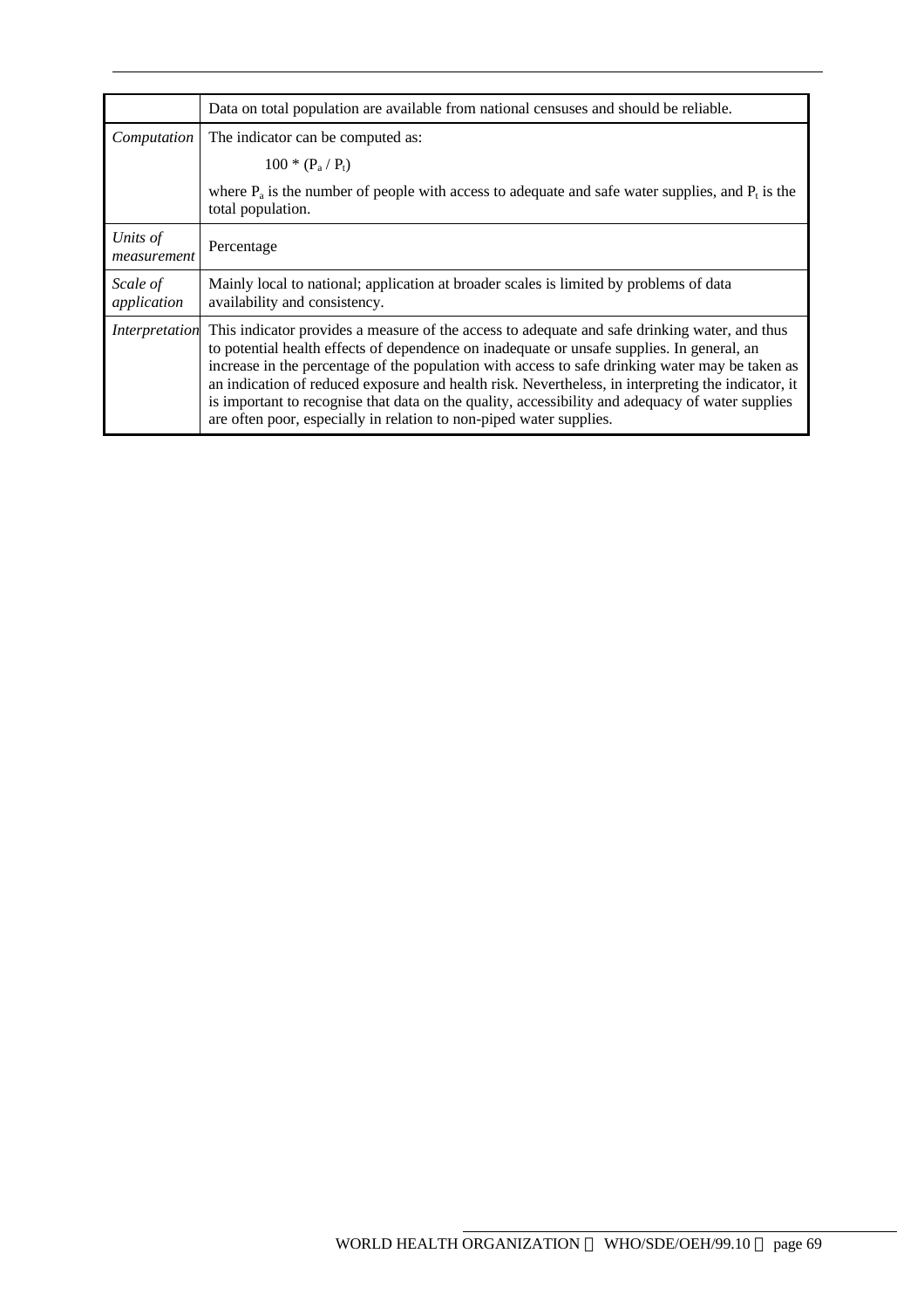|                                           | <b>CONNECTIONS TO PIPED WATER SUPPLY</b>                                                                                                                                                                                                                                                                                                                                                                                                                                                                                                                                               | <b>DPSEEA</b> |
|-------------------------------------------|----------------------------------------------------------------------------------------------------------------------------------------------------------------------------------------------------------------------------------------------------------------------------------------------------------------------------------------------------------------------------------------------------------------------------------------------------------------------------------------------------------------------------------------------------------------------------------------|---------------|
| <b>INDICATOR PROFILE</b>                  |                                                                                                                                                                                                                                                                                                                                                                                                                                                                                                                                                                                        |               |
| <i>Issue</i>                              | Access to safe drinking water                                                                                                                                                                                                                                                                                                                                                                                                                                                                                                                                                          |               |
| Rationale<br>and role                     | Contaminated drinking water is a major cause of illness and mortality, as a result of exposures<br>both to infectious agents (e.g. E. coli, cryptosperidium) and to chemical pollutants (e.g. lead,<br>disinfection products). Inadequate access to water in the home is also a major source of<br>economic disadvantage (by requiring large commitment of human resources to fetching and<br>carrying water). Provision of piped water thus provides one of the main ways of improving,<br>both the quality of, and access to, drinking water, and as such has major health benefits. |               |
|                                           | This indicator has two functions. It is an indicator of potential exposure to safe and adequate<br>drinking water, and as such can be used to show trends or spatial variations in levels of<br>potential exposure. In addition, where specific efforts are being made to improve access to safe<br>water by installing a water supply system, it can serve as a useful action indicator showing the<br>effectiveness of the policy.                                                                                                                                                   |               |
| Linkage with<br>other                     | This indicator represents one in a chain of indicators which together describe the effects of<br>water quality and access to water resources on health.                                                                                                                                                                                                                                                                                                                                                                                                                                |               |
| indicators                                | Exposure: Connections to piped water supply; Access to safe and reliable supplies of<br>$\bullet$<br>drinking water                                                                                                                                                                                                                                                                                                                                                                                                                                                                    |               |
|                                           | Effect: Diarrhoea morbidity in children; Diarrhoea mortality in children; Outbreaks of<br>water-borne diseases                                                                                                                                                                                                                                                                                                                                                                                                                                                                         |               |
|                                           | Action: Intensity of drinking water quality monitoring<br>٠                                                                                                                                                                                                                                                                                                                                                                                                                                                                                                                            |               |
| Alternative<br>methods and<br>definitions | This indicator could be expressed as the percentage of the population with (or alternatively<br>without) access to piped water in the home. It could also be based on the number of<br>households (rather than total population) if appropriate (e.g. when data on the number of<br>people living in households connected to the water supply system are not available).                                                                                                                                                                                                               |               |
| Related                                   | UNCHS (Habitat) Urban indicators programme                                                                                                                                                                                                                                                                                                                                                                                                                                                                                                                                             |               |
| indicator sets                            | Household connection levels                                                                                                                                                                                                                                                                                                                                                                                                                                                                                                                                                            |               |
|                                           | Access to potable water                                                                                                                                                                                                                                                                                                                                                                                                                                                                                                                                                                |               |
| Sources of<br>further                     | WHO 1982 National and global monitoring of water supply and sanitation. CWS series of<br>Cooperative Action for the decade, No.2.                                                                                                                                                                                                                                                                                                                                                                                                                                                      |               |
| information                               | WHO 1994 Implementation of the Global Strategy for Health for All by the year 2000. Second<br>evaluation. Eighth report on the world health situation. Geneva: WHO Regional Office for<br>Europe, Volume 5, European Region.                                                                                                                                                                                                                                                                                                                                                           |               |
|                                           | WHO/UNICEF 1996 Water supply and sanitation sector monitoring report, 1996.<br>WHO/UNICEF Joint Monitoring Programme.                                                                                                                                                                                                                                                                                                                                                                                                                                                                  |               |
|                                           | WHO/UNICEF 1999 Global water supply and sanitation assessment 2000. Water supply and<br>sanitation sector questionnaire, 1999. (Draft report).                                                                                                                                                                                                                                                                                                                                                                                                                                         |               |
|                                           | UNCHS Urban Indicators Programme web page:<br>http://www.urbanobservatory.org/indicators/database/                                                                                                                                                                                                                                                                                                                                                                                                                                                                                     |               |
| <b>Involved</b>                           | WHO-Programme for the Promotion Environmental Health                                                                                                                                                                                                                                                                                                                                                                                                                                                                                                                                   |               |
| agencies                                  | UN - Centre for Human Settlements (Habitat)                                                                                                                                                                                                                                                                                                                                                                                                                                                                                                                                            |               |
|                                           | <b>UNICEF</b>                                                                                                                                                                                                                                                                                                                                                                                                                                                                                                                                                                          |               |
|                                           | Water Supply and Sanitation Collaborative Council                                                                                                                                                                                                                                                                                                                                                                                                                                                                                                                                      |               |
|                                           | National water companies and water authorities                                                                                                                                                                                                                                                                                                                                                                                                                                                                                                                                         |               |
| <b>EXAMPLE INDICATOR</b>                  |                                                                                                                                                                                                                                                                                                                                                                                                                                                                                                                                                                                        |               |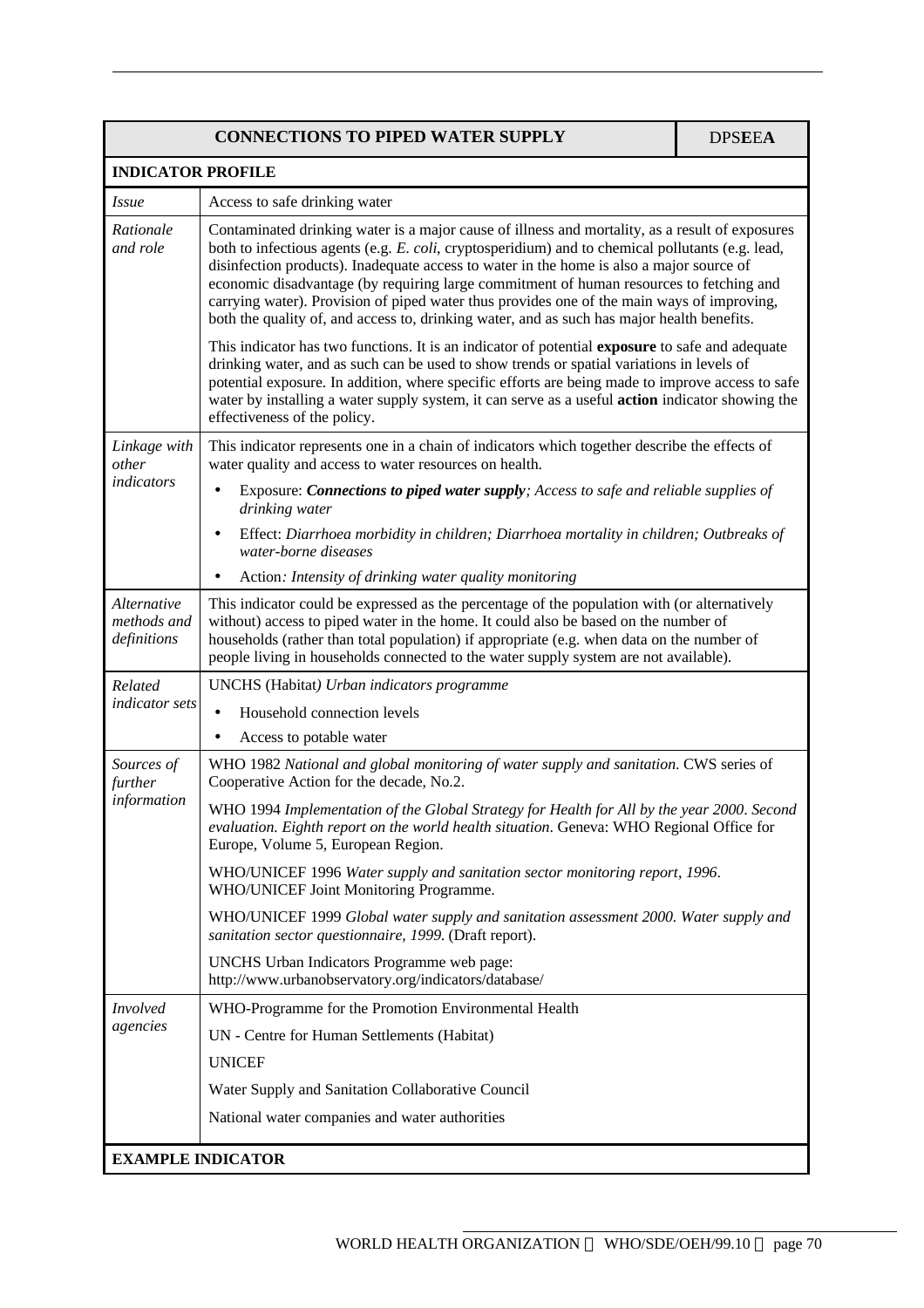| Definition of<br>indicator                   | Percentage of the population receiving piped water to the home                                                                                                                                                                                                                                                                                     |
|----------------------------------------------|----------------------------------------------------------------------------------------------------------------------------------------------------------------------------------------------------------------------------------------------------------------------------------------------------------------------------------------------------|
| Underlying<br>definitions                    | This indicator is based on the assumption that access to piped water supplies can substantially<br>reduce exposures to contaminated drinking water.                                                                                                                                                                                                |
| and concepts                                 | Underlying definitions are:                                                                                                                                                                                                                                                                                                                        |
|                                              | Piped water supply to the home: existence of a permanent piped water system,<br>providing treated water direct to the home                                                                                                                                                                                                                         |
|                                              | Total population: total resident population                                                                                                                                                                                                                                                                                                        |
| Specification                                | Number of people living in households connected to the piped water supply                                                                                                                                                                                                                                                                          |
| of data<br>needed                            | Total population                                                                                                                                                                                                                                                                                                                                   |
| Data sources,<br>availability<br>and quality | Data on number of people living in households receiving piped water to the home may be<br>available from national water agencies or government statistics, and are liable to be broadly<br>reliable. Alternatively, data may be obtained from household surveys.                                                                                   |
|                                              | Data on the total population should be available through national census statistics and should<br>be reliable                                                                                                                                                                                                                                      |
| Computation                                  | The indicator can be computed as:                                                                                                                                                                                                                                                                                                                  |
|                                              | $(P_w / P_t) * 100$                                                                                                                                                                                                                                                                                                                                |
|                                              | where $P_W$ is the number of people living in households receiving piped water to the home, and<br>$P_t$ is the total populations.                                                                                                                                                                                                                 |
|                                              | The indicator should usually be calculated for a specified census date.                                                                                                                                                                                                                                                                            |
| Units of<br>measuremen<br>t                  | Percentage                                                                                                                                                                                                                                                                                                                                         |
| Scale of<br>application                      | Local to international                                                                                                                                                                                                                                                                                                                             |
| Interpretatio<br>$\boldsymbol{n}$            | This indicator provides a measure of the potential exposures to contaminated drinking water.<br>In general, an increase in the proportion of households receiving piped water to the home may<br>be taken as an indication of reduced exposure and health risk. Nevertheless, in interpreting the<br>indicator, it is important to recognise that: |
|                                              | No allowance is made for differences in the quality of the supply; intermittent or poorly<br>$\bullet$<br>treated supplies may still pose significant health risks. Unreliable supplies, in particular,<br>may encourage unsafe water storage in the home and exacerbate risks of water-borne<br>disease.                                          |
|                                              | For some forms of contamination (e.g. lead) old or poorly maintained water supply<br>systems may be an important exposure source                                                                                                                                                                                                                   |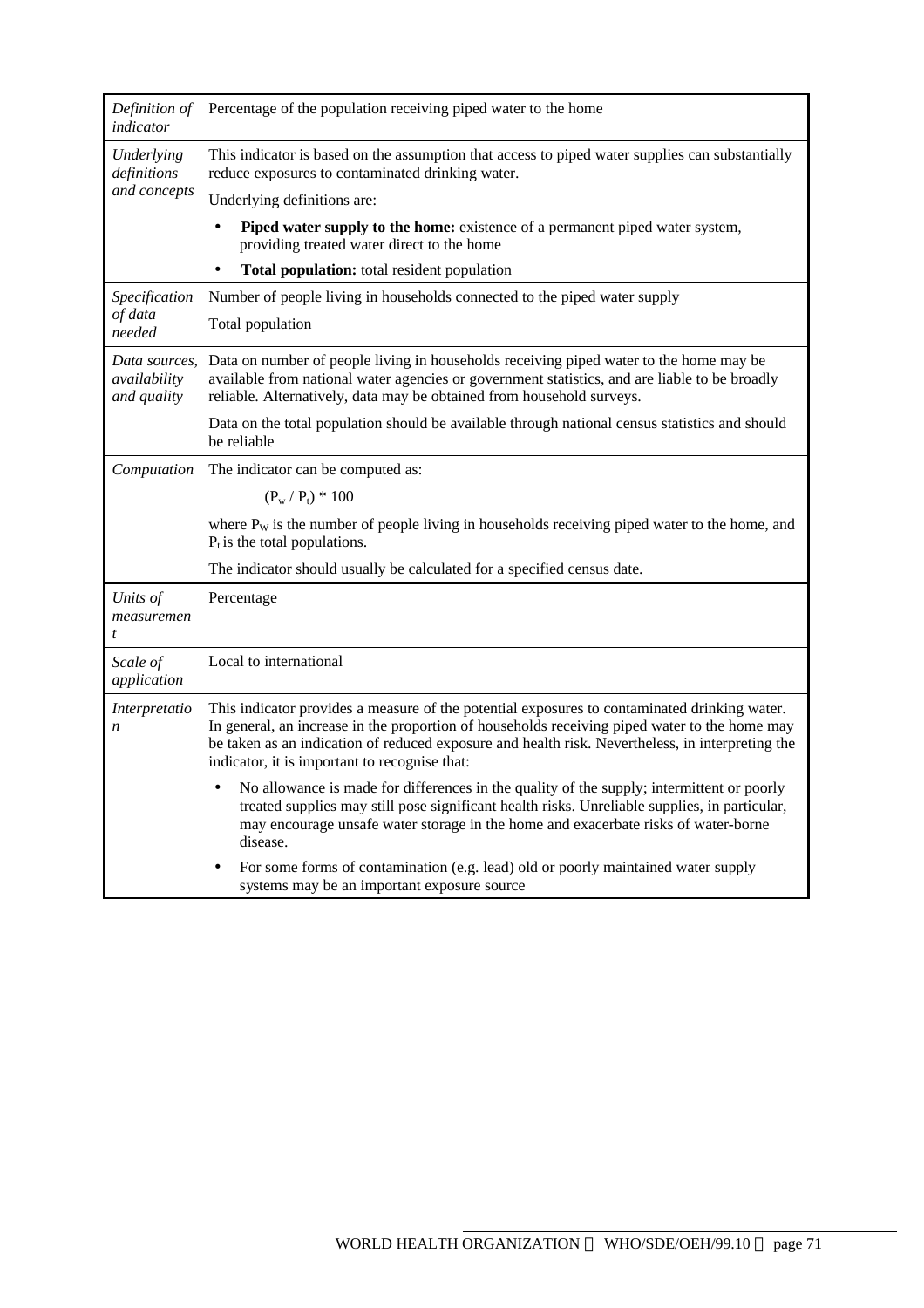|                                               | <b>OUTBREAKS OF WATER-BORNE DISEASES</b>                                                                                                                                                                                                                                                                                                                                           | <b>DPSEEA</b> |  |  |
|-----------------------------------------------|------------------------------------------------------------------------------------------------------------------------------------------------------------------------------------------------------------------------------------------------------------------------------------------------------------------------------------------------------------------------------------|---------------|--|--|
| <b>INDICATOR PROFILE</b>                      |                                                                                                                                                                                                                                                                                                                                                                                    |               |  |  |
| <i>Issue</i>                                  | Access to safe drinking water                                                                                                                                                                                                                                                                                                                                                      |               |  |  |
| Rationale<br>and role                         | Water-borne continue to be a major cause of ill health and death across much of the<br>developing world. This indicator is intended to provide a measure of this human disease<br>burden. It can be used:                                                                                                                                                                          |               |  |  |
|                                               | to monitor changes in the number of reported outbreaks;                                                                                                                                                                                                                                                                                                                            |               |  |  |
|                                               | to help assess the effectiveness of intervention programmes (e.g. aimed at improving<br>$\bullet$<br>drinking water quality);                                                                                                                                                                                                                                                      |               |  |  |
|                                               | to identify areas with high rates of disease, where specific actions need to be taken;<br>$\bullet$                                                                                                                                                                                                                                                                                |               |  |  |
|                                               | to raise awareness about the problem, and encourage action at the local or national level.                                                                                                                                                                                                                                                                                         |               |  |  |
| Linkage with<br>other                         | This indicator represents one in a chain of indicators which together describe the effects of<br>water quality and access to water resources on health.                                                                                                                                                                                                                            |               |  |  |
| indicators                                    | Exposure: Connections to piped water supply; Access to safe and reliable supplies of<br>$\bullet$<br>drinking water                                                                                                                                                                                                                                                                |               |  |  |
|                                               | Effect: Diarrhoea morbidity in children; Diarrhoea mortality in children; Outbreaks of<br>٠<br>water-borne diseases                                                                                                                                                                                                                                                                |               |  |  |
|                                               | Action: Intensity of drinking water quality monitoring                                                                                                                                                                                                                                                                                                                             |               |  |  |
| Alternative<br>methods and<br>definitions     | Various measures are available, on which to base an indicator of waterborne diseases. One of<br>the most useful and widely used is the number of <b>outbreaks</b> of waterborne diseases in any<br>survey period; this recognises the circumstance that most occurrences of waterborne disease<br>occur as linked cases, relating to a single water source or pathway of exposure. |               |  |  |
|                                               | Alternatively, indicators can be developed on the basis of the number of cases of waterborne<br>disease. Although this gives a better measure of the total disease burden, it is less useful for<br>management purposes, since intervention is usually aimed not at treating individual cases, but<br>at preventing or controlling outbreaks at source.                            |               |  |  |
|                                               | Either of these measures might also be applied to specific health endpoints; one example, is<br>the set of indicators relating to dranunculiasis (Guinea-worm) developed by the WHO as<br>Indicators for Monitoring the Health of the General Population (WHO 1996).                                                                                                               |               |  |  |
| WHO Catalogue of health indicators<br>Related |                                                                                                                                                                                                                                                                                                                                                                                    |               |  |  |
| indicator sets                                | monthly incidence of Guinea-worm cases                                                                                                                                                                                                                                                                                                                                             |               |  |  |
|                                               | annual incidence of Guinea-worm cases                                                                                                                                                                                                                                                                                                                                              |               |  |  |
|                                               | villages with new cases of Guinea-worm                                                                                                                                                                                                                                                                                                                                             |               |  |  |
| Sources of                                    | WHO 1992 Our planet, our health. Geneva: WHO.                                                                                                                                                                                                                                                                                                                                      |               |  |  |
| further<br>information                        | WHO 1996 Catalogue of health indicators. Geneva: WHO.                                                                                                                                                                                                                                                                                                                              |               |  |  |
|                                               | WHO Collaborating Center for Research, Training and Control of Dracunculiasis (no date)<br>Guidelines for surveillance in Dracunculiasis eradication programs. Atlanta, USA: CDC.                                                                                                                                                                                                  |               |  |  |
| <i>Involved</i><br>agencies                   | <b>WHO</b>                                                                                                                                                                                                                                                                                                                                                                         |               |  |  |
|                                               | <b>EXAMPLE INDICATOR</b>                                                                                                                                                                                                                                                                                                                                                           |               |  |  |
| Definition of<br>indicator                    | Incidence of outbreaks of water-borne diseases                                                                                                                                                                                                                                                                                                                                     |               |  |  |

|--|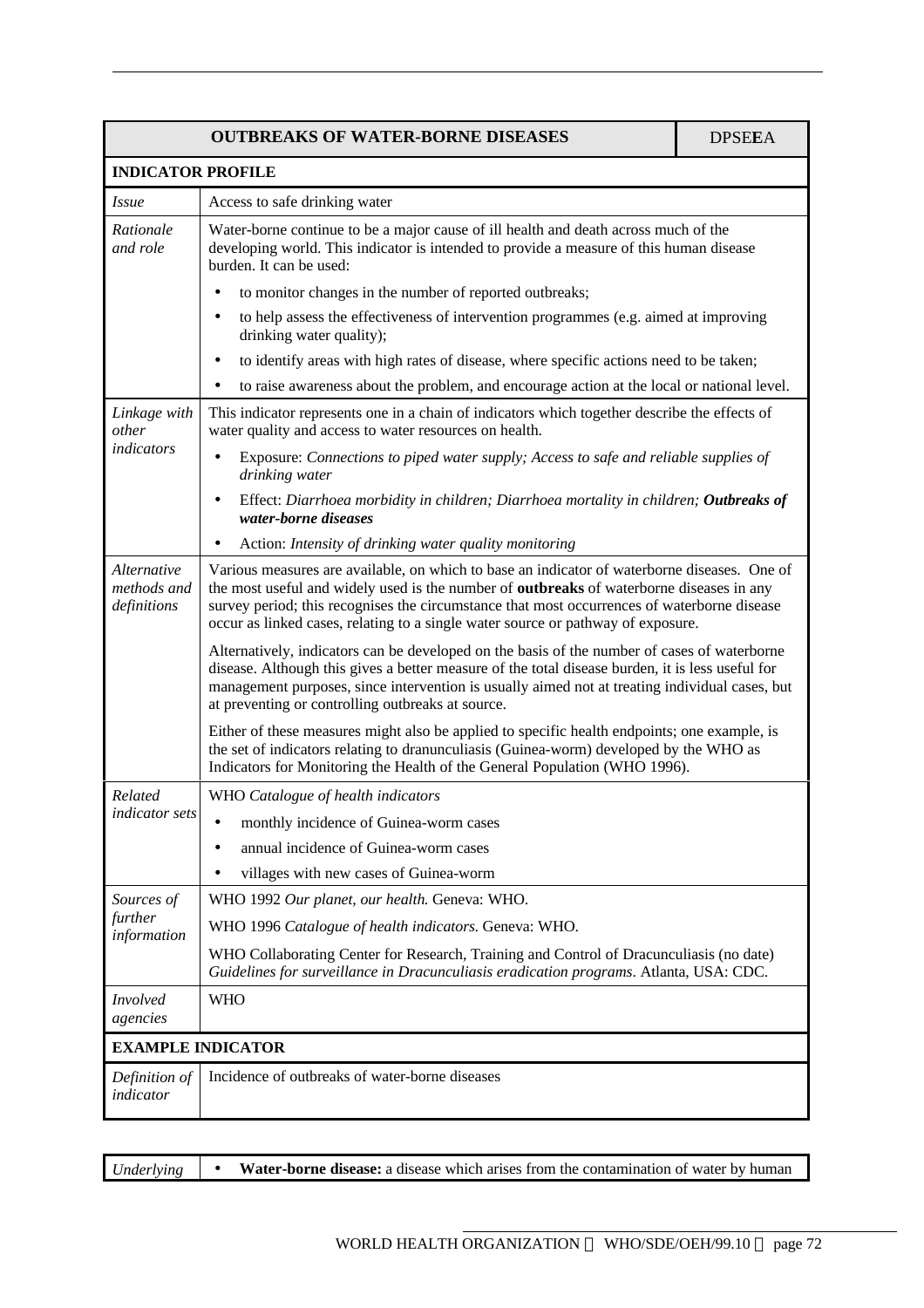| definitions<br>and concepts | or animal faeces or urine infected by pathogenic viruses or bacteria, and which is directly<br>transmitted when the water is drunk or used in the preparation of food. Water-borne<br>diseases may be separated from several other categories of disease, including:                                                                                                                                                                                                    |
|-----------------------------|-------------------------------------------------------------------------------------------------------------------------------------------------------------------------------------------------------------------------------------------------------------------------------------------------------------------------------------------------------------------------------------------------------------------------------------------------------------------------|
|                             | water-washed diseases - i.e. those resulting from inadequate personal hygiene<br>because of scarcity or inaccessibility of water (e.g many waterborne diseases as<br>well as typhus)                                                                                                                                                                                                                                                                                    |
|                             | water-based diseases - those arising from parasites which use an intermediate host<br>٠<br>that lives in or near water (e.g. dracunculiasis)                                                                                                                                                                                                                                                                                                                            |
|                             | water-related diseases - diseases borne by insect vectors which have habitats in or<br>٠<br>near water (e.g. malaria), and                                                                                                                                                                                                                                                                                                                                              |
|                             | water-dispersed diseases - infections whose agents proliferate in fresh water and<br>٠<br>enter the human body through the respiratory tract (e.g. Legionella)                                                                                                                                                                                                                                                                                                          |
|                             | <b>Outbreak:</b> an occurrence of two or more linked cases of the same illness, or an increase<br>in the number of observed cases over the expected number.                                                                                                                                                                                                                                                                                                             |
|                             | Total population: total resident population during the survey period.                                                                                                                                                                                                                                                                                                                                                                                                   |
| Specificatio<br>n of data   | Number of outbreaks of water-borne diseases within a specified area within a specified period<br>(e.g. a year)                                                                                                                                                                                                                                                                                                                                                          |
| needed                      | Total population                                                                                                                                                                                                                                                                                                                                                                                                                                                        |
| Data<br>sources,            | Data on the number of outbreaks of water-borne diseases can be derived from a variety of<br>sources, including:                                                                                                                                                                                                                                                                                                                                                         |
| availability<br>and quality | routine passive case reporting by health care workers<br>$\bullet$                                                                                                                                                                                                                                                                                                                                                                                                      |
|                             | community-based surveillance programmes<br>٠                                                                                                                                                                                                                                                                                                                                                                                                                            |
|                             | special surveys<br>$\bullet$                                                                                                                                                                                                                                                                                                                                                                                                                                            |
|                             | analysis of hospital admission or GP statistics and records                                                                                                                                                                                                                                                                                                                                                                                                             |
|                             | All of these are likely to lead to significant under-estimation of the number of outbreaks, due<br>to incomplete referral and reporting. Serious inconsistencies in the estimates also occur<br>between different areas or reporting periods because of variations in referral rates, in diagnosis<br>and in reporting methods and accuracy.                                                                                                                            |
|                             | Data on the total resident population can usually be obtained from national censuses and<br>should be reliable.                                                                                                                                                                                                                                                                                                                                                         |
| Computation                 | The indicator is computed as:                                                                                                                                                                                                                                                                                                                                                                                                                                           |
|                             | $1000^*$ (N/P)                                                                                                                                                                                                                                                                                                                                                                                                                                                          |
|                             | where $N$ is the number of reported outbreaks and $P$ is the total population.                                                                                                                                                                                                                                                                                                                                                                                          |
| Units of<br>measurement     | Number of outbreaks per thousand head of population                                                                                                                                                                                                                                                                                                                                                                                                                     |
| Scale of<br>application     | Local to international, though at broader scales interpretation is limited by problems of data<br>consistency and completeness.                                                                                                                                                                                                                                                                                                                                         |
| Interpretation              | At a simple level, this indicator can be interpreted to show patterns or trends in the incidence<br>of outbreaks of waterborne diseases. Considerable care is needed, however, because of the<br>inherent inconsistencies and inaccuracies in the available data. Information relating to the<br>incidence of outbreaks should also not be used to infer the absolute numbers of cases, since<br>outbreaks may vary greatly in terms of the numbers of people affected. |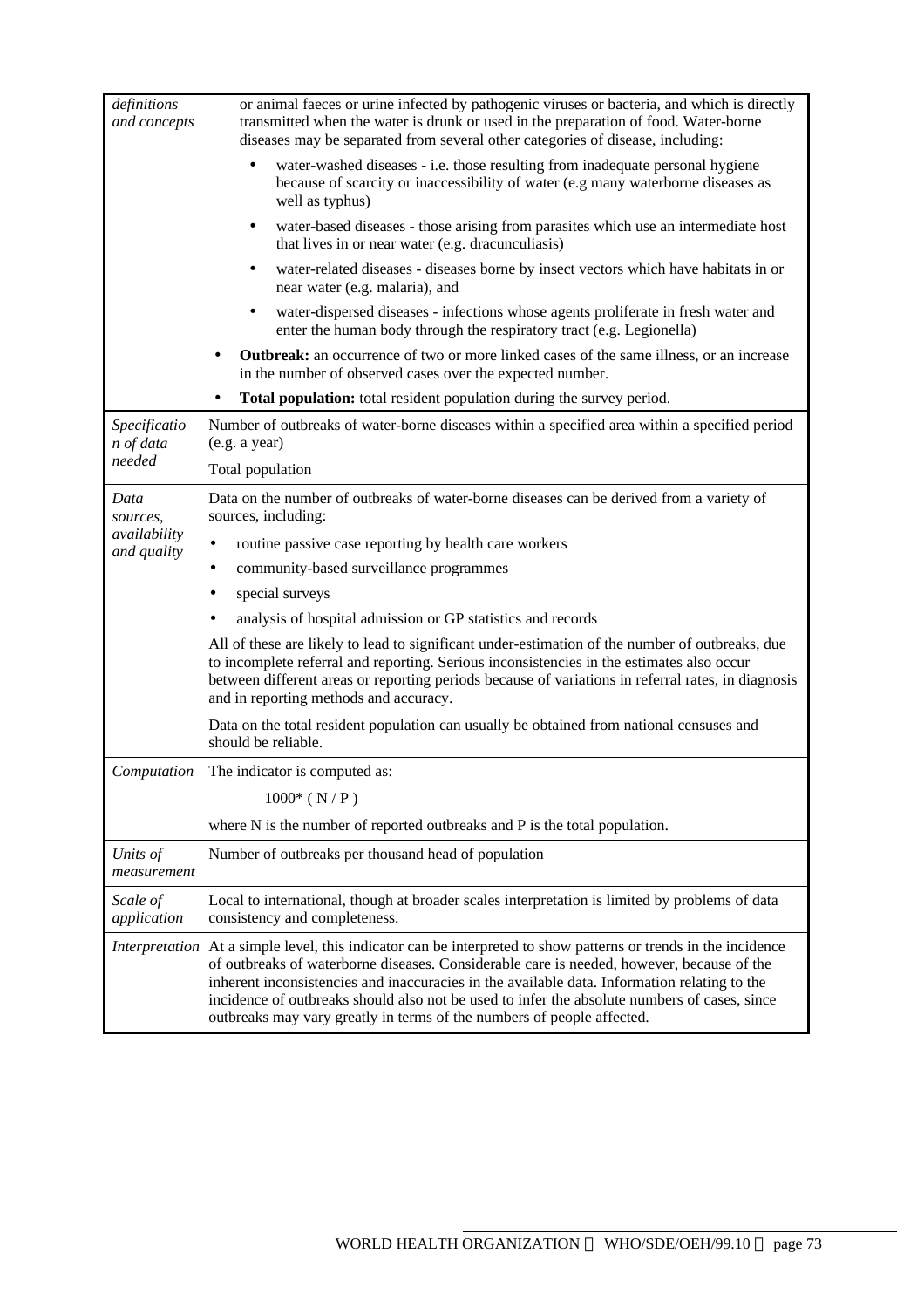|                            | <b>INTENSITY OF DRINKING WATER QUALITY MONITORING</b>                                                                                                                                                                                                                                                                                                                                                                                                                                                                                                                                    | <b>DPSEEA</b> |  |
|----------------------------|------------------------------------------------------------------------------------------------------------------------------------------------------------------------------------------------------------------------------------------------------------------------------------------------------------------------------------------------------------------------------------------------------------------------------------------------------------------------------------------------------------------------------------------------------------------------------------------|---------------|--|
| <b>INDICATOR PROFILE</b>   |                                                                                                                                                                                                                                                                                                                                                                                                                                                                                                                                                                                          |               |  |
| <i>Issue</i>               | Access to safe drinking water                                                                                                                                                                                                                                                                                                                                                                                                                                                                                                                                                            |               |  |
| Rationale<br>and role      | Water quality monitoring provides a valuable tool in support of policy and management aimed<br>at controlling water pollution and reducing risks to health. This indicator provides a measure<br>of the extent to which action has been taken to monitor water pollution and drinking water<br>quality in support of these goals. As such it can be used to:                                                                                                                                                                                                                             |               |  |
|                            | show trends in level of policy concern and commitment to problems of water pollution<br>٠                                                                                                                                                                                                                                                                                                                                                                                                                                                                                                |               |  |
|                            | show geographic variations in monitoring activities, and identify areas needing additional<br>monitoring effort                                                                                                                                                                                                                                                                                                                                                                                                                                                                          |               |  |
|                            | monitor the effectiveness of strategies aimed at improving information on the level of<br>٠<br>water pollution                                                                                                                                                                                                                                                                                                                                                                                                                                                                           |               |  |
|                            | provide some measure of reliability to national or regional statistics on water pollution<br>$\bullet$<br>and estimates of populations at risk                                                                                                                                                                                                                                                                                                                                                                                                                                           |               |  |
| Linkage with<br>other      | This indicator represents one in a chain of indicators which together describe the effects of<br>water quality and access to water resources on health.                                                                                                                                                                                                                                                                                                                                                                                                                                  |               |  |
| indicators                 | Exposure: Connections to piped water supply; Access to safe and reliable supplies of<br>drinking water                                                                                                                                                                                                                                                                                                                                                                                                                                                                                   |               |  |
|                            | Effect: Diarrhoea morbidity in children; Diarrhoea mortality in children; Outbreaks of<br>water-borne diseases                                                                                                                                                                                                                                                                                                                                                                                                                                                                           |               |  |
|                            | Action: Intensity of drinking water quality monitoring<br>٠                                                                                                                                                                                                                                                                                                                                                                                                                                                                                                                              |               |  |
| Alternative<br>methods and | A number of factors need to be considered in developing indicators of the capacity (i.e.<br>intensity or extent) of water quality monitoring. These include:                                                                                                                                                                                                                                                                                                                                                                                                                             |               |  |
| definitions                | the points in the supply chain at which monitoring is undertaken (e.g. at point of<br>$\bullet$<br>abstraction, after treatment, at point of supply)                                                                                                                                                                                                                                                                                                                                                                                                                                     |               |  |
|                            | the number and range of water quality parameters (determinants) measured<br>$\bullet$                                                                                                                                                                                                                                                                                                                                                                                                                                                                                                    |               |  |
|                            | the number of measurements made                                                                                                                                                                                                                                                                                                                                                                                                                                                                                                                                                          |               |  |
|                            | the number of stations/locations at which monitoring is carried out                                                                                                                                                                                                                                                                                                                                                                                                                                                                                                                      |               |  |
|                            | As a result, indicators of water quality monitoring can be designed and constructed in a wide<br>variety of ways. Possibly the most relevant is in terms of the intensity of monitoring $-$ i.e. the<br>number of measurements (analyses times determinants) made per head of population or per<br>unit of water abstracted or consumed – at point of supply. The advantage of this measure is<br>that it relates most closely to levels of potential exposure, and also provides an indication of<br>the overall effectiveness of water quality control at the end of the supply chain. |               |  |
|                            | Alternatively, the indicator might be assessed separately for each point in the supply chain. A<br>further (but less sensitive) indicator is the total expenditure on water quality monitoring.                                                                                                                                                                                                                                                                                                                                                                                          |               |  |
|                            | Whichever of these indicators is used, it is important to appreciate that they measure only the<br>capacity for water quality <i>monitoring</i> ; they do not indicate the quality of the water itself, or the<br>extent to which water quality complies with existing standards.                                                                                                                                                                                                                                                                                                        |               |  |
| Related                    | UN Indicators on sustainable development                                                                                                                                                                                                                                                                                                                                                                                                                                                                                                                                                 |               |  |
| <i>indicator</i> sets      | Density of hydrological networks<br>$\bullet$                                                                                                                                                                                                                                                                                                                                                                                                                                                                                                                                            |               |  |
| Sources of                 | UN 1996 Indicators of sustainable development. Framework and methodologies. New York: UN.                                                                                                                                                                                                                                                                                                                                                                                                                                                                                                |               |  |
| further<br>information     | WHO 1994 Implementation of the Global Strategy for Health for All by the year 2000. Second<br>evaluation. Eighth report on the world health situation. Geneva: WHO Regional Office for<br>Europe, Volume 5, European Region.                                                                                                                                                                                                                                                                                                                                                             |               |  |
| Sources of<br>further      | WHO/UNICEF 1996 Water supply and sanitation sector monitoring report, 1996.<br>WHO/UNICEF Joint Monitoring Programme.                                                                                                                                                                                                                                                                                                                                                                                                                                                                    |               |  |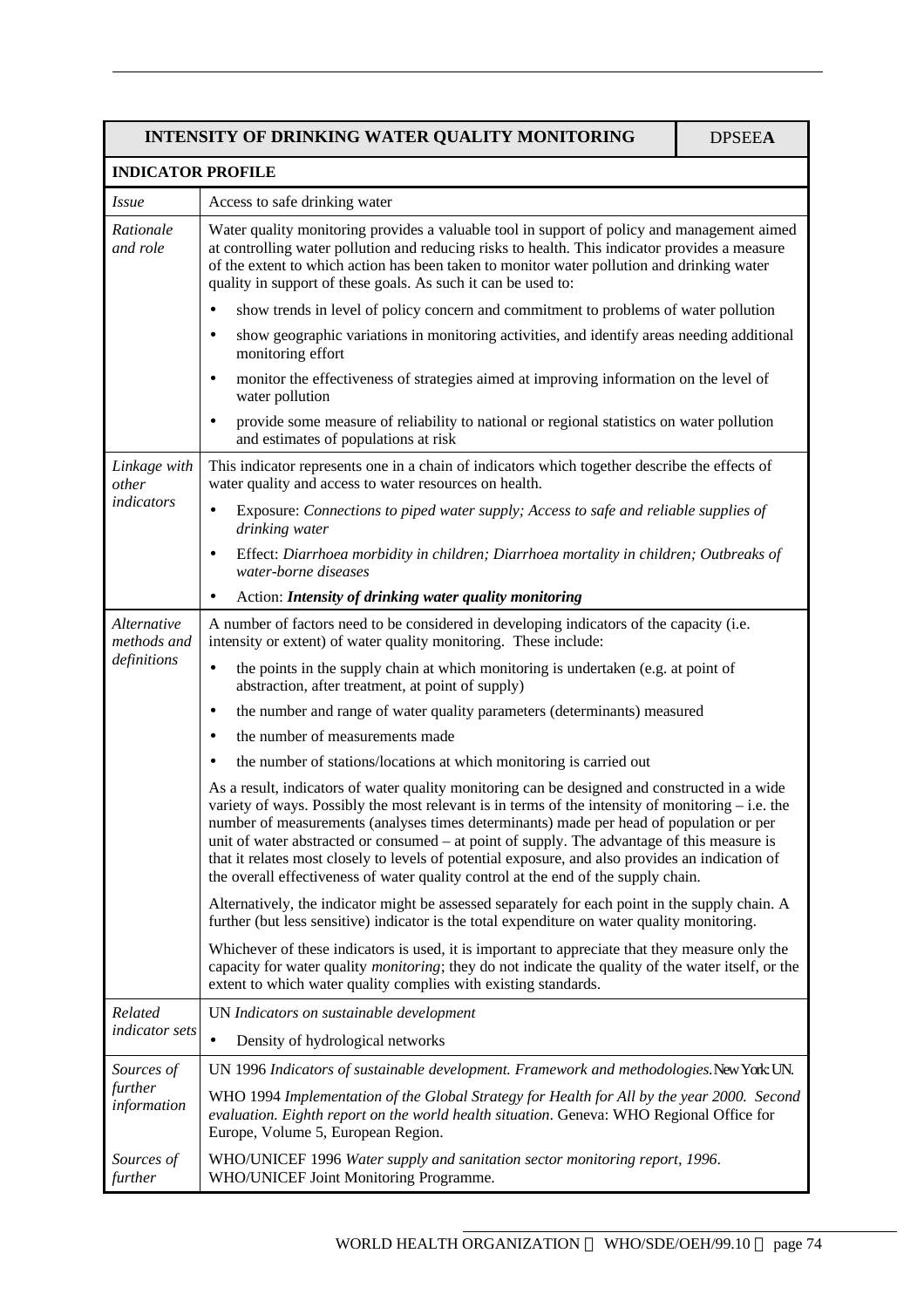| information<br>- continued  | WHO 1997 Guidelines for drinking-water quality. Volume 3: Surveillance and control of<br>community water supplies. Second edition. Geneva: WHO.                                       |
|-----------------------------|---------------------------------------------------------------------------------------------------------------------------------------------------------------------------------------|
|                             | WHO/UNICEF 1999 Global water supply and sanitation assessment 2000. Water supply and<br>sanitation sector questionnaire, 1999. (Draft report).                                        |
| <i>Involved</i>             | WHO-Programme for the Promotion of Environmental Health                                                                                                                               |
| agencies                    | <b>UNICEF</b>                                                                                                                                                                         |
|                             | Water Supply and Sanitation Collaborative Council                                                                                                                                     |
|                             | National water companies and water authorities                                                                                                                                        |
|                             | National drinking water regulators                                                                                                                                                    |
| <b>EXAMPLE INDICATOR</b>    |                                                                                                                                                                                       |
| Definition of<br>indicator  | Number of valid measurements of drinking water quality per head of population per year                                                                                                |
| Underlying                  | The indicator depends upon the following assumptions:                                                                                                                                 |
| definitions<br>and concepts | The monitoring of water quality by official agencies implies the provision of relevant<br>$\bullet$<br>data, and its use for policy and management purposes by the agencies concerned |
|                             | Measurements by different methods and on different determinants are broadly equivalent<br>$\bullet$<br>in terms of the quality and utility of the data they provide                   |
|                             | Measurement is undertaken more-or-less uniformly across the population<br>$\bullet$                                                                                                   |
|                             | The indicator is based on the following definitions:                                                                                                                                  |
|                             | <b>Water quality measurement:</b> a single measurement of a single determinant of health<br>$\bullet$<br>concern, made by an official monitoring agency                               |
|                             | <b>Determinant:</b> an officially recognised measure of water quality (e.g. concentration of<br>٠<br>$NO3$ -N; number of faecal coliforms)                                            |
|                             | Total population: total resident population.<br>$\bullet$                                                                                                                             |
| Specification               | Number of valid measurements made in previous year                                                                                                                                    |
| of data<br>needed           | Total population                                                                                                                                                                      |
| availability                | Data sources, Accurate information on the number of monitoring stations and pollutants monitored should be<br>available from the relevant monitoring agencies.                        |
| and quality                 | Data on total population should be available from national census sources, and should be of<br>high quality.                                                                          |
| Computation                 | The indicator can be computed as:                                                                                                                                                     |
|                             | $1000 * (\Sigma M_i / P)$                                                                                                                                                             |
|                             | where $M_I$ = number of valid measurements of pollutant I; P = total resident population.                                                                                             |
|                             | The indicator should normally be computed for a specified census date (e.g. the last day of the<br>year).                                                                             |
| Units of<br>measurement     | Number of measurements per thousand head of population.                                                                                                                               |
| Scale of<br>application     | Regional to international                                                                                                                                                             |
|                             |                                                                                                                                                                                       |
| Interpretatio               | This indicator provides a useful measure of the attention given to monitoring of drinking water                                                                                       |

|   | <i>Interpretatio</i> This indicator provides a useful measure of the attention given to monitoring of drinking water |
|---|----------------------------------------------------------------------------------------------------------------------|
| n | quality, and as such shows how seriously issues of water pollution are being taken. In                               |
|   | interpreting the indicator, however, it is important to bear in mind that monitoring may be                          |
|   | terminated (and thus monitoring effort reduced) once pollution falls to a negligible level, and                      |
|   | may be increased when pollution is worse. It is also important to remember that the indicator                        |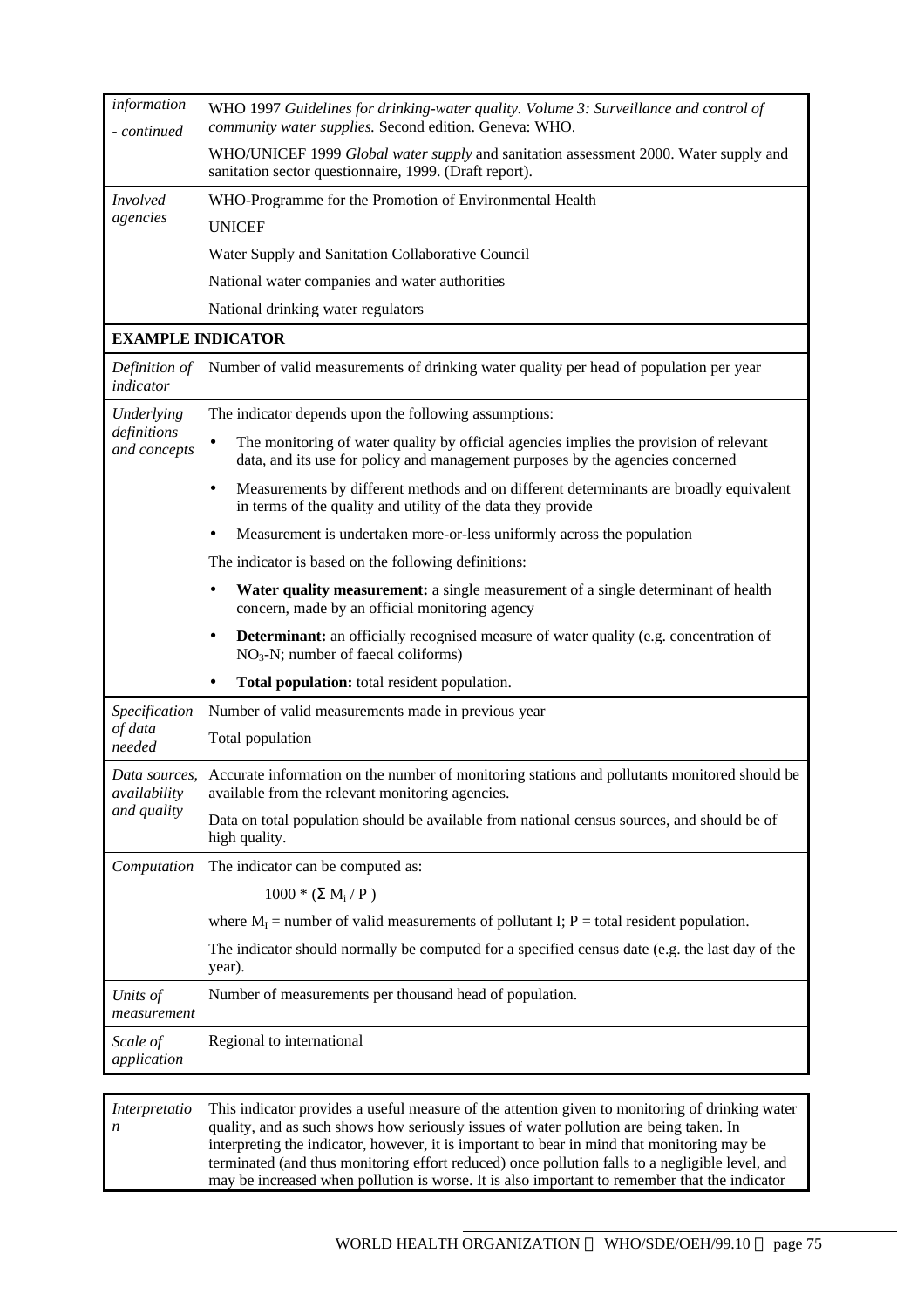| does not measure the quality of the water concerned, or its level of compliance with drinking  |
|------------------------------------------------------------------------------------------------|
| water quality standards. For many purposes, therefore, the indicator needs to be considered in |
| association with other indicators of drinking water quality (e.g. the proportion of analyses   |
| which meet drinking water quality standards).                                                  |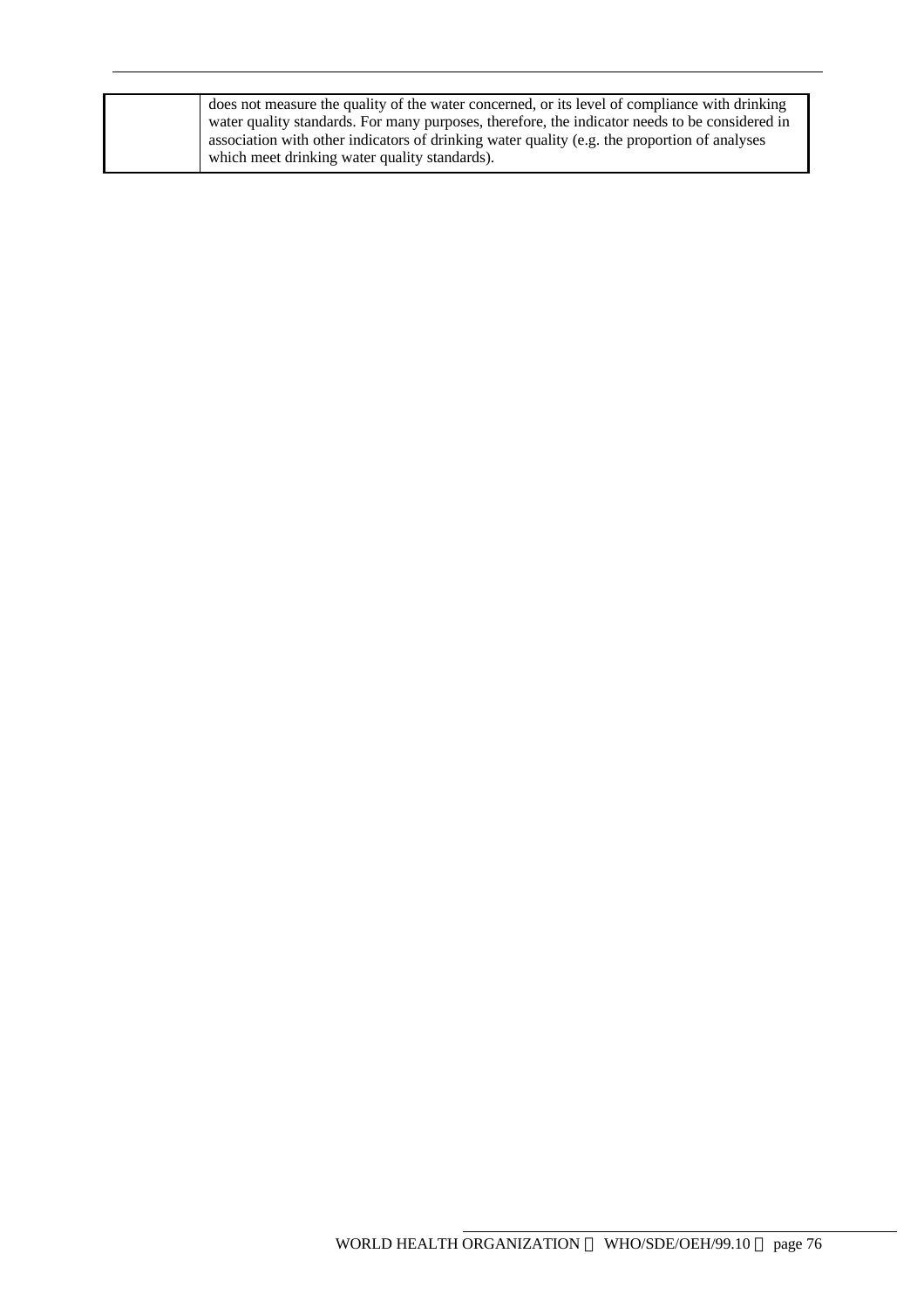|                                           | POPULATION AT RISK FROM VECTOR-BORNE DISEASES                                                                                                                                                                                                                                                                                                                                                                                                                        | <b>DPSEEA</b> |  |  |
|-------------------------------------------|----------------------------------------------------------------------------------------------------------------------------------------------------------------------------------------------------------------------------------------------------------------------------------------------------------------------------------------------------------------------------------------------------------------------------------------------------------------------|---------------|--|--|
|                                           | <b>INDICATOR PROFILE</b>                                                                                                                                                                                                                                                                                                                                                                                                                                             |               |  |  |
| <i>Issue</i>                              | Vector-borne disease                                                                                                                                                                                                                                                                                                                                                                                                                                                 |               |  |  |
| Rationale<br>and role                     | Vector-borne diseases are a major cause of both morbidity and mortality, especially in the<br>developing world. This indicator is intended to evaluate the number of people at-risk from<br>vector-borne diseases, by virtue of living in areas infected with the disease vectors. It can thus<br>be used:                                                                                                                                                           |               |  |  |
|                                           | to assess the numbers of people at risk;<br>٠                                                                                                                                                                                                                                                                                                                                                                                                                        |               |  |  |
|                                           | to identify areas of particular risk, where special action is required;<br>$\bullet$                                                                                                                                                                                                                                                                                                                                                                                 |               |  |  |
|                                           | to assess and compare the effectiveness of control programmes (e.g. habitat removal or<br>management, pest control measures).                                                                                                                                                                                                                                                                                                                                        |               |  |  |
| Linkage with<br>other                     | This indicator represents one in a chain of indicators which together describe the risks of<br>vector-borne diseases:                                                                                                                                                                                                                                                                                                                                                |               |  |  |
| indicators                                | Exposure: Population at risk from vector-borne diseases<br>$\bullet$                                                                                                                                                                                                                                                                                                                                                                                                 |               |  |  |
|                                           | Effect: Mortality due to vector-borne diseases<br>$\bullet$                                                                                                                                                                                                                                                                                                                                                                                                          |               |  |  |
|                                           | Action: Adequacy of vector control and management systems                                                                                                                                                                                                                                                                                                                                                                                                            |               |  |  |
| Alternative<br>methods and<br>definitions | The accurate determination of the number of people at risk from vector-borne diseases is, in<br>practice, complex. For a real risk to occur, three preconditions need to exist: a parasite, a<br>suitable vector and a susceptible host population. These also need to come into contact (and to<br>do so at relevant points in the lifecycle of the parasite). Rarely are detailed data available on<br>these factors at an appropriate spatial and temporal scale. |               |  |  |
|                                           | A simple indicator can, however, be constructed in terms of the number of people living in<br>areas endemic for vector-borne diseases. This provides a general indication of the potential for<br>exposure. Where appropriate, this indicator should be separately defined for each disease<br>and/or vector species.                                                                                                                                                |               |  |  |
|                                           | Where reliable data on population are not available, this indicator might alternatively be<br>defined in terms of the endemic area. This, however, will clearly make no distinction between<br>densely and sparsely populated regions.                                                                                                                                                                                                                               |               |  |  |
|                                           | Another alternative for this indicator is the Entomological Inoculation Rate (EIR). This is<br>widely used in relation to malaria, for example, to indicate the transmission intensity.                                                                                                                                                                                                                                                                              |               |  |  |
| Related                                   | WHO Catalogue of health indicators                                                                                                                                                                                                                                                                                                                                                                                                                                   |               |  |  |
| <i>indicator sets</i>                     | Incidence rate of severe malaria<br>$\bullet$                                                                                                                                                                                                                                                                                                                                                                                                                        |               |  |  |
| Sources of<br>further                     | WHO 1994 Information systems for the evaluation of malaria control programmes, a practical<br>guide. AFRO/CTD/MAL/ 94.3. Brazzaville: WHO Regional Office for Africa.                                                                                                                                                                                                                                                                                                |               |  |  |
| information                               | WHO 1996 Catalogue of health indicators: a selection of health indicators recommended by<br>WHO Programmes. Geneva: WHO.                                                                                                                                                                                                                                                                                                                                             |               |  |  |
| <i>Involved</i>                           | <b>UNDP</b>                                                                                                                                                                                                                                                                                                                                                                                                                                                          |               |  |  |
| agencies                                  | <b>UNICEF</b>                                                                                                                                                                                                                                                                                                                                                                                                                                                        |               |  |  |
|                                           | <b>WHO</b>                                                                                                                                                                                                                                                                                                                                                                                                                                                           |               |  |  |
|                                           | World Bank                                                                                                                                                                                                                                                                                                                                                                                                                                                           |               |  |  |
|                                           | <b>EXAMPLE INDICATOR</b>                                                                                                                                                                                                                                                                                                                                                                                                                                             |               |  |  |
| Definition of<br>indicator                | Number of people living in areas endemic for vector-borne diseases                                                                                                                                                                                                                                                                                                                                                                                                   |               |  |  |
|                                           |                                                                                                                                                                                                                                                                                                                                                                                                                                                                      |               |  |  |
| Underlying                                | Vector-borne disease: a disease which is transmitted by a biological agent (often an<br>$\bullet$                                                                                                                                                                                                                                                                                                                                                                    |               |  |  |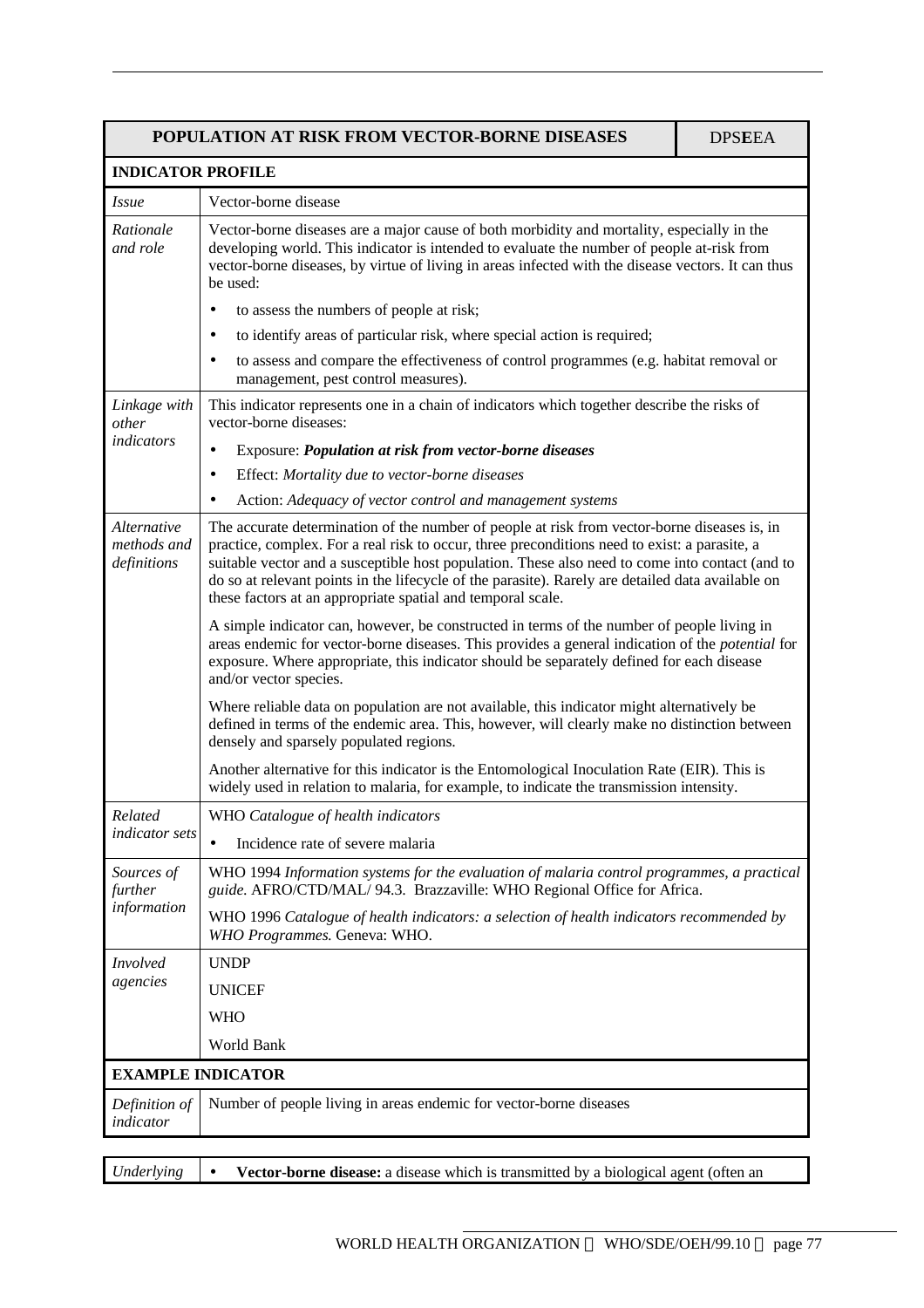| definitions<br>and concepts                  | insect). Common vector-borne diseases include malaria, yellow fever, dengue fever, river<br>blindness (onchocerciasis), filiariasis, schistosomiasis, Japanese encephalitis and sleeping<br>sickness. Many of the most important vector-borne diseases are water-related, in that the<br>insect vectors concerned breed or pass part of their lifecycle in or close to water. Vector-<br>borne diseases have thus been exacerbated in many cases by inappropriate water-<br>engineering (e.g. irrigation) or poor management of water resources and wastes (e.g. poor<br>sanitation). Some vector-borne diseases are also animal-related (e.g. Lyme's disease), in<br>that the insect vectors are associated with specific animal hosts. In these cases, land use<br>and land cover are important factors in their distribution and prevalence. |
|----------------------------------------------|-------------------------------------------------------------------------------------------------------------------------------------------------------------------------------------------------------------------------------------------------------------------------------------------------------------------------------------------------------------------------------------------------------------------------------------------------------------------------------------------------------------------------------------------------------------------------------------------------------------------------------------------------------------------------------------------------------------------------------------------------------------------------------------------------------------------------------------------------|
|                                              | At-risk population: the population at risk from vector-borne disease, by virtue of living<br>٠<br>in, or visiting, an endemic area.                                                                                                                                                                                                                                                                                                                                                                                                                                                                                                                                                                                                                                                                                                             |
| Specification<br>of data<br>needed           | At-risk population                                                                                                                                                                                                                                                                                                                                                                                                                                                                                                                                                                                                                                                                                                                                                                                                                              |
| Data sources,<br>availability<br>and quality | Reliable data on the at-risk population are difficult to obtain, but estimates can be made by<br>analysis of national census data and information on the extent of the vector-borne diseases of<br>interest. GIS techniques might usefully be applied in order to estimate the number of people<br>living in the endemic area (e.g. by overlaying boundaries of the infected area on population<br>data). Where data on the extent of the endemic area are not directly available, estimates may<br>be made on the basis of the distribution of potential vector habitats (e.g. using remotely sensed<br>data). In this case, the endemic area may be defined by buffering around each potential habitat<br>at an appropriate distance (depending on the parasite and vector concerned).                                                        |
| Computatio<br>n                              | The indicator can be computed as the number of people living within endemic areas, or living<br>within a specified distance of potential vector habitats. Separate estimates should be made for<br>each type of vector-borne disease and vector species.                                                                                                                                                                                                                                                                                                                                                                                                                                                                                                                                                                                        |
| Units of<br>measuremen<br>t                  | Number of people                                                                                                                                                                                                                                                                                                                                                                                                                                                                                                                                                                                                                                                                                                                                                                                                                                |
| Scale of<br>application                      | Local to international, though at broader scales interpretation is limited by problems of data<br>consistency and completeness.                                                                                                                                                                                                                                                                                                                                                                                                                                                                                                                                                                                                                                                                                                                 |
| Interpretatio<br>n                           | This indicator provides a general measure of the population at risk from vector-borne diseases:<br>an increase in the numbers of people living in endemic areas may be taken to imply an<br>increased risk, a reduction the reverse. Nevertheless, in interpreting the indicator it is<br>important to take account both of the potential uncertainties in the data, and the possible<br>complexities in the relationship between place of residence and risk. Data on the extent of the<br>endemic area, for example, may be unreliable both because of omission (i.e. exclusion of<br>unknown endemic areas) and commission (inclusion of non-endemic areas). These errors are<br>likely to increase as the scale of mapping becomes smaller (i.e. less detailed).                                                                            |
|                                              | The actual risk across the population living within an endemic area is also likely to vary<br>substantially, depending on local conditions (below the resolution of the available data), age,<br>disposable income and lifestyle. There are, for example, important micro-epidemiological<br>differences in malaria, so that even at the community level the disease may be clustered in<br>certain families. It is also important to remember that people are not static, but move both<br>within and through the area. Thus the at-risk population may change over time, and includes<br>visitors to, or past residents of, the endemic area.                                                                                                                                                                                                 |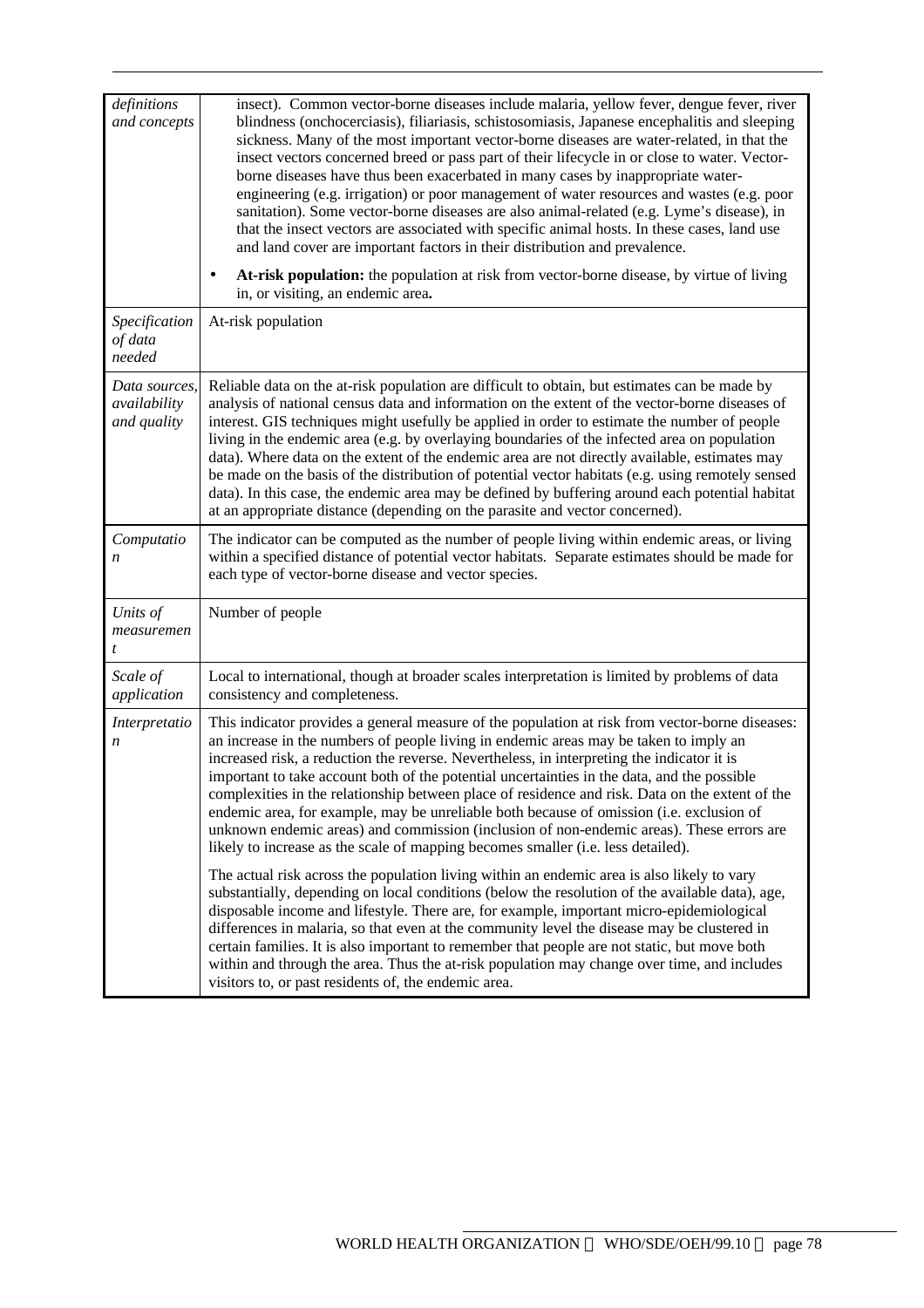|                            | <b>MORTALITY DUE TO VECTOR-BORNE DISEASES</b><br><b>DPSEEA</b>                                                                                                                                                                                                                                                  |  |  |  |  |
|----------------------------|-----------------------------------------------------------------------------------------------------------------------------------------------------------------------------------------------------------------------------------------------------------------------------------------------------------------|--|--|--|--|
|                            | <b>INDICATOR PROFILE</b>                                                                                                                                                                                                                                                                                        |  |  |  |  |
| <i>Issue</i>               | Vector-borne diseases                                                                                                                                                                                                                                                                                           |  |  |  |  |
| Rationale<br>and role      | Vector-borne diseases are a major cause of both morbidity and mortality, especially in the<br>developing world. This indicator is devised to provide a measure of the effect of exposure to<br>disease vectors. It can be used to:                                                                              |  |  |  |  |
|                            | monitor changes in mortality rates due to vector-borne diseases, in order to identify trends<br>$\bullet$<br>and plan control strategies;                                                                                                                                                                       |  |  |  |  |
|                            | assess the effectiveness of vector-control or health care strategies;<br>$\bullet$                                                                                                                                                                                                                              |  |  |  |  |
|                            | identify areas with especially high rates of mortality, which may need special<br>$\bullet$<br>interventions;                                                                                                                                                                                                   |  |  |  |  |
|                            | analyse relationships between environmental conditions likely to affect exposures (e.g.<br>$\bullet$<br>land use, climate change) and health outcome.                                                                                                                                                           |  |  |  |  |
| Linkage with<br>other      | This indicator represents one in a chain of indicators which together describe the risks of<br>vector-borne diseases:                                                                                                                                                                                           |  |  |  |  |
| <i>indicators</i>          | Exposure: Population at risk from vector-borne diseases<br>$\bullet$                                                                                                                                                                                                                                            |  |  |  |  |
|                            | Effect: Mortality due to vector-borne diseases<br>$\bullet$                                                                                                                                                                                                                                                     |  |  |  |  |
|                            | Action: Adequacy of vector control and management systems                                                                                                                                                                                                                                                       |  |  |  |  |
| Alternative<br>methods and | Where appropriate data are available, the most appropriate way of defining this indicator is in<br>terms of the mortality rate due to vector-borne diseases, by type of disease.                                                                                                                                |  |  |  |  |
| definitions                | Since children are often the most vulnerable to vector-borne diseases, this indicator could<br>usefully be stratified by age (including 0-4 year old and 5-15 year old age groups). Pregnant<br>women are also an important susceptible group, so the indicator might also be separately<br>computed for these. |  |  |  |  |
|                            | The indicator can be simplified by presenting only the aggregate death rate for all vector-borne<br>diseases. This, however, may mask important environmental and policy-related differences<br>(e.g. by masking changes in diseases associated with specific vectors, habitats or land use<br>systems).        |  |  |  |  |
| Related                    | WHO Catalogue of health indicators                                                                                                                                                                                                                                                                              |  |  |  |  |
| <i>indicator sets</i>      | Incidence rate of severe malaria<br>$\bullet$                                                                                                                                                                                                                                                                   |  |  |  |  |
| Sources of<br>further      | WHO 1994 Information systems for the evaluation of malaria control programmes, a practical<br>guide. AFRO/CTD/MAL/ 94.3. Brazzaville: WHO Regional Office for Africa.                                                                                                                                           |  |  |  |  |
| information                | WHO 1996 Catalogue of health indicators: a selection of health indicators recommended by<br>WHO Programmes. Geneva: WHO.                                                                                                                                                                                        |  |  |  |  |
| <i>Involved</i>            | <b>UNDP</b>                                                                                                                                                                                                                                                                                                     |  |  |  |  |
| agencies                   | <b>UNICEF</b>                                                                                                                                                                                                                                                                                                   |  |  |  |  |
|                            | <b>WHO</b>                                                                                                                                                                                                                                                                                                      |  |  |  |  |
|                            | World Bank                                                                                                                                                                                                                                                                                                      |  |  |  |  |
| <b>EXAMPLE INDICATOR</b>   |                                                                                                                                                                                                                                                                                                                 |  |  |  |  |
| Definition of<br>indicator | Mortality rate due to vector-borne diseases, by type                                                                                                                                                                                                                                                            |  |  |  |  |
|                            |                                                                                                                                                                                                                                                                                                                 |  |  |  |  |

| Underlying $\bullet$ | <b>Vector-borne disease:</b> a disease which is transmitted by a biological agent (often an |
|----------------------|---------------------------------------------------------------------------------------------|
|                      |                                                                                             |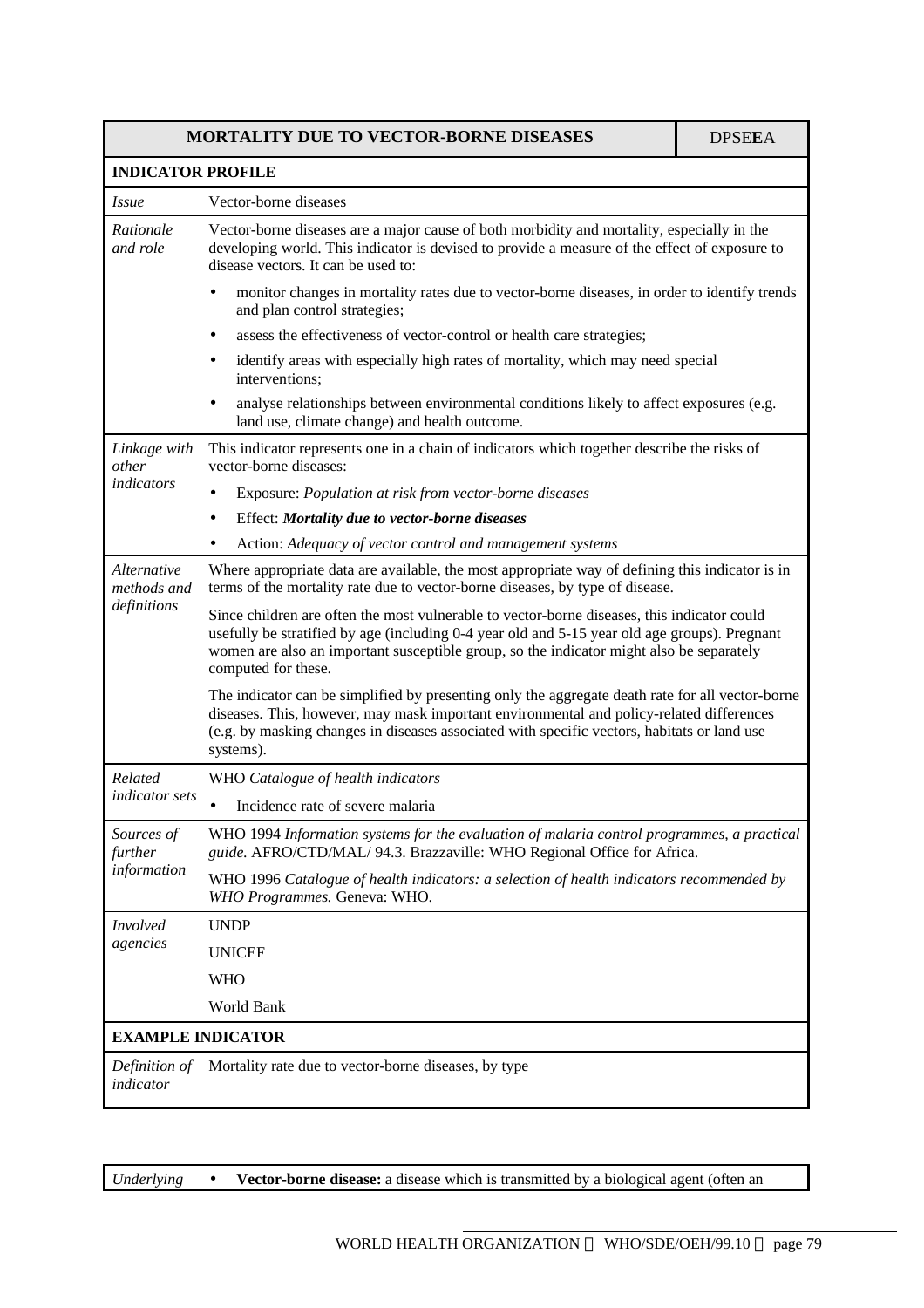| definitions<br>and concepts                  | insect). Common vector-borne diseases include malaria, yellow fever, dengue fever, river<br>blindness (onchocerciasis), filiariasis, schistosomiasis, Japanese encephalitis and sleeping<br>sickness. Many of the most important vector-borne diseases are water-related, in that the<br>insect vectors concerned breed or pass part of their lifecycle in or close to water. Vector-<br>borne diseases have thus been exacerbated in many cases by inappropriate water-<br>engineering (e.g. irrigation) or poor management of water resources and wastes (e.g. poor<br>sanitation). Some vector-borne diseases are also animal-related (e.g. Lyme's disease), in<br>that the insect vectors are associated with specific animal hosts. In these cases, land use<br>and land cover are important factors in their distribution and prevalence.<br>Total population: total resident population.                                                                                                                                                                                                                                             |
|----------------------------------------------|---------------------------------------------------------------------------------------------------------------------------------------------------------------------------------------------------------------------------------------------------------------------------------------------------------------------------------------------------------------------------------------------------------------------------------------------------------------------------------------------------------------------------------------------------------------------------------------------------------------------------------------------------------------------------------------------------------------------------------------------------------------------------------------------------------------------------------------------------------------------------------------------------------------------------------------------------------------------------------------------------------------------------------------------------------------------------------------------------------------------------------------------|
| Specification                                | Number of deaths due to vector-borne diseases                                                                                                                                                                                                                                                                                                                                                                                                                                                                                                                                                                                                                                                                                                                                                                                                                                                                                                                                                                                                                                                                                               |
| of data<br>needed                            | Total population                                                                                                                                                                                                                                                                                                                                                                                                                                                                                                                                                                                                                                                                                                                                                                                                                                                                                                                                                                                                                                                                                                                            |
| Data sources.<br>availability<br>and quality | Data on the number of deaths due to vector-borne diseases can generally be obtained from<br>routine health service sources, either nationally or locally. For some forms of vector-borne<br>disease, mortality statistics are also collated as part of national or international surveillance<br>programmes. Where routine data do not exist, special surveys may be necessary. In all cases,<br>data may be subject to some uncertainties, due to incomplete or inconsistent reporting as a<br>result both of the complex disease syndromes and limitations in the reporting services.                                                                                                                                                                                                                                                                                                                                                                                                                                                                                                                                                     |
|                                              | Data on total population are usually available through national censuses, and should be<br>reliable.                                                                                                                                                                                                                                                                                                                                                                                                                                                                                                                                                                                                                                                                                                                                                                                                                                                                                                                                                                                                                                        |
| Computation                                  | The indicator can be computed as:                                                                                                                                                                                                                                                                                                                                                                                                                                                                                                                                                                                                                                                                                                                                                                                                                                                                                                                                                                                                                                                                                                           |
|                                              | $1000 * (V_d / P)$                                                                                                                                                                                                                                                                                                                                                                                                                                                                                                                                                                                                                                                                                                                                                                                                                                                                                                                                                                                                                                                                                                                          |
|                                              | where $V_d$ is the number of deaths due to vector-borne disease d within the survey period, and P<br>is the total population.                                                                                                                                                                                                                                                                                                                                                                                                                                                                                                                                                                                                                                                                                                                                                                                                                                                                                                                                                                                                               |
| Units of<br>measurement                      | Number of deaths per thousand head of population                                                                                                                                                                                                                                                                                                                                                                                                                                                                                                                                                                                                                                                                                                                                                                                                                                                                                                                                                                                                                                                                                            |
| Scale of<br>application                      | Local to international, though at broader scales interpretation is limited by problems of data<br>consistency and completeness.                                                                                                                                                                                                                                                                                                                                                                                                                                                                                                                                                                                                                                                                                                                                                                                                                                                                                                                                                                                                             |
| Interpretation                               | In general terms, this indicator provides a direct measure of the health effects of vector-borne<br>diseases: an increase in the mortality rate may be interpreted as evidence of an increase in the<br>health impacts, a reduction the reverse. As a mortality indicator, however, it provides<br>information only on the most severe effects of these diseases; it does not show the much larger<br>burden of morbidity which exists. Mortality rates are also highly dependent on the quality of<br>the health care service, and on factors such as remoteness and access to health care.<br>Differences in mortality rate need to be interpreted in this context.<br>Some problems of data consistency and accuracy may occur, especially in remote or less<br>developed areas where routine reporting is limited. Many vector-borne diseases also show<br>natural periodicity (related, for example, to seasonal or inter-annual fluctuations in the vector<br>population). Short-term trends therefore need to be interpreted with caution, and care is needed<br>in inferring effects of intervention strategies over short periods. |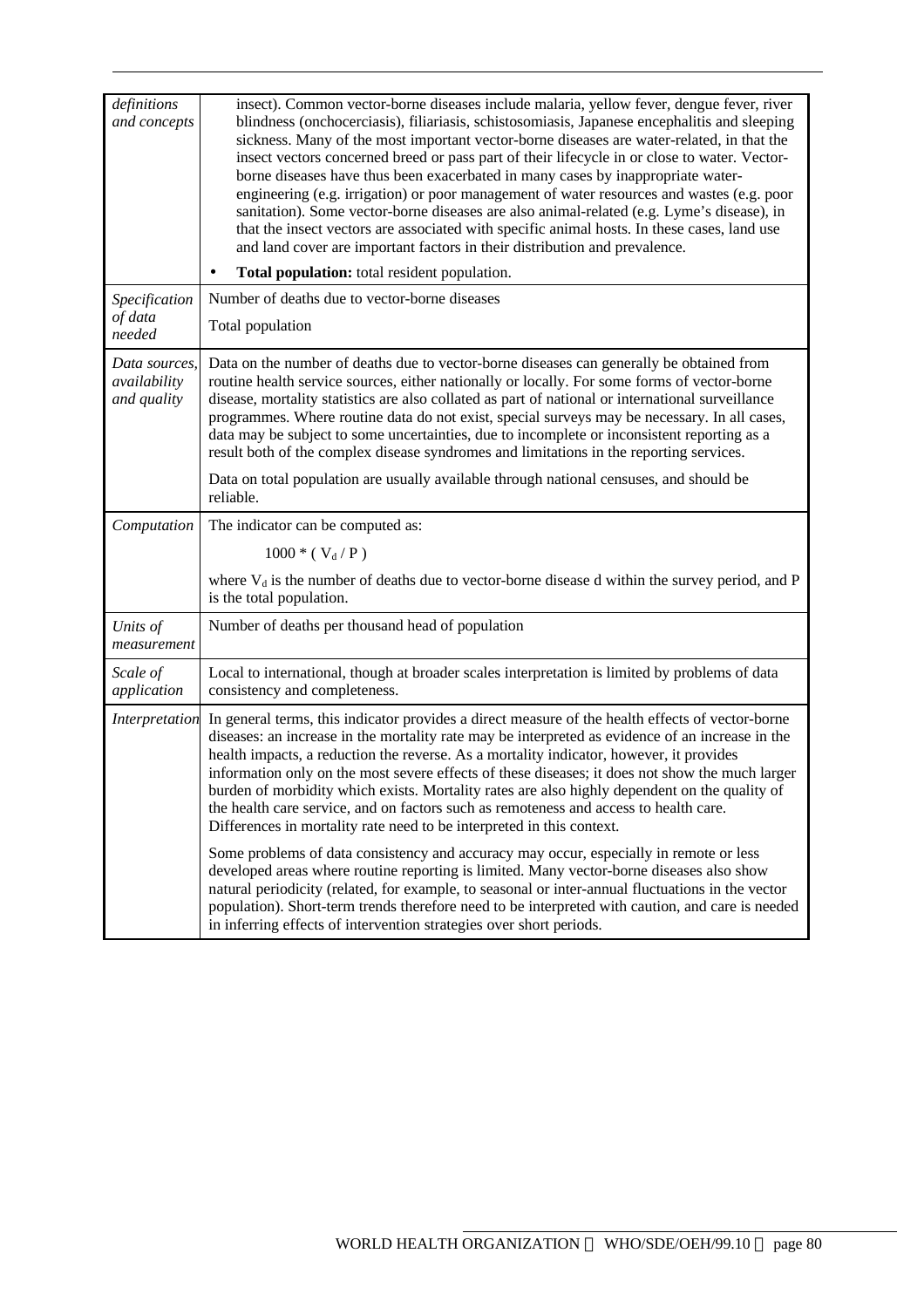## **ADEQUACY OF VECTOR CONTROL AND MANAGEMENT SYSTEMS** DPSEE**<sup>A</sup>**

 $\overline{a}$ 

| <b>INDICATOR PROFILE</b>                  |                                                                                                                                                                                                                                                                                                                                                                                                                                                                                                                                                                                                                                                                                                                                                                                                                             |  |  |
|-------------------------------------------|-----------------------------------------------------------------------------------------------------------------------------------------------------------------------------------------------------------------------------------------------------------------------------------------------------------------------------------------------------------------------------------------------------------------------------------------------------------------------------------------------------------------------------------------------------------------------------------------------------------------------------------------------------------------------------------------------------------------------------------------------------------------------------------------------------------------------------|--|--|
| <b>Issue</b>                              | Vector-borne disease                                                                                                                                                                                                                                                                                                                                                                                                                                                                                                                                                                                                                                                                                                                                                                                                        |  |  |
| Rationale<br>and role                     | Control of vector-borne diseases requires a varied and integrated approach. Prevention<br>depends upon the implementation of appropriate development and land use strategies, which<br>can reduce the extent of habitats for the disease vectors, or at least separate effectively them<br>from human populations. Vector control programmes are needed to reduce or eliminate vector<br>species (e.g. through use of insecticides). Treatment requires the existence of effective<br>surveillance systems and treatment programmes, supported by adequate drug supplies.<br>Programmes are needed to monitor drug and insecticide resistance. Education is also needed to<br>help those concerned reduce their risks of exposure, recognise the symptoms of infection and<br>follow the prescribed treatments effectively. |  |  |
|                                           | This indicator is intended to evaluate the effectiveness of the available prevention, control and<br>treatment systems. It can thus be used:                                                                                                                                                                                                                                                                                                                                                                                                                                                                                                                                                                                                                                                                                |  |  |
|                                           | to assess and compare prevention, control and treatment systems in different countries or<br>areas (e.g. to identify good practice or areas where more effective intervention is<br>required);                                                                                                                                                                                                                                                                                                                                                                                                                                                                                                                                                                                                                              |  |  |
|                                           | to monitor the dissemination of good practice, or progress towards agreed goals and<br>٠<br>standards for prevention, control and treatment.                                                                                                                                                                                                                                                                                                                                                                                                                                                                                                                                                                                                                                                                                |  |  |
| Linkage with<br>other                     | This indicator represents one in a chain of indicators which together describe the risks of<br>vector-borne diseases:                                                                                                                                                                                                                                                                                                                                                                                                                                                                                                                                                                                                                                                                                                       |  |  |
| indicators                                | Exposure: Population at risk from vector-borne diseases<br>$\bullet$                                                                                                                                                                                                                                                                                                                                                                                                                                                                                                                                                                                                                                                                                                                                                        |  |  |
|                                           | Effect: Mortality due to vector-borne diseases<br>$\bullet$                                                                                                                                                                                                                                                                                                                                                                                                                                                                                                                                                                                                                                                                                                                                                                 |  |  |
|                                           | Action: Adequacy of vector control and remediation systems                                                                                                                                                                                                                                                                                                                                                                                                                                                                                                                                                                                                                                                                                                                                                                  |  |  |
| Alternative<br>methods and<br>definitions | This indicator can be defined and assessed in various ways. Possibly the most feasible and<br>informative in many situations is to determine the percentage of the at-risk population covered<br>by effective and integrated vector prevention, control and treatment systems, by disease type.<br>This requires the ability to define and recognise the existence and extent of effective programmes.                                                                                                                                                                                                                                                                                                                                                                                                                      |  |  |
|                                           | As alternatives, the indicator might be separately defined for different types of programme<br>(e.g. prevention, control, treatment), or by disaggregating these programmes into their<br>constituent activities.                                                                                                                                                                                                                                                                                                                                                                                                                                                                                                                                                                                                           |  |  |
|                                           | Where treatment, rather than control, is the main focus of interest, an indicator might be<br>developed to assess the number of treatment centres specifically equipped to deal with the<br>vector-borne diseases of interest per thousand people at risk. In this case, treatment centres<br>might be defined in terms of the availability of trained staff and continuous and adequate<br>supplies of drugs. Alternatively, an indicator could be defined in terms of the proportion of the<br>at-risk population inoculated against infection.                                                                                                                                                                                                                                                                           |  |  |
|                                           | Where avoidance and control are the focus of attention, an indicator might be developed in<br>terms of either: a) the number of people living in endemic areas (a measure both of exposure<br>and of the effectiveness of actions taken; or b) the area of endemic land which has been<br>cleared of the disease vector.                                                                                                                                                                                                                                                                                                                                                                                                                                                                                                    |  |  |
| Related<br>indicator<br>sets              | WHO Catalogue of health indicators                                                                                                                                                                                                                                                                                                                                                                                                                                                                                                                                                                                                                                                                                                                                                                                          |  |  |
|                                           | Availability of anti-malaria drugs in health facilities<br>$\bullet$                                                                                                                                                                                                                                                                                                                                                                                                                                                                                                                                                                                                                                                                                                                                                        |  |  |
|                                           |                                                                                                                                                                                                                                                                                                                                                                                                                                                                                                                                                                                                                                                                                                                                                                                                                             |  |  |
| Sources of<br>further<br>information      | WHO 1994 Information systems for the evaluation of malaria control programmes, a practical<br>guide. AFRO/CTD/MAL/ 94.3. Brazzaville: WHO Regional Office for Africa.<br>WHO 1996 Catalogue of health indicators: a selection of health indicators recommended by                                                                                                                                                                                                                                                                                                                                                                                                                                                                                                                                                           |  |  |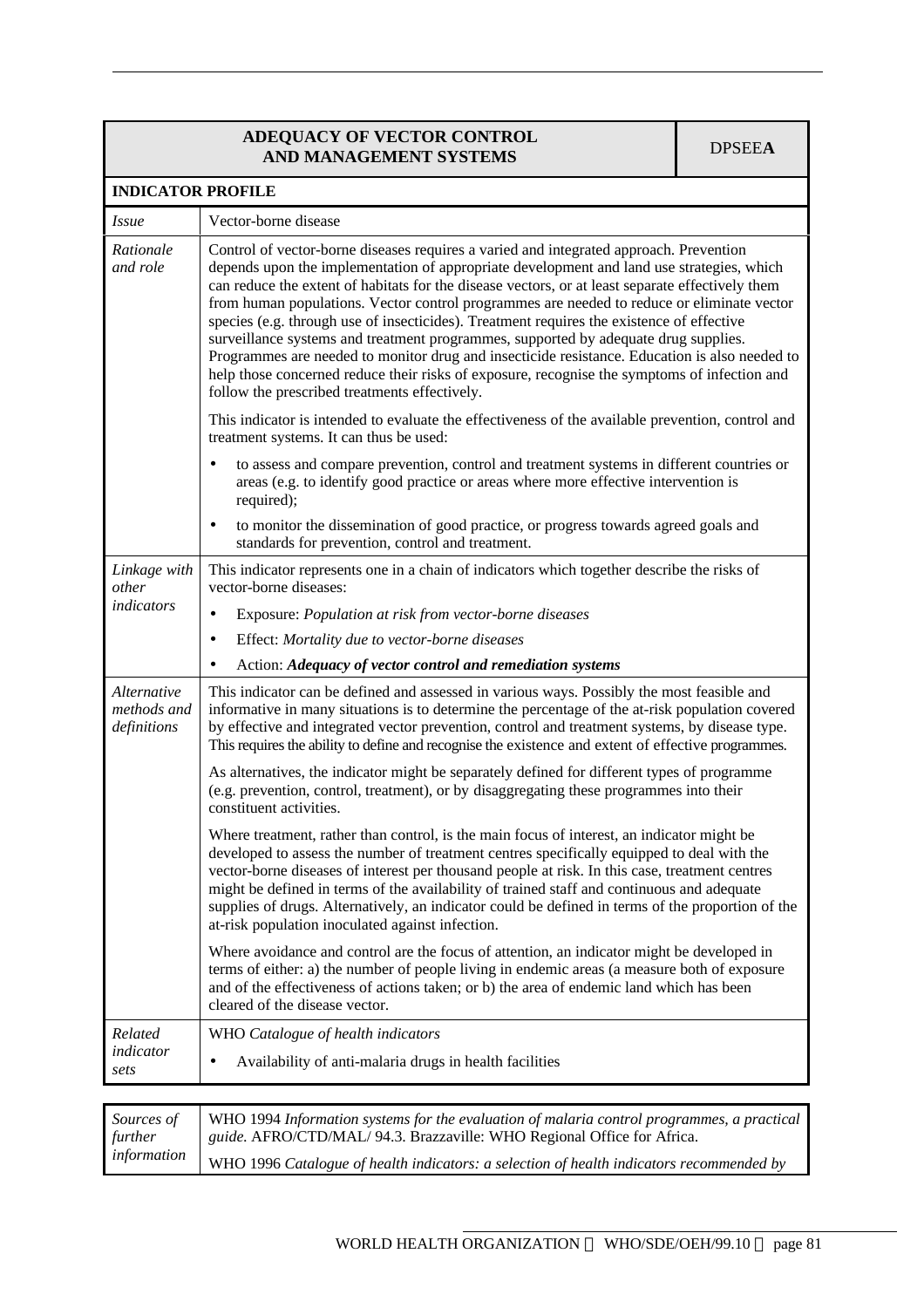|                                           | WHO Programmes. Geneva: WHO.                                                                                                                                                                                                                                                                                                                                                                                                                                                                                                                                                                                                                                                                                                                                                                                                                                                                                                                       |  |  |
|-------------------------------------------|----------------------------------------------------------------------------------------------------------------------------------------------------------------------------------------------------------------------------------------------------------------------------------------------------------------------------------------------------------------------------------------------------------------------------------------------------------------------------------------------------------------------------------------------------------------------------------------------------------------------------------------------------------------------------------------------------------------------------------------------------------------------------------------------------------------------------------------------------------------------------------------------------------------------------------------------------|--|--|
| <b>Involved</b><br>agencies               | <b>UNDP</b>                                                                                                                                                                                                                                                                                                                                                                                                                                                                                                                                                                                                                                                                                                                                                                                                                                                                                                                                        |  |  |
|                                           | <b>UNICEF</b>                                                                                                                                                                                                                                                                                                                                                                                                                                                                                                                                                                                                                                                                                                                                                                                                                                                                                                                                      |  |  |
|                                           | <b>WHO</b>                                                                                                                                                                                                                                                                                                                                                                                                                                                                                                                                                                                                                                                                                                                                                                                                                                                                                                                                         |  |  |
|                                           | World Bank                                                                                                                                                                                                                                                                                                                                                                                                                                                                                                                                                                                                                                                                                                                                                                                                                                                                                                                                         |  |  |
|                                           | <b>EXAMPLE INDICATOR</b>                                                                                                                                                                                                                                                                                                                                                                                                                                                                                                                                                                                                                                                                                                                                                                                                                                                                                                                           |  |  |
| Definition of<br>indicator                | Percentage of the at-risk population covered by effective vector control and management<br>systems, by disease type                                                                                                                                                                                                                                                                                                                                                                                                                                                                                                                                                                                                                                                                                                                                                                                                                                |  |  |
| Underlying<br>definitions<br>and concepts | Vector-borne disease: a disease which is transmitted by a biological agent (often an insect).<br>$\bullet$<br>Common vector-borne diseases include malaria, yellow fever, dengue fever, river blindness<br>(onchocerciasis), filiariasis, schistosomiasis, Japanese encephalitis and sleeping sickness.<br>Many of the most important vector-borne diseases are water-related, in that the insect<br>vectors concerned breed or pass part of their lifecycle in or close to water. Vector-borne<br>diseases have thus been exacerbated in many cases by inappropriate water-engineering (e.g.<br>irrigation) or poor management of water resources and wastes (e.g. poor sanitation). Some<br>vector-borne diseases are also animal-related (e.g. Lyme's disease), in that the insect vectors<br>are associated with specific animal hosts. In these cases, land use and land cover are<br>important factors in their distribution and prevalence. |  |  |
|                                           | Vector control programme: a specific programme aimed at controlling the disease vectors,<br>٠<br>for example by use of pesticides, by introduction of biological controls (e.g. natural<br>predators), habitat removal or by habitat management.                                                                                                                                                                                                                                                                                                                                                                                                                                                                                                                                                                                                                                                                                                   |  |  |
|                                           | Development controls: specific controls on developments aimed at avoiding the construction of<br>$\bullet$<br>potential habitats for vectors. These might include the need for impact assessment as part of the<br>development process, or the enforcement of specific design standards for developments.                                                                                                                                                                                                                                                                                                                                                                                                                                                                                                                                                                                                                                          |  |  |
|                                           | Vector-borne disease surveillance programme: a system or programme for the routine<br>$\bullet$<br>monitoring and reporting of vector-borne diseases, operating over a sufficient geographic<br>area, and at a sufficient frequency, to identify local/regional and short-term variations in<br>disease incidence and prevalence.                                                                                                                                                                                                                                                                                                                                                                                                                                                                                                                                                                                                                  |  |  |
|                                           | Education programme: a programme of education and awareness raising, aimed at<br>$\bullet$<br>improving public understanding of the risks of vector-borne diseases, and the<br>avoidance/treatment strategies which individuals should adopt.                                                                                                                                                                                                                                                                                                                                                                                                                                                                                                                                                                                                                                                                                                      |  |  |
|                                           | Treatment programme: a specific programme of health care, aimed at early and effective<br>treatment of the disease. This should include the availability of trained personnel with sufficient<br>and continuous supplies of relevant drugs, with easy access to those at risk.                                                                                                                                                                                                                                                                                                                                                                                                                                                                                                                                                                                                                                                                     |  |  |
|                                           | Integrated vector control and management programme: a programme which is explicitly<br>$\bullet$<br>designed and implemented to control, manage and monitor vector-borne diseases at all<br>relevant points of control, in a co-ordinated and integrated manner. Such programmes<br>typically include actions to manage or remove habitats of the vector species, to control the<br>vector species directly (e.g. by pesticides or biological controls), to educate and inform those<br>most at risk, to provide early treatment to those at risk or affected, and to monitor the disease<br>vectors (including their resistance to insecticides, drugs etc) and the effectiveness of the<br>control programmes.                                                                                                                                                                                                                                   |  |  |
|                                           | At-risk population: the population at risk from vector-borne disease, by virtue of living in<br>$\bullet$<br>an infected area.                                                                                                                                                                                                                                                                                                                                                                                                                                                                                                                                                                                                                                                                                                                                                                                                                     |  |  |
|                                           | Population covered by vector-borne disease control and treatment systems: number of<br>people living in areas where each of the above types of programme is in place and operational                                                                                                                                                                                                                                                                                                                                                                                                                                                                                                                                                                                                                                                                                                                                                               |  |  |
| Specificatio                              | At-risk population                                                                                                                                                                                                                                                                                                                                                                                                                                                                                                                                                                                                                                                                                                                                                                                                                                                                                                                                 |  |  |
| n of data<br>needed                       | Number of people covered by integrated vector-borne control systems, by type of disease                                                                                                                                                                                                                                                                                                                                                                                                                                                                                                                                                                                                                                                                                                                                                                                                                                                            |  |  |
| Data sources,<br>availability             | Reliable data on the at-risk population are difficult to obtain, but estimates can be made by<br>analysis of national census data and information on the extent of the vector-borne diseases of                                                                                                                                                                                                                                                                                                                                                                                                                                                                                                                                                                                                                                                                                                                                                    |  |  |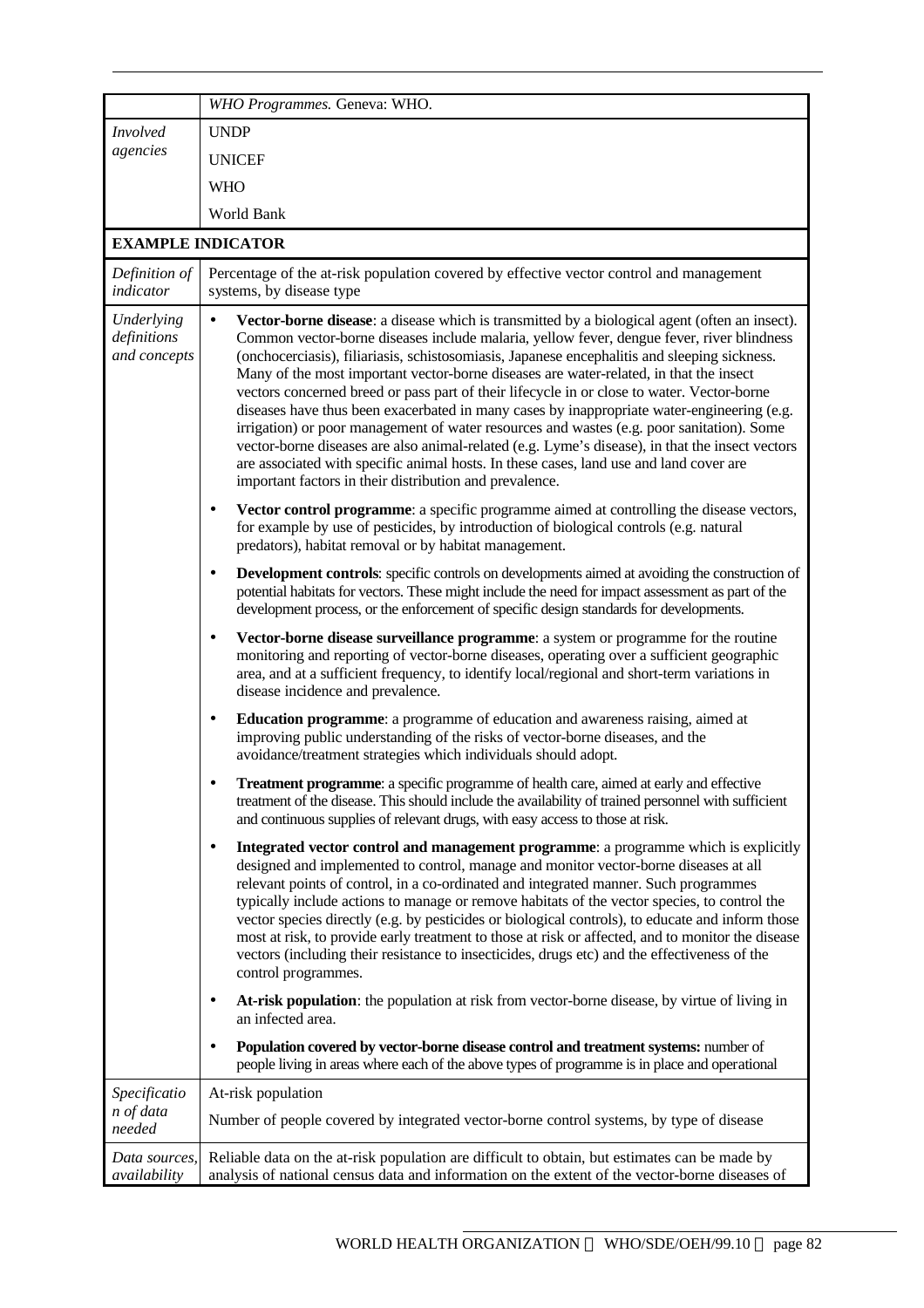| and quality                       | interest. Where data on the extent of the endemic area are not directly available, estimates may<br>be made on the basis of the distribution of potential vector habitats (e.g. using remotely sensed<br>data). GIS techniques might usefully be applied in order to estimate the number of people<br>living in the endemic area.                                                                                                                                                                                                                                                                                                                                   |  |  |
|-----------------------------------|---------------------------------------------------------------------------------------------------------------------------------------------------------------------------------------------------------------------------------------------------------------------------------------------------------------------------------------------------------------------------------------------------------------------------------------------------------------------------------------------------------------------------------------------------------------------------------------------------------------------------------------------------------------------|--|--|
|                                   | Information on the extent and scope of management and control systems can best be obtained<br>by examining relevant legislation and through direct contact with the health or other officials<br>concerned. Where relevant data are not available, questionnaire surveys of relevant officials<br>may be used.                                                                                                                                                                                                                                                                                                                                                      |  |  |
| Computation                       | The indicator can be computed as:                                                                                                                                                                                                                                                                                                                                                                                                                                                                                                                                                                                                                                   |  |  |
|                                   | $100 * (N_{pd} / R_d)$                                                                                                                                                                                                                                                                                                                                                                                                                                                                                                                                                                                                                                              |  |  |
|                                   | where $N_{\text{nd}}$ is the number of people covered by programme p for vector-borne disease d; and $R_{\text{d}}$<br>is the number of people at risk of vector-borne disease d.                                                                                                                                                                                                                                                                                                                                                                                                                                                                                   |  |  |
| Units of<br>measurement           | Percentage                                                                                                                                                                                                                                                                                                                                                                                                                                                                                                                                                                                                                                                          |  |  |
| Scale of<br>application           | Regional to international                                                                                                                                                                                                                                                                                                                                                                                                                                                                                                                                                                                                                                           |  |  |
| Interpretatio<br>$\boldsymbol{n}$ | This indicator provides a general measure of the adequacy and effectiveness of the actions<br>taken to control and treat vector-borne diseases. In general, an increase in the percentage of at-<br>risk people covered by these programmes, the more effective the actions. As with all action-<br>based indicators, however, it is important to make a distinction between the existence of<br>strategies or programmes and their impact on the ground. For this reason, the indicator is best<br>interpreted in association with indicators of effect (e.g. the mortality rate due to vector-borne<br>diseases) or exposure (e.g. the number of people at risk). |  |  |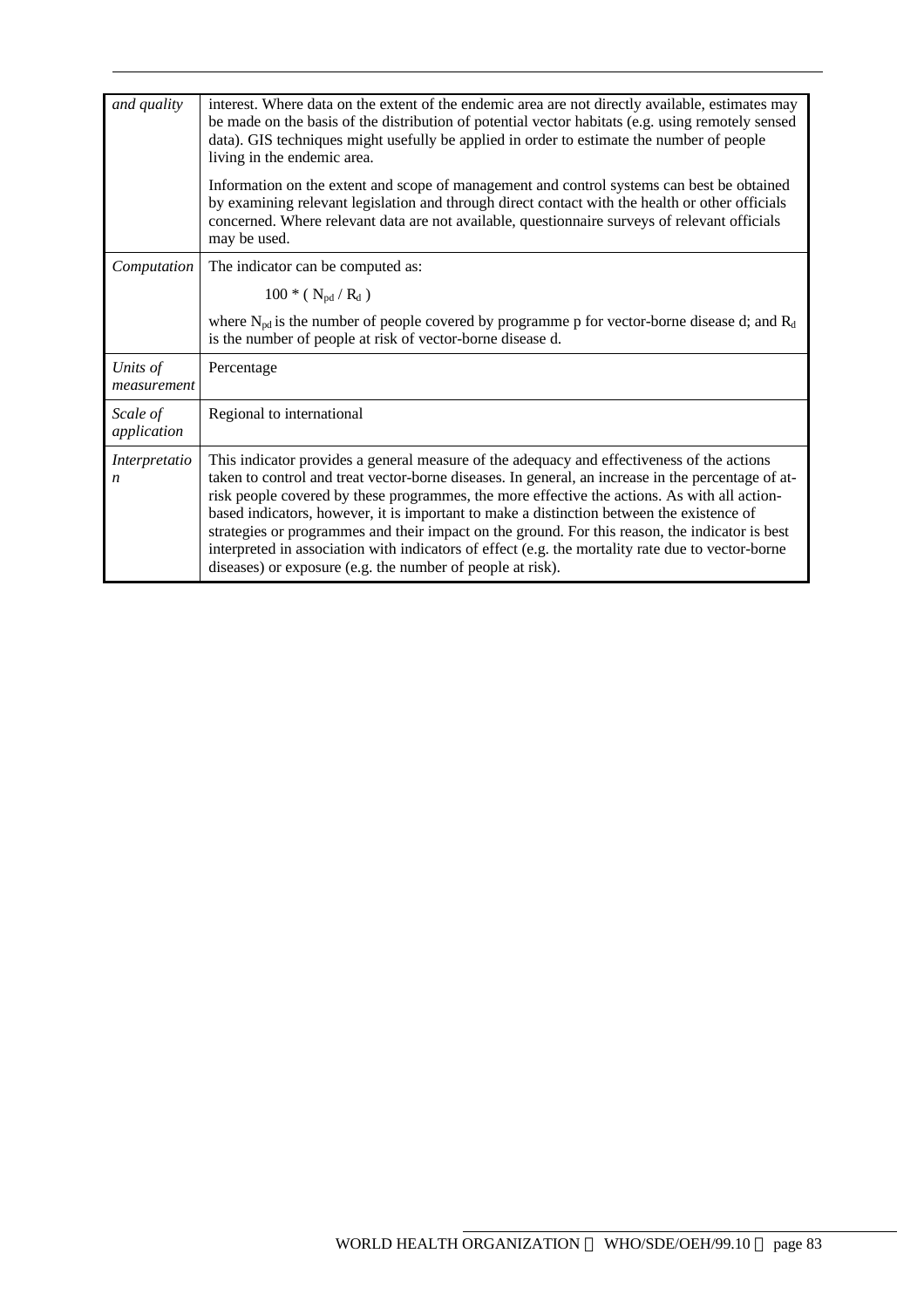| <b>DPSEEA</b><br><b>MUNICIPAL WASTE COLLECTION</b> |                                                                                                                                                                                                                                                                                                                                                                                                                                                                                                                               |  |  |
|----------------------------------------------------|-------------------------------------------------------------------------------------------------------------------------------------------------------------------------------------------------------------------------------------------------------------------------------------------------------------------------------------------------------------------------------------------------------------------------------------------------------------------------------------------------------------------------------|--|--|
| <b>INDICATOR PROFILE</b>                           |                                                                                                                                                                                                                                                                                                                                                                                                                                                                                                                               |  |  |
| <i>Issue</i>                                       | Waste management                                                                                                                                                                                                                                                                                                                                                                                                                                                                                                              |  |  |
| Rationale<br>and role                              | The development of an effective service for domestic waste collection is one of the primary<br>ways of improving living conditions in urban areas, of reducing pollution of surface water and<br>groundwater, and of reducing exposures (especially of children) to hazardous substances and<br>pathogens in waste materials. While this indicator is thus primarily an action indicator, it also<br>provides a measure of potential exposure to materials likely to affect health.                                           |  |  |
|                                                    | It can be used:                                                                                                                                                                                                                                                                                                                                                                                                                                                                                                               |  |  |
|                                                    | to assess and compare the extent and effectiveness of measures to collect and remove<br>wastes and progress towards waste management objectives;                                                                                                                                                                                                                                                                                                                                                                              |  |  |
|                                                    | to identify areas with poor waste collection facilities, where special action is required;<br>$\bullet$                                                                                                                                                                                                                                                                                                                                                                                                                       |  |  |
|                                                    | as a measure of potential exposures to unhealthy living conditions or hazardous/unsafe<br>substances and pathogens in waste materials;                                                                                                                                                                                                                                                                                                                                                                                        |  |  |
|                                                    | to help investigate relationships between exposures to waste and health effects.                                                                                                                                                                                                                                                                                                                                                                                                                                              |  |  |
| Linkage                                            | This is part of a group of indicators assessing the action taken in terms of waste management:                                                                                                                                                                                                                                                                                                                                                                                                                                |  |  |
| with other<br>indicators                           | Municipal waste collection; Municipal waste disposal; Hazardous waste policies                                                                                                                                                                                                                                                                                                                                                                                                                                                |  |  |
|                                                    | However, as an indicator of potential exposure, it also has links to a number of indicators,<br>including:                                                                                                                                                                                                                                                                                                                                                                                                                    |  |  |
|                                                    | Exposure: Population in informal settlements; Population living in unsafe housing<br>$\bullet$                                                                                                                                                                                                                                                                                                                                                                                                                                |  |  |
|                                                    | Effect: Diarrhoea morbidity in children; Diarrhoea mortality in children                                                                                                                                                                                                                                                                                                                                                                                                                                                      |  |  |
| Alternative<br>methods and<br>definitions          | This indicator can be defined as the percentage of households served by regular waste<br>collection services. Alternatively it could be expressed as the proportion of population served<br>by regular municipal waste removal services, where data on the number of persons per<br>household are available. This has a significant advantage, in that waste collection services<br>often preferentially serve more affluent areas, with lower occupation densities; higher density<br>housing may thus be under-represented. |  |  |
| Related                                            | UN Indicators of sustainable development                                                                                                                                                                                                                                                                                                                                                                                                                                                                                      |  |  |
| indicator<br>sets                                  | Municipal waste disposal<br>$\bullet$                                                                                                                                                                                                                                                                                                                                                                                                                                                                                         |  |  |
|                                                    | Waste recycling and reuse                                                                                                                                                                                                                                                                                                                                                                                                                                                                                                     |  |  |
|                                                    | Household waste disposal per capita                                                                                                                                                                                                                                                                                                                                                                                                                                                                                           |  |  |
| Sources of                                         | IMO 1995 Global waste survey. International Maritime Organization, Final Report.                                                                                                                                                                                                                                                                                                                                                                                                                                              |  |  |
| further<br>information                             | ISWA 1996 Solid waste management for economically developing countries. Copenhagen:<br>International Solid Waste Association.                                                                                                                                                                                                                                                                                                                                                                                                 |  |  |
|                                                    | ISWA 1997/98,1995/96 International directory of solid waste management. The ISWA year<br>books.                                                                                                                                                                                                                                                                                                                                                                                                                               |  |  |
|                                                    | UN 1996 Indicators of sustainable development. Framework and methodologies. New York: UN.                                                                                                                                                                                                                                                                                                                                                                                                                                     |  |  |
|                                                    | UNEP & IETC 1996 International source book on environmentally sound technologies for<br>municipal solid waste management, Technical Publication Series (6): Osaka/Shiga, Japan.                                                                                                                                                                                                                                                                                                                                               |  |  |
|                                                    | WHO 1984 Management of solid waste in developing countries. WHO Regional Office for<br>South-East Asia. Series #1.                                                                                                                                                                                                                                                                                                                                                                                                            |  |  |
|                                                    | WHO 1995 Solid waste management in some countries of the Eastern Mediterranean Region,<br>CEHA Document, No. Special studies, SS-4, Amman: CEHA.                                                                                                                                                                                                                                                                                                                                                                              |  |  |
|                                                    | WHO 1995 Waste collection. Copenhagen: WHO regional office for Europe.                                                                                                                                                                                                                                                                                                                                                                                                                                                        |  |  |
| Sources of                                         | WHO 1995 Solid waste and health. Copenhagen: WHO regional office for Europe.                                                                                                                                                                                                                                                                                                                                                                                                                                                  |  |  |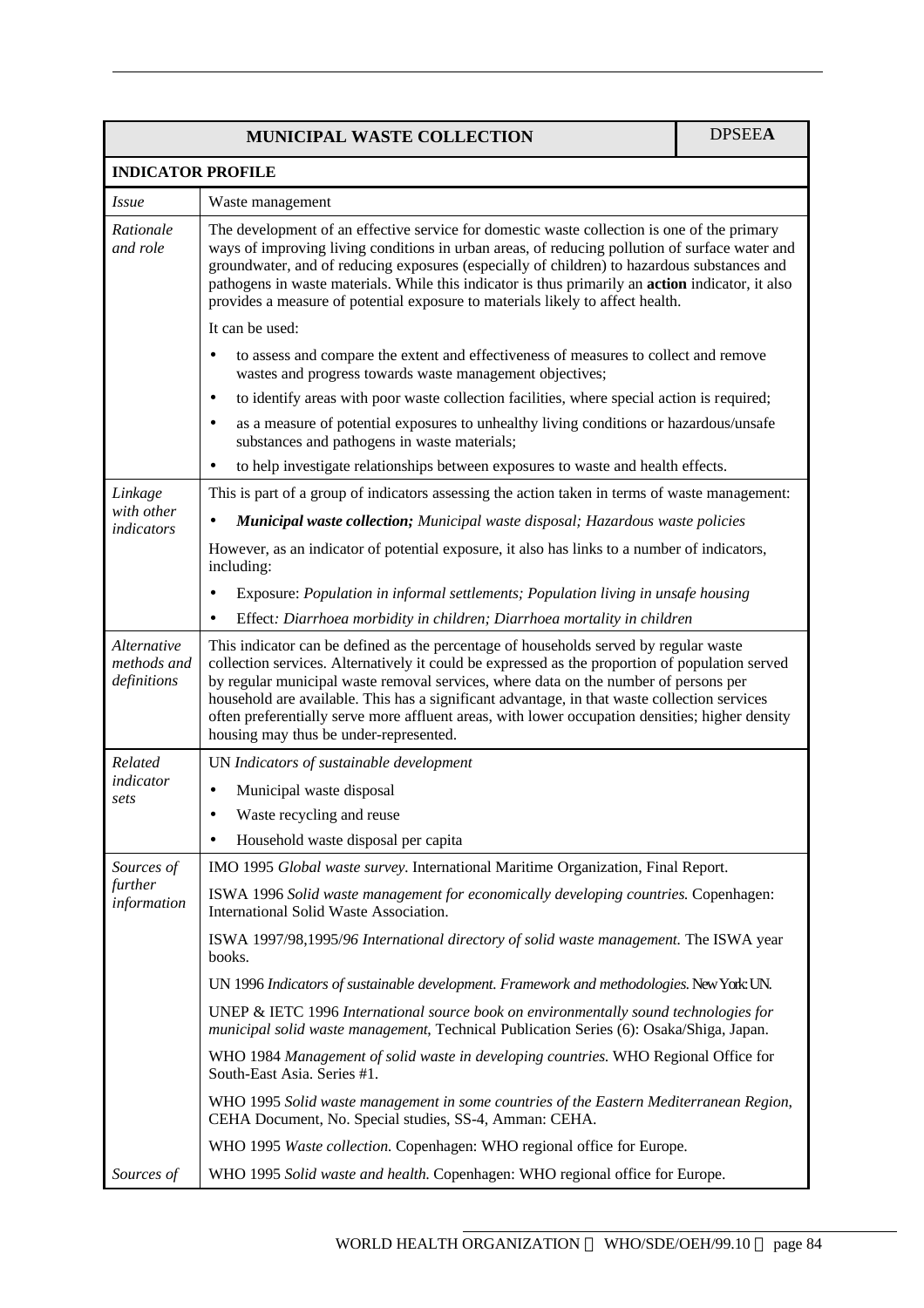| further<br>information<br>- continued        | WHO 1996 Municipal solid waste management in Latin America and the Caribbean.<br>Washington, DC: Pan American Health Organization - WHO Regional Office for the<br>Americas.                                                                                                                                                                                                                                                            |  |
|----------------------------------------------|-----------------------------------------------------------------------------------------------------------------------------------------------------------------------------------------------------------------------------------------------------------------------------------------------------------------------------------------------------------------------------------------------------------------------------------------|--|
| <b>Involved</b><br>agencies                  | <b>WHO</b><br><b>UNCHS</b> (Habitat)                                                                                                                                                                                                                                                                                                                                                                                                    |  |
|                                              | <b>UNEP</b>                                                                                                                                                                                                                                                                                                                                                                                                                             |  |
|                                              | National/regional waste authorities and companies                                                                                                                                                                                                                                                                                                                                                                                       |  |
|                                              | Local authorities                                                                                                                                                                                                                                                                                                                                                                                                                       |  |
| <b>EXAMPLE INDICATOR</b>                     |                                                                                                                                                                                                                                                                                                                                                                                                                                         |  |
| Definition of<br>indicator                   | Percentage of households served by regular waste collection services.                                                                                                                                                                                                                                                                                                                                                                   |  |
| Underlying                                   | The indicator is based on the following definitions:                                                                                                                                                                                                                                                                                                                                                                                    |  |
| definitions<br>and concepts                  | Solid waste: solid materials which have no further useful purpose and are thus discarded.<br>$\bullet$                                                                                                                                                                                                                                                                                                                                  |  |
|                                              | <b>Regular waste collection service:</b> a regular and frequent service which collects and safely<br>$\bullet$<br>disposes of domestic waste from the door or a designated waste collection site. The<br>frequency of collection should be such that it avoids the accumulation of uncontained<br>rubbish.                                                                                                                              |  |
|                                              | Household: a single dwelling unit (e.g. a house or apartment) intended for permanent residence.<br>$\bullet$                                                                                                                                                                                                                                                                                                                            |  |
| Specification                                | Total number of households covered by the waste collection service.                                                                                                                                                                                                                                                                                                                                                                     |  |
| of data<br>needed                            | Total households in the area of study.                                                                                                                                                                                                                                                                                                                                                                                                  |  |
| Data sources.<br>availability<br>and quality | Data on the number of households covered by the waste collection services may be available<br>from local authorities or from the waste collection agencies. Often, these data will be collated<br>at national level by national statistical offices or by the relevant ministries.                                                                                                                                                      |  |
|                                              | Data on the total number of households should be available through national census statistics,<br>though care is needed in relation to the definition of a 'household' (e.g. how collective<br>dwellings are classified).                                                                                                                                                                                                               |  |
|                                              | Alternatively, data can be collected via household or special surveys.                                                                                                                                                                                                                                                                                                                                                                  |  |
| Computation                                  | The indicator can be computed as:                                                                                                                                                                                                                                                                                                                                                                                                       |  |
|                                              | $(W/H) * 100$                                                                                                                                                                                                                                                                                                                                                                                                                           |  |
|                                              | where W is the number of households covered by the waste collection service; and H is the<br>total number of households in the area.                                                                                                                                                                                                                                                                                                    |  |
| Units of<br>measurement                      | Percentage                                                                                                                                                                                                                                                                                                                                                                                                                              |  |
| Scale of<br>application                      | Local to international.                                                                                                                                                                                                                                                                                                                                                                                                                 |  |
| Interpretatio<br>n                           | This indicator provides a measure of the extent to which waste removal services are adequate<br>to avoid health risks. As such, an increase in the proportion of households covered by the<br>waste collection service may be interpreted as evidence of increased action, and reduced health<br>risks; a reduction in the proportion covered would imply that action was unable to keep up<br>with need, and a heightened health risk. |  |
|                                              | For various reasons, however, the indicator needs to be interpreted with caution. The main<br>problem concerns the reliability of the data, especially in remote or rural areas. The existence<br>of a waste collection service, also, does not necessarily mean either that it operates effectively,<br>or that the waste is then disposed of safely.                                                                                  |  |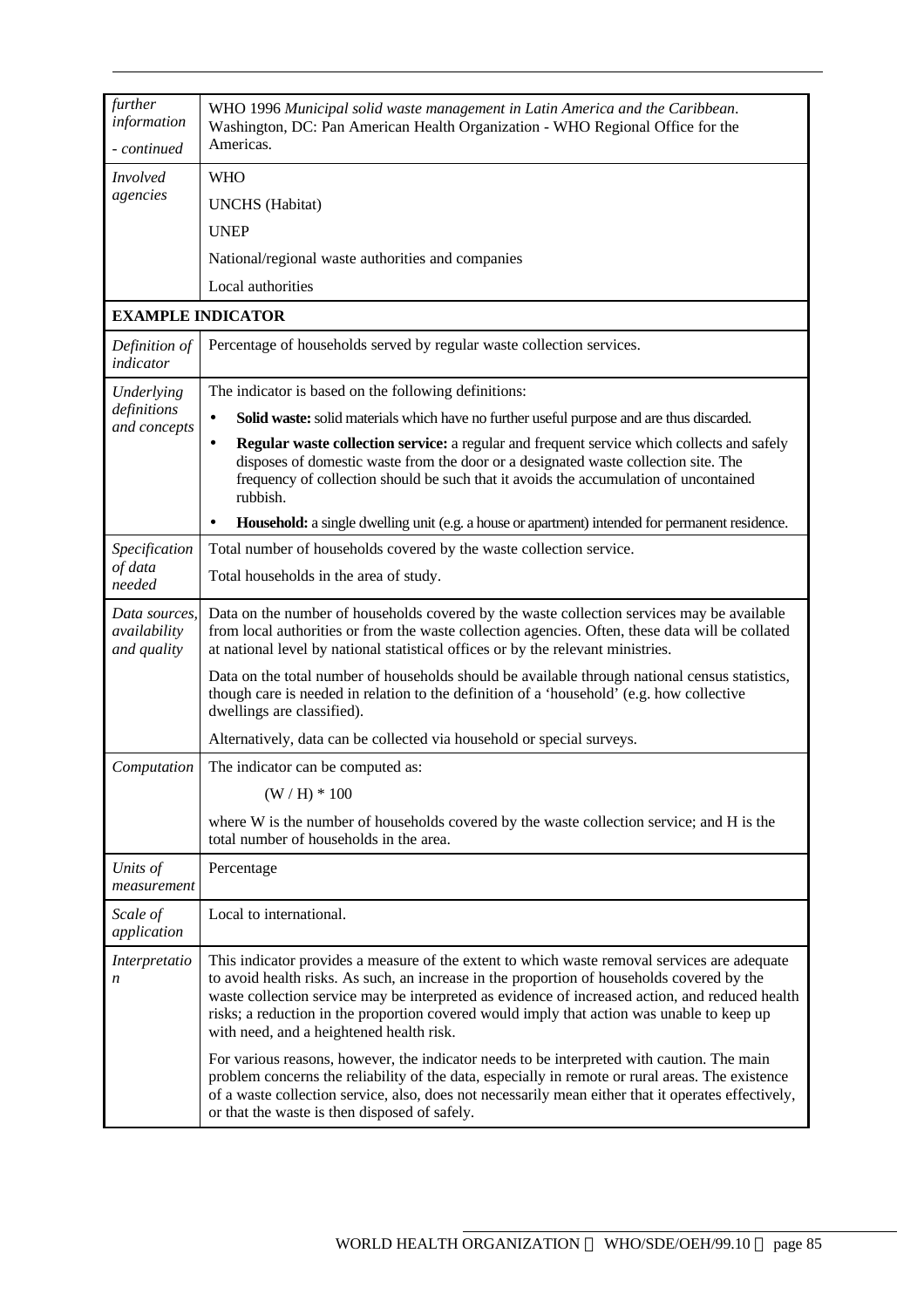| MUNICIPAL WASTE DISPOSAL<br><b>DPSEEA</b> |                                                                                                                                                                                                                                                                                                                                                                                                                                                                                                                                                                                                                                                                                                                                                                                                                                                                                                                                                                                                                                                                                                                                                                                                                                                                                                                                                                                                                                                                                                                                                                                                                                                                                                                                                                                                                                                                                                 |  |  |
|-------------------------------------------|-------------------------------------------------------------------------------------------------------------------------------------------------------------------------------------------------------------------------------------------------------------------------------------------------------------------------------------------------------------------------------------------------------------------------------------------------------------------------------------------------------------------------------------------------------------------------------------------------------------------------------------------------------------------------------------------------------------------------------------------------------------------------------------------------------------------------------------------------------------------------------------------------------------------------------------------------------------------------------------------------------------------------------------------------------------------------------------------------------------------------------------------------------------------------------------------------------------------------------------------------------------------------------------------------------------------------------------------------------------------------------------------------------------------------------------------------------------------------------------------------------------------------------------------------------------------------------------------------------------------------------------------------------------------------------------------------------------------------------------------------------------------------------------------------------------------------------------------------------------------------------------------------|--|--|
| <b>INDICATOR PROFILE</b>                  |                                                                                                                                                                                                                                                                                                                                                                                                                                                                                                                                                                                                                                                                                                                                                                                                                                                                                                                                                                                                                                                                                                                                                                                                                                                                                                                                                                                                                                                                                                                                                                                                                                                                                                                                                                                                                                                                                                 |  |  |
| <i>Issue</i>                              | Waste management                                                                                                                                                                                                                                                                                                                                                                                                                                                                                                                                                                                                                                                                                                                                                                                                                                                                                                                                                                                                                                                                                                                                                                                                                                                                                                                                                                                                                                                                                                                                                                                                                                                                                                                                                                                                                                                                                |  |  |
| Rationale<br>and role                     | The development of an effective service for domestic waste collection is one of the primary<br>ways of improving living conditions in urban areas, of reducing pollution of surface water and<br>groundwater, and of reducing exposures (especially of children) to hazardous substances and<br>pathogens in waste materials. While this indicator is thus primarily an action indicator, it also<br>provides a measure of potential exposure to materials likely to affect health.                                                                                                                                                                                                                                                                                                                                                                                                                                                                                                                                                                                                                                                                                                                                                                                                                                                                                                                                                                                                                                                                                                                                                                                                                                                                                                                                                                                                             |  |  |
|                                           | It can be used:                                                                                                                                                                                                                                                                                                                                                                                                                                                                                                                                                                                                                                                                                                                                                                                                                                                                                                                                                                                                                                                                                                                                                                                                                                                                                                                                                                                                                                                                                                                                                                                                                                                                                                                                                                                                                                                                                 |  |  |
|                                           | to assess and compare the extent and effectiveness of measures to collect and remove<br>wastes and progress towards waste management objectives;                                                                                                                                                                                                                                                                                                                                                                                                                                                                                                                                                                                                                                                                                                                                                                                                                                                                                                                                                                                                                                                                                                                                                                                                                                                                                                                                                                                                                                                                                                                                                                                                                                                                                                                                                |  |  |
|                                           | to identify areas with poor waste collection facilities, where special action is required;<br>$\bullet$                                                                                                                                                                                                                                                                                                                                                                                                                                                                                                                                                                                                                                                                                                                                                                                                                                                                                                                                                                                                                                                                                                                                                                                                                                                                                                                                                                                                                                                                                                                                                                                                                                                                                                                                                                                         |  |  |
|                                           | as a measure of potential exposures to unhealthy living conditions or hazardous/unsafe<br>٠<br>substances and pathogens in waste materials;                                                                                                                                                                                                                                                                                                                                                                                                                                                                                                                                                                                                                                                                                                                                                                                                                                                                                                                                                                                                                                                                                                                                                                                                                                                                                                                                                                                                                                                                                                                                                                                                                                                                                                                                                     |  |  |
|                                           | to help investigate relationships between exposures to waste and health effects.<br>٠                                                                                                                                                                                                                                                                                                                                                                                                                                                                                                                                                                                                                                                                                                                                                                                                                                                                                                                                                                                                                                                                                                                                                                                                                                                                                                                                                                                                                                                                                                                                                                                                                                                                                                                                                                                                           |  |  |
| Linkage                                   | This is part of a group of indicators assessing the action taken in terms of waste management.                                                                                                                                                                                                                                                                                                                                                                                                                                                                                                                                                                                                                                                                                                                                                                                                                                                                                                                                                                                                                                                                                                                                                                                                                                                                                                                                                                                                                                                                                                                                                                                                                                                                                                                                                                                                  |  |  |
| with other<br>indicators                  | Municipal waste collection; Municipal waste disposal; Hazardous waste policies<br>$\bullet$                                                                                                                                                                                                                                                                                                                                                                                                                                                                                                                                                                                                                                                                                                                                                                                                                                                                                                                                                                                                                                                                                                                                                                                                                                                                                                                                                                                                                                                                                                                                                                                                                                                                                                                                                                                                     |  |  |
|                                           | However, as an indicator of potential exposure, it also has links to a number of indicators,<br>including:                                                                                                                                                                                                                                                                                                                                                                                                                                                                                                                                                                                                                                                                                                                                                                                                                                                                                                                                                                                                                                                                                                                                                                                                                                                                                                                                                                                                                                                                                                                                                                                                                                                                                                                                                                                      |  |  |
|                                           | Exposure: Population in informal settlements; Population living in unsafe housing                                                                                                                                                                                                                                                                                                                                                                                                                                                                                                                                                                                                                                                                                                                                                                                                                                                                                                                                                                                                                                                                                                                                                                                                                                                                                                                                                                                                                                                                                                                                                                                                                                                                                                                                                                                                               |  |  |
|                                           | Effect: Diarrhoea morbidity in children; Diarrhoea mortality in children                                                                                                                                                                                                                                                                                                                                                                                                                                                                                                                                                                                                                                                                                                                                                                                                                                                                                                                                                                                                                                                                                                                                                                                                                                                                                                                                                                                                                                                                                                                                                                                                                                                                                                                                                                                                                        |  |  |
| Alternative<br>methods and<br>definitions | This indicator needs to define the amount or proportion of solid waste disposed of in a safe and<br>controlled way by (or on behalf of) municipal waste management services. Several alternative<br>methods are possible for this indicator. It may, for example, be based on either the mass of<br>solid waste or the volume. Data are often more readily available in terms of mass, but volume<br>measures have the advantage that they reduce the effects of moisture content at point of<br>disposal, and may be more relevant in the case of landfill. The indicator can also be expressed<br>either in absolute terms (tonnes, $m^3$ ), in per capital terms (amount/head of population) or<br>proportional terms (percentage of all solid waste). Each of these will convey slightly different<br>messages and should be used to address different issues. Absolute measures, for example,<br>indicate the total amount of waste being disposed of, but do not show the extent to which this<br>is matching rates of waste generation. Per capital measures are useful for comparisons between<br>countries, and highlight areas which are relatively profligate in terms of waste generation.<br>Percentage measures show the extent to which the collection service is matching waste<br>generation, but gives no indication of the total amounts of waste involved.<br>The indicator might also be related to a measure of GDP as the denominator; this standardises<br>the indicator for level of affluence or development. Where a measure is needed of the degree<br>of pressure on the environment from waste disposal, unit land area may be used as the<br>denominator (i.e. amount of waste disposed of per square kilometre).<br>A further alternative is to express the indicator in terms of the method of disposal (e.g. by<br>landfill, incineration, recycling, reuse). |  |  |
| Related                                   | UN Indicators of sustainable development                                                                                                                                                                                                                                                                                                                                                                                                                                                                                                                                                                                                                                                                                                                                                                                                                                                                                                                                                                                                                                                                                                                                                                                                                                                                                                                                                                                                                                                                                                                                                                                                                                                                                                                                                                                                                                                        |  |  |
| indicator<br>sets                         | Municipal waste disposal<br>$\bullet$                                                                                                                                                                                                                                                                                                                                                                                                                                                                                                                                                                                                                                                                                                                                                                                                                                                                                                                                                                                                                                                                                                                                                                                                                                                                                                                                                                                                                                                                                                                                                                                                                                                                                                                                                                                                                                                           |  |  |
|                                           | Waste recycling and reuse                                                                                                                                                                                                                                                                                                                                                                                                                                                                                                                                                                                                                                                                                                                                                                                                                                                                                                                                                                                                                                                                                                                                                                                                                                                                                                                                                                                                                                                                                                                                                                                                                                                                                                                                                                                                                                                                       |  |  |
|                                           | Household waste disposal per capita<br>٠                                                                                                                                                                                                                                                                                                                                                                                                                                                                                                                                                                                                                                                                                                                                                                                                                                                                                                                                                                                                                                                                                                                                                                                                                                                                                                                                                                                                                                                                                                                                                                                                                                                                                                                                                                                                                                                        |  |  |
| Sources of<br>further                     | UN 1996 Indicators of sustainable development. Framework and methodologies. New York:                                                                                                                                                                                                                                                                                                                                                                                                                                                                                                                                                                                                                                                                                                                                                                                                                                                                                                                                                                                                                                                                                                                                                                                                                                                                                                                                                                                                                                                                                                                                                                                                                                                                                                                                                                                                           |  |  |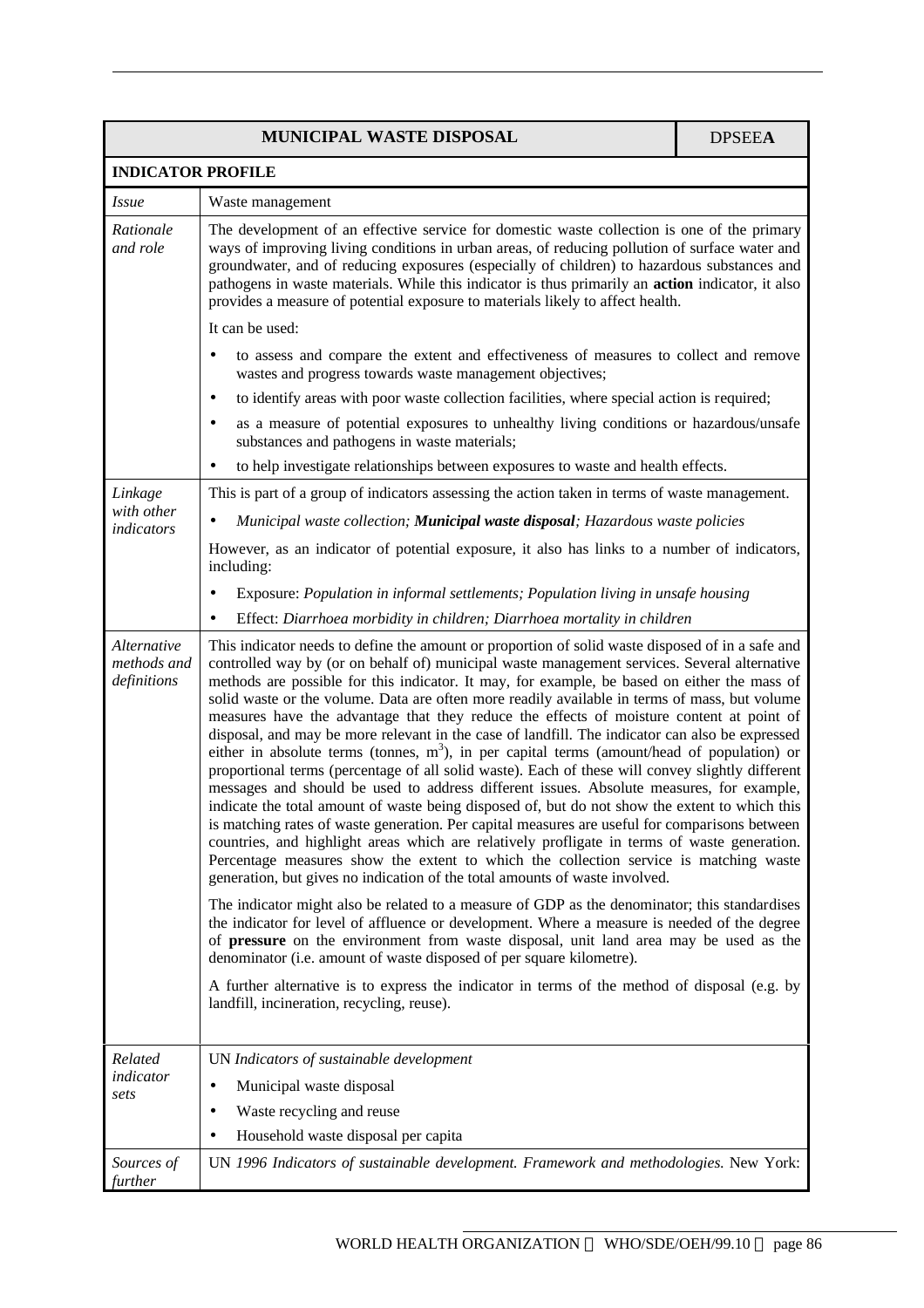| information                                  | UN.                                                                                                                                                                                                                                                                                                                                                                                                                                                                                                                                               |
|----------------------------------------------|---------------------------------------------------------------------------------------------------------------------------------------------------------------------------------------------------------------------------------------------------------------------------------------------------------------------------------------------------------------------------------------------------------------------------------------------------------------------------------------------------------------------------------------------------|
|                                              | WHO 1981 Development of indicators for monitoring health for all by the year 2000. Geneva:<br>WHO.                                                                                                                                                                                                                                                                                                                                                                                                                                                |
|                                              | WHO 1981 Global strategy for all by the year 2000. Geneva: WHO                                                                                                                                                                                                                                                                                                                                                                                                                                                                                    |
|                                              | WHO 1982 National and Global monitoring of water supply and sanitation. CWS series of<br>Cooperative Action for the Decade, No.2.                                                                                                                                                                                                                                                                                                                                                                                                                 |
|                                              | WHO 1990 Water supply and sanitation sector monitoring report (WSSMR). WHO/UNICEF<br>Joint Monitoring Programme.                                                                                                                                                                                                                                                                                                                                                                                                                                  |
|                                              | WHO 1994 Ninth general programme of work covering the period 1996-2001. Geneva: WHO.                                                                                                                                                                                                                                                                                                                                                                                                                                                              |
| <i>Involved</i>                              | <b>WHO</b>                                                                                                                                                                                                                                                                                                                                                                                                                                                                                                                                        |
| agencies                                     | <b>UNCHS</b> (Habitat)                                                                                                                                                                                                                                                                                                                                                                                                                                                                                                                            |
|                                              | <b>UNEP</b>                                                                                                                                                                                                                                                                                                                                                                                                                                                                                                                                       |
|                                              | National/regional waste authorities and companies                                                                                                                                                                                                                                                                                                                                                                                                                                                                                                 |
|                                              | Local authorities                                                                                                                                                                                                                                                                                                                                                                                                                                                                                                                                 |
| <b>EXAMPLE INDICATOR</b>                     |                                                                                                                                                                                                                                                                                                                                                                                                                                                                                                                                                   |
|                                              |                                                                                                                                                                                                                                                                                                                                                                                                                                                                                                                                                   |
| Definition of<br>indicator                   | The mass of solid waste disposed of by municipal waste management services                                                                                                                                                                                                                                                                                                                                                                                                                                                                        |
| Underlying<br>definitions<br>and concepts    | The indicator is based on the assumption that controlled waste collection and disposal helps to<br>reduce exposures of the population to materials likely to have adverse effects on health, and<br>improve the quality of the living environment. Underpinning definitions are:                                                                                                                                                                                                                                                                  |
|                                              | Municipal solid waste: Waste materials produced and discarded by households and other<br>municipal establishments (e.g. schools, offices, hospitals, hotels). The waste material is<br>likely to be primarily non-hazardous, but may include small amounts of hazardous<br>material.                                                                                                                                                                                                                                                              |
|                                              | Amount of disposed waste: the mass of controlled disposal or treatment of waste, which<br>$\bullet$<br>removes it from the open environment (e.g. by landfill, incineration, composting,<br>recycling or reuse).                                                                                                                                                                                                                                                                                                                                  |
|                                              | Total population: total resident population.                                                                                                                                                                                                                                                                                                                                                                                                                                                                                                      |
| Specification                                | Amount of waste disposal by municipal waste authorities.                                                                                                                                                                                                                                                                                                                                                                                                                                                                                          |
| of data<br>needed                            | Total population.                                                                                                                                                                                                                                                                                                                                                                                                                                                                                                                                 |
| Data sources,<br>availability<br>and quality | Data on the amount of disposed waste are occasionally available through routine monitoring<br>undertaken by the waste management companies or local authorities (e.g. using weighbridges<br>at disposal sites). More commonly, however, data need to be derived from special surveys. In<br>both cases, data tend to be highly uncertain, due to problems of ensuring accurate<br>measurement, variations in the unit weight of the wastes (e.g. due to differences in moisture<br>content), and ineffective reporting by the agencies concerned. |
|                                              | Data on the total population are available from national censuses and should be reliable.                                                                                                                                                                                                                                                                                                                                                                                                                                                         |
| Computation                                  | The indicator can be computed as:                                                                                                                                                                                                                                                                                                                                                                                                                                                                                                                 |
|                                              | $M_w / P$                                                                                                                                                                                                                                                                                                                                                                                                                                                                                                                                         |
|                                              | where $M_w$ is the mass of waste disposed of, and P is the total population.                                                                                                                                                                                                                                                                                                                                                                                                                                                                      |
| Units of<br>measurement                      | Tonnes per annum per capita.                                                                                                                                                                                                                                                                                                                                                                                                                                                                                                                      |
|                                              |                                                                                                                                                                                                                                                                                                                                                                                                                                                                                                                                                   |
|                                              |                                                                                                                                                                                                                                                                                                                                                                                                                                                                                                                                                   |

| Scale of | Local to international, though at broader scales interpretation is limited by problems of data<br><i>application</i> consistency and completeness. |
|----------|----------------------------------------------------------------------------------------------------------------------------------------------------|
|          | <i>Interpretatio</i> The volume of waste disposed by the municipality is an indicator which is related to the                                      |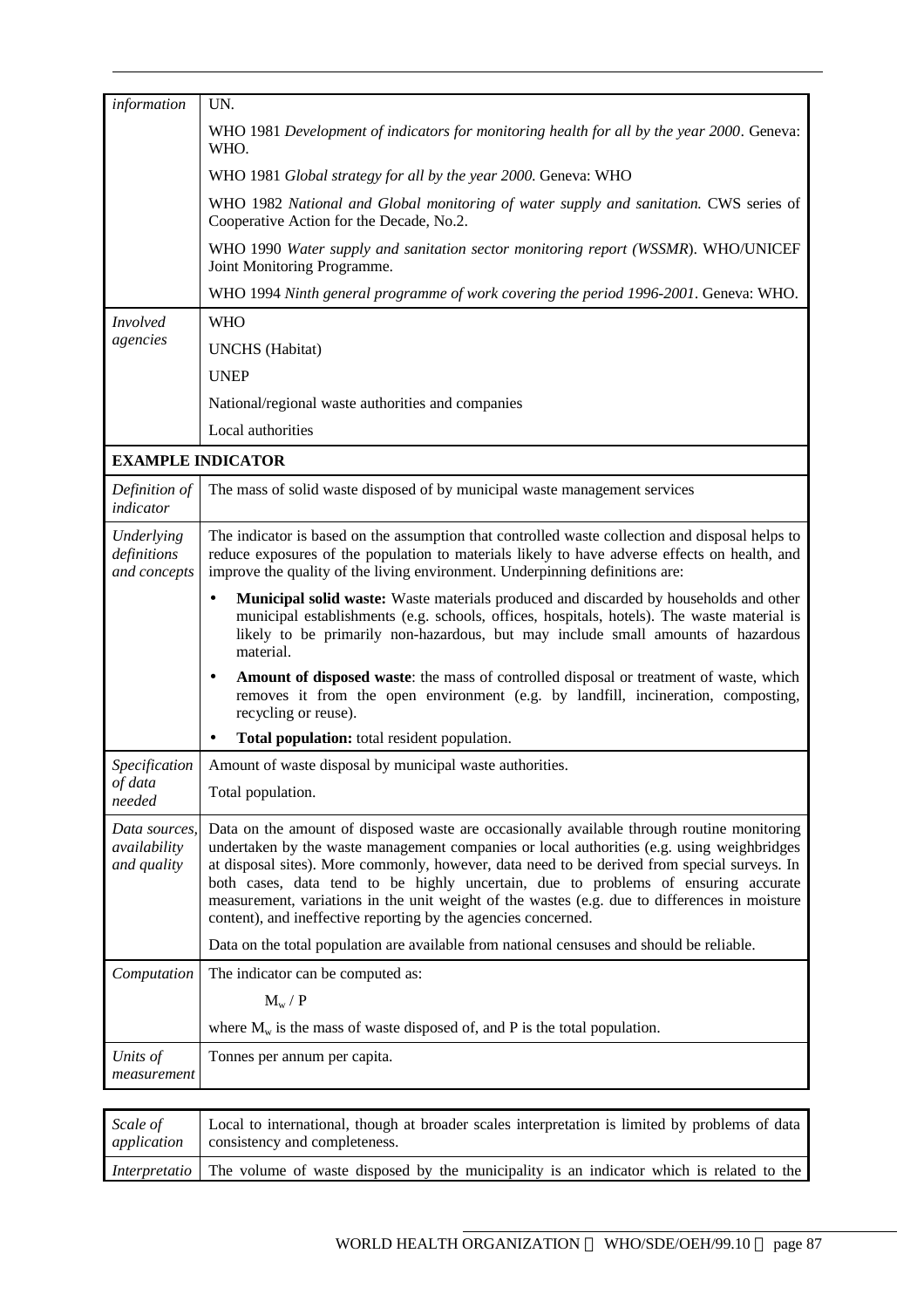| $\boldsymbol{n}$ | efficiency and level of service provision for waste management. Generally, adequate waste<br>management indicates that the authorities are aware of the preventative nature and reduction of<br>important health and environmental risks resulting from poor waste management.                                                                                                                                                                                                                                                                                                                                                                                                                                                                                                                                                                                                                                                                                           |
|------------------|--------------------------------------------------------------------------------------------------------------------------------------------------------------------------------------------------------------------------------------------------------------------------------------------------------------------------------------------------------------------------------------------------------------------------------------------------------------------------------------------------------------------------------------------------------------------------------------------------------------------------------------------------------------------------------------------------------------------------------------------------------------------------------------------------------------------------------------------------------------------------------------------------------------------------------------------------------------------------|
|                  | If this waste disposal indicator is compared with waste generation rates, it will give some<br>indication of both the amounts of waste that are dumped indiscriminately and that recycled and<br>reused by the informal and formal sectors.                                                                                                                                                                                                                                                                                                                                                                                                                                                                                                                                                                                                                                                                                                                              |
|                  | In developing countries, service provision often cannot keep up with demand, and it can be<br>assumed that there will be significant room for improvement. In more developed countries,<br>where service provision is not such a problem, the indicator might better be replaced by a<br>measure of the proportion of the waste generated by human settlements that is not recycled or<br>re-used.                                                                                                                                                                                                                                                                                                                                                                                                                                                                                                                                                                       |
|                  | As with all statistics on waste generation and disposal, this indicator faces severe problems of<br>data accuracy. Major errors often exist in these statistics (often of several orders of<br>magnitude), largely because of the difficulties of measuring waste disposal and the poorly<br>developed monitoring systems which exist in most countries. Trends or patterns shown by the<br>indicator thus need to be interpreted with the utmost caution. Moreover, disposal – especially<br>in landfill - may not effectively remove the waste from human contact, unless the sites are<br>properly managed and seepage into the environment is controlled. In addition, the mass (or<br>volume) of total waste disposed of is not necessarily a reliable measure of the risk to health; in<br>many cases, the main risks come from the relatively small component of hazardous wastes. It<br>is the way in which these are disposed of which is often most important. |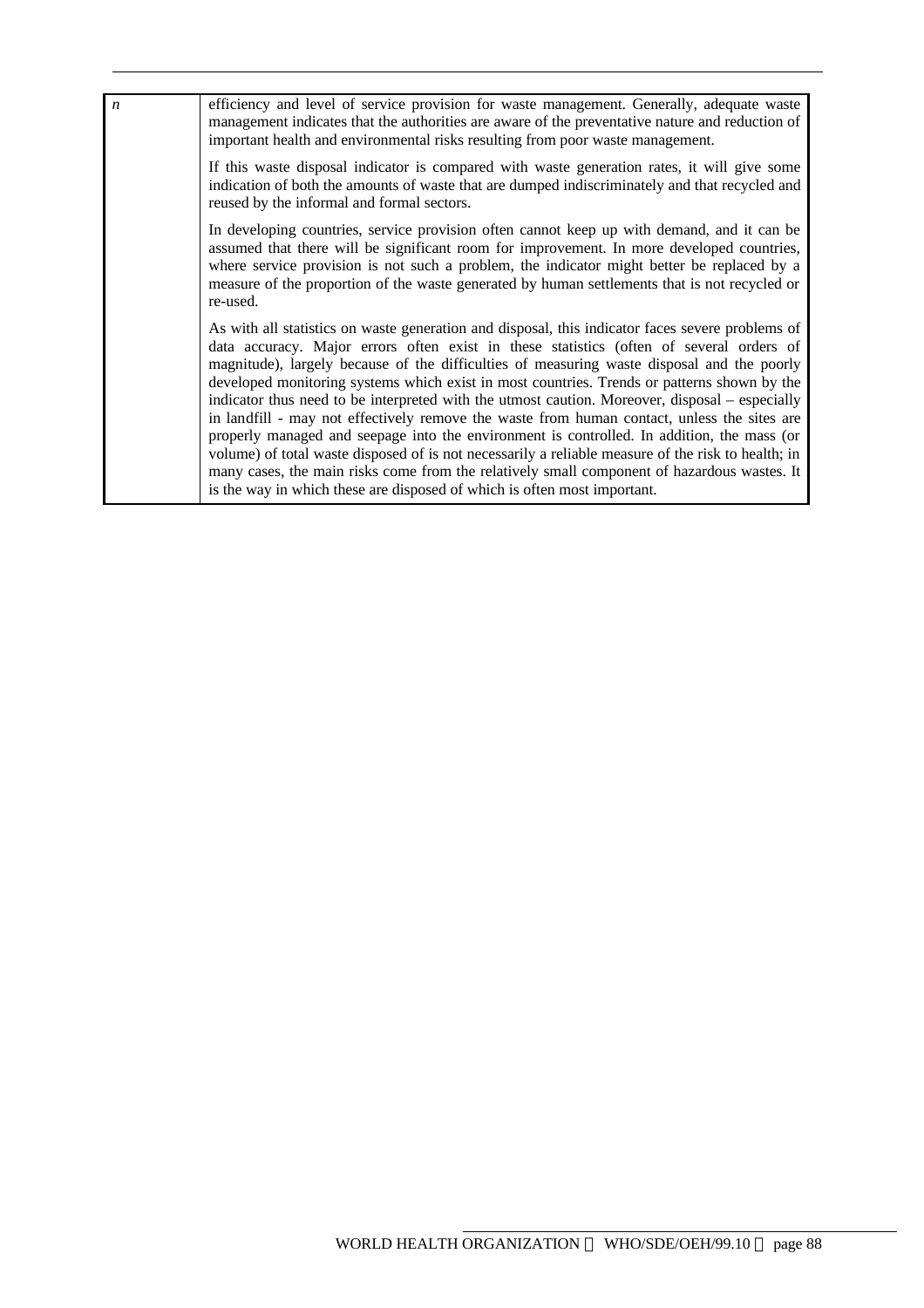| <b>HAZARDOUS WASTE POLICIES</b><br><b>DPSEEA</b> |                                                                                                                                                                                                                                                                                                                                                                                                                                                                                                                                                                                                                                        |  |  |
|--------------------------------------------------|----------------------------------------------------------------------------------------------------------------------------------------------------------------------------------------------------------------------------------------------------------------------------------------------------------------------------------------------------------------------------------------------------------------------------------------------------------------------------------------------------------------------------------------------------------------------------------------------------------------------------------------|--|--|
| <b>INDICATOR PROFILE</b>                         |                                                                                                                                                                                                                                                                                                                                                                                                                                                                                                                                                                                                                                        |  |  |
| <i>Issue</i>                                     | Waste management                                                                                                                                                                                                                                                                                                                                                                                                                                                                                                                                                                                                                       |  |  |
| Rationale<br>and role                            | Control of exposures to hazardous wastes depends to a large extent on the existence of<br>effective policies, aimed at minimising their production as far as possible, and ensuring their<br>safe storage, transport and disposal. This indicator is thus an action indicator, which is<br>intended to show the effectiveness of policies on, and regulation of, hazardous wastes. It can<br>be used:                                                                                                                                                                                                                                  |  |  |
|                                                  | to compare countries or regions in terms of their hazardous waste management policies;                                                                                                                                                                                                                                                                                                                                                                                                                                                                                                                                                 |  |  |
|                                                  | to identify areas in which hazardous waste policies need strengthening;                                                                                                                                                                                                                                                                                                                                                                                                                                                                                                                                                                |  |  |
|                                                  | to monitor progress towards international agreements or targets for hazardous waste<br>management policy;                                                                                                                                                                                                                                                                                                                                                                                                                                                                                                                              |  |  |
|                                                  | to help assess the effectiveness of hazardous waste management policies.                                                                                                                                                                                                                                                                                                                                                                                                                                                                                                                                                               |  |  |
| Linkage                                          | This indicator is one of a group of indicators describing the actions taken for waste management:                                                                                                                                                                                                                                                                                                                                                                                                                                                                                                                                      |  |  |
| with other<br>indicators                         | Municipal waste collection; Municipal waste disposal; Hazardous waste policies<br>$\bullet$                                                                                                                                                                                                                                                                                                                                                                                                                                                                                                                                            |  |  |
|                                                  | In addition, it relates to a chain of indicators on hazardous and toxic wastes:                                                                                                                                                                                                                                                                                                                                                                                                                                                                                                                                                        |  |  |
|                                                  | Exposure: Blood-lead levels in children                                                                                                                                                                                                                                                                                                                                                                                                                                                                                                                                                                                                |  |  |
|                                                  | Effect: Mortality rate due to poisoning                                                                                                                                                                                                                                                                                                                                                                                                                                                                                                                                                                                                |  |  |
|                                                  | Action: Contaminated land management                                                                                                                                                                                                                                                                                                                                                                                                                                                                                                                                                                                                   |  |  |
| Alternative<br>methods and<br>definitions        | This indicator needs to be defined in a way which adequately assesses both the existence and<br>effectiveness of legislation and mechanisms to control and treat hazardous waste. Probably the<br>best way of doing this is to categorise the types of policy which is in place in terms of its scope<br>and rigour: i.e. the range of waste sources/processes covered; the range of hazardous waste<br>substances covered; and the degree of enforcement involved. More sophisticated indicators<br>can also be devised using a scoring system for each of these factors, though these can become<br>difficult to apply or interpret. |  |  |
|                                                  | A simpler indicator could be based simply on the existence or non-existence of legislation,<br>though this is likely to disguise many of the important variations which occur in the<br>effectiveness of policies.                                                                                                                                                                                                                                                                                                                                                                                                                     |  |  |
|                                                  | A further alternative could be based on the amount of expenditure on hazardous waste<br>treatment (as proposed in the UN Indicators of sustainable development). This, however, may<br>be difficult to interpret since low levels of expenditure may be due to limited production of<br>hazardous wastes or to lack of commitment to safe treatment. If used, this indicator should be<br>computed as amount of expenditure per unit of hazardous waste generated or imported.                                                                                                                                                         |  |  |
|                                                  | Alternatives to this indicator might also be developed for specific types of hazardous waste<br>(e.g. medical wastes, radioactive wastes, chemical wastes).                                                                                                                                                                                                                                                                                                                                                                                                                                                                            |  |  |
| Related                                          | UN Indicators of sustainable development                                                                                                                                                                                                                                                                                                                                                                                                                                                                                                                                                                                               |  |  |
| <i>indicator</i> sets                            | Expenditure on hazardous waste treatment<br>$\bullet$                                                                                                                                                                                                                                                                                                                                                                                                                                                                                                                                                                                  |  |  |
|                                                  | Imports and exports of hazardous waste                                                                                                                                                                                                                                                                                                                                                                                                                                                                                                                                                                                                 |  |  |
|                                                  | Generation of hazardous waste                                                                                                                                                                                                                                                                                                                                                                                                                                                                                                                                                                                                          |  |  |
|                                                  | Generation of radioactive waste                                                                                                                                                                                                                                                                                                                                                                                                                                                                                                                                                                                                        |  |  |
| Source of<br>further<br>information              | UN 1996 Indicators of sustainable development. Framework and methodologies. New York: UN.                                                                                                                                                                                                                                                                                                                                                                                                                                                                                                                                              |  |  |
| <i>Involved</i>                                  | National/regional waste authorities                                                                                                                                                                                                                                                                                                                                                                                                                                                                                                                                                                                                    |  |  |
| agencies                                         | WHO                                                                                                                                                                                                                                                                                                                                                                                                                                                                                                                                                                                                                                    |  |  |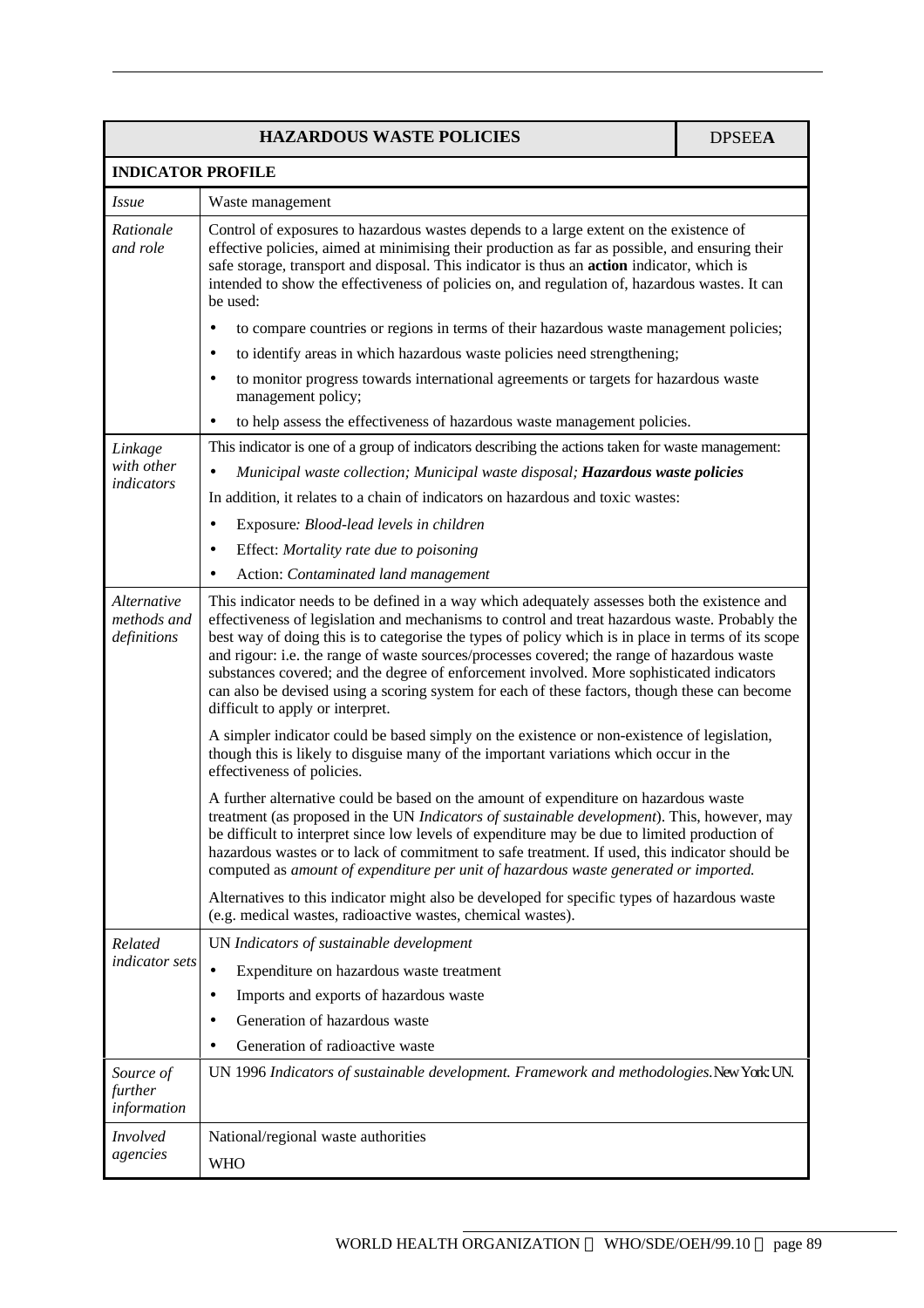| <b>EXAMPLE INDICATOR</b>                     |                                                                                                                                                                                                                                                                                                                                                                                                                                                                                                                                                                                                                                                                                       |
|----------------------------------------------|---------------------------------------------------------------------------------------------------------------------------------------------------------------------------------------------------------------------------------------------------------------------------------------------------------------------------------------------------------------------------------------------------------------------------------------------------------------------------------------------------------------------------------------------------------------------------------------------------------------------------------------------------------------------------------------|
| Definition of<br>indicator                   | Effectiveness of hazardous waste policies and regulations                                                                                                                                                                                                                                                                                                                                                                                                                                                                                                                                                                                                                             |
| Underlying<br>definitions<br>and concepts    | Hazardous waste: waste materials (i.e. materials which are considered no longer to have<br>$\bullet$<br>value or utility and which are thus to be disposed of) which pose dangers to human health<br>in the event of either long- or short-term exposures either to the wastes themselves or their<br>decay products. Exposure may occur either directly (e.g. through contact with the waste)<br>or indirectly (e.g. via seepage into soil, groundwater or surface water, release into the<br>atmosphere or accumulation in the food chain.                                                                                                                                          |
|                                              | Hazardous waste policy and regulations: formal legislation, acts of parliament or stated<br>٠<br>government intentions aimed at reducing the production of hazardous wastes (waste<br>minimisation), at controlling the storage, transport, import/export and disposal of<br>hazardous wastes (waste management).                                                                                                                                                                                                                                                                                                                                                                     |
| Specification<br>of data<br>needed           | Existence of effective policies and measures for hazardous waste minimisation and<br>management.                                                                                                                                                                                                                                                                                                                                                                                                                                                                                                                                                                                      |
| Data sources,<br>availability<br>and quality | Information on the existence, scope and rigour of hazardous waste policies can best be<br>obtained by scrutiny of the relevant legislation.                                                                                                                                                                                                                                                                                                                                                                                                                                                                                                                                           |
| Computation                                  | The indicator can be computed by ranking the strength and scope of the legislation as follows:                                                                                                                                                                                                                                                                                                                                                                                                                                                                                                                                                                                        |
|                                              | 0 No legislation in existence                                                                                                                                                                                                                                                                                                                                                                                                                                                                                                                                                                                                                                                         |
|                                              | 1 Guidance/voluntary procedures for some aspects of hazardous waste production, storage,<br>transport, export/import and disposal, for some hazardous wastes                                                                                                                                                                                                                                                                                                                                                                                                                                                                                                                          |
|                                              | 2 Guidance/voluntary procedures for most aspects of hazardous waste production, storage,<br>transport, export/import and disposal, for most hazardous wastes                                                                                                                                                                                                                                                                                                                                                                                                                                                                                                                          |
|                                              | 3 Guidance/voluntary procedures for all or most aspects of hazardous waste production,<br>storage, transport, export/import and disposal, covering most hazardous wastes; mandatory<br>controls on some aspects for a limited range of wastes                                                                                                                                                                                                                                                                                                                                                                                                                                         |
|                                              | 4 Mandatory controls on all aspects of hazardous waste production, storage, transport,<br>export/import and disposal, covering a limited range of hazardous wastes; voluntary<br>agreements or guidelines on most other hazardous wastes                                                                                                                                                                                                                                                                                                                                                                                                                                              |
|                                              | 5 Mandatory controls on all aspects of hazardous waste production, storage, transport,<br>export/import and disposal, covering a wide range of hazardous wastes                                                                                                                                                                                                                                                                                                                                                                                                                                                                                                                       |
|                                              | Note: as with all such scoring systems, qualitative judgements need to be made about which<br>category is the most appropriate in any given situation, since the classes are not wholly<br>exclusive or all-encompassing.                                                                                                                                                                                                                                                                                                                                                                                                                                                             |
| Units of<br>measuremen<br>t                  | Scale $(1-5)$                                                                                                                                                                                                                                                                                                                                                                                                                                                                                                                                                                                                                                                                         |
| Scale of<br>application                      | National to international.                                                                                                                                                                                                                                                                                                                                                                                                                                                                                                                                                                                                                                                            |
| Interpretatio<br>n                           | This indicator provides a simple, yet reasonable robust measure of the scope, strength and<br>effectiveness of policies and legislation on hazardous wastes. In general, the higher the score<br>achieved, the more effective are the policies. In interpreting the indicator, however, it is<br>important to bear in mind both the multivariate nature of hazardous waste policies (the nature<br>of the policy instruments, their scope and the range of pollutants covered) and the simple,<br>qualitative character of the indicator. The existence of legislation, also, does not necessarily<br>translate into effective action: policies also need to be applied and enforced. |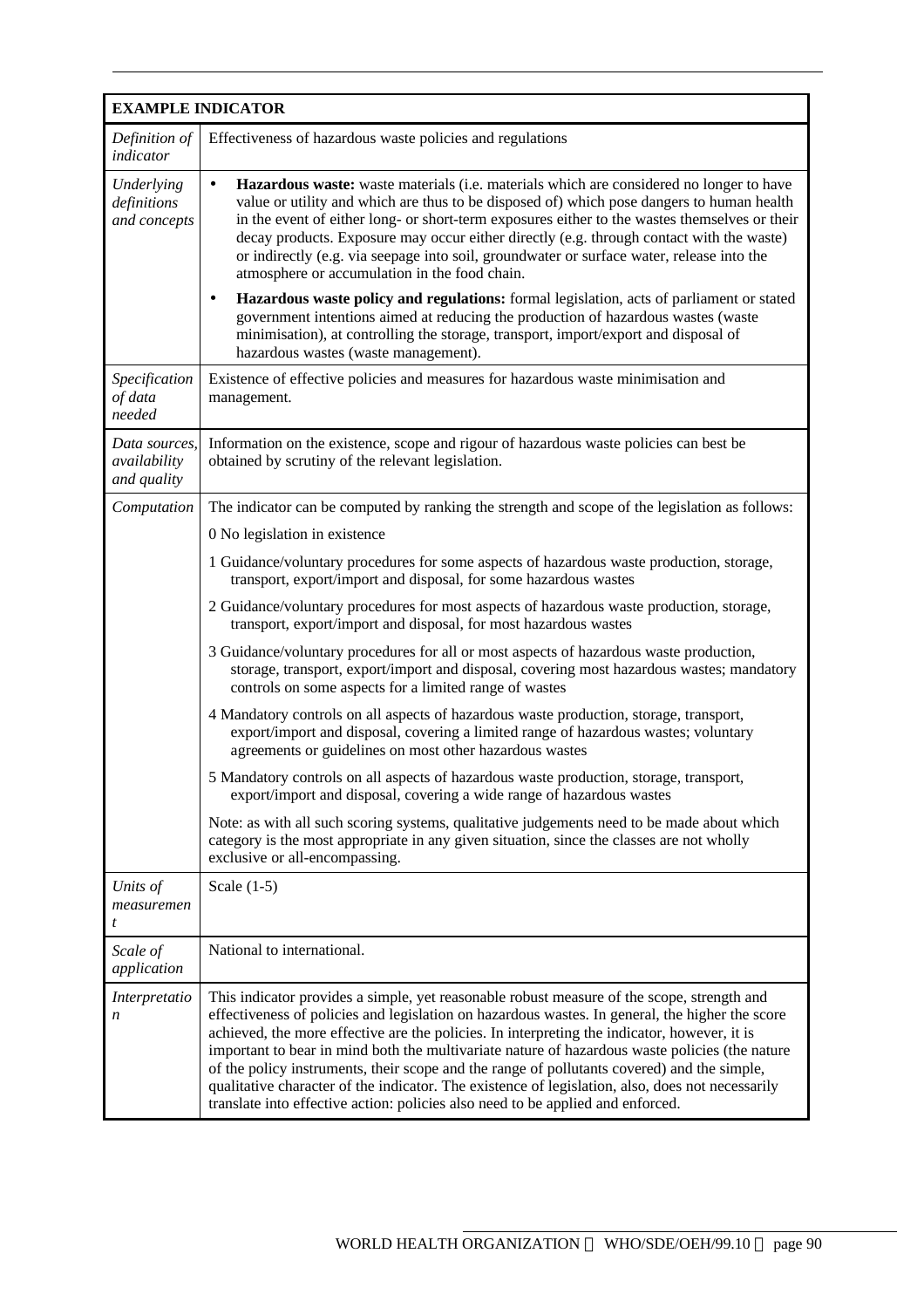|                                           | <b>BLOOD LEAD LEVEL IN CHILDREN</b>                                                                                                                                                                                                                                                                                                                                                                                                                                                                                                                                                                                                                                                                                                                                                                                                                                                                                                                                                                                                                                                                         | <b>DPSEEA</b> |
|-------------------------------------------|-------------------------------------------------------------------------------------------------------------------------------------------------------------------------------------------------------------------------------------------------------------------------------------------------------------------------------------------------------------------------------------------------------------------------------------------------------------------------------------------------------------------------------------------------------------------------------------------------------------------------------------------------------------------------------------------------------------------------------------------------------------------------------------------------------------------------------------------------------------------------------------------------------------------------------------------------------------------------------------------------------------------------------------------------------------------------------------------------------------|---------------|
| <b>INDICATOR PROFILE</b>                  |                                                                                                                                                                                                                                                                                                                                                                                                                                                                                                                                                                                                                                                                                                                                                                                                                                                                                                                                                                                                                                                                                                             |               |
| <i>Issue</i>                              | Hazardous/toxic substances                                                                                                                                                                                                                                                                                                                                                                                                                                                                                                                                                                                                                                                                                                                                                                                                                                                                                                                                                                                                                                                                                  |               |
| Rationale<br>and role                     | Lead is a widespread and persistent environmental pollutant, which is known to have both<br>chronic and acute health effects. Particular concern relates to effects on the nervous system,<br>blood pressure and haem biosynthesis. Major sources comprise road traffic, smelting, mining,<br>manufacturing industry, coal combustion, waste incineration and water distribution pipes.<br>Exposures occur through a variety of pathways, including drinking water, food, the atmosphere<br>and soil. Children of pre-school age are considered to be a particularly high-risk group because of<br>the combined effects of their behavioural characteristics (e.g. time spent outdoors and lower<br>concern for hygienic conditions), their rate of food and water consumption relative to body weight,<br>their higher rate of lead absorption in the gastrointestinal tract and the low threshold for health<br>effects. The apparent link between lead levels and blood pressure also mean that adult males<br>(especially in the 40+ age group) and pregnant women can also be considered as high-risk. |               |
|                                           | This indicator provides a measure of <b>exposure</b> to lead in the environment from all main<br>sources. Uses include:                                                                                                                                                                                                                                                                                                                                                                                                                                                                                                                                                                                                                                                                                                                                                                                                                                                                                                                                                                                     |               |
|                                           | monitoring levels of blood lead in high-risk groups, as a marker for trends in lead<br>exposure in the wider population;                                                                                                                                                                                                                                                                                                                                                                                                                                                                                                                                                                                                                                                                                                                                                                                                                                                                                                                                                                                    |               |
|                                           | monitoring changes in blood-lead levels, in response to changing levels of emission (e.g.<br>٠<br>due to policy interventions, technological developments or changes in lifestyle);                                                                                                                                                                                                                                                                                                                                                                                                                                                                                                                                                                                                                                                                                                                                                                                                                                                                                                                         |               |
|                                           | mapping blood-lead levels in order to identify exposure hotspots which need special action;<br>٠                                                                                                                                                                                                                                                                                                                                                                                                                                                                                                                                                                                                                                                                                                                                                                                                                                                                                                                                                                                                            |               |
|                                           | analysing relationships between emission activity or environmental concentrations and<br>lead exposure;                                                                                                                                                                                                                                                                                                                                                                                                                                                                                                                                                                                                                                                                                                                                                                                                                                                                                                                                                                                                     |               |
|                                           | analysing relationships between lead exposures and health effects.                                                                                                                                                                                                                                                                                                                                                                                                                                                                                                                                                                                                                                                                                                                                                                                                                                                                                                                                                                                                                                          |               |
| Linkage with<br>other                     | This indicator is one in a chain of indicators describing the risks of, and responses to, toxic<br>substances and hazardous wastes in the environment:                                                                                                                                                                                                                                                                                                                                                                                                                                                                                                                                                                                                                                                                                                                                                                                                                                                                                                                                                      |               |
| indicators                                | Exposure: Blood-lead levels in children                                                                                                                                                                                                                                                                                                                                                                                                                                                                                                                                                                                                                                                                                                                                                                                                                                                                                                                                                                                                                                                                     |               |
|                                           | Effect: Mortality rate due to poisoning                                                                                                                                                                                                                                                                                                                                                                                                                                                                                                                                                                                                                                                                                                                                                                                                                                                                                                                                                                                                                                                                     |               |
|                                           | Action: Contaminated land management                                                                                                                                                                                                                                                                                                                                                                                                                                                                                                                                                                                                                                                                                                                                                                                                                                                                                                                                                                                                                                                                        |               |
|                                           | The indicator is also useful as an exposure measure in relation to several other issues,<br>however, including air pollution and water quality. Other related indicators thus include:                                                                                                                                                                                                                                                                                                                                                                                                                                                                                                                                                                                                                                                                                                                                                                                                                                                                                                                      |               |
|                                           | State: Ambient concentration of air pollutants in urban areas<br>٠                                                                                                                                                                                                                                                                                                                                                                                                                                                                                                                                                                                                                                                                                                                                                                                                                                                                                                                                                                                                                                          |               |
|                                           | Exposure: Connections to piped water supply<br>٠                                                                                                                                                                                                                                                                                                                                                                                                                                                                                                                                                                                                                                                                                                                                                                                                                                                                                                                                                                                                                                                            |               |
|                                           | Action: Availability of unleaded fuel; Intensity of water quality monitoring                                                                                                                                                                                                                                                                                                                                                                                                                                                                                                                                                                                                                                                                                                                                                                                                                                                                                                                                                                                                                                |               |
| Alternative<br>methods and<br>definitions | This indicator can best be defined as the percentage (or number) of children, within a specified<br>age group, who have blood lead levels in excess of a specified threshold. For this purpose, the<br>most relevant age group is 0-5, since children within this age range are especially vulnerable<br>(as outlined above). Other vulnerable groups (e.g. older children, pregnant mothers, males<br>aged 50-65) might, however, be used. Standardisation by age, gender and relevant socio-<br>economic characteristics is also likely to be helpful in interpreting the indicator.                                                                                                                                                                                                                                                                                                                                                                                                                                                                                                                      |               |
|                                           | A threshold concentration of 10 $\mu$ g/dl is suggested as a basis for assessment; other threshold<br>concentrations (e.g. $30 \mu g/dl$ ) might also be applied.                                                                                                                                                                                                                                                                                                                                                                                                                                                                                                                                                                                                                                                                                                                                                                                                                                                                                                                                           |               |
|                                           | This indicator could also be represented in terms of average blood lead levels, but this is<br>problematic due to the skewed nature of blood lead distributions. It would, however, be<br>appropriate to present the percentage of children with blood lead levels in different<br>concentration classes (e.g. <10, 10-15, 15-30, >30 $\mu$ g/dl).                                                                                                                                                                                                                                                                                                                                                                                                                                                                                                                                                                                                                                                                                                                                                          |               |
| Related<br><i>indicator</i> sets          | None                                                                                                                                                                                                                                                                                                                                                                                                                                                                                                                                                                                                                                                                                                                                                                                                                                                                                                                                                                                                                                                                                                        |               |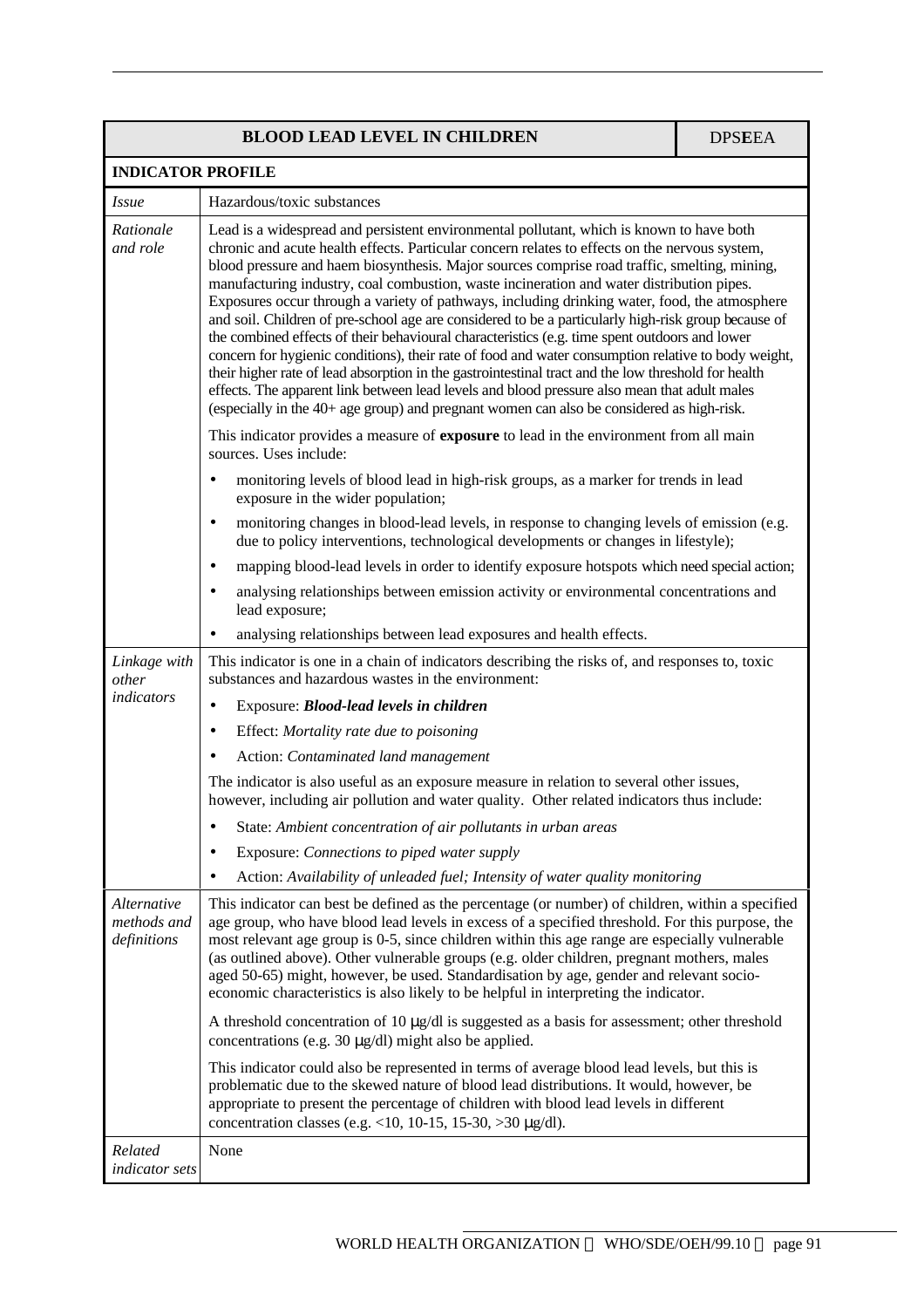| Sources of<br>further<br>information         | UN 1996 Indicators of sustainable development: framework and methodologies. Report for the<br>UN Commission on Sustainable Development, New York, USA, UN Department for Policy<br>Coordination and Sustainable Development.                                                                                                                                                                                                                                                                                                                                                    |
|----------------------------------------------|---------------------------------------------------------------------------------------------------------------------------------------------------------------------------------------------------------------------------------------------------------------------------------------------------------------------------------------------------------------------------------------------------------------------------------------------------------------------------------------------------------------------------------------------------------------------------------|
|                                              | WHO 1992 Human exposure to lead. Report on the Human Exposure Assessment Location<br>(HEAL) Programme Meeting held in Bangkok, Thailand 16-19 November 1992. Geneva:<br>WHO.                                                                                                                                                                                                                                                                                                                                                                                                    |
|                                              | WHO 1995 Inorganic lead. Environmental Health Criteria Series, Number 165. Published<br>under the joint sponsorship of the United Nations Environment Programme, the International<br>Labour Organization, and the World Health Organization. Geneva: WHO.                                                                                                                                                                                                                                                                                                                      |
| <b>Involved</b>                              | WHO - Environmental health division                                                                                                                                                                                                                                                                                                                                                                                                                                                                                                                                             |
| agencies                                     | ILO - for occupational exposures                                                                                                                                                                                                                                                                                                                                                                                                                                                                                                                                                |
| <b>EXAMPLE INDICATOR</b>                     |                                                                                                                                                                                                                                                                                                                                                                                                                                                                                                                                                                                 |
| Definition of<br>indicator                   | Percentage of children with blood lead levels $> 10 \mu g/dl$                                                                                                                                                                                                                                                                                                                                                                                                                                                                                                                   |
| Underlying<br>definitions<br>and concepts    | The indicator is based on the assumption that blood-lead levels provide a general measure both<br>of exposure to lead in the environment, and of potential health effects. The focus on high-risk<br>groups helps to strengthen the link with these health effects and to target those most at risk.<br>Children aged 0-5 years of age are identified as the main high risk group in this case due to<br>their tendency to receive high doses of lead (e.g. through playing in polluted areas), and their<br>specific susceptibility to neurological and developmental effects. |
|                                              | Underlying definitions are:                                                                                                                                                                                                                                                                                                                                                                                                                                                                                                                                                     |
|                                              | Raised blood lead level: blood lead concentrations, measured using standard tests, in<br>excess of $10 \mu g/dl$                                                                                                                                                                                                                                                                                                                                                                                                                                                                |
|                                              | <b>Children</b> : children aged under 5 years of age at the time of survey (or at the mid-point of<br>$\bullet$<br>the survey year).                                                                                                                                                                                                                                                                                                                                                                                                                                            |
| Specification<br>of data<br>needed           | Percentage of children with blood lead levels $> 10 \mu g/dl$                                                                                                                                                                                                                                                                                                                                                                                                                                                                                                                   |
| Data sources,<br>availability<br>and quality | Data on this indicator can sometimes be obtained through national surveys or surveillance<br>programmes. These will normally be targeted at high risk groups. Variations in the definition<br>of high risk groups and in the sampling methods used may mean that data from different areas,<br>or different surveys, are inconsistent. Comparisons should therefore be made with caution.<br>Where data are otherwise not available, special surveys may be required.                                                                                                           |
| Computation                                  | The indicator can be computed as:                                                                                                                                                                                                                                                                                                                                                                                                                                                                                                                                               |
|                                              | $100 * (N_h / N_t)$                                                                                                                                                                                                                                                                                                                                                                                                                                                                                                                                                             |
|                                              | where $N_h$ is the number of children surveyed with blood-lead levels > 10 $\mu$ g/dl, and $N_t$ is the<br>total number of children in the survey.                                                                                                                                                                                                                                                                                                                                                                                                                              |
|                                              | In order to ensure quality assurance, and aid interpretation, of the indicator, it is important also<br>that blood sampling techniques and analytical procedures are specified.                                                                                                                                                                                                                                                                                                                                                                                                 |
| Units of<br>measurement                      | Percentage                                                                                                                                                                                                                                                                                                                                                                                                                                                                                                                                                                      |
| Scale of<br>application                      | Local to international                                                                                                                                                                                                                                                                                                                                                                                                                                                                                                                                                          |

| <i>Interpretatio</i> | The level of lead in the blood represents one of the most important markers of exposure to         |
|----------------------|----------------------------------------------------------------------------------------------------|
| n                    | environmental pollution. As well as providing an information on levels of exposure in high-        |
|                      | risk groups, this indicator also gives an indication of general environmental concentrations of    |
|                      | lead, and possible health risks. Increases in blood lead levels can usually be taken as indicative |
|                      | of increased environmental concentrations and exposures and raised levels of risk. Reductions      |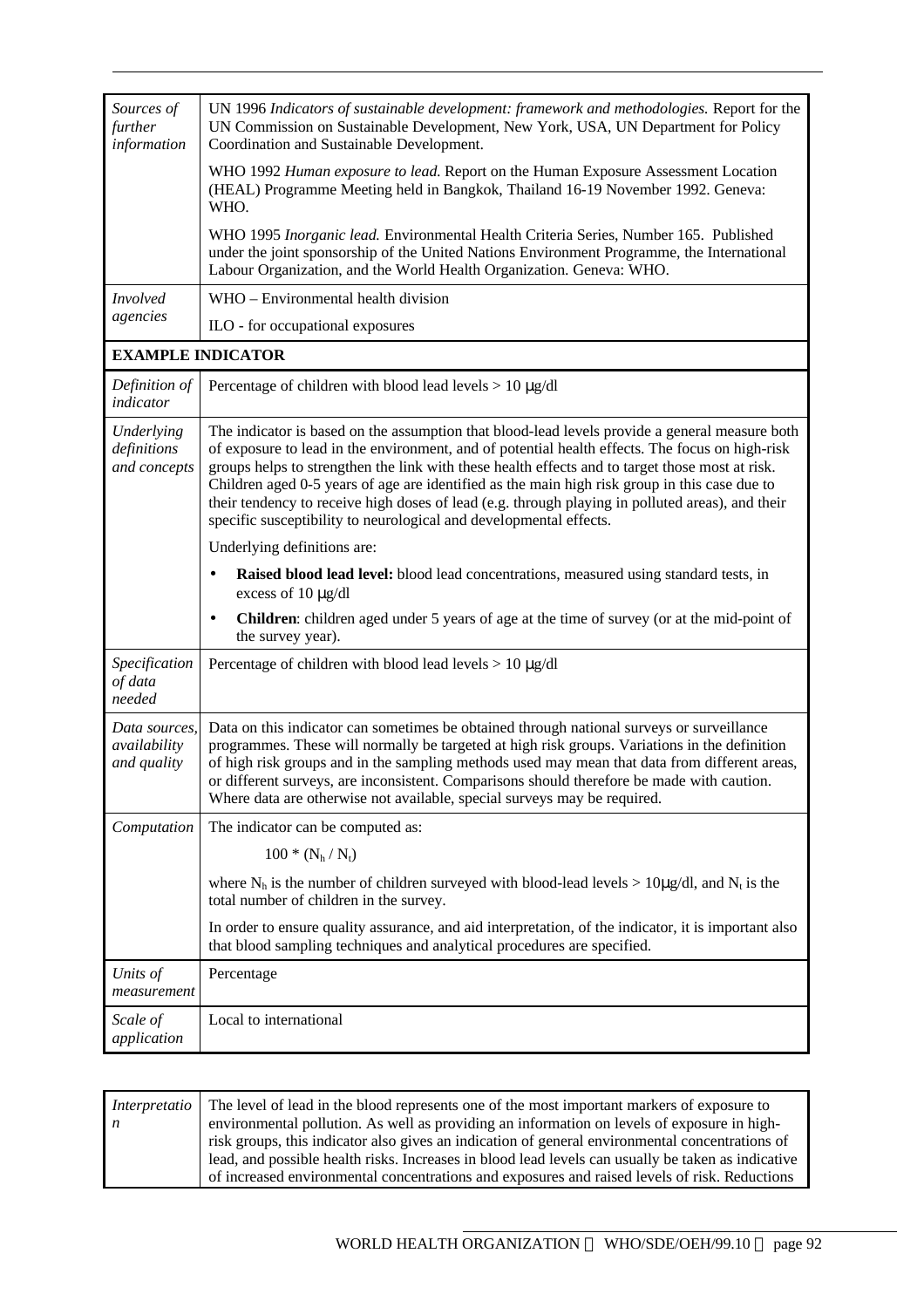| in blood lead levels may be anticipated where policy action or other developments (e.g.<br>technological changes or behavioural changes) result in lower exposures.                                                                                                                                                                                                                                                                                                                                                                                                                                                                                                                                                                              |
|--------------------------------------------------------------------------------------------------------------------------------------------------------------------------------------------------------------------------------------------------------------------------------------------------------------------------------------------------------------------------------------------------------------------------------------------------------------------------------------------------------------------------------------------------------------------------------------------------------------------------------------------------------------------------------------------------------------------------------------------------|
| Problems with interpreting the exposure relate primarily to the potential limitations in the data<br>- in particular, the effects of possible sampling bias and inconsistencies or ambiguities in the<br>definition of high-risk groups. These need to be taken into account when comparing data from<br>different areas or surveys. The effects of potential confounding (e.g. by nutritional or<br>behavioural factors in children, or by lifestyle factors in adults) also needs to be considered<br>when the indicator is used to infer possible health risks. In using the indicator to identify<br>possible policy responses, it is also important to recognise the many different sources and<br>exposure pathways which may be involved. |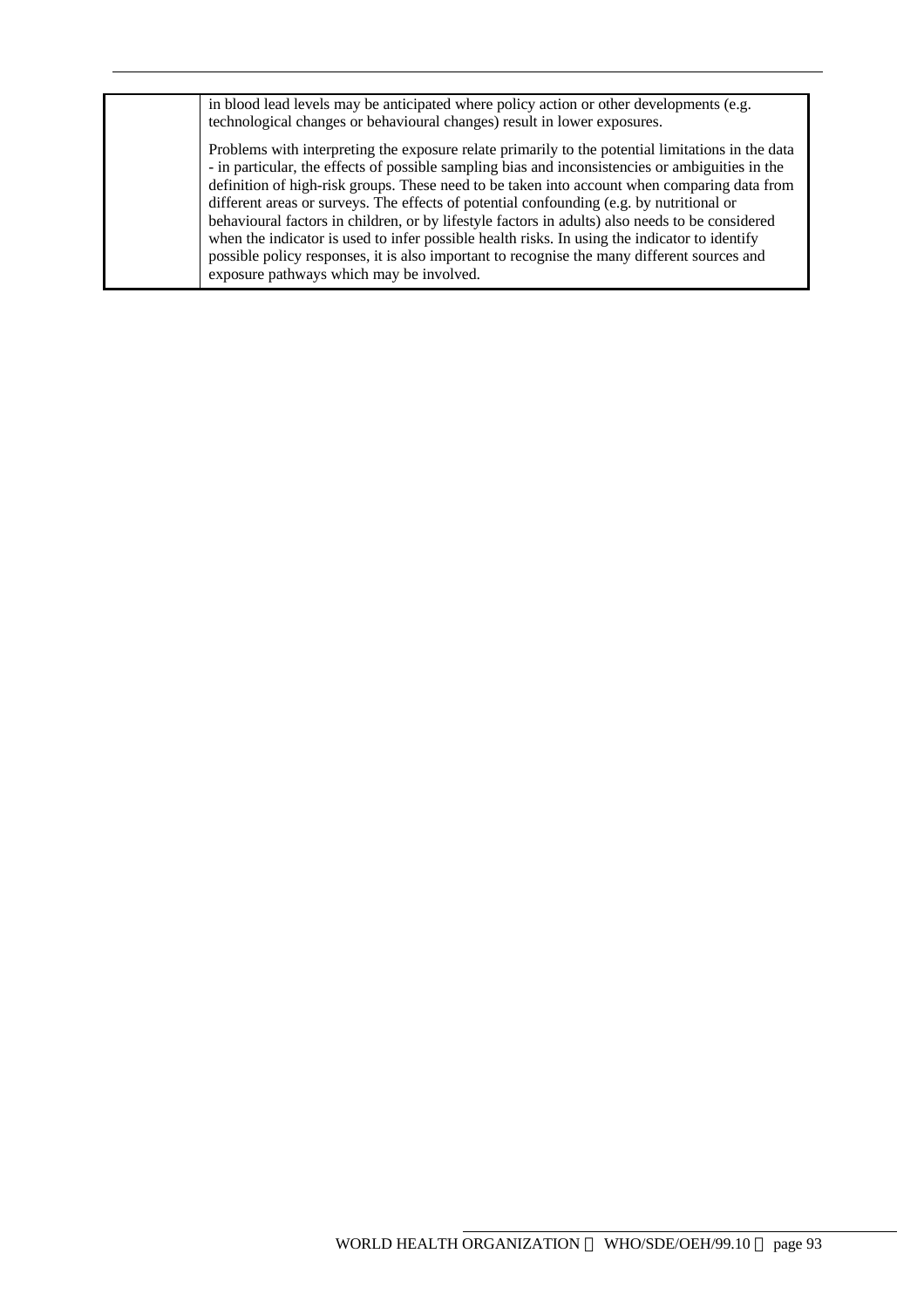|                                      | <b>MORTALITY DUE TO POISONING</b>                                                                                                                                                                                                                                                                                                                                                                                                                                                        | <b>DPSEEA</b> |
|--------------------------------------|------------------------------------------------------------------------------------------------------------------------------------------------------------------------------------------------------------------------------------------------------------------------------------------------------------------------------------------------------------------------------------------------------------------------------------------------------------------------------------------|---------------|
| <b>INDICATOR PROFILE</b>             |                                                                                                                                                                                                                                                                                                                                                                                                                                                                                          |               |
| <i>Issue</i>                         | Hazardous and toxic substances                                                                                                                                                                                                                                                                                                                                                                                                                                                           |               |
| Rationale<br>and role                | The wide variety of chemicals which are now available on the market, or are used in industry<br>or households, provides enormous opportunity for poisoning. Worldwide, pesticides,<br>household chemicals and pharmaceutical are the most common causes of poisoning, either<br>through deliberate ingestion or through acute accidental exposures. Health effects include<br>death due to direct toxic effects and a large range of both acute and long-term injuries and<br>illnesses. |               |
|                                      | This indicator is designed to provide a measure of the <b>effect</b> of poisoning by hazardous and<br>toxic substances. It can thus be used:                                                                                                                                                                                                                                                                                                                                             |               |
|                                      | to monitor trends in the number of poisonings within the population - e.g. due to changing<br>social factors and access to hazardous chemicals;                                                                                                                                                                                                                                                                                                                                          |               |
|                                      | to assess the effectiveness of strategies aimed at reducing exposures to hazardous or toxic<br>٠<br>wastes (e.g. improved packaging and labelling of hazardous chemicals, hazardous<br>chemical collection schemes, awareness raising programmes, help-lines);                                                                                                                                                                                                                           |               |
|                                      | to investigate geographic patterns of poisoning, in order to identify areas in need of<br>$\bullet$<br>special attention or possible causative factors;                                                                                                                                                                                                                                                                                                                                  |               |
|                                      | to raise awareness about the problem of poisoning amongst policy-makers, product<br>designers, industrialists and the public                                                                                                                                                                                                                                                                                                                                                             |               |
| Linkage with                         | This indicator is one of a group of indicators on hazardous and toxic wastes:                                                                                                                                                                                                                                                                                                                                                                                                            |               |
| other<br>indicators                  | Exposure: Blood-lead levels in children                                                                                                                                                                                                                                                                                                                                                                                                                                                  |               |
|                                      | <b>Effect: Mortality rate due to poisoning</b><br>٠                                                                                                                                                                                                                                                                                                                                                                                                                                      |               |
|                                      | Action: Contaminated land management                                                                                                                                                                                                                                                                                                                                                                                                                                                     |               |
|                                      | Related indicators are also included under the themes:                                                                                                                                                                                                                                                                                                                                                                                                                                   |               |
|                                      | Occupational health risks                                                                                                                                                                                                                                                                                                                                                                                                                                                                |               |
|                                      | Non-occupational health-risks                                                                                                                                                                                                                                                                                                                                                                                                                                                            |               |
| Alternative<br>methods and           | This indicator can often most easily be defined as the mortality rate due to poisoning: i.e. the<br>number of deaths due to poisoning per thousand head of population in a given year.                                                                                                                                                                                                                                                                                                   |               |
| definitions                          | For many applications, however, the indicator might usefully be further specified, according to<br>circumstances of poisoning (e.g. deliberate, occupational or accidental), the category of<br>chemical involved, and the age/gender of the victim. This would provide a clearer<br>understanding both of the groups most at risk and the possible areas for policy intervention.                                                                                                       |               |
| Related                              | UN Indicators of sustainable development                                                                                                                                                                                                                                                                                                                                                                                                                                                 |               |
| <i>indicator</i> sets                | Chemically induced poisonings<br>$\bullet$                                                                                                                                                                                                                                                                                                                                                                                                                                               |               |
| Sources of<br>further<br>information | UN 1996 Indicators of sustainable development. Framework and methodologies. New York:<br>UN.                                                                                                                                                                                                                                                                                                                                                                                             |               |
| <i>Involved</i>                      | National poison centres                                                                                                                                                                                                                                                                                                                                                                                                                                                                  |               |
| agencies                             | National surveillance systems                                                                                                                                                                                                                                                                                                                                                                                                                                                            |               |
|                                      | WHO-IPCS                                                                                                                                                                                                                                                                                                                                                                                                                                                                                 |               |
| <b>EXAMPLE INDICATOR</b>             |                                                                                                                                                                                                                                                                                                                                                                                                                                                                                          |               |
| Definition of<br>indicator           | Mortality rate due to poisoning                                                                                                                                                                                                                                                                                                                                                                                                                                                          |               |
| Underlying                           | This indicator is based on the following definitions:                                                                                                                                                                                                                                                                                                                                                                                                                                    |               |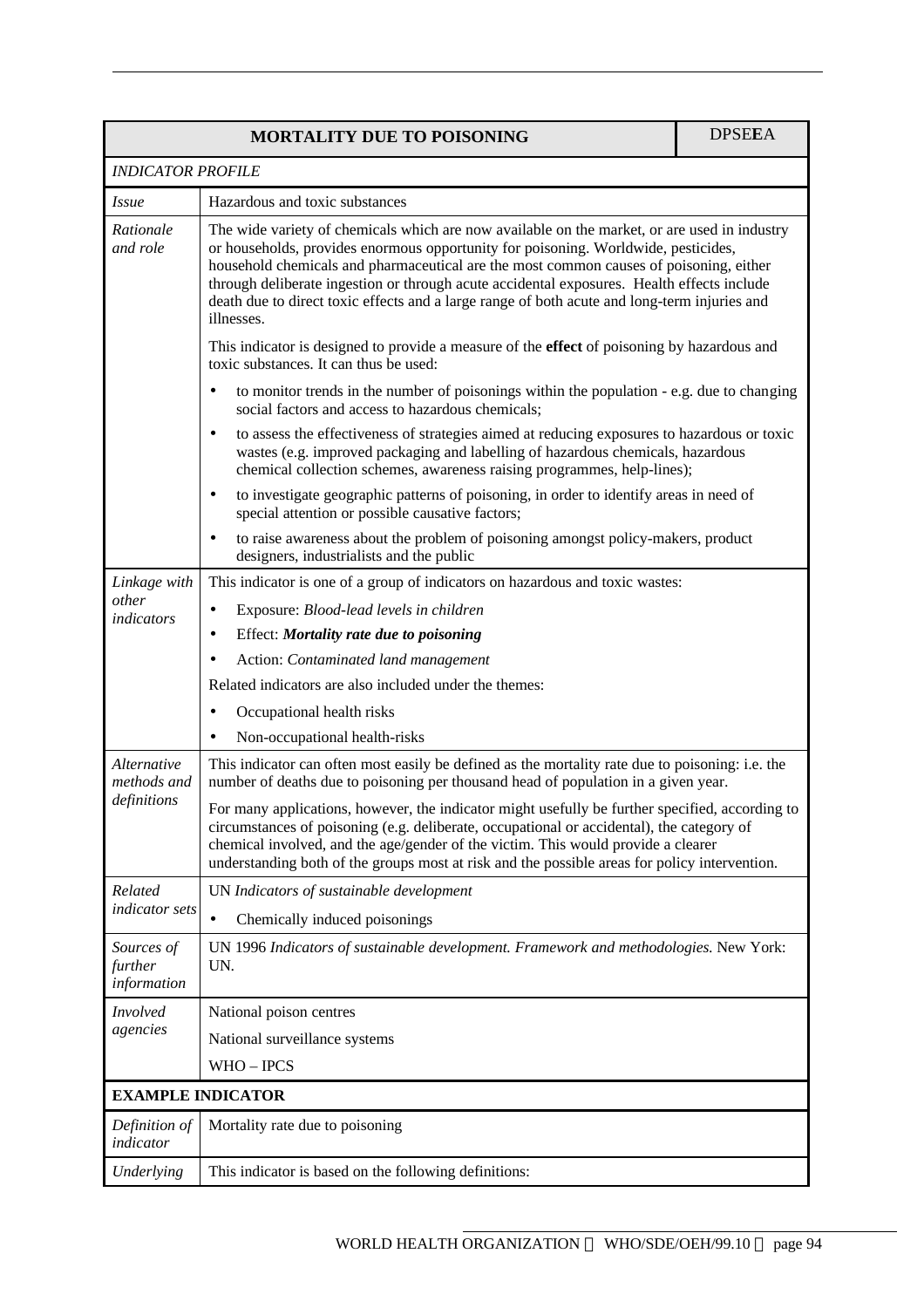| definitions<br>and concepts                  | Poisoning: the deliberate, occupational or accidental, short- or long-term exposure to a<br>$\bullet$<br>substance of natural or anthropogenic origin at levels sufficient to cause injury or illness.                                                                                                                                                                                                                                                                                                                                                                                                                                                                                                                                                                                                                                                                                                                                                                                                                                             |
|----------------------------------------------|----------------------------------------------------------------------------------------------------------------------------------------------------------------------------------------------------------------------------------------------------------------------------------------------------------------------------------------------------------------------------------------------------------------------------------------------------------------------------------------------------------------------------------------------------------------------------------------------------------------------------------------------------------------------------------------------------------------------------------------------------------------------------------------------------------------------------------------------------------------------------------------------------------------------------------------------------------------------------------------------------------------------------------------------------|
|                                              | Total population: total resident population on a specified census date.<br>$\bullet$                                                                                                                                                                                                                                                                                                                                                                                                                                                                                                                                                                                                                                                                                                                                                                                                                                                                                                                                                               |
| Specification<br>of data<br>needed           | Total number of poisonings                                                                                                                                                                                                                                                                                                                                                                                                                                                                                                                                                                                                                                                                                                                                                                                                                                                                                                                                                                                                                         |
|                                              | Total population                                                                                                                                                                                                                                                                                                                                                                                                                                                                                                                                                                                                                                                                                                                                                                                                                                                                                                                                                                                                                                   |
| Data sources,<br>availability<br>and quality | Data on the mortality rates due to poisonings are often collected by the forensic services.<br>Access to comprehensive data is nevertheless difficult, due to the number of agencies<br>involved, incomplete reporting and differences in reporting methods. Data may be made<br>available through national poison centres. Deliberate poisonings may be under-reported due to<br>deliberate attempts to hide the cause by those concerned.                                                                                                                                                                                                                                                                                                                                                                                                                                                                                                                                                                                                        |
|                                              | Data on the total resident population can usually be obtained from national censuses and<br>should be reliable.                                                                                                                                                                                                                                                                                                                                                                                                                                                                                                                                                                                                                                                                                                                                                                                                                                                                                                                                    |
| Computation                                  | The indicator can be computed as follows:                                                                                                                                                                                                                                                                                                                                                                                                                                                                                                                                                                                                                                                                                                                                                                                                                                                                                                                                                                                                          |
|                                              | N/P                                                                                                                                                                                                                                                                                                                                                                                                                                                                                                                                                                                                                                                                                                                                                                                                                                                                                                                                                                                                                                                |
|                                              | where $N$ is the number of poisonings in the survey period, and $P$ is the total population<br>(thousands)                                                                                                                                                                                                                                                                                                                                                                                                                                                                                                                                                                                                                                                                                                                                                                                                                                                                                                                                         |
| Units of<br>measurement                      | Number per thousand head of population.                                                                                                                                                                                                                                                                                                                                                                                                                                                                                                                                                                                                                                                                                                                                                                                                                                                                                                                                                                                                            |
| Scale of<br>application                      | Local to international, though at broader scales interpretation is limited by problems of data<br>consistency and completeness.                                                                                                                                                                                                                                                                                                                                                                                                                                                                                                                                                                                                                                                                                                                                                                                                                                                                                                                    |
| Interpretatio<br>$\boldsymbol{n}$            | This indicator provides a general measure of the risk to health from poisoning. The varied<br>nature of poisonings, the different health outcomes they may generate, and the many different<br>factors which may affect the incidence of poisonings, however, all mean that the indicator<br>needs to be interpreted with caution. In particular, it is important to remember that the<br>mortality rate due to poisonings is influenced by: levels of chemical usage in both<br>occupational and domestic settings; the toxicity of these pollutants; packaging and labelling<br>practice; legal controls on access to dangerous chemicals; levels of awareness and education<br>amongst the public; the effectiveness of reporting procedures; the efficiency and performance<br>of the emergency and health services; cultural and social attitudes to substance abuse and<br>suicide. Problems with access to, and the completeness of the data, are also significant, and<br>may make comparisons between different areas or times difficult. |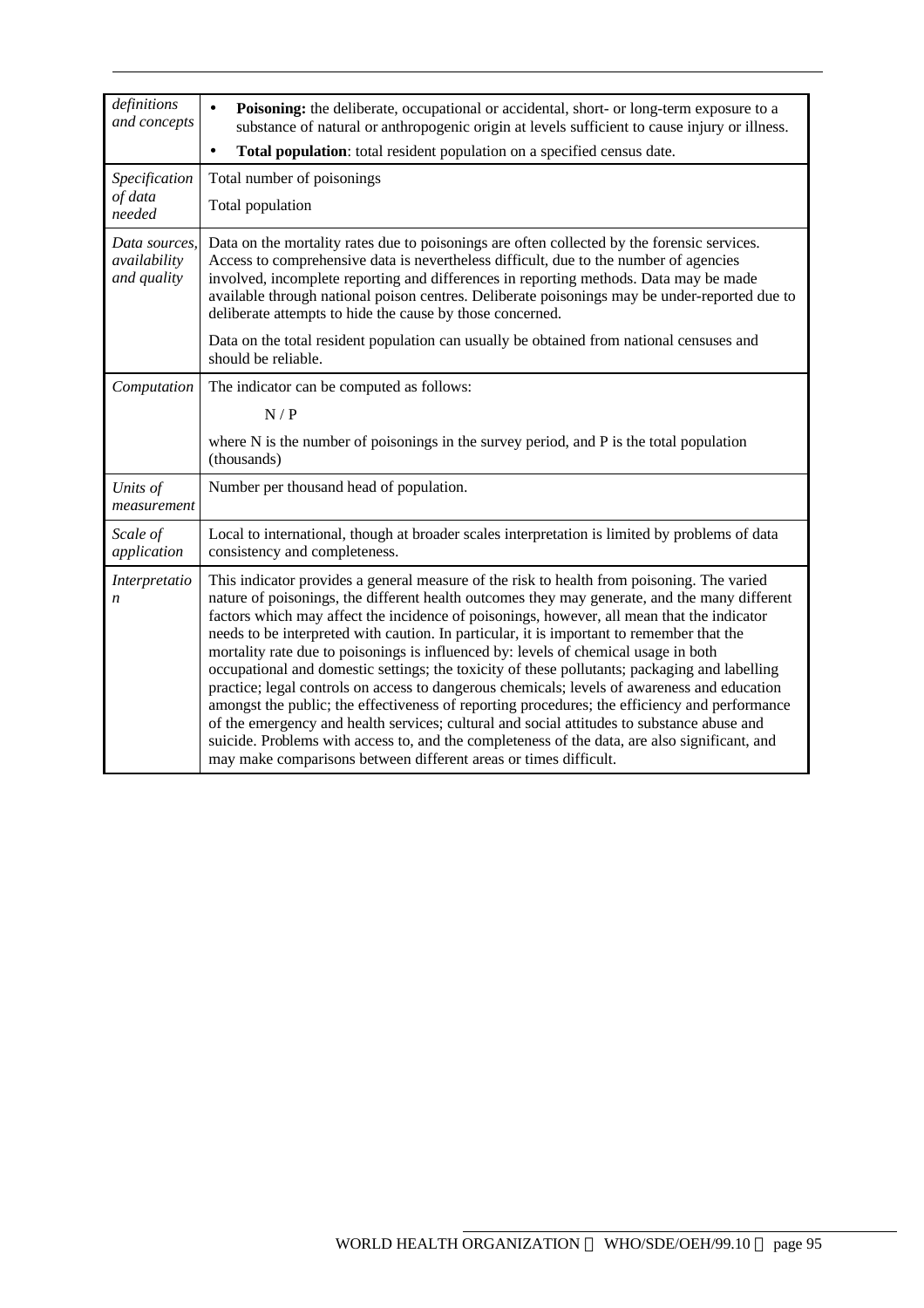| <b>CONTAMINATED LAND MANAGEMENT</b><br><b>DPSEEA</b> |                                                                                                                                                                                                                                                                                                                                                                                                                                                                                                                                                                       |  |
|------------------------------------------------------|-----------------------------------------------------------------------------------------------------------------------------------------------------------------------------------------------------------------------------------------------------------------------------------------------------------------------------------------------------------------------------------------------------------------------------------------------------------------------------------------------------------------------------------------------------------------------|--|
| <b>INDICATOR PROFILE</b>                             |                                                                                                                                                                                                                                                                                                                                                                                                                                                                                                                                                                       |  |
| <i>Issue</i>                                         | Toxic substances/hazardous waste                                                                                                                                                                                                                                                                                                                                                                                                                                                                                                                                      |  |
| Rationale and<br>role                                | Contaminated land represents an important, long-term environmental health risk. Exposures to<br>contaminants may occur both directly (e.g. by contact with soil or vegetation on site), or<br>indirectly (e.g. as a result of seepage into groundwater or surface water bodies, or by<br>accumulation in the food chain). Use of contaminated land thus need to be carefully controlled<br>(e.g. to ensure that housing development or food production is not permitted), and remedial<br>action needs to be carried out where such land poses risks to human health. |  |
|                                                      | This indicator is an <b>action</b> indicator, designed to assess both the scope and rigour of the formal<br>systems for identifying, managing and cleaning up contaminated land. It can be used:                                                                                                                                                                                                                                                                                                                                                                      |  |
|                                                      | to compare levels of action and commitment between countries or regions, and to identify<br>$\bullet$<br>areas with inadequate frameworks for control;                                                                                                                                                                                                                                                                                                                                                                                                                |  |
|                                                      | to monitor progress towards policy targets;<br>٠                                                                                                                                                                                                                                                                                                                                                                                                                                                                                                                      |  |
|                                                      | to investigate the effectiveness of land contamination strategies.<br>$\bullet$                                                                                                                                                                                                                                                                                                                                                                                                                                                                                       |  |
| Linkage<br>with other                                | This indicator is one of a chain of indicators describing the health risks associated with<br>exposure to toxic substances and hazardous wastes:                                                                                                                                                                                                                                                                                                                                                                                                                      |  |
| indicators                                           | Exposure: Blood lead level in children<br>$\bullet$                                                                                                                                                                                                                                                                                                                                                                                                                                                                                                                   |  |
|                                                      | <b>Effect: Mortality due to poisoning</b><br>$\bullet$                                                                                                                                                                                                                                                                                                                                                                                                                                                                                                                |  |
|                                                      | Action: Contaminated land management                                                                                                                                                                                                                                                                                                                                                                                                                                                                                                                                  |  |
| Alternative<br>methods and<br>definitions            | Defining a meaningful indicator of the effectiveness of official systems for the identification,<br>management and clean-up of contaminated land is difficult, for such systems vary greatly in<br>terms of their character, extent, legislative authority and level of enforcement. Possibly the<br>most effective approach is to devise a scoring system, based on these (and, if relevant, other)<br>characteristics.                                                                                                                                              |  |
|                                                      | Alternatively, the indicator can be based on an assessment of the area (or proportion) of<br>contaminated land effectively remediated each year. This would require definition of 'effective<br>remediation'. Measurement of the indicator as a proportion implies accurate knowledge of the<br>total area of contaminated land.                                                                                                                                                                                                                                      |  |
|                                                      | Another alternative would be to report the total expenditure on remediation of contaminated<br>land each year, though reliable statistics on this might be difficult to acquire, since much<br>expenditure is done by private companies and contractors.                                                                                                                                                                                                                                                                                                              |  |
| Related                                              | UN Indicators of sustainable development                                                                                                                                                                                                                                                                                                                                                                                                                                                                                                                              |  |
| <i>indicator sets</i>                                | Area of land contaminated with hazardous wastes<br>$\bullet$                                                                                                                                                                                                                                                                                                                                                                                                                                                                                                          |  |
| Sources of<br>further<br>information                 | UN 1996 Indicators of sustainable development. Framework and methodologies. New York:<br>UN.                                                                                                                                                                                                                                                                                                                                                                                                                                                                          |  |
| <i>Involved</i><br>agencies                          | National contaminated land agencies                                                                                                                                                                                                                                                                                                                                                                                                                                                                                                                                   |  |
|                                                      | Local authorities                                                                                                                                                                                                                                                                                                                                                                                                                                                                                                                                                     |  |
|                                                      | <b>WHO</b>                                                                                                                                                                                                                                                                                                                                                                                                                                                                                                                                                            |  |
| <b>EXAMPLE INDICATOR</b>                             |                                                                                                                                                                                                                                                                                                                                                                                                                                                                                                                                                                       |  |
| Definition of<br>indicator                           | Effectiveness of official systems for the identification, management and clean-up of<br>contaminated land                                                                                                                                                                                                                                                                                                                                                                                                                                                             |  |

| Underlying  | The indicator is based on the following definitions: |
|-------------|------------------------------------------------------|
| definitions |                                                      |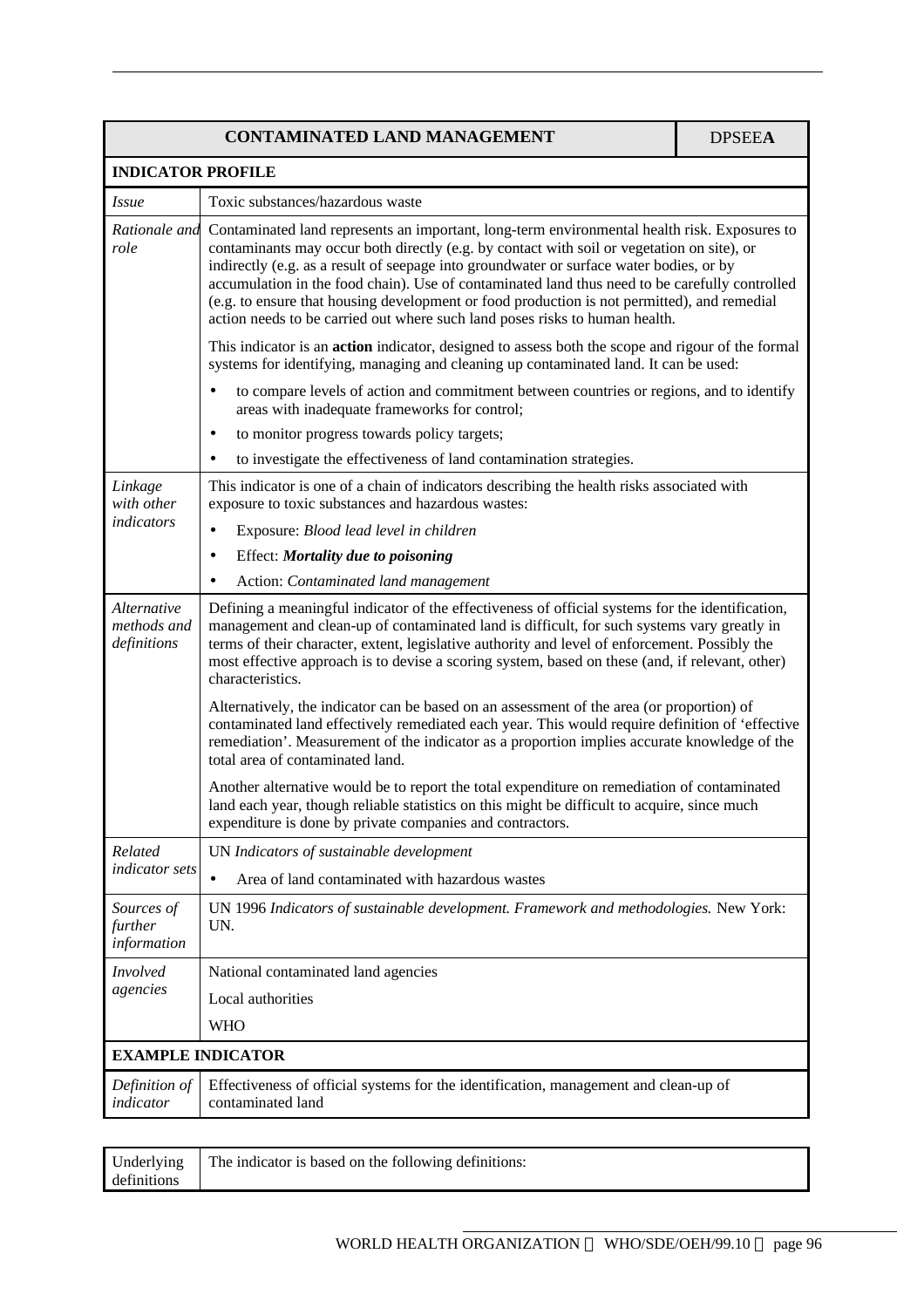| and concepts                                 | <b>Contaminated land:</b> land which has been affected, either on the surface or at depth, by<br>$\bullet$<br>pollutants (e.g. organic or inorganic chemicals, radioactivity) which are likely to persist on<br>site (i.e. for periods of several years or decades) and which might have adverse effects on<br>the environment or human health.                                                                                                                                                                                                                                                                                              |  |
|----------------------------------------------|----------------------------------------------------------------------------------------------------------------------------------------------------------------------------------------------------------------------------------------------------------------------------------------------------------------------------------------------------------------------------------------------------------------------------------------------------------------------------------------------------------------------------------------------------------------------------------------------------------------------------------------------|--|
|                                              | The effectiveness of the system for identification, management and clean-up of contaminated<br>land is based on recognition of the following arrangements:                                                                                                                                                                                                                                                                                                                                                                                                                                                                                   |  |
|                                              | <b>Formal definitions of contaminated land:</b> formal, legislative standards, limit values or<br>$\bullet$<br>other descriptors for defining contaminated land.                                                                                                                                                                                                                                                                                                                                                                                                                                                                             |  |
|                                              | <b>Register of contaminated land:</b> an officially designated and maintained system for the<br>$\bullet$<br>identification, monitoring, mapping and recording of contaminated land.                                                                                                                                                                                                                                                                                                                                                                                                                                                         |  |
|                                              | Liability: legally established and recognised liabilities on the owners of contaminated<br>$\bullet$<br>land for the safe management of the land and for any impacts on human health.                                                                                                                                                                                                                                                                                                                                                                                                                                                        |  |
|                                              | <b>Development controls:</b> legislative controls on the use and development of contaminated<br>$\bullet$<br>land.                                                                                                                                                                                                                                                                                                                                                                                                                                                                                                                           |  |
|                                              | <b>Contaminated land agency:</b> a formally established agency responsible for management<br>$\bullet$<br>and remediation of contaminated land, or the allocation of these responsibilities to an<br>official agency or agencies (e.g. local authorities).                                                                                                                                                                                                                                                                                                                                                                                   |  |
| Specification                                | Existence of:                                                                                                                                                                                                                                                                                                                                                                                                                                                                                                                                                                                                                                |  |
| of data<br>needed                            | formal definitions of contaminated land<br>$\bullet$                                                                                                                                                                                                                                                                                                                                                                                                                                                                                                                                                                                         |  |
|                                              | contaminated land register<br>$\bullet$                                                                                                                                                                                                                                                                                                                                                                                                                                                                                                                                                                                                      |  |
|                                              | legal liabilities for contaminated land<br>$\bullet$                                                                                                                                                                                                                                                                                                                                                                                                                                                                                                                                                                                         |  |
|                                              | development controls for contaminated land<br>$\bullet$                                                                                                                                                                                                                                                                                                                                                                                                                                                                                                                                                                                      |  |
|                                              | contaminated land agency                                                                                                                                                                                                                                                                                                                                                                                                                                                                                                                                                                                                                     |  |
| Data sources,<br>availability<br>and quality | Information on the existence and scope of these measures can be obtained either from the<br>formal agencies concerned (where these exist) or by examination of the relevant legislation.                                                                                                                                                                                                                                                                                                                                                                                                                                                     |  |
| Computation                                  | The indicator can be computed on a five point scale, according to the number of these<br>measures in place.                                                                                                                                                                                                                                                                                                                                                                                                                                                                                                                                  |  |
| Units of<br>measurement                      | Scale $(1-5)$                                                                                                                                                                                                                                                                                                                                                                                                                                                                                                                                                                                                                                |  |
| Scale of<br>application                      | National to international                                                                                                                                                                                                                                                                                                                                                                                                                                                                                                                                                                                                                    |  |
| Interpretatio<br>n                           | This indicator provides a simple yet effective means of assessing the scope and rigour of<br>policies on contaminated sites. In general, the higher the score on the indicator, the more<br>rigorous and effective these policies will be. Care is nevertheless needed in interpreting the<br>indicator, because of the qualitative nature of the criteria used. For example, formal definitions<br>of contaminated land may be more or less stringent (e.g. they may be based on tight or lax<br>reference levels). Contaminated land registers may be more or less complete. Contaminated<br>land agencies may have strong or weak powers. |  |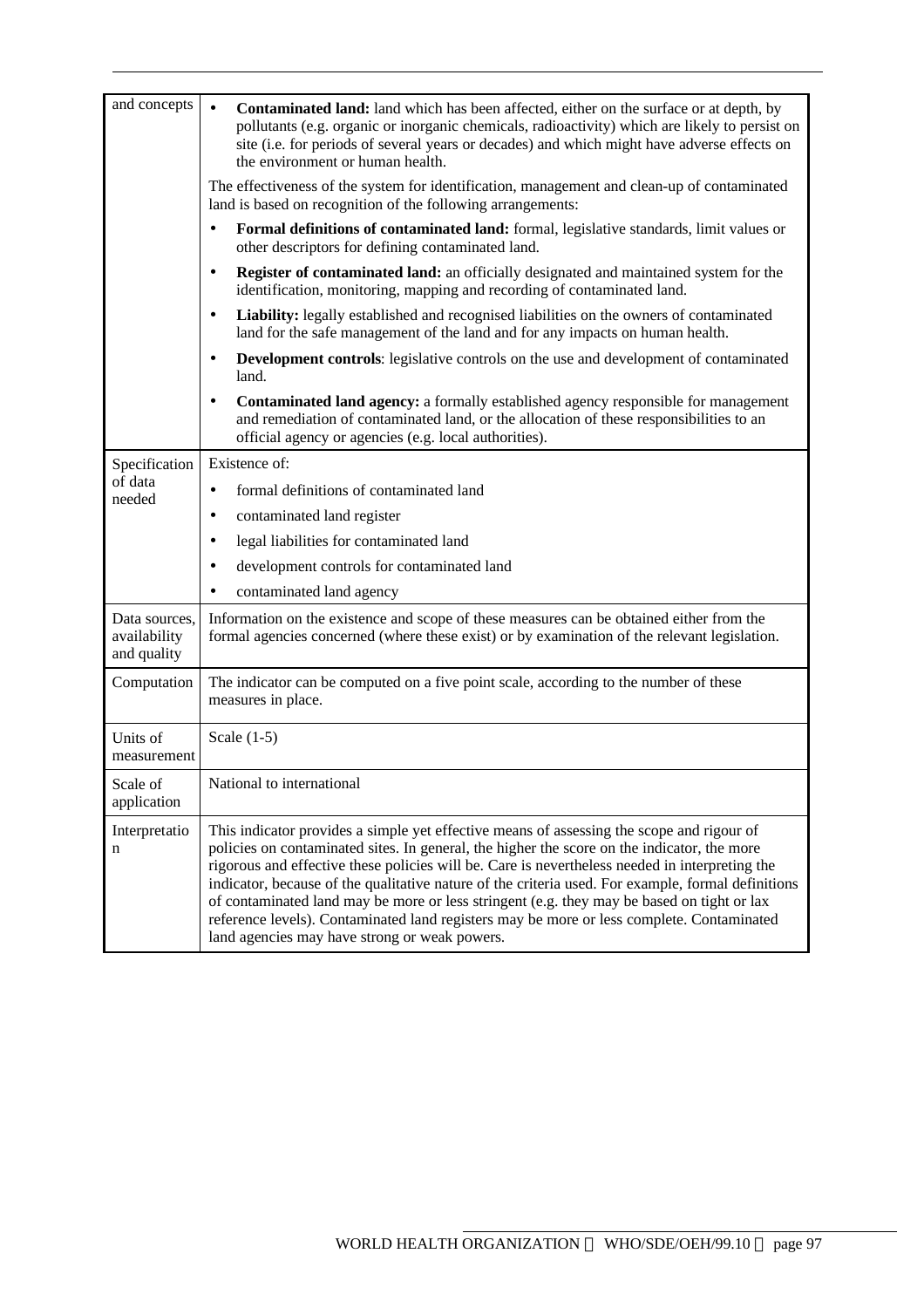| <b>FOOD-BORNE ILLNESS</b><br><b>DPSEEA</b> |                                                                                                                                                                                                                                                                                                                                                                                                                                                                          |  |  |
|--------------------------------------------|--------------------------------------------------------------------------------------------------------------------------------------------------------------------------------------------------------------------------------------------------------------------------------------------------------------------------------------------------------------------------------------------------------------------------------------------------------------------------|--|--|
|                                            | <b>INDICATOR PROFILE</b>                                                                                                                                                                                                                                                                                                                                                                                                                                                 |  |  |
| <i>Issue</i>                               | Food safety                                                                                                                                                                                                                                                                                                                                                                                                                                                              |  |  |
| Rationale<br>and role                      | Poor food hygiene is a major source of infection and ill health, worldwide. Problems may<br>occur throughout the food chain, from primary food production, through processing,<br>manufacturing and sale, to preparation and use in the home.                                                                                                                                                                                                                            |  |  |
|                                            | This indicator provides a measure of the <b>effect</b> of exposures to food-borne pathogens. It can be<br>used:                                                                                                                                                                                                                                                                                                                                                          |  |  |
|                                            | to determine the magnitude of the public health problem posed by food-borne diseases;<br>٠                                                                                                                                                                                                                                                                                                                                                                               |  |  |
|                                            | to monitor trends in the incidence of food-borne diseases, as a basis for prioritising and<br>٠<br>planning action;                                                                                                                                                                                                                                                                                                                                                      |  |  |
|                                            | to help raise awareness about the issues of food hygiene amongst food producers, health<br>$\bullet$<br>officials and the public;                                                                                                                                                                                                                                                                                                                                        |  |  |
|                                            | as part of epidemiological studies, to help investigate relationships between specific risk<br>$\bullet$<br>factors or exposures and human health;                                                                                                                                                                                                                                                                                                                       |  |  |
|                                            | to monitor and assess the effectiveness of programmes to improve food safety.<br>$\bullet$                                                                                                                                                                                                                                                                                                                                                                               |  |  |
| Linkage<br>with other                      | This indicator is part of a chain of indicators, collectively describing the effects of food<br>contamination on health:                                                                                                                                                                                                                                                                                                                                                 |  |  |
| indicators                                 | Effect: Food-borne illness; Incidence of diarrhoea morbidity in children; Diarrhoea mortality<br>in children                                                                                                                                                                                                                                                                                                                                                             |  |  |
|                                            | Action: Monitoring of chemical hazards in food                                                                                                                                                                                                                                                                                                                                                                                                                           |  |  |
| Alternative<br>methods and<br>definitions  | The rate of food-borne illness in the population can be determined in two main ways: in terms<br>of the number of cases (often referred to as the incidence rate) or in terms of the number of<br>outbreaks (the outbreak rate). For policy purposes, the latter is often most useful, since events<br>often occur as outbreaks, associated with a common food source. Much of the policy and<br>management effort is thus aimed at preventing or controlling outbreaks. |  |  |
|                                            | Given this, one of the most useful ways of defining this indicator is as the number of outbreaks<br>of food-borne illness per thousand head of population, within a given time period. A relatively<br>small proportion of cases arise as part of detectable outbreaks, however, so the indicator tends<br>to under-estimate the magnitude of total public health problem.                                                                                               |  |  |
|                                            | Where data permit, this indicator can usefully be disaggregated to provide information on the<br>outbreak rates for different categories of food-borne illness. Disaggregation by age, gender,<br>socio-economic character and geographic area is also likely to be informative in many cases.                                                                                                                                                                           |  |  |
|                                            | As an alternative, an indicator might also be devised to provide information on the incidence<br>rate of food-borne illness $-$ i.e. the number of individual cases per thousand heads of<br>population. This provides a better measure of the overall public health problem, but is less<br>useful as a guide to intervention.                                                                                                                                          |  |  |
| Related                                    | WHO Catalogue of health indicators                                                                                                                                                                                                                                                                                                                                                                                                                                       |  |  |
| <i>indicator</i> sets                      | Annual incidence of diarrhoea in children under 5 years of age<br>$\bullet$                                                                                                                                                                                                                                                                                                                                                                                              |  |  |
|                                            | Deaths due to diarrhoea among infants and children under 5 years of age<br>٠                                                                                                                                                                                                                                                                                                                                                                                             |  |  |
| Sources of                                 | WHO 1989 Evaluation of Programmes to ensure food safety. Geneva: WHO.                                                                                                                                                                                                                                                                                                                                                                                                    |  |  |
| further<br>information                     | WHO 1996 Catalogue of health indicators: a selection of health indicators recommended by<br>WHO Programmes. Geneva: WHO.                                                                                                                                                                                                                                                                                                                                                 |  |  |
|                                            | WHO 1997 Health and environment in sustainable development. Five years after the Earth<br>Summit. Geneva: WHO.                                                                                                                                                                                                                                                                                                                                                           |  |  |
| Sources of<br>further                      | WHO 1997 Surveillance of food-borne diseases: what are the options? WHO/FSF/FOS/97.3.<br>Geneva: WHO Food Safety Unit.                                                                                                                                                                                                                                                                                                                                                   |  |  |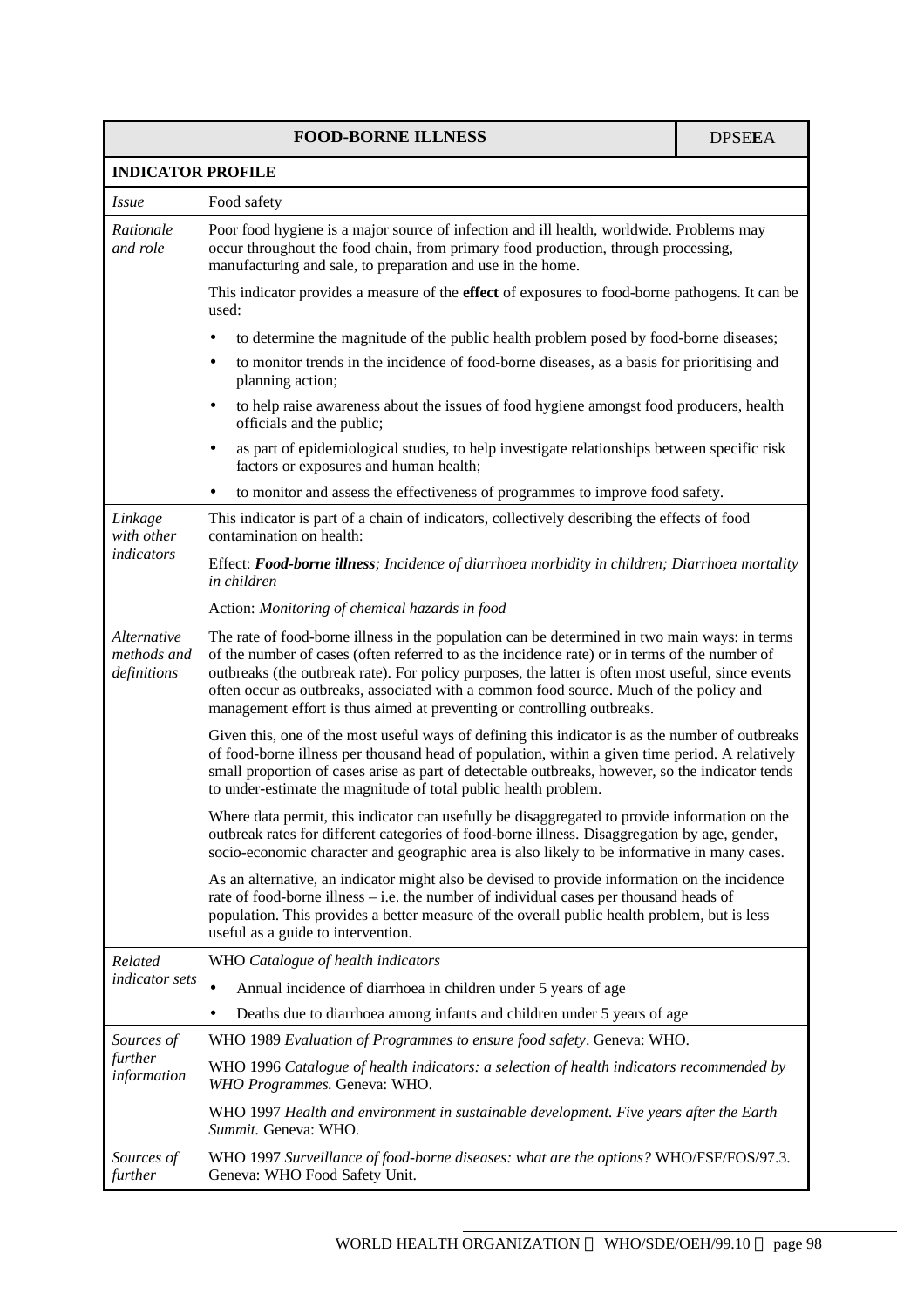| WHO 1997 Prevention and control of Enterohaemorrhagic Escherichia coli (EHIC)<br>infections. Report of a WHO Consultation, Geneva, Switzerland, 28 April-1 May 1997.<br>WHO/FSF/FOS/97.6. Geneva: WHO Food Safety Unit.                                                                                                                                                                                                                                                                                                                                                                                                                                                                                                                                                                                                            |  |
|------------------------------------------------------------------------------------------------------------------------------------------------------------------------------------------------------------------------------------------------------------------------------------------------------------------------------------------------------------------------------------------------------------------------------------------------------------------------------------------------------------------------------------------------------------------------------------------------------------------------------------------------------------------------------------------------------------------------------------------------------------------------------------------------------------------------------------|--|
| WHO Guidelines for investigation and control of food-borne disease outbreaks. Geneva:<br>WHO. In preparation.                                                                                                                                                                                                                                                                                                                                                                                                                                                                                                                                                                                                                                                                                                                      |  |
| WHO - Food Safety Unit                                                                                                                                                                                                                                                                                                                                                                                                                                                                                                                                                                                                                                                                                                                                                                                                             |  |
| <b>FAO</b>                                                                                                                                                                                                                                                                                                                                                                                                                                                                                                                                                                                                                                                                                                                                                                                                                         |  |
| National food protection agencies.                                                                                                                                                                                                                                                                                                                                                                                                                                                                                                                                                                                                                                                                                                                                                                                                 |  |
| National ministries of agriculture.                                                                                                                                                                                                                                                                                                                                                                                                                                                                                                                                                                                                                                                                                                                                                                                                |  |
| <b>EXAMPLE INDICATOR</b>                                                                                                                                                                                                                                                                                                                                                                                                                                                                                                                                                                                                                                                                                                                                                                                                           |  |
| Outbreak rate of food-borne illness                                                                                                                                                                                                                                                                                                                                                                                                                                                                                                                                                                                                                                                                                                                                                                                                |  |
| The indicator is based on the following definitions:                                                                                                                                                                                                                                                                                                                                                                                                                                                                                                                                                                                                                                                                                                                                                                               |  |
| Food: any substance, whether processed, semi-processed or raw which is intended for<br>$\bullet$<br>human consumption, including drinks, chewing gum and any substance which has been<br>used in the manufacture, preparation or treatment of 'food' but excluding cosmetics,<br>tobacco and substances used only as drugs.                                                                                                                                                                                                                                                                                                                                                                                                                                                                                                        |  |
| <b>Food-borne illness:</b> medically certified condition(s) (i.e. presence of pathogen/toxin and<br>$\bullet$<br>adequate clinical symptoms) arising from the ingestion of food or water.                                                                                                                                                                                                                                                                                                                                                                                                                                                                                                                                                                                                                                          |  |
| <b>Outbreak:</b> two or more linked cases of the same illness.<br>$\bullet$                                                                                                                                                                                                                                                                                                                                                                                                                                                                                                                                                                                                                                                                                                                                                        |  |
| Total population: total resident population.<br>$\bullet$                                                                                                                                                                                                                                                                                                                                                                                                                                                                                                                                                                                                                                                                                                                                                                          |  |
| Number of outbreaks or number of cases, per year (or other specified survey period).                                                                                                                                                                                                                                                                                                                                                                                                                                                                                                                                                                                                                                                                                                                                               |  |
| Total population.                                                                                                                                                                                                                                                                                                                                                                                                                                                                                                                                                                                                                                                                                                                                                                                                                  |  |
| Outbreaks of food-borne diseases may be reported by a wide range of individuals and<br>Data sources,<br>agencies, including the public, the media, health care providers and practitioners, and<br>availability<br>laboratories dealing with samples referred for analysis. In many countries, statutory<br>and quality<br>notification systems also exist for some types of food-borne disease. Data on outbreaks are<br>often collated by public health authorities. In all cases, however, the quality and the<br>completeness of the data may be variable, because of incomplete reporting (many cases may<br>not be referred to health services) and inconsistencies in diagnosis. Post hoc investigations of<br>outbreaks may also be undertaken, though these are likely to cover only more severe or<br>unusual outbreaks. |  |
| Data on total population are available from national censuses and should be reliable.                                                                                                                                                                                                                                                                                                                                                                                                                                                                                                                                                                                                                                                                                                                                              |  |
| The indicator can be computed as:                                                                                                                                                                                                                                                                                                                                                                                                                                                                                                                                                                                                                                                                                                                                                                                                  |  |
| $1000 * (O_f / P_t)$                                                                                                                                                                                                                                                                                                                                                                                                                                                                                                                                                                                                                                                                                                                                                                                                               |  |
| where $O_f$ is the number of outbreaks of food-borne illness f in the survey period, and $P_t$ is the<br>total population.                                                                                                                                                                                                                                                                                                                                                                                                                                                                                                                                                                                                                                                                                                         |  |
| Number of outbreaks per thousand head of population.                                                                                                                                                                                                                                                                                                                                                                                                                                                                                                                                                                                                                                                                                                                                                                               |  |
| Local to international, though problems of data consistency and completeness may limit<br>applications at broader scales.                                                                                                                                                                                                                                                                                                                                                                                                                                                                                                                                                                                                                                                                                                          |  |
|                                                                                                                                                                                                                                                                                                                                                                                                                                                                                                                                                                                                                                                                                                                                                                                                                                    |  |

*Interpretatio n* This indicator provides a measure of the health burden associated with exposure to food-borne pathogens. In general terms, therefore, an increase in the rate of outbreaks may be interpreted as evidence of a deterioration in health conditions and an indication of increased problems of food hygiene; a reduction in the rate of outbreaks of illness may be taken as an implication of an improvement in health conditions and in food hygiene.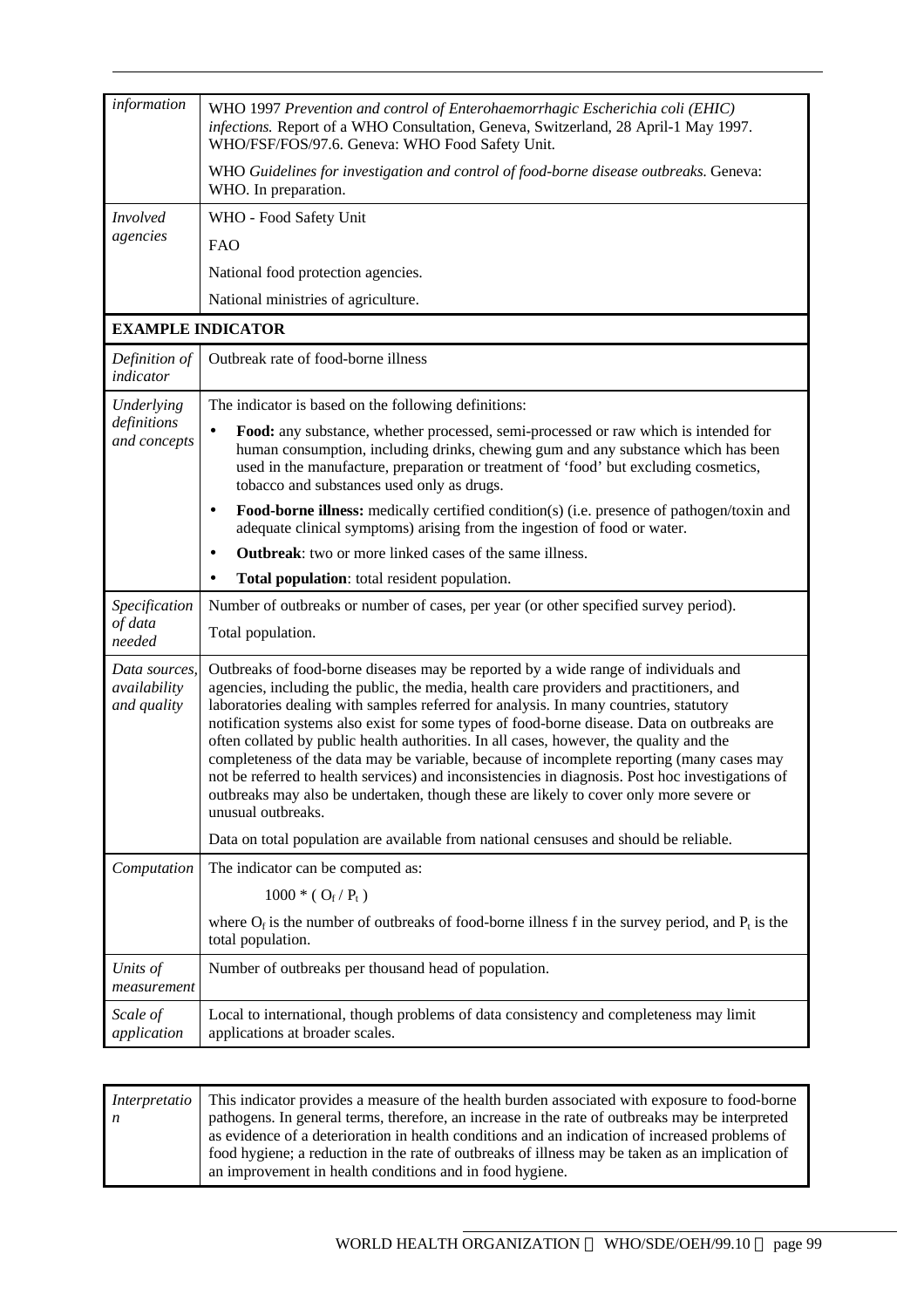Problems of data quality and availability, however, need to be taken into account. Different methods of monitoring and reporting are liable to give very different results, and care is needed in comparing or pooling data from different sources. Substantial uncertainties in the data also arise due to variations in diagnosis, reporting methods, health system infrastructure and the perceptions of the public.

 $\overline{a}$ 

The episodic nature of food-borne disease outbreaks also means that long-term trends should not be inferred from short runs of data; the clustered nature of outbreaks similarly means that national patterns should not be deduced from local surveys.

It also needs to be borne in mind that only a small proportion of the total number of cases of food-borne illness occur in the form of outbreaks. As specified here, therefore, this indicator cannot be used directly to infer the incidence rate (or the magnitude of the total public health problem) of food-borne illness.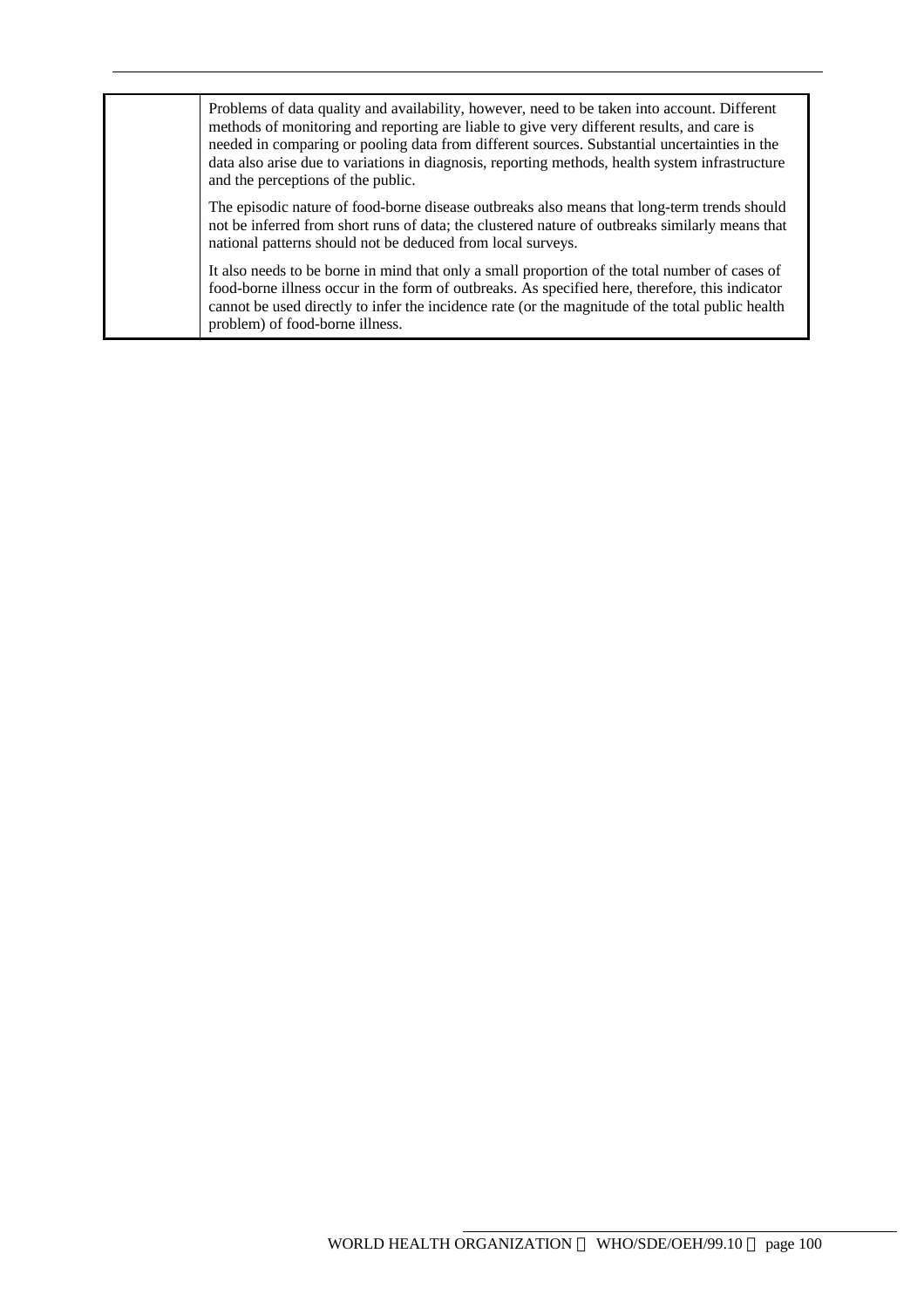## **MONITORING OF CHEMICAL HAZARDS IN FOOD** DPSEE**A**

 $\overline{a}$ 

## **INDICATOR PROFILE** *Issue* Food safety *Rationale and role* Foodstuffs are an important source of exposure to a wide range of chemical hazards, which occur either as a natural constituent of the food or are introduced during production, storage, processing or distribution. Routine monitoring and analysis of foodstuffs provides one way of detecting these hazards, and of directing action to reduce health risks. This indicator is thus designed as an **action** indicator, which assesses the scope and effectiveness of monitoring programmes. It can be used: • to compare areas or countries in terms of their monitoring strategies (e.g. to identify good practice or to detect areas with inadequate food monitoring systems); • to monitor the dissemination of good practice and progress towards agreed targets for food surveillance; • to provide contextual information to help interpret trends or patterns in the reported incidence or prevalence of food-borne illness. *Linkage with other indicators* This indicator is part of a chain of indicators, collectively describing the effects of food contamination on health: • Effect: *Food-borne illness; Incidence of diarrhoea morbidity in children; Diarrhoea mortality in children* • Action*: Monitoring of biological hazards in food; Monitoring of chemical hazards in food Alternative methods and definitions* Where suitable data are available, a useful indicator on monitoring of chemical hazards is given by the proportion of chemical hazards monitored in food. This is best done by defining contaminant/food combinations considered of posing hazards to health, and assessing the proportion of these subject to routine and effective monitoring. Lists of relevant contaminant/food combinations, for developed and developing countries, have been developed for this purpose by the WHO Food Safety Unit (UN 1996). Where suitable data exist, this indicator could be further refined to measure the number of analyses carried out on the listed contaminant/food combinations, per thousand head of population per year. This would provide a more effective measure of the intensity of monitoring. It would, however, fail to distinguish between frequent monitoring of more common (and perhaps less hazardous) combinations, and the less frequent monitoring of rarer, but potentially more hazardous combinations. The indicator could also be defined as the proportion of analyses failing food standards. This, however, would not take account of either the range of contaminant/food combinations monitored, or the frequency of monitoring. *Related indicator sets* UN *Indicators of sustainable development* • Proportion of potentially hazardous chemicals monitored in food *Sources of further information* UN 1996 *Indicators of sustainable development. Framework and methodologies*. New York: UN. *Involved agencies* FAO Local authority environmental health officers National food agencies National ministries of health, environment, agriculture UNEP WHO - Food Safety Unit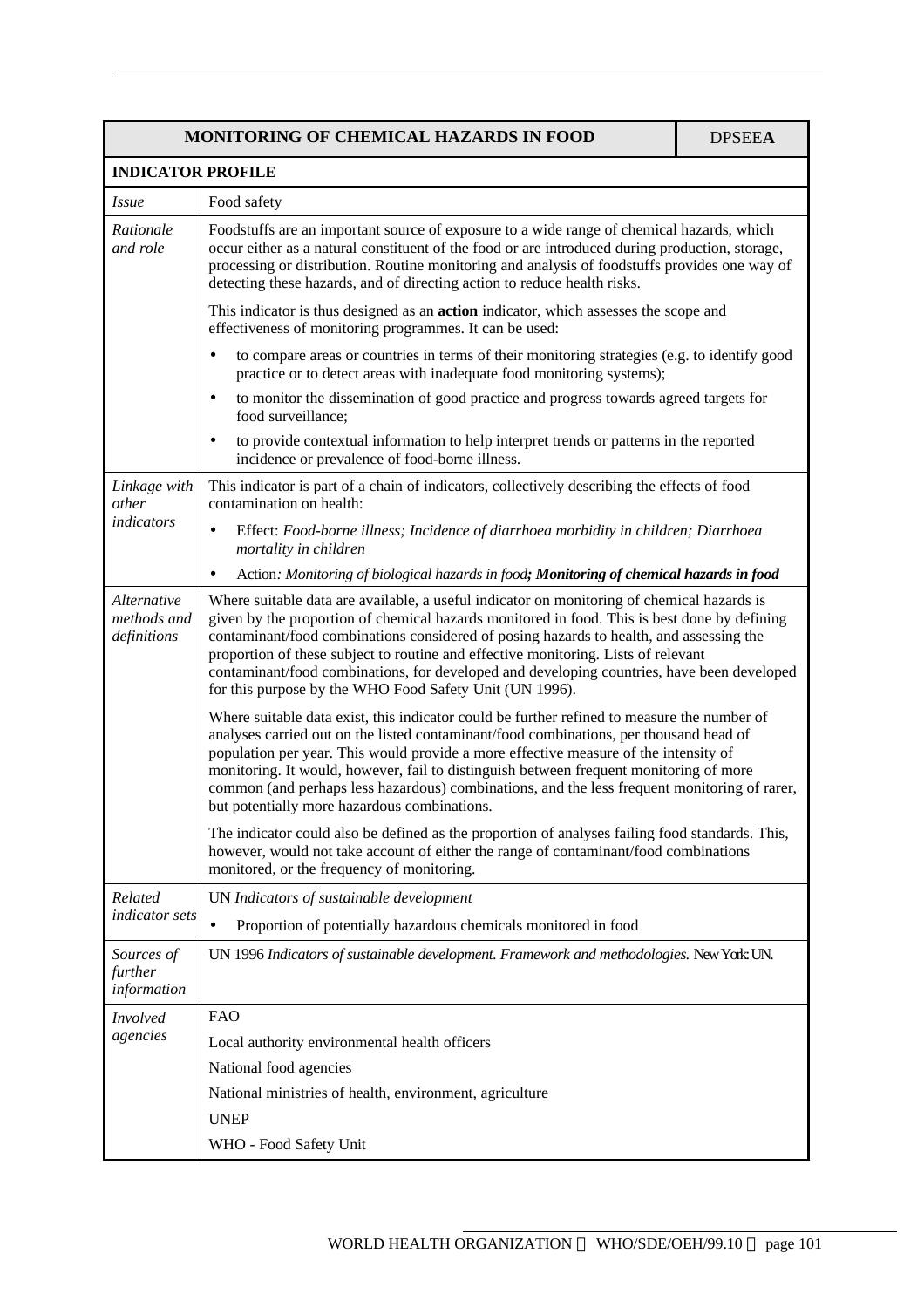| <b>EXAMPLE INDICATOR</b>                     |                                                                                                                                                                                                                                                                                                                                                                                                                                                                                                                                                                                                                                                                                                                                                                                                                                                                                                                                                                                                                                                                                                                                                                                                       |  |
|----------------------------------------------|-------------------------------------------------------------------------------------------------------------------------------------------------------------------------------------------------------------------------------------------------------------------------------------------------------------------------------------------------------------------------------------------------------------------------------------------------------------------------------------------------------------------------------------------------------------------------------------------------------------------------------------------------------------------------------------------------------------------------------------------------------------------------------------------------------------------------------------------------------------------------------------------------------------------------------------------------------------------------------------------------------------------------------------------------------------------------------------------------------------------------------------------------------------------------------------------------------|--|
| Definition of<br>indicator                   | Proportion of chemical hazards monitored in food                                                                                                                                                                                                                                                                                                                                                                                                                                                                                                                                                                                                                                                                                                                                                                                                                                                                                                                                                                                                                                                                                                                                                      |  |
| Underlying<br>definitions<br>and concepts    | Chemical monitoring of food: the routine sampling and analysis of food commodities,<br>$\bullet$<br>including drinking water, with the aim of assessing dietary exposure of the population to<br>hazardous chemical contaminants or constituents. Hazardous concentrations are usually<br>defined in relation to nationally or internationally agreed standards or tolerable/acceptable<br>levels.                                                                                                                                                                                                                                                                                                                                                                                                                                                                                                                                                                                                                                                                                                                                                                                                    |  |
|                                              | Contaminant/food combination: a specific combination of a chemical constituent or<br>$\bullet$<br>contaminant and food, considered to pose potential threats to human health. Three<br>standard lists of contaminant/food combinations have been developed by GEMS/Food<br>based on knowledge of potentially hazardous chemicals and the foods in which they are<br>known to occur. These lists reflect the different priorities which may be expected for<br>countries at different stages of development. The core list for lesser developed countries<br>contains 153 combinations of contaminants and foods which offer basic protection of the<br>consumer from known chemical hazards. The intermediate list for developing countries<br>contains 358 combinations of contaminants and foods which offer improved protection of<br>the consumer, especially as development increases the number and amount of potentially<br>hazardous chemicals used in the country. The comprehensive list for industrialised<br>countries includes 394 combinations which provide assurance that the full range of<br>potentially toxic chemicals are being monitored in the food supply.                    |  |
| Specification                                | Number of contaminant/food combinations monitored (as specified by the GEMS/Food lists)                                                                                                                                                                                                                                                                                                                                                                                                                                                                                                                                                                                                                                                                                                                                                                                                                                                                                                                                                                                                                                                                                                               |  |
| of data<br>needed                            | Total number of potential contaminant/food combinations of concern                                                                                                                                                                                                                                                                                                                                                                                                                                                                                                                                                                                                                                                                                                                                                                                                                                                                                                                                                                                                                                                                                                                                    |  |
| Data sources,<br>availability<br>and quality | Information on the contaminant/food combinations which are monitored can be obtained from<br>the relevant agencies (e.g. ministries of health, environment or agriculture). Careful scrutiny of<br>this information is advised to ensure that only those combinations monitored on a routine and<br>reasonably intensive basis, across the whole area of concern, are counted.                                                                                                                                                                                                                                                                                                                                                                                                                                                                                                                                                                                                                                                                                                                                                                                                                        |  |
|                                              | Information on the total number of potential contaminant/food combinations of concern can be<br>obtained from the GEMS/Food lists.                                                                                                                                                                                                                                                                                                                                                                                                                                                                                                                                                                                                                                                                                                                                                                                                                                                                                                                                                                                                                                                                    |  |
| Computation                                  | The indicator can be computed as:                                                                                                                                                                                                                                                                                                                                                                                                                                                                                                                                                                                                                                                                                                                                                                                                                                                                                                                                                                                                                                                                                                                                                                     |  |
|                                              | $100 * (F_m / F_p)$                                                                                                                                                                                                                                                                                                                                                                                                                                                                                                                                                                                                                                                                                                                                                                                                                                                                                                                                                                                                                                                                                                                                                                                   |  |
|                                              | where Fm is the number of listed contaminant/food combinations subject to routine and<br>intensive monitoring, and $F_p$ is the total number of listed contaminant/food combinations.                                                                                                                                                                                                                                                                                                                                                                                                                                                                                                                                                                                                                                                                                                                                                                                                                                                                                                                                                                                                                 |  |
| Units of<br>measurement                      | Percentage                                                                                                                                                                                                                                                                                                                                                                                                                                                                                                                                                                                                                                                                                                                                                                                                                                                                                                                                                                                                                                                                                                                                                                                            |  |
| Scale of<br>application                      | Regional to international                                                                                                                                                                                                                                                                                                                                                                                                                                                                                                                                                                                                                                                                                                                                                                                                                                                                                                                                                                                                                                                                                                                                                                             |  |
| Interpretation                               | In general terms, this indicator provides a measure of the commitment to food monitoring for<br>public health purposes: the greater the percentage of contaminant/food combinations monitored,<br>the more stringent is the policy. Nevertheless, like most action indicators, this one needs to be<br>interpreted with care. In particular, the GEMS/Food lists are generalised categories, which may<br>not suit all circumstances (especially where the indicator is applied at the sub-national level). The<br>indicator also fails to take account of either the frequency or geographic extent of monitoring.<br>Without high-frequency monitoring, short-term contamination episodes may go undetected;<br>without effective sampling across the entire population and food supply system, local events may<br>similarly be missed. Monitoring, also, does not necessarily lead to effective action either to remove<br>foods from the supply chain, or to tackle the problem at source, when contamination is detected.<br>Ideally, therefore, this indicator should be interpreted in association with information on the<br>frequency of monitoring, and the proportion of failed analyses. |  |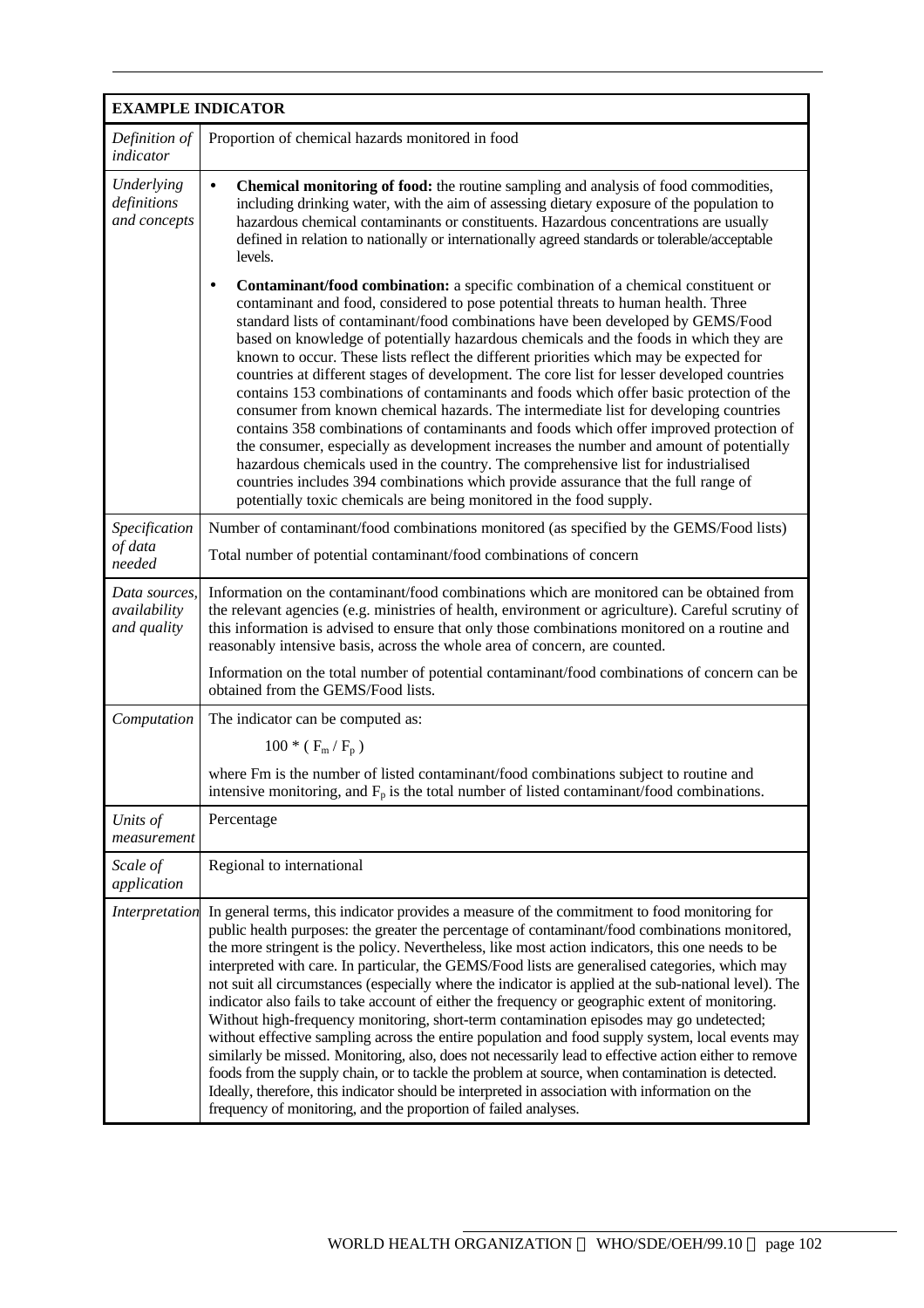|                                           | <b>CUMULATIVE RADIATION DOSE</b><br><b>DPSEEA</b>                                                                                                                                                                                                                                                                                                                                                                |  |  |  |
|-------------------------------------------|------------------------------------------------------------------------------------------------------------------------------------------------------------------------------------------------------------------------------------------------------------------------------------------------------------------------------------------------------------------------------------------------------------------|--|--|--|
| <b>INDICATOR PROFILE</b>                  |                                                                                                                                                                                                                                                                                                                                                                                                                  |  |  |  |
| <b>Issue</b>                              | Radiation                                                                                                                                                                                                                                                                                                                                                                                                        |  |  |  |
| Rationale and<br>role                     | Environmental exposures to radiation represent an important health risk. Major sources of<br>exposure include radon in indoor air, emissions from the nuclear energy sector, and the<br>presence of radioactive substances in household materials and food. Health risks include<br>leukaemia and other cancers (e.g. of the lung, breast).                                                                      |  |  |  |
|                                           | This indicator is designed to provide a general measure of <b>exposure</b> to environmental<br>radiation from many of these natural and anthropogenic sources. It can be used to:                                                                                                                                                                                                                                |  |  |  |
|                                           | assess the general radiation dose across the population;<br>$\bullet$                                                                                                                                                                                                                                                                                                                                            |  |  |  |
|                                           | monitor levels of exposure in the general population, as a basis for assessing potential<br>$\bullet$<br>health risk;                                                                                                                                                                                                                                                                                            |  |  |  |
|                                           | mapping the distribution of exposure to identify at-risk groups or areas where special<br>٠<br>actions may be needed to reduce risk;                                                                                                                                                                                                                                                                             |  |  |  |
|                                           | identify environmental media with particularly high levels of radiation, in order to target<br>$\bullet$<br>control measures;                                                                                                                                                                                                                                                                                    |  |  |  |
|                                           | assess the effectiveness of policy or other measures (e.g. improvements in housing<br>٠<br>standards, emission controls from the nuclear industry, improved food standards) in<br>reducing exposures;                                                                                                                                                                                                            |  |  |  |
|                                           | analysing relationships between exposure and health effects.<br>٠                                                                                                                                                                                                                                                                                                                                                |  |  |  |
| Linkage with                              | This is one of a group of indicators describing exposures to environmental radiation:                                                                                                                                                                                                                                                                                                                            |  |  |  |
| other<br>indicators                       | <b>Cumulative radiation dose</b> ; UV light index                                                                                                                                                                                                                                                                                                                                                                |  |  |  |
| Alternative<br>methods and<br>definitions | This indicator can be defined either as the average radiation dose of the population of interest,<br>or as the percentage (or number) of the population receiving a cumulative radiation dose in<br>excess of a defined threshold. In the latter case, the threshold might be set at 1, 5 or 10 mS/yr<br>depending upon the local circumstances (i.e. levels of background, natural radiation).                  |  |  |  |
|                                           | The indicator might also be constructed to provide a measure of the effective dose by source<br>(e.g. from medical, cosmic, indoor, internal and other sources). This would require the<br>capability to estimate exposures via different pathways.                                                                                                                                                              |  |  |  |
|                                           | Where data on effective dose are not available, a weaker indicator can be developed, using<br>monitored data on radiation levels in environmental media. For most purposes, this should<br>include two main media: indoor air and foodstuffs. Monitoring for these environmental levels<br>are widely undertaken, both as part of national programmes and as part of international<br>initiatives (e.g. GERMON). |  |  |  |
| Related                                   | UN Indicators of sustainable development                                                                                                                                                                                                                                                                                                                                                                         |  |  |  |
| indicator sets                            | Generation of radioactive waste<br>$\bullet$                                                                                                                                                                                                                                                                                                                                                                     |  |  |  |
| Sources of<br>further                     | IAEA 1994 International basic safety standards for protection against ionizing radiation and<br>for the safety of radiation sources. Safety Series No. 115-I. Vienna: IAEA.                                                                                                                                                                                                                                      |  |  |  |
| information                               | UN 1996 Indicators of sustainable development. Framework and methodologies. New York:<br>UN.                                                                                                                                                                                                                                                                                                                     |  |  |  |
| <i>Involved</i>                           | <b>IAEA</b>                                                                                                                                                                                                                                                                                                                                                                                                      |  |  |  |
| agencies                                  | <b>ICRP</b>                                                                                                                                                                                                                                                                                                                                                                                                      |  |  |  |
|                                           | <b>FAO</b>                                                                                                                                                                                                                                                                                                                                                                                                       |  |  |  |
|                                           | <b>WHO</b>                                                                                                                                                                                                                                                                                                                                                                                                       |  |  |  |
| <i>Involved</i>                           | <b>UNEP</b>                                                                                                                                                                                                                                                                                                                                                                                                      |  |  |  |
| agencies                                  |                                                                                                                                                                                                                                                                                                                                                                                                                  |  |  |  |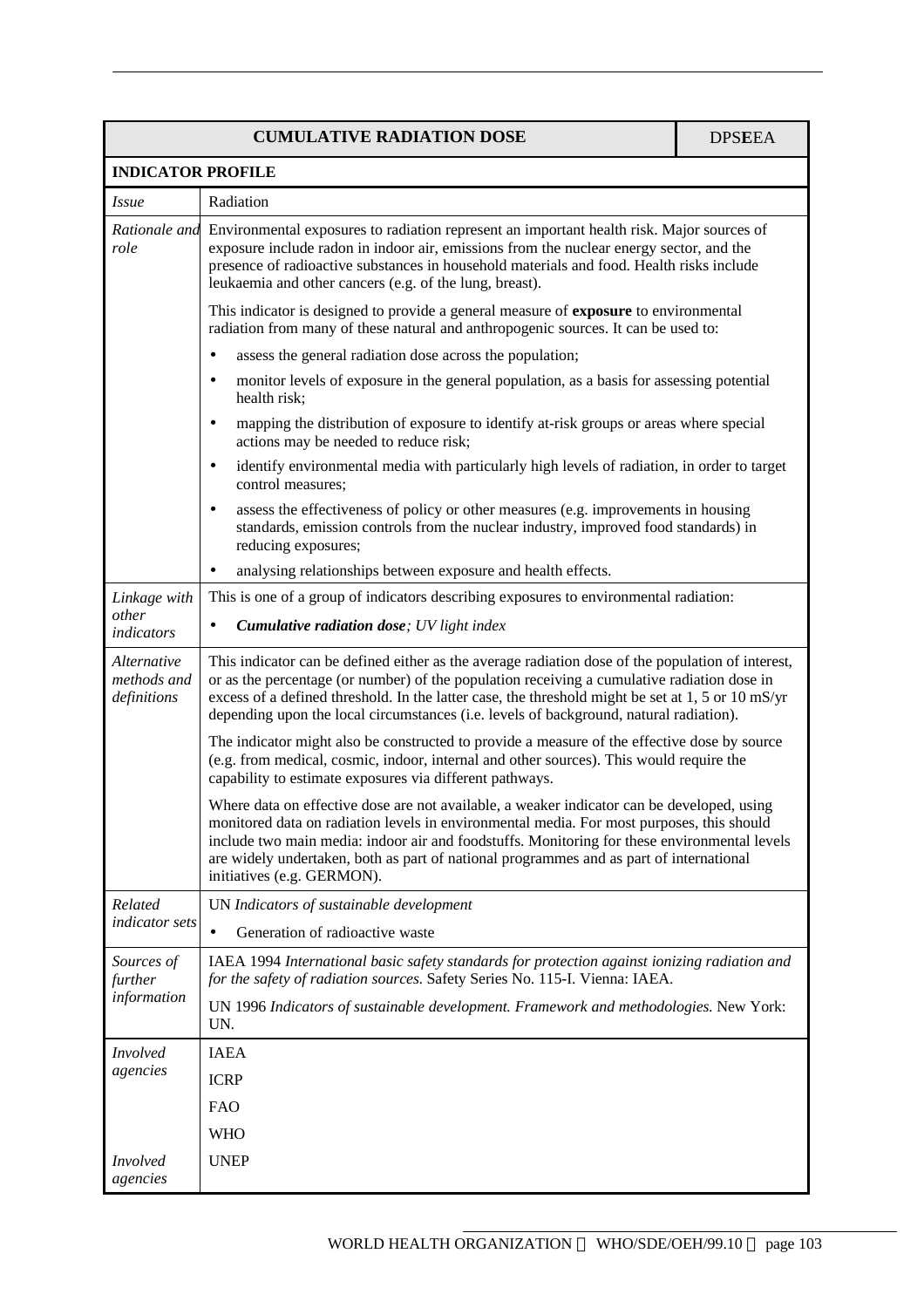| - continued                                  | National radiation protection authorities                                                                                                                                                                                                                                                                                                                                                                                                                                                                                                                                                                                                                                                                                                                                                                     |  |  |
|----------------------------------------------|---------------------------------------------------------------------------------------------------------------------------------------------------------------------------------------------------------------------------------------------------------------------------------------------------------------------------------------------------------------------------------------------------------------------------------------------------------------------------------------------------------------------------------------------------------------------------------------------------------------------------------------------------------------------------------------------------------------------------------------------------------------------------------------------------------------|--|--|
| <b>EXAMPLE INDICATOR</b>                     |                                                                                                                                                                                                                                                                                                                                                                                                                                                                                                                                                                                                                                                                                                                                                                                                               |  |  |
| Definition of<br>indicator                   | Percentage of the population receiving a cumulative radiation dose in excess of 5 mS/yr.                                                                                                                                                                                                                                                                                                                                                                                                                                                                                                                                                                                                                                                                                                                      |  |  |
| Underlying<br>definitions<br>and concepts    | <b>Environmental radiation:</b> ionising radiation in environmental media - i.e. in the air, soil,<br>$\bullet$<br>water and foodstuffs. This thus includes radiation from cosmic, geological and many<br>anthropogenic sources but excludes radiation from medical treatment (e.g. X-rays) and<br>non-ionising radiation (e.g. from the sun or from electromagnetic fields).                                                                                                                                                                                                                                                                                                                                                                                                                                 |  |  |
|                                              | <b>Cumulative dose:</b> the total body dose of radiation, from all sources, calculated to reflect<br>$\bullet$<br>overall impact on health.                                                                                                                                                                                                                                                                                                                                                                                                                                                                                                                                                                                                                                                                   |  |  |
|                                              | Total population: total resident population.                                                                                                                                                                                                                                                                                                                                                                                                                                                                                                                                                                                                                                                                                                                                                                  |  |  |
| Specification<br>of data<br>needed           | Number of people receiving a cumulative radiation dose in excess of 5 mS/year.<br>Total population                                                                                                                                                                                                                                                                                                                                                                                                                                                                                                                                                                                                                                                                                                            |  |  |
| Data sources.<br>availability<br>and quality | Data on the cumulative radiation dose of the population may be obtained either dosimetry<br>studies or from modelling based on measured activity levels in environmental media (e.g. as<br>part of the GERMON programme). Sampling for environmental monitoring is conducted<br>according to a consistent protocol and results are therefore likely to be broadly comparable.<br>Nevertheless, marked local variations in levels of radioactivity may occur (especially in<br>relation to radon and around local emission sources), and the quantity of monitoring is limited.<br>Estimates can thus be interpreted only as general indications of levels of exposure to radiation<br>across the population.<br>Data on total population are usually available from national censuses and should be reliable. |  |  |
| Computation                                  | The indicator can be computed as:                                                                                                                                                                                                                                                                                                                                                                                                                                                                                                                                                                                                                                                                                                                                                                             |  |  |
|                                              | $100 * (N_{>5} / N_s)$                                                                                                                                                                                                                                                                                                                                                                                                                                                                                                                                                                                                                                                                                                                                                                                        |  |  |
|                                              | where $N_{>5}$ is the number of people in the survey with an cumulative dose of greater than 5<br>$\text{mS/yr}$ and $\text{N}_\text{s}$ is the total number of people in the survey.                                                                                                                                                                                                                                                                                                                                                                                                                                                                                                                                                                                                                         |  |  |
| Units of<br>measurement                      | Percentage                                                                                                                                                                                                                                                                                                                                                                                                                                                                                                                                                                                                                                                                                                                                                                                                    |  |  |
| Scale of<br>application                      | Regional to international                                                                                                                                                                                                                                                                                                                                                                                                                                                                                                                                                                                                                                                                                                                                                                                     |  |  |
| Interpretation                               | This indicator poses considerable problems of interpretation, primarily because of the varied<br>nature and multiple sources of radiation, the many different pathways of exposure, and the<br>limited available data. Broad trends can be detected, where monitoring is carried out<br>consistently over several years; broad geographic patterns in radiation levels can also be<br>identified for some forms of radiation (e.g. radon or radiation in drinking water and the<br>ambient air). Estimates are, however, highly dependent on the coefficients used to integrate<br>exposures to different types of radiation, from different sources.                                                                                                                                                         |  |  |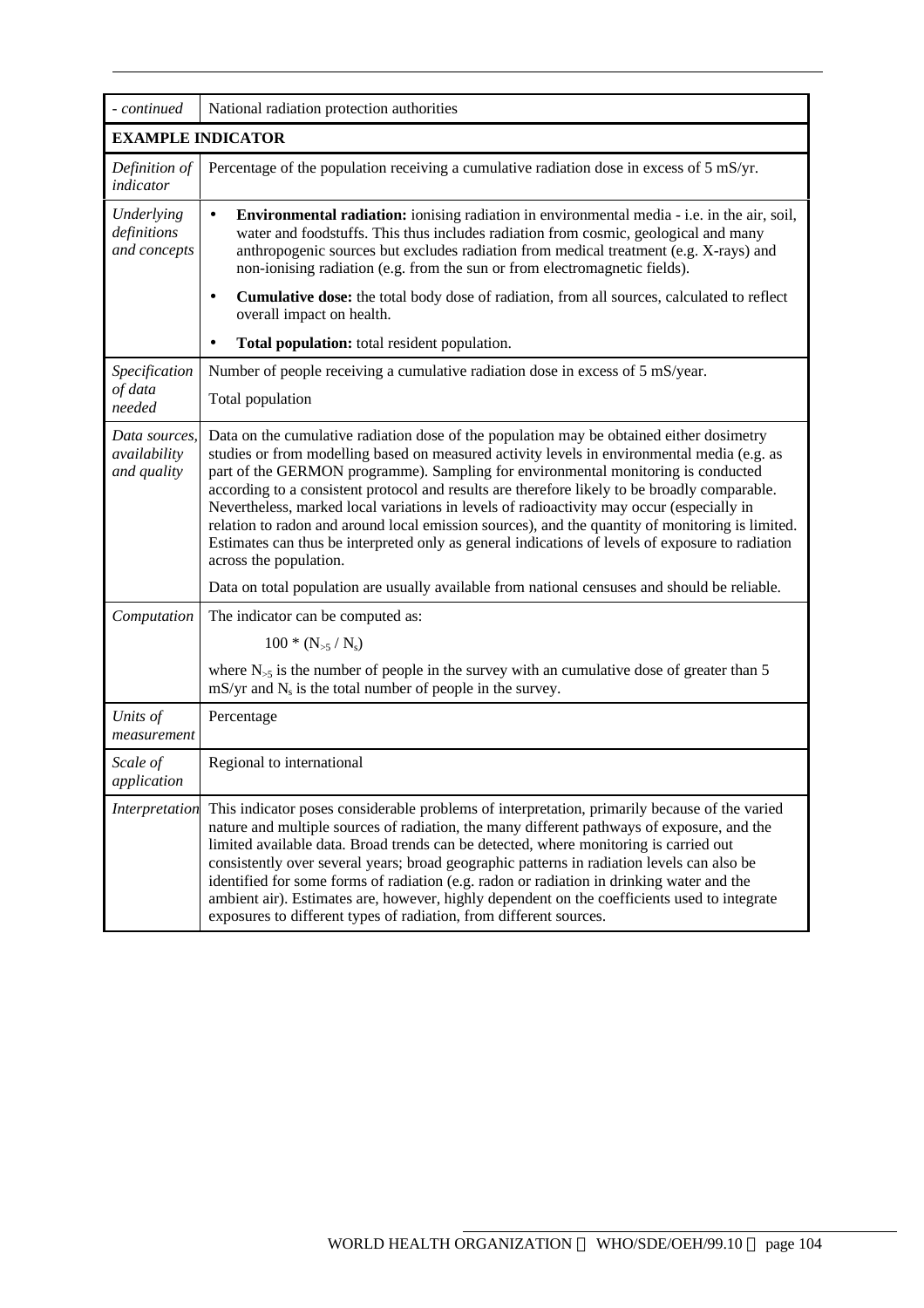| UV LIGHT INDEX<br><b>DPSEEA</b>           |                                                                                                                                                                                                                                                                                                                                                                                                                                                                                                                                                                                                                         |  |
|-------------------------------------------|-------------------------------------------------------------------------------------------------------------------------------------------------------------------------------------------------------------------------------------------------------------------------------------------------------------------------------------------------------------------------------------------------------------------------------------------------------------------------------------------------------------------------------------------------------------------------------------------------------------------------|--|
| <b>INDICATOR PROFILE</b>                  |                                                                                                                                                                                                                                                                                                                                                                                                                                                                                                                                                                                                                         |  |
| <i>Issue</i>                              | Radiation                                                                                                                                                                                                                                                                                                                                                                                                                                                                                                                                                                                                               |  |
| Rationale<br>and role                     | Exposures to excessive levels of solar radiation can pose serious risks to health. Adverse<br>health effects include non-melanoma skin cancer, eye damage (including cataracts) and<br>possible deleterious effects on the immune system. In the context of ozone depletion, global<br>climate change and more extensive holiday travel, solar radiation thus represents an<br>increasingly important source of health risk.                                                                                                                                                                                            |  |
|                                           | This indicator is intended to provide a measure of potentially adverse exposures to ultra-violet<br>radiation. It may be used to:                                                                                                                                                                                                                                                                                                                                                                                                                                                                                       |  |
|                                           | assess levels of exposure across the population - e.g. to help identify those most at risk of<br>٠<br>deleterious health effects;                                                                                                                                                                                                                                                                                                                                                                                                                                                                                       |  |
|                                           | raise public awareness about the potential risks of exposures to solar radiation;<br>٠                                                                                                                                                                                                                                                                                                                                                                                                                                                                                                                                  |  |
|                                           | monitor the effectiveness of public information and other campaigns, aimed at reducing<br>exposures;                                                                                                                                                                                                                                                                                                                                                                                                                                                                                                                    |  |
|                                           | provide an early warning of excess exposures to those most at risk;<br>$\bullet$                                                                                                                                                                                                                                                                                                                                                                                                                                                                                                                                        |  |
|                                           | help develop and promote standards for protection against UV radiation;<br>$\bullet$                                                                                                                                                                                                                                                                                                                                                                                                                                                                                                                                    |  |
|                                           | help analyse relationships between exposure to solar radiation and health outcome.                                                                                                                                                                                                                                                                                                                                                                                                                                                                                                                                      |  |
| Linkage with                              | This is one of a group of indicators describing exposures to environmental radiation:                                                                                                                                                                                                                                                                                                                                                                                                                                                                                                                                   |  |
| other<br>indicators                       | Cumulative radiation dose; UV light index                                                                                                                                                                                                                                                                                                                                                                                                                                                                                                                                                                               |  |
| Alternative<br>methods and<br>definitions | This indicator needs to define the amount of short-wave, ultra-violet radiation from the sun<br>which reaches the ground surface. One useful approach to this is provided by the UV light<br>index (ICNIRP 1995), which is a time-integrated measure of UV radiation. Several variations<br>on this index are available, for example using different action spectra or different methods for<br>integrating measured irradiation over time. Several different scaling systems have also been<br>devised, to convert the resultant values into a simple measure of health risk (e.g. the minimum<br>erythema dose, MED). |  |
| Related<br>indicator sets                 | None                                                                                                                                                                                                                                                                                                                                                                                                                                                                                                                                                                                                                    |  |
| Sources of<br>further<br>information      | ICNIRP 1995 Global solar UV index. Oberschleissheim: ICNIRP.                                                                                                                                                                                                                                                                                                                                                                                                                                                                                                                                                            |  |
| <b>Involved</b>                           | <b>WHO</b>                                                                                                                                                                                                                                                                                                                                                                                                                                                                                                                                                                                                              |  |
| agencies                                  | <b>WMO</b>                                                                                                                                                                                                                                                                                                                                                                                                                                                                                                                                                                                                              |  |
|                                           | International Commission on Non-Ionizing Radiation Protection (ICNIRP)                                                                                                                                                                                                                                                                                                                                                                                                                                                                                                                                                  |  |
| <b>EXAMPLE INDICATOR</b>                  |                                                                                                                                                                                                                                                                                                                                                                                                                                                                                                                                                                                                                         |  |
| Definition of<br>indicator                | UV light index                                                                                                                                                                                                                                                                                                                                                                                                                                                                                                                                                                                                          |  |
| Underlying<br>definitions<br>and concepts | UV light index: a time-integrated measure of the amount of short-wave, ultra-violet radiation<br>from the sun which reaches the ground.                                                                                                                                                                                                                                                                                                                                                                                                                                                                                 |  |
|                                           | Weighted irradiance: a measure of the solar radiation, defined as the weighed integral of the<br>spectral radiance over direction and wavelength at ground level. This is based on the CIE<br>erythemal action spectrum.                                                                                                                                                                                                                                                                                                                                                                                                |  |

| <i>Specification</i> | Weighted irradiance |
|----------------------|---------------------|
| of data              |                     |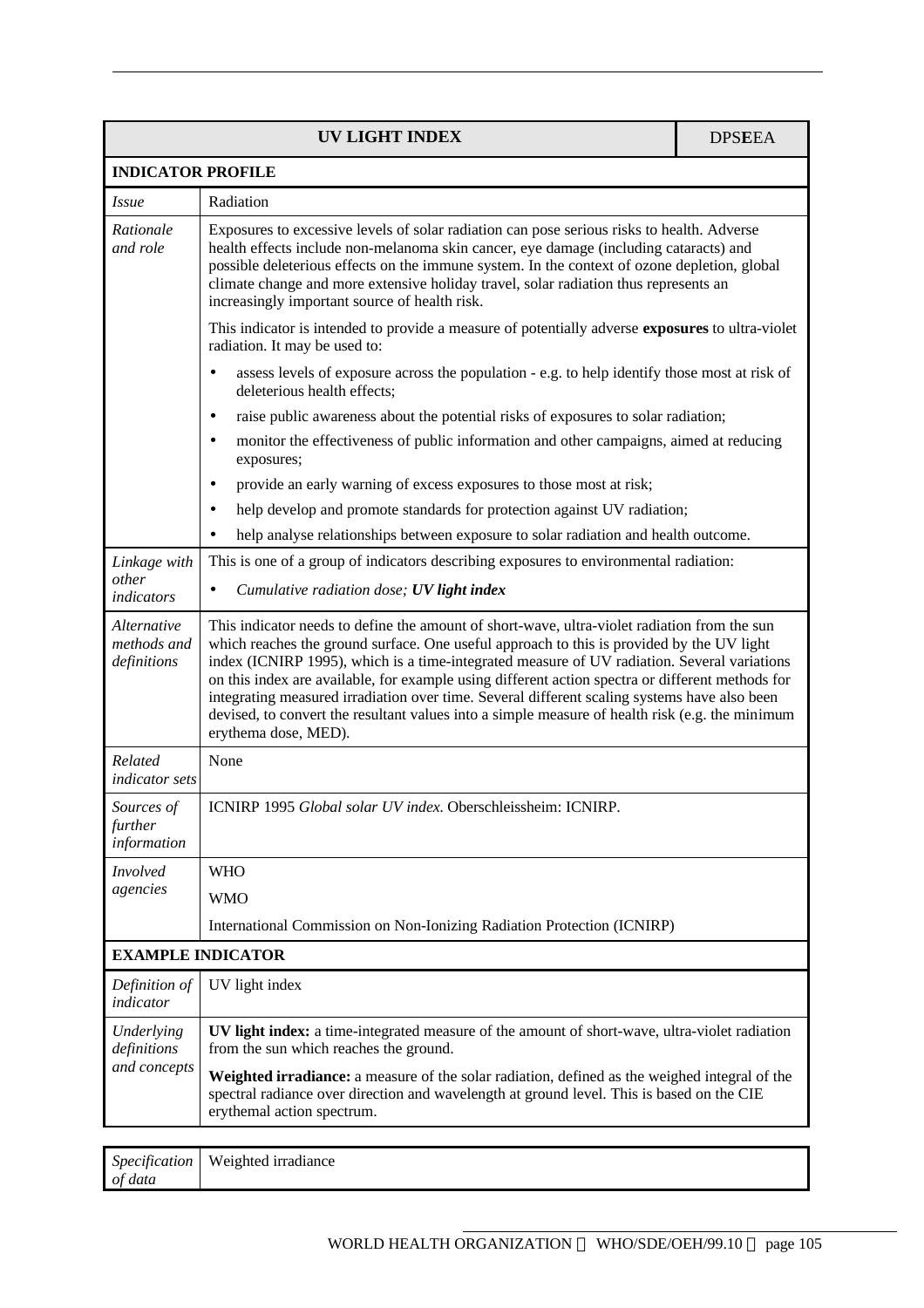| needed                                       |                                                                                                                                                                                                                                                                                                                                                                                                                                                                                                |  |
|----------------------------------------------|------------------------------------------------------------------------------------------------------------------------------------------------------------------------------------------------------------------------------------------------------------------------------------------------------------------------------------------------------------------------------------------------------------------------------------------------------------------------------------------------|--|
| Data sources,<br>availability<br>and quality | Data on levels of UV radiation are generally available from national meteorological services,<br>and may be considered reliable. Monitoring networks are, however, often sparse, so they may<br>be unable to detect local variations in UV levels.                                                                                                                                                                                                                                             |  |
| Computation                                  | The indicator is based on the Global solar UV index (ICNIRP 1995). It is computed as:                                                                                                                                                                                                                                                                                                                                                                                                          |  |
|                                              | $I_t * 40$                                                                                                                                                                                                                                                                                                                                                                                                                                                                                     |  |
|                                              | where $I_t$ is the time-weighted average effective irradiance (W/m <sup>2</sup> ).                                                                                                                                                                                                                                                                                                                                                                                                             |  |
| Units of<br>measurement                      | W/m <sup>2</sup>                                                                                                                                                                                                                                                                                                                                                                                                                                                                               |  |
| Scale of<br>application                      | Regional to international                                                                                                                                                                                                                                                                                                                                                                                                                                                                      |  |
| Interpretatio<br>$\boldsymbol{n}$            | This indicator provides a direct measure of the levels of exposure to UV radiation: the higher<br>the index, the greater the level of exposure and the greater the potential risk of adverse health<br>effects. The relationship between levels of UV radiation and health outcome are, however,<br>complex: they are fundamentally affected by lifestyle and behavioural factors, such as time<br>spent outdoors, choice of clothing and use of UV protection. Skin colour is also important. |  |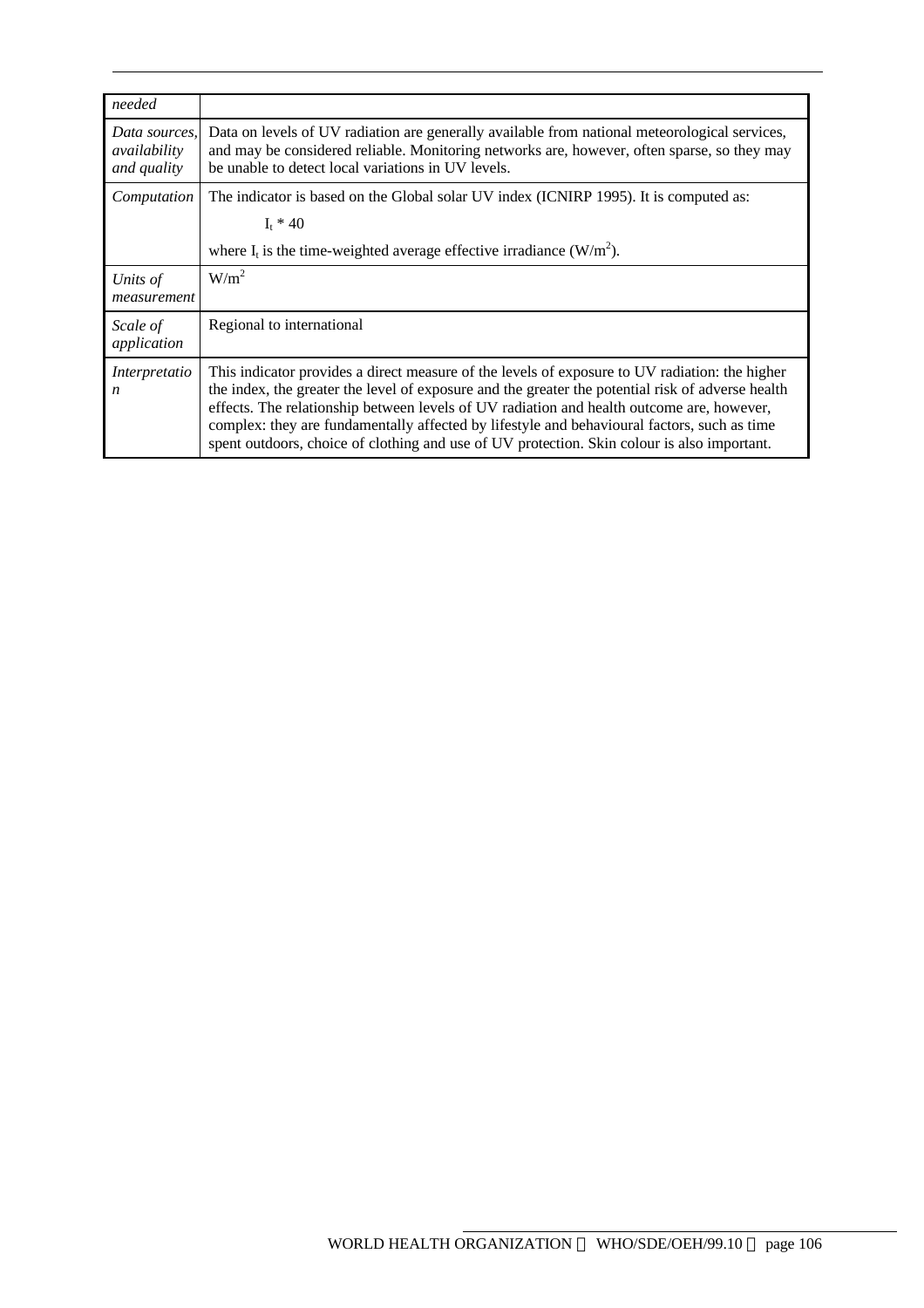|                                                  | <b>MORTALITY FROM MOTOR VEHICLE ACCIDENTS</b><br><b>DPSEEA</b>                                                                                                                                                                                                                                                                                                                                                                                                                                                                                                                                                                                                                                                                                                                                                                                                                                                                                                                                                                                         |  |  |
|--------------------------------------------------|--------------------------------------------------------------------------------------------------------------------------------------------------------------------------------------------------------------------------------------------------------------------------------------------------------------------------------------------------------------------------------------------------------------------------------------------------------------------------------------------------------------------------------------------------------------------------------------------------------------------------------------------------------------------------------------------------------------------------------------------------------------------------------------------------------------------------------------------------------------------------------------------------------------------------------------------------------------------------------------------------------------------------------------------------------|--|--|
| <b>INDICATOR PROFILE</b>                         |                                                                                                                                                                                                                                                                                                                                                                                                                                                                                                                                                                                                                                                                                                                                                                                                                                                                                                                                                                                                                                                        |  |  |
| <i>Issue</i>                                     | Non-occupational health risks                                                                                                                                                                                                                                                                                                                                                                                                                                                                                                                                                                                                                                                                                                                                                                                                                                                                                                                                                                                                                          |  |  |
| Rationale<br>and role                            | Motor vehicle accidents continue to be a major cause of death and injury throughout the<br>developed world, and are increasing in many developing countries. Marked differences in rates<br>of mortality due to road traffic accidents are also seen between countries, apparently reflecting<br>variations in road and vehicle safety, driving behaviour, environmental conditions and<br>performance of the emergency and health services. This indicator provides a measure of the<br>effect of road traffic on health through non-occupational injury. Potential applications include:                                                                                                                                                                                                                                                                                                                                                                                                                                                             |  |  |
|                                                  | Monitoring trends in traffic accident deaths, in order to help prioritise policy and<br>$\bullet$<br>management needs.                                                                                                                                                                                                                                                                                                                                                                                                                                                                                                                                                                                                                                                                                                                                                                                                                                                                                                                                 |  |  |
|                                                  | Mapping the distribution of road traffic deaths, in order to identify local or regional<br>$\bullet$<br>hotspots, and to identify areas in need of special action.                                                                                                                                                                                                                                                                                                                                                                                                                                                                                                                                                                                                                                                                                                                                                                                                                                                                                     |  |  |
|                                                  | Comparing the effectiveness of emergency services and hospital treatment of road traffic<br>$\bullet$<br>victims.                                                                                                                                                                                                                                                                                                                                                                                                                                                                                                                                                                                                                                                                                                                                                                                                                                                                                                                                      |  |  |
|                                                  | Assessing the effectiveness of interventions - e.g. traffic management, public transport<br>schemes, road improvements, vehicle safety measures or educational initiatives - on road<br>traffic deaths.                                                                                                                                                                                                                                                                                                                                                                                                                                                                                                                                                                                                                                                                                                                                                                                                                                                |  |  |
|                                                  | Assessing the effects of changes in travel behaviour (e.g. a modal shift from car to public<br>$\bullet$<br>transport, or changes in attitudes and behaviour regarding drinking and driving) on road<br>traffic deaths.                                                                                                                                                                                                                                                                                                                                                                                                                                                                                                                                                                                                                                                                                                                                                                                                                                |  |  |
|                                                  | Analysing relationships between road traffic volumes and traffic accident mortality.                                                                                                                                                                                                                                                                                                                                                                                                                                                                                                                                                                                                                                                                                                                                                                                                                                                                                                                                                                   |  |  |
| Linkage with<br>other                            | This indicator represents one of a group of indicators recording different effects of non-<br>occupational health risk:                                                                                                                                                                                                                                                                                                                                                                                                                                                                                                                                                                                                                                                                                                                                                                                                                                                                                                                                |  |  |
| indicators                                       | Effect: Mortality from motor-vehicle accidents; Injuries to children; Poisonings of young<br>$\bullet$<br>children                                                                                                                                                                                                                                                                                                                                                                                                                                                                                                                                                                                                                                                                                                                                                                                                                                                                                                                                     |  |  |
| <b>Alternative</b><br>methods and<br>definitions | This indicacor can be defined as the death rate due to road traffic accidents. Where<br>appropriate, the indicator might be usefully standardised both by age- and gender and<br>subdivided according to travel mode - e.g. motor vehicle (car, truck, bus, rail, air), bicycle and<br>pedestrian. In many cases, children and young adult men are the most common victims of road<br>traffic accidents; deaths amongst pedestrians also tend to outnumber those of car drivers or<br>passengers.                                                                                                                                                                                                                                                                                                                                                                                                                                                                                                                                                      |  |  |
|                                                  | The indicator can be presented either in absolute terms (e.g. total number of deaths), as a<br>population rate (e.g. number of deaths per thousand people), in terms of the total traffic<br>volume (e.g. vehicle kilometres travelled) or in terms of the number of trips. Each will convey<br>a somewhat different meaning and suffers from different problems of interpretation. Data on<br>the absolute numbers of deaths, for example, make no allowance for differences in population,<br>and thus should not be used for comparisons between different areas or countries. Rates based<br>on the population number take account of changes or differences in population size, but do not<br>reflect differences in traffic conditions (e.g. traffic volumes or speed). Indicators based on<br>traffic volume or number of trips provide a means of assessing driver/traffic safety, but do not<br>indicate the size of the public health problem. The indicator thus needs to be constructed<br>differently, according to its intended purpose. |  |  |
| Related<br><i>indicator</i> sets                 | None                                                                                                                                                                                                                                                                                                                                                                                                                                                                                                                                                                                                                                                                                                                                                                                                                                                                                                                                                                                                                                                   |  |  |
| Sources of<br>further<br>information             | WHO European Centre for Environment and Health 1997 Atlas of mortality in Europe.<br>Subnational patterns 1980/1981 and 1990/1991. Bilthoven: WHO Regional Publications,<br>European Series. No. 75.                                                                                                                                                                                                                                                                                                                                                                                                                                                                                                                                                                                                                                                                                                                                                                                                                                                   |  |  |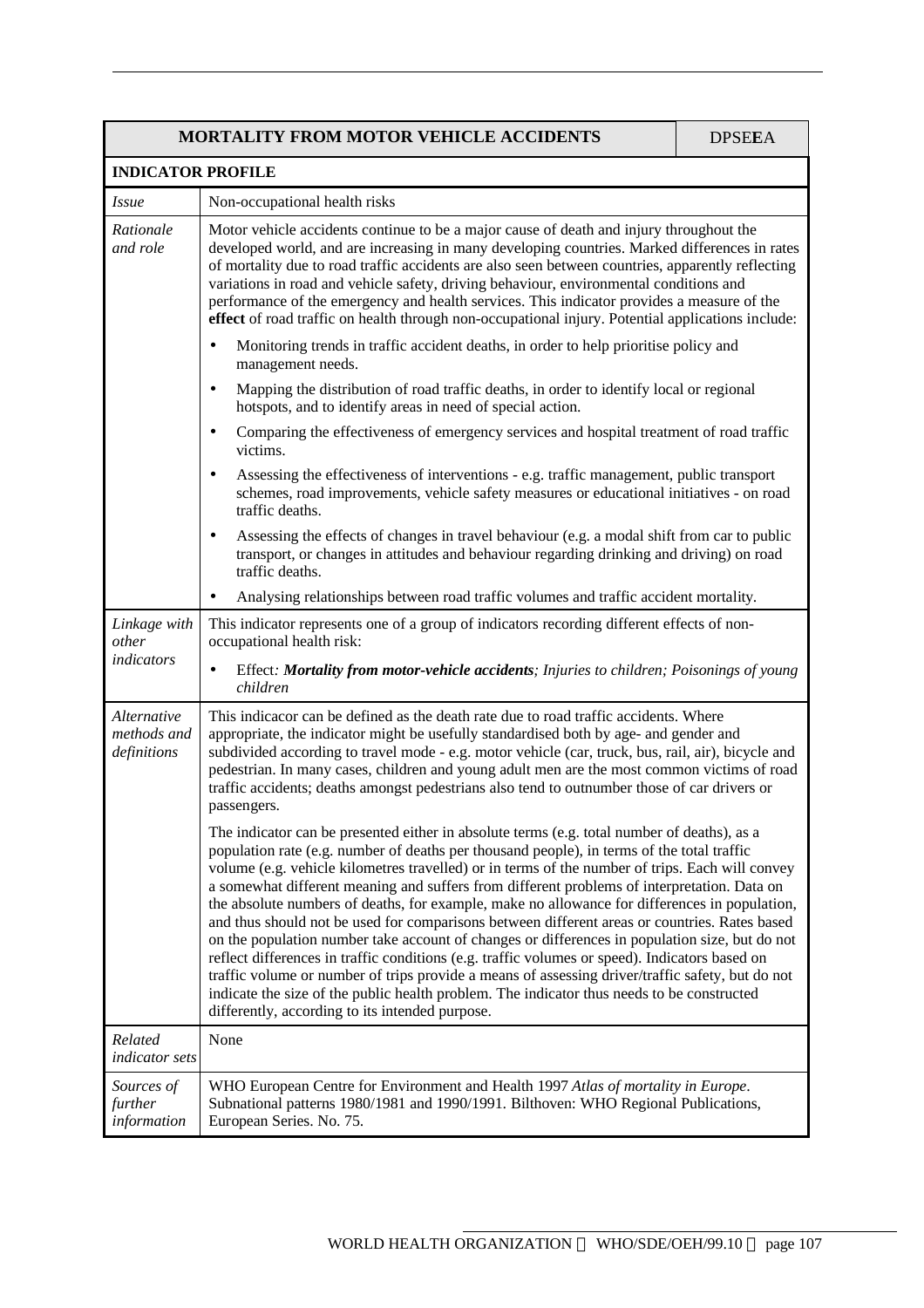| <b>Involved</b>                              | National transport ministries                                                                                                                                                                                                                                                                                                                                                                                                                                                                                                                                                                                                                                                                                                                                                                                                                                                                                                                                                                                                      |
|----------------------------------------------|------------------------------------------------------------------------------------------------------------------------------------------------------------------------------------------------------------------------------------------------------------------------------------------------------------------------------------------------------------------------------------------------------------------------------------------------------------------------------------------------------------------------------------------------------------------------------------------------------------------------------------------------------------------------------------------------------------------------------------------------------------------------------------------------------------------------------------------------------------------------------------------------------------------------------------------------------------------------------------------------------------------------------------|
| agencies                                     | Local/regional highways authorities                                                                                                                                                                                                                                                                                                                                                                                                                                                                                                                                                                                                                                                                                                                                                                                                                                                                                                                                                                                                |
|                                              | <b>WHO</b>                                                                                                                                                                                                                                                                                                                                                                                                                                                                                                                                                                                                                                                                                                                                                                                                                                                                                                                                                                                                                         |
| <b>EXAMPLE INDICATOR</b>                     |                                                                                                                                                                                                                                                                                                                                                                                                                                                                                                                                                                                                                                                                                                                                                                                                                                                                                                                                                                                                                                    |
| Definition of<br>indicator                   | Death rate due to road traffic accidents                                                                                                                                                                                                                                                                                                                                                                                                                                                                                                                                                                                                                                                                                                                                                                                                                                                                                                                                                                                           |
| Underlying<br>definitions<br>and concepts    | The indicator is based on the following definitions:<br><b>Deaths due to road traffic accidents:</b> all deaths directly or indirectly attributable to<br>$\bullet$<br>involvement in a motor vehicle traffic accident, however caused. This includes deaths of<br>vehicle drivers, passengers and pedestrians/cyclists. It also includes both immediate and<br>delayed deaths (though the latency period is rarely clearly defined). This definition is<br>based on the assumption that data on cause of death defines the source of the injury.                                                                                                                                                                                                                                                                                                                                                                                                                                                                                  |
|                                              | Total population: total resident and visiting population. (Note: for this indicator the total<br>$\bullet$<br>resident and visiting population is more appropriate as the denominator, since many<br>deaths in road accidents occur to tourists or other visitors.)                                                                                                                                                                                                                                                                                                                                                                                                                                                                                                                                                                                                                                                                                                                                                                |
| Specification<br>of data<br>needed           | Total number of deaths due to road traffic accidents (ICD E810-E819)<br>Total resident and visiting population                                                                                                                                                                                                                                                                                                                                                                                                                                                                                                                                                                                                                                                                                                                                                                                                                                                                                                                     |
| Data sources.<br>availability<br>and quality | Data on deaths due to road traffic accidents should be available at the national level from<br>official statistics, and at the regional/local level from either registrations of cause of death or<br>from police statistics. These statistics have a number of weaknesses, including the way in<br>which cause of death is defined (reference may be made only to the nature of the injury<br>causing death, not its source), the method of geocoding (individuals will usually be defined by<br>place of residence, not the location of the accident), and lack of distinction between deaths of<br>pedestrians and vehicle users.                                                                                                                                                                                                                                                                                                                                                                                               |
|                                              | Data on total resident population should be available from national censuses and should be reliable.<br>Some census statistics also provide a measure of the number of temporary residents (i.e. visitors)<br>at the time of survey, though definitions tend to vary between countries, and the data may not be<br>representative of the number of visitors at other times in the year. Where appropriate, separate<br>estimates of the number of visitors may be obtained from tourist statistics.                                                                                                                                                                                                                                                                                                                                                                                                                                                                                                                                |
| Computation                                  | The indicator can be computed as:                                                                                                                                                                                                                                                                                                                                                                                                                                                                                                                                                                                                                                                                                                                                                                                                                                                                                                                                                                                                  |
|                                              | $1000 * (M_t / P)$                                                                                                                                                                                                                                                                                                                                                                                                                                                                                                                                                                                                                                                                                                                                                                                                                                                                                                                                                                                                                 |
|                                              | where $M_t$ is the total number of deaths due to traffic accidents and P is the total population.                                                                                                                                                                                                                                                                                                                                                                                                                                                                                                                                                                                                                                                                                                                                                                                                                                                                                                                                  |
| Units of<br>measurement                      | Number per thousand head of population.                                                                                                                                                                                                                                                                                                                                                                                                                                                                                                                                                                                                                                                                                                                                                                                                                                                                                                                                                                                            |
| Scale of<br>application                      | Local to international, though problems of data consistency and availability may limit<br>interpretations at broader scales.                                                                                                                                                                                                                                                                                                                                                                                                                                                                                                                                                                                                                                                                                                                                                                                                                                                                                                       |
| Interpretation                               | This indicator is in general relatively easy to interpret, in that the link between cause and health<br>effect is explicit. Changes in the indicator may nevertheless imply different processes. For example,<br>a reduction in the mortality rate may be due, inter alia, to: a reduction in total traffic volume,<br>reduced traffic speeds (e.g. due to increased congestion), an improvement in road design, improved<br>traffic management, improvements in vehicle safety, improvements in driver behaviour, improved<br>environmental conditions (e.g. weather), fewer pedestrians or cyclists, greater segregation of<br>pedestrians from road traffic, improved emergency services, or improved health services.<br>Problems inherent in the data also need to be considered, especially where different countries or<br>regions, with different reporting systems, are being compared. Difficulty also exists in allowing for<br>the number of visitors (especially in transit), which may be significant in some areas. |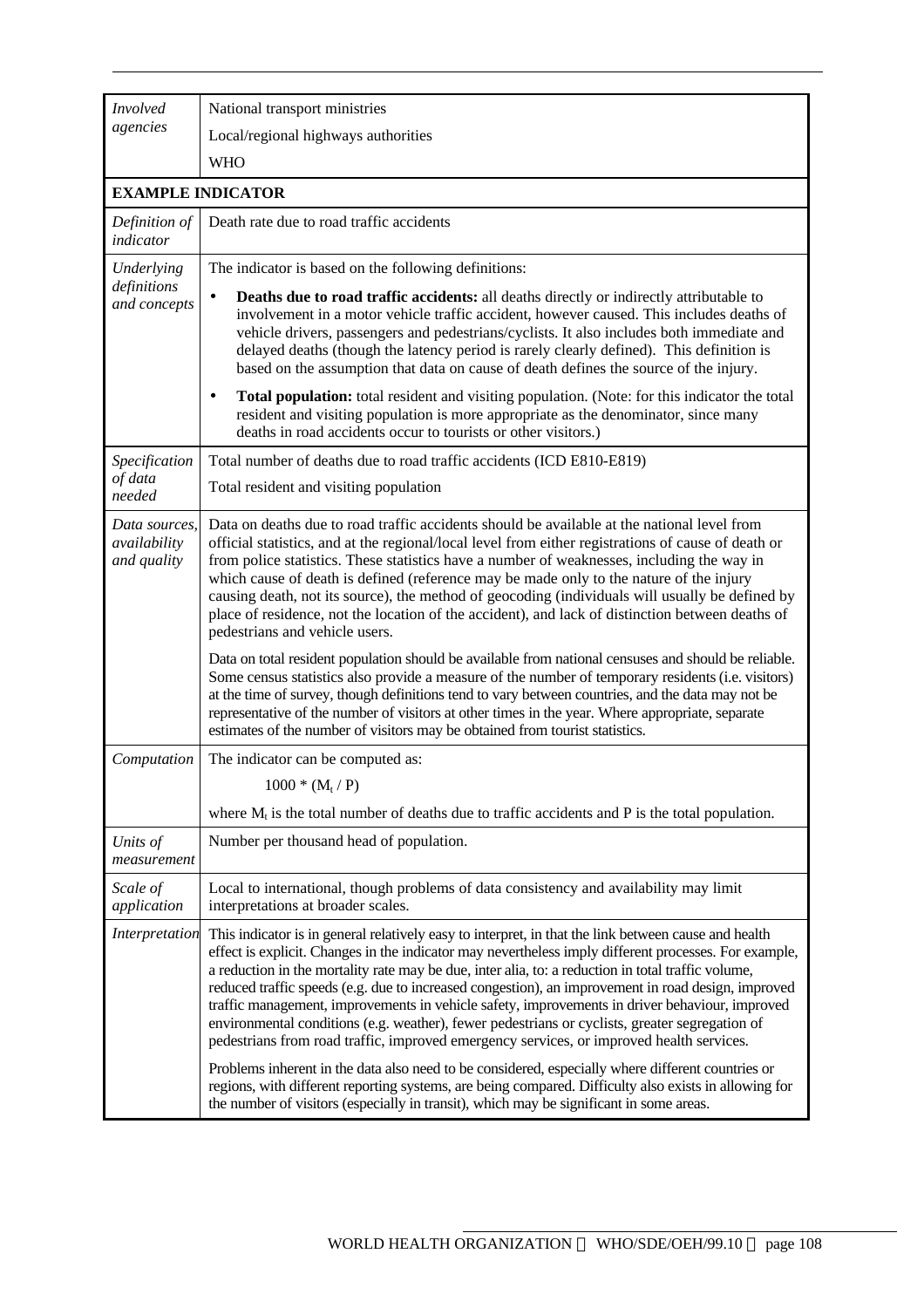| <b>INJURIES TO CHILDREN</b><br><b>DPSEEA</b>    |                                                                                                                                                                                                                                                                                                                                                                                                                                                                                                                 |  |
|-------------------------------------------------|-----------------------------------------------------------------------------------------------------------------------------------------------------------------------------------------------------------------------------------------------------------------------------------------------------------------------------------------------------------------------------------------------------------------------------------------------------------------------------------------------------------------|--|
| <b>INDICATOR PROFILE</b>                        |                                                                                                                                                                                                                                                                                                                                                                                                                                                                                                                 |  |
| Issue                                           | Non-occupational health risks                                                                                                                                                                                                                                                                                                                                                                                                                                                                                   |  |
| Rationale<br>and role                           | Children are amongst the most vulnerable groups to injury, both in the home and on the street<br>for a range of reasons: because of the tendency for the world around them to be designed and<br>structured with little regard for children's safety; because of the limited development of their<br>own risk perceptions and behaviours; and because of their inherent physical vulnerability.                                                                                                                 |  |
|                                                 | This indicator is intended to provide a measure of the health effects on children of exposure to<br>physical risks. It can be used:                                                                                                                                                                                                                                                                                                                                                                             |  |
|                                                 | to compare areas or countries in terms of their level of injuries to children;<br>٠                                                                                                                                                                                                                                                                                                                                                                                                                             |  |
|                                                 | to monitor the effects of campaigns or strategies aimed at reducing the incidence of<br>$\bullet$<br>childhood injuries;                                                                                                                                                                                                                                                                                                                                                                                        |  |
|                                                 | to raise awareness about the risks to children in specific environments.                                                                                                                                                                                                                                                                                                                                                                                                                                        |  |
| Linkage with<br>other                           | This indicator represents one of a group of indicators recording different effects of non-<br>occupational health risk:                                                                                                                                                                                                                                                                                                                                                                                         |  |
| indicators                                      | Effect: Mortality from motor-vehicle accidents; Injuries to children; Poisonings of young<br>$\bullet$<br>children                                                                                                                                                                                                                                                                                                                                                                                              |  |
| Alternative<br>methods and<br>definitions       | This indicator can be defined as the incidence rate of physical injuries to children below the<br>age of five within a specified period (e.g. a year). Since boys tend to be more prone to<br>accidents than girls, the indicator might usefully be stratified by gender. Where suitable data<br>are available, it could also be separately assessed for major types/causes of injury (e.g. burns<br>and scalds, falls, road accidents, violence).                                                              |  |
| Related<br>indicator sets                       | None                                                                                                                                                                                                                                                                                                                                                                                                                                                                                                            |  |
| Sources of<br>further<br>information            | Manciaux, M. and Romer, C.J. 1991 Accidents in childhood and adolescence. The role of<br>research. Geneva: WHO.                                                                                                                                                                                                                                                                                                                                                                                                 |  |
| <b>Involved</b>                                 | <b>WHO</b>                                                                                                                                                                                                                                                                                                                                                                                                                                                                                                      |  |
| agencies                                        | <b>UNICEF</b>                                                                                                                                                                                                                                                                                                                                                                                                                                                                                                   |  |
| <b>EXAMPLE INDICATOR</b>                        |                                                                                                                                                                                                                                                                                                                                                                                                                                                                                                                 |  |
| Definition of<br>indicator                      | Incidence of physical injury to children less than 5 years of age                                                                                                                                                                                                                                                                                                                                                                                                                                               |  |
| Underlying<br>definitions                       | Physical injury: accidental or deliberate injury of sufficient severity to require medical<br>$\bullet$<br>attention.                                                                                                                                                                                                                                                                                                                                                                                           |  |
| and concepts                                    | Total number of children aged less than 5 years: total resident population of children<br>$\bullet$<br>aged less than 5 years, at the time of survey.                                                                                                                                                                                                                                                                                                                                                           |  |
| Specification                                   | Incidence of physical injuries to children aged less than 5 years                                                                                                                                                                                                                                                                                                                                                                                                                                               |  |
| of data<br>needed                               | Total number of children aged less than 5 years                                                                                                                                                                                                                                                                                                                                                                                                                                                                 |  |
| Data<br>sources,<br>availability<br>and quality | Data on the number of childhood injuries should usually be available from routine medical<br>statistics (e.g. hospital admissions/discharges). Though these data should be broadly reliable,<br>discrepancies may occur because of differences in referral rates, diagnosis and reporting<br>methods. Where these data are not available, special surveys may be needed.<br>Data on the total number of children less than 5 years of age should be available from national<br>censuses and should be reliable. |  |
|                                                 |                                                                                                                                                                                                                                                                                                                                                                                                                                                                                                                 |  |
| Computatio                                      | The indicator can be computed as:                                                                                                                                                                                                                                                                                                                                                                                                                                                                               |  |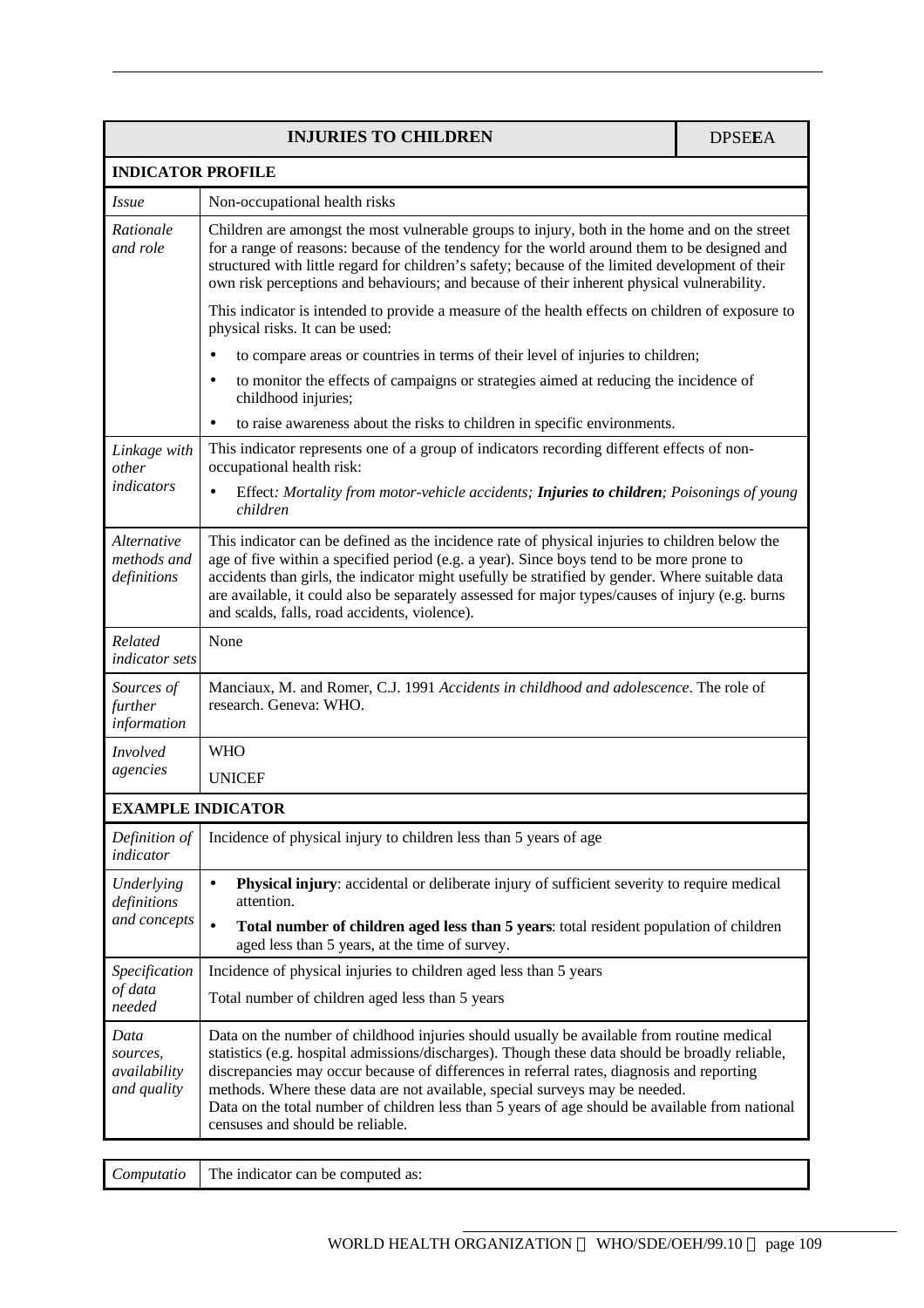| $\boldsymbol{n}$                  | $1000 * (I_c / P_c)$                                                                                                                                                                                                                                                                                                                                                                                                                                                                                                                                                                                                                                                                                                                                                                            |  |
|-----------------------------------|-------------------------------------------------------------------------------------------------------------------------------------------------------------------------------------------------------------------------------------------------------------------------------------------------------------------------------------------------------------------------------------------------------------------------------------------------------------------------------------------------------------------------------------------------------------------------------------------------------------------------------------------------------------------------------------------------------------------------------------------------------------------------------------------------|--|
|                                   | where $I_c$ is the number of reported cases of injury to children under the age of 5 years, and $P_c$<br>is the total population of children aged less than 5 years.                                                                                                                                                                                                                                                                                                                                                                                                                                                                                                                                                                                                                            |  |
| Units of<br>measuremen            | Number per thousand head of children aged less than 5 years per year                                                                                                                                                                                                                                                                                                                                                                                                                                                                                                                                                                                                                                                                                                                            |  |
| Scale of<br>application           | Local to international, though problems of data consistency and availability may limit<br>interpretations at broader scales.                                                                                                                                                                                                                                                                                                                                                                                                                                                                                                                                                                                                                                                                    |  |
| Interpretatio<br>$\boldsymbol{n}$ | This indicator provides a simple and direct measure of the incidence of physical injuries to<br>children; as such, it gives an indication both of risks to children specifically, and of the more<br>general hazardousness of the non-occupational environment. An increase in the incidence of<br>childhood injuries may be interpreted as evidence of increased levels of risk; a reduction<br>implies the reverse.                                                                                                                                                                                                                                                                                                                                                                           |  |
|                                   | Care is, however, needed in making interpretations because of likely inadequacies in the<br>available data and the range of other factors which may affect injury rates. Significant<br>differences in reported rates may occur either geographically or over time, for example,<br>because of differences in reporting methods and referral rates - e.g. due to differences in<br>accessibility of the health care services. Rates of injury are also affected by often subtle<br>variations in cultural, lifestyle and behavioural factors (e.g. in play behaviour of children, in<br>the design and layout of homes and play areas, in parental attitudes to supervision). Where<br>possible, the indicator should therefore be interpreted in the context of other cultural<br>information. |  |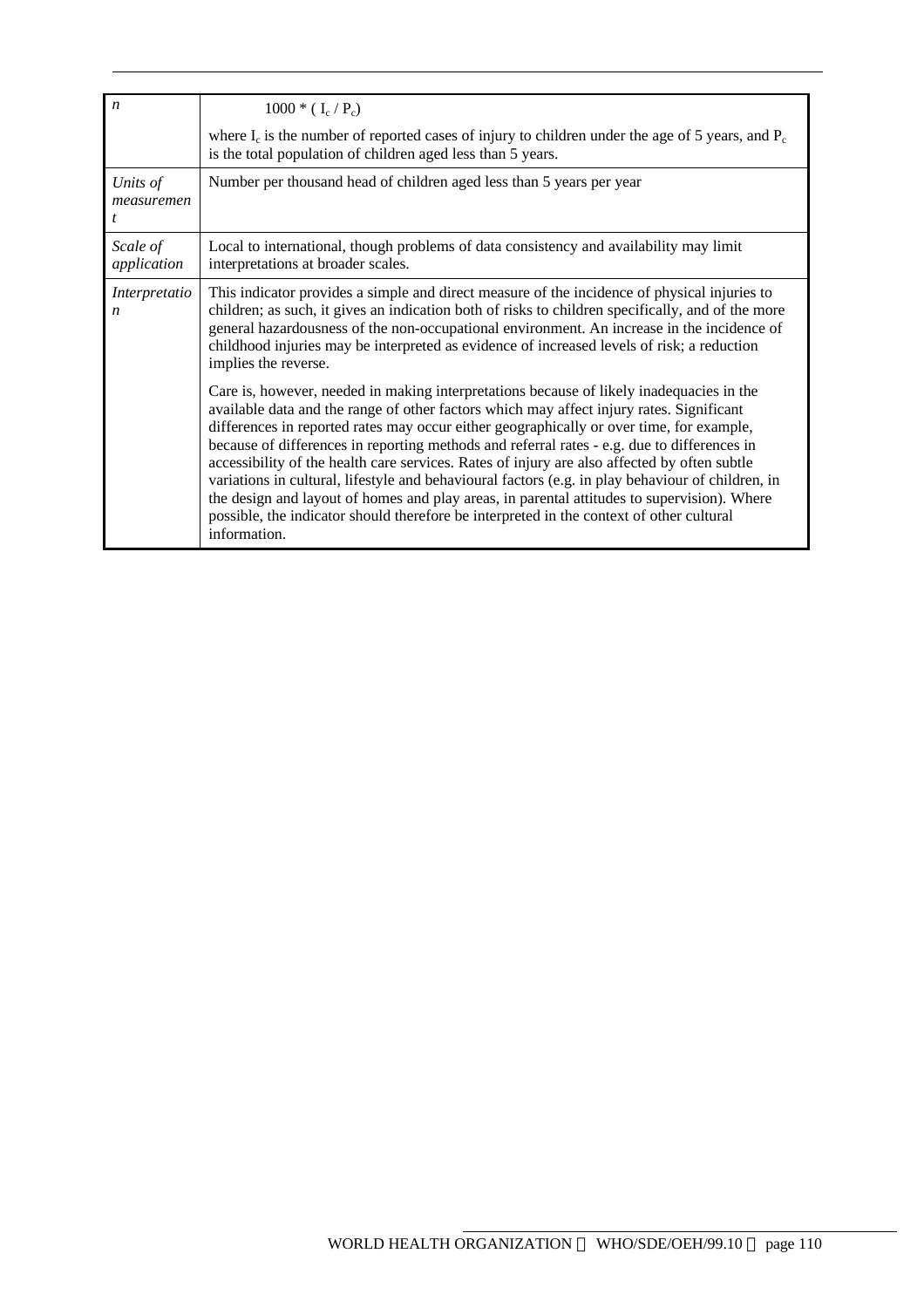| POISONINGS OF YOUNG CHILDREN<br><b>DPSEEA</b> |                                                                                                                                                                                                                                                                                                                                           |  |
|-----------------------------------------------|-------------------------------------------------------------------------------------------------------------------------------------------------------------------------------------------------------------------------------------------------------------------------------------------------------------------------------------------|--|
| <b>INDICATOR PROFILE</b>                      |                                                                                                                                                                                                                                                                                                                                           |  |
| <i>Issue</i>                                  | Non-occupational health risks                                                                                                                                                                                                                                                                                                             |  |
| Rationale<br>and role                         | Because of their natural curiosity – and often because of poor safety precautions in the home -<br>young children are especially vulnerable to accidental poisonings. The incidence of reported<br>poisonings of young children thus provides a sensitive measure of the health risks from<br>poisoning in non-occupational environments. |  |
|                                               | This indicator can be used:                                                                                                                                                                                                                                                                                                               |  |
|                                               | to provide an overall assessment of risks of accidental poisoning in non-occupational settings;                                                                                                                                                                                                                                           |  |
|                                               | to compare rates of poisoning in different areas or countries - e.g. as a basis for identifying<br>factors which affect poisoning rates and to develop good practice at poisoning avoidance;                                                                                                                                              |  |
|                                               | to monitor trends over time - e.g. in order to assess whether the non-occupational<br>$\bullet$<br>environment is becoming more or less hazardous;                                                                                                                                                                                        |  |
|                                               | to help raise awareness about the risks of childhood poisonings;<br>٠                                                                                                                                                                                                                                                                     |  |
|                                               | to assess the effectiveness of specific educational, awareness raising or risk reduction<br>programmes.                                                                                                                                                                                                                                   |  |
| Linkage with<br>other                         | This indicator represents one of a group of indicators recording different effects of non-<br>occupational health risk:                                                                                                                                                                                                                   |  |
| indicators                                    | Effect: Mortality from motor-vehicle accidents; Injuries to children; Poisonings of young<br>$\bullet$<br>children                                                                                                                                                                                                                        |  |
| Alternative<br>methods and<br>definitions     | This indicator can be expressed as the number of reported poisonings per year (or other survey<br>period) in children under 5 years of age. Where appropriate, different age groups might also be<br>defined.                                                                                                                             |  |
|                                               | Since the rate of poisoning in children tends to be higher amongst boys than girls, it would<br>often be useful to stratify the indicator by gender.                                                                                                                                                                                      |  |
|                                               | Where suitable data on poisoning incidents are not available, an alternative would be to base<br>the indicator on mortality due to poisoning. Mortality rates, however, are likely to be severely<br>affected by the effectiveness of, and access to, the health care service.                                                            |  |
| Related                                       | UN Indicators of sustainable development                                                                                                                                                                                                                                                                                                  |  |
| <i>indicator</i> sets                         | • Chemically induced poisonings                                                                                                                                                                                                                                                                                                           |  |
| Sources of<br>further<br>information          | UN 1996 Indicators of sustainable development. Framework and methodologies. New York:<br>UN.                                                                                                                                                                                                                                              |  |
| <i>Involved</i>                               | National poisons centres                                                                                                                                                                                                                                                                                                                  |  |
| agencies                                      | National surveillance systems                                                                                                                                                                                                                                                                                                             |  |
|                                               | $WHO - IPCS$                                                                                                                                                                                                                                                                                                                              |  |
| <b>EXAMPLE INDICATOR</b>                      |                                                                                                                                                                                                                                                                                                                                           |  |
| Definition of<br>indicator                    | Number of reported poisonings per year in children under 5 years of age                                                                                                                                                                                                                                                                   |  |
| Underlying<br>definitions                     | Poisoning: the deliberate, occupational or accidental, short- or long-term exposure to a<br>substance of natural or anthropogenic origin at levels sufficient to cause injury or illness.                                                                                                                                                 |  |
| and concepts                                  | Total number of children less than 5 years of age: total resident population of children aged<br>less than 5 years at the time of survey                                                                                                                                                                                                  |  |
| Specification<br>of data                      | Number of cases of poisoning of children aged less than 5 years                                                                                                                                                                                                                                                                           |  |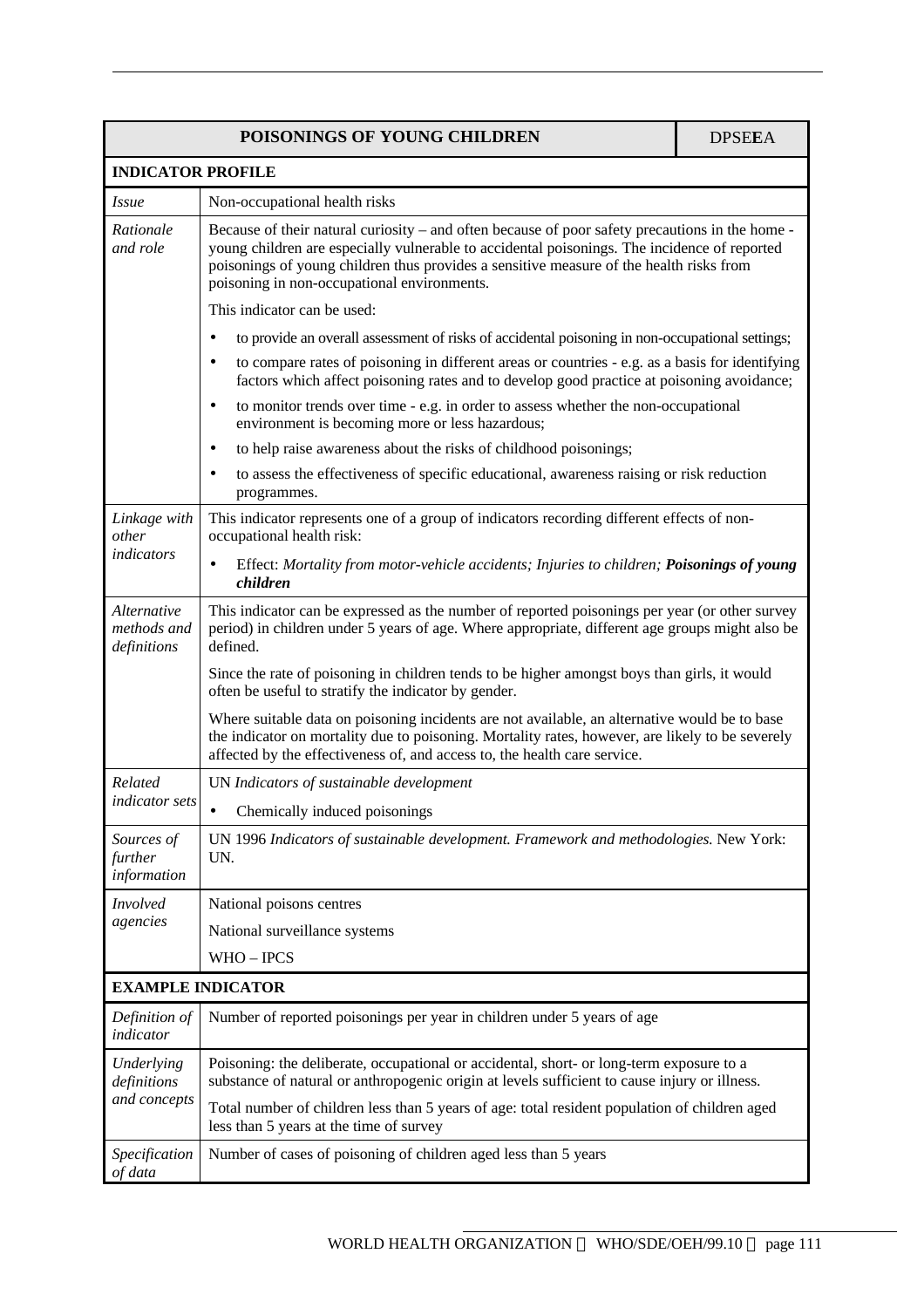| needed                                       | Total number of children less than 5 years of age                                                                                                                                                                                                                                                                                                                                                     |
|----------------------------------------------|-------------------------------------------------------------------------------------------------------------------------------------------------------------------------------------------------------------------------------------------------------------------------------------------------------------------------------------------------------------------------------------------------------|
| Data sources.<br>availability<br>and quality | In many countries, data on the number of cases of poisoning of children aged less than 5 years<br>can be obtained from national poison centres. Quality assurance of these data is generally<br>good, and the data may thus be considered reliable. Where poison centres are not operative,<br>alternative sources include data from hospital admissions/discharge records or special surveys.        |
|                                              | Data on the total number of children under 5 years of age should usually be available from<br>national censuses and should be reliable.                                                                                                                                                                                                                                                               |
| Computation                                  | The indicator may be computed as:                                                                                                                                                                                                                                                                                                                                                                     |
|                                              | $1000 * (P_c / N_c)$                                                                                                                                                                                                                                                                                                                                                                                  |
|                                              | where $P_c$ is the total number of poisonings reported in children under 5 years of age, and $N_c$ is<br>the total number of children aged less than 5 years at the time of survey.                                                                                                                                                                                                                   |
| Units of<br>measurement                      | Number per thousand children under 5 years of age                                                                                                                                                                                                                                                                                                                                                     |
| Scale of<br>application                      | Local to international, though problems of data consistency and availability may limit<br>interpretations at broader scales.                                                                                                                                                                                                                                                                          |
| Interpretatio<br>$\boldsymbol{n}$            | Where reliable data exist, this indicator can be interpreted as a direct measure of the health<br>risks of poisonings in the home and thus of the hazardousness of the home environment.<br>Nevertheless, care is needed because not all poisonings are accidental, and inaccuracies and<br>inconsistencies in the available data may occur due to differences in rates of referral and<br>reporting. |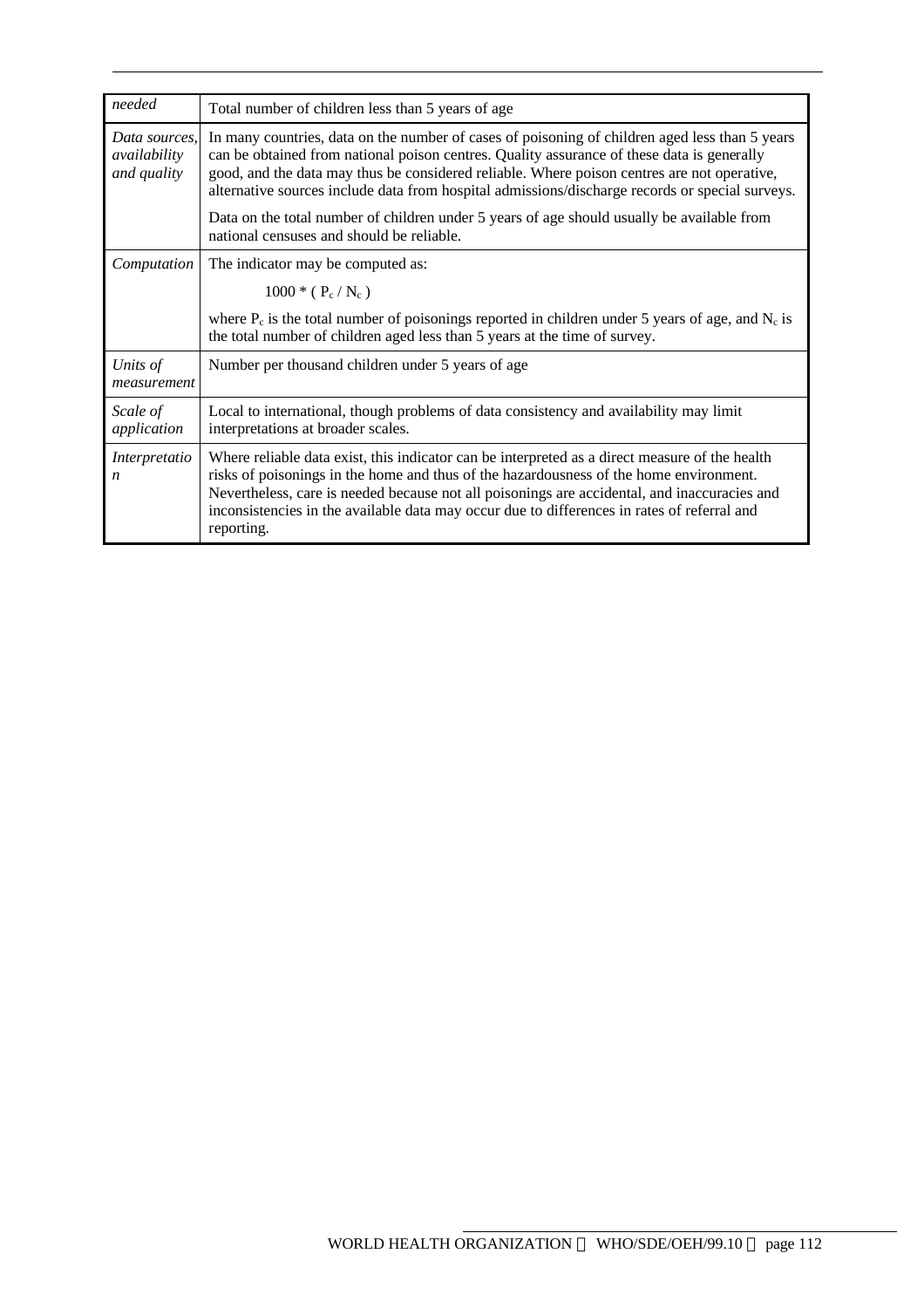| <b>EXPOSURE TO UNSAFE WORKPLACES</b><br><b>DPSEEA</b> |                                                                                                                                                                                                                                                                                                                                                                                                                                                                                                                                                                                                                                                                                                                                                                                         |  |
|-------------------------------------------------------|-----------------------------------------------------------------------------------------------------------------------------------------------------------------------------------------------------------------------------------------------------------------------------------------------------------------------------------------------------------------------------------------------------------------------------------------------------------------------------------------------------------------------------------------------------------------------------------------------------------------------------------------------------------------------------------------------------------------------------------------------------------------------------------------|--|
| <b>INDICATOR PROFILE</b>                              |                                                                                                                                                                                                                                                                                                                                                                                                                                                                                                                                                                                                                                                                                                                                                                                         |  |
| <i>Issue</i>                                          | Occupational environment                                                                                                                                                                                                                                                                                                                                                                                                                                                                                                                                                                                                                                                                                                                                                                |  |
| Rationale<br>and role                                 | Hazards in the occupational environment are a major cause of injury, ill health and death.<br>These hazards arise from a number of sources: from poorly guarded or designed machinery,<br>from unsafe working practices, from the use of hazardous substances or materials, from poor<br>ventilation and environmental control in the workplace, and from a wide array of everyday<br>accidents. These types of working environment tend to be most common in small, informal<br>workshops and domestic workplaces, but may also occur in many larger premises in some<br>sectors.                                                                                                                                                                                                      |  |
|                                                       | This indicator provides a measure of the levels of potential exposure to such hazards in the<br>workplace. Because of limitations of data it is mainly applicable at a local scale, where it<br>might be used:                                                                                                                                                                                                                                                                                                                                                                                                                                                                                                                                                                          |  |
|                                                       | to monitor levels of occupational exposure in the workplace;                                                                                                                                                                                                                                                                                                                                                                                                                                                                                                                                                                                                                                                                                                                            |  |
|                                                       | to monitor the effects of technological or other changes on workplace exposures and their<br>٠<br>potential health risks;                                                                                                                                                                                                                                                                                                                                                                                                                                                                                                                                                                                                                                                               |  |
|                                                       | to identify specific occupations and workplace settings which pose hazards for workers, as<br>$\bullet$<br>a basis for targeting action;                                                                                                                                                                                                                                                                                                                                                                                                                                                                                                                                                                                                                                                |  |
|                                                       | to assess levels of compliance with health and safety or other legislation aimed at<br>$\bullet$<br>improving working practices and protecting workers;                                                                                                                                                                                                                                                                                                                                                                                                                                                                                                                                                                                                                                 |  |
|                                                       | as part of epidemiological studies to investigate relationships between occupational<br>hazards and health effects.                                                                                                                                                                                                                                                                                                                                                                                                                                                                                                                                                                                                                                                                     |  |
| Linkage with<br>other                                 | This indicator is part of a chain of indicators which collectively describe the risks associated<br>with the occupational environment. Other indicators are:                                                                                                                                                                                                                                                                                                                                                                                                                                                                                                                                                                                                                            |  |
| indicators                                            | Exposure: Exposure to unsafe work places<br>$\bullet$                                                                                                                                                                                                                                                                                                                                                                                                                                                                                                                                                                                                                                                                                                                                   |  |
|                                                       | Effect: Incidence of occupational injury; Mortality from occupational health hazards<br>$\bullet$                                                                                                                                                                                                                                                                                                                                                                                                                                                                                                                                                                                                                                                                                       |  |
| Alternative<br>methods and<br>definitions             | Assessment of exposures to unsafe working environments poses enormous problems, both<br>because of the difficulties of defining what is 'safe' and 'unsafe' and in obtaining the relevant<br>data. For this reason, this indicator can realistically be applied mainly at the local level; at<br>broader scales, it can be used only in a general and qualitative manner.                                                                                                                                                                                                                                                                                                                                                                                                               |  |
|                                                       | Where suitable data are available the indicator might be expressed either as the number of<br>workers exposed or as the percentage of workers exposed. Each conveys a somewhat different<br>message and might be used to address different questions. The total number of workers helps<br>to identify those work places or practices which pose the greatest threat to health and gives a<br>measure of the overall occupational health risk. For long term monitoring, however, it is<br>susceptible simply to changes in the number of people employed, and as such may vary more<br>due to economic factors than positive intervention. The percentage of the work force exposed<br>may therefore be more useful when examining long-term effects of health and safety<br>measures. |  |
|                                                       | Where possible, the indicator should be compiled and presented separately for different<br>employment sectors, for different sizes of workplace, and for different types of hazard. This<br>would help to identify more clearly the sources of exposure and those most at risk.                                                                                                                                                                                                                                                                                                                                                                                                                                                                                                         |  |
|                                                       | In some cases, a more rigorous alternative to this indicator may be possible: the actual levels<br>of exposure to specific workplace pollutants. This might be assessed by micro-environmental<br>monitoring in the workplace, by personal monitoring (as occurs for radioactivity) or by use of<br>biomarkers (e.g. analysis of hair, urine or blood samples).                                                                                                                                                                                                                                                                                                                                                                                                                         |  |
| Related<br>indicator sets                             | None                                                                                                                                                                                                                                                                                                                                                                                                                                                                                                                                                                                                                                                                                                                                                                                    |  |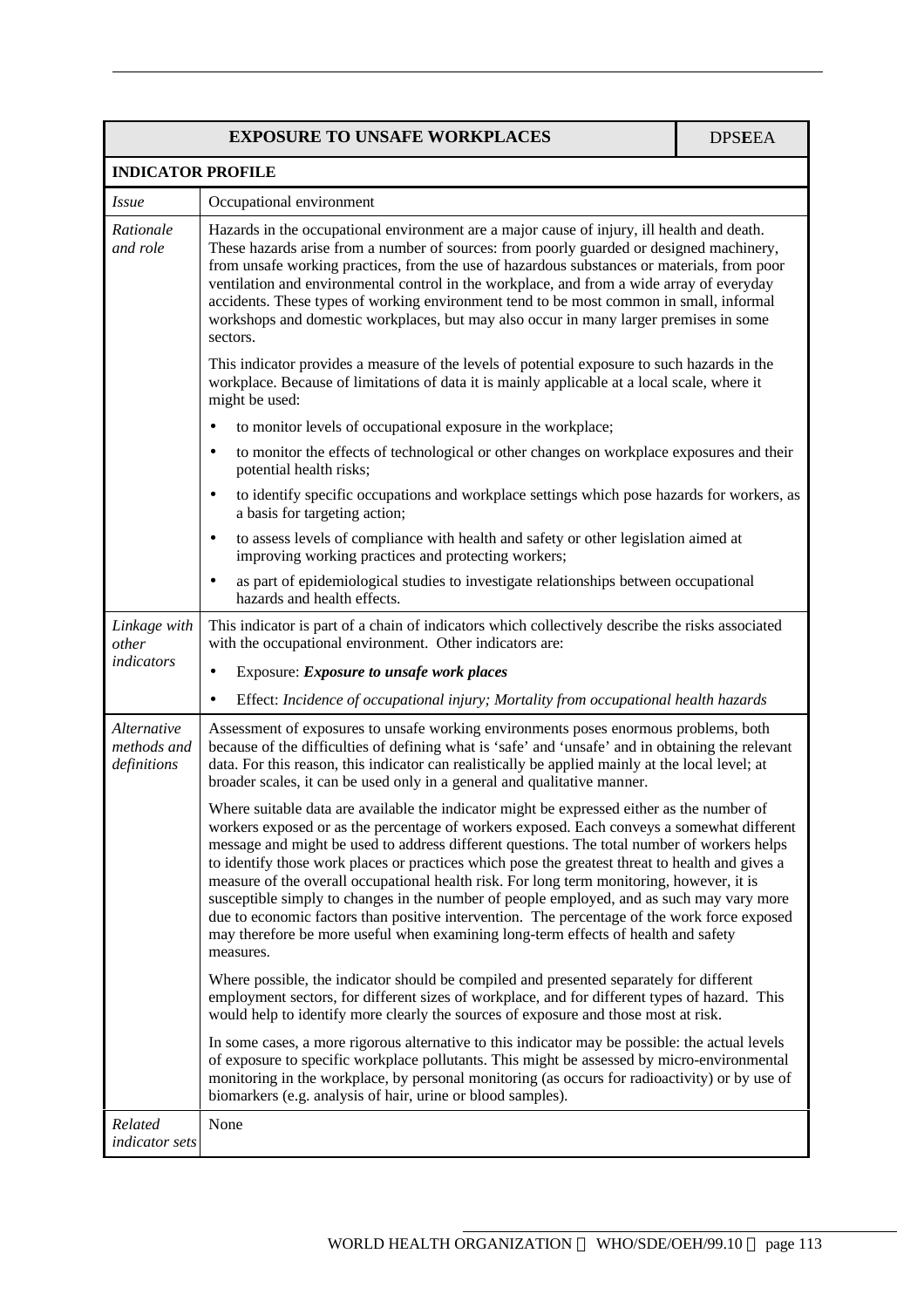| Sources of<br>further<br>information                                                                                                                                                                                                                                                                                                                                                                                                                                                                                 |                                                                                                                                                                                                                                                                                                                                                                                                       |
|----------------------------------------------------------------------------------------------------------------------------------------------------------------------------------------------------------------------------------------------------------------------------------------------------------------------------------------------------------------------------------------------------------------------------------------------------------------------------------------------------------------------|-------------------------------------------------------------------------------------------------------------------------------------------------------------------------------------------------------------------------------------------------------------------------------------------------------------------------------------------------------------------------------------------------------|
| <i>Involved</i>                                                                                                                                                                                                                                                                                                                                                                                                                                                                                                      | <b>WHO</b>                                                                                                                                                                                                                                                                                                                                                                                            |
| agencies                                                                                                                                                                                                                                                                                                                                                                                                                                                                                                             | National health and safety executives                                                                                                                                                                                                                                                                                                                                                                 |
| <b>EXAMPLE INDICATOR</b>                                                                                                                                                                                                                                                                                                                                                                                                                                                                                             |                                                                                                                                                                                                                                                                                                                                                                                                       |
| Definition of<br>indicator                                                                                                                                                                                                                                                                                                                                                                                                                                                                                           | Percentage of workers exposed to unsafe, unhealthy or hazardous working conditions                                                                                                                                                                                                                                                                                                                    |
| Underlying<br>definitions<br>and concepts                                                                                                                                                                                                                                                                                                                                                                                                                                                                            | This indicator requires the ability to identify, and measure the extent of, unsafe, unhealthy or<br>hazardous workplaces, and the number of people employed therein. Definitions of such<br>workplaces are likely to vary substantially, both between different countries and between<br>different industries. Characteristics of unsafe, unhealthy or hazardous working conditions<br>might include: |
|                                                                                                                                                                                                                                                                                                                                                                                                                                                                                                                      | work which involves open exposure to hazardous substances or materials (e.g. chemicals);<br>٠                                                                                                                                                                                                                                                                                                         |
|                                                                                                                                                                                                                                                                                                                                                                                                                                                                                                                      | work involving the unprotected use of dangerous machinery or equipment (e.g. saws,<br>٠<br>lathes, crushing equipment, motor vehicles);                                                                                                                                                                                                                                                               |
|                                                                                                                                                                                                                                                                                                                                                                                                                                                                                                                      | work which involves operation in dangerous places (e.g. at height or below water) without<br>٠<br>adequate safety equipment;                                                                                                                                                                                                                                                                          |
|                                                                                                                                                                                                                                                                                                                                                                                                                                                                                                                      | workplaces which have poor environmental control (e.g. for air pollution, heat, light,<br>$\bullet$<br>noise);                                                                                                                                                                                                                                                                                        |
|                                                                                                                                                                                                                                                                                                                                                                                                                                                                                                                      | workplaces which are over-crowded or physically badly laid out;<br>٠                                                                                                                                                                                                                                                                                                                                  |
|                                                                                                                                                                                                                                                                                                                                                                                                                                                                                                                      | workplaces which lack adequate facilities for fire prevention or control;<br>٠                                                                                                                                                                                                                                                                                                                        |
|                                                                                                                                                                                                                                                                                                                                                                                                                                                                                                                      | workplaces in which unsafe or unhealthy working practices are carried out (e.g. highly<br>$\bullet$<br>repetitive physical work, stressful working environments).                                                                                                                                                                                                                                     |
|                                                                                                                                                                                                                                                                                                                                                                                                                                                                                                                      | In addition, a definition is required of the total number of workers: i.e. people carrying out, or<br>employed in, a trade or business.                                                                                                                                                                                                                                                               |
| Specification<br>of data<br>needed                                                                                                                                                                                                                                                                                                                                                                                                                                                                                   | Number of people working in unsafe, unhealthy or hazardous workplaces.<br>Total number of workers.                                                                                                                                                                                                                                                                                                    |
| Data on the number of people working in unsafe, unhealthy or hazardous workplaces are not<br>Data sources,<br>availability<br>usually collected in any routine way. Estimates thus have to be made either from specially<br>and quality<br>designed surveys, or by extrapolation from previous studies. In both cases, care is needed<br>because studies and surveys tend to be targeted at workplaces which are known or suspected to<br>be unhealthy or unsafe; available data may thus contain considerable bias. |                                                                                                                                                                                                                                                                                                                                                                                                       |
|                                                                                                                                                                                                                                                                                                                                                                                                                                                                                                                      | Data on the total number of workers are usually available from national employment statistics<br>or from company records. Such statistics, however, tend to omit those employed in informal or<br>casual work or who have multiple (and often unregistered) jobs.                                                                                                                                     |
| Computation                                                                                                                                                                                                                                                                                                                                                                                                                                                                                                          | The indicator can be computed as:                                                                                                                                                                                                                                                                                                                                                                     |
|                                                                                                                                                                                                                                                                                                                                                                                                                                                                                                                      | $100 * (H/W)$                                                                                                                                                                                                                                                                                                                                                                                         |
|                                                                                                                                                                                                                                                                                                                                                                                                                                                                                                                      | where H is the number of people working in unsafe, unhealthy or hazardous housing and W is<br>the total number of workers.                                                                                                                                                                                                                                                                            |
| Units of<br>measurement                                                                                                                                                                                                                                                                                                                                                                                                                                                                                              | Percentage                                                                                                                                                                                                                                                                                                                                                                                            |
| Scale of<br>application                                                                                                                                                                                                                                                                                                                                                                                                                                                                                              | Mainly local                                                                                                                                                                                                                                                                                                                                                                                          |
| <i>Interpretation</i>                                                                                                                                                                                                                                                                                                                                                                                                                                                                                                | Interpretation of the indicator must be undertaken with utmost care. The varied nature of<br>occupational hazards, and the lack of any formal classification of hazards in the workplace,<br>mean that definitions of what constitutes an unsafe, unhealthy or hazardous workplace are<br>likely to vary greatly from country to country (and probably from one industrial sector to                  |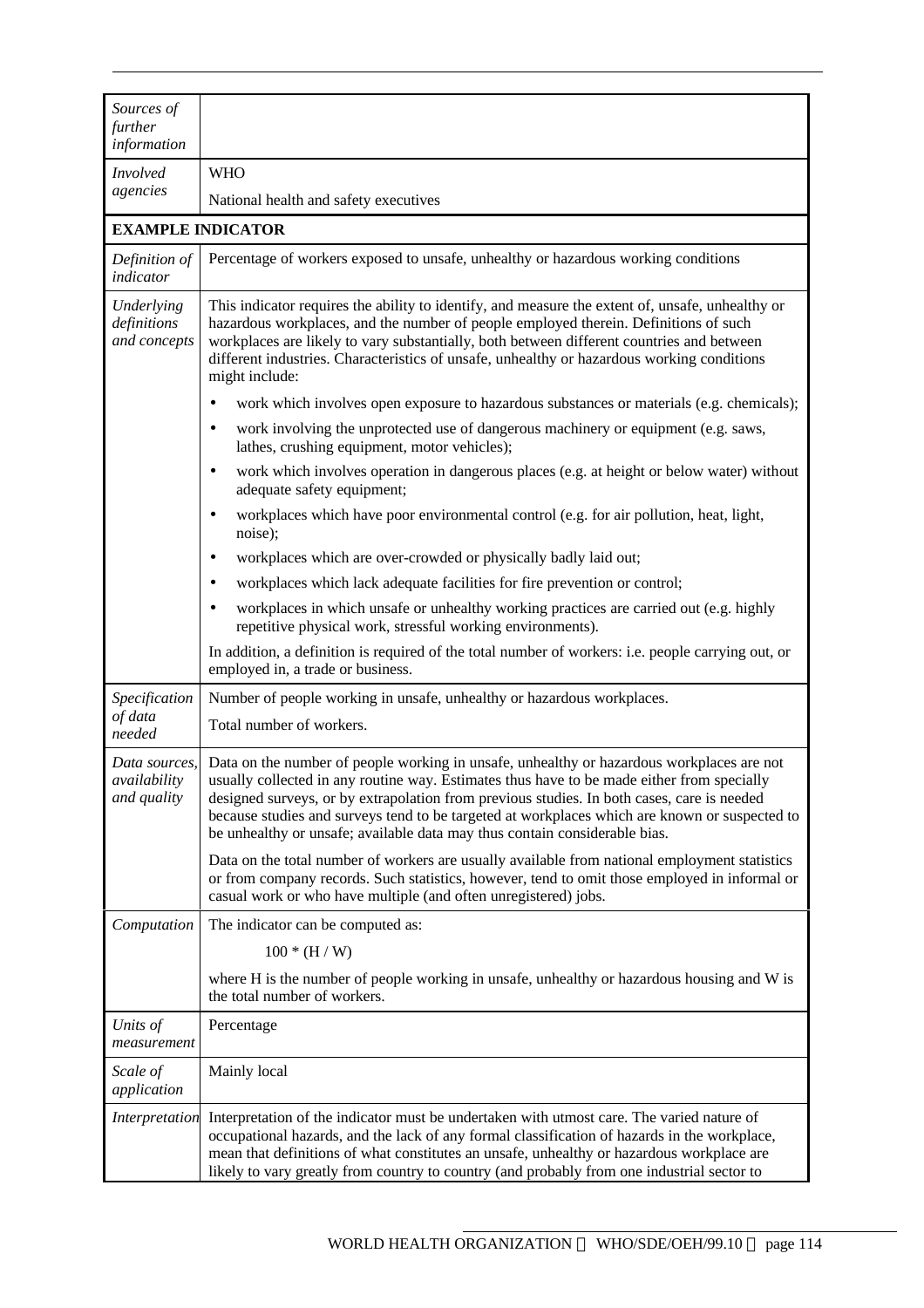| another). Estimates of the number of people working in these environments are also prone to        |
|----------------------------------------------------------------------------------------------------|
| considerable uncertainty due to the informal nature of much employment, and the lack of            |
| routine monitoring. Levels of exposure are also likely to vary greatly over time, due to changes   |
| in work activity, and between individuals (due to differences in work behaviour and practice).     |
| Even the total number of workers may be subject to significant error in some cases. In             |
| addition, it is important to recognise the implications for such interpretations of expressing the |
| indicator in a percentage form; this may mask large industries or workplaces with small            |
| proportions, but large numbers, of exposed workers.                                                |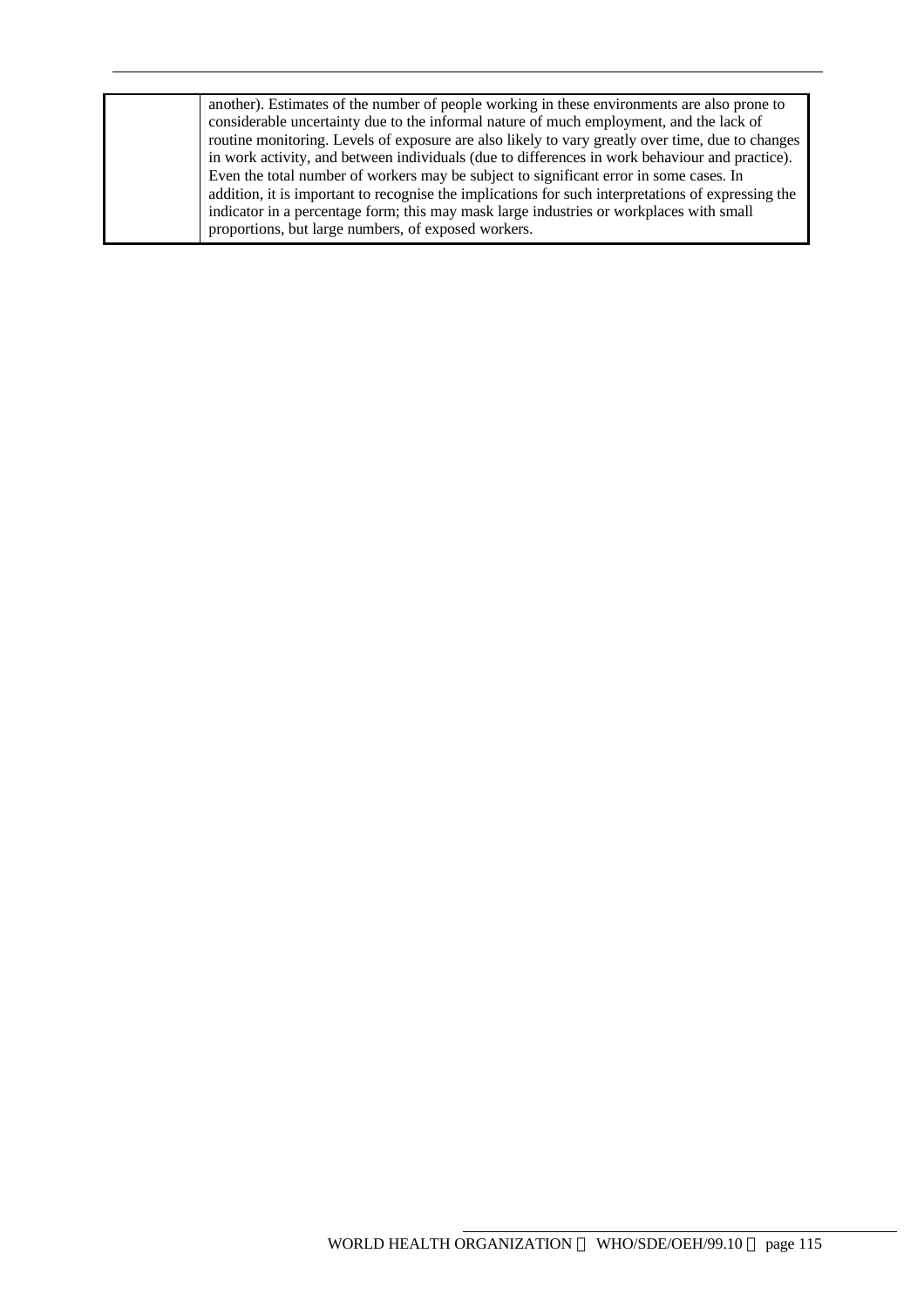| <b>INCIDENCE OF OCCUPATIONAL INJURY</b><br><b>DPSEEA</b> |                                                                                                                                                                                                                                                                                                             |  |
|----------------------------------------------------------|-------------------------------------------------------------------------------------------------------------------------------------------------------------------------------------------------------------------------------------------------------------------------------------------------------------|--|
| <b>INDICATOR PROFILE</b>                                 |                                                                                                                                                                                                                                                                                                             |  |
| <i>Issue</i>                                             | Occupational environment                                                                                                                                                                                                                                                                                    |  |
| Rationale<br>and role                                    | Occupational hazards are a major cause of ill health throughout the world. Major sources of<br>health risk are exposures to physical dangers (e.g. accidents at work), and the effects of<br>physically stressful working conditions. These may result in either acute or chronic<br>occupational injuries. |  |
|                                                          | This indicator is intended to provide a general measure of the <b>effects</b> of occupational injuries.<br>As such, it can be used:                                                                                                                                                                         |  |
|                                                          | to monitor trends in occupational injury rates;<br>$\bullet$                                                                                                                                                                                                                                                |  |
|                                                          | to make inferences about changes in the extent of physically hazardous working<br>٠<br>environments (e.g. as a basis for policy development);                                                                                                                                                               |  |
|                                                          | to identify physically hazardous occupations or working environments, where specific<br>٠<br>action may be needed;                                                                                                                                                                                          |  |
|                                                          | to assess the effectiveness of occupational health and safety legislation or other<br>$\bullet$<br>interventions (e.g. awareness raising campaigns);                                                                                                                                                        |  |
|                                                          | to help raise awareness about the need for safe working practices and a healthy workplace;<br>٠                                                                                                                                                                                                             |  |
|                                                          | to analyse associations between occupational working conditions and ill health.                                                                                                                                                                                                                             |  |
| Linkage with<br>other                                    | This indicator is part of a chain of indicators which collectively describe the risks associated<br>with the occupational environment. Other indicators are:                                                                                                                                                |  |
| indicators                                               | Exposure: Exposure to unsafe work places<br>$\bullet$                                                                                                                                                                                                                                                       |  |
|                                                          | Effect: Incidence of occupational injury; Mortality from occupational health hazards                                                                                                                                                                                                                        |  |
| Alternative<br>methods and<br>definitions                | This indicator can simply be defined as the incidence rate of occupational injuries within the<br>total workforce. As such, it includes all reported physical injuries which require medical<br>attention.                                                                                                  |  |
|                                                          | The indicator can also usefully be measured and presented separately for different occupations<br>(e.g. based on standard employment sector classifications), different classes of illness and by<br>gender.                                                                                                |  |
|                                                          | Where there are a large number of part-time workers, use of 'total number of workers' may be<br>inappropriate; instead, it may be more meaningful to base the indicator on the 'total number of<br>worker years'.                                                                                           |  |
|                                                          | Problems with data availability mean that many variations on the indicator are possible, and<br>may be necessary (e.g. by basing the indicator on different categories of illness). The<br>definitions used need to be clearly stated in every case.                                                        |  |
|                                                          | Where other data are not available, a proxy can be used based on 'number of days off work'.<br>This, however, is likely to include causes of illness other than occupational morbidity.                                                                                                                     |  |
| Related<br><i>indicator sets</i>                         | None                                                                                                                                                                                                                                                                                                        |  |
| Sources of<br>further<br>information                     | WHO 1995 Global strategy on occupational health for all. Geneva: WHO.                                                                                                                                                                                                                                       |  |
| <b>Involved</b>                                          | <b>WHO</b>                                                                                                                                                                                                                                                                                                  |  |
| agencies                                                 | <b>ILO</b>                                                                                                                                                                                                                                                                                                  |  |
|                                                          | National health and safety agencies                                                                                                                                                                                                                                                                         |  |
| <b>EXAMPLE INDICATOR</b>                                 |                                                                                                                                                                                                                                                                                                             |  |
| Definition of                                            | Incidence of occupational injury                                                                                                                                                                                                                                                                            |  |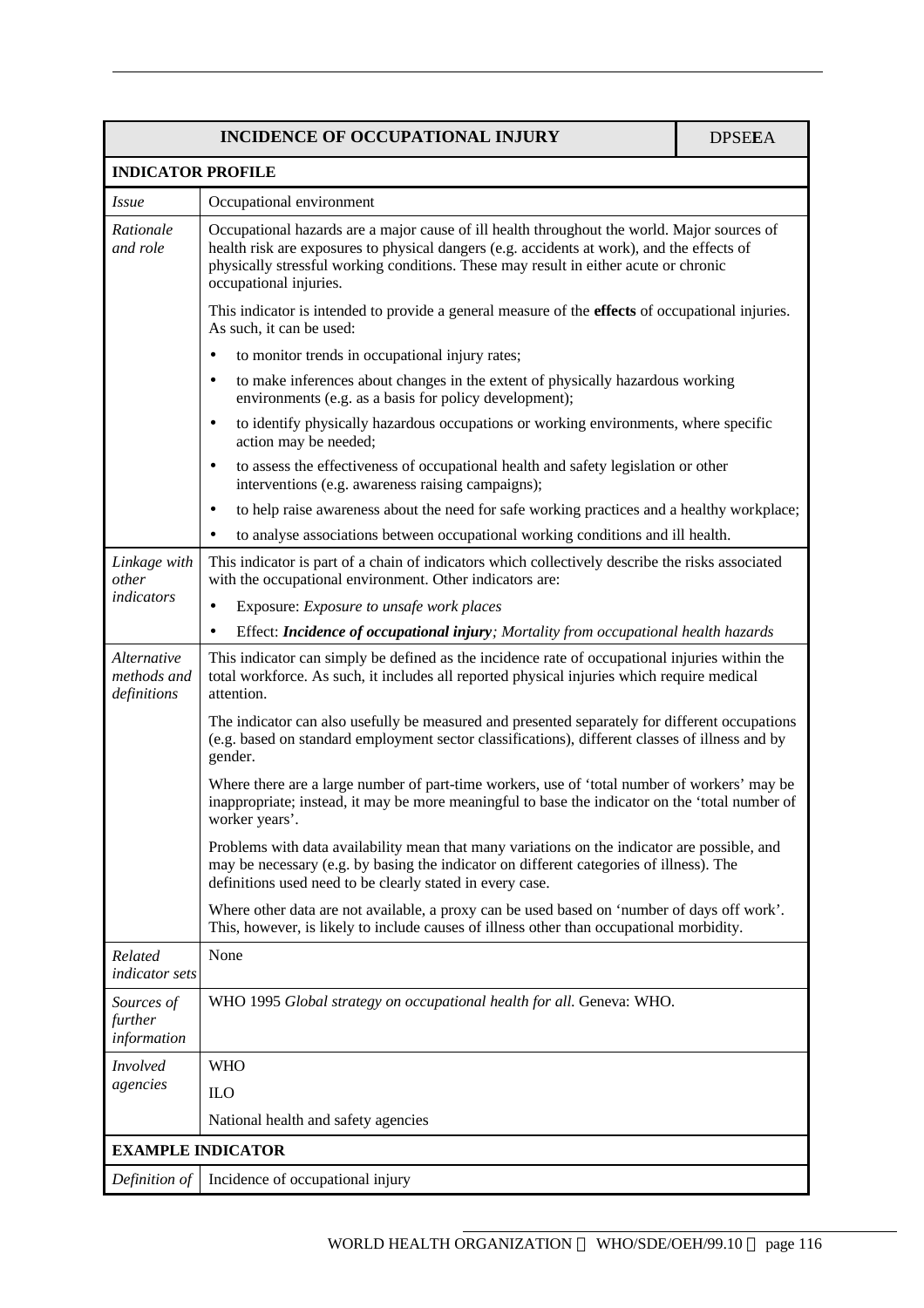| indicator                                    |                                                                                                                                                                                                                                                                                                                                                                                                                                                                                                                                                                                                                                            |
|----------------------------------------------|--------------------------------------------------------------------------------------------------------------------------------------------------------------------------------------------------------------------------------------------------------------------------------------------------------------------------------------------------------------------------------------------------------------------------------------------------------------------------------------------------------------------------------------------------------------------------------------------------------------------------------------------|
| Underlying<br>definitions<br>and concepts    | This indicator requires the ability to identify cases of occupational injury due to accidents or<br>inappropriate working conditions and practices. Underlying definitions are:                                                                                                                                                                                                                                                                                                                                                                                                                                                            |
|                                              | Occupational injury: a physical injury, requiring medical treatment, occurring at, or as a<br>$\bullet$<br>direct result of, work.                                                                                                                                                                                                                                                                                                                                                                                                                                                                                                         |
|                                              | Total number of workers: the number of people carrying out, or involved in, a trade or<br>business.                                                                                                                                                                                                                                                                                                                                                                                                                                                                                                                                        |
| Specification                                | Number of cases of occupational injury                                                                                                                                                                                                                                                                                                                                                                                                                                                                                                                                                                                                     |
| of data<br>needed                            | Total number of workers                                                                                                                                                                                                                                                                                                                                                                                                                                                                                                                                                                                                                    |
| Data sources,<br>availability<br>and quality | Data on occupational injuries are available in many countries through routine reporting in<br>accordance with employment or health-and-safety legislation (though considerable under-<br>reporting tends to occur). Where these data are not available, they may need to be obtained<br>from special surveys (e.g. using questionnaire techniques or by analysing company records).<br>Such surveys may be subject to considerable inaccuracy, due to poor recording of worker<br>injuries by the companies, and biased or incomplete recall and attribution of injuries by<br>workers.                                                    |
|                                              | Data on the total number of workers are usually available from national employment statistics<br>or company records. Such statistics, however, tend to omit those employed in informal or<br>casual work or who have multiple (and often unregistered) jobs.                                                                                                                                                                                                                                                                                                                                                                               |
| Computation                                  | The indicator can be computed as:                                                                                                                                                                                                                                                                                                                                                                                                                                                                                                                                                                                                          |
|                                              | $1000 * (M_0/W)$                                                                                                                                                                                                                                                                                                                                                                                                                                                                                                                                                                                                                           |
|                                              | where $Mo$ is the total number of reported cases of occupational injury reported in the target<br>workforce, and W is the total number of workers.                                                                                                                                                                                                                                                                                                                                                                                                                                                                                         |
| Units of<br>measurement                      | Number per thousand workers.                                                                                                                                                                                                                                                                                                                                                                                                                                                                                                                                                                                                               |
| Scale of<br>application                      | Local to international, though problems of data consistency and availability may limit<br>interpretations at broader scales.                                                                                                                                                                                                                                                                                                                                                                                                                                                                                                               |
| Interpretatio<br>n                           | Where reliable and consistent data are available, this indicator provides a potentially useful<br>measure of the health risks associated with the occupational environment. In these situations,<br>an increase in the level of work-associated morbidity may be used to infer a deterioration in<br>the quality of the working environment; a reduction in the number of deaths may imply an<br>improvement.                                                                                                                                                                                                                              |
|                                              | For various reasons, however, this simple association will rarely apply. Problems of attributing<br>illnesses to workplace exposures or injury, for example, mean that most estimates will be<br>subject to considerable margins of error, especially in the case of effects with long latency<br>times or non-specific causes. Problems in accurately quantifying the number of workers (or<br>total number of worker years) may add to this uncertainty. Changes in the total number of<br>people employed may also affect the rate, even though the total number of people subject to<br>work-related illness or injury may not change. |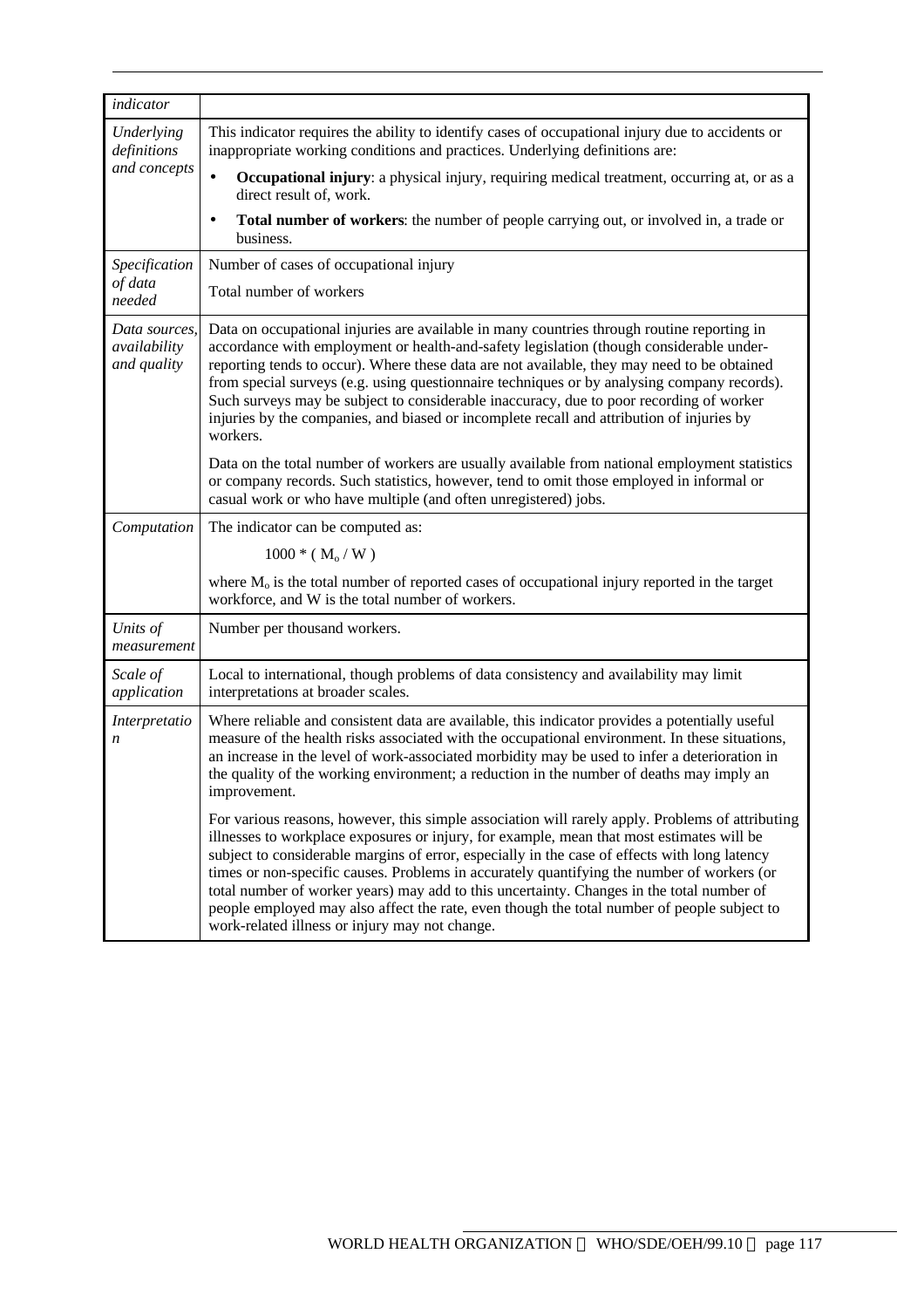| <b>MORTALITY FROM OCCUPATIONAL HEALTH HAZARDS</b> |                                                                                                                                                                                                                                                                                                                                                                                                                      | <b>DPSEEA</b> |  |
|---------------------------------------------------|----------------------------------------------------------------------------------------------------------------------------------------------------------------------------------------------------------------------------------------------------------------------------------------------------------------------------------------------------------------------------------------------------------------------|---------------|--|
| <b>INDICATOR PROFILE</b>                          |                                                                                                                                                                                                                                                                                                                                                                                                                      |               |  |
| <i>Issue</i>                                      | Occupational environment                                                                                                                                                                                                                                                                                                                                                                                             |               |  |
| Rationale<br>and role                             | Occupational hazards are a major cause of death throughout the world. Hazards include<br>physical dangers (e.g. accidents at work), exposures to dangerous substances (e.g. chemicals,<br>organic pathogens), and the effects of stressful working conditions. Exposures to these hazards<br>may be either acute or chronic exposures, and death may occur either swiftly or after a<br>considerable latency period. |               |  |
|                                                   | This indicator is intended to provide a general measure of this effect of occupational<br>exposures. As such, it can be used:                                                                                                                                                                                                                                                                                        |               |  |
|                                                   | to monitor trends in occupational mortality rates;<br>$\bullet$                                                                                                                                                                                                                                                                                                                                                      |               |  |
|                                                   | to make inferences about changes in the level of safety of working environments (e.g. as a<br>$\bullet$<br>basis for policy development);                                                                                                                                                                                                                                                                            |               |  |
|                                                   | to identify high-risk occupations or working environments, where specific action may be<br>$\bullet$<br>needed;                                                                                                                                                                                                                                                                                                      |               |  |
|                                                   | to assess the effectiveness of occupational health and safety legislation or other<br>$\bullet$<br>interventions (e.g. awareness raising campaigns);                                                                                                                                                                                                                                                                 |               |  |
|                                                   | to help raise awareness about the need for safety in the workplace;<br>٠                                                                                                                                                                                                                                                                                                                                             |               |  |
|                                                   | to analyse associations between occupational working conditions and mortality.                                                                                                                                                                                                                                                                                                                                       |               |  |
| Linkage<br>with other<br>indicators               | This indicator is part of a chain of indicators which collectively describe the risks associated<br>with the occupational environment. Other indicators are:                                                                                                                                                                                                                                                         |               |  |
|                                                   | Exposure: Exposure to unsafe work places<br>$\bullet$                                                                                                                                                                                                                                                                                                                                                                |               |  |
|                                                   | Effect: Incidence of occupational injury; Mortality from occupational health hazards<br>$\bullet$                                                                                                                                                                                                                                                                                                                    |               |  |
| Alternative<br>methods and<br>definitions         | This indicator can be defined as the death rate across the workforce due to occupational health<br>hazards. As such, it comprises deaths due to both acute and chronic exposures.                                                                                                                                                                                                                                    |               |  |
|                                                   | Where data permit, it can usefully be measured and presented separately for different occupations<br>(e.g. based on standard employment sector classifications), different causes of death, and by gender.                                                                                                                                                                                                           |               |  |
|                                                   | Where there are a large number of part-time workers, use of 'total number of workers' may be<br>inappropriate; instead, it may be more meaningful to base the indicator on the 'total number of<br>worker years'.                                                                                                                                                                                                    |               |  |
|                                                   | Problems with data availability mean that many variations on the indicator are possible, and<br>may be necessary (e.g. by basing the indicator on different categories of cause of death). The<br>definitions used need to be clearly stated in every case.                                                                                                                                                          |               |  |
| Related<br>indicator sets                         | None                                                                                                                                                                                                                                                                                                                                                                                                                 |               |  |
| Sources of<br>further<br>information              | WHO 1995 Global strategy on occupational health for all. Geneva: WHO.                                                                                                                                                                                                                                                                                                                                                |               |  |
| <b>Involved</b><br>agencies                       | <b>WHO</b>                                                                                                                                                                                                                                                                                                                                                                                                           |               |  |
|                                                   | ILO                                                                                                                                                                                                                                                                                                                                                                                                                  |               |  |
|                                                   | National health and safety agencies                                                                                                                                                                                                                                                                                                                                                                                  |               |  |
|                                                   | <b>EXAMPLE INDICATOR</b>                                                                                                                                                                                                                                                                                                                                                                                             |               |  |
| Definition of<br>indicator                        | Mortality from occupational health hazards                                                                                                                                                                                                                                                                                                                                                                           |               |  |
| Underlying<br>definitions                         | This indicator requires the ability to identify cases of mortality due to accidents or exposures                                                                                                                                                                                                                                                                                                                     |               |  |